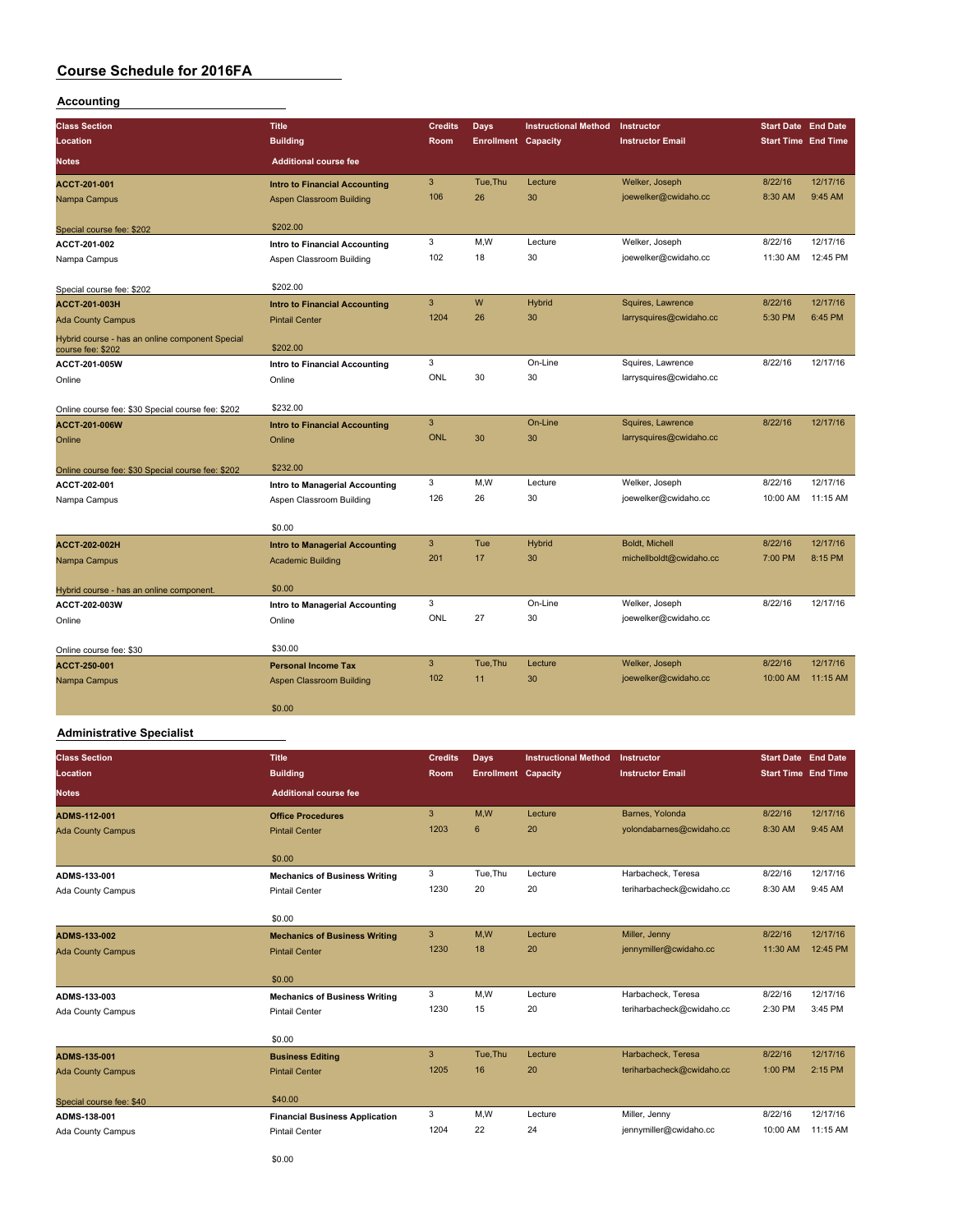| Administrative Specialist                                            |                                       |                           |                            |                             |                            |                            |          |
|----------------------------------------------------------------------|---------------------------------------|---------------------------|----------------------------|-----------------------------|----------------------------|----------------------------|----------|
| <b>Class Section</b>                                                 | <b>Title</b>                          | <b>Credits</b>            | <b>Days</b>                | <b>Instructional Method</b> | Instructor                 | <b>Start Date End Date</b> |          |
| Location                                                             | <b>Building</b>                       | Room                      | <b>Enrollment Capacity</b> |                             | <b>Instructor Email</b>    | <b>Start Time End Time</b> |          |
| <b>Notes</b>                                                         | <b>Additional course fee</b>          |                           |                            |                             |                            |                            |          |
| <b>ADMS-138-002</b>                                                  | <b>Financial Business Application</b> | $\ensuremath{\mathsf{3}}$ | M,W                        | Lecture                     | Miller, Jenny              | 8/22/16                    | 12/17/16 |
| <b>Ada County Campus</b>                                             | <b>Pintail Center</b>                 | 1204                      | 19                         | 24                          | jennymiller@cwidaho.cc     | 2:30 PM                    | 3:45 PM  |
|                                                                      | \$0.00                                |                           |                            |                             |                            |                            |          |
| ADMS-140-001                                                         | <b>Business Document Processing</b>   | 3                         | M,W                        | Lecture                     | Wallgren, Lindsey          | 8/22/16                    | 12/17/16 |
| Ada County Campus                                                    | <b>Pintail Center</b>                 | 1205                      | 19                         | 20                          | lindseywallgren@cwidaho.cc | 1:00 PM                    | 2:15 PM  |
| Special course fee: \$35                                             | \$35.00                               |                           |                            |                             |                            |                            |          |
| ADMS-140-003W                                                        | <b>Business Document Processing</b>   | $\ensuremath{\mathsf{3}}$ |                            | On-Line                     | Wallgren, Lindsey          | 8/22/16                    | 12/17/16 |
| Online                                                               | Online                                | <b>ONL</b>                | 24                         | 30                          | lindseywallgren@cwidaho.cc |                            |          |
| Special course fee: \$35 Online course fee: \$30                     | \$65.00                               |                           |                            |                             |                            |                            |          |
| ADMS-141-001H                                                        | <b>Computer &amp; Tech Essentials</b> | 3                         | Tue                        | Lab                         | Barnes, Yolonda            | 8/22/16                    | 12/17/16 |
| Ada County Campus                                                    | <b>Pintail Center</b>                 | 1207                      | 17                         | 20                          | yolondabarnes@cwidaho.cc   | 8:30 AM                    | 9:45 AM  |
| Hybrid course - has an online component. Special<br>course fee: \$55 | \$55.00                               |                           |                            |                             |                            |                            |          |
| ADMS-141-002W                                                        | <b>Computer &amp; Tech Essentials</b> | 3                         |                            |                             | Barnes, Yolonda            | 8/22/16                    | 12/17/16 |
| Online                                                               |                                       |                           | 23                         | 30                          | yolondabarnes@cwidaho.cc   |                            |          |
|                                                                      |                                       |                           |                            |                             |                            |                            |          |
| Special course fee: \$55 Online course fee: \$30                     | \$85.00                               |                           |                            |                             |                            |                            |          |
| ADMS-142-001H                                                        | <b>Spreadsheet Essentials</b>         | 3                         | M                          | Lecture                     | Barnes, Yolonda            | 8/22/16                    | 12/17/16 |
| Ada County Campus                                                    | <b>Pintail Center</b>                 | 1207                      | 16                         | 20                          | yolondabarnes@cwidaho.cc   | 5:30 PM                    | 6:45 PM  |
| Hybrid course - has an online component Special<br>course fee: \$35  | \$35.00                               |                           |                            |                             |                            |                            |          |
| ADMS-142-002                                                         | <b>Spreadsheet Essentials</b>         | 3                         | Tue, Thu                   | Lecture                     | Miller, Jenny              | 8/22/16                    | 12/17/16 |
| <b>Ada County Campus</b>                                             | <b>Pintail Center</b>                 | 1207                      | 18                         | 20                          | jennymiller@cwidaho.cc     | 10:00 AM                   | 11:15 AM |
| Special course fee: \$35                                             | \$35.00                               |                           |                            |                             |                            |                            |          |
| ADMS-231-001                                                         | <b>Business Writing</b>               | 3                         | M,W                        | Lecture                     | Harbacheck, Teresa         | 8/22/16                    | 12/17/16 |
| Ada County Campus                                                    | <b>Pintail Center</b>                 | 1205                      | 12                         | 20                          | teriharbacheck@cwidaho.cc  | 10:00 AM                   | 11:15 AM |
|                                                                      |                                       |                           |                            |                             |                            |                            |          |
|                                                                      | \$0.00                                |                           |                            |                             |                            |                            |          |
| ADMS-231-002                                                         | <b>Business Writing</b>               | $\overline{3}$            | M,W                        | Lecture                     | Harbacheck, Teresa         | 8/22/16                    | 12/17/16 |
| <b>Ada County Campus</b>                                             | <b>Pintail Center</b>                 | 1203                      | 11                         | 20                          | teriharbacheck@cwidaho.cc  | 1:00 PM                    | 2:15 PM  |
|                                                                      | \$0.00                                |                           |                            |                             |                            |                            |          |
| ADMS-293-001                                                         | Internship                            | $\mathbf{1}$              |                            | Internship                  | Barnes, Yolonda            | 8/22/16                    | 12/17/16 |
| <b>Community Locations</b>                                           | Community Location                    | <b>CMTY</b>               | $\mathsf 0$                | 10                          | yolondabarnes@cwidaho.cc   |                            |          |
|                                                                      |                                       |                           |                            |                             |                            |                            |          |
| Instructor permission required                                       | \$0.00                                | $\overline{2}$            |                            | Internship                  | Barnes, Yolonda            | 8/22/16                    | 12/17/16 |
| ADMS-293-002                                                         | Internship                            | <b>CMTY</b>               | $\mathbf 0$                | 10                          | yolondabarnes@cwidaho.cc   |                            |          |
| <b>Community Locations</b>                                           | <b>Community Location</b>             |                           |                            |                             |                            |                            |          |
| Instructor permission required                                       | \$0.00                                |                           |                            |                             |                            |                            |          |
| ADMS-293-003                                                         | Internship                            | 3                         |                            | Internship                  | Barnes, Yolonda            | 8/22/16                    | 12/17/16 |
| <b>Community Locations</b>                                           | Community Location                    | <b>CMTY</b>               | $\mathsf 0$                | 10                          | yolondabarnes@cwidaho.cc   |                            |          |
|                                                                      | \$0.00                                |                           |                            |                             |                            |                            |          |
| Instructor permission required.                                      |                                       |                           |                            |                             |                            |                            |          |

#### **Adv Mechatronics Engineer Tech**

| <b>Class Section</b>                                                             | <b>Title</b>                             | <b>Credits</b> | Days                       | <b>Instructional Method</b> | <b>Instructor</b>       | <b>Start Date End Date</b> |          |
|----------------------------------------------------------------------------------|------------------------------------------|----------------|----------------------------|-----------------------------|-------------------------|----------------------------|----------|
| Location                                                                         | <b>Building</b>                          | <b>Room</b>    | <b>Enrollment Capacity</b> |                             | <b>Instructor Email</b> | <b>Start Time End Time</b> |          |
| <b>Notes</b>                                                                     | <b>Additional course fee</b>             |                |                            |                             |                         |                            |          |
| AMET-120-001                                                                     | <b>Basc Electrcty &amp; DC Electrncs</b> | $\overline{4}$ | M.Tue.W.Thu Lecture        |                             | Novak, Robert           | 8/22/16                    | 10/15/16 |
| Nampa Campus                                                                     | <b>Micron Center for PTE</b>             | 2138           | 18                         | 18                          | robertnovak@cwidaho.cc  | 8:00 AM                    | 9:50 AM  |
|                                                                                  |                                          |                |                            |                             |                         |                            |          |
|                                                                                  | \$0.00                                   |                |                            |                             |                         |                            |          |
| AMET-120-900                                                                     | <b>Basc Electrcty &amp; DC Electrncs</b> | 4              | M,Tue                      | Lecture                     | Scuka, Michael          | 8/22/16                    | 12/17/16 |
| <b>Community Locations</b><br>Class held at Micron Technology in Boise. Security | Micron Technology - BOISE                | 127C           |                            | 12                          | mikescuka@cwidaho.cc    | 7:30 AM                    | 9:30 AM  |
| clearance is required. Contact Paula Smith at<br>paulasmith@micron.com.          | \$0.00                                   |                |                            |                             |                         |                            |          |
| AMET-120L-001                                                                    | <b>Electrcty &amp; DC Electrncs Lab</b>  | $\overline{2}$ | M,Tue,W                    | Lab                         | Novak, Robert           | 8/22/16                    | 10/15/16 |
| Nampa Campus                                                                     | <b>Micron Center for PTE</b>             | 2138           | 18                         | 18                          | robertnovak@cwidaho.cc  | 10:00 AM                   | 12:30 PM |
|                                                                                  |                                          |                |                            |                             |                         |                            |          |
| Special course fee: \$200                                                        | \$200.00                                 |                |                            |                             |                         |                            |          |
| AMET-120L-900                                                                    | Electrcty & DC Electrncs Lab             | $\overline{2}$ | M,Tue                      | Lab                         | Scuka, Michael          | 8/22/16                    | 12/17/16 |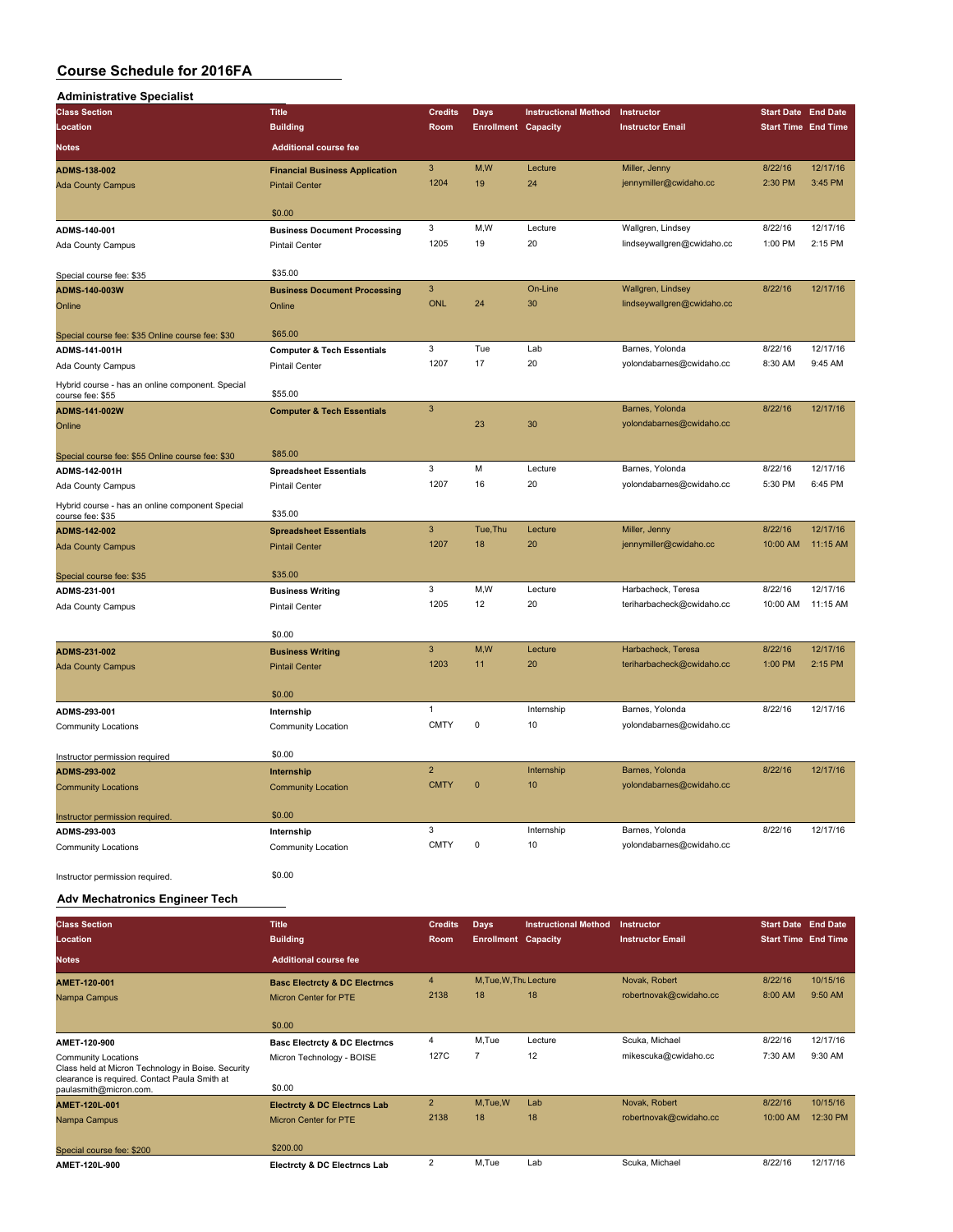#### **Adv Mechatronics Engineer Tech**

| Adv Mechatronics Engineer Tech                                                                                                                                                                   |                                                                |                         |                            |                             |                                             |                            |                      |
|--------------------------------------------------------------------------------------------------------------------------------------------------------------------------------------------------|----------------------------------------------------------------|-------------------------|----------------------------|-----------------------------|---------------------------------------------|----------------------------|----------------------|
| <b>Class Section</b>                                                                                                                                                                             | <b>Title</b>                                                   | Credits                 | Days                       | <b>Instructional Method</b> | Instructor                                  | <b>Start Date End Date</b> |                      |
| Location                                                                                                                                                                                         | <b>Building</b>                                                | Room                    | <b>Enrollment Capacity</b> |                             | <b>Instructor Email</b>                     | <b>Start Time End Time</b> |                      |
| Notes                                                                                                                                                                                            | <b>Additional course fee</b>                                   |                         |                            |                             |                                             |                            |                      |
| <b>Community Locations</b><br>Class held at Micron Technology in Boise. Security                                                                                                                 | Micron Technology - BOISE                                      | 127C                    | $\overline{7}$             | 12                          | mikescuka@cwidaho.cc                        | 9:30 AM                    | 12:30 PM             |
| clearance is required. Contact Paula Smith at<br>paulasmith@micron.com. Special course fee:                                                                                                      | \$200.00                                                       |                         |                            |                             |                                             |                            |                      |
| \$200<br>AMET-130-001                                                                                                                                                                            | <b>AC Electronics</b>                                          | 4                       | M, Tue, W, Thu Lecture     |                             | Novak, Robert                               | 10/17/16                   | 12/17/16             |
| Nampa Campus                                                                                                                                                                                     | Micron Center for PTE                                          | 2138                    | 19                         | 19                          | robertnovak@cwidaho.cc                      | 8:00 AM                    | 9:50 AM              |
|                                                                                                                                                                                                  | \$0.00                                                         |                         |                            |                             |                                             |                            |                      |
| AMET-130L-001                                                                                                                                                                                    | <b>AC Electronics Lab</b>                                      | $\overline{\mathbf{c}}$ | M,Tue,W                    | Lab                         | Novak, Robert                               | 10/17/16                   | 12/17/16             |
| Nampa Campus                                                                                                                                                                                     | Micron Center for PTE                                          | 2138                    | 20                         | 20                          | robertnovak@cwidaho.cc                      | 10:00 AM                   | 12:30 PM             |
| Special course fee: \$105                                                                                                                                                                        | \$105.00                                                       |                         |                            |                             |                                             |                            |                      |
| AMET-135-001                                                                                                                                                                                     | <b>Indstry Hnd Tool &amp; Wrkplc Sfty</b>                      | 1                       | Thu                        | Lecture                     | Novak, Robert                               | 8/22/16                    | 10/15/16             |
| Nampa Campus                                                                                                                                                                                     | <b>Micron Center for PTE</b>                                   | 2138                    | 19                         | 19                          | robertnovak@cwidaho.cc                      | 10:00 AM                   | 11:50 AM             |
| Special course fee: \$20                                                                                                                                                                         | \$20.00                                                        |                         |                            |                             |                                             |                            |                      |
| AMET-135-900                                                                                                                                                                                     | Indstry Hnd Tool & Wrkplc Sfty                                 | 1                       | Tue                        | Lecture                     | Scuka, Michael                              | 8/22/16                    | 12/17/16             |
| <b>Community Locations</b>                                                                                                                                                                       | Micron Technology - BOISE                                      | 127C                    | 5                          | 12                          | mikescuka@cwidaho.cc                        | 1:30 PM                    | 3:20 PM              |
| Class held at Micron Technology in Boise. Security<br>clearance is required. Contact Paula Smith at<br>paulasmith@micron.com. Special course fee: \$20                                           | \$20.00                                                        |                         |                            |                             |                                             |                            |                      |
| AMET-140-001                                                                                                                                                                                     | <b>Analog Electronics</b>                                      | 3                       | F                          | Lecture                     | Palagi, Vincent                             | 8/22/16                    | 10/15/16             |
| Nampa Campus                                                                                                                                                                                     | Micron Center for PTE                                          | 2132                    | $\overline{7}$             | 18                          | vincentpalagi@cwidaho.cc                    | 8:00 AM                    | 9:50 AM              |
|                                                                                                                                                                                                  | \$0.00                                                         |                         |                            |                             |                                             |                            |                      |
| AMET-140-001                                                                                                                                                                                     | <b>Analog Electronics</b>                                      | 3                       | M, Tue, W, Thu Lecture     |                             | Palagi, Vincent                             | 8/22/16                    | 10/15/16             |
| Nampa Campus                                                                                                                                                                                     | Micron Center for PTE                                          | 2132                    | $\overline{7}$             | 18                          | vincentpalagi@cwidaho.cc                    | 8:00 AM                    | 8:50 AM              |
|                                                                                                                                                                                                  | \$0.00                                                         |                         |                            |                             |                                             |                            |                      |
| AMET-140-900                                                                                                                                                                                     | <b>Analog Electronics</b>                                      | 3                       | Thu,F                      | Lecture                     | Scuka, Michael                              | 8/22/16                    | 12/17/16             |
| <b>Community Locations</b><br>Class held at Micron Technology in Boise. Security<br>clearance is required. Contact Paula Smith at<br>paulasmith@micron.com                                       | Micron Technology - BOISE<br>\$0.00                            | 127C                    | $\overline{7}$             | 12                          | mikescuka@cwidaho.cc                        | 7:30 AM                    | 9:00 AM              |
| AMET-140L-001                                                                                                                                                                                    | <b>Analog Electronics Lab</b>                                  | 2                       | M, Tue, W, Thu Lab         |                             | Palagi, Vincent                             | 8/22/16                    | 10/15/16             |
| Nampa Campus                                                                                                                                                                                     | Micron Center for PTE                                          | 2132                    | 7                          | 18                          | vincentpalagi@cwidaho.cc                    | 9:00 AM                    | 10:50 AM             |
|                                                                                                                                                                                                  | \$130.00                                                       |                         |                            |                             |                                             |                            |                      |
| Special course fee: \$130                                                                                                                                                                        | <b>Analog Electronics Lab</b>                                  | $\overline{2}$          | Thu,F                      | Lab                         | Scuka, Michael                              | 8/22/16                    | 12/17/16             |
| AMET-140L-900<br><b>Community Locations</b><br>Class held at Micron Technology in Boise. Security<br>clearance is required. Contact Paula Smith at<br>paulasmith@micron.com. Special course fee: | Micron Technology - BOISE                                      | 127C                    | $\overline{7}$             | 12                          | mikescuka@cwidaho.cc                        | 9:00 AM                    | 12:00 PM             |
| \$130                                                                                                                                                                                            | \$130.00                                                       |                         |                            |                             |                                             |                            |                      |
| AMET-150-001                                                                                                                                                                                     | <b>Digital Electronics</b>                                     | 3                       | F                          | Lecture                     | Douglas, Mikel                              | 10/17/16<br>8:00 AM        | 12/17/16             |
| Nampa Campus                                                                                                                                                                                     | Micron Center for PTE                                          | 2133                    | 6                          | 18                          | mikeldouglas@cwidaho.cc                     |                            | 9:50 AM              |
|                                                                                                                                                                                                  | \$0.00                                                         |                         |                            |                             |                                             |                            |                      |
| AMET-150-001                                                                                                                                                                                     | <b>Digital Electronics</b>                                     | $\overline{3}$          | M, Tue, W, Thu Lecture     |                             | Douglas, Mikel                              | 10/17/16                   | 12/17/16             |
| Nampa Campus                                                                                                                                                                                     | Micron Center for PTE                                          | 2133                    | $\boldsymbol{6}$           | 18                          | mikeldouglas@cwidaho.cc                     | 8:00 AM                    | 8:50 AM              |
|                                                                                                                                                                                                  | \$0.00                                                         |                         |                            |                             |                                             |                            |                      |
| AMET-150L-001                                                                                                                                                                                    | <b>Digital Electronics Lab</b>                                 | $\overline{2}$<br>2133  | M.Tue.W.Thu Lab<br>6       | 18                          | Douglas, Mikel<br>mikeldouglas@cwidaho.cc   | 10/17/16<br>9:00 AM        | 12/17/16<br>10:50 AM |
| Nampa Campus                                                                                                                                                                                     | Micron Center for PTE                                          |                         |                            |                             |                                             |                            |                      |
| Special course fee: \$60                                                                                                                                                                         | \$60.00                                                        |                         |                            |                             |                                             |                            |                      |
| AMET-195-001                                                                                                                                                                                     | Fund of Comp Program & Network                                 | $\overline{2}$<br>2132  | Tue<br>15                  | Lecture<br>18               | Palagi, Vincent<br>vincentpalagi@cwidaho.cc | 8/22/16                    | 12/17/16<br>2:50 PM  |
| Nampa Campus                                                                                                                                                                                     | Micron Center for PTE                                          |                         |                            |                             |                                             | 1:00 PM                    |                      |
|                                                                                                                                                                                                  | \$0.00                                                         |                         |                            |                             |                                             |                            |                      |
| AMET-200-001<br>Nampa Campus                                                                                                                                                                     | <b>Programmable Logic Controllers</b><br>Micron Center for PTE | $\overline{2}$<br>2133  | M,Tue<br>15                | Lecture<br>16               | Douglas, Mikel<br>mikeldouglas@cwidaho.cc   | 8/22/16<br>8:00 AM         | 10/15/16<br>9:50 AM  |
|                                                                                                                                                                                                  | \$0.00                                                         |                         |                            |                             |                                             |                            |                      |
|                                                                                                                                                                                                  |                                                                | $\mathbf{1}$            | M,Tue                      | Lab                         | Douglas, Mikel                              | 8/22/16                    | 10/15/16             |
| AMET-200L-001<br>Nampa Campus                                                                                                                                                                    | <b>Program Logic Controllers Lab</b><br>Micron Center for PTE  | 2133                    | 15                         | 16                          | mikeldouglas@cwidaho.cc                     | 10:00 AM                   | 11:50 AM             |
|                                                                                                                                                                                                  |                                                                |                         |                            |                             |                                             |                            |                      |
| Special course fee: \$20                                                                                                                                                                         | \$20.00                                                        |                         |                            |                             |                                             |                            |                      |
| AMET-210-001                                                                                                                                                                                     | Microproc-Based Embed Contrilr                                 | $\overline{\mathbf{c}}$ | M,Tue                      | Lecture                     | Palagi, Vincent                             | 10/17/16                   | 12/17/16             |
| Nampa Campus                                                                                                                                                                                     | Micron Center for PTE                                          | 2132                    | 15                         | 16                          | vincentpalagi@cwidaho.cc                    | 8:00 AM                    | 9:50 AM              |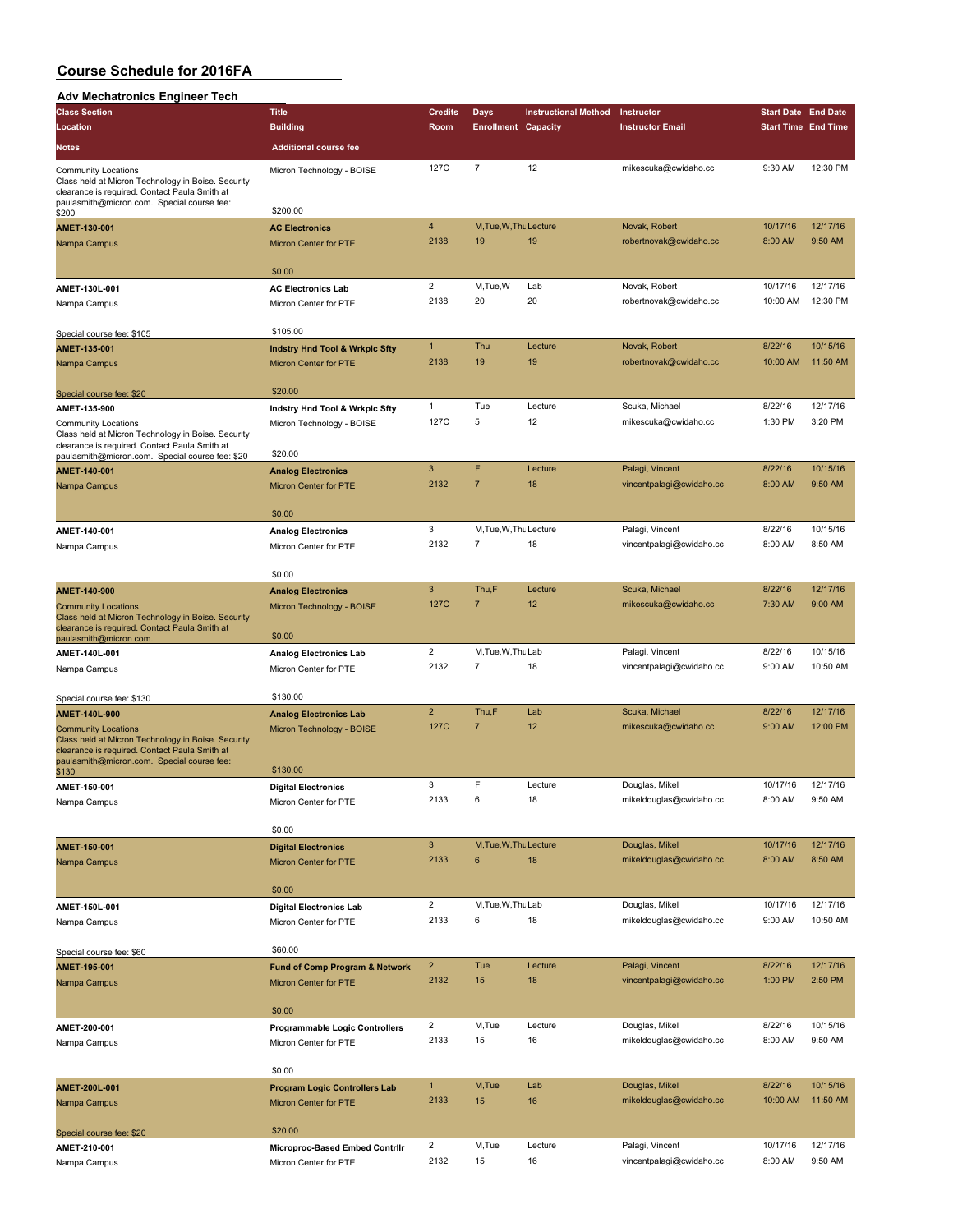#### **Adv Mechatronics Engineer Tech**

| Auv Mechauonics Engineer Tech                     |                                                          |                      |                            |                             |                                               |                            |          |
|---------------------------------------------------|----------------------------------------------------------|----------------------|----------------------------|-----------------------------|-----------------------------------------------|----------------------------|----------|
| <b>Class Section</b>                              | <b>Title</b>                                             | <b>Credits</b>       | Days                       | <b>Instructional Method</b> | Instructor                                    | <b>Start Date End Date</b> |          |
| Location                                          | <b>Building</b>                                          | Room                 | <b>Enrollment Capacity</b> |                             | <b>Instructor Email</b>                       | <b>Start Time End Time</b> |          |
| <b>Notes</b>                                      | <b>Additional course fee</b>                             |                      |                            |                             |                                               |                            |          |
|                                                   |                                                          |                      |                            |                             |                                               |                            |          |
|                                                   | \$0.00                                                   |                      |                            |                             |                                               |                            |          |
| AMET-210L-001                                     | <b>Microproc-Based Controllrs Lab</b>                    | $\mathbf{1}$         | M,Tue                      | Lab                         | Palagi, Vincent                               | 10/17/16                   | 12/17/16 |
| Nampa Campus                                      | <b>Micron Center for PTE</b>                             | 2132                 | 15                         | 16                          | vincentpalagi@cwidaho.cc                      | 10:00 AM                   | 11:50 AM |
|                                                   |                                                          |                      |                            |                             |                                               |                            |          |
| Special course fee: \$200                         | \$200.00                                                 |                      |                            |                             |                                               |                            |          |
| AMET-220-001                                      | Ind Auto Cntrols & Instrument                            | 3                    | Thu,F                      | Lecture                     | Sherrange, Andrew                             | 8/22/16                    | 12/17/16 |
| Nampa Campus                                      | Micron Center for PTE                                    | 2143                 | 15                         | 18                          | andysherrange@cwidaho.cc                      | 8:00 AM                    | 9:50 AM  |
|                                                   |                                                          |                      |                            |                             |                                               |                            |          |
|                                                   | \$0.00                                                   |                      |                            |                             |                                               |                            |          |
| AMET-220L-001                                     | Ind Auto Cntrls & Instrmnt Lab                           | $\mathbf{1}$         | Thu,F                      | Lab                         | Sherrange, Andrew                             | 8/22/16                    | 12/17/16 |
| Nampa Campus                                      | Micron Center for PTE                                    | 2143                 | 15                         | 18                          | andysherrange@cwidaho.cc                      | 10:00 AM                   | 11:50 AM |
|                                                   | \$20.00                                                  |                      |                            |                             |                                               |                            |          |
| Special course fee: \$20                          |                                                          | $\overline{c}$       | Thu,F                      | Lecture                     | Palagi, Vincent                               | 8/22/16                    | 12/17/16 |
| AMET-230-001                                      | <b>Robotics and Fluid Power</b><br>Micron Center for PTE | 2132                 | 12                         | 16                          | vincentpalagi@cwidaho.cc                      | 1:00 PM                    | 1:50 PM  |
| Nampa Campus                                      |                                                          |                      |                            |                             |                                               |                            |          |
|                                                   | \$0.00                                                   |                      |                            |                             |                                               |                            |          |
| AMET-230L-001                                     | <b>Robotics and Fluid Power Lab</b>                      | $\overline{2}$       | Thu,F                      | Lab                         | Palagi, Vincent                               | 8/22/16                    | 12/17/16 |
| Nampa Campus                                      | <b>Micron Center for PTE</b>                             | 2132                 | 12                         | 16                          | vincentpalagi@cwidaho.cc                      | 2:00 PM                    | 3:50 PM  |
|                                                   |                                                          |                      |                            |                             |                                               |                            |          |
| Special course fee: \$250                         | \$250.00                                                 |                      |                            |                             |                                               |                            |          |
| AMET-240-001                                      | <b>Modulation &amp; Transmission Tech</b>                | $\overline{2}$       | M,Tue                      | Lecture                     | Sherrange, Andrew                             | 8/22/16                    | 10/15/16 |
| Nampa Campus                                      | Micron Center for PTE                                    | 2143                 | 8                          | 18                          | andysherrange@cwidaho.cc                      | 8:00 AM                    | 9:50 AM  |
|                                                   |                                                          |                      |                            |                             |                                               |                            |          |
|                                                   | \$0.00                                                   |                      |                            |                             |                                               |                            |          |
| AMET-240L-001                                     | <b>Modulation and Trans Tech Lab</b>                     | $\mathbf{1}$         | M,Tue                      | Lab                         | Sherrange, Andrew                             | 8/22/16                    | 10/15/16 |
| Nampa Campus                                      | Micron Center for PTE                                    | 2143                 | 8                          | 18                          | andysherrange@cwidaho.cc                      | 10:00 AM                   | 11:50 AM |
|                                                   | \$45.00                                                  |                      |                            |                             |                                               |                            |          |
| Special course fee: \$45<br>AMET-245-001          | <b>Communication Systems Tech</b>                        | $\mathbf 2$          | M,Tue                      | Lecture                     | Sherrange, Andrew                             | 10/17/16                   | 12/17/16 |
| Nampa Campus                                      | Micron Center for PTE                                    | 2143                 | 8                          | 18                          | andysherrange@cwidaho.cc                      | 8:00 AM                    | 9:50 AM  |
|                                                   |                                                          |                      |                            |                             |                                               |                            |          |
|                                                   | \$0.00                                                   |                      |                            |                             |                                               |                            |          |
|                                                   | <b>Communication Systems Tech</b>                        |                      |                            |                             |                                               |                            | 12/17/16 |
| AMET-245L-001                                     | Lab                                                      | $\mathbf{1}$<br>2143 | M,Tue<br>8                 | Lab<br>18                   | Sherrange, Andrew<br>andysherrange@cwidaho.cc | 10/17/16<br>10:00 AM       | 11:50 AM |
| Nampa Campus                                      | Micron Center for PTE                                    |                      |                            |                             |                                               |                            |          |
| Special course fee: \$20                          | \$20.00                                                  |                      |                            |                             |                                               |                            |          |
| AMET-250-001W                                     | <b>Industry Certifications</b>                           | $\mathbf{1}$         |                            | On-Line                     | Douglas, Mikel                                | 8/22/16                    | 12/17/16 |
| Online                                            | Online                                                   | ONL                  | $\overline{7}$             | 20                          | mikeldouglas@cwidaho.cc                       |                            |          |
|                                                   |                                                          |                      |                            |                             |                                               |                            |          |
| Special course fee: \$160 Online course fee: \$10 | \$170.00                                                 |                      |                            |                             |                                               |                            |          |
| AMET-280-001                                      | <b>Renewable &amp; Tradtn Energy Tech</b>                | 3                    | Tue, W                     | Lecture                     | Douglas, Mikel                                | 8/22/16                    | 10/15/16 |
| Nampa Campus                                      | Micron Center for PTE                                    | 2133                 | $\overline{7}$             | 18                          | mikeldouglas@cwidaho.cc                       | 1:00 PM                    | 3:50 PM  |
|                                                   |                                                          |                      |                            |                             |                                               |                            |          |
|                                                   | \$0.00                                                   |                      |                            |                             |                                               |                            |          |
| AMET-280L-001                                     | Renewable & Trad Enrgy Tch Lab                           | $\mathbf{1}$         | Tue                        | Lab                         | Douglas, Mikel                                | 10/17/16                   | 12/17/16 |
| Nampa Campus                                      | Micron Center for PTE                                    | 2133                 | 8                          | 18                          | mikeldouglas@cwidaho.cc                       | 1:00 PM                    | 3:50 PM  |
|                                                   |                                                          |                      |                            |                             |                                               |                            |          |
| Special course fee: \$20                          | \$20.00                                                  |                      | W                          |                             |                                               |                            | 12/17/16 |
| AMET-290-001                                      | <b>Applied Mechatronics</b>                              | 3<br>2143            | 9                          | Lecture<br>16               | Sherrange, Andrew<br>andysherrange@cwidaho.cc | 8/22/16<br>9:00 AM         | 11:50 AM |
| Nampa Campus                                      | Micron Center for PTE                                    |                      |                            |                             |                                               |                            |          |
| Special course fee: \$20                          | \$20.00                                                  |                      |                            |                             |                                               |                            |          |
|                                                   |                                                          |                      |                            |                             |                                               |                            |          |

**Agriculture**

| <b>Class Section</b><br>Location            | <b>Title</b><br><b>Building</b>                            | <b>Credits</b><br>Room        | Days<br><b>Enrollment Capacity</b> | <b>Instructional Method</b>   | Instructor<br><b>Instructor Email</b>             | <b>Start Date End Date</b><br><b>Start Time End Time</b> |          |
|---------------------------------------------|------------------------------------------------------------|-------------------------------|------------------------------------|-------------------------------|---------------------------------------------------|----------------------------------------------------------|----------|
| <b>Notes</b>                                | <b>Additional course fee</b>                               |                               |                                    |                               |                                                   |                                                          |          |
| AGRI-104-001I<br><b>Community Locations</b> | <b>Agriculture Management</b><br><b>Community Location</b> | $\overline{a}$<br><b>CMTY</b> | 6                                  | <b>Independent Study</b><br>8 | Cox. Kim<br>taylorcox@cwidaho.cc                  | 8/22/16                                                  | 12/17/16 |
|                                             | \$0.00                                                     |                               |                                    |                               |                                                   |                                                          |          |
| AGRI-109-001W<br>Online                     | <b>Principles of Animal Science</b><br>Online              | 3<br>ONL                      | 29                                 | On-Line<br>30                 | Schumaker, William<br>williamschumaker@cwidaho.cc | 8/22/16                                                  | 12/17/16 |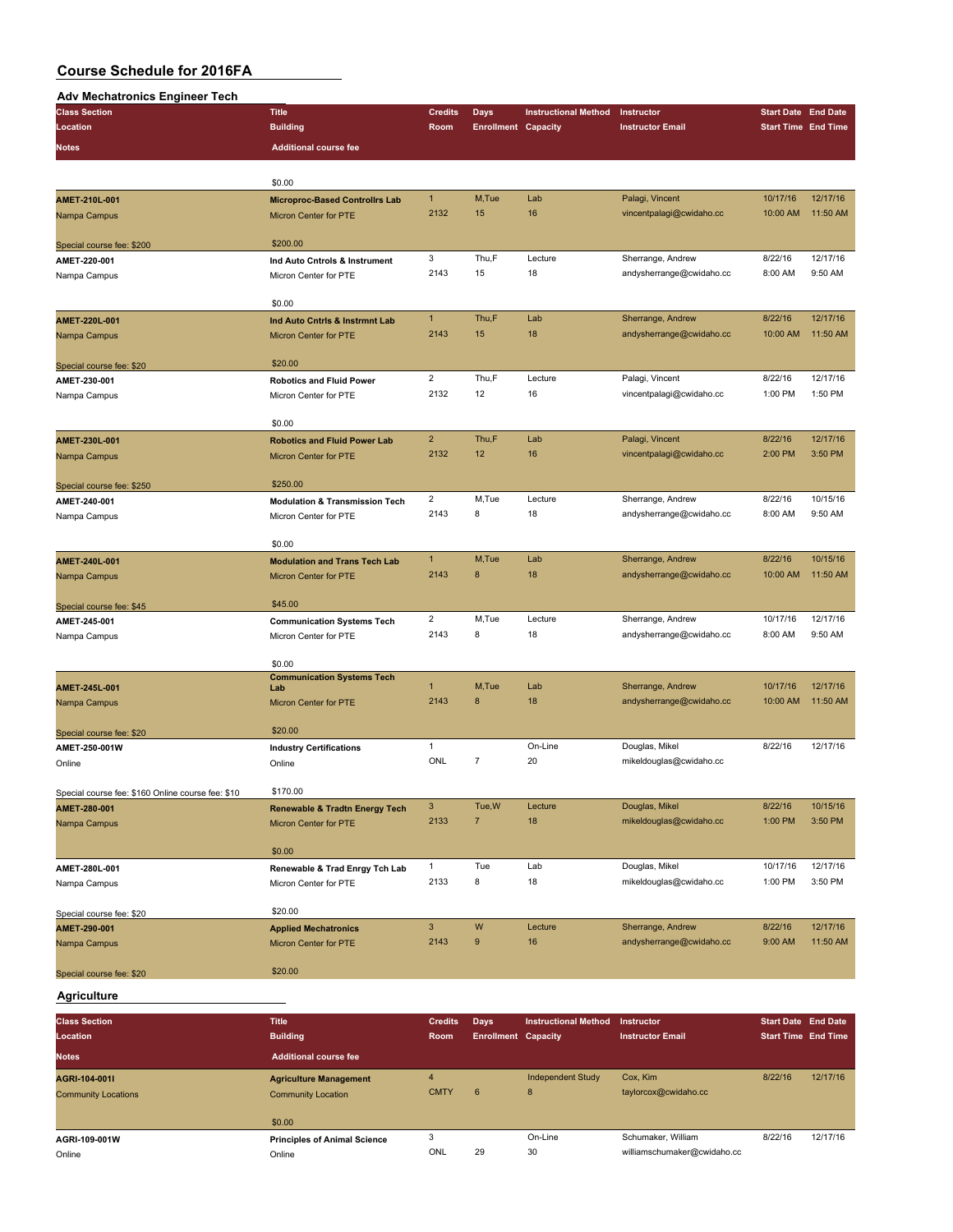| <b>Agriculture</b>         |                                    |                |                            |                             |                             |                            |          |
|----------------------------|------------------------------------|----------------|----------------------------|-----------------------------|-----------------------------|----------------------------|----------|
| <b>Class Section</b>       | <b>Title</b>                       | <b>Credits</b> | <b>Days</b>                | <b>Instructional Method</b> | Instructor                  | <b>Start Date End Date</b> |          |
| Location                   | <b>Building</b>                    | Room           | <b>Enrollment Capacity</b> |                             | <b>Instructor Email</b>     | <b>Start Time End Time</b> |          |
| <b>Notes</b>               | <b>Additional course fee</b>       |                |                            |                             |                             |                            |          |
| Online course fee: \$30    | \$30.00                            |                |                            |                             |                             |                            |          |
| AGRI-109L-001W             | <b>Princ of Animal Science Lab</b> | $\mathbf{1}$   |                            | On-Line                     | Schumaker, William          | 8/22/16                    | 12/17/16 |
| Online                     | Online                             | ONL            | 29                         | 30                          | williamschumaker@cwidaho.cc |                            |          |
|                            | \$0.00                             |                |                            |                             |                             |                            |          |
| AGRI-120-002W              | <b>Global Food Perspectives</b>    | 3              |                            | On-Line                     | Frank, Nicole               | 8/22/16                    | 12/17/16 |
| Online                     | Online                             | ONL            | 30                         | 30                          | nicolefrank@cwidaho.cc      |                            |          |
| Online course fee: \$30    | \$30.00                            |                |                            |                             |                             |                            |          |
| AGRI-120-002W              | <b>Global Food Perspectives</b>    | $\mathbf{3}$   |                            | On-Line                     | Schumaker, Andrea           | 8/22/16                    | 12/17/16 |
| Online                     | Online                             | <b>ONL</b>     | 30                         | 30                          | andreaschumaker@cwidaho.cc  |                            |          |
| Online course fee: \$30    | \$30.00                            |                |                            |                             |                             |                            |          |
| AGRI-120-003W              | <b>Global Food Perspectives</b>    | 3              |                            | On-Line                     | Frank, Nicole               | 8/22/16                    | 12/17/16 |
| Online                     | Online                             | ONL            | 30                         | 30                          | nicolefrank@cwidaho.cc      |                            |          |
| Online course fee: \$30    | \$30.00                            |                |                            |                             |                             |                            |          |
| AGRI-120-003W              | <b>Global Food Perspectives</b>    | $\mathbf{3}$   |                            | On-Line                     | Schumaker, Andrea           | 8/22/16                    | 12/17/16 |
| Online                     | Online                             | <b>ONL</b>     | 30                         | 30                          | andreaschumaker@cwidaho.cc  |                            |          |
| Online course fee: \$30    | \$30.00                            |                |                            |                             |                             |                            |          |
| AGRI-120-004W              | <b>Global Food Perspectives</b>    | 3              |                            | On-Line                     | Frank, Nicole               | 8/22/16                    | 12/17/16 |
| Online                     | Online                             | ONL            | 30                         | 30                          | nicolefrank@cwidaho.cc      |                            |          |
| Online course fee: \$30    | \$30.00                            |                |                            |                             |                             |                            |          |
| AGRI-120-004W              | <b>Global Food Perspectives</b>    | $\mathbf{3}$   |                            | On-Line                     | Schumaker, Andrea           | 8/22/16                    | 12/17/16 |
| Online                     | Online                             | <b>ONL</b>     | 30                         | 30                          | andreaschumaker@cwidaho.cc  |                            |          |
| Online course fee: \$30    | \$30.00                            |                |                            |                             |                             |                            |          |
| AGRI-205-001I              | <b>General Soils</b>               | 3              |                            | Independent Study           | Cox, Kim                    | 8/22/16                    | 12/17/16 |
| <b>Community Locations</b> | Community Location                 | <b>CMTY</b>    | $\overline{2}$             | 5                           | taylorcox@cwidaho.cc        |                            |          |
|                            | \$0.00                             |                |                            |                             |                             |                            |          |
| AGRI-205L-001I             | <b>General Soils Lab</b>           | $\mathbf{1}$   |                            | <b>Independent Study</b>    | Cox, Kim                    | 8/22/16                    | 12/17/16 |
| <b>Community Locations</b> | <b>Community Location</b>          | <b>CMTY</b>    | $\overline{2}$             | 5                           | taylorcox@cwidaho.cc        |                            |          |
|                            | \$15.00                            |                |                            |                             |                             |                            |          |

#### **Allied Health**

| <b>Class Section</b><br>Location | <b>Title</b><br><b>Building</b> | <b>Credits</b><br>Room | <b>Days</b><br><b>Enrollment Capacity</b> | <b>Instructional Method</b> | Instructor<br><b>Instructor Email</b> | <b>Start Date End Date</b><br><b>Start Time End Time</b> |          |
|----------------------------------|---------------------------------|------------------------|-------------------------------------------|-----------------------------|---------------------------------------|----------------------------------------------------------|----------|
| <b>Notes</b>                     | <b>Additional course fee</b>    |                        |                                           |                             |                                       |                                                          |          |
| ALLH-101-002W                    | <b>Medical Terminology</b>      | $\overline{2}$         |                                           | On-Line                     | Smit, Melody                          | 8/22/16                                                  | 12/17/16 |
| Online                           | Online                          | ONL                    | 50                                        | 50                          | melodysmit@cwidaho.cc                 |                                                          |          |
| Online course fee: \$20          | \$20.00                         |                        |                                           |                             |                                       |                                                          |          |
| ALLH-101-003W                    | <b>Medical Terminology</b>      | $\overline{2}$         |                                           | On-Line                     | Rosenberg, James                      | 8/22/16                                                  | 12/17/16 |
| Online                           | Online                          | ONL                    | 50                                        | 50                          | jamesrosenberg@cwidaho.cc             |                                                          |          |
| Online course fee: \$20          | \$20.00                         |                        |                                           |                             |                                       |                                                          |          |
| ALLH-101-004W                    | <b>Medical Terminology</b>      | $\overline{2}$         |                                           | On-Line                     | Rosenberg, James                      | 8/22/16                                                  | 12/17/16 |
| Online                           | Online                          | ONL                    | 49                                        | 50                          | jamesrosenberg@cwidaho.cc             |                                                          |          |
| Online course fee: \$20          | \$20.00                         |                        |                                           |                             |                                       |                                                          |          |
| ALLH-101-005W                    | <b>Medical Terminology</b>      | $\overline{2}$         |                                           | On-Line                     | Rosenberg, James                      | 8/22/16                                                  | 12/17/16 |
| Online                           | Online                          | ONL                    | 50                                        | 50                          | jamesrosenberg@cwidaho.cc             |                                                          |          |
| Online course fee: \$20          | \$20.00                         |                        |                                           |                             |                                       |                                                          |          |
| <b>ALLH-101-006W</b>             | <b>Medical Terminology</b>      | $\overline{2}$         |                                           | On-Line                     | Smit, Melody                          | 8/22/16                                                  | 12/17/16 |
| Online                           | Online                          | ONL                    | 48                                        | 50                          | melodysmit@cwidaho.cc                 |                                                          |          |
| Online course fee: \$20          | \$20.00                         |                        |                                           |                             |                                       |                                                          |          |
| ALLH-101-007W                    | <b>Medical Terminology</b>      | $\overline{2}$         |                                           | On-Line                     | Smit, Melody                          | 8/22/16                                                  | 12/17/16 |
| Online                           | Online                          | ONL                    | 23                                        | 50                          | melodysmit@cwidaho.cc                 |                                                          |          |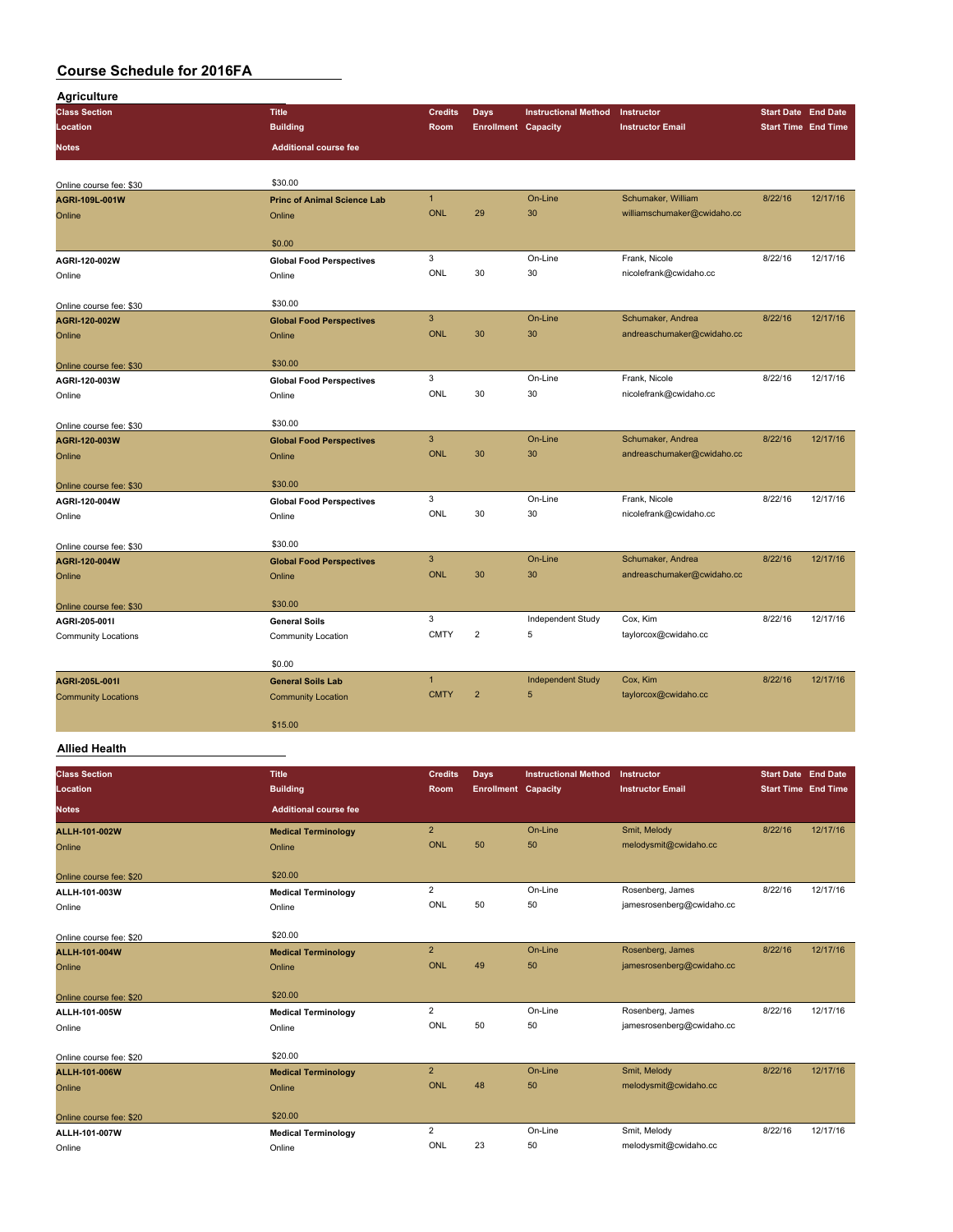| <b>Allied Health</b>                     |                                  |                |                            |                             |                                               |                            |          |
|------------------------------------------|----------------------------------|----------------|----------------------------|-----------------------------|-----------------------------------------------|----------------------------|----------|
| <b>Class Section</b>                     | <b>Title</b>                     | <b>Credits</b> | <b>Days</b>                | <b>Instructional Method</b> | Instructor                                    | <b>Start Date End Date</b> |          |
| Location                                 | <b>Building</b>                  | Room           | <b>Enrollment Capacity</b> |                             | <b>Instructor Email</b>                       | <b>Start Time End Time</b> |          |
| <b>Notes</b>                             | <b>Additional course fee</b>     |                |                            |                             |                                               |                            |          |
|                                          |                                  |                |                            |                             |                                               |                            |          |
|                                          | \$20.00                          |                |                            |                             |                                               |                            |          |
| ALLH-220-002                             | <b>Fundamentals of Nutrition</b> | 3              | M,W                        | Lecture                     | Sheehy, Casey                                 | 8/22/16                    | 12/17/16 |
| Nampa Campus                             | Aspen Classroom Building         | 104            | 35                         | 35                          | caseysheehy@cwidaho.cc                        | 10:00 AM                   | 11:15 AM |
|                                          |                                  |                |                            |                             |                                               |                            |          |
|                                          | \$0.00                           |                |                            |                             |                                               |                            |          |
| ALLH-220-004                             | <b>Fundamentals of Nutrition</b> | 3              | M,W                        | Lecture                     | Sheehy, Casey                                 | 8/22/16                    | 12/17/16 |
| Nampa Campus                             | Aspen Classroom Building         | 104            | 34                         | 35                          | caseysheehy@cwidaho.cc                        | 8:30 AM                    | 9:45 AM  |
|                                          |                                  |                |                            |                             |                                               |                            |          |
|                                          | \$0.00                           | 3              | W                          | Lecture                     | Krouse, Rhonna                                | 8/22/16                    | 12/17/16 |
| ALLH-220-005                             | <b>Fundamentals of Nutrition</b> | 1318           | 35                         | 35                          | rhonnakrouse@cwidaho.cc                       | 5:30 PM                    | 8:15 PM  |
| <b>Ada County Campus</b>                 | <b>Pintail Center</b>            |                |                            |                             |                                               |                            |          |
|                                          | \$0.00                           |                |                            |                             |                                               |                            |          |
| ALLH-220-006                             | <b>Fundamentals of Nutrition</b> | 3              | Tue, Thu                   | Lecture                     | Krouse, Rhonna                                | 8/22/16                    | 12/17/16 |
| Nampa Campus                             | Aspen Classroom Building         | 104            | 35                         | 35                          | rhonnakrouse@cwidaho.cc                       | 10:00 AM                   | 11:15 AM |
|                                          |                                  |                |                            |                             |                                               |                            |          |
|                                          | \$0.00                           |                |                            |                             |                                               |                            |          |
| ALLH-220-007W                            | <b>Fundamentals of Nutrition</b> | 3              |                            | On-Line                     | Nelson, Marianne                              | 8/22/16                    | 12/17/16 |
| Online                                   | Online                           | <b>ONL</b>     | 32                         | 33                          | mariannenelson@cwidaho.cc                     |                            |          |
|                                          |                                  |                |                            |                             |                                               |                            |          |
| Online course fee: \$30                  | \$30.00                          |                |                            |                             |                                               |                            |          |
| ALLH-220-008W                            | <b>Fundamentals of Nutrition</b> | 3              |                            | On-Line                     | Albertazzi, Teri                              | 8/22/16                    | 12/17/16 |
| Online                                   | Online                           | ONL            | 32                         | 33                          | terialbertazzi@cwidaho.cc                     |                            |          |
|                                          | \$30.00                          |                |                            |                             |                                               |                            |          |
| Online course fee: \$30<br>ALLH-220-009W | <b>Fundamentals of Nutrition</b> | 3              |                            | On-Line                     | Nelson, Marianne                              | 8/22/16                    | 12/17/16 |
| Online                                   | Online                           | <b>ONL</b>     | 31                         | 33                          | mariannenelson@cwidaho.cc                     |                            |          |
|                                          |                                  |                |                            |                             |                                               |                            |          |
| Online course fee: \$30                  | \$30.00                          |                |                            |                             |                                               |                            |          |
| ALLH-220-010W                            | <b>Fundamentals of Nutrition</b> | 3              |                            | On-Line                     | Albertazzi, Teri                              | 8/22/16                    | 12/17/16 |
| Online                                   | Online                           | ONL            | 31                         | 33                          | terialbertazzi@cwidaho.cc                     |                            |          |
|                                          |                                  |                |                            |                             |                                               |                            |          |
| Online course fee: \$30                  | \$30.00                          |                |                            |                             |                                               |                            |          |
| <b>ALLH-220-011W</b>                     | <b>Fundamentals of Nutrition</b> | 3              |                            | On-Line                     | Rosenberg, James                              | 8/22/16                    | 12/17/16 |
| Online                                   | Online                           | <b>ONL</b>     | 32                         | 33                          | jamesrosenberg@cwidaho.cc                     |                            |          |
|                                          |                                  |                |                            |                             |                                               |                            |          |
| Online course fee: \$30                  | \$30.00                          |                |                            | On-Line                     |                                               | 8/22/16                    | 12/17/16 |
| ALLH-220-012W                            | <b>Fundamentals of Nutrition</b> | 3<br>ONL       | 32                         | 33                          | Rosenberg, James<br>jamesrosenberg@cwidaho.cc |                            |          |
| Online                                   | Online                           |                |                            |                             |                                               |                            |          |
| Online course fee \$30                   | \$0.00                           |                |                            |                             |                                               |                            |          |
|                                          |                                  |                |                            |                             |                                               |                            |          |
| Anthropology                             |                                  |                |                            |                             |                                               |                            |          |
| <b>Class Section</b>                     | <b>Title</b>                     | <b>Credits</b> | <b>Days</b>                | <b>Instructional Method</b> | Instructor                                    | <b>Start Date End Date</b> |          |
| Location                                 | <b>Building</b>                  | Room           | <b>Enrollment Capacity</b> |                             | <b>Instructor Email</b>                       | <b>Start Time</b> End Time |          |
|                                          |                                  |                |                            |                             |                                               |                            |          |
| <b>Notes</b>                             | <b>Additional course fee</b>     |                |                            |                             |                                               |                            |          |
| ANTH-101-001                             | <b>Physical Anthropology</b>     | $\mathbf{3}$   | M,W                        | Lecture                     | Gorrell, Nicole                               | 8/22/16                    | 12/17/16 |
| Nampa Campus                             | <b>Academic Building</b>         | 309            | 40                         | 40                          | nikkigorrell@cwidaho.cc                       | 11:30 AM                   | 12:45 PM |
|                                          |                                  |                |                            |                             |                                               |                            |          |
|                                          | \$0.00                           |                |                            |                             |                                               |                            |          |
| ANTH-101-002                             | <b>Physical Anthropology</b>     | 3              | M,W                        | Lecture                     | Petersen, Katherine                           | 8/22/16                    | 12/17/16 |
| Ada County Campus                        | Pintail Center                   | 1206           | 27                         | 30                          | kathypetersen@cwidaho.cc                      | 8:30 AM                    | 9:45 AM  |
|                                          | \$0.00                           |                |                            |                             |                                               |                            |          |
| ANTH-101-003W                            | <b>Physical Anthropology</b>     | $\mathbf{3}$   |                            | On-Line                     | Klikunas, Leonard                             | 8/22/16                    | 12/17/16 |
| Online                                   | Online                           | <b>ONL</b>     | 35                         | 35                          | lenklikunas@cwidaho.cc                        |                            |          |
|                                          |                                  |                |                            |                             |                                               |                            |          |
| Online course fee: \$30                  | \$30.00                          |                |                            |                             |                                               |                            |          |
| ANTH-102-001                             | <b>Cultural Anthropology</b>     | 3              | M,W                        | Lecture                     | Gorrell, Nicole                               | 8/22/16                    | 12/17/16 |
| Nampa Campus                             | Academic Building                | 309            | 27                         | 42                          | nikkigorrell@cwidaho.cc                       | 2:30 PM                    | 3:45 PM  |
|                                          |                                  |                |                            |                             |                                               |                            |          |
|                                          | \$0.00                           |                |                            |                             |                                               |                            |          |

|                      | <b>JU.UU</b>                 |            |         |                         |         |          |
|----------------------|------------------------------|------------|---------|-------------------------|---------|----------|
| <b>ANTH-102-003W</b> | <b>Cultural Anthropology</b> |            | On-Line | Grove, Mary             | 8/22/16 | 12/17/16 |
| Online               | Online                       | <b>ONL</b> | 44      | annettegrove@cwidaho.cc |         |          |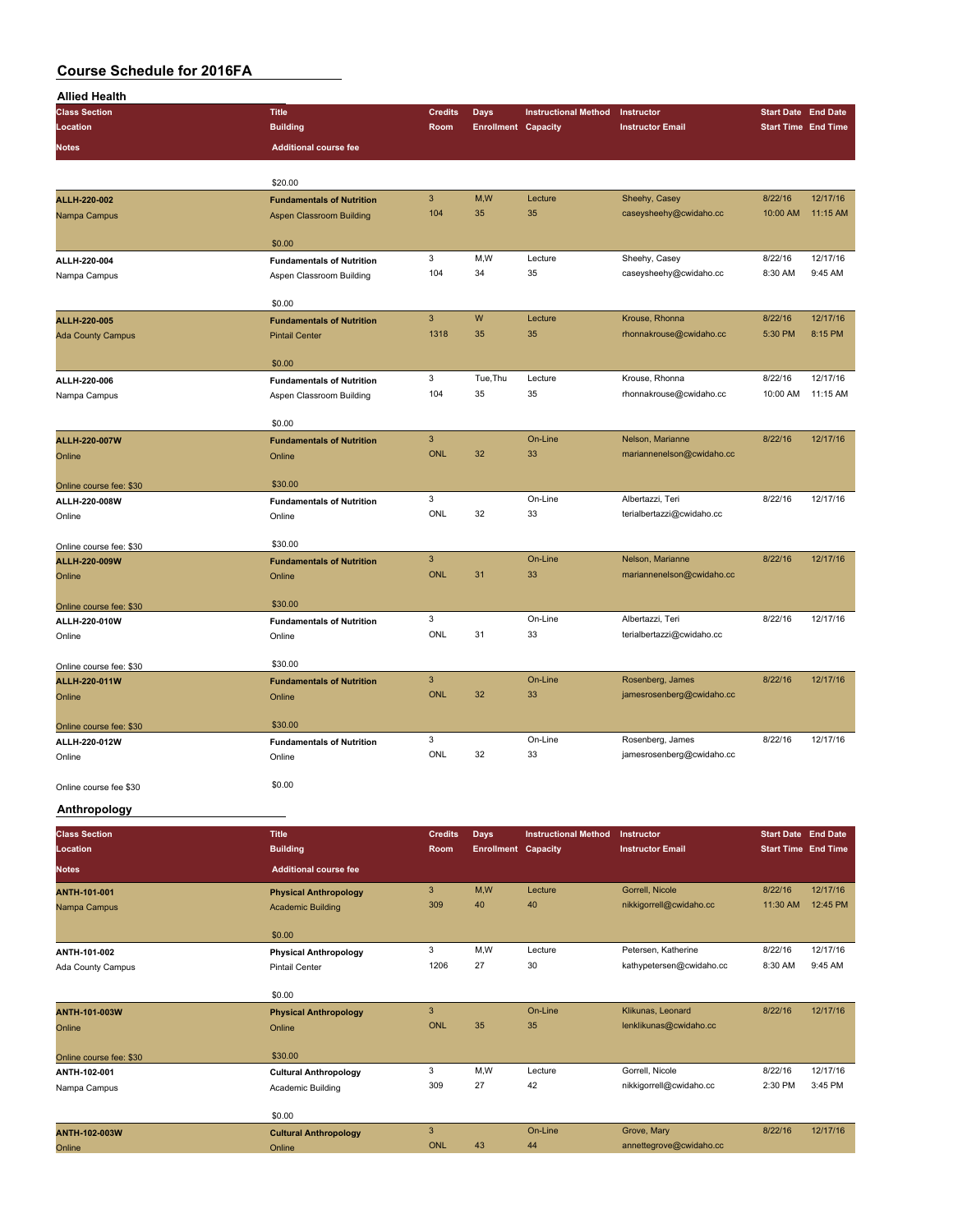| Anthropology                                               |                              |                |                            |                             |                           |                            |          |
|------------------------------------------------------------|------------------------------|----------------|----------------------------|-----------------------------|---------------------------|----------------------------|----------|
| <b>Class Section</b>                                       | <b>Title</b>                 | <b>Credits</b> | <b>Days</b>                | <b>Instructional Method</b> | Instructor                | <b>Start Date End Date</b> |          |
| Location                                                   | <b>Building</b>              | Room           | <b>Enrollment Capacity</b> |                             | <b>Instructor Email</b>   | <b>Start Time End Time</b> |          |
| <b>Notes</b>                                               | <b>Additional course fee</b> |                |                            |                             |                           |                            |          |
| Online course fee: \$30                                    | \$30.00                      |                |                            |                             |                           |                            |          |
| ANTH-102-004W                                              | <b>Cultural Anthropology</b> | 3              |                            | On-Line                     | Fruhlinger, Jake          | 8/22/16                    | 12/17/16 |
| Online                                                     | Online                       | ONL            | 31                         | 44                          | jakefruhlinger@cwidaho.cc |                            |          |
| Online course fee: \$30                                    | \$30.00                      |                |                            |                             |                           |                            |          |
| <b>ANTH-103-001</b>                                        | <b>Intro to Archaeology</b>  | 3              | Tue                        | Lecture                     | Munch, Marc               | 8/22/16                    | 12/17/16 |
| <b>Ada County Campus</b>                                   | <b>Pintail Center</b>        | 1318           | 31                         | 35                          | marcmunch@cwidaho.cc      | 7:00 PM                    | 9:45 PM  |
|                                                            | \$0.00                       |                |                            |                             |                           |                            |          |
| ANTH-199-001                                               | ST: Mex Heritage/Contemp Ppl | 3              | M,W                        | <b>Special Topics</b>       | Gorrell, Nicole           | 8/22/16                    | 12/17/16 |
| Nampa Campus                                               | Academic Building            | 309            | 11                         | 30                          | nikkigorrell@cwidaho.cc   | 4:00 PM                    | 5:15 PM  |
| Special Topics: Mexican Heritage & Contemporary<br>Peoples | \$0.00                       |                |                            |                             |                           |                            |          |
| <b>Applied Accounting</b>                                  |                              |                |                            |                             |                           |                            |          |

#### **Class Section Title Credits Days Instructional Method Instructor Start Date End Date Location Building Room Enrollment Capacity Instructor Email Start Time End Time Notes Additional course fee ACNT-151-001H Fundamental Accounting Concept** 3 W Hybrid Boldt, Michell 8/22/16 12/17/16 Ada County Campus Pintail Center 1204 28 30 michellboldt@cwidaho.cc 11:30 AM 12:45 PM Hybrid course - has an online component \$0.00 **ACNT-202-001H Business Law and Ethics** 3 Thu Lecture Boldt, Michell 8/22/16 12/17/16<br> **Ada County Campus** 20 Pintail Center 1204 29 30 michellboldt@owidaho.cc 11:30 AM 12:45 PM Ada County Campus **Ada County Campus** Pintail Center 1204 1204 29 30 michellboldt@cwidaho.cc Hybrid course - has an online component \$0.00 **ACNT-252-001 Applied Accounting 1** 3 Tue,Thu Lecture Boldt, Michell 8/22/16 12/17/16 Ada County Campus **Pintail Center 1204** 15 30 michellboldt@cwidaho.cc 8:30 michellboldt@cwidaho.cc \$0.00 **ACNT-254-001 Taxation, Control & Compliance** 3 Tue,Thu Lecture Boldt, Michell 8/22/16 12/17/16<br>
Ada County Campus Pintail Center 1208 20 30 michellboldt@cwidaho.cc 10:00 AM 11:15 AM Ada County Campus **Ada County Campus** Pintail Center 1208 1208 20 30 michellboldt@cwidaho.cc

|                                                                      | \$0.00                         |      |     |         |                         |          |          |
|----------------------------------------------------------------------|--------------------------------|------|-----|---------|-------------------------|----------|----------|
| <b>ACNT-255-001H</b>                                                 | <b>Computerized Accounting</b> |      | Tue | Hybrid  | Boldt, Michell          | 8/22/16  | 12/17/16 |
| <b>Ada County Campus</b>                                             | <b>Pintail Center</b>          | 1203 | 18  | 20      | michellboldt@cwidaho.cc | 11:30 AM | 12:45 PM |
| Hybrid course - has an online component Special<br>course fee: \$129 | \$129.00                       |      |     |         |                         |          |          |
| ACNT-255-002W                                                        | <b>Computerized Accounting</b> |      |     | On-Line | Boldt, Michell          | 8/22/16  | 12/17/16 |
| Online                                                               | Online                         | ONL  |     | 30      | michellboldt@cwidaho.cc |          |          |

Online course fee: \$30 Special course fee: \$129 \$159.00

**Art**

| <b>Class Section</b>                    | <b>Title</b>                 | <b>Credits</b> | <b>Days</b>                | <b>Instructional Method</b> | Instructor              | <b>Start Date End Date</b> |          |
|-----------------------------------------|------------------------------|----------------|----------------------------|-----------------------------|-------------------------|----------------------------|----------|
| Location                                | <b>Building</b>              | Room           | <b>Enrollment Capacity</b> |                             | <b>Instructor Email</b> | <b>Start Time End Time</b> |          |
| Notes,                                  | <b>Additional course fee</b> |                |                            |                             |                         |                            |          |
| <b>ARTS-101-001H</b>                    | <b>Art History 1</b>         | 3              | Tue                        | Hybrid                      | Brown, Karen            | 8/22/16                    | 12/17/16 |
| Nampa Campus                            | <b>Academic Building</b>     | 105            | 44                         | 45                          | karenbrown@cwidaho.cc   | 10:00 AM                   | 11:15 AM |
| Hybrid course - has an online component | \$0.00                       |                |                            |                             |                         |                            |          |
| ARTS-101-003W                           | Art History 1                | 3              |                            | On-Line                     | Manny, Emily            | 8/22/16                    | 12/17/16 |
| Online                                  | Online                       | ONL            | 30                         | 30                          | emilymanny@cwidaho.cc   |                            |          |
| Online course fee: \$30                 | \$30.00                      |                |                            |                             |                         |                            |          |
| <b>ARTS-101-004W</b>                    | <b>Art History 1</b>         | $\mathbf{3}$   |                            | On-Line                     | Manny, Emily            | 8/22/16                    | 12/17/16 |
| Online                                  | Online                       | <b>ONL</b>     | 33                         | 34                          | emilymanny@cwidaho.cc   |                            |          |
| Online course fee: \$30                 | \$30.00                      |                |                            |                             |                         |                            |          |
| ARTS-101-005                            | Art History 1                | 3              | M,W                        | Lecture                     | Brown, Karen            | 8/22/16                    | 12/17/16 |
| Nampa Campus                            | Academic Building            | 320            | 34                         | 45                          | karenbrown@cwidaho.cc   | 5:30 PM                    | 6:45 PM  |
|                                         | \$0.00                       |                |                            |                             |                         |                            |          |
| <b>ARTS-105-001H</b>                    | Design 1                     | 3              | Thu                        | Lecture                     | Fazil, Goran            | 8/22/16                    | 12/17/16 |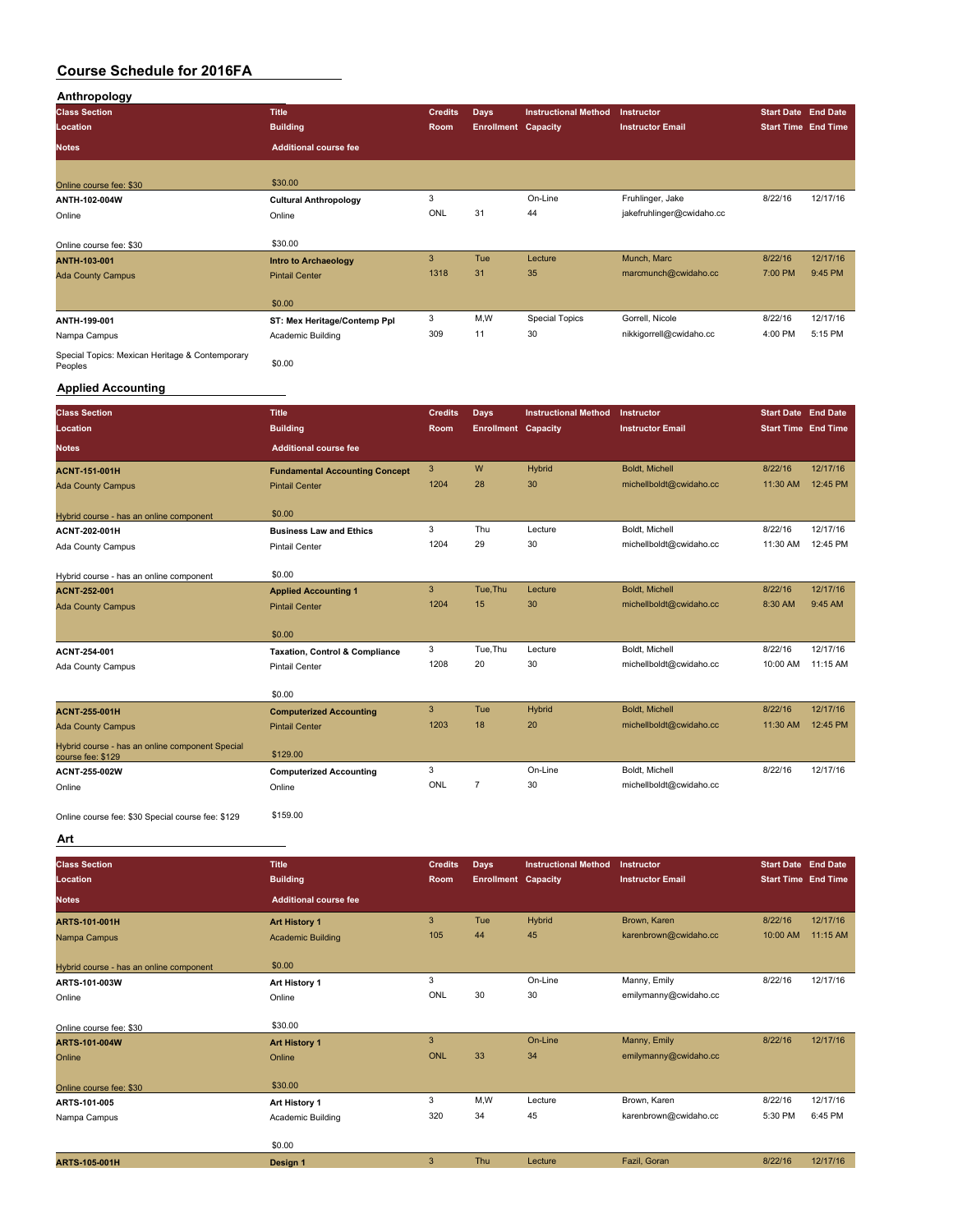| Art                      |                                      |                |                            |                             |                            |                            |          |
|--------------------------|--------------------------------------|----------------|----------------------------|-----------------------------|----------------------------|----------------------------|----------|
| <b>Class Section</b>     | <b>Title</b>                         | <b>Credits</b> | Days                       | <b>Instructional Method</b> | Instructor                 | <b>Start Date End Date</b> |          |
| Location                 | <b>Building</b>                      | Room           | <b>Enrollment Capacity</b> |                             | <b>Instructor Email</b>    | <b>Start Time End Time</b> |          |
| <b>Notes</b>             | <b>Additional course fee</b>         |                |                            |                             |                            |                            |          |
| Nampa Campus             | <b>Academic Building</b>             | 206            | 26                         | 26                          | goranfazil@cwidaho.cc      | 8:30 AM                    | 10:50 AM |
| Special course fee: \$40 | \$40.00                              |                |                            |                             |                            |                            |          |
| ARTS-106-001             | Design 2                             | 3              | M,W                        | Lecture                     | Mullis, Eric               | 8/22/16                    | 12/17/16 |
| Nampa Campus             | Academic Building                    | 206            | 22                         | 30                          | ericmullis@cwidaho.cc      | 1:40 PM                    | 4:00 PM  |
| Special course fee: \$50 | \$50.00                              |                |                            |                             |                            |                            |          |
| ARTS-109-001             | <b>Drawing 1</b>                     | 3              | M,W                        | Lecture                     | Fazil, Goran               | 8/22/16                    | 12/17/16 |
| Nampa Campus             | <b>Academic Building</b>             | 206            | 26                         | 26                          | qoranfazil@cwidaho.cc      | 8:30 AM                    | 10:50 AM |
| Special course fee: \$40 | \$40.00                              |                |                            |                             |                            |                            |          |
| ARTS-109-002             | Drawing 1                            | 3              | Tue, Thu                   | Lecture                     | VanDeGrift, April          | 8/22/16                    | 12/17/16 |
| Nampa Campus             | Academic Building                    | 206            | 24                         | 26                          | aprilvandegrift@cwidaho.cc | 1:40 PM                    | 4:00 PM  |
| Special course fee: \$40 | \$40.00                              |                |                            |                             |                            |                            |          |
| ARTS-150-001             | <b>Beginning Digital Photography</b> | 3              | F,SAT                      | Lecture                     | Hanel, Shawna              | 8/22/16                    | 12/17/16 |
| <b>Ada County Campus</b> | <b>Pintail Center</b>                | 1203           | 20                         | 20                          | shawnahanel@cwidaho.cc     | 10:00 AM                   | 12:20 PM |
| Special course fee: \$50 | \$50.00                              |                |                            |                             |                            |                            |          |
| ARTS-199-002             | <b>ST: Art Portfolio</b>             | $\mathbf{1}$   | Tue                        | <b>Special Topics</b>       | Fazil, Goran               | 8/22/16                    | 12/17/16 |
| Nampa Campus             | Academic Building                    | 206            | $\mathbf{1}$               | 26                          | goranfazil@cwidaho.cc      | 9:00 AM                    | 9:50 AM  |
| Special course fee: \$10 | \$10.00                              |                |                            |                             |                            |                            |          |
| ARTS-212-001             | Drawing 2                            | 3              | Tue, Thu                   | Lecture                     | Fazil, Goran               | 8/22/16                    | 12/17/16 |
| Nampa Campus             | <b>Academic Building</b>             | 206            | 16                         | 26                          | goranfazil@cwidaho.cc      | 10:50 AM                   | 1:10 PM  |
| Special course fee: \$50 | \$50.00                              |                |                            |                             |                            |                            |          |

#### **Auto Body Technology**

| <b>Class Section</b>      | <b>Title</b>                          | <b>Credits</b> | <b>Days</b>                | <b>Instructional Method</b> | Instructor                 | <b>Start Date End Date</b> |          |
|---------------------------|---------------------------------------|----------------|----------------------------|-----------------------------|----------------------------|----------------------------|----------|
| Location                  | <b>Building</b>                       | Room           | <b>Enrollment Capacity</b> |                             | <b>Instructor Email</b>    | <b>Start Time End Time</b> |          |
| <b>Notes</b>              | <b>Additional course fee</b>          |                |                            |                             |                            |                            |          |
| ATBD-110-001              | <b>Intro to Collision Repair Safe</b> | $\overline{2}$ | M                          | Lecture                     | Music, Terence             | 8/22/16                    | 12/17/16 |
| Nampa Campus              | <b>Micron Center for PTE</b>          | 2202           | 19                         | 19                          | terrymusic@cwidaho.cc      | 7:30 AM                    | 9:30 AM  |
| Special course fee: \$50  | \$50.00                               |                |                            |                             |                            |                            |          |
| ATBD-110L-001             | Intro Coll Repair Safety Lab          | $\mathbf{1}$   | M.Tue.Thu.F Lab            |                             | McConnachie, Sean          | 8/22/16                    | 12/17/16 |
| Nampa Campus              | Micron Center for PTE                 | 1401           | 19                         | 19                          | seanmcconnachie@cwidaho.cc | 10:00 AM                   | 11:00 AM |
| Special course fee: \$25  | \$25.00                               |                |                            |                             |                            |                            |          |
| ATBD-110L-001             | <b>Intro Coll Repair Safety Lab</b>   | $\mathbf{1}$   | M.Tue.Thu.F Lab            |                             | Music, Terence             | 8/22/16                    | 12/17/16 |
| Nampa Campus              | Micron Center for PTE                 | 1401           | 19                         | 19                          | terrymusic@cwidaho.cc      | 10:00 AM                   | 11:00 AM |
| Special course fee: \$25  | \$25.00                               |                |                            |                             |                            |                            |          |
| ATBD-120-001              | Intro to Weld for Coll Repair         | $\mathbf{1}$   | Tue                        | Lecture                     | Music, Terence             | 8/22/16                    | 12/17/16 |
| Nampa Campus              | Micron Center for PTE                 | 2202           | 19                         | 19                          | terrymusic@cwidaho.cc      | 7:30 AM                    | 9:30 AM  |
|                           | \$0.00                                |                |                            |                             |                            |                            |          |
| ATBD-120L-001             | <b>Intro Welding for Coll Repair</b>  | $\overline{2}$ | M.Tue.Thu.F Lab            |                             | Music, Terence             | 8/22/16                    | 12/17/16 |
| Nampa Campus              | <b>Micron Center for PTE</b>          | 1401           | 19                         | 19                          | terrymusic@cwidaho.cc      | 11:00 AM                   | 12:00 PM |
| Special course fee: \$75  | \$75.00                               |                |                            |                             |                            |                            |          |
| ATBD-130-001              | <b>Minor Collision Repair Theory</b>  | $\mathbf{1}$   | W                          | Lecture                     | Music, Terence             | 8/22/16                    | 12/17/16 |
| Nampa Campus              | Micron Center for PTE                 | 1401           | 19                         | 19                          | terrymusic@cwidaho.cc      | 7:30 AM                    | 3:00 PM  |
|                           | \$0.00                                |                |                            |                             |                            |                            |          |
| ATBD-130-001              | <b>Minor Collision Repair Theory</b>  | $\mathbf{1}$   | W                          | Lecture                     | Music, Terence             | 8/22/16                    | 12/17/16 |
| Nampa Campus              | <b>Micron Center for PTE</b>          | 2202           | 19                         | 19                          | terrymusic@cwidaho.cc      | 7:30 AM                    | 3:00 PM  |
|                           | \$0.00                                |                |                            |                             |                            |                            |          |
| ATBD-130L-001             | <b>Minor Collision Repair Lab</b>     | $\overline{2}$ | M.Tue.Thu.F Lab            |                             | Music, Terence             | 8/22/16                    | 12/17/16 |
| Nampa Campus              | Micron Center for PTE                 | 1401           | 19                         | 19                          | terrymusic@cwidaho.cc      | 1:00 PM                    | 2:00 PM  |
| Special course fee: \$125 | \$125.00                              |                |                            |                             |                            |                            |          |
| ATBD-140-001              | <b>Detail and Polishing</b>           | $\overline{2}$ | Thu,F                      | Lecture                     | Music, Terence             | 8/22/16                    | 12/17/16 |
| Nampa Campus              | Micron Center for PTE                 | 2202           | 19                         | 19                          | terrymusic@cwidaho.cc      | 7:30 AM                    | 9:30 AM  |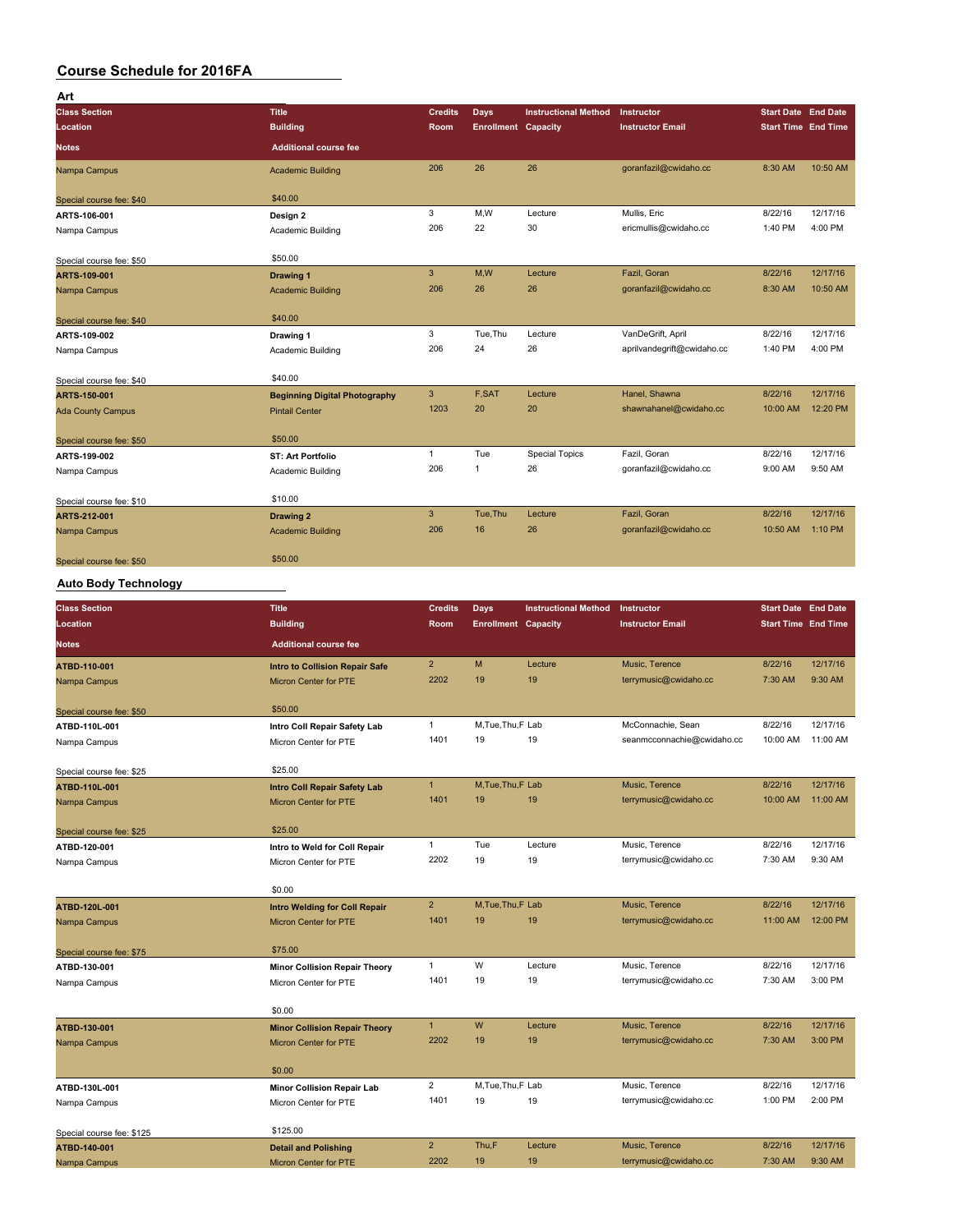| <b>Auto Body Technology</b> |                                      |                |                            |                             |                            |                            |          |
|-----------------------------|--------------------------------------|----------------|----------------------------|-----------------------------|----------------------------|----------------------------|----------|
| <b>Class Section</b>        | <b>Title</b>                         | <b>Credits</b> | Days                       | <b>Instructional Method</b> | Instructor                 | <b>Start Date End Date</b> |          |
| Location                    | <b>Building</b>                      | Room           | <b>Enrollment Capacity</b> |                             | <b>Instructor Email</b>    | <b>Start Time End Time</b> |          |
| <b>Notes</b>                | <b>Additional course fee</b>         |                |                            |                             |                            |                            |          |
|                             | \$0.00                               |                |                            |                             |                            |                            |          |
| ATBD-140L-001               | Detail and Polishing Lab             | $\mathbf{1}$   | M, Tue, Thu, F Lab         |                             | Music, Terence             | 8/22/16                    | 12/17/16 |
| Nampa Campus                | Micron Center for PTE                | 1401           | 19                         | 19                          | terrymusic@cwidaho.cc      | 2:00 PM                    | 3:00 PM  |
| Special course fee: \$40    | \$40.00                              |                |                            |                             |                            |                            |          |
| ATBD-210-001                | <b>Paint Refinishing</b>             | 3              | M.Tue.Thu.F Lecture        |                             | McConnachie, Sean          | 8/22/16                    | 12/17/16 |
| Nampa Campus                | <b>Micron Center for PTE</b>         | 2210           | $\overline{7}$             | 18                          | seanmcconnachie@cwidaho.cc | 7:30 AM                    | 8:50 AM  |
|                             | \$0.00                               |                |                            |                             |                            |                            |          |
| ATBD-210-001                | <b>Paint Refinishing</b>             | 3              | W                          | Lecture                     | McConnachie, Sean          | 8/22/16                    | 12/17/16 |
| Nampa Campus                | Micron Center for PTE                | 2210           | $\overline{7}$             | 18                          | seanmcconnachie@cwidaho.cc | 7:30 AM                    | 3:00 PM  |
|                             | \$0.00                               |                |                            |                             |                            |                            |          |
| ATBD-210L-001               | <b>Paint Refinishing Lab</b>         | $6\phantom{1}$ | M, Tue, Thu, F Lab         |                             | McConnachie, Sean          | 8/22/16                    | 12/17/16 |
| Nampa Campus                | <b>Micron Center for PTE</b>         | 1401           | $\overline{7}$             | 18                          | seanmcconnachie@cwidaho.cc | 9:00 AM                    | 10:20 AM |
| Special course fee: \$100   | \$100.00                             |                |                            |                             |                            |                            |          |
| ATBD-230-001                | <b>Advanced Collision Repair</b>     | $\mathbf{1}$   | M, Tue, Thu, F Lecture     |                             | McConnachie, Sean          | 8/22/16                    | 12/17/16 |
| Nampa Campus                | Micron Center for PTE                | 2210           | $\overline{7}$             | 18                          | seanmcconnachie@cwidaho.cc | 10:30 AM                   | 12:20 PM |
|                             | \$0.00                               |                |                            |                             |                            |                            |          |
| ATBD-230L-001               | <b>Advanced Collision Repair Lab</b> | $\overline{2}$ | M, Tue, Thu, F Lab         |                             | McConnachie, Sean          | 8/22/16                    | 12/17/16 |
| Nampa Campus                | <b>Micron Center for PTE</b>         | 1401           | $\overline{7}$             | 18                          | seanmcconnachie@cwidaho.cc | 12:30 PM                   | 3:00 PM  |
|                             | \$0.00                               |                |                            |                             |                            |                            |          |

#### **Automotive Technology**

| <b>Class Section</b> | <b>Title</b>                                        | <b>Credits</b> | <b>Days</b>                | <b>Instructional Method</b> | Instructor                            | <b>Start Date End Date</b> |          |
|----------------------|-----------------------------------------------------|----------------|----------------------------|-----------------------------|---------------------------------------|----------------------------|----------|
| Location             | <b>Building</b>                                     | Room           | <b>Enrollment Capacity</b> |                             | <b>Instructor Email</b>               | <b>Start Time End Time</b> |          |
| Notes                | <b>Additional course fee</b>                        |                |                            |                             |                                       |                            |          |
| AUTO-111-001         | <b>Auto Tch Fundamentals &amp; Safety</b>           | $\overline{2}$ | M.Tue.W.Thu Lecture        |                             | Anderson, Eric                        | 8/22/16                    | 10/15/16 |
| Nampa Campus         | Micron Center for PTE                               | 1201           | 17                         | 18                          | ericanderson@cwidaho.cc               | 7:00 AM                    | 8:30 AM  |
|                      | \$0.00                                              |                |                            |                             |                                       |                            |          |
| AUTO-111-001         | Auto Tch Fundamentals & Safety                      | $\overline{2}$ | M.Tue, W.Thu Lecture       |                             | Anderson, Eric                        | 8/22/16                    | 10/15/16 |
| Nampa Campus         | Micron Center for PTE                               | 1206           | 17                         | 18                          | ericanderson@cwidaho.cc               | 7:00 AM                    | 8:30 AM  |
|                      |                                                     |                |                            |                             |                                       |                            |          |
|                      | \$0.00                                              | $\overline{2}$ |                            |                             |                                       |                            | 10/15/16 |
| AUTO-111-001         | <b>Auto Tch Fundamentals &amp; Safety</b>           | 1201           | M.Tue.W.Thu Lecture<br>17  | 18                          | Hicks, Timothy<br>timhicks@cwidaho.cc | 8/22/16<br>7:00 AM         | 8:30 AM  |
| Nampa Campus         | <b>Micron Center for PTE</b>                        |                |                            |                             |                                       |                            |          |
|                      | \$0.00                                              |                |                            |                             |                                       |                            |          |
| AUTO-111-001         | Auto Tch Fundamentals & Safety                      | $\overline{2}$ | M.Tue, W.Thu Lecture       |                             | Hicks, Timothy                        | 8/22/16                    | 10/15/16 |
| Nampa Campus         | Micron Center for PTE                               | 1206           | 17                         | 18                          | timhicks@cwidaho.cc                   | 7:00 AM                    | 8:30 AM  |
|                      |                                                     |                |                            |                             |                                       |                            |          |
|                      | \$0.00                                              | $\overline{2}$ | M, Tue, W, Thu Lecture     |                             | Anderson, Eric                        | 8/22/16                    | 10/15/16 |
| AUTO-111-002         | <b>Auto Tch Fundamentals &amp; Safety</b>           | 1201           | 17                         | 18                          | ericanderson@cwidaho.cc               | 2:00 PM                    | 9:00 PM  |
| Nampa Campus         | <b>Micron Center for PTE</b>                        |                |                            |                             |                                       |                            |          |
|                      | \$0.00                                              |                |                            |                             |                                       |                            |          |
| AUTO-111-002         | <b>Auto Tch Fundamentals &amp; Safety</b>           | $\overline{2}$ | M.Tue.W.Tht Lecture        |                             | Anderson, Eric                        | 8/22/16                    | 10/15/16 |
| Nampa Campus         | Micron Center for PTE                               | 1206           | 17                         | 18                          | ericanderson@cwidaho.cc               | 2:00 PM                    | 9:00 PM  |
|                      |                                                     |                |                            |                             |                                       |                            |          |
| AUTO-111-002         | \$0.00<br><b>Auto Tch Fundamentals &amp; Safety</b> | $\overline{2}$ | M, Tue, W, Thu Lecture     |                             | Weaver, Gary                          | 8/22/16                    | 10/15/16 |
| Nampa Campus         | Micron Center for PTE                               | 1201           | 17                         | 18                          | garyweaver@cwidaho.cc                 | 2:00 PM                    | 9:00 PM  |
|                      |                                                     |                |                            |                             |                                       |                            |          |
|                      | \$0.00                                              |                |                            |                             |                                       |                            |          |
| AUTO-111-002         | Auto Tch Fundamentals & Safety                      | $\overline{2}$ | M.Tue, W.Thu Lecture       |                             | Weaver, Gary                          | 8/22/16                    | 10/15/16 |
| Nampa Campus         | Micron Center for PTE                               | 1206           | 17                         | 18                          | garyweaver@cwidaho.cc                 | 2:00 PM                    | 9:00 PM  |
|                      | \$0.00                                              |                |                            |                             |                                       |                            |          |
| AUTO-114-001         | <b>Auto MLR/Electrical Fundmntls</b>                | 6              | M, Tue, W, Thu Lecture     |                             | Anderson, Eric                        | 8/22/16                    | 10/15/16 |
| Nampa Campus         | <b>Micron Center for PTE</b>                        | 1201           | 17                         | 18                          | ericanderson@cwidaho.cc               | 8:35 AM                    | 12:30 PM |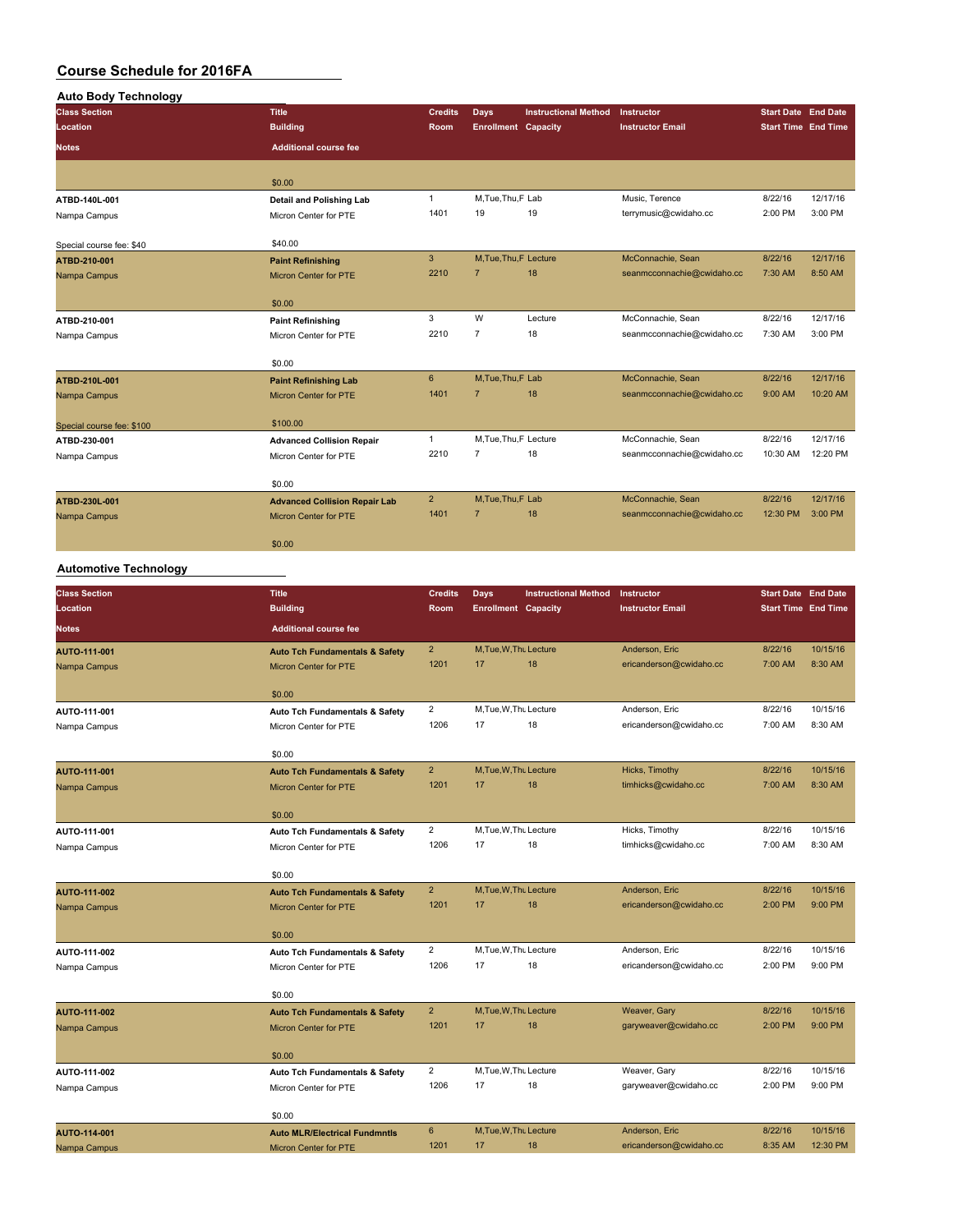| <b>Automotive Technology</b> |                                      |                |                            |                             |                         |          |                            |
|------------------------------|--------------------------------------|----------------|----------------------------|-----------------------------|-------------------------|----------|----------------------------|
| <b>Class Section</b>         | <b>Title</b>                         | <b>Credits</b> | Days                       | <b>Instructional Method</b> | Instructor              |          | <b>Start Date End Date</b> |
| Location                     | <b>Building</b>                      | Room           | <b>Enrollment Capacity</b> |                             | <b>Instructor Email</b> |          | <b>Start Time End Time</b> |
| <b>Notes</b>                 | <b>Additional course fee</b>         |                |                            |                             |                         |          |                            |
|                              |                                      |                |                            |                             |                         |          |                            |
| Special course fee: \$250    | \$250.00                             |                |                            |                             |                         |          |                            |
| AUTO-114-001                 | <b>Auto MLR/Electrical Fundmntls</b> | 6              | M, Tue, W, Thu Lecture     |                             | Anderson, Eric          | 8/22/16  | 10/15/16                   |
| Nampa Campus                 | Micron Center for PTE                | 1206           | 17                         | 18                          | ericanderson@cwidaho.cc | 8:35 AM  | 12:30 PM                   |
|                              |                                      |                |                            |                             |                         |          |                            |
| Special course fee: \$250    | \$250.00                             |                |                            |                             |                         |          |                            |
| AUTO-114-001                 | <b>Auto MLR/Electrical Fundmntls</b> | 6              | M, Tue, W, Thu Lecture     |                             | Hicks, Timothy          | 8/22/16  | 10/15/16                   |
| Nampa Campus                 | Micron Center for PTE                | 1201           | 17                         | 18                          | timhicks@cwidaho.cc     | 8:35 AM  | 12:30 PM                   |
|                              |                                      |                |                            |                             |                         |          |                            |
| Special course fee: \$250    | \$250.00                             |                |                            |                             |                         |          |                            |
| AUTO-114-001                 | <b>Auto MLR/Electrical Fundmntls</b> | 6              | M, Tue, W, Thu Lecture     |                             | Hicks, Timothy          | 8/22/16  | 10/15/16                   |
| Nampa Campus                 | Micron Center for PTE                | 1206           | 17                         | 18                          | timhicks@cwidaho.cc     | 8:35 AM  | 12:30 PM                   |
|                              |                                      |                |                            |                             |                         |          |                            |
| Special course fee: \$250    | \$250.00                             |                |                            |                             |                         |          |                            |
| AUTO-114-002                 | <b>Auto MLR/Electrical Fundmntls</b> | 6              | M, Tue, W, Thu Lecture     |                             | Anderson, Eric          | 8/22/16  | 10/15/16                   |
| Nampa Campus                 | <b>Micron Center for PTE</b>         | 1201           | 17                         | 18                          | ericanderson@cwidaho.cc | 2:00 PM  | 9:00 PM                    |
|                              |                                      |                |                            |                             |                         |          |                            |
| Special course fee: \$250    | \$250.00                             |                |                            |                             |                         |          |                            |
| AUTO-114-002                 | <b>Auto MLR/Electrical Fundmntls</b> | 6              | M, Tue, W, Thu Lecture     |                             | Anderson, Eric          | 8/22/16  | 10/15/16                   |
| Nampa Campus                 | Micron Center for PTE                | 1206           | 17                         | 18                          | ericanderson@cwidaho.cc | 2:00 PM  | 9:00 PM                    |
|                              |                                      |                |                            |                             |                         |          |                            |
| Special course fee: \$250    | \$250.00                             |                |                            |                             |                         |          |                            |
| AUTO-114-002                 | <b>Auto MLR/Electrical Fundmntls</b> | 6              | M, Tue, W, Thu Lecture     |                             | Weaver, Gary            | 8/22/16  | 10/15/16                   |
| Nampa Campus                 | Micron Center for PTE                | 1201           | 17                         | 18                          | garyweaver@cwidaho.cc   | 2:00 PM  | 9:00 PM                    |
|                              |                                      |                |                            |                             |                         |          |                            |
| Special course fee: \$250    | \$250.00                             |                |                            |                             |                         |          |                            |
| AUTO-114-002                 | <b>Auto MLR/Electrical Fundmntls</b> | 6              | M, Tue, W, Thu Lecture     |                             | Weaver, Gary            | 8/22/16  | 10/15/16                   |
| Nampa Campus                 | Micron Center for PTE                | 1206           | 17                         | 18                          | garyweaver@cwidaho.cc   | 2:00 PM  | 9:00 PM                    |
|                              |                                      |                |                            |                             |                         |          |                            |
| Special course fee: \$250    | \$250.00                             |                |                            |                             |                         |          |                            |
| AUTO-121-001                 | <b>Electrical Systems</b>            | $\mathbf{3}$   | M, Tue, W, Thu Lecture     |                             | Anderson, Eric          | 10/17/16 | 11/12/16                   |
| Nampa Campus                 | Micron Center for PTE                | 1208           | 18                         | 18                          | ericanderson@cwidaho.cc | 7:00 AM  | 12:30 PM                   |
|                              |                                      |                |                            |                             |                         |          |                            |
| Special course fee: \$50     | \$50.00                              |                |                            |                             |                         |          |                            |
| AUTO-121-001                 | <b>Electrical Systems</b>            | 3              | M, Tue, W, Thu Lecture     |                             | Anderson, Eric          | 10/17/16 | 11/12/16                   |
| Nampa Campus                 | Micron Center for PTE                | 1210           | 18                         | 18                          | ericanderson@cwidaho.cc | 9:00 AM  | 10:20 AM                   |
|                              |                                      |                |                            |                             |                         |          |                            |
| Special course fee: \$50     | \$50.00                              |                |                            |                             |                         |          |                            |
| AUTO-121-001                 | <b>Electrical Systems</b>            | $\mathbf{3}$   | M, Tue, W, Thu Lecture     |                             | Law, Scott              | 10/17/16 | 11/12/16                   |
| Nampa Campus                 | Micron Center for PTE                | 1208           | 18                         | 18                          | scottlaw@cwidaho.cc     | 7:00 AM  | 12:30 PM                   |
|                              |                                      |                |                            |                             |                         |          |                            |
| Special course fee: \$50     | \$50.00                              |                |                            |                             |                         |          |                            |
| AUTO-121-001                 | <b>Electrical Systems</b>            | 3              | M, Tue, W, Thu Lecture     |                             | Law, Scott              | 10/17/16 | 11/12/16                   |
| Nampa Campus                 | Micron Center for PTE                | 1210           | 18                         | 18                          | scottlaw@cwidaho.cc     | 9:00 AM  | 10:20 AM                   |
|                              |                                      |                |                            |                             |                         |          |                            |
| Special course fee: \$50     | \$50.00                              |                |                            |                             |                         |          |                            |
| AUTO-121-002                 | <b>Electrical Systems</b>            | $\mathbf{3}$   | M, Tue, W, Thu Lecture     |                             | Anderson, Eric          | 10/17/16 | 11/12/16                   |
| Nampa Campus                 | Micron Center for PTE                | 1208           | 18                         | 18                          | ericanderson@cwidaho.cc | 2:00 PM  | 9:00 PM                    |
|                              |                                      |                |                            |                             |                         |          |                            |
| Special course fee: \$50     | \$50.00                              |                |                            |                             |                         |          |                            |
| AUTO-121-002                 | <b>Electrical Systems</b>            | 3              | M, Tue, W, Thu Lecture     |                             | Anderson, Eric          | 10/17/16 | 11/12/16                   |
| Nampa Campus                 | Micron Center for PTE                | 1210           | 18                         | 18                          | ericanderson@cwidaho.cc | 2:00 PM  | 9:00 PM                    |
|                              |                                      |                |                            |                             |                         |          |                            |
| Special course fee: \$50     | \$50.00                              |                |                            |                             |                         |          |                            |
| AUTO-121-002                 | <b>Electrical Systems</b>            | $\mathbf{3}$   | M, Tue, W, Thu Lecture     |                             | Law, Scott              | 10/17/16 | 11/12/16                   |
| Nampa Campus                 | Micron Center for PTE                | 1208           | 18                         | 18                          | scottlaw@cwidaho.cc     | 2:00 PM  | 9:00 PM                    |
|                              |                                      |                |                            |                             |                         |          |                            |
| Special course fee: \$50     | \$50.00                              |                |                            |                             |                         |          |                            |
| AUTO-121-002                 | <b>Electrical Systems</b>            | 3              | M, Tue, W, Thu Lecture     |                             | Law, Scott              | 10/17/16 | 11/12/16                   |
| Nampa Campus                 | Micron Center for PTE                | 1210           | 18                         | 18                          | scottlaw@cwidaho.cc     | 2:00 PM  | 9:00 PM                    |
|                              |                                      |                |                            |                             |                         |          |                            |
| Special course fee: \$50     | \$50.00                              |                |                            |                             |                         |          |                            |
| AUTO-125-001                 | <b>Automotive Elec Accessories</b>   | $\mathbf{3}$   | M, Tue, W, Thu Lecture     |                             | Anderson, Eric          | 11/14/16 | 12/17/16                   |
| Nampa Campus                 | Micron Center for PTE                | 1208           | 18                         | 18                          | ericanderson@cwidaho.cc | 7:00 AM  | 12:30 PM                   |
|                              |                                      |                |                            |                             |                         |          |                            |
| Special course fee: \$20     | \$20.00                              |                |                            |                             |                         |          |                            |
| AUTO-125-001                 | <b>Automotive Elec Accessories</b>   | 3              | M, Tue, W, Thu Lecture     |                             | Anderson, Eric          | 11/14/16 | 12/17/16                   |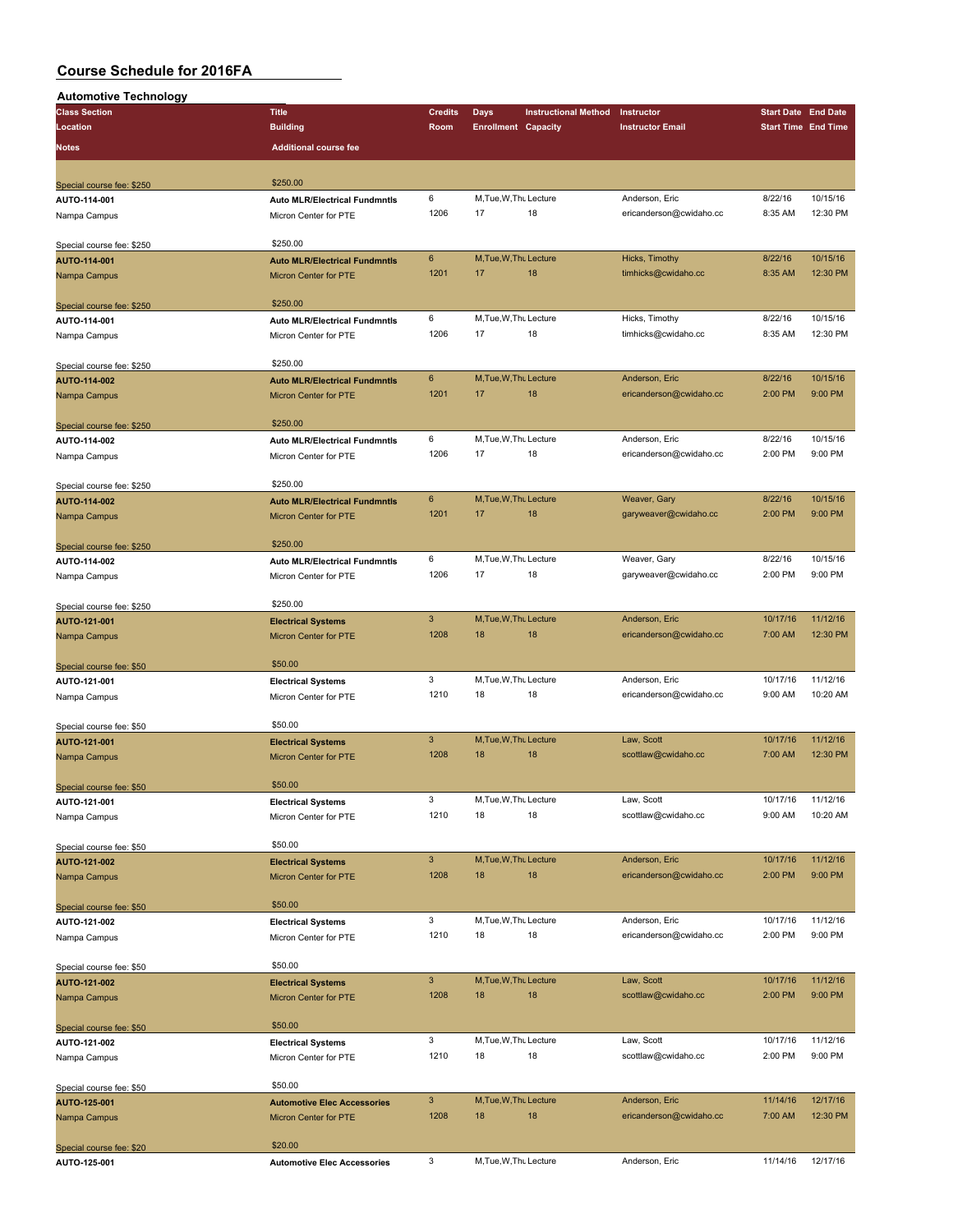| <b>Automotive Technology</b> |                                          |                           |                            |                             |                         |                            |          |
|------------------------------|------------------------------------------|---------------------------|----------------------------|-----------------------------|-------------------------|----------------------------|----------|
| <b>Class Section</b>         | <b>Title</b>                             | <b>Credits</b>            | <b>Days</b>                | <b>Instructional Method</b> | Instructor              | <b>Start Date End Date</b> |          |
| Location                     | <b>Building</b>                          | Room                      | <b>Enrollment Capacity</b> |                             | <b>Instructor Email</b> | <b>Start Time End Time</b> |          |
| Notes                        | <b>Additional course fee</b>             |                           |                            |                             |                         |                            |          |
|                              |                                          |                           |                            |                             |                         |                            |          |
| Nampa Campus                 | Micron Center for PTE                    | 1210                      | 18                         | 18                          | ericanderson@cwidaho.cc | 9:00 AM                    | 10:20 AM |
|                              | \$20.00                                  |                           |                            |                             |                         |                            |          |
| Special course fee: \$20     |                                          | $\mathbf{3}$              | M, Tue, W, Thu Lecture     |                             | Law, Scott              | 11/14/16                   | 12/17/16 |
| AUTO-125-001                 | <b>Automotive Elec Accessories</b>       | 1208                      | 18                         | 18                          |                         |                            | 12:30 PM |
| Nampa Campus                 | <b>Micron Center for PTE</b>             |                           |                            |                             | scottlaw@cwidaho.cc     | 7:00 AM                    |          |
|                              | \$20.00                                  |                           |                            |                             |                         |                            |          |
| Special course fee: \$20     |                                          | 3                         | M, Tue, W, Thu Lecture     |                             | Law, Scott              | 11/14/16                   | 12/17/16 |
| AUTO-125-001                 | <b>Automotive Elec Accessories</b>       | 1210                      | 18                         | 18                          |                         | 9:00 AM                    | 10:20 AM |
| Nampa Campus                 | Micron Center for PTE                    |                           |                            |                             | scottlaw@cwidaho.cc     |                            |          |
|                              | \$20.00                                  |                           |                            |                             |                         |                            |          |
| Special course fee: \$20     |                                          | $\mathbf{3}$              | M, Tue, W, Thu Lecture     |                             | Anderson, Eric          | 11/14/16                   | 12/17/16 |
| AUTO-125-002                 | <b>Automotive Elec Accessories</b>       | 1208                      |                            | 18                          |                         |                            |          |
| Nampa Campus                 | <b>Micron Center for PTE</b>             |                           | 18                         |                             | ericanderson@cwidaho.cc | 2:00 PM                    | 9:00 PM  |
|                              | \$20.00                                  |                           |                            |                             |                         |                            |          |
| Special course fee: \$20     |                                          | 3                         |                            |                             |                         |                            | 12/17/16 |
| AUTO-125-002                 | <b>Automotive Elec Accessories</b>       |                           | M, Tue, W, Thu Lecture     |                             | Anderson, Eric          | 11/14/16                   |          |
| Nampa Campus                 | Micron Center for PTE                    | 1210                      | 18                         | 18                          | ericanderson@cwidaho.cc | 2:00 PM                    | 9:00 PM  |
|                              | \$20.00                                  |                           |                            |                             |                         |                            |          |
| Special course fee: \$20     |                                          | $\mathbf{3}$              | M, Tue, W, Thu Lecture     |                             | Law, Scott              | 11/14/16                   | 12/17/16 |
| AUTO-125-002                 | <b>Automotive Elec Accessories</b>       |                           |                            |                             |                         |                            |          |
| Nampa Campus                 | <b>Micron Center for PTE</b>             | 1208                      | 18                         | 18                          | scottlaw@cwidaho.cc     | 2:00 PM                    | 9:00 PM  |
|                              |                                          |                           |                            |                             |                         |                            |          |
| Special course fee: \$20     | \$20.00                                  |                           |                            |                             |                         |                            |          |
| AUTO-125-002                 | <b>Automotive Elec Accessories</b>       | 3                         | M, Tue, W, Thu Lecture     |                             | Law, Scott              | 11/14/16                   | 12/17/16 |
| Nampa Campus                 | Micron Center for PTE                    | 1210                      | 18                         | 18                          | scottlaw@cwidaho.cc     | 2:00 PM                    | 9:00 PM  |
|                              |                                          |                           |                            |                             |                         |                            |          |
| Special course fee: \$20     | \$20.00                                  |                           |                            |                             |                         |                            |          |
| AUTO-131-001                 | <b>Brakes, ABS &amp; Stability Contr</b> | $\mathbf{3}$              | M, Tue, W, Thu Lecture     |                             | Anderson, Eric          | 10/17/16                   | 11/12/16 |
| Nampa Campus                 | <b>Micron Center for PTE</b>             | 1201                      | 19                         | 19                          | ericanderson@cwidaho.cc | 7:00 AM                    | 12:30 PM |
|                              |                                          |                           |                            |                             |                         |                            |          |
| Special course fee: \$35     | \$35.00                                  |                           |                            |                             |                         |                            |          |
| AUTO-131-001                 | Brakes, ABS & Stability Contr            | 3                         | M, Tue, W, Thu Lecture     |                             | Anderson, Eric          | 10/17/16                   | 11/12/16 |
| Nampa Campus                 | Micron Center for PTE                    | 1206                      | 19                         | 19                          | ericanderson@cwidaho.cc | 7:00 AM                    | 12:30 PM |
|                              |                                          |                           |                            |                             |                         |                            |          |
| Special course fee: \$35     | \$35.00                                  |                           |                            |                             |                         |                            |          |
| AUTO-131-001                 | <b>Brakes, ABS &amp; Stability Contr</b> | 3                         | M, Tue, W, Thu Lecture     |                             | Hicks, Timothy          | 10/17/16                   | 11/12/16 |
| Nampa Campus                 | <b>Micron Center for PTE</b>             | 1201                      | 19                         | 19                          | timhicks@cwidaho.cc     | 7:00 AM                    | 12:30 PM |
|                              |                                          |                           |                            |                             |                         |                            |          |
| Special course fee: \$35     | \$35.00                                  |                           |                            |                             |                         |                            |          |
| AUTO-131-001                 | Brakes, ABS & Stability Contr            | 3                         | M, Tue, W, Thu Lecture     |                             | Hicks, Timothy          | 10/17/16                   | 11/12/16 |
| Nampa Campus                 | Micron Center for PTE                    | 1206                      | 19                         | 19                          | timhicks@cwidaho.cc     | 7:00 AM                    | 12:30 PM |
|                              |                                          |                           |                            |                             |                         |                            |          |
| Special course fee: \$35     | \$35.00                                  |                           |                            |                             |                         |                            |          |
| AUTO-135-001                 | Susp, Steer & 4-Way Alignment            | $\mathbf{3}$              | M, Tue, W, Thu Lecture     |                             | Anderson, Eric          | 11/14/16                   | 12/17/16 |
| Nampa Campus                 | Micron Center for PTE                    | 1201                      | 19                         | 19                          | ericanderson@cwidaho.cc | 7:00 AM                    | 12:30 PM |
|                              |                                          |                           |                            |                             |                         |                            |          |
| Special course fee: \$35     | \$35.00                                  |                           |                            |                             |                         |                            |          |
| AUTO-135-001                 | Susp, Steer & 4-Way Alignment            | 3                         | M, Tue, W, Thu Lecture     |                             | Anderson, Eric          | 11/14/16                   | 12/17/16 |
| Nampa Campus                 | Micron Center for PTE                    | 1206                      | 19                         | 19                          | ericanderson@cwidaho.cc | 7:00 AM                    | 12:30 PM |
|                              |                                          |                           |                            |                             |                         |                            |          |
| Special course fee: \$35     | \$35.00                                  |                           |                            |                             |                         |                            |          |
| AUTO-135-001                 | Susp, Steer & 4-Way Alignment            | $\ensuremath{\mathsf{3}}$ | M, Tue, W, Thu Lecture     |                             | Hicks, Timothy          | 11/14/16                   | 12/17/16 |
| Nampa Campus                 | Micron Center for PTE                    | 1201                      | 19                         | 19                          | timhicks@cwidaho.cc     | 7:00 AM                    | 12:30 PM |
|                              |                                          |                           |                            |                             |                         |                            |          |
| Special course fee: \$35     | \$35.00                                  |                           |                            |                             |                         |                            |          |
| AUTO-135-001                 | Susp, Steer & 4-Way Alignment            | 3                         | M, Tue, W, Thu Lecture     |                             | Hicks, Timothy          | 11/14/16                   | 12/17/16 |
| Nampa Campus                 | Micron Center for PTE                    | 1206                      | 19                         | 19                          | timhicks@cwidaho.cc     | 7:00 AM                    | 12:30 PM |
|                              |                                          |                           |                            |                             |                         |                            |          |
| Special course fee: \$35     | \$35.00                                  |                           |                            |                             |                         |                            |          |
| AUTO-141-001                 | <b>Engine Repair</b>                     | $\mathbf{3}$              | M, Tue, W, Thu Lecture     |                             | Anderson, Eric          | 8/22/16                    | 9/17/16  |
| Nampa Campus                 | <b>Micron Center for PTE</b>             | 1210                      | 19                         | 19                          | ericanderson@cwidaho.cc | 7:00 AM                    | 8:50 AM  |
|                              |                                          |                           |                            |                             |                         |                            |          |
| Special course fee: \$20     | \$20.00                                  |                           |                            |                             |                         |                            |          |
| AUTO-141-001                 | <b>Engine Repair</b>                     | 3                         | M, Tue, W, Thu Lecture     |                             | Weaver, Gary            | 8/22/16                    | 9/17/16  |
| Nampa Campus                 | Micron Center for PTE                    | 1210                      | 19                         | 19                          | garyweaver@cwidaho.cc   | 7:00 AM                    | 8:50 AM  |
|                              |                                          |                           |                            |                             |                         |                            |          |
| Special course fee: \$20     | \$20.00                                  |                           |                            |                             |                         |                            |          |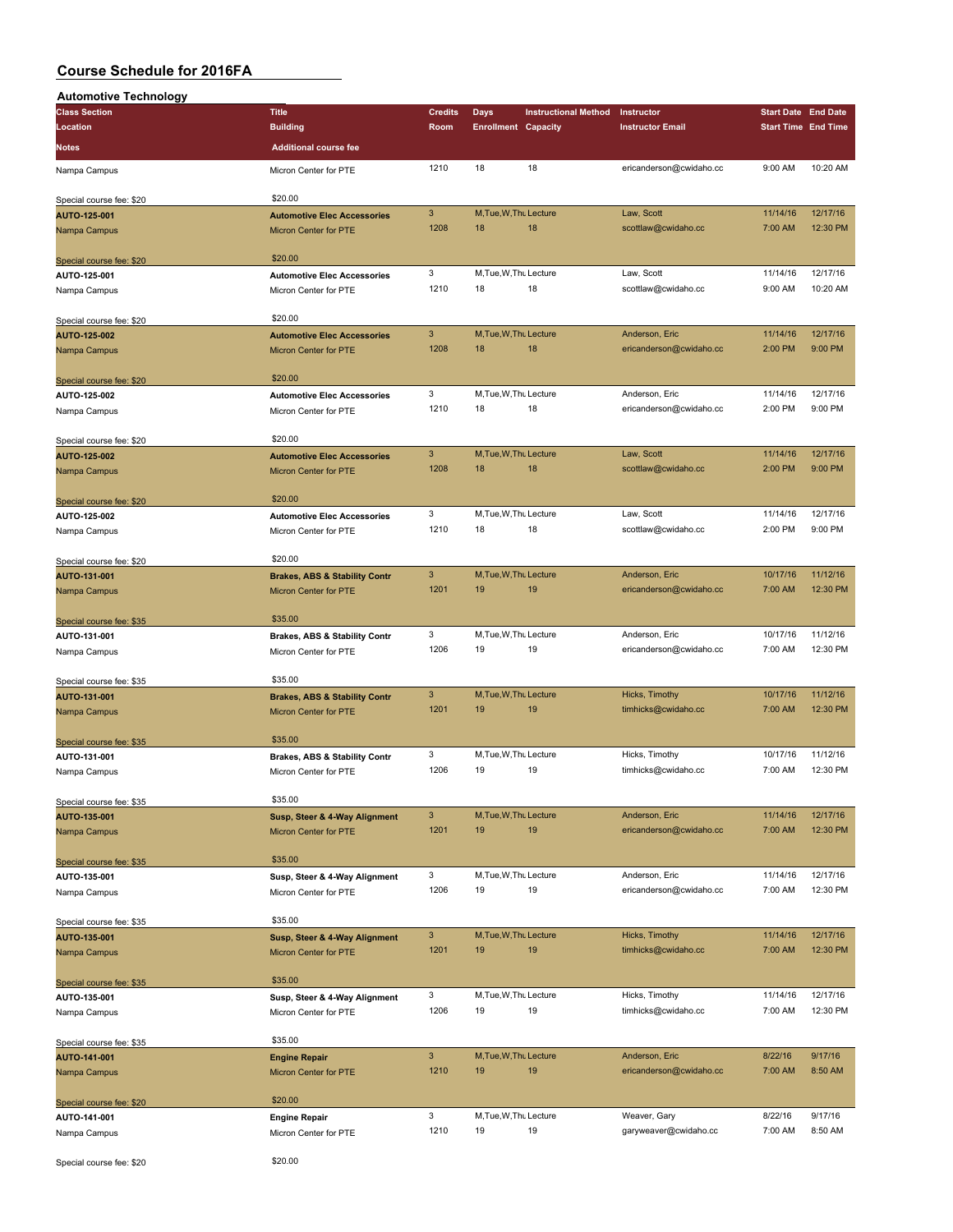| <b>Automotive Technology</b> |                                                             |                           |                            |                             |                         |                            |          |
|------------------------------|-------------------------------------------------------------|---------------------------|----------------------------|-----------------------------|-------------------------|----------------------------|----------|
| <b>Class Section</b>         | <b>Title</b>                                                | <b>Credits</b>            | Days                       | <b>Instructional Method</b> | Instructor              | <b>Start Date End Date</b> |          |
| Location                     | <b>Building</b>                                             | Room                      | <b>Enrollment Capacity</b> |                             | <b>Instructor Email</b> | <b>Start Time End Time</b> |          |
| Notes                        | <b>Additional course fee</b>                                |                           |                            |                             |                         |                            |          |
|                              |                                                             |                           |                            |                             |                         |                            |          |
| AUTO-145-001                 | <b>Power Trains</b>                                         | $\mathbf{3}$              | M, Tue, W, Thu Lecture     |                             | Anderson, Eric          | 9/19/16                    | 10/15/16 |
| Nampa Campus                 | Micron Center for PTE                                       | 1207                      | 19                         | 19                          | ericanderson@cwidaho.cc | 7:00 AM                    | 12:30 PM |
|                              |                                                             |                           |                            |                             |                         |                            |          |
|                              | \$0.00                                                      |                           |                            |                             |                         |                            |          |
| AUTO-145-001                 | <b>Power Trains</b>                                         | 3                         | M, Tue, W, Thu Lecture     |                             | Anderson, Eric          | 9/19/16                    | 10/15/16 |
| Nampa Campus                 | Micron Center for PTE                                       | 1210                      | 19                         | 19                          | ericanderson@cwidaho.cc | 7:00 AM                    | 8:50 AM  |
|                              |                                                             |                           |                            |                             |                         |                            |          |
|                              | \$0.00                                                      |                           |                            |                             |                         |                            |          |
| AUTO-145-001                 | <b>Power Trains</b>                                         | $\ensuremath{\mathsf{3}}$ | M, Tue, W, Thu Lecture     |                             | Weaver, Gary            | 9/19/16                    | 10/15/16 |
| Nampa Campus                 | Micron Center for PTE                                       | 1207                      | 19                         | 19                          | garyweaver@cwidaho.cc   | 7:00 AM                    | 12:30 PM |
|                              |                                                             |                           |                            |                             |                         |                            |          |
|                              | \$0.00                                                      |                           |                            |                             |                         |                            |          |
| AUTO-145-001                 | <b>Power Trains</b>                                         | 3                         | M, Tue, W, Thu Lecture     |                             | Weaver, Gary            | 9/19/16                    | 10/15/16 |
| Nampa Campus                 | Micron Center for PTE                                       | 1210                      | 19                         | 19                          | garyweaver@cwidaho.cc   | 7:00 AM                    | 8:50 AM  |
|                              |                                                             |                           |                            |                             |                         |                            |          |
|                              | \$0.00                                                      |                           |                            |                             |                         |                            |          |
| AUTO-250-001                 | <b>Engine Performance</b>                                   | $\mathbf{3}$              | M, Tue, W, Thu Lab         |                             | Anderson, Eric          | 8/22/16                    | 9/17/16  |
| Nampa Campus                 | Micron Center for PTE                                       | 1208                      | 12                         | 17                          | ericanderson@cwidaho.cc | 7:00 AM                    | 12:30 PM |
|                              |                                                             |                           |                            |                             |                         |                            |          |
|                              | \$0.00                                                      |                           |                            |                             |                         |                            |          |
| AUTO-255-001                 | <b>Advanced Engine Performance</b>                          | 3                         | M, Tue, W, Thu Lecture     |                             | Anderson, Eric          | 9/19/16                    | 10/15/16 |
| Nampa Campus                 | Micron Center for PTE                                       | 1208                      | 12                         | 17                          | ericanderson@cwidaho.cc | 7:00 AM                    | 12:30 PM |
|                              |                                                             |                           |                            |                             |                         |                            |          |
|                              | \$0.00                                                      |                           |                            |                             |                         |                            |          |
| AUTO-255-001                 | <b>Advanced Engine Performance</b>                          | $\mathbf{3}$              | M, Tue, W, Thu Lecture     |                             | Anderson, Eric          | 9/19/16                    | 10/15/16 |
| Nampa Campus                 | Micron Center for PTE                                       | 1210                      | 12                         | 17                          | ericanderson@cwidaho.cc | 9:00 AM                    | 10:20 AM |
|                              |                                                             |                           |                            |                             |                         |                            |          |
|                              | \$0.00                                                      |                           |                            |                             |                         |                            |          |
| AUTO-255-001                 | <b>Advanced Engine Performance</b>                          | 3                         | M, Tue, W, Thu Lecture     |                             | Law, Scott              | 9/19/16                    | 10/15/16 |
| Nampa Campus                 | Micron Center for PTE                                       | 1208                      | 12                         | 17                          | scottlaw@cwidaho.cc     | 7:00 AM                    | 12:30 PM |
|                              |                                                             |                           |                            |                             |                         |                            |          |
|                              | \$0.00                                                      |                           |                            |                             |                         |                            |          |
| AUTO-255-001                 | <b>Advanced Engine Performance</b>                          | $\mathbf{3}$              | M, Tue, W, Thu Lecture     |                             | Law, Scott              | 9/19/16                    | 10/15/16 |
| Nampa Campus                 | Micron Center for PTE                                       | 1210                      | 12                         | 17                          | scottlaw@cwidaho.cc     | 9:00 AM                    | 10:20 AM |
|                              |                                                             |                           |                            |                             |                         |                            |          |
|                              | \$0.00                                                      |                           |                            |                             |                         |                            |          |
| AUTO-260-001                 | <b>Automatic Transmission Repair</b>                        | 3                         | M, Tue, W, Thu Lecture     |                             | Anderson, Eric          | 10/17/16                   | 11/12/16 |
| Nampa Campus                 | Micron Center for PTE                                       | 1207                      | 12                         | 17                          | ericanderson@cwidaho.cc | 7:00 AM                    | 12:30 PM |
|                              |                                                             |                           |                            |                             |                         |                            |          |
|                              | \$0.00                                                      |                           |                            |                             |                         |                            |          |
| AUTO-260-001                 | <b>Automatic Transmission Repair</b>                        | $\mathbf{3}$              | M, Tue, W, Thu Lecture     |                             | Anderson, Eric          | 10/17/16                   | 11/12/16 |
| Nampa Campus                 | Micron Center for PTE                                       | 1210                      | 12                         | 17                          | ericanderson@cwidaho.cc | 7:00 AM                    | 8:50 AM  |
|                              |                                                             |                           |                            |                             |                         |                            |          |
|                              | \$0.00                                                      |                           |                            |                             |                         |                            |          |
| AUTO-260-001                 | <b>Automatic Transmission Repair</b>                        | 3                         | M, Tue, W, Thu Lecture     |                             | Weaver, Gary            | 10/17/16                   | 11/12/16 |
| Nampa Campus                 | Micron Center for PTE                                       | 1207                      | 12                         | 17                          | garyweaver@cwidaho.cc   | 7:00 AM                    | 12:30 PM |
|                              |                                                             |                           |                            |                             |                         |                            |          |
|                              | \$0.00                                                      |                           |                            |                             |                         |                            |          |
| AUTO-260-001                 | <b>Automatic Transmission Repair</b>                        | $\mathbf{3}$              | M, Tue, W, Thu Lecture     |                             | Weaver, Gary            | 10/17/16                   | 11/12/16 |
| Nampa Campus                 | Micron Center for PTE                                       | 1210                      | 12 <sup>2</sup>            | 17                          | garyweaver@cwidaho.cc   | 7:00 AM                    | 8:50 AM  |
|                              |                                                             |                           |                            |                             |                         |                            |          |
|                              | \$0.00                                                      |                           |                            |                             |                         |                            |          |
| AUTO-265-001                 | <b>Heating Vent &amp; Air Cond</b>                          | 3                         | M, Tue, W, Thu Lecture     |                             | Anderson, Eric          | 11/14/16                   | 12/17/16 |
| Nampa Campus                 | Micron Center for PTE                                       | 1207                      | 12                         | 17                          | ericanderson@cwidaho.cc | 7:00 AM                    | 12:30 PM |
|                              |                                                             |                           |                            |                             |                         |                            |          |
| Special course fee: \$25     | \$25.00                                                     |                           |                            |                             |                         |                            |          |
| <b>AUTO-265-001</b>          | <b>Heating Vent &amp; Air Cond</b>                          | $\mathbf{3}$              | M, Tue, W, Thu Lecture     |                             | Anderson, Eric          | 11/14/16                   | 12/17/16 |
| Nampa Campus                 | Micron Center for PTE                                       | 1210                      | 12                         | 17                          | ericanderson@cwidaho.cc | 7:00 AM                    | 8:50 AM  |
|                              |                                                             |                           |                            |                             |                         |                            |          |
|                              | \$25.00                                                     |                           |                            |                             |                         |                            |          |
| Special course fee: \$25     |                                                             | 3                         | M, Tue, W, Thu Lecture     |                             | Weaver, Gary            | 11/14/16                   | 12/17/16 |
| AUTO-265-001                 | <b>Heating Vent &amp; Air Cond</b><br>Micron Center for PTE | 1207                      | 12                         | 17                          | garyweaver@cwidaho.cc   | 7:00 AM                    | 12:30 PM |
| Nampa Campus                 |                                                             |                           |                            |                             |                         |                            |          |
|                              | \$25.00                                                     |                           |                            |                             |                         |                            |          |
| Special course fee: \$25     |                                                             | $\ensuremath{\mathsf{3}}$ | M, Tue, W, Thu Lecture     |                             | Weaver, Gary            | 11/14/16                   | 12/17/16 |
| AUTO-265-001                 | <b>Heating Vent &amp; Air Cond</b>                          | 1210                      | 12                         | 17                          | garyweaver@cwidaho.cc   | 7:00 AM                    | 8:50 AM  |
| Nampa Campus                 | Micron Center for PTE                                       |                           |                            |                             |                         |                            |          |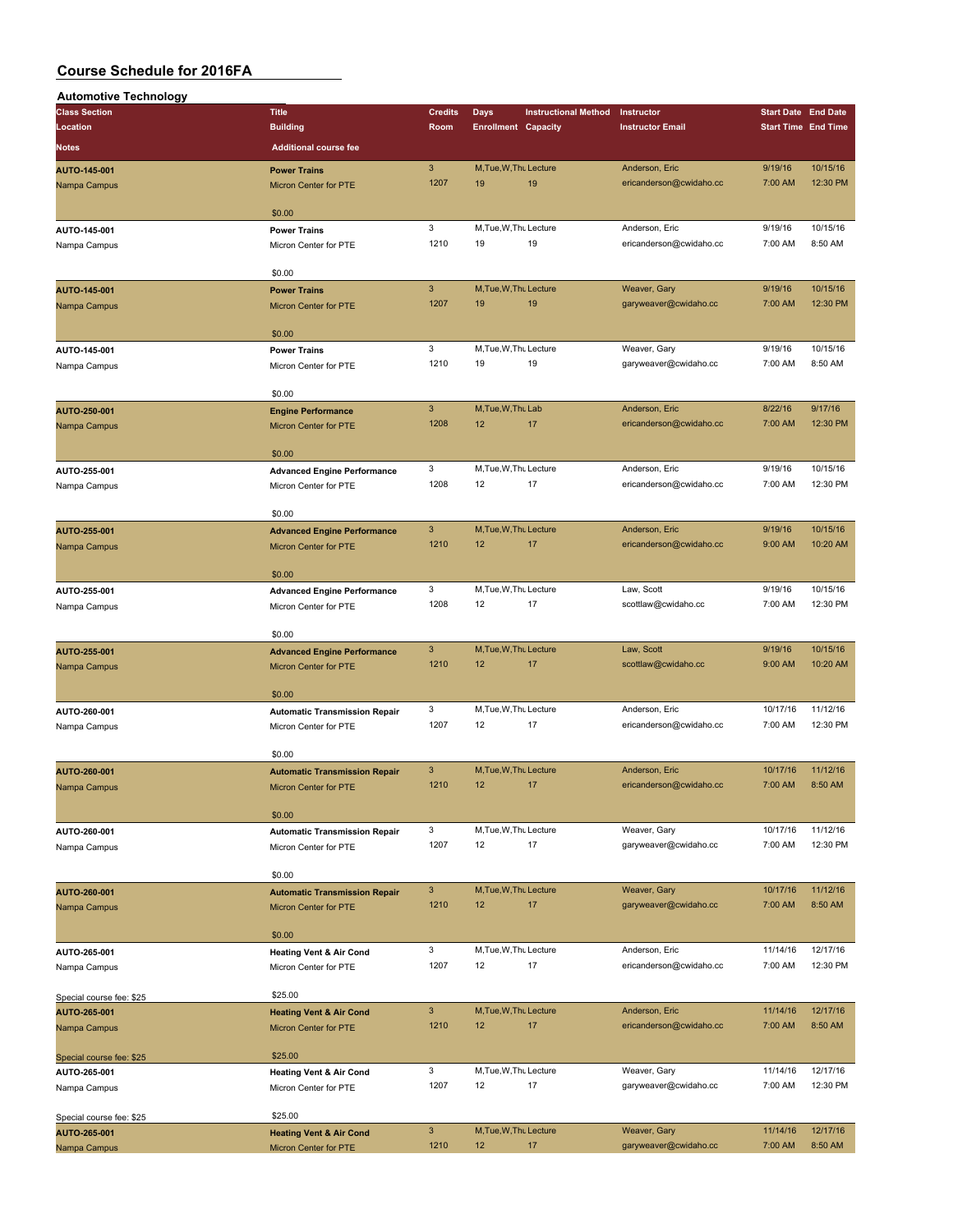#### **Automotive Technology**

| <b>Class Section</b>     | <b>Title</b>                          | <b>Credits</b> | Days                       | <b>Instructional Method</b> | Instructor              | <b>Start Date End Date</b> |          |
|--------------------------|---------------------------------------|----------------|----------------------------|-----------------------------|-------------------------|----------------------------|----------|
| Location                 | <b>Building</b>                       | Room           | <b>Enrollment Capacity</b> |                             | <b>Instructor Email</b> | <b>Start Time End Time</b> |          |
| <b>Notes</b>             | Additional course fee                 |                |                            |                             |                         |                            |          |
|                          |                                       |                |                            |                             |                         |                            |          |
| Special course fee: \$25 | \$25.00                               |                |                            |                             |                         |                            |          |
| AUTO-276-001             | <b>Automotive Technology Capstone</b> | 12             | M, Tue, W, Thu Lab         |                             | Anderson, Eric          | 8/22/16                    | 12/17/16 |
| Nampa Campus             | Micron Center for PTE                 | 1206           | 6                          | 15                          | ericanderson@cwidaho.cc | 7:00 AM                    | 3:00 PM  |

Special course fee: \$30 \$30.00

**Biology**

| <b>Class Section</b>                                            | <b>Title</b>                   | <b>Credits</b>          | <b>Days</b>                | <b>Instructional Method</b> | Instructor                 | <b>Start Date End Date</b> |          |
|-----------------------------------------------------------------|--------------------------------|-------------------------|----------------------------|-----------------------------|----------------------------|----------------------------|----------|
| Location                                                        | <b>Building</b>                | Room                    | <b>Enrollment Capacity</b> |                             | <b>Instructor Email</b>    | <b>Start Time End Time</b> |          |
| Notes                                                           | <b>Additional course fee</b>   |                         |                            |                             |                            |                            |          |
| BIOL-100-001W                                                   | <b>Concepts of Biology</b>     | $\overline{\mathbf{4}}$ |                            | On-Line                     | Gabbard, Marie             | 8/22/16                    | 12/17/16 |
| Online                                                          | Online                         | <b>ONL</b>              | 30                         | 30                          | mariegabbard@cwidaho.cc    |                            |          |
|                                                                 | \$40.00                        |                         |                            |                             |                            |                            |          |
| Online course fee: \$40 Corequisite: BIOL 100L<br>BIOL-100-003  | <b>Concepts of Biology</b>     | $\overline{4}$          | M,W                        | Lecture                     | Wolk, Molly                | 8/22/16                    | 12/17/16 |
| Ada County Campus                                               | <b>Pintail Center</b>          | 1204                    | 30                         | 30                          | mollywolk@cwidaho.cc       | 8:30 AM                    | 9:45 AM  |
|                                                                 |                                |                         |                            |                             |                            |                            |          |
| Corequisite: BIOL 100L                                          | \$0.00                         |                         |                            |                             |                            |                            |          |
| BIOL-100-004W                                                   | <b>Concepts of Biology</b>     | $\overline{4}$          |                            | On-Line                     | Moore, Christina           | 8/22/16                    | 12/17/16 |
| Online                                                          | Online                         | <b>ONL</b>              | 29                         | 30                          | christinamoore2@cwidaho.cc |                            |          |
|                                                                 | \$40.00                        |                         |                            |                             |                            |                            |          |
| Online course fee: \$40 Corequisite: BIOL 100L<br>BIOL-100-005W | <b>Concepts of Biology</b>     | $\overline{4}$          |                            | On-Line                     | Moore, Christina           | 8/22/16                    | 12/17/16 |
| Online                                                          | Online                         | ONL                     | 30                         | 30                          | christinamoore2@cwidaho.cc |                            |          |
|                                                                 |                                |                         |                            |                             |                            |                            |          |
| Online course fee: \$40 Corequisite: BIOL 100L                  | \$40.00                        |                         |                            |                             |                            |                            |          |
| <b>BIOL-100-006</b>                                             | <b>Concepts of Biology</b>     | $\overline{4}$          | M,W                        | Lecture                     | Alba, Danielle             | 8/22/16                    | 12/17/16 |
| Nampa Campus                                                    | <b>Academic Building</b>       | 102E                    | 73                         | 75                          | daniellealba@cwidaho.cc    | 10:00 AM                   | 11:15 AM |
|                                                                 | \$0.00                         |                         |                            |                             |                            |                            |          |
| Corequisite: BIOL 100L<br>BIOL-100-007                          | <b>Concepts of Biology</b>     | 4                       | M,W                        | Lecture                     | Alba, Danielle             | 8/22/16                    | 12/17/16 |
| Ada County Campus                                               | Mallard Place Building         | 1116                    | 24                         | 24                          | daniellealba@cwidaho.cc    | 1:00 PM                    | 2:15 PM  |
|                                                                 |                                |                         |                            |                             |                            |                            |          |
| Corequisite: BIOL 100L                                          | \$0.00                         |                         |                            |                             |                            |                            |          |
| <b>BIOL-100-008W</b>                                            | <b>Concepts of Biology</b>     | $\overline{4}$          |                            | On-Line                     | Jensen, Andrew             | 8/22/16                    | 12/17/16 |
| Online                                                          | Online                         | <b>ONL</b>              | 28                         | 30                          | AndyJensen@cwidaho.cc      |                            |          |
| Online course fee: \$40 Corequisite: BIOL 100L                  | \$40.00                        |                         |                            |                             |                            |                            |          |
| BIOL-100-011                                                    | <b>Concepts of Biology</b>     | $\overline{4}$          | Tue, Thu                   | Lecture                     | Alba, Danielle             | 8/22/16                    | 12/17/16 |
| Ada County Campus                                               | <b>Pintail Center</b>          | 1204                    | 30                         | 30                          | daniellealba@cwidaho.cc    | 5:30 PM                    | 6:45 PM  |
|                                                                 |                                |                         |                            |                             |                            |                            |          |
| Corequisite: BIOL 100L                                          | \$0.00                         |                         |                            |                             |                            |                            |          |
| BIOL-100-012W                                                   | <b>Concepts of Biology</b>     | $\overline{4}$          |                            | On-Line                     | Gabbard, Marie             | 8/22/16                    | 12/17/16 |
| Online                                                          | Online                         | <b>ONL</b>              | 20                         | 30                          | mariegabbard@cwidaho.cc    |                            |          |
|                                                                 | \$40.00                        |                         |                            |                             |                            |                            |          |
| Online course fee: \$40 Corequisite: BIOL 100L<br>BIOL-100-014  | <b>Concepts of Biology</b>     | $\overline{4}$          | Tue, Thu                   | Lecture                     | Potter, Shelley            | 8/22/16                    | 12/17/16 |
| Ada County Campus                                               | <b>Pintail Center</b>          | 1211                    | 16                         | 24                          | shelleypotter@cwidaho.cc   | 4:00 PM                    | 5:15 PM  |
|                                                                 |                                |                         |                            |                             |                            |                            |          |
| Corequisite: BIOL 100L                                          | \$0.00                         |                         |                            |                             |                            |                            |          |
| <b>BIOL-100L-001W</b>                                           | <b>Concepts of Biology Lab</b> | $\mathbf 0$             |                            |                             | Moore, Christina           | 8/22/16                    | 12/17/16 |
| Online                                                          |                                |                         | 29                         | 30                          | christinamoore2@cwidaho.cc |                            |          |
|                                                                 | \$0.00                         |                         |                            |                             |                            |                            |          |
| Corequisite: BIOL 100 Special course fee: \$36<br>BIOL-100L-002 | <b>Concepts of Biology Lab</b> | 0                       | Tue                        | Lab                         | Perkins, Todd              | 8/22/16                    | 12/17/16 |
| Ada County Campus                                               | Mallard Place Building         | 1109                    | 15                         | 15                          | toddperkins1@cwidaho.cc    | 1:00 PM                    | 3:45 PM  |
|                                                                 |                                |                         |                            |                             |                            |                            |          |
| Corequisite: BIOL 100 Special course fee: \$56                  | \$56.00                        |                         |                            |                             |                            |                            |          |
| BIOL-100L-004W                                                  | <b>Concepts of Biology Lab</b> | $\mathbf 0$             |                            |                             | Moore, Christina           | 8/22/16                    | 12/17/16 |
| Online                                                          |                                |                         | 30                         | 30                          | christinamoore2@cwidaho.cc |                            |          |
|                                                                 |                                |                         |                            |                             |                            |                            |          |
| Corequisite: BIOL 100                                           | \$0.00                         | 0                       |                            |                             | Moore, Christina           | 8/22/16                    | 12/17/16 |
| BIOL-100L-005W<br>Online                                        | <b>Concepts of Biology Lab</b> |                         | 30                         | 30                          | christinamoore2@cwidaho.cc |                            |          |
|                                                                 |                                |                         |                            |                             |                            |                            |          |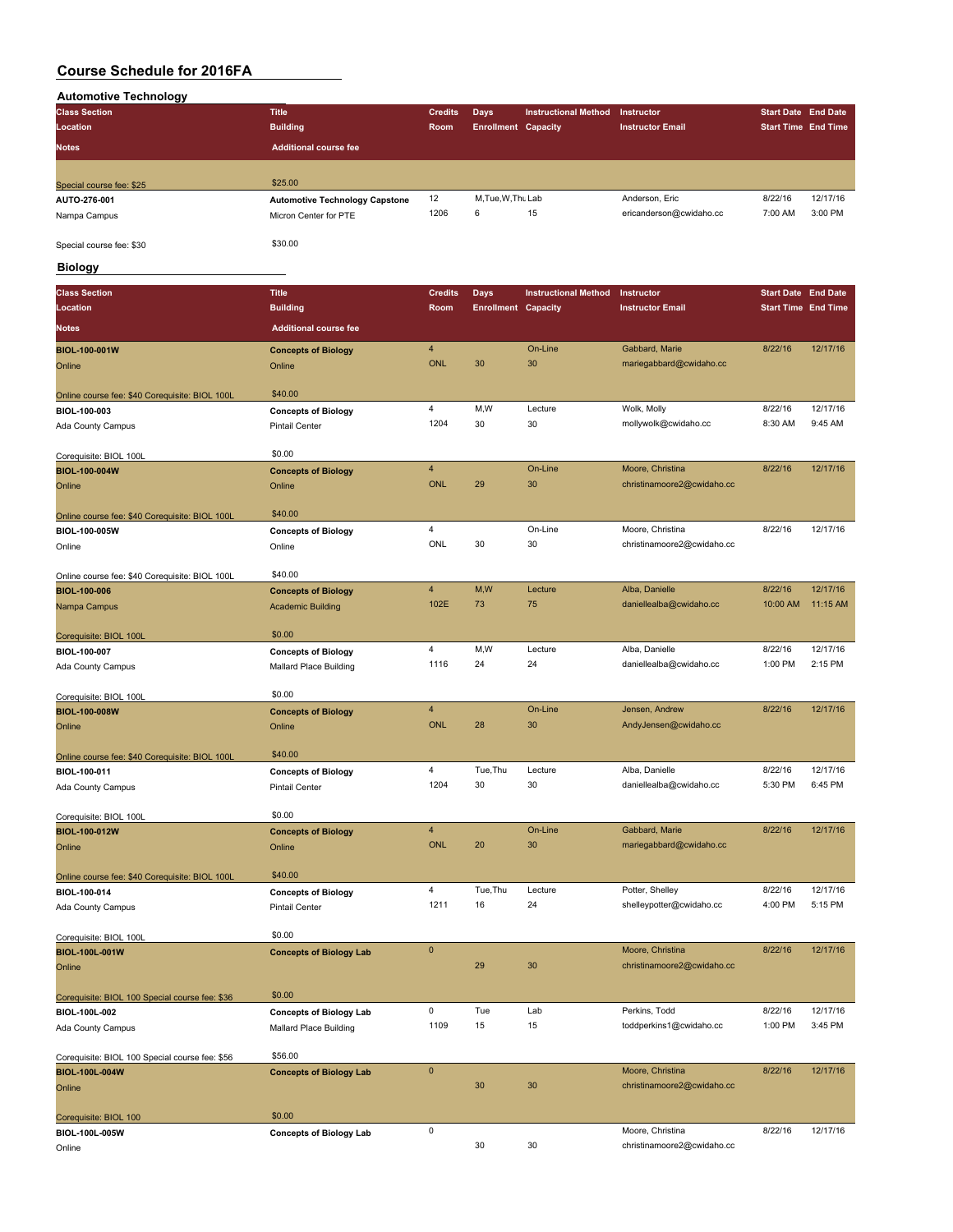| <b>Biology</b>                                 |                                           |                |                            |                             |                            |                            |          |
|------------------------------------------------|-------------------------------------------|----------------|----------------------------|-----------------------------|----------------------------|----------------------------|----------|
| <b>Class Section</b>                           | <b>Title</b>                              | <b>Credits</b> | Days                       | <b>Instructional Method</b> | Instructor                 | <b>Start Date End Date</b> |          |
| Location                                       | <b>Building</b>                           | Room           | <b>Enrollment Capacity</b> |                             | <b>Instructor Email</b>    | <b>Start Time End Time</b> |          |
| <b>Notes</b>                                   | <b>Additional course fee</b>              |                |                            |                             |                            |                            |          |
|                                                |                                           |                |                            |                             |                            |                            |          |
|                                                |                                           |                |                            |                             |                            |                            |          |
| Corequisite: BIOL 100                          | \$0.00                                    | $\pmb{0}$      | M                          |                             |                            |                            | 12/17/16 |
| BIOL-100L-007                                  | <b>Concepts of Biology Lab</b>            |                |                            | Lab                         | Strickler, Karen           | 8/22/16                    |          |
| Nampa Campus                                   | <b>Academic Building</b>                  | 220            | 24                         | 30                          | karenstrickler@cwidaho.cc  | 5:30 PM                    | 8:15 PM  |
|                                                | \$46.00                                   |                |                            |                             |                            |                            |          |
| Corequisite: BIOL 100 Special course fee: \$56 |                                           | 0              |                            |                             |                            | 8/22/16                    | 12/17/16 |
| BIOL-100L-008W                                 | <b>Concepts of Biology Lab</b>            |                |                            |                             | Moore, Christina           |                            |          |
| Online                                         |                                           |                | 30                         | $30\,$                      | christinamoore2@cwidaho.cc |                            |          |
|                                                | \$0.00                                    |                |                            |                             |                            |                            |          |
| Corequisite: BIOL 100                          |                                           | $\mathbf 0$    | M                          | Lab                         |                            | 8/22/16                    | 12/17/16 |
| <b>BIOL-100L-011</b>                           | <b>Concepts of Biology Lab</b>            |                | 15                         |                             | Trapp, James               |                            |          |
| <b>Ada County Campus</b>                       | <b>Mallard Place Building</b>             | 1109           |                            | 15                          | jimtrapp@cwidaho.cc        | 2:30 PM                    | 5:15 PM  |
|                                                |                                           |                |                            |                             |                            |                            |          |
| Corequisite: BIOL 100 Special course fee: \$56 | \$56.00                                   | $\mathsf 0$    |                            |                             |                            |                            |          |
| BIOL-100L-012W                                 | <b>Concepts of Biology Lab</b>            |                |                            | On-Line                     | Moore, Christina           | 8/22/16                    | 12/17/16 |
| Online                                         | Online                                    | ONL            | 28                         | 30                          | christinamoore2@cwidaho.cc |                            |          |
|                                                |                                           |                |                            |                             |                            |                            |          |
| Corequisite: BIOL 100 Special course fee: \$36 | \$0.00                                    |                |                            |                             |                            |                            |          |
| BIOL-100L-018                                  | <b>Concepts of Biology Lab</b>            | $\mathbf 0$    | F                          | Lab                         | Frazier, Eli               | 8/22/16                    | 12/17/16 |
| <b>Ada County Campus</b>                       | <b>Mallard Place Building</b>             | 1109           | 8                          | 15                          | elifrazier@cwidaho.cc      | 1:00 PM                    | 3:45 PM  |
|                                                |                                           |                |                            |                             |                            |                            |          |
| Corequisite: BIOL 100 Special course fee: \$56 | \$56.00                                   |                |                            |                             |                            |                            |          |
| BIOL-100L-019                                  | <b>Concepts of Biology Lab</b>            | 0              | Tue                        | Lab                         | Potter, Shelley            | 8/22/16                    | 12/17/16 |
| Ada County Campus                              | Mallard Place Building                    | 1109           | 15                         | 15                          | shelleypotter@cwidaho.cc   | 7:00 PM                    | 9:45 PM  |
|                                                |                                           |                |                            |                             |                            |                            |          |
| Corequisite: BIOL 100 Special course fee: \$56 | \$56.00                                   |                |                            |                             |                            |                            |          |
| <b>BIOL-100L-020</b>                           | <b>Concepts of Biology Lab</b>            | $\pmb{0}$      | W                          | Lab                         | Brown, Jennifer            | 8/22/16                    | 12/17/16 |
| <b>Ada County Campus</b>                       | <b>Mallard Place Building</b>             | 1109           | 14                         | 15                          | jenniferbrown1@cwidaho.cc  | 1:00 PM                    | 3:45 PM  |
|                                                |                                           |                |                            |                             |                            |                            |          |
| Corequisite: BIOL 100 Special course fee: \$56 | \$56.00                                   |                |                            |                             |                            |                            |          |
| BIOL-100L-021                                  | <b>Concepts of Biology Lab</b>            | 0              | W                          | Lab                         | Perkins, Todd              | 8/22/16                    | 12/17/16 |
| Ada County Campus                              | Mallard Place Building                    | 1109           | 15                         | 15                          | toddperkins1@cwidaho.cc    | 4:00 PM                    | 6:45 PM  |
|                                                |                                           |                |                            |                             |                            |                            |          |
| Corequisite: BIOL 100 Special course fee: \$56 | \$56.00                                   |                |                            |                             |                            |                            |          |
| BIOL-100L-022                                  | <b>Concepts of Biology Lab</b>            | $\pmb{0}$      | M                          | Lab                         | Trapp, James               | 8/22/16                    | 12/17/16 |
| <b>Ada County Campus</b>                       | <b>Mallard Place Building</b>             | 1109           | 15                         | 15                          | jimtrapp@cwidaho.cc        | 10:00 AM                   | 12:45 PM |
|                                                |                                           |                |                            |                             |                            |                            |          |
| Corequisite: BIOL 100 Special course fee: \$56 | \$56.00                                   |                |                            |                             |                            |                            |          |
| BIOL-100L-030                                  | <b>Concepts of Biology Lab</b>            | 0              | М                          | Lab                         | Tinsley, Jessie            | 8/22/16                    | 12/17/16 |
| Nampa Campus                                   | Academic Building                         | 217            | 29                         | 30                          | jessietinsley@cwidaho.cc   | 7:00 AM                    | 9:45 AM  |
|                                                |                                           |                |                            |                             |                            |                            |          |
| Corequisite: BIOL 100 Special course fee: \$56 | \$56.00                                   |                |                            |                             |                            |                            |          |
| <b>BIOL-100L-032</b>                           | <b>Concepts of Biology Lab</b>            | $\pmb{0}$      | Thu                        | Lab                         | Heller, Gary               | 8/22/16                    | 12/17/16 |
| <b>Ada County Campus</b>                       | <b>Mallard Place Building</b>             | 1109           | 15                         | 15                          | garyheller@cwidaho.cc      | 7:00 PM                    | 9:45 PM  |
|                                                |                                           |                |                            |                             |                            |                            |          |
| Corequisite: BIOL 100 Special course fee: \$56 | \$56.00                                   |                |                            |                             |                            |                            |          |
| BIOL-105-001                                   | Human Structure & Function                | 4              | Tue, Thu                   | Lecture                     | Oppenheimer, Suzanne       | 8/22/16                    | 12/17/16 |
|                                                |                                           |                |                            |                             | suzanneoppenheimer@cwidah  |                            |          |
| Ada County Campus                              | <b>Pintail Center</b>                     | 1320           | 27                         | 30                          | 0.CC                       | 1:00 PM                    | 2:15 PM  |
|                                                |                                           |                |                            |                             |                            |                            |          |
| Corequisite: BIOL 105L                         | \$0.00                                    |                |                            |                             |                            |                            |          |
| BIOL-105-002W                                  | <b>Human Structure &amp; Function</b>     | $\overline{4}$ |                            | On-Line                     | Gabbard, Marie             | 8/22/16                    | 12/17/16 |
| Online                                         | Online                                    | <b>ONL</b>     | 29                         | 30                          | mariegabbard@cwidaho.cc    |                            |          |
|                                                |                                           |                |                            |                             |                            |                            |          |
| Online course fee: \$40 Corequisite: BIOL 105L | \$40.00                                   |                |                            |                             |                            |                            |          |
| BIOL-105L-001                                  | Human Structure & Function Lab            | 0              | Tue                        | Lab                         | Oppenheimer, Suzanne       | 8/22/16                    | 12/17/16 |
|                                                |                                           |                |                            |                             | suzanneoppenheimer@cwidah  |                            |          |
| Ada County Campus                              | Mallard Place Building                    | 1109           | 15                         | 15                          | 0.CC                       | 10:00 AM                   | 12:45 PM |
|                                                |                                           |                |                            |                             |                            |                            |          |
| Corequisite: BIOL 105 Special course fee: \$20 | \$20.00                                   |                |                            |                             |                            |                            |          |
| BIOL-105L-002                                  | <b>Human Structure &amp; Function Lab</b> | $\mathbf 0$    | Thu                        | Lab                         | Oppenheimer, Suzanne       | 8/22/16                    | 12/17/16 |
|                                                |                                           |                |                            |                             | suzanneoppenheimer@cwidah  |                            |          |
| <b>Ada County Campus</b>                       | <b>Mallard Place Building</b>             | 1109           | 12                         | 15                          | 0.CC                       | 10:00 AM                   | 12:45 PM |
|                                                |                                           |                |                            |                             |                            |                            |          |
| Corequisite: BIOL 105 Special course fee: \$20 | \$20.00                                   |                |                            |                             |                            |                            |          |
| BIOL-105L-003W                                 | Human Structure & Function Lab            | 0              |                            | On-Line                     | Nelson, Marianne           | 8/22/16                    | 12/17/16 |
| Online                                         | Online                                    | ONL            | 30                         | 30                          | mariannenelson@cwidaho.cc  |                            |          |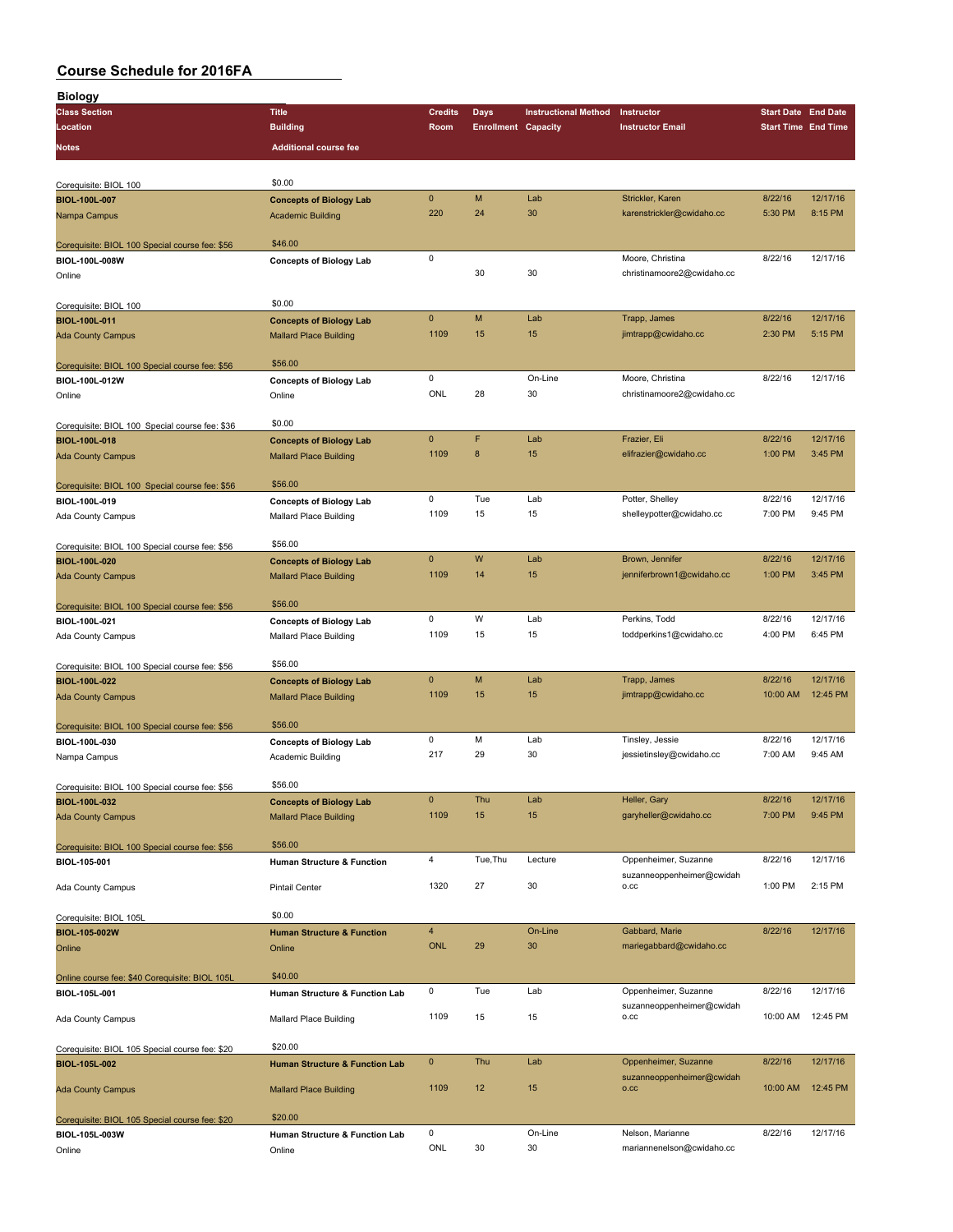| <b>Biology</b>                                                                                                                                  |                                       |                           |                            |                             |                                              |                            |          |
|-------------------------------------------------------------------------------------------------------------------------------------------------|---------------------------------------|---------------------------|----------------------------|-----------------------------|----------------------------------------------|----------------------------|----------|
| <b>Class Section</b>                                                                                                                            | <b>Title</b>                          | <b>Credits</b>            | Days                       | <b>Instructional Method</b> | Instructor                                   | <b>Start Date End Date</b> |          |
| Location                                                                                                                                        | <b>Building</b>                       | Room                      | <b>Enrollment Capacity</b> |                             | <b>Instructor Email</b>                      | <b>Start Time End Time</b> |          |
| Notes                                                                                                                                           | <b>Additional course fee</b>          |                           |                            |                             |                                              |                            |          |
|                                                                                                                                                 |                                       |                           |                            |                             |                                              |                            |          |
| Corequisite: BIOL 105                                                                                                                           | \$0.00                                |                           |                            |                             |                                              |                            |          |
| <b>BIOL-106-001</b>                                                                                                                             | <b>Making Sense of Microbiotic-Me</b> | $\ensuremath{\mathsf{3}}$ | W,F                        | Lecture                     | Paquette, Holly                              | 8/22/16                    | 12/17/16 |
| <b>Ada County Campus</b>                                                                                                                        | <b>Pintail Center</b>                 | 1208                      | 23                         | 30                          | hollypaquette@cwidaho.cc                     | 10:00 AM                   | 11:15 AM |
|                                                                                                                                                 |                                       |                           |                            |                             |                                              |                            |          |
|                                                                                                                                                 | \$0.00                                |                           |                            |                             |                                              |                            |          |
| BIOL-106-002W                                                                                                                                   | <b>Making Sense of Microbiotic-Me</b> | 3                         |                            | On-Line                     | Paquette, Holly                              | 8/22/16                    | 12/17/16 |
| Online                                                                                                                                          | Online                                | ONL                       | 29                         | 30                          | hollypaquette@cwidaho.cc                     |                            |          |
|                                                                                                                                                 |                                       |                           |                            |                             |                                              |                            |          |
| Online course fee: \$30                                                                                                                         | \$30.00                               |                           |                            |                             |                                              |                            |          |
| BIOL-106-003W                                                                                                                                   | <b>Making Sense of Microbiotic-Me</b> | 3                         |                            | On-Line                     | Paquette, Holly                              | 8/22/16                    | 12/17/16 |
| Online                                                                                                                                          | Online                                | <b>ONL</b>                | 30                         | 30                          | hollypaquette@cwidaho.cc                     |                            |          |
|                                                                                                                                                 | \$30.00                               |                           |                            |                             |                                              |                            |          |
| Online course fee: \$30                                                                                                                         | <b>Making Sense of Microbiotic-Me</b> | 3                         |                            | On-Line                     | Nixon, Jamee                                 | 8/22/16                    | 12/17/16 |
| BIOL-106-004W<br>Online                                                                                                                         | Online                                | ONL                       | 26                         | 30                          | jameenixon@cwidaho.cc                        |                            |          |
|                                                                                                                                                 |                                       |                           |                            |                             |                                              |                            |          |
| Online course fee: \$30                                                                                                                         | \$30.00                               |                           |                            |                             |                                              |                            |          |
| <b>BIOL-110-001</b>                                                                                                                             | <b>Prof in Natural Resources</b>      | $\overline{2}$            | M,W                        | Lecture                     | Heller, Gary                                 | 8/22/16                    | 12/17/16 |
| Nampa Campus                                                                                                                                    | <b>Academic Building</b>              | 105                       | 15                         | 40                          | garyheller@cwidaho.cc                        | 6:00 PM                    | 6:50 PM  |
|                                                                                                                                                 |                                       |                           |                            |                             |                                              |                            |          |
|                                                                                                                                                 | \$0.00                                |                           |                            |                             |                                              |                            |          |
| BIOL-120-001W                                                                                                                                   | <b>Environmental Science</b>          | 4                         |                            | On-Line                     | Leavitt, Hollie                              | 8/22/16                    | 12/17/16 |
| Online                                                                                                                                          | Online                                | ONL                       | 30                         | 30                          | hollieleavitt@cwidaho.cc                     |                            |          |
| Corequisite: BIOL 120L 001W Online course fee:                                                                                                  |                                       |                           |                            |                             |                                              |                            |          |
| \$40                                                                                                                                            | \$40.00                               |                           |                            |                             |                                              |                            |          |
| BIOL-120-002W                                                                                                                                   | <b>Environmental Science</b>          | 4                         |                            | On-Line                     | Leavitt, Hollie                              | 8/22/16                    | 12/17/16 |
| Online                                                                                                                                          | Online                                | <b>ONL</b>                | 30                         | 30                          | hollieleavitt@cwidaho.cc                     |                            |          |
| Corequisite: BIOL 120L 002W Online course fee:                                                                                                  | \$40.00                               |                           |                            |                             |                                              |                            |          |
| \$40<br>BIOL-120-003                                                                                                                            | <b>Environmental Science</b>          | 4                         | Tue, Thu                   | Lecture                     | Heller, Gary                                 | 8/22/16                    | 12/17/16 |
| Nampa Campus                                                                                                                                    | Academic Building                     | 102E                      | 51                         | 60                          | garyheller@cwidaho.cc                        | 2:30 PM                    | 3:45 PM  |
|                                                                                                                                                 |                                       |                           |                            |                             |                                              |                            |          |
| Corequisite: BIOL 120L 003                                                                                                                      | \$0.00                                |                           |                            |                             |                                              |                            |          |
| <b>BIOL-120-004D</b>                                                                                                                            | <b>Environmental Science</b>          | 4                         |                            | Lecture                     | Burkholder, Kasey                            | 8/22/16                    | 1/20/17  |
| <b>Community Locations</b>                                                                                                                      | Eagle Academy                         | <b>TBA</b>                | $\mathbf 0$                | 75                          | kaseyburkholder@cwidaho.cc                   |                            |          |
|                                                                                                                                                 |                                       |                           |                            |                             |                                              |                            |          |
| <b>Dual Credit</b>                                                                                                                              | \$0.00                                |                           |                            |                             |                                              |                            |          |
| BIOL-120L-001W                                                                                                                                  | <b>Environmental Science Lab</b>      | 0                         |                            | On-Line                     | Leavitt, Hollie                              | 8/22/16                    | 12/17/16 |
| Online                                                                                                                                          | Online                                | ONL                       | 30                         | 30                          | hollieleavitt@cwidaho.cc                     |                            |          |
|                                                                                                                                                 |                                       |                           |                            |                             |                                              |                            |          |
| Corequisite: BIOL 120 001W                                                                                                                      | \$0.00                                |                           |                            |                             |                                              |                            |          |
| BIOL-120L-002W                                                                                                                                  | <b>Environmental Science Lab</b>      | $\pmb{0}$<br><b>ONL</b>   | 30                         | On-Line<br>30               | Brown, Jennifer<br>jenniferbrown1@cwidaho.cc | 8/22/16                    | 12/17/16 |
| Online                                                                                                                                          | Online                                |                           |                            |                             |                                              |                            |          |
|                                                                                                                                                 | \$0.00                                |                           |                            |                             |                                              |                            |          |
| Corequisite: BIOL 120 002W<br>BIOL-120L-003                                                                                                     | <b>Environmental Science Lab</b>      | 0                         | Tue                        | Lab                         | Heller, Gary                                 | 8/22/16                    | 12/17/16 |
| Nampa Campus                                                                                                                                    | Academic Building                     | 220                       | 30                         | 30                          | garyheller@cwidaho.cc                        | 4:00 PM                    | 6:45 PM  |
|                                                                                                                                                 |                                       |                           |                            |                             |                                              |                            |          |
| Corequisite: BIOL 120 003 Special course fee: \$30                                                                                              | \$30.00                               |                           |                            |                             |                                              |                            |          |
| <b>BIOL-120L-004D</b>                                                                                                                           | <b>Environmental Science Lab</b>      | $\mathbf 0$               |                            | Lab                         | Burkholder, Kasey                            | 8/22/16                    | 1/20/17  |
| <b>Community Locations</b>                                                                                                                      | Eagle Academy                         | <b>TBA</b>                | $\pmb{0}$                  | 75                          | kaseyburkholder@cwidaho.cc                   |                            |          |
|                                                                                                                                                 |                                       |                           |                            |                             |                                              |                            |          |
| <b>Dual Credit</b>                                                                                                                              | \$30.00                               |                           |                            |                             |                                              |                            |          |
| BIOL-120L-006                                                                                                                                   | <b>Environmental Science Lab</b>      | 0                         | Thu                        | Lab                         | Heller, Gary                                 | 8/22/16                    | 12/17/16 |
| Nampa Campus                                                                                                                                    | Academic Building                     | 217                       | 21                         | 30                          | garyheller@cwidaho.cc                        | 8:30 AM                    | 11:15 AM |
|                                                                                                                                                 |                                       |                           |                            |                             |                                              |                            |          |
|                                                                                                                                                 | \$30.00                               |                           |                            |                             |                                              |                            |          |
| BIOL-199-002W                                                                                                                                   | <b>ST: Intro to Pharmacology</b>      | $\mathbf{3}$              | 20                         | On-Line                     | Bobango, Janet                               | 8/22/16                    | 12/17/16 |
| Online                                                                                                                                          | Online                                | <b>ONL</b>                |                            | 32                          | janetbobango@cwidaho.cc                      |                            |          |
|                                                                                                                                                 | \$30.00                               |                           |                            |                             |                                              |                            |          |
| Online course fee: \$30<br>BIOL-201-001                                                                                                         | <b>Biology 1</b>                      | 4                         | M, W                       | Lecture                     | Lysne, Steven                                | 8/22/16                    | 12/17/16 |
| Nampa Campus                                                                                                                                    | Academic Building                     | 309                       | 23                         | 24                          | stevelysne@cwidaho.cc                        | 8:30 AM                    | 9:45 AM  |
| Corequisite: BIOL 201L 001; CHEM 101 001;<br>CHEM 101L 001; NOTE: This cohort is designed<br>for students seeking either the Biology-Healthcare |                                       |                           |                            |                             |                                              |                            |          |

for students seeking either the Biology-Healthcare or Biology-Natural Resources degrees. \$0.00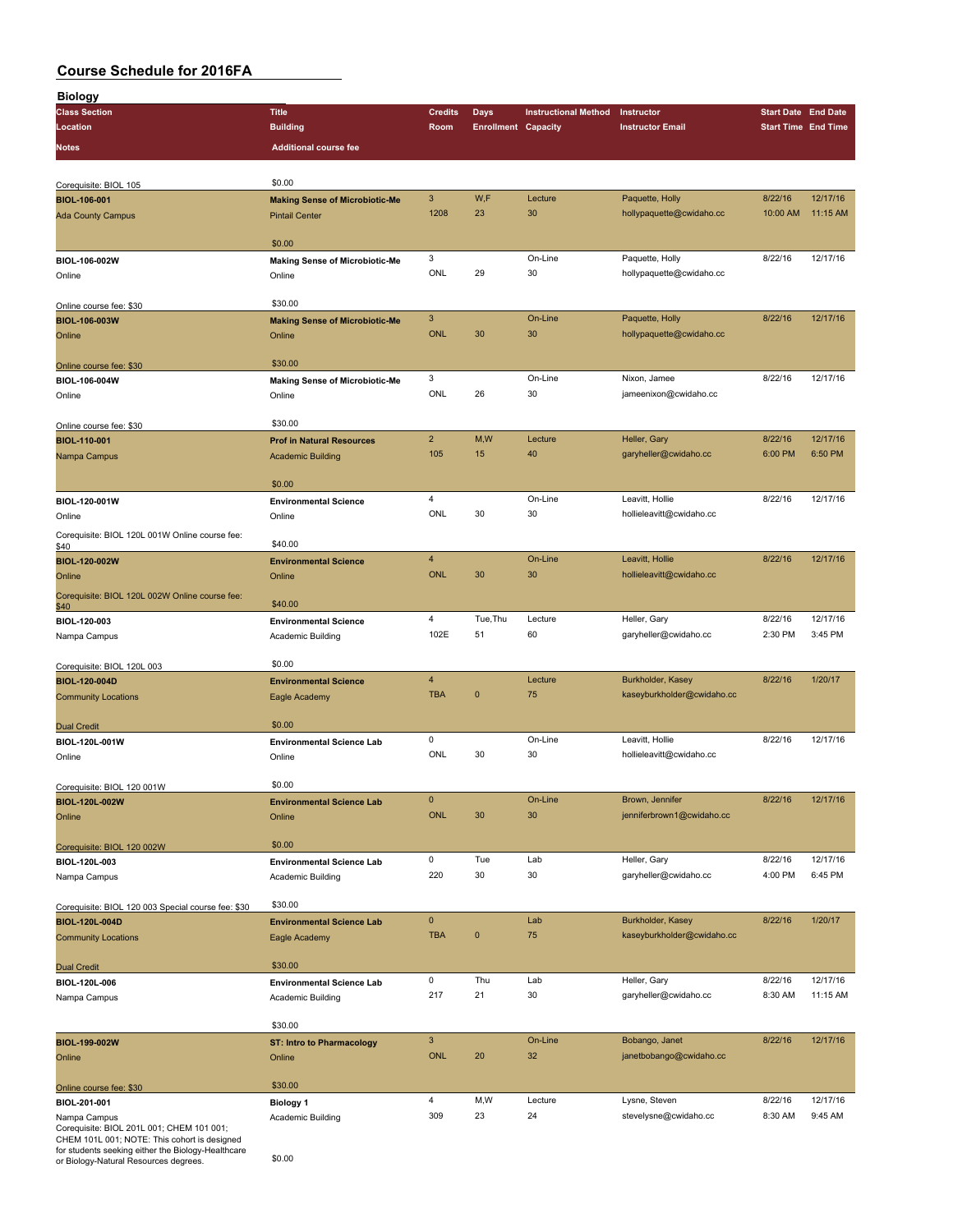| Biology                                                                                               |                              |                         |                            |                             |                                               |                            |          |
|-------------------------------------------------------------------------------------------------------|------------------------------|-------------------------|----------------------------|-----------------------------|-----------------------------------------------|----------------------------|----------|
| <b>Class Section</b>                                                                                  | <b>Title</b>                 | <b>Credits</b>          | Days                       | <b>Instructional Method</b> | Instructor                                    | <b>Start Date End Date</b> |          |
| Location                                                                                              | <b>Building</b>              | Room                    | <b>Enrollment Capacity</b> |                             | <b>Instructor Email</b>                       | <b>Start Time End Time</b> |          |
| <b>Notes</b>                                                                                          | <b>Additional course fee</b> |                         |                            |                             |                                               |                            |          |
| BIOL-201-002                                                                                          | <b>Biology 1</b>             | $\overline{4}$          | Tue, Thu                   | Lecture                     | Tinsley, Jessie                               | 8/22/16                    | 12/17/16 |
| Nampa Campus                                                                                          | <b>Academic Building</b>     | 325                     | 40                         | 40                          | jessietinsley@cwidaho.cc                      | 5:30 PM                    | 6:45 PM  |
|                                                                                                       |                              |                         |                            |                             |                                               |                            |          |
| Corequisite: BIOL 201L                                                                                | \$0.00                       |                         |                            |                             |                                               |                            |          |
| BIOL-201-003                                                                                          | <b>Biology 1</b>             | $\overline{4}$          | Tue, Thu                   | Lecture                     | Lysne, Steven                                 | 8/22/16                    | 12/17/16 |
| Nampa Campus                                                                                          | Academic Building            | 309                     | 42                         | 42                          | stevelysne@cwidaho.cc                         | 1:00 PM                    | 2:15 PM  |
| Corequisite: BIOL 201L                                                                                | \$0.00                       |                         |                            |                             |                                               |                            |          |
| BIOL-201-005W                                                                                         | <b>Biology 1</b>             | $\overline{4}$          |                            | On-Line                     | Skow, Dena                                    | 8/22/16                    | 12/17/16 |
| Online                                                                                                | Online                       | <b>ONL</b>              | 30                         | 30                          | denaskow@cwidaho.cc                           |                            |          |
|                                                                                                       |                              |                         |                            |                             |                                               |                            |          |
| Corequisite: BIOL 201L Online course fee: \$40                                                        | \$40.00                      | $\overline{\mathbf{4}}$ |                            | On-Line                     |                                               | 8/22/16                    | 12/17/16 |
| BIOL-201-006W                                                                                         | <b>Biology 1</b><br>Online   | ONL                     | 30                         | 30                          | Hudon, Stephanie<br>stephaniehudon@cwidaho.cc |                            |          |
| Online                                                                                                |                              |                         |                            |                             |                                               |                            |          |
| Corequisite: BIOL 201L Online course fee: \$40                                                        | \$40.00                      |                         |                            |                             |                                               |                            |          |
| <b>BIOL-201-007W</b>                                                                                  | <b>Biology 1</b>             | $\overline{4}$          |                            | On-Line                     | Hudon, Stephanie                              | 8/22/16                    | 12/17/16 |
| Online                                                                                                | Online                       | <b>ONL</b>              | 23                         | 30                          | stephaniehudon@cwidaho.cc                     |                            |          |
|                                                                                                       | \$40.00                      |                         |                            |                             |                                               |                            |          |
| Corequisite: BIOL 201L Online course fee: \$40<br>BIOL-201-009W                                       | <b>Biology 1</b>             | 4                       |                            | On-Line                     | Skow, Dena                                    | 8/22/16                    | 12/17/16 |
| Online                                                                                                | Online                       | ONL                     | 28                         | 30                          | denaskow@cwidaho.cc                           |                            |          |
|                                                                                                       |                              |                         |                            |                             |                                               |                            |          |
| Corequisite: BIOL 201L Online course fee: \$40                                                        | \$10.00                      |                         |                            |                             |                                               |                            |          |
| BIOL-201L-001                                                                                         | <b>Biology 1 Lab</b>         | $\pmb{0}$               |                            |                             | Brown, Jennifer                               | 8/22/16                    | 12/17/16 |
| Nampa Campus<br>Corequisites: BIOL 201 001; CHEM 101 001;                                             |                              |                         | 24                         | 24                          | jenniferbrown1@cwidaho.cc                     |                            |          |
| CHEM 101L 001; Special course fee: \$66; For                                                          |                              |                         |                            |                             |                                               |                            |          |
| additional information, please see our webpage:<br>http://cwidaho.cc/current-students/biology-        |                              |                         |                            |                             |                                               |                            |          |
| chemistry-cohort; NOTE: This cohort is designed<br>for students seeking either the Biology-Healthcare |                              |                         |                            |                             |                                               |                            |          |
| or Biology-Natural Resources degrees.                                                                 | \$20.00                      |                         |                            |                             |                                               |                            |          |
| BIOL-201L-003                                                                                         | <b>Biology 1 Lab</b>         | $\pmb{0}$               | W                          | Lab                         | Brown, Jennifer                               | 8/22/16                    | 12/17/16 |
| Ada County Campus                                                                                     | Mallard Place Building       | 1109                    | 15                         | 15                          | jenniferbrown1@cwidaho.cc                     | 10:00 AM                   | 12:45 PM |
| Corequisite: BIOL 201 Special course fee: \$66                                                        | \$20.00                      |                         |                            |                             |                                               |                            |          |
| BIOL-201L-004                                                                                         | <b>Biology 1 Lab</b>         | $\mathbf{0}$            |                            |                             | Brown, Jennifer                               | 8/22/16                    | 12/17/16 |
| Nampa Campus                                                                                          |                              |                         | 31                         | 30                          | jenniferbrown1@cwidaho.cc                     |                            |          |
|                                                                                                       |                              |                         |                            |                             |                                               |                            |          |
| Corequisite: BIOL 201 Special course fee: \$66                                                        | \$20.00                      |                         |                            |                             |                                               |                            |          |
| BIOL-201L-006                                                                                         | <b>Biology 1 Lab</b>         | 0                       | 15                         | 15                          | Brown, Jennifer<br>jenniferbrown1@cwidaho.cc  | 8/22/16                    | 12/17/16 |
| Ada County Campus                                                                                     |                              |                         |                            |                             |                                               |                            |          |
| Corequisite: BIOL 201 Special course fee: \$66                                                        | \$20.00                      |                         |                            |                             |                                               |                            |          |
| BIOL-201L-007                                                                                         | <b>Biology 1 Lab</b>         | $\pmb{0}$               |                            |                             | Brown, Jennifer                               | 8/22/16                    | 12/17/16 |
| Nampa Campus                                                                                          |                              |                         | 20                         | 30                          | jenniferbrown1@cwidaho.cc                     |                            |          |
|                                                                                                       | \$20.00                      |                         |                            |                             |                                               |                            |          |
| Corequisite: BIOL 201 Special course fee: \$66<br>BIOL-201L-011                                       | Biology 1 Lab                | $\mathsf 0$             | SAT                        | Lab                         | Perkins, Todd                                 | 8/22/16                    | 12/17/16 |
| Nampa Campus                                                                                          | Academic Building            | 217                     | 21                         | 24                          | toddperkins1@cwidaho.cc                       | 11:00 AM                   | 1:45 PM  |
|                                                                                                       |                              |                         |                            |                             |                                               |                            |          |
| Corequisite: BIOL 201 Special course fee: \$66                                                        | \$20.00                      |                         |                            |                             |                                               |                            |          |
| BIOL-201L-012                                                                                         | <b>Biology 1 Lab</b>         | $\pmb{0}$               | M                          | Lab                         | Tinsley, Jessie                               | 8/22/16                    | 12/17/16 |
| Nampa Campus                                                                                          | <b>Academic Building</b>     | 217                     | 30                         | 30                          | jessietinsley@cwidaho.cc                      | 7:00 PM                    | 9:45 PM  |
| Corequisite: BIOL 201 Special course fee: \$66                                                        | \$20.00                      |                         |                            |                             |                                               |                            |          |
| BIOL-201L-013                                                                                         | <b>Biology 1 Lab</b>         | 0                       | Tue                        | Lab                         | Frazier, Eli                                  | 8/22/16                    | 12/17/16 |
| Nampa Campus                                                                                          | Academic Building            | 217                     | 30                         | 30                          | elifrazier@cwidaho.cc                         | 7:00 PM                    | 9:45 PM  |
|                                                                                                       |                              |                         |                            |                             |                                               |                            |          |
| Corequisite: BIOL 201 Special course fee: \$66                                                        | \$20.00                      | $\pmb{0}$               | Thu                        | Lab                         | Frazier, Eli                                  |                            | 12/17/16 |
| BIOL-201L-015                                                                                         | <b>Biology 1 Lab</b>         | 217                     | 30                         | 30                          | elifrazier@cwidaho.cc                         | 8/22/16<br>7:00 PM         | 9:45 PM  |
| Nampa Campus                                                                                          | <b>Academic Building</b>     |                         |                            |                             |                                               |                            |          |
| Corequisite: BIOL 201 Special course fee: \$66                                                        | \$20.00                      |                         |                            |                             |                                               |                            |          |
| BIOL-202-001                                                                                          | <b>Biology 2</b>             | $\overline{4}$          | M,W                        | Lecture                     | Lysne, Steven                                 | 8/22/16                    | 12/17/16 |
| Nampa Campus                                                                                          | Academic Building            | 309                     | 42                         | 44                          | stevelysne@cwidaho.cc                         | 10:00 AM                   | 11:15 AM |
|                                                                                                       | \$0.00                       |                         |                            |                             |                                               |                            |          |
| Corequisite: BIOL 202L                                                                                |                              |                         |                            |                             |                                               |                            |          |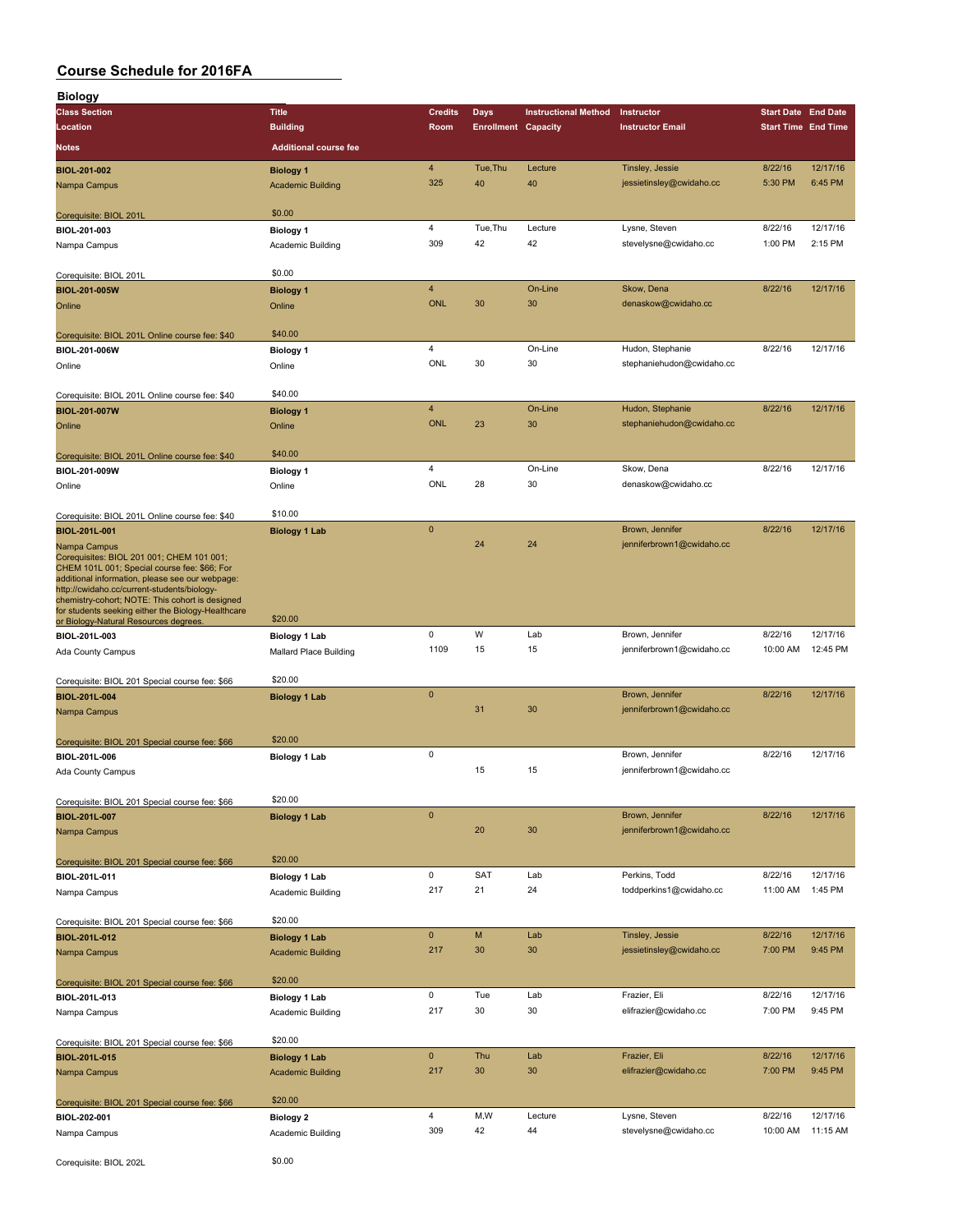| <b>Biology</b>                                 |                               |                         |                            |                             |                           |                            |          |
|------------------------------------------------|-------------------------------|-------------------------|----------------------------|-----------------------------|---------------------------|----------------------------|----------|
| <b>Class Section</b>                           | <b>Title</b>                  | <b>Credits</b>          | Days                       | <b>Instructional Method</b> | Instructor                | <b>Start Date End Date</b> |          |
| Location                                       | <b>Building</b>               | Room                    | <b>Enrollment Capacity</b> |                             | <b>Instructor Email</b>   | <b>Start Time End Time</b> |          |
| Notes                                          | <b>Additional course fee</b>  |                         |                            |                             |                           |                            |          |
|                                                |                               |                         |                            |                             |                           |                            |          |
| BIOL-202-002                                   | <b>Biology 2</b>              | $\overline{4}$          | Tue, Thu                   | Lecture                     | Lysne, Steven             | 8/22/16                    | 12/17/16 |
| Nampa Campus                                   | <b>Academic Building</b>      | 309                     | 13                         | 30                          | stevelysne@cwidaho.cc     | 7:00 PM                    | 8:15 PM  |
|                                                |                               |                         |                            |                             |                           |                            |          |
| Corequisite: BIOL 202L                         | \$0.00                        |                         |                            |                             |                           |                            |          |
| BIOL-202-003W                                  | <b>Biology 2</b>              | $\overline{\mathbf{4}}$ |                            | On-Line                     | Strickler, Karen          | 8/22/16                    | 12/17/16 |
| Online                                         | Online                        | ONL                     | 29                         | 30                          | karenstrickler@cwidaho.cc |                            |          |
|                                                |                               |                         |                            |                             |                           |                            |          |
| Corequisite: BIOL 202L Online course fee: \$40 | \$40.00                       |                         |                            |                             |                           |                            |          |
| BIOL-202L-001                                  | <b>Biology 2 Lab</b>          | $\mathbf 0$             | M                          | Lab                         | Lysne, Steven             | 8/22/16                    | 12/17/16 |
| Nampa Campus                                   | <b>Academic Building</b>      | 220                     | 30                         | 30                          | stevelysne@cwidaho.cc     | 2:30 PM                    | 5:15 PM  |
|                                                |                               |                         |                            |                             |                           |                            |          |
| Corequisite: BIOL 202                          | \$0.00                        |                         |                            |                             |                           |                            |          |
| BIOL-202L-002                                  | <b>Biology 2 Lab</b>          | $\mathsf 0$             | W                          | Lab                         | Lysne, Steven             | 8/22/16                    | 12/17/16 |
| Nampa Campus                                   | Academic Building             | 217                     | 25                         | 30                          | stevelysne@cwidaho.cc     | 2:30 PM                    | 5:15 PM  |
|                                                |                               |                         |                            |                             |                           |                            |          |
| Corequisite: BIOL 202                          | \$0.00                        |                         |                            |                             |                           |                            |          |
| BIOL-202L-003                                  | <b>Biology 2 Lab</b>          | $\pmb{0}$               | <b>SAT</b>                 | Lab                         | Strickler, Karen          | 8/22/16                    | 12/17/16 |
| Nampa Campus                                   | <b>Academic Building</b>      | 217                     | 15                         | 22                          | karenstrickler@cwidaho.cc | 2:00 PM                    | 4:45 PM  |
|                                                |                               |                         |                            |                             |                           |                            |          |
| Corequisite: BIOL 202                          | \$0.00                        |                         |                            |                             |                           |                            |          |
| BIOL-202L-004                                  | <b>Biology 2 Lab</b>          | 0                       | Thu                        | Lab                         | Strickler, Karen          | 8/22/16                    | 12/17/16 |
| Nampa Campus                                   | Academic Building             | 220                     | 13                         | 22                          | karenstrickler@cwidaho.cc | 4:00 PM                    | 6:45 PM  |
|                                                |                               |                         |                            |                             |                           |                            |          |
| Corequisite: BIOL 202                          | \$0.00                        |                         |                            |                             |                           |                            |          |
| BIOL-204-001W                                  | <b>Intro to Cell Biology</b>  | $\overline{4}$          |                            | On-Line                     | Frank, Nicole             | 8/22/16                    | 12/17/16 |
| Online                                         | Online                        | <b>ONL</b>              | 15                         | 20                          | nicolefrank@cwidaho.cc    |                            |          |
|                                                |                               |                         |                            |                             |                           |                            |          |
|                                                | \$40.00                       |                         |                            |                             |                           |                            |          |
| BIOL-204L-001                                  |                               | 0                       | M                          | Lab                         | Talley, Todd              | 8/22/16                    | 12/17/16 |
|                                                | Intro to Cell Biology Lab     | 217                     | 15                         | 20                          | toddtalley@cwidaho.cc     | 4:00 PM                    | 6:45 PM  |
| Nampa Campus                                   | Academic Building             |                         |                            |                             |                           |                            |          |
|                                                | \$50.00                       |                         |                            |                             |                           |                            |          |
| Corequisite: BIOL 204 Special course fee: \$50 |                               | $\overline{4}$          | Tue, Thu                   | Lecture                     |                           | 8/22/16                    | 12/17/16 |
| BIOL-209-001                                   | <b>General Ecology</b>        | 325                     | 23                         | 24                          | Perkins, Dusty            |                            | 2:15 PM  |
| Nampa Campus                                   | <b>Academic Building</b>      |                         |                            |                             | dustyperkins@cwidaho.cc   | 1:00 PM                    |          |
|                                                |                               |                         |                            |                             |                           |                            |          |
| Corequisite: BIOL 209L                         | \$0.00                        |                         |                            |                             |                           |                            |          |
| BIOL-209L-001                                  | <b>General Ecology Lab</b>    | 0                       | Tue                        | <b>Biology Lab Support</b>  | Perkins, Dusty            | 8/22/16                    | 12/17/16 |
| Nampa Campus                                   | Academic Building             | 217                     | 23                         | 24                          | dustyperkins@cwidaho.cc   | 8:30 AM                    | 11:15 AM |
|                                                |                               |                         |                            |                             |                           |                            |          |
| Corequisite: BIOL 209 Special course fee: \$50 | \$50.00                       |                         |                            |                             |                           |                            |          |
| BIOL-221-001                                   | <b>Intro Microbiology</b>     | $\overline{4}$          | Tue, Thu                   | Lecture                     | Paquette, Holly           | 8/22/16                    | 12/17/16 |
| Nampa Campus                                   | <b>Academic Building</b>      | 102E                    | 64                         | 64                          | hollypaquette@cwidaho.cc  | 11:30 AM                   | 12:45 PM |
|                                                |                               |                         |                            |                             |                           |                            |          |
| Corequisite: BIOL 221L                         | \$0.00                        |                         |                            |                             |                           |                            |          |
| BIOL-221-002W                                  | <b>Intro Microbiology</b>     | $\overline{4}$          |                            | On-Line                     | Rich, Teresa              | 8/22/16                    | 12/17/16 |
| Online                                         | Online                        | ONL                     | 30                         | 30                          | teresarich@cwidaho.cc     |                            |          |
|                                                |                               |                         |                            |                             |                           |                            |          |
| Corequisite: BIOL 221L Online course fee: \$40 | \$40.00                       |                         |                            |                             |                           |                            |          |
| BIOL-221-003W                                  | <b>Intro Microbiology</b>     | $\overline{4}$          |                            | On-Line                     | Rich, Teresa              | 8/22/16                    | 12/17/16 |
| Online                                         | Online                        | <b>ONL</b>              | 29                         | 30                          | teresarich@cwidaho.cc     |                            |          |
|                                                |                               |                         |                            |                             |                           |                            |          |
| Corequisite: BIOL 221L Online course fee: \$40 | \$40.00                       |                         |                            |                             |                           |                            |          |
| BIOL-221-004W                                  | <b>Intro Microbiology</b>     | $\overline{4}$          |                            | On-Line                     | Rich, Teresa              | 8/22/16                    | 12/17/16 |
| Online                                         | Online                        | ONL                     | 29                         | 30                          | teresarich@cwidaho.cc     |                            |          |
|                                                |                               |                         |                            |                             |                           |                            |          |
| Corequisite: BIOL 221L Online course fee: \$40 | \$40.00                       |                         |                            |                             |                           |                            |          |
| <b>BIOL-221-005</b>                            | <b>Intro Microbiology</b>     | $\overline{4}$          | M,W                        | Lecture                     | Paquette, Holly           | 8/22/16                    | 12/17/16 |
| Nampa Campus                                   | <b>Academic Building</b>      | 325                     | 39                         | 40                          | hollypaquette@cwidaho.cc  | 1:00 PM                    | 2:15 PM  |
|                                                |                               |                         |                            |                             |                           |                            |          |
|                                                | \$0.00                        |                         |                            |                             |                           |                            |          |
| Corequisite: BIOL 221L                         |                               | $\overline{4}$          |                            | On-Line                     | Rich, Teresa              | 8/22/16                    | 12/17/16 |
| BIOL-221-007W                                  | <b>Intro Microbiology</b>     | <b>ONL</b>              | 30                         | 30                          |                           |                            |          |
| Online                                         | Online                        |                         |                            |                             | teresarich@cwidaho.cc     |                            |          |
|                                                |                               |                         |                            |                             |                           |                            |          |
| Corequisite: BIOL 221L Online course fee: \$40 | \$40.00                       |                         |                            |                             |                           |                            |          |
| BIOL-221L-001                                  | <b>Intro Microbiology Lab</b> | $\pmb{0}$               | Tue, Thu                   | Lab                         | Pope, Reginald            | 8/22/16                    | 12/17/16 |
| Nampa Campus                                   | <b>Academic Building</b>      | 217                     | 27                         | 28                          | regpope@cwidaho.cc        | 7:00 AM                    | 8:15 AM  |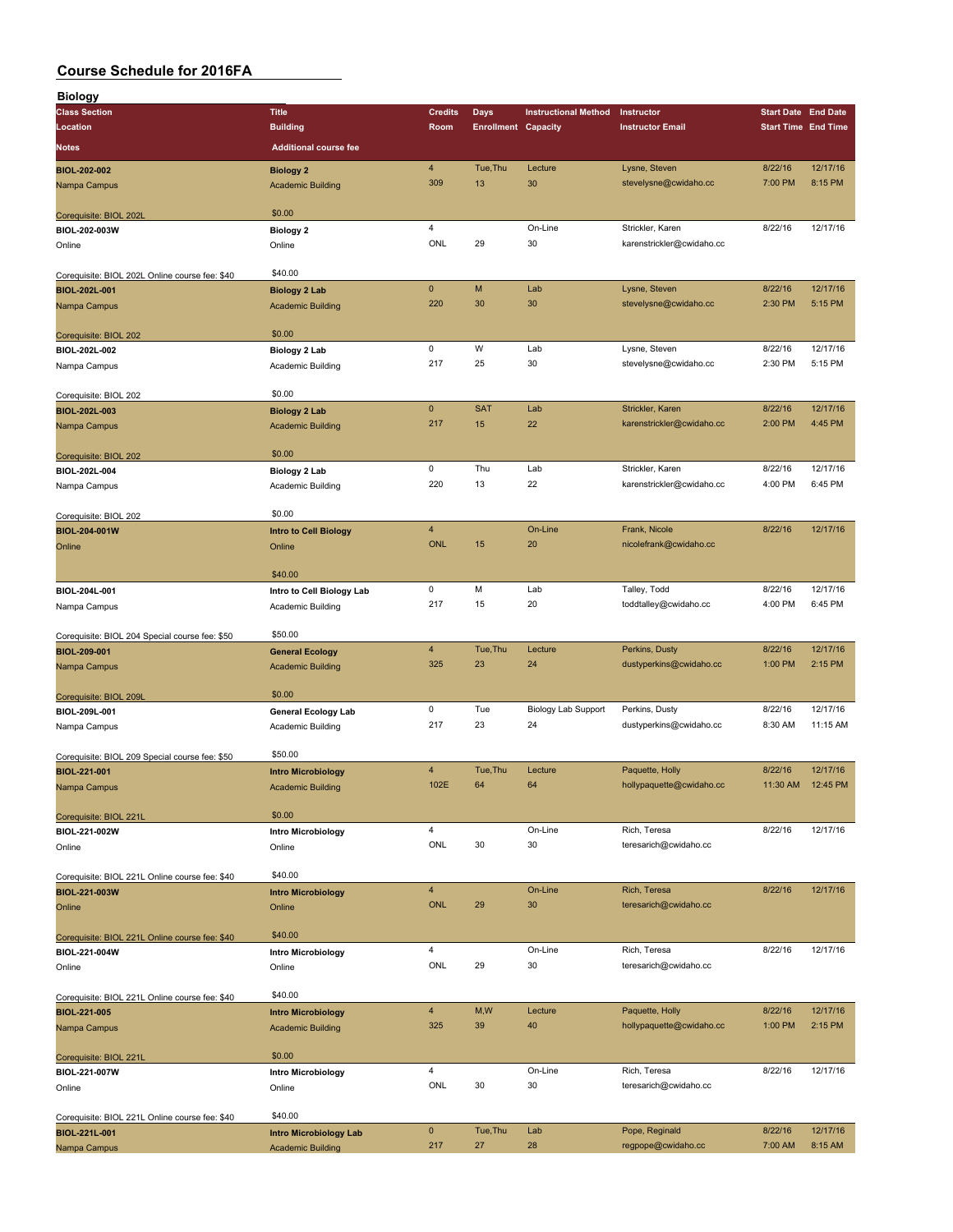| <b>Biology</b>                                 |                                |                |                            |                             |                                   |                            |          |
|------------------------------------------------|--------------------------------|----------------|----------------------------|-----------------------------|-----------------------------------|----------------------------|----------|
| <b>Class Section</b>                           | <b>Title</b>                   | <b>Credits</b> | Days                       | <b>Instructional Method</b> | Instructor                        | <b>Start Date End Date</b> |          |
| Location                                       | <b>Building</b>                | Room           | <b>Enrollment Capacity</b> |                             | <b>Instructor Email</b>           | <b>Start Time End Time</b> |          |
|                                                |                                |                |                            |                             |                                   |                            |          |
| <b>Notes</b>                                   | <b>Additional course fee</b>   |                |                            |                             |                                   |                            |          |
|                                                |                                |                |                            |                             |                                   |                            |          |
|                                                |                                |                |                            |                             |                                   |                            |          |
| Corequisite: BIOL 221 Special course fee: \$50 | \$50.00                        |                |                            |                             |                                   |                            |          |
| BIOL-221L-002                                  | Intro Microbiology Lab         | 0              | Tue, Thu                   | Lab                         | Haldorson, Michael                | 8/22/16                    | 12/17/16 |
| Nampa Campus                                   | Academic Building              | 217            | 28                         | 28                          | michaelhaldorson@cwidaho.cc       | 5:30 PM                    | 6:45 PM  |
|                                                |                                |                |                            |                             |                                   |                            |          |
|                                                | \$50.00                        |                |                            |                             |                                   |                            |          |
| Corequisite: BIOL 221 Special course fee: \$50 |                                |                |                            |                             |                                   |                            |          |
| BIOL-221L-003                                  | <b>Intro Microbiology Lab</b>  | $\mathbf{0}$   | W,F                        | Lab                         | Rich, Teresa                      | 8/22/16                    | 12/17/16 |
| Nampa Campus                                   | <b>Academic Building</b>       | 217            | 26                         | 28                          | teresarich@cwidaho.cc             | 7:00 AM                    | 8:15 AM  |
|                                                |                                |                |                            |                             |                                   |                            |          |
| Corequisite: BIOL 221 Special course fee: \$50 | \$50.00                        |                |                            |                             |                                   |                            |          |
|                                                |                                | 0              | W,F                        | Lab                         | Taylor, Stacy                     | 8/22/16                    | 12/17/16 |
| BIOL-221L-004                                  | Intro Microbiology Lab         |                |                            |                             |                                   |                            |          |
| Nampa Campus                                   | Academic Building              | 217            | 28                         | 28                          | stacytaylor@cwidaho.cc            | 10:00 AM                   | 11:15 AM |
|                                                |                                |                |                            |                             |                                   |                            |          |
| Corequisite: BIOL 221 Special course fee: \$50 | \$50.00                        |                |                            |                             |                                   |                            |          |
| BIOL-221L-005                                  | <b>Intro Microbiology Lab</b>  | $\mathbf{0}$   | W,F                        | Lab                         | Taylor, Stacy                     | 8/22/16                    | 12/17/16 |
|                                                |                                | 217            | 28                         | 28                          |                                   | 8:30 AM                    | 9:45 AM  |
| Nampa Campus                                   | <b>Academic Building</b>       |                |                            |                             | stacytaylor@cwidaho.cc            |                            |          |
|                                                |                                |                |                            |                             |                                   |                            |          |
| Corequisite: BIOL 221 Special course fee: \$50 | \$50.00                        |                |                            |                             |                                   |                            |          |
| BIOL-221L-006                                  | Intro Microbiology Lab         | $\mathsf 0$    | Tue, Thu                   | Lab                         | Haldorson, Michael                | 8/22/16                    | 12/17/16 |
|                                                |                                | 217            | 28                         | 28                          | michaelhaldorson@cwidaho.cc       | 4:00 PM                    | 5:15 PM  |
| Nampa Campus                                   | Academic Building              |                |                            |                             |                                   |                            |          |
|                                                |                                |                |                            |                             |                                   |                            |          |
| Corequisite: BIOL 221 Special course fee: \$50 | \$50.00                        |                |                            |                             |                                   |                            |          |
| BIOL-221L-007                                  | <b>Intro Microbiology Lab</b>  | $\mathbf 0$    | Tue, Thu                   | Lab                         | Rich, Teresa                      | 8/22/16                    | 12/17/16 |
| Nampa Campus                                   | <b>Academic Building</b>       | 217            | 28                         | 28                          | teresarich@cwidaho.cc             | 2:30 PM                    | 3:45 PM  |
|                                                |                                |                |                            |                             |                                   |                            |          |
|                                                |                                |                |                            |                             |                                   |                            |          |
| Corequisite: BIOL 221 Special course fee: \$50 | \$50.00                        |                |                            |                             |                                   |                            |          |
| BIOL-221L-008                                  | Intro Microbiology Lab         | $\mathsf 0$    | W,F                        | <b>Biology Lab Support</b>  | Taylor, Stacy                     | 8/22/16                    | 12/17/16 |
| Nampa Campus                                   | Academic Building              | 217            | 26                         | 28                          | stacytaylor@cwidaho.cc            | 1:00 PM                    | 2:15 PM  |
|                                                |                                |                |                            |                             |                                   |                            |          |
|                                                | \$50.00                        |                |                            |                             |                                   |                            |          |
| Corequisite: BIOL 221 Special course fee: \$50 |                                |                |                            |                             |                                   |                            |          |
| BIOL-227-001                                   | <b>Human Anat &amp; Phys 1</b> | $\overline{4}$ | W,F                        | Lecture                     | Jensen, Andrew                    | 8/22/16                    | 12/17/16 |
| <b>Canyon County Center</b>                    | <b>Canyon County Center</b>    | 207AB          | 40                         | 40                          | AndyJensen@cwidaho.cc             | 8:30 AM                    | 9:45 AM  |
|                                                |                                |                |                            |                             |                                   |                            |          |
| Corequisite: BIOL 227L                         | \$0.00                         |                |                            |                             |                                   |                            |          |
|                                                |                                | $\overline{4}$ | M,W                        | Lecture                     | Strong, Tobie                     | 8/22/16                    | 12/17/16 |
| BIOL-227-002                                   | Human Anat & Phys 1            |                |                            |                             |                                   |                            |          |
| Canyon County Center                           | Canyon County Center           | 207AB          | 40                         | 40                          | tobiestrong@cwidaho.cc            | 5:30 PM                    | 6:45 PM  |
|                                                |                                |                |                            |                             |                                   |                            |          |
| Corequisite: BIOL 227L 001                     | \$30.00                        |                |                            |                             |                                   |                            |          |
| BIOL-227-003                                   | <b>Human Anat &amp; Phys 1</b> | $\overline{4}$ | W,F                        | Lecture                     | Jensen, Andrew                    | 8/22/16                    | 12/17/16 |
|                                                |                                |                |                            |                             |                                   |                            |          |
| <b>Canyon County Center</b>                    | <b>Canyon County Center</b>    | 207AB          | 40                         | 40                          | AndyJensen@cwidaho.cc             | 11:30 AM                   | 12:45 PM |
|                                                |                                |                |                            |                             |                                   |                            |          |
| Corequisite: BIOL 227L                         | \$0.00                         |                |                            |                             |                                   |                            |          |
| BIOL-227-004                                   | Human Anat & Phys 1            | 4              | Tue, Thu                   | Lecture                     | Dahl, Eric                        | 8/22/16                    | 12/17/16 |
| Canyon County Center                           | Canyon County Center           | 207AB          | 38                         | 40                          | ericdahl@cwidaho.cc               | 2:30 PM                    | 3:45 PM  |
|                                                |                                |                |                            |                             |                                   |                            |          |
|                                                |                                |                |                            |                             |                                   |                            |          |
| Corequisite: BIOL 227L                         | \$0.00                         |                |                            |                             |                                   |                            |          |
| BIOL-227-005                                   | Human Anat & Phys 1            | $\overline{4}$ | F                          | Lecture                     | Oppenheimer, Suzanne              | 8/22/16                    | 12/17/16 |
|                                                |                                |                |                            |                             | suzanneoppenheimer@cwidah         |                            |          |
| <b>Ada County Campus</b>                       | <b>Pintail Center</b>          | 1230           | 24                         | 24                          | O.CC                              | 11:00 AM                   | 1:45 PM  |
|                                                |                                |                |                            |                             |                                   |                            |          |
|                                                |                                |                |                            |                             |                                   |                            |          |
| Corequisite: BIOL 227L                         | \$0.00                         |                |                            |                             |                                   |                            |          |
| BIOL-227-007                                   | Human Anat & Phys 1            | $\sqrt{4}$     | <b>SAT</b>                 | Lecture                     | Potter, Shelley                   | 8/22/16                    | 12/17/16 |
| Canyon County Center                           | Canyon County Center           | 207AB          | 40                         | 40                          | shelleypotter@cwidaho.cc          | 7:00 AM                    | 9:45 AM  |
|                                                |                                |                |                            |                             |                                   |                            |          |
|                                                | \$0.00                         |                |                            |                             |                                   |                            |          |
| Corequisite: BIOL 227L                         |                                |                |                            |                             |                                   |                            |          |
| <b>BIOL-227-008</b>                            | Human Anat & Phys 1            | $\overline{4}$ | Tue, Thu                   | Lecture                     | Taylor, Stacy                     | 8/22/16                    | 12/17/16 |
| <b>Canyon County Center</b>                    | <b>Canyon County Center</b>    | 207AB          | 40                         | 40                          | stacytaylor@cwidaho.cc            | 7:00 PM                    | 8:15 PM  |
|                                                |                                |                |                            |                             |                                   |                            |          |
| Corequisite: BIOL 227L                         | \$0.00                         |                |                            |                             |                                   |                            |          |
|                                                |                                | $\sqrt{4}$     | Tue, Thu                   | Lecture                     | Dahl, Eric                        | 8/22/16                    | 12/17/16 |
| BIOL-227-009                                   | Human Anat & Phys 1            |                |                            |                             |                                   |                            |          |
| Canyon County Center                           | Canyon County Center           | 207AB          | 40                         | 40                          | ericdahl@cwidaho.cc               | 10:00 AM                   | 11:15 AM |
|                                                |                                |                |                            |                             |                                   |                            |          |
| Corequisite: BIOL 227L                         | \$0.00                         |                |                            |                             |                                   |                            |          |
| BIOL-227-010                                   | <b>Human Anat &amp; Phys 1</b> | $\overline{4}$ | M,W                        | Lecture                     | Oppenheimer, Suzanne              | 8/22/16                    | 12/17/16 |
|                                                |                                |                |                            |                             |                                   |                            |          |
|                                                |                                | 1204           | 29                         | 30                          | suzanneoppenheimer@cwidah<br>O.CC | 1:00 PM                    | 2:15 PM  |
| <b>Ada County Campus</b>                       | <b>Pintail Center</b>          |                |                            |                             |                                   |                            |          |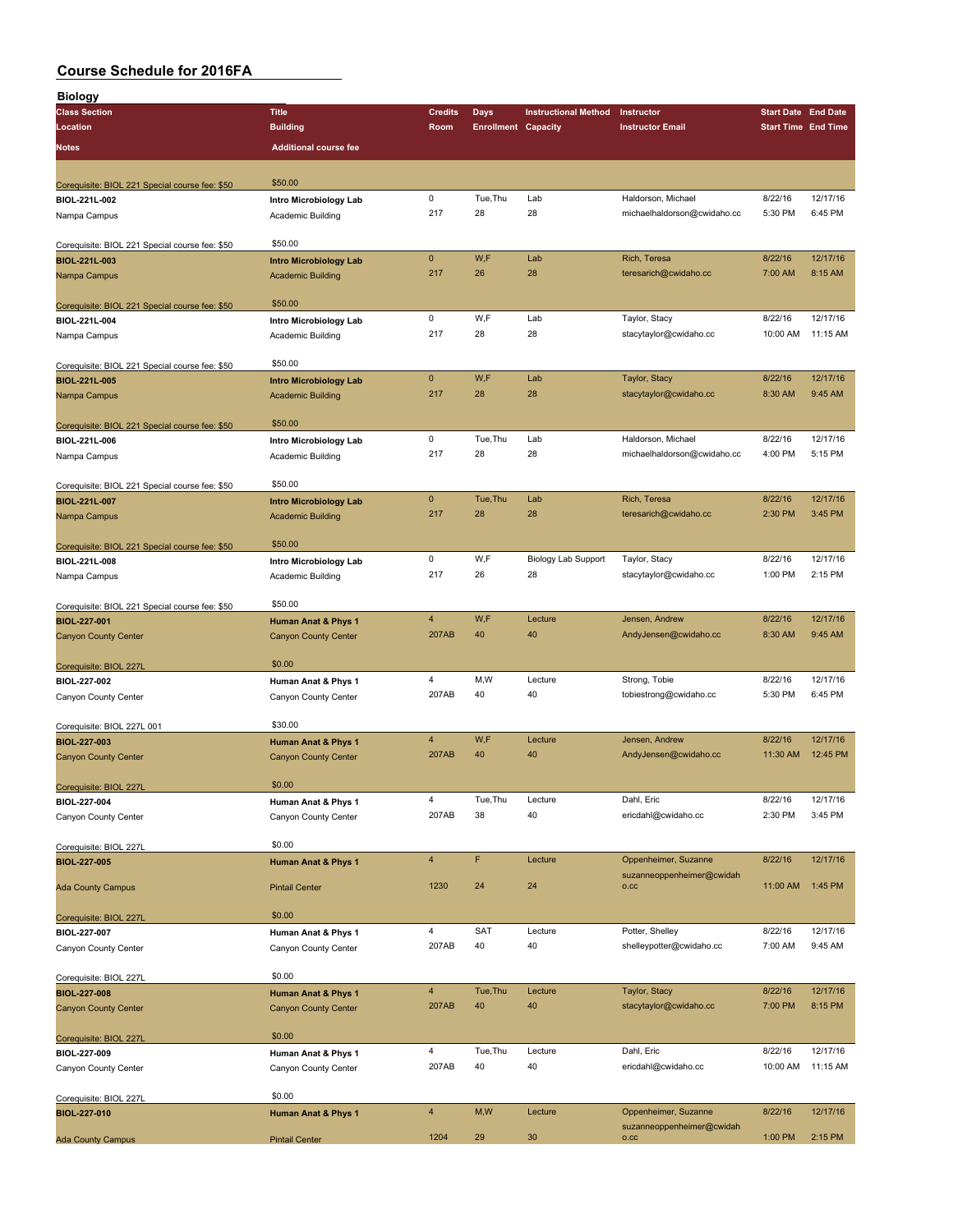| <b>Biology</b>                                                           |                                |                |                            |                             |                                   |                            |          |
|--------------------------------------------------------------------------|--------------------------------|----------------|----------------------------|-----------------------------|-----------------------------------|----------------------------|----------|
| <b>Class Section</b>                                                     | <b>Title</b>                   | <b>Credits</b> | <b>Days</b>                | <b>Instructional Method</b> | Instructor                        | <b>Start Date End Date</b> |          |
| Location                                                                 | <b>Building</b>                | Room           | <b>Enrollment Capacity</b> |                             | <b>Instructor Email</b>           | <b>Start Time End Time</b> |          |
|                                                                          |                                |                |                            |                             |                                   |                            |          |
| <b>Notes</b>                                                             | <b>Additional course fee</b>   |                |                            |                             |                                   |                            |          |
|                                                                          |                                |                |                            |                             |                                   |                            |          |
| Corequisite: BIOL 227L                                                   | \$0.00                         |                |                            |                             |                                   |                            |          |
| BIOL-227-011                                                             | Human Anat & Phys 1            | $\overline{4}$ | M, W                       | Lecture                     | Trapp, James                      | 8/22/16                    | 12/17/16 |
| Ada County Campus                                                        | <b>Quail Court Building</b>    | 2209           | 30                         | 30                          | jimtrapp@cwidaho.cc               | 8:30 AM                    | 9:45 AM  |
|                                                                          |                                |                |                            |                             |                                   |                            |          |
| Corequisite: BIOL 227L 001                                               | \$0.00                         |                |                            |                             |                                   |                            |          |
| BIOL-227-012                                                             | <b>Human Anat &amp; Phys 1</b> | $\overline{4}$ | M, W                       | Lecture                     | Oppenheimer, Suzanne              | 8/22/16                    | 12/17/16 |
|                                                                          |                                | 1206           | 30                         | 30                          | suzanneoppenheimer@cwidah<br>O.CC | 11:30 AM                   | 12:45 PM |
| <b>Ada County Campus</b>                                                 | <b>Pintail Center</b>          |                |                            |                             |                                   |                            |          |
| Corequisite: BIOL 227L                                                   | \$0.00                         |                |                            |                             |                                   |                            |          |
| BIOL-227L-001                                                            |                                | $\mathsf 0$    |                            | Lab                         | Nelson, Marianne                  | 8/22/16                    | 12/17/16 |
|                                                                          | Human Anat & Phys 1 Lab        | 226            | 391                        | 394                         | mariannenelson@cwidaho.cc         |                            |          |
| Canyon County Center<br>Corequisite: BIOL 227; Special course fee: \$30; | Canyon County Center           |                |                            |                             |                                   |                            |          |
| For additional details and TENTATIVE schedule                            |                                |                |                            |                             |                                   |                            |          |
| please see our website: http://cwidaho.cc/current-                       |                                |                |                            |                             |                                   |                            |          |
| students/flexible-science-lab                                            | \$30.00                        |                |                            |                             |                                   |                            |          |
| BIOL-228-002                                                             | <b>Human Anat &amp; Phys 2</b> | $\overline{4}$ | Tue.Thu                    | Lecture                     | Leavitt, Hollie                   | 8/22/16                    | 12/17/16 |
| <b>Canyon County Center</b>                                              | <b>Canyon County Center</b>    | 207AB          | 39                         | 40                          | hollieleavitt@cwidaho.cc          | 1:00 PM                    | 2:15 PM  |
|                                                                          |                                |                |                            |                             |                                   |                            |          |
| Corequisite: BIOL 228L                                                   | \$0.00                         |                |                            |                             |                                   |                            |          |
| BIOL-228-003                                                             | Human Anat & Phys 2            | $\overline{4}$ | Tue, Thu                   | Lecture                     | Leavitt, Hollie                   | 8/22/16                    | 12/17/16 |
| Canyon County Center                                                     | Canyon County Center           | 230            | 16                         | 40                          | hollieleavitt@cwidaho.cc          | 10:00 AM                   | 11:15 AM |
|                                                                          |                                |                |                            |                             |                                   |                            |          |
| Corequisite: BIOL 228L                                                   | \$0.00                         |                |                            |                             |                                   |                            |          |
| BIOL-228-004                                                             | Human Anat & Phys 2            | $\overline{4}$ | W,F                        | Lecture                     | Jensen, Andrew                    | 8/22/16                    | 12/17/16 |
| <b>Canyon County Center</b>                                              | <b>Canyon County Center</b>    | 207AB          | 40                         | 40                          | AndyJensen@cwidaho.cc             | 10:00 AM                   | 11:15 AM |
|                                                                          |                                |                |                            |                             |                                   |                            |          |
| Corequisite: BIOL 228L                                                   | \$0.00                         |                |                            |                             |                                   |                            |          |
| BIOL-228-005                                                             | Human Anat & Phys 2            | $\overline{4}$ | SAT                        | Lecture                     | Forsythe, Charles                 | 8/22/16                    | 12/17/16 |
| Canyon County Center                                                     | Canyon County Center           | 220AB          | 37                         | 40                          | charlieforsythe@cwidaho.cc        | 10:00 AM                   | 12:45 PM |
|                                                                          |                                |                |                            |                             |                                   |                            |          |
| Corequisite: BIOL 228L                                                   | \$0.00                         |                |                            |                             |                                   |                            |          |
| BIOL-228-006                                                             | <b>Human Anat &amp; Phys 2</b> | $\overline{4}$ | M,W                        | Lecture                     | Trapp, James                      | 8/22/16                    | 12/17/16 |
| <b>Ada County Campus</b>                                                 | <b>Pintail Center</b>          | 1206           | 29                         | 30                          | jimtrapp@cwidaho.cc               | 5:30 PM                    | 6:45 PM  |
|                                                                          |                                |                |                            |                             |                                   |                            |          |
| Corequisite: BIOL 228L 001                                               | \$0.00                         |                |                            |                             |                                   |                            |          |
| BIOL-228-007W                                                            | Human Anat & Phys 2            | $\overline{4}$ |                            | On-Line                     | Gabbard, Marie                    | 8/22/16                    | 12/17/16 |
| Online                                                                   | Online                         | ONL            | 30                         | 30                          | mariegabbard@cwidaho.cc           |                            |          |
|                                                                          |                                |                |                            |                             |                                   |                            |          |
| Corequisite: BIOL 228L 001 Online course fee: \$40                       | \$40.00                        |                |                            |                             |                                   |                            |          |
| <b>BIOL-228-008</b>                                                      |                                | $\overline{4}$ | Tue, Thu                   | Lecture                     | Taylor, Stacy                     | 8/22/16                    | 12/17/16 |
|                                                                          | <b>Human Anat &amp; Phys 2</b> | 1206           | 28                         | 30                          | stacytaylor@cwidaho.cc            | 8:30 AM                    | 9:45 AM  |
| <b>Ada County Campus</b>                                                 | <b>Pintail Center</b>          |                |                            |                             |                                   |                            |          |
| Corequisite: BIOL 228I 001                                               | \$0.00                         |                |                            |                             |                                   |                            |          |
|                                                                          |                                | 0              |                            | Lab                         | Haldorson, Michael                | 8/22/16                    | 12/17/16 |
| BIOL-228L-001                                                            | Human Anat & Phys 2 Lab        | 229            | 216                        | 300                         | michaelhaldorson@cwidaho.cc       |                            |          |
| Canyon County Center<br>Corequisite: BIOL 228; Special course fee: \$30; | Canyon County Center           |                |                            |                             |                                   |                            |          |
| For additional details and TENTATIVE schedule                            |                                |                |                            |                             |                                   |                            |          |
| please see our website: http://cwidaho.cc/current-                       |                                |                |                            |                             |                                   |                            |          |
| students/flexible-science-lab                                            | \$30.00                        |                |                            |                             |                                   |                            |          |
| BIOL-293-002                                                             | <b>Biology Internship</b>      | $\overline{2}$ |                            | Internship                  | Oppenheimer, Suzanne              | 8/22/16                    | 12/17/16 |
|                                                                          |                                | <b>CMTY</b>    | 1                          | $\overline{1}$              | suzanneoppenheimer@cwidah<br>O.CC |                            |          |
| <b>Community Locations</b>                                               | <b>Community Location</b>      |                |                            |                             |                                   |                            |          |
|                                                                          | \$0.00                         |                |                            |                             |                                   |                            |          |
|                                                                          |                                |                |                            |                             |                                   |                            |          |

#### **Business**

| <b>Class Section</b><br>Location    | <b>Title</b><br><b>Building</b>                      | <b>Credits</b><br><b>Room</b> | Days<br><b>Enrollment Capacity</b> | <b>Instructional Method</b> | Instructor<br><b>Instructor Email</b>      | <b>Start Date End Date</b><br><b>Start Time End Time</b> |                       |
|-------------------------------------|------------------------------------------------------|-------------------------------|------------------------------------|-----------------------------|--------------------------------------------|----------------------------------------------------------|-----------------------|
| <b>Notes</b>                        | Additional course fee                                |                               |                                    |                             |                                            |                                                          |                       |
| <b>BUSA-101-001</b><br>Nampa Campus | <b>Intro to Business</b><br>Aspen Classroom Building | 3<br>106                      | M,W<br>23                          | Lecture<br>40               | Berggren, David<br>daveberggren@cwidaho.cc | 8/22/16<br>8:30 AM                                       | 12/17/16<br>$9:45$ AM |
|                                     | \$0.00                                               |                               |                                    |                             |                                            |                                                          |                       |
| <b>BUSA-101-002</b><br>Nampa Campus | Intro to Business<br>Aspen Classroom Building        | 3<br>106                      | Tue, Thu<br>29                     | Lecture<br>40               | Berggren, David<br>daveberggren@cwidaho.cc | 8/22/16<br>11:30 AM                                      | 12/17/16<br>12:45 PM  |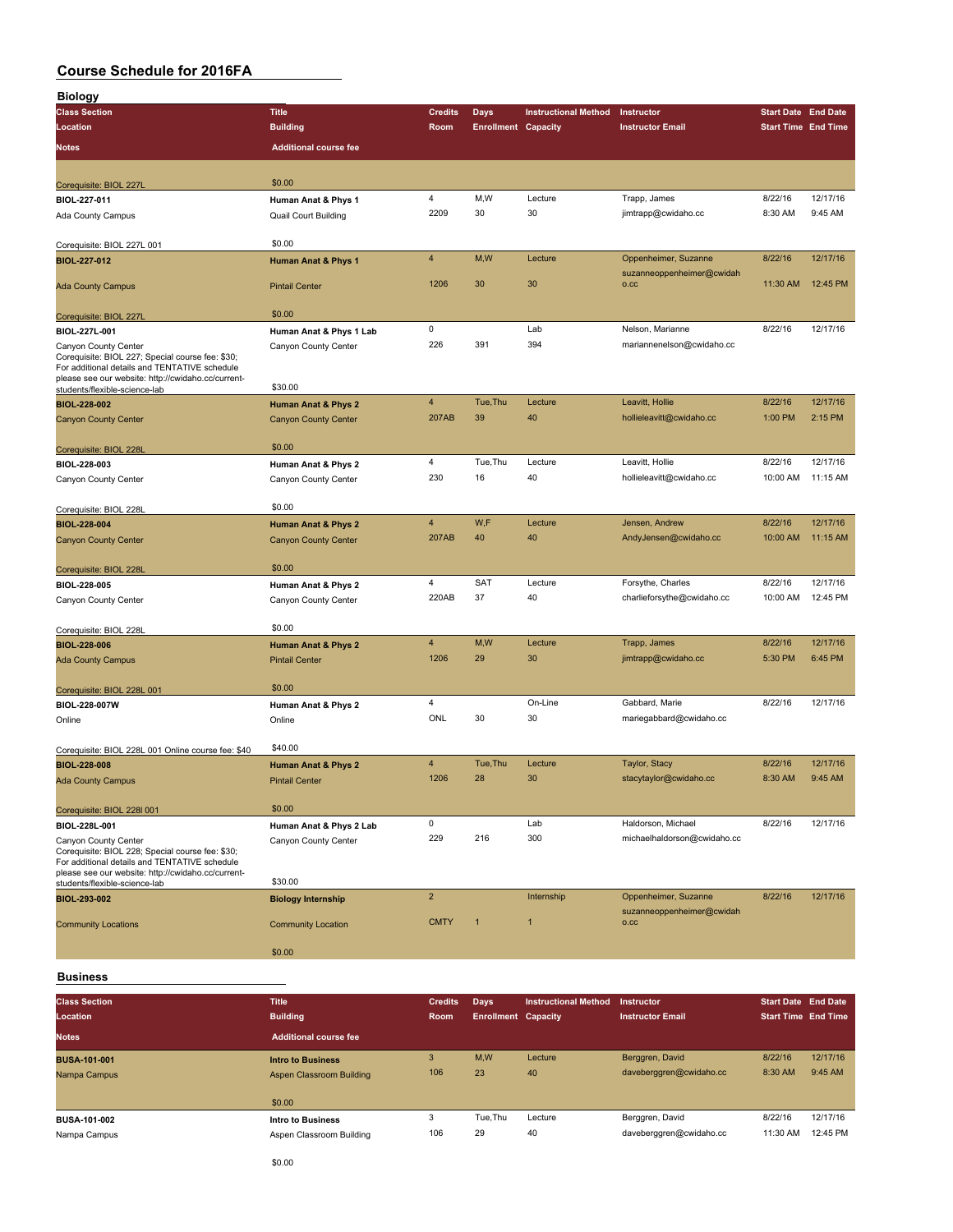| <b>Business</b>                                   |                                     |                |                            |                             |                            |                            |          |
|---------------------------------------------------|-------------------------------------|----------------|----------------------------|-----------------------------|----------------------------|----------------------------|----------|
| <b>Class Section</b>                              | <b>Title</b>                        | <b>Credits</b> | Days                       | <b>Instructional Method</b> | Instructor                 | <b>Start Date End Date</b> |          |
| Location                                          | <b>Building</b>                     | <b>Room</b>    | <b>Enrollment Capacity</b> |                             | <b>Instructor Email</b>    | <b>Start Time End Time</b> |          |
|                                                   |                                     |                |                            |                             |                            |                            |          |
| <b>Notes</b>                                      | <b>Additional course fee</b>        |                |                            |                             |                            |                            |          |
| <b>BUSA-101-004</b>                               | <b>Intro to Business</b>            | $\mathbf{3}$   | Tue, Thu                   | Lecture                     | Barham, Stephanie          | 8/22/16                    | 12/17/16 |
| <b>Ada County Campus</b>                          | <b>Pintail Center</b>               | 1320           | 30                         | 30                          | stephaniebarham@cwidaho.cc | 11:30 AM                   | 12:45 PM |
|                                                   |                                     |                |                            |                             |                            |                            |          |
|                                                   | \$0.00                              |                |                            |                             |                            |                            |          |
|                                                   |                                     | 3              |                            | On-Line                     | Zarr, Mark                 | 8/22/16                    | 12/17/16 |
| BUSA-101-005W                                     | <b>Intro to Business</b>            | ONL            |                            |                             |                            |                            |          |
| Online                                            | Online                              |                | 30                         | 30                          | markzarr@cwidaho.cc        |                            |          |
|                                                   |                                     |                |                            |                             |                            |                            |          |
| Online course fee: \$30                           | \$30.00                             |                |                            |                             |                            |                            |          |
| <b>BUSA-101-006W</b>                              | <b>Intro to Business</b>            | $\mathbf{3}$   |                            | On-Line                     | Randall, Gary              | 8/22/16                    | 12/17/16 |
| Online                                            | Online                              | <b>ONL</b>     | 30                         | 30                          | craigrandall@cwidaho.cc    |                            |          |
|                                                   |                                     |                |                            |                             |                            |                            |          |
| Online course fee: \$30                           | \$30.00                             |                |                            |                             |                            |                            |          |
| BUSA-101-007W                                     | <b>Intro to Business</b>            | 3              |                            | On-Line                     | Barham, Stephanie          | 8/22/16                    | 12/17/16 |
|                                                   |                                     | ONL            | 30                         | 30                          | stephaniebarham@cwidaho.cc |                            |          |
| Online                                            | Online                              |                |                            |                             |                            |                            |          |
|                                                   |                                     |                |                            |                             |                            |                            |          |
| Online course fee: \$30                           | \$30.00                             |                |                            |                             |                            |                            |          |
| <b>BUSA-101-008</b>                               | <b>Intro to Business</b>            | $\mathbf{3}$   | M,W                        | Lecture                     | Zarr, Mark                 | 8/22/16                    | 12/17/16 |
| Nampa Campus                                      | <b>Aspen Classroom Building</b>     | 127            | 14                         | 40                          | markzarr@cwidaho.cc        | 4:00 PM                    | 5:15 PM  |
|                                                   |                                     |                |                            |                             |                            |                            |          |
|                                                   | \$0.00                              |                |                            |                             |                            |                            |          |
| BUSA-199-001H                                     | <b>ST: Entrepreneurial Strategy</b> | 3              | Tue                        | <b>Special Topics</b>       | Moore, Michelle            | 8/22/16                    | 12/17/16 |
| Nampa Campus                                      | Academic Building                   | 325            | 12                         | 30                          | shellymoore@cwidaho.cc     | 7:00 PM                    | 9:00 PM  |
|                                                   |                                     |                |                            |                             |                            |                            |          |
|                                                   | \$0.00                              |                |                            |                             |                            |                            |          |
|                                                   |                                     |                |                            |                             |                            |                            |          |
| <b>BUSA-199-001H</b>                              | <b>ST: Entrepreneurial Strategy</b> | $\mathbf{3}$   | Tue                        | <b>Special Topics</b>       | Reynolds, Jeffrey          | 8/22/16                    | 12/17/16 |
| Nampa Campus                                      | <b>Academic Building</b>            | 325            | 12                         | 30                          | jeffreynolds@cwidaho.cc    | 7:00 PM                    | 9:00 PM  |
|                                                   |                                     |                |                            |                             |                            |                            |          |
|                                                   | \$0.00                              |                |                            |                             |                            |                            |          |
| BUSA-201-001                                      | <b>Business Communication</b>       | 3              | Tue, Thu                   | Lecture                     | Hanson, Ryan               | 8/22/16                    | 12/17/16 |
| Nampa Campus                                      | Multipurpose Classroom Bldg         | 205            | 22                         | 25                          | ryanhanson@cwidaho.cc      | 11:30 AM                   | 12:45 PM |
|                                                   |                                     |                |                            |                             |                            |                            |          |
|                                                   | \$0.00                              |                |                            |                             |                            |                            |          |
|                                                   |                                     | $\mathbf{3}$   | Tue, Thu                   | Lecture                     |                            | 8/22/16                    | 12/17/16 |
| <b>BUSA-201-002</b>                               | <b>Business Communication</b>       |                |                            |                             | Rensink, Kevin             |                            |          |
| <b>Ada County Campus</b>                          | <b>Pintail Center</b>               | 1320           | 24                         | 25                          | KevinRensink@cwidaho.cc    | 5:30 PM                    | 6:45 PM  |
|                                                   |                                     |                |                            |                             |                            |                            |          |
|                                                   | \$0.00                              |                |                            |                             |                            |                            |          |
| BUSA-201-003W                                     | <b>Business Communication</b>       | 3              |                            | On-Line                     | Smith, Kristy              | 8/22/16                    | 12/17/16 |
| Online                                            | Online                              | ONL            | 27                         | 28                          | brookesmith@cwidaho.cc     |                            |          |
|                                                   |                                     |                |                            |                             |                            |                            |          |
| Online course fee: \$30                           | \$30.00                             |                |                            |                             |                            |                            |          |
|                                                   |                                     | $\mathbf{3}$   |                            | On-Line                     | Smith, Kristy              | 8/22/16                    | 12/17/16 |
| <b>BUSA-201-004W</b>                              | <b>Business Communication</b>       | <b>ONL</b>     | 29                         | 29                          |                            |                            |          |
| Online                                            | Online                              |                |                            |                             | brookesmith@cwidaho.cc     |                            |          |
|                                                   |                                     |                |                            |                             |                            |                            |          |
| Online course fee: \$30                           | \$30.00                             |                |                            |                             |                            |                            |          |
| BUSA-207-001                                      | <b>Bus Stats for Dec Making 1</b>   | 3              | M,W                        | Lecture                     | Hanson, Ryan               | 8/22/16                    | 12/17/16 |
| Nampa Campus                                      | Aspen Classroom Building            | 126            | 27                         | 30                          | ryanhanson@cwidaho.cc      | 1:00 PM                    | 2:15 PM  |
|                                                   |                                     |                |                            |                             |                            |                            |          |
| Special course fee: \$137                         | \$137.00                            |                |                            |                             |                            |                            |          |
| <b>BUSA-207-002</b>                               | <b>Bus Stats for Dec Making 1</b>   | $\mathbf{3}$   | Tue, Thu                   | Lecture                     | Hanson, Ryan               | 8/22/16                    | 12/17/16 |
| Nampa Campus                                      |                                     | 126            | 15                         | 30                          | ryanhanson@cwidaho.cc      | 2:30 PM                    | 3:45 PM  |
|                                                   | <b>Aspen Classroom Building</b>     |                |                            |                             |                            |                            |          |
|                                                   |                                     |                |                            |                             |                            |                            |          |
| Special course fee: \$137                         | \$137.00                            |                |                            |                             |                            |                            |          |
| BUSA-207-003                                      | <b>Bus Stats for Dec Making 1</b>   | 3              | M,W                        | Lecture                     | Wight, Damaris             | 8/22/16                    | 12/17/16 |
| Nampa Campus                                      | Academic Building                   | 201            | 29                         | 30                          | damariswight@cwidaho.cc    | 5:30 PM                    | 6:45 PM  |
|                                                   |                                     |                |                            |                             |                            |                            |          |
| Special course fee: \$137                         | \$137.00                            |                |                            |                             |                            |                            |          |
| <b>BUSA-207-004W</b>                              | <b>Bus Stats for Dec Making 1</b>   | $\mathbf{3}$   |                            | On-Line                     | Berggren, David            | 8/22/16                    | 12/17/16 |
| Online                                            | Online                              | <b>ONL</b>     | 27                         | 30                          | daveberggren@cwidaho.cc    |                            |          |
|                                                   |                                     |                |                            |                             |                            |                            |          |
|                                                   |                                     |                |                            |                             |                            |                            |          |
| Online course fee: \$30 Special course fee: \$137 | \$167.00                            |                |                            |                             |                            |                            |          |
| BUSA-207-005W                                     | <b>Bus Stats for Dec Making 1</b>   | 3              |                            | On-Line                     | Berggren, David            | 8/22/16                    | 12/17/16 |
| Online                                            | Online                              | ONL            | 16                         | 30                          | daveberggren@cwidaho.cc    |                            |          |
|                                                   |                                     |                |                            |                             |                            |                            |          |
| Online course fee: \$30 Special course fee: \$137 | \$167.00                            |                |                            |                             |                            |                            |          |
| <b>BUSA-208-001</b>                               | <b>Bus Stats for Dec Making 2</b>   | $\mathbf{3}$   | Tue, Thu                   | Lecture                     | Moore, Michelle            | 8/22/16                    | 12/17/16 |
| Nampa Campus                                      | <b>Aspen Classroom Building</b>     | 126            | 16                         | 30                          | shellymoore@cwidaho.cc     | 10:00 AM                   | 11:15 AM |
|                                                   |                                     |                |                            |                             |                            |                            |          |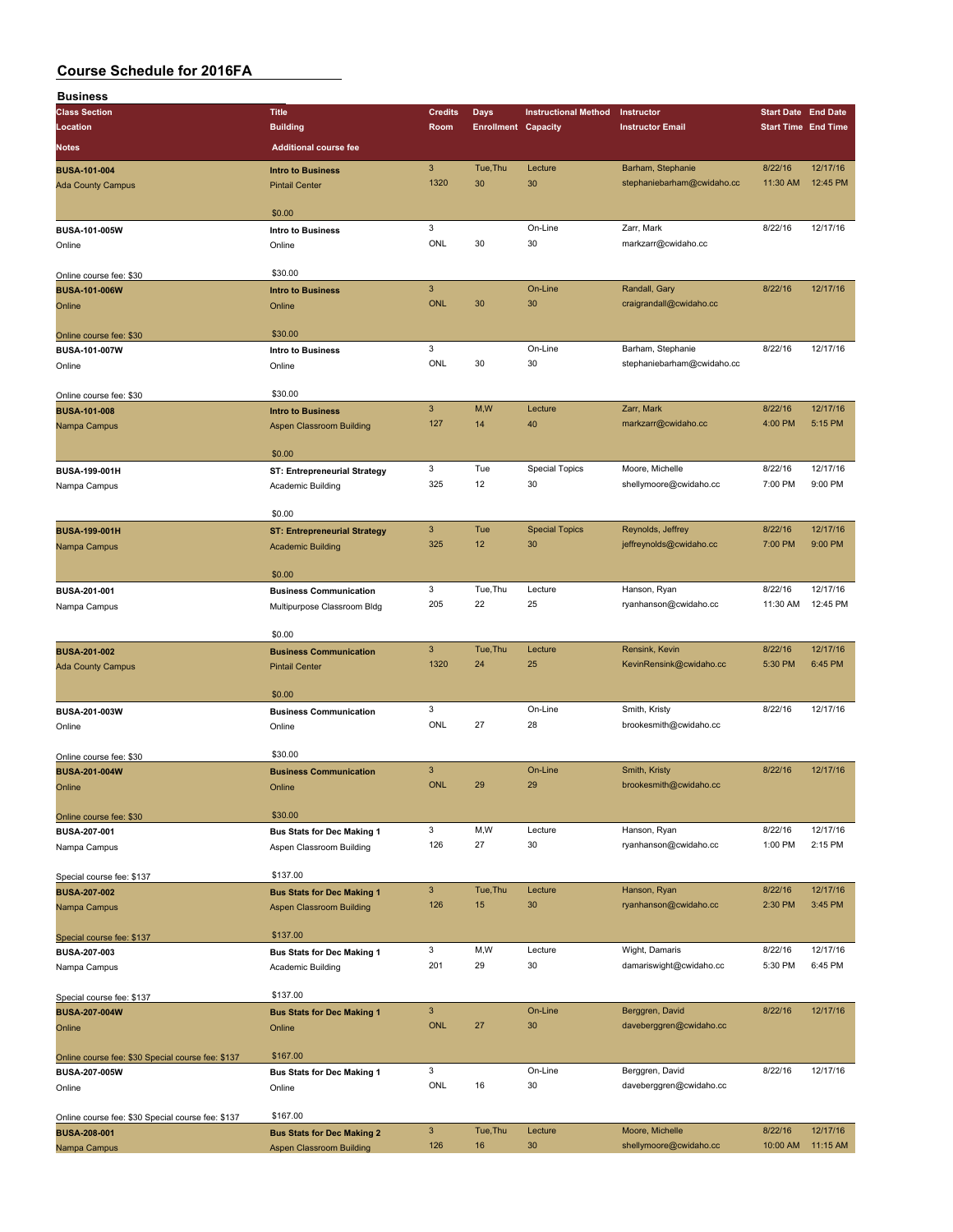| <b>Business</b>                                   |                                      |                |                            |                                 |                            |                            |                            |
|---------------------------------------------------|--------------------------------------|----------------|----------------------------|---------------------------------|----------------------------|----------------------------|----------------------------|
| <b>Class Section</b>                              | <b>Title</b>                         | <b>Credits</b> | Days                       | <b>Instructional Method</b>     | Instructor                 | <b>Start Date End Date</b> |                            |
| Location                                          | <b>Building</b>                      | Room           | <b>Enrollment Capacity</b> |                                 | <b>Instructor Email</b>    |                            | <b>Start Time End Time</b> |
|                                                   |                                      |                |                            |                                 |                            |                            |                            |
| Notes                                             | <b>Additional course fee</b>         |                |                            |                                 |                            |                            |                            |
|                                                   |                                      |                |                            |                                 |                            |                            |                            |
|                                                   | \$0.00                               |                |                            |                                 |                            |                            |                            |
| BUSA-208-002                                      | <b>Bus Stats for Dec Making 2</b>    | 3              | Tue, Thu                   | Lecture                         | Moore, Michelle            | 8/22/16                    | 12/17/16                   |
| Nampa Campus                                      | Aspen Classroom Building             | 126            | 12                         | 30                              | shellymoore@cwidaho.cc     | 11:30 AM                   | 12:45 PM                   |
|                                                   |                                      |                |                            |                                 |                            |                            |                            |
|                                                   | \$0.00                               |                |                            |                                 |                            |                            |                            |
| <b>BUSA-208-005W</b>                              | <b>Bus Stats for Dec Making 2</b>    | $\mathbf{3}$   |                            | On-Line                         | Berggren, David            | 8/22/16                    | 12/17/16                   |
| Online                                            | Online                               | <b>ONL</b>     | 21                         | 30                              | daveberggren@cwidaho.cc    |                            |                            |
|                                                   |                                      |                |                            |                                 |                            |                            |                            |
|                                                   | \$30.00                              |                |                            |                                 |                            |                            |                            |
| Online course fee: \$30                           |                                      | 3              | M,W                        | Lecture                         | Hanson, Ryan               | 8/22/16                    | 12/17/16                   |
| BUSA-215-002                                      | Intro to Information Science         |                |                            |                                 |                            |                            |                            |
| Nampa Campus                                      | Aspen Classroom Building             | 126            | 31                         | 32                              | ryanhanson@cwidaho.cc      | 2:30 PM                    | 3:45 PM                    |
|                                                   |                                      |                |                            |                                 |                            |                            |                            |
| Special course fee: \$142                         | \$142.00                             |                |                            |                                 |                            |                            |                            |
| <b>BUSA-215-003</b>                               | <b>Intro to Information Science</b>  | $\mathbf{3}$   | Tue, Thu                   | Lecture                         | Barham, Stephanie          | 8/22/16                    | 12/17/16                   |
| <b>Ada County Campus</b>                          | <b>Pintail Center</b>                | 1207           | 19                         | 20                              | stephaniebarham@cwidaho.cc | 1:00 PM                    | 2:15 PM                    |
|                                                   |                                      |                |                            |                                 |                            |                            |                            |
| Special course fee: \$142                         | \$142.00                             |                |                            |                                 |                            |                            |                            |
| <b>BUSA-215-004H</b>                              | Intro to Information Science         | 3              | W                          | Hybrid                          | Zarr, Mark                 | 8/22/16                    | 12/17/16                   |
| Ada County Campus                                 | <b>Pintail Center</b>                | 1203           | 19                         | 20                              | markzarr@cwidaho.cc        | 7:00 PM                    | 8:15 PM                    |
| Hybrid course - has an online component Special   |                                      |                |                            |                                 |                            |                            |                            |
| course fee: \$142                                 | \$142.00                             |                |                            |                                 |                            |                            |                            |
| <b>BUSA-215-005W</b>                              | <b>Intro to Information Science</b>  | $\overline{3}$ |                            | On-Line                         | Anderson, Michael          | 8/22/16                    | 12/17/16                   |
| Online                                            | Online                               | <b>ONL</b>     | 30                         | 30                              | mikeanderson4@cwidaho.cc   |                            |                            |
|                                                   |                                      |                |                            |                                 |                            |                            |                            |
| Special course fee: \$142 Online course fee: \$30 | \$172.00                             |                |                            |                                 |                            |                            |                            |
| <b>BUSA-215-006W</b>                              | Intro to Information Science         | 3              |                            | On-Line                         | Hanson, Ryan               | 8/22/16                    | 12/17/16                   |
|                                                   |                                      | ONL            | 30                         | 30                              | ryanhanson@cwidaho.cc      |                            |                            |
| Online                                            | Online                               |                |                            |                                 |                            |                            |                            |
|                                                   | \$172.00                             |                |                            |                                 |                            |                            |                            |
| Special course fee: \$142 Online course fee: \$30 |                                      | $\mathsf 3$    |                            | On-Line                         |                            | 8/22/16                    | 12/17/16                   |
| <b>BUSA-215-009W</b>                              | <b>Intro to Information Science</b>  |                |                            |                                 | Barham, Stephanie          |                            |                            |
| Online                                            | Online                               | <b>ONL</b>     | 29                         | 30                              | stephaniebarham@cwidaho.cc |                            |                            |
|                                                   |                                      |                |                            |                                 |                            |                            |                            |
| Special course fee: \$142 Online course fee: \$30 | \$172.00                             |                |                            |                                 |                            |                            |                            |
| BUSA-250-002W                                     | <b>Principles of Marketing</b>       | 3              |                            | On-Line                         | Harvey, John               | 8/22/16                    | 12/17/16                   |
| Online                                            | Online                               | ONL            | 22                         | 30                              | johnharvey@cwidaho.cc      |                            |                            |
|                                                   |                                      |                |                            |                                 |                            |                            |                            |
| Online course fee: \$30                           | \$30.00                              |                |                            |                                 |                            |                            |                            |
| <b>BUSA-255-001W</b>                              | <b>Leadership Development Skills</b> | $\mathbf{3}$   |                            | On-Line                         | Zarr, Mark                 | 8/22/16                    | 12/17/16                   |
| Online                                            | Online                               | <b>ONL</b>     | 26                         | 30                              | markzarr@cwidaho.cc        |                            |                            |
|                                                   |                                      |                |                            |                                 |                            |                            |                            |
| Online course fee: \$30                           | \$30.00                              |                |                            |                                 |                            |                            |                            |
| BUSA-265-001                                      | <b>Legal Environment</b>             | 3              | Tue, Thu                   | Lecture                         | Welker, Joseph             | 8/22/16                    | 12/17/16                   |
| Nampa Campus                                      | Aspen Classroom Building             | 102            | 17                         | 32                              | joewelker@cwidaho.cc       | 11:30 AM                   | 12:45 PM                   |
|                                                   |                                      |                |                            |                                 |                            |                            |                            |
|                                                   | \$0.00                               |                |                            |                                 |                            |                            |                            |
|                                                   |                                      | $\mathbf{3}$   | Tue, Thu                   | Lecture                         | Bever, Matthew             | 8/22/16                    | 12/17/16                   |
| <b>BUSA-265-003</b>                               | <b>Legal Environment</b>             | 1302           | 11                         | 30                              | mattbever@cwidaho.cc       |                            | 6:45 PM                    |
| <b>Ada County Campus</b>                          | <b>Pintail Center</b>                |                |                            |                                 |                            | 5:30 PM                    |                            |
|                                                   |                                      |                |                            |                                 |                            |                            |                            |
|                                                   | \$0.00                               |                |                            |                                 |                            |                            |                            |
| BUSA-265-004W                                     | <b>Legal Environment</b>             | 3              |                            | On-Line                         | Harvey, John               | 8/22/16                    | 12/17/16                   |
| Online                                            | Online                               | ONL            | 30                         | 30                              | johnharvey@cwidaho.cc      |                            |                            |
|                                                   |                                      |                |                            |                                 |                            |                            |                            |
| Online course fee: \$30                           | \$30.00                              |                |                            |                                 |                            |                            |                            |
| <b>BUSA-265-005W</b>                              | <b>Legal Environment</b>             | $\mathsf 3$    |                            | On-Line                         | Harvey, John               | 8/22/16                    | 12/17/16                   |
| Online                                            | Online                               | <b>ONL</b>     | 28                         | 30                              | johnharvey@cwidaho.cc      |                            |                            |
|                                                   |                                      |                |                            |                                 |                            |                            |                            |
| Online course fee: \$30                           | \$30.00                              |                |                            |                                 |                            |                            |                            |
|                                                   |                                      |                |                            |                                 |                            |                            |                            |
| <b>Certified Dental Assisting</b>                 |                                      |                |                            |                                 |                            |                            |                            |
|                                                   |                                      |                |                            |                                 |                            |                            |                            |
| <b>Class Section</b>                              | <b>Title</b>                         | <b>Credits</b> | <b>Days</b>                | Instructional Method Instructor |                            | <b>Start Date End Date</b> |                            |

| Location                 | <b>Building</b>                 | Room | <b>Enrollment Capacity</b> |         | <b>Instructor Email</b> | <b>Start Time End Time</b> |          |
|--------------------------|---------------------------------|------|----------------------------|---------|-------------------------|----------------------------|----------|
| <b>Notes</b>             | <b>Additional course fee</b>    |      |                            |         |                         |                            |          |
| <b>DENT-100-001</b>      | <b>Dental Assisting Anatomy</b> |      | M                          | Lecture | Satake, Monica          | 8/22/16                    | 12/17/16 |
| <b>Ada County Campus</b> | <b>Quail Court Building</b>     | 1100 |                            | 24      | monicasatake@cwidaho.cc | 11:00 AM                   | 11:50 AM |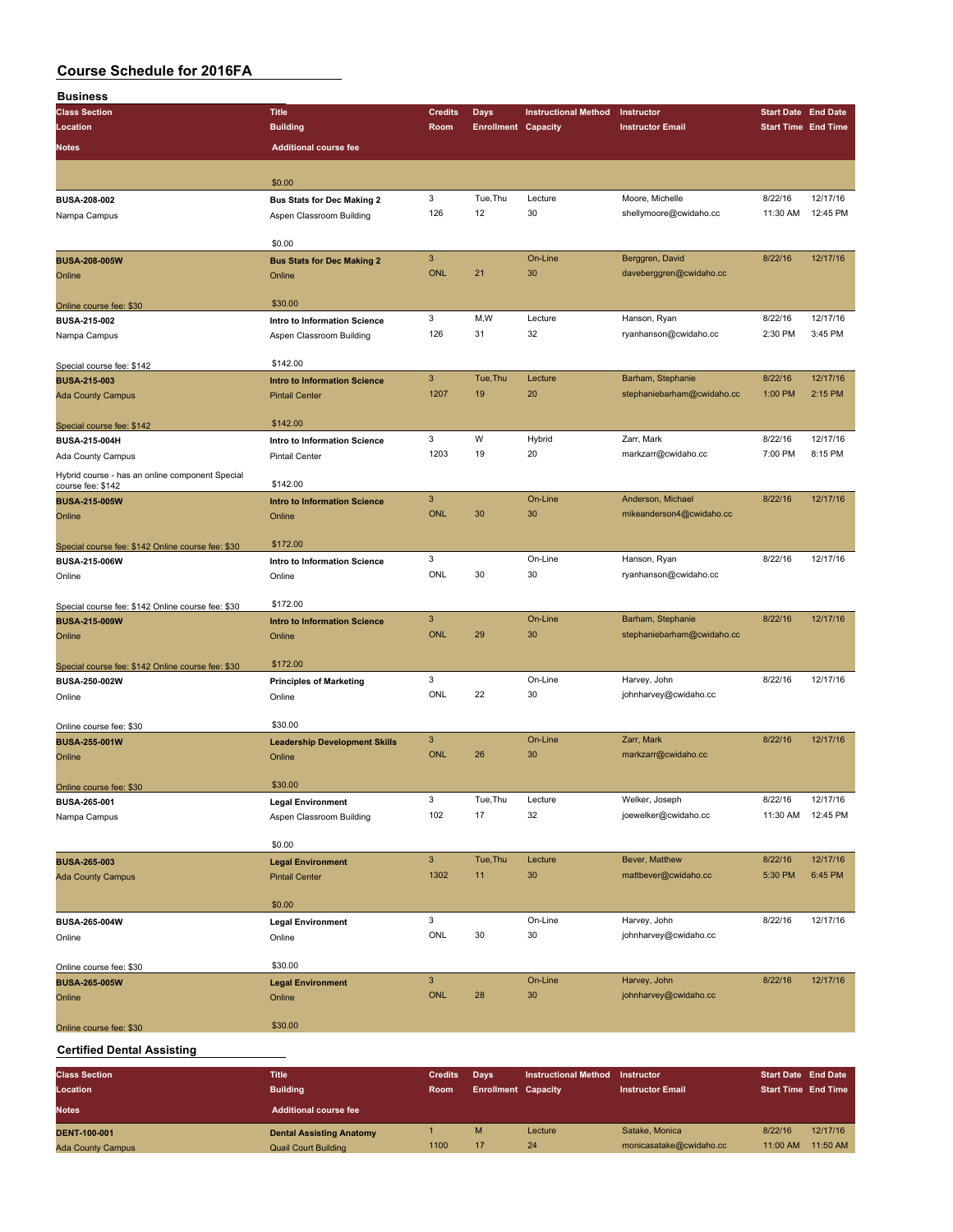| <b>Certified Dental Assisting</b>          |                                          |                     |                            |                             |                                           |                            |                     |
|--------------------------------------------|------------------------------------------|---------------------|----------------------------|-----------------------------|-------------------------------------------|----------------------------|---------------------|
| <b>Class Section</b>                       | <b>Title</b>                             | <b>Credits</b>      | <b>Days</b>                | <b>Instructional Method</b> | Instructor                                | <b>Start Date End Date</b> |                     |
| Location                                   | <b>Building</b>                          | Room                | <b>Enrollment Capacity</b> |                             | <b>Instructor Email</b>                   | <b>Start Time End Time</b> |                     |
| Notes                                      | <b>Additional course fee</b>             |                     |                            |                             |                                           |                            |                     |
|                                            |                                          |                     |                            |                             |                                           |                            |                     |
|                                            | \$0.00                                   |                     |                            |                             |                                           |                            |                     |
| DENT-101-001                               | <b>Dental Materials &amp; Procedures</b> | 3<br>2210           | Thu<br>23                  | Lab<br>24                   | Holmes, Elaine<br>elaineholmes@cwidaho.cc | 8/22/16<br>8:00 AM         | 12/17/16<br>8:50 AM |
| Ada County Campus                          | Quail Court Building                     |                     |                            |                             |                                           |                            |                     |
| Special course fee: \$175                  | \$175.00                                 |                     |                            |                             |                                           |                            |                     |
| DENT-101-001                               | <b>Dental Materials &amp; Procedures</b> | $\mathsf 3$         | Thu                        | Lab                         | Satake, Monica                            | 8/22/16                    | 12/17/16            |
| <b>Ada County Campus</b>                   | <b>Quail Court Building</b>              | 2210                | 23                         | 24                          | monicasatake@cwidaho.cc                   | 8:00 AM                    | 8:50 AM             |
|                                            | \$175.00                                 |                     |                            |                             |                                           |                            |                     |
| Special course fee: \$175<br>DENT-101L-001 | Dental Matris & Procdrs Lab              | 0                   | Thu                        | Lab                         | Holmes, Elaine                            | 8/22/16                    | 12/17/16            |
| Ada County Campus                          | Quail Court Building                     | 1100                | 11                         | 12                          | elaineholmes@cwidaho.cc                   | 10:00 AM                   | 2:00 PM             |
|                                            |                                          |                     |                            |                             |                                           |                            |                     |
|                                            | \$0.00                                   |                     |                            |                             |                                           |                            |                     |
| DENT-101L-001                              | <b>Dental Matris &amp; Procdrs Lab</b>   | $\mathbf 0$<br>1100 | Thu<br>11                  | Lab<br>12                   | Satake, Monica<br>monicasatake@cwidaho.cc | 8/22/16<br>10:00 AM        | 12/17/16<br>2:00 PM |
| <b>Ada County Campus</b>                   | <b>Quail Court Building</b>              |                     |                            |                             |                                           |                            |                     |
|                                            | \$0.00                                   |                     |                            |                             |                                           |                            |                     |
| DENT-101L-002                              | Dental Matris & Procdrs Lab              | 0                   | F                          | Lab                         | Holmes, Elaine                            | 8/22/16                    | 12/17/16            |
| Ada County Campus                          | <b>Quail Court Building</b>              | 1100                | 12                         | 12                          | elaineholmes@cwidaho.cc                   | 8:00 AM                    | 12:00 PM            |
|                                            |                                          |                     |                            |                             |                                           |                            |                     |
|                                            | \$0.00                                   |                     | F                          |                             | Satake, Monica                            |                            | 12/17/16            |
| DENT-101L-002<br><b>Ada County Campus</b>  | <b>Dental Matris &amp; Procdrs Lab</b>   | $\mathbf 0$<br>1100 | 12                         | Lab<br>12                   | monicasatake@cwidaho.cc                   | 8/22/16<br>8:00 AM         | 12:00 PM            |
|                                            | <b>Quail Court Building</b>              |                     |                            |                             |                                           |                            |                     |
|                                            | \$0.00                                   |                     |                            |                             |                                           |                            |                     |
| DENT-102-001                               | <b>Dental Clinical Skills 1</b>          | $\overline{2}$      | M                          | Lab                         | Holmes, Elaine                            | 8/22/16                    | 12/17/16            |
| Ada County Campus                          | Quail Court Building                     | 1100                | 12                         | 12                          | elaineholmes@cwidaho.cc                   | 12:30 PM                   | 1:20 PM             |
|                                            | \$0.00                                   |                     |                            |                             |                                           |                            |                     |
| <b>DENT-102-001</b>                        | <b>Dental Clinical Skills 1</b>          | $\overline{2}$      | M                          | Lab                         | Satake, Monica                            | 8/22/16                    | 12/17/16            |
| <b>Ada County Campus</b>                   | <b>Quail Court Building</b>              | 1100                | 12                         | 12                          | monicasatake@cwidaho.cc                   | 12:30 PM                   | 1:20 PM             |
|                                            |                                          |                     |                            |                             |                                           |                            |                     |
|                                            | \$0.00                                   |                     |                            |                             |                                           |                            |                     |
| DENT-102-002                               | <b>Dental Clinical Skills 1</b>          | $\overline{2}$      | W                          | Lab                         | Holmes, Elaine                            | 8/22/16                    | 12/17/16            |
| Ada County Campus                          | Quail Court Building                     | 1100                | 11                         | 12                          | elaineholmes@cwidaho.cc                   | 12:00 PM                   | 12:50 PM            |
|                                            | \$0.00                                   |                     |                            |                             |                                           |                            |                     |
| DENT-102-002                               | <b>Dental Clinical Skills 1</b>          | $\overline{2}$      | W                          | Lab                         | Satake, Monica                            | 8/22/16                    | 12/17/16            |
| <b>Ada County Campus</b>                   | <b>Quail Court Building</b>              | 1100                | 11                         | 12                          | monicasatake@cwidaho.cc                   | 12:00 PM                   | 12:50 PM            |
|                                            |                                          |                     |                            |                             |                                           |                            |                     |
|                                            | \$0.00                                   |                     |                            |                             |                                           |                            |                     |
| DENT-102L-001                              | Dental Clinical Skills 1 Lab             | 0<br>1100           | М<br>12                    | Lab<br>12                   | Holmes, Elaine<br>elaineholmes@cwidaho.cc | 8/22/16<br>1:30 PM         | 12/17/16<br>3:30 PM |
| Ada County Campus                          | Quail Court Building                     |                     |                            |                             |                                           |                            |                     |
|                                            | \$0.00                                   |                     |                            |                             |                                           |                            |                     |
| <b>DENT-102L-001</b>                       | <b>Dental Clinical Skills 1 Lab</b>      | $\pmb{0}$           | ${\sf M}$                  | Lab                         | Nickels, Carol                            | 8/22/16                    | 12/17/16            |
| <b>Ada County Campus</b>                   | <b>Quail Court Building</b>              | 1100                | 12                         | 12                          | carolleenickels@cwidaho.cc                | 1:30 PM                    | 3:30 PM             |
|                                            |                                          |                     |                            |                             |                                           |                            |                     |
|                                            | \$0.00                                   | 0                   |                            |                             |                                           | 8/22/16                    | 12/17/16            |
| DENT-102L-001                              | <b>Dental Clinical Skills 1 Lab</b>      | 1100                | М<br>12                    | Lab<br>12                   | Satake, Monica<br>monicasatake@cwidaho.cc | 1:30 PM                    | 3:30 PM             |
| Ada County Campus                          | Quail Court Building                     |                     |                            |                             |                                           |                            |                     |
|                                            | \$0.00                                   |                     |                            |                             |                                           |                            |                     |
| DENT-102L-002                              | <b>Dental Clinical Skills 1 Lab</b>      | $\mathbf 0$         | W                          | Lab                         | Holmes, Elaine                            | 8/22/16                    | 12/17/16            |
| <b>Ada County Campus</b>                   | <b>Quail Court Building</b>              | 1100                | 11                         | 12                          | elaineholmes@cwidaho.cc                   | 1:00 PM                    | 3:00 PM             |
|                                            |                                          |                     |                            |                             |                                           |                            |                     |
| DENT-102L-002                              | \$0.00<br>Dental Clinical Skills 1 Lab   | 0                   | W                          | Lab                         | Nickels, Carol                            | 8/22/16                    | 12/17/16            |
| Ada County Campus                          | Quail Court Building                     | 1100                | 11                         | 12                          | carolleenickels@cwidaho.cc                | 1:00 PM                    | 3:00 PM             |
|                                            |                                          |                     |                            |                             |                                           |                            |                     |
|                                            | \$0.00                                   |                     |                            |                             |                                           |                            |                     |
| DENT-102L-002                              | <b>Dental Clinical Skills 1 Lab</b>      | $\mathbf 0$         | W                          | Lab                         | Satake, Monica                            | 8/22/16                    | 12/17/16            |
| <b>Ada County Campus</b>                   | <b>Quail Court Building</b>              | 1100                | 11                         | 12                          | monicasatake@cwidaho.cc                   | 1:00 PM                    | 3:00 PM             |
|                                            | \$0.00                                   |                     |                            |                             |                                           |                            |                     |
| DENT-104-001                               | <b>Dental Radiography</b>                | 3                   | M                          | Lecture                     | Holmes, Elaine                            | 8/22/16                    | 12/17/16            |
|                                            |                                          |                     |                            |                             |                                           |                            |                     |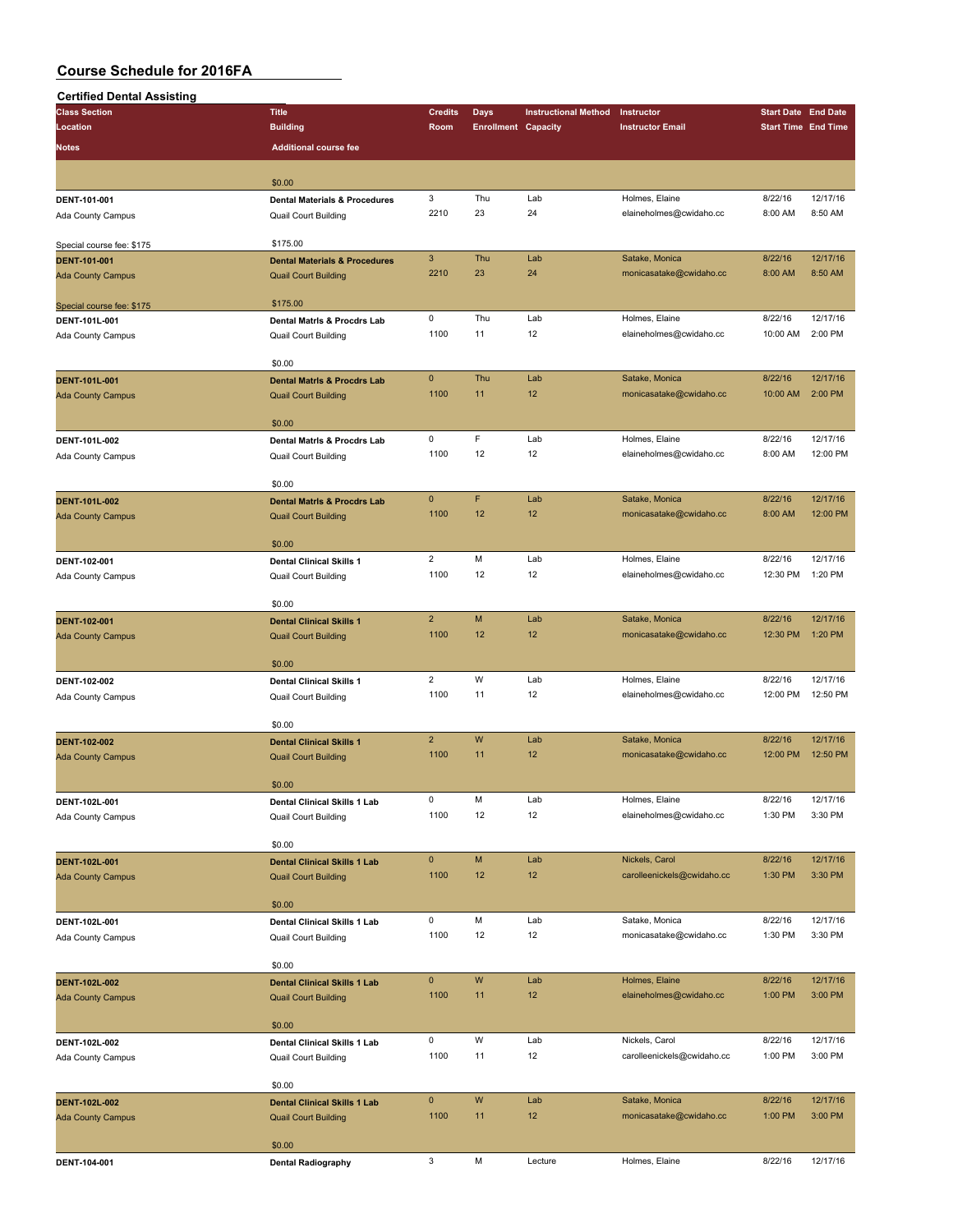| <b>Certified Dental Assisting</b> |                                           |                |                            |                             |                         |                            |          |
|-----------------------------------|-------------------------------------------|----------------|----------------------------|-----------------------------|-------------------------|----------------------------|----------|
| <b>Class Section</b>              | <b>Title</b>                              | <b>Credits</b> | Days                       | <b>Instructional Method</b> | Instructor              | <b>Start Date End Date</b> |          |
| Location                          | <b>Building</b>                           | Room           | <b>Enrollment Capacity</b> |                             | <b>Instructor Email</b> | <b>Start Time End Time</b> |          |
| Notes                             | <b>Additional course fee</b>              |                |                            |                             |                         |                            |          |
| Ada County Campus                 | Quail Court Building                      | 2210           | 23                         | 24                          | elaineholmes@cwidaho.cc | 8:00 AM                    | 9:40 AM  |
|                                   | \$0.00                                    |                |                            |                             |                         |                            |          |
| DENT-104L-001                     | <b>Dental Radiography Lab</b>             | $\mathbf 0$    | M                          | Lab                         | Holmes, Elaine          | 8/22/16                    | 12/17/16 |
| <b>Ada County Campus</b>          | <b>Quail Court Building</b>               | 1100           | 5                          | 6                           | elaineholmes@cwidaho.cc | 10:30 AM                   | 1:30 PM  |
|                                   | \$0.00                                    |                |                            |                             |                         |                            |          |
| DENT-104L-002                     | <b>Dental Radiography Lab</b>             | 0              | M                          | Lab                         | Holmes, Elaine          | 8/22/16                    | 12/17/16 |
| Ada County Campus                 | Quail Court Building                      | 1100           | 6                          | 6                           | elaineholmes@cwidaho.cc | 1:30 PM                    | 4:30 PM  |
|                                   | \$0.00                                    |                |                            |                             |                         |                            |          |
| DENT-104L-003                     | <b>Dental Radiography Lab</b>             | $\mathbf{0}$   | F                          | Lab                         | Holmes, Elaine          | 8/22/16                    | 12/17/16 |
| <b>Ada County Campus</b>          | <b>Quail Court Building</b>               | 1100           | $\bf 6$                    | 6                           | elaineholmes@cwidaho.cc | 8:00 AM                    | 11:00 AM |
|                                   | \$0.00                                    |                |                            |                             |                         |                            |          |
| DENT-104L-004                     | <b>Dental Radiography Lab</b>             | 0              | Thu                        | Lab                         | Holmes, Elaine          | 8/22/16                    | 12/17/16 |
| Ada County Campus                 | <b>Quail Court Building</b>               | 1100           | 6                          | 6                           | elaineholmes@cwidaho.cc | 9:00 AM                    | 12:00 PM |
|                                   | \$0.00                                    |                |                            |                             |                         |                            |          |
| <b>DENT-108-001</b>               | <b>Dental Office Management</b>           | $\overline{2}$ | Thu                        | Lecture                     | Holmes, Elaine          | 8/22/16                    | 12/17/16 |
| <b>Ada County Campus</b>          | <b>Pintail Center</b>                     | 1205           | 17                         | 20                          | elaineholmes@cwidaho.cc | 2:30 PM                    | 4:10 PM  |
|                                   | \$0.00                                    |                |                            |                             |                         |                            |          |
| DENT-108-001                      | <b>Dental Office Management</b>           | $\overline{2}$ | Thu                        | Lecture                     | Satake, Monica          | 8/22/16                    | 12/17/16 |
| Ada County Campus                 | <b>Pintail Center</b>                     | 1205           | 17                         | 20                          | monicasatake@cwidaho.cc | 2:30 PM                    | 4:10 PM  |
|                                   | \$0.00                                    |                |                            |                             |                         |                            |          |
| DENT-109-001                      | <b>Public Health &amp; Dental Hygiene</b> | $\mathbf{1}$   | Tue                        | Lecture                     | Holmes, Elaine          | 8/22/16                    | 12/17/16 |
| <b>Ada County Campus</b>          | <b>Quail Court Building</b>               | 2210           | 23                         | 24                          | elaineholmes@cwidaho.cc | 10:00 AM                   | 10:50 AM |
|                                   | \$0.00                                    |                |                            |                             |                         |                            |          |
| DENT-109-001                      | Public Health & Dental Hygiene            | $\mathbf{1}$   | Tue                        | Lecture                     | Satake, Monica          | 8/22/16                    | 12/17/16 |
| Ada County Campus                 | Quail Court Building                      | 2210           | 23                         | 24                          | monicasatake@cwidaho.cc | 10:00 AM                   | 10:50 AM |
|                                   | \$0.00                                    |                |                            |                             |                         |                            |          |
| <b>DENT-151-001</b>               | <b>Dental Theory 1</b>                    | $\mathbf{3}$   | W                          | Lecture                     | Holmes, Elaine          | 8/22/16                    | 12/17/16 |
| <b>Ada County Campus</b>          | <b>Quail Court Building</b>               | 2210           | 23                         | 24                          | elaineholmes@cwidaho.cc | 8:00 AM                    | 10:30 AM |
|                                   | \$0.00                                    |                |                            |                             |                         |                            |          |
| DENT-152-001                      | Dental Theory 2                           | $\overline{2}$ | Tue                        | Lecture                     | Holmes, Elaine          | 8/22/16                    | 12/17/16 |
| Ada County Campus                 | Quail Court Building                      | 2210           | 23                         | 24                          | elaineholmes@cwidaho.cc | 8:00 AM                    | 9:50 AM  |
|                                   | \$0.00                                    |                |                            |                             |                         |                            |          |
| <b>DENT-152-001</b>               | <b>Dental Theory 2</b>                    | $\overline{2}$ | Tue                        | Lecture                     | Satake, Monica          | 8/22/16                    | 12/17/16 |
| <b>Ada County Campus</b>          | <b>Quail Court Building</b>               | 2210           | 23                         | 24                          | monicasatake@cwidaho.cc | 8:00 AM                    | 9:50 AM  |
|                                   | \$0.00                                    |                |                            |                             |                         |                            |          |
| DENT-225-001                      | <b>Adv Dental Assisting Practic 1</b>     | 6              |                            | Lab                         | Holmes, Elaine          | 8/22/16                    | 12/17/16 |
| Community Locations               | Community Location                        | <b>CMTY</b>    | 10                         | 12                          | elaineholmes@cwidaho.cc |                            |          |
|                                   | \$0.00                                    |                |                            |                             |                         |                            |          |

#### **Chemistry**

| <b>Class Section</b><br>Location                       | <b>Title</b><br><b>Building</b>       | <b>Credits</b><br><b>Room</b> | Days<br><b>Enrollment Capacity</b> | <b>Instructional Method</b> | <b>Instructor</b><br><b>Instructor Email</b> | <b>Start Date End Date</b><br><b>Start Time End Time</b> |          |
|--------------------------------------------------------|---------------------------------------|-------------------------------|------------------------------------|-----------------------------|----------------------------------------------|----------------------------------------------------------|----------|
| <b>Notes</b>                                           | <b>Additional course fee</b>          |                               |                                    |                             |                                              |                                                          |          |
| CHEM-100-001                                           | <b>Chemistry in Everyday Life</b>     | $\overline{4}$                | Tue, Thu                           | Lecture                     | Hess, Bryan                                  | 8/22/16                                                  | 12/17/16 |
| Nampa Campus                                           | <b>Academic Building</b>              | 105                           | 22                                 | 24                          | bryanhess@cwidaho.cc                         | 8:30 AM                                                  | 9:45 AM  |
| Corequisite: CHEM 100L                                 | \$0.00                                |                               |                                    |                             |                                              |                                                          |          |
| CHEM-100-002W                                          | <b>Chemistry in Everyday Life</b>     | 4                             |                                    | On-Line                     | Flock, Rebecca                               | 8/22/16                                                  | 12/17/16 |
| Online                                                 | Online                                | ONL                           | 29                                 | 34                          | rebeccaflock@cwidaho.cc                      |                                                          |          |
| Corequisite: CHEM 100L 002W Online course fee:<br>\$40 | \$40.00                               |                               |                                    |                             |                                              |                                                          |          |
| <b>CHEM-100L-001</b>                                   | <b>Chemistry in Everyday Life Lab</b> | $\mathbf{0}$                  | Tue                                | Lab                         | Hess, Bryan                                  | 8/22/16                                                  | 12/17/16 |
| Nampa Campus                                           | <b>Academic Building</b>              | 216                           | 22                                 | 24                          | bryanhess@cwidaho.cc                         | 10:00 AM                                                 | 11:45 AM |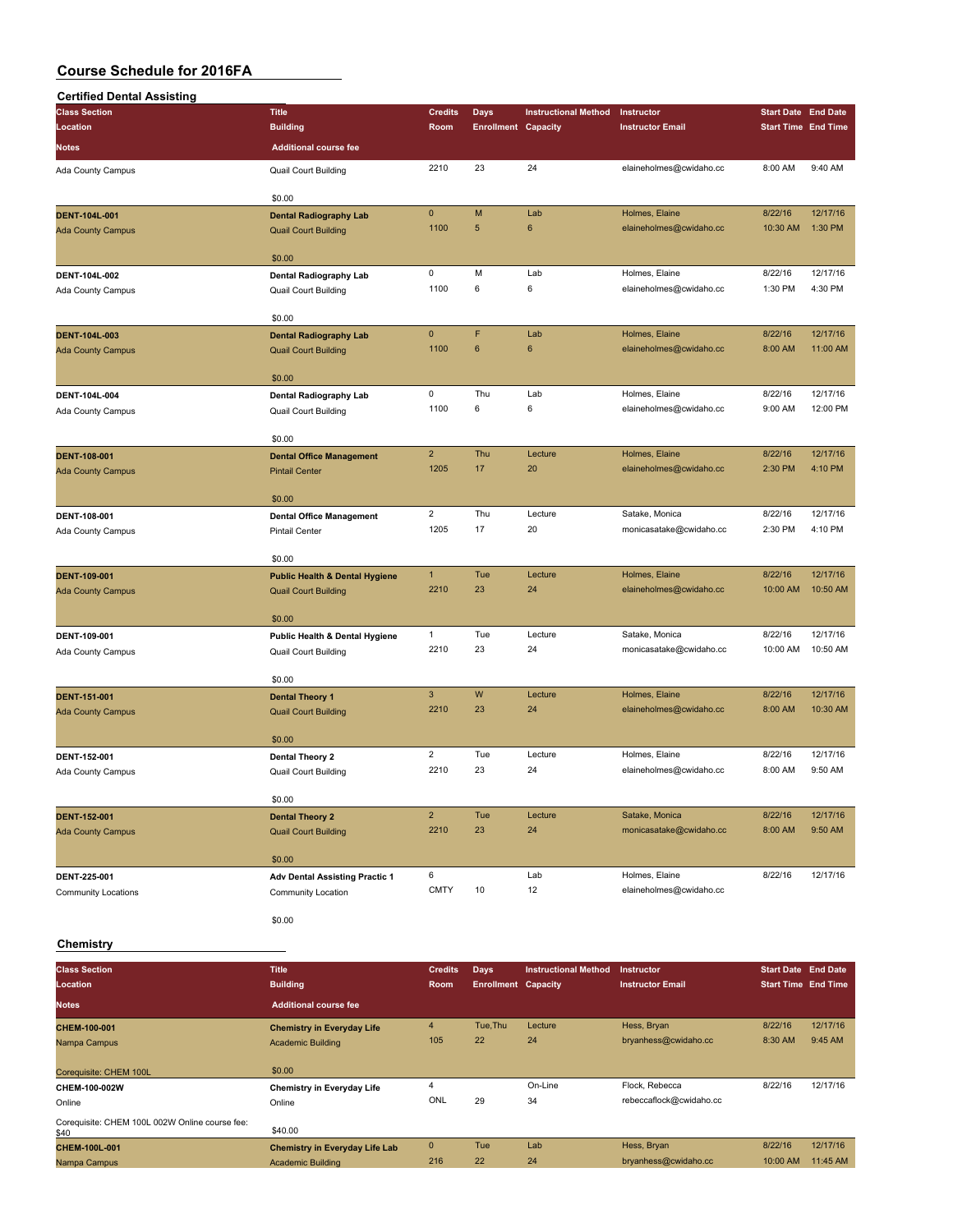| Chemistry                                                                                             |                                       |                         |                            |                             |                                             |                            |                     |
|-------------------------------------------------------------------------------------------------------|---------------------------------------|-------------------------|----------------------------|-----------------------------|---------------------------------------------|----------------------------|---------------------|
| <b>Class Section</b>                                                                                  | <b>Title</b>                          | <b>Credits</b>          | <b>Days</b>                | <b>Instructional Method</b> | Instructor                                  | <b>Start Date End Date</b> |                     |
| Location                                                                                              | <b>Building</b>                       | Room                    | <b>Enrollment Capacity</b> |                             | <b>Instructor Email</b>                     | <b>Start Time End Time</b> |                     |
| Notes                                                                                                 | <b>Additional course fee</b>          |                         |                            |                             |                                             |                            |                     |
|                                                                                                       |                                       |                         |                            |                             |                                             |                            |                     |
| Corequisite: CHEM 100 Special course fee: \$20                                                        | \$20.00                               |                         |                            |                             |                                             |                            |                     |
| CHEM-100L-002W                                                                                        | Chemistry in Everyday Life Lab        | 0                       |                            | On-Line                     | Flock, Rebecca                              | 8/22/16                    | 12/17/16            |
| Online                                                                                                | Online                                | ONL                     | 29                         | 34                          | rebeccaflock@cwidaho.cc                     |                            |                     |
|                                                                                                       |                                       |                         |                            |                             |                                             |                            |                     |
| Corequisite: CHEM 100 002W                                                                            | \$0.00                                | $\overline{4}$          | M,W                        | Lecture                     | Shaskus, John                               | 8/22/16                    | 12/17/16            |
| CHEM-101-001                                                                                          | <b>Intro to Chemistry</b>             | 106                     | 23                         | 24                          | johnshaskus@cwidaho.cc                      | 1:00 PM                    | 2:15 PM             |
| Nampa Campus<br>Corequisites: CHEM 101L 001; BIOL 201 001;                                            | <b>Academic Building</b>              |                         |                            |                             |                                             |                            |                     |
| BIOL 201L 001; For additional information, please<br>see our webpage: http://cwidaho.cc/current-      |                                       |                         |                            |                             |                                             |                            |                     |
| students/biology-chemistry-cohort; NOTE: This                                                         |                                       |                         |                            |                             |                                             |                            |                     |
| cohort is designed for students seeking either the<br>Biology-Healthcare or Biology-Natural Resources |                                       |                         |                            |                             |                                             |                            |                     |
| degrees.                                                                                              | \$0.00                                |                         |                            |                             |                                             |                            |                     |
| CHEM-101-002                                                                                          | <b>Intro to Chemistry</b>             | $\overline{\mathbf{4}}$ | <b>SAT</b>                 | Lecture                     | Shaskus, John                               | 8/22/16                    | 12/17/16            |
| Nampa Campus                                                                                          | Academic Building                     | 105                     | 28                         | 28                          | johnshaskus@cwidaho.cc                      | 9:00 AM                    | 11:45 AM            |
| Corequisite: CHEM 101L                                                                                | \$0.00                                |                         |                            |                             |                                             |                            |                     |
| CHEM-101-003                                                                                          | <b>Intro to Chemistry</b>             | $\overline{4}$          | Tue, Thu                   | Lecture                     | Frane, Nicole                               | 8/22/16                    | 12/17/16            |
| Nampa Campus                                                                                          | <b>Academic Building</b>              | 106                     | 47                         | 48                          | nicolefrane@cwidaho.cc                      | 10:00 AM                   | 11:15 AM            |
|                                                                                                       |                                       |                         |                            |                             |                                             |                            |                     |
| Corequisite: CHEM 101L                                                                                | \$0.00                                |                         |                            |                             |                                             |                            |                     |
| CHEM-101-004                                                                                          | Intro to Chemistry                    | 4                       | Tue                        | Lecture                     | Kusterer, James                             | 8/22/16                    | 12/17/16            |
| Nampa Campus                                                                                          | Academic Building                     | 102E                    | 72                         | 72                          | jimkusterer@cwidaho.cc                      | 7:00 PM                    | 9:45 PM             |
|                                                                                                       | \$0.00                                |                         |                            |                             |                                             |                            |                     |
| Corequisite: CHEM 101L<br>CHEM-101L-001                                                               | Intro to Chemistry Lab                | $\pmb{0}$               | W                          | Lab                         | Hess, Bryan                                 | 8/22/16                    | 12/17/16            |
| Nampa Campus                                                                                          | <b>Academic Building</b>              | 216                     | 24                         | 24                          | bryanhess@cwidaho.cc                        | 10:00 AM                   | 12:45 PM            |
| Corequisite: CHEM 101 001; BIOL 201 001; BIOL                                                         |                                       |                         |                            |                             |                                             |                            |                     |
| 201L 001; Special course fee: \$20; For additional<br>information, please see our webpage: http://    |                                       |                         |                            |                             |                                             |                            |                     |
| cwidaho.cc/current-students/biology-chemistry-<br>cohort; NOTE: This cohort is designed for students  |                                       |                         |                            |                             |                                             |                            |                     |
| seeking either the Biology-Healthcare or Biology-                                                     |                                       |                         |                            |                             |                                             |                            |                     |
| <b>Natural Resources degrees</b>                                                                      | \$20.00                               | 0                       | SAT                        | Lab                         |                                             | 8/22/16                    | 12/17/16            |
| CHEM-101L-002                                                                                         | Intro to Chemistry Lab                | 216                     | 22                         | 24                          | Shaskus, John<br>johnshaskus@cwidaho.cc     | 12:00 PM                   | 2:45 PM             |
| Nampa Campus                                                                                          | Academic Building                     |                         |                            |                             |                                             |                            |                     |
| Corequisite: CHEM 101 Special course fee: \$20                                                        | \$20.00                               |                         |                            |                             |                                             |                            |                     |
| CHEM-101L-003                                                                                         | <b>Intro to Chemistry Lab</b>         | $\mathbf{0}$            | Tue                        | Lab                         | McClain, Brian                              | 8/22/16                    | 12/17/16            |
| Nampa Campus                                                                                          | <b>Academic Building</b>              | 216                     | 24                         | 24                          | brianmcclain@cwidaho.cc                     | 1:00 PM                    | 3:45 PM             |
|                                                                                                       |                                       |                         |                            |                             |                                             |                            |                     |
| Corequisite: CHEM 101 Special course fee: \$20                                                        | \$20.00                               | 0                       | F                          | Lab                         |                                             |                            | 12/17/16            |
| CHEM-101L-004                                                                                         | Intro to Chemistry Lab                | 216                     | 23                         | 24                          | Hess, Bryan<br>bryanhess@cwidaho.cc         | 8/22/16<br>2:30 PM         | 5:15 PM             |
| Nampa Campus                                                                                          | Academic Building                     |                         |                            |                             |                                             |                            |                     |
| Corequisite: CHEM 101 Special course fee: \$20                                                        | \$20.00                               |                         |                            |                             |                                             |                            |                     |
| CHEM-101L-005                                                                                         | <b>Intro to Chemistry Lab</b>         | $\mathbf{0}$            | Thu                        | Lab                         | McClain, Brian                              | 8/22/16                    | 12/17/16            |
| Nampa Campus                                                                                          | <b>Academic Building</b>              | 216                     | 22                         | 24                          | brianmcclain@cwidaho.cc                     | 1:00 PM                    | 3:45 PM             |
|                                                                                                       |                                       |                         |                            |                             |                                             |                            |                     |
| Corequisite: CHEM 101 Special course fee: \$20                                                        | \$20.00                               |                         |                            |                             |                                             |                            |                     |
| CHEM-101L-009                                                                                         | Intro to Chemistry Lab                | 0<br>216                | Thu<br>23                  | Lab<br>24                   | Chevreau, Andre<br>andrechevreau@cwidaho.cc | 8/22/16<br>7:00 PM         | 12/17/16<br>9:45 PM |
| Nampa Campus                                                                                          | Academic Building                     |                         |                            |                             |                                             |                            |                     |
| Corequisite: CHEM 101 Special course fee: \$20                                                        | \$20.00                               |                         |                            |                             |                                             |                            |                     |
| CHEM-101L-011                                                                                         | <b>Intro to Chemistry Lab</b>         | $\mathbf 0$             | Tue                        | Lab                         | Cox, Carole                                 | 8/22/16                    | 12/17/16            |
| Nampa Campus                                                                                          | <b>Academic Building</b>              | 216                     | 8                          | 24                          | carolecox@cwidaho.cc                        | 7:00 PM                    | 9:45 PM             |
|                                                                                                       |                                       |                         |                            |                             |                                             |                            |                     |
| Corequisite: CHEM 101 Special course fee: \$20                                                        | \$20.00                               |                         |                            |                             |                                             |                            |                     |
| CHEM-101L-012                                                                                         | Intro to Chemistry Lab                | 0                       | W                          | Lab                         | Frane, Nicole                               | 8/22/16                    | 12/17/16            |
| Nampa Campus                                                                                          | Academic Building                     | 216                     | 23                         | 24                          | nicolefrane@cwidaho.cc                      | 4:00 PM                    | 6:45 PM             |
|                                                                                                       | \$20.00                               |                         |                            |                             |                                             |                            |                     |
| Corequisite: CHEM 101 Special course fee: \$20<br>CHEM-102-001                                        | <b>Essen of Organic &amp; Biochem</b> | $\sqrt{5}$              | M,W                        | Lecture                     | Flock, Rebecca                              | 8/22/16                    | 12/17/16            |
| Nampa Campus                                                                                          | <b>Academic Building</b>              | 325                     | 30                         | 36                          | rebeccaflock@cwidaho.cc                     | 11:00 AM                   | 12:50 PM            |
|                                                                                                       |                                       |                         |                            |                             |                                             |                            |                     |
| Corequisite: CHEM 102L                                                                                | \$0.00                                |                         |                            |                             |                                             |                            |                     |
| CHEM-102-002                                                                                          | Essen of Organic & Biochem            | 5                       | Tue, Thu                   | Lecture                     | Kusterer, James                             | 8/22/16                    | 12/17/16            |
| Nampa Campus                                                                                          | Academic Building                     | 105                     | 24                         | 36                          | jimkusterer@cwidaho.cc                      | 4:00 PM                    | 5:50 PM             |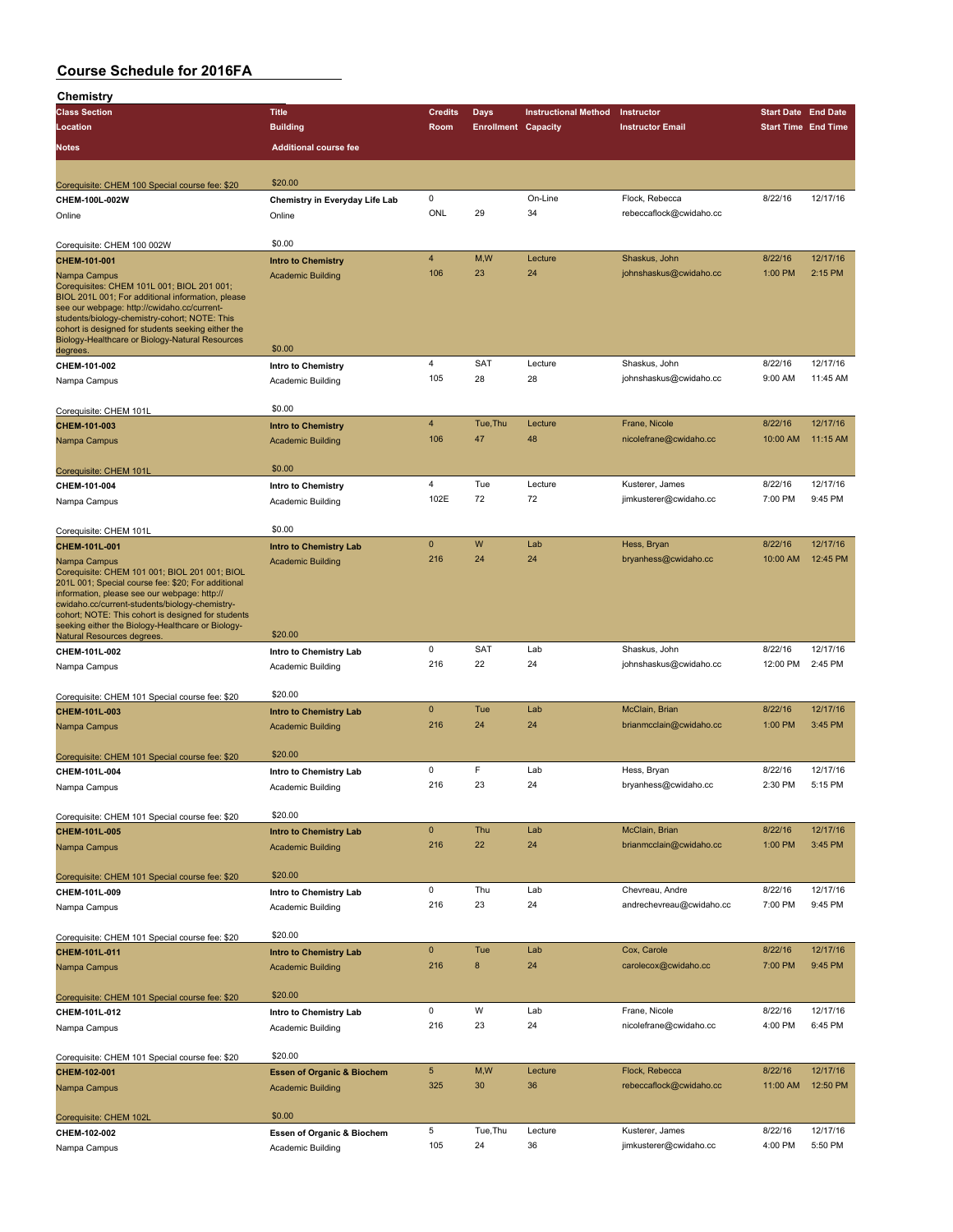| Chemistry                                          |                                           |                 |                            |                             |                          |                            |          |
|----------------------------------------------------|-------------------------------------------|-----------------|----------------------------|-----------------------------|--------------------------|----------------------------|----------|
| <b>Class Section</b>                               | <b>Title</b>                              | <b>Credits</b>  | Days                       | <b>Instructional Method</b> | Instructor               | <b>Start Date End Date</b> |          |
| Location                                           | <b>Building</b>                           | Room            | <b>Enrollment Capacity</b> |                             | <b>Instructor Email</b>  | <b>Start Time End Time</b> |          |
| Notes                                              | <b>Additional course fee</b>              |                 |                            |                             |                          |                            |          |
|                                                    |                                           |                 |                            |                             |                          |                            |          |
| Corequisite: CHEM 102L                             | \$0.00                                    |                 |                            |                             |                          |                            |          |
| CHEM-102L-001                                      | Essen of Organic & Biochem Lab            | $\pmb{0}$       | W                          | Lab                         | Flock, Rebecca           | 8/22/16                    | 12/17/16 |
| Nampa Campus                                       | <b>Academic Building</b>                  | 319             | 23                         | 24                          | rebeccaflock@cwidaho.cc  | 2:30 PM                    | 5:15 PM  |
|                                                    |                                           |                 |                            |                             |                          |                            |          |
| Corequisite: CHEM 102 Special course fee: \$20     | \$20.00                                   |                 |                            |                             |                          |                            |          |
| CHEM-102L-002                                      | Essen of Organic & Biochem Lab            | 0               | M                          | Lab                         | Flock, Rebecca           | 8/22/16                    | 12/17/16 |
| Nampa Campus                                       | Academic Building                         | 319             | 16                         | 24                          | rebeccaflock@cwidaho.cc  | 2:30 PM                    | 5:15 PM  |
|                                                    |                                           |                 |                            |                             |                          |                            |          |
| Corequisite: CHEM 102 Special course fee: \$20     | \$20.00                                   |                 |                            |                             |                          |                            |          |
| CHEM-102L-003                                      | <b>Essen of Organic &amp; Biochem Lab</b> | $\mathbf 0$     | M                          | Lab                         | Frane, Nicole            | 8/22/16                    | 12/17/16 |
| Nampa Campus                                       | <b>Academic Building</b>                  | 319             | 15                         | 24                          | nicolefrane@cwidaho.cc   | 5:30 PM                    | 8:15 PM  |
|                                                    |                                           |                 |                            |                             |                          |                            |          |
| Corequisite: CHEM 102 Special course fee: \$20     | \$20.00                                   |                 |                            |                             |                          |                            |          |
| CHEM-111-001                                       | Prin of Chemistry 1                       | 5               | M,W,F                      | Lecture                     | Lenn, Nancy              | 8/22/16                    | 12/17/16 |
| Nampa Campus                                       | Academic Building                         | 102E            | 16                         | 51                          | nancylenn@cwidaho.cc     | 11:30 AM                   | 12:35 PM |
|                                                    |                                           |                 |                            |                             |                          |                            |          |
| Corequisite: CHEM 111L                             | \$0.00                                    |                 |                            |                             |                          |                            |          |
| CHEM-111-002                                       | <b>Prin of Chemistry 1</b>                | $5\phantom{.0}$ | M,W                        | Lecture                     | Hess, Bryan              | 8/22/16                    | 12/17/16 |
| Nampa Campus                                       | <b>Academic Building</b>                  | 105             | 42                         | 45                          | bryanhess@cwidaho.cc     | 4:00 PM                    | 5:50 PM  |
|                                                    |                                           |                 |                            |                             |                          |                            |          |
| Corequisite: CHEM 111L                             | \$0.00                                    |                 |                            |                             |                          |                            |          |
| CHEM-111L-001                                      | Principles of Chem 1 Lab                  | $\mathsf 0$     | W                          | Lab                         | Fisher, Michael          | 8/22/16                    | 12/17/16 |
| Nampa Campus                                       | Academic Building                         | 319             | 21                         | 24                          | mikefisher@cwidaho.cc    | 6:00 PM                    | 8:45 PM  |
|                                                    |                                           |                 |                            |                             |                          |                            |          |
| Corequisite: CHEM 111 Special course fee: \$20     | \$20.00                                   |                 |                            |                             |                          |                            |          |
| CHEM-111L-002                                      | <b>Principles of Chem 1 Lab</b>           | $\mathbf 0$     | F                          | Lab                         | Chevreau, Andre          | 8/22/16                    | 12/17/16 |
| Nampa Campus                                       | <b>Academic Building</b>                  | 319             | 16                         | 24                          | andrechevreau@cwidaho.cc | 8:30 AM                    | 11:15 AM |
|                                                    |                                           |                 |                            |                             |                          |                            |          |
| Corequisite: CHEM 111 Special course fee: \$20     | \$20.00                                   |                 |                            |                             |                          |                            |          |
| CHEM-111L-003                                      | Principles of Chem 1 Lab                  | 0               | W                          | Lab                         | Carter, Ray              | 8/22/16                    | 12/17/16 |
| Nampa Campus                                       | Academic Building                         | 319             | 12                         | 24                          | raycarter@cwidaho.cc     | 8:00 AM                    | 10:45 AM |
|                                                    |                                           |                 |                            |                             |                          |                            |          |
| Corequisite: CHEM 111 Special course fee: \$20     | \$20.00                                   |                 |                            |                             |                          |                            |          |
| CHEM-111L-004                                      | <b>Principles of Chem 1 Lab</b>           | $\mathbf 0$     | M                          | Lab                         | Carter, Ray              | 8/22/16                    | 12/17/16 |
| Nampa Campus                                       | <b>Academic Building</b>                  | 319             | 9                          | 24                          | raycarter@cwidaho.cc     | 8:00 AM                    | 10:45 AM |
|                                                    |                                           |                 |                            |                             |                          |                            |          |
| Corequisite: CHEM 111 Special course fee: \$20     | \$20.00                                   |                 |                            |                             |                          |                            |          |
| CHEM-112-001                                       | Principles of Chem 2                      | 5               | Tue, Thu                   | Lecture                     | Burdge, Julia            | 8/22/16                    | 12/17/16 |
| Nampa Campus                                       | Academic Building                         | 320             | 33                         | 40                          | juliaburdge@cwidaho.cc   | 8:30 AM                    | 9:45 AM  |
|                                                    |                                           |                 |                            |                             |                          |                            |          |
| Corequisite: CHEM 112L                             | \$0.00                                    |                 |                            |                             |                          |                            |          |
| CHEM-112L-001                                      | <b>Principles of Chem 2 Lab</b>           | $\pmb{0}$       | Tue, Thu                   | Lab                         | Lenn, Nancy              | 8/22/16                    | 12/17/16 |
| Nampa Campus                                       | <b>Academic Building</b>                  | 319             | 20                         | 20                          | nancylenn@cwidaho.cc     | 10:00 AM                   | 12:45 PM |
|                                                    |                                           |                 |                            |                             |                          |                            |          |
| Corequisite: CHEM 112 Special course fee: \$20     | \$20.00                                   |                 |                            |                             |                          |                            |          |
| CHEM-112L-002                                      | Principles of Chem 2 Lab                  | 0               | Tue, Thu                   | Lab                         | Fisher, Michael          | 8/22/16                    | 12/17/16 |
| Nampa Campus                                       | Academic Building                         | 319             | 13                         | 20                          | mikefisher@cwidaho.cc    | 4:00 PM                    | 6:45 PM  |
|                                                    |                                           |                 |                            |                             |                          |                            |          |
| Corequisite: CHEM 112 Special course fee: \$20     | \$20.00                                   |                 |                            |                             |                          |                            |          |
| CHEM-190-001                                       | <b>Math Skills for Chemistry</b>          | $\mathbf{1}$    | F                          | Lecture                     | Shaskus, John            | 8/22/16                    | 10/15/16 |
| Nampa Campus                                       | <b>Academic Building</b>                  | 102E            | 11                         | 56                          | johnshaskus@cwidaho.cc   | 9:00 AM                    | 10:40 AM |
|                                                    |                                           |                 |                            |                             |                          |                            |          |
| 8 Week Course Corequisite: CHEM 101 or CHEM<br>111 | \$0.00                                    |                 |                            |                             |                          |                            |          |
| CHEM-253-001                                       | <b>Quantitative Analysis</b>              | 5               | M, W                       | Lecture                     | McClain, Brian           | 8/22/16                    | 12/17/16 |
| Nampa Campus                                       | Academic Building                         | 105             | 3                          | 24                          | brianmcclain@cwidaho.cc  | 10:00 AM                   | 11:15 AM |
|                                                    |                                           |                 |                            |                             |                          |                            |          |
| Corequisite: CHEM 253L                             | \$0.00                                    |                 |                            |                             |                          |                            |          |
| CHEM-253L-001                                      | <b>Quantitative Analysis Lab</b>          | $\pmb{0}$       | F                          | Lab                         | McClain, Brian           | 8/22/16                    | 12/17/16 |
| Nampa Campus                                       | <b>Academic Building</b>                  | 216             | 3                          | 24                          | brianmcclain@cwidaho.cc  | 7:30 AM                    | 1:00 PM  |
|                                                    |                                           |                 |                            |                             |                          |                            |          |
| Corequisite: CHEM 253 Special course fee: \$20     | \$20.00                                   |                 |                            |                             |                          |                            |          |
| CHEM-298-001                                       | <b>Organic Chemistry 1</b>                | $\overline{4}$  | W,F                        | Lecture                     | Shaskus, John            | 8/22/16                    | 12/17/16 |
| Nampa Campus                                       | Academic Building                         | 220             | 18                         | 24                          | johnshaskus@cwidaho.cc   | 4:00 PM                    | 5:50 PM  |
|                                                    |                                           |                 |                            |                             |                          |                            |          |
| Corequisite: CHEM 298L                             | \$0.00                                    |                 |                            |                             |                          |                            |          |
| CHEM-298L-001                                      | <b>Organic Chemistry 1 Lab</b>            | $\pmb{0}$       | F                          | Lab                         | Shaskus, John            | 8/22/16                    | 12/17/16 |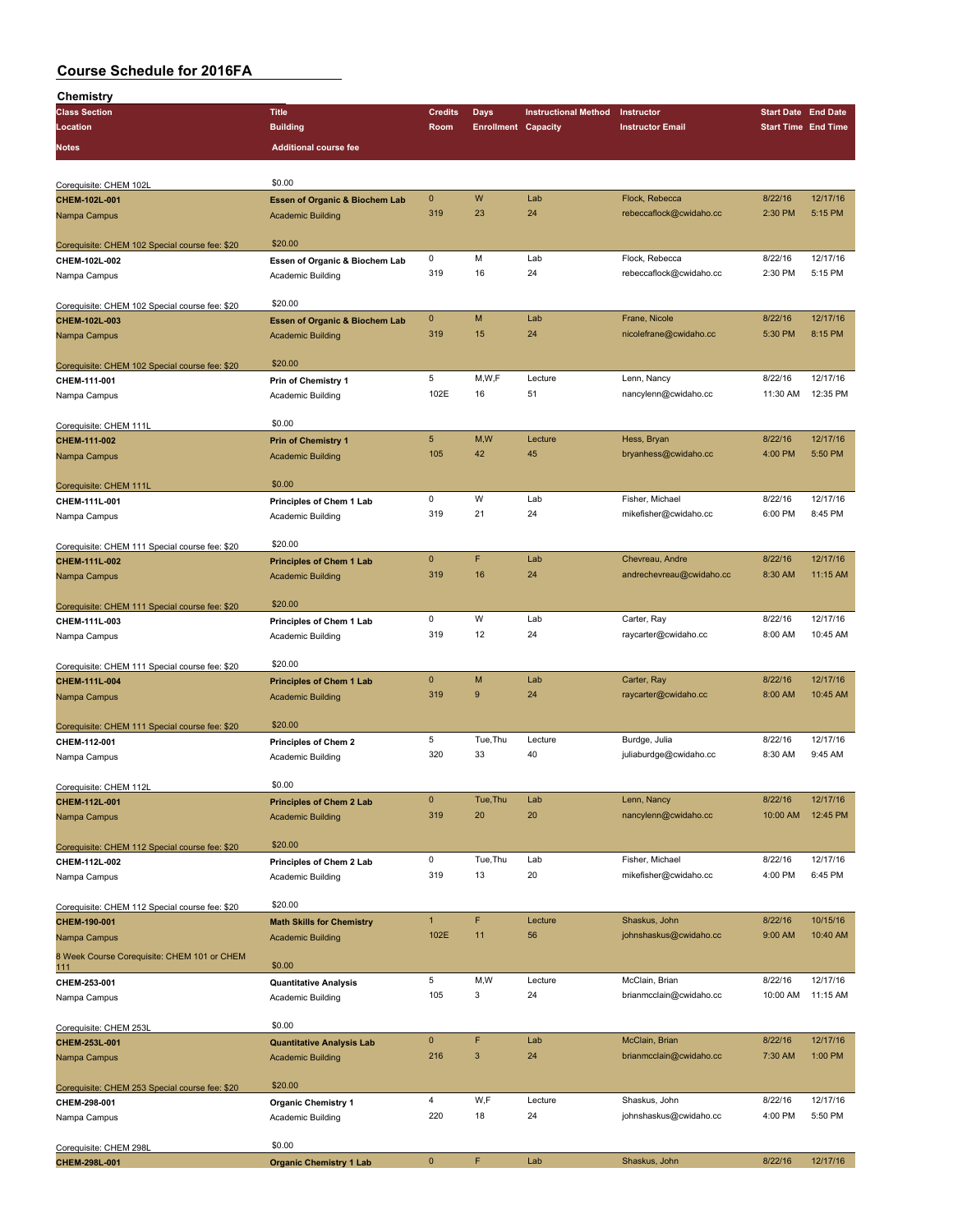| Chemistry                                      |                              |                |                            |                             |                         |                            |           |
|------------------------------------------------|------------------------------|----------------|----------------------------|-----------------------------|-------------------------|----------------------------|-----------|
| <b>Class Section</b>                           | <b>Title</b>                 | <b>Credits</b> | Days                       | <b>Instructional Method</b> | Instructor              | <b>Start Date End Date</b> |           |
| Location                                       | <b>Building</b>              | Room           | <b>Enrollment Capacity</b> |                             | <b>Instructor Email</b> | <b>Start Time End Time</b> |           |
| <b>Notes</b>                                   | <b>Additional course fee</b> |                |                            |                             |                         |                            |           |
| Nampa Campus                                   | <b>Academic Building</b>     | 319            | 18                         | 24                          | johnshaskus@cwidaho.cc  | 1:00 PM                    | $3:45$ PM |
| Corequisite: CHEM 298 Special course fee: \$20 | \$20.00                      |                |                            |                             |                         |                            |           |

#### **Cisco Network & Security Tech**

| <b>Class Section</b><br>Location<br><b>Notes</b>                                                                                                                      | <b>Title</b><br><b>Building</b><br><b>Additional course fee</b>         | <b>Credits</b><br><b>Room</b> | Days<br><b>Enrollment Capacity</b> | <b>Instructional Method</b> | Instructor<br><b>Instructor Email</b>   | <b>Start Date End Date</b><br><b>Start Time End Time</b> |                       |
|-----------------------------------------------------------------------------------------------------------------------------------------------------------------------|-------------------------------------------------------------------------|-------------------------------|------------------------------------|-----------------------------|-----------------------------------------|----------------------------------------------------------|-----------------------|
| <b>CNST-123-001</b><br><b>Ada County Campus</b><br>For Cisco Netowrking and Security Technologies<br>students only. COREQUISITE: CNST 125 Special<br>course fee: \$20 | <b>Network Fundamentals</b><br><b>Pintail Center</b><br>\$20.00         | 6<br>1332                     | M.Tue.W.Thu Lecture<br>21          | 21                          | Herz. Jason<br>jasonherz@cwidaho.cc     | 8/22/16<br>9:00 AM                                       | 10/15/16<br>$1:00$ PM |
| CNST-125-001<br>Ada County Campus<br>For Cisco Networking and Securities Technologies<br>students only. COREQUISITE: CNST 123 Special<br>course fee: \$150            | <b>Basic Routing &amp; Switching</b><br><b>Pintail Center</b><br>\$0.00 | 6<br>1332                     | M.Tue.W.Thu Lecture<br>22          | 22                          | Herz. Jason<br>jasonherz@cwidaho.cc     | 10/17/16<br>9:00 AM                                      | 12/17/16<br>1:00 PM   |
| <b>CNST-230-001</b><br><b>Ada County Campus</b><br>For Cisco Networking and Securities Technology<br>students only Special course fee: \$20                           | <b>Linux Essentials</b><br><b>Pintail Center</b><br>\$20.00             | $\overline{4}$<br>1332        | M, Tue, W, Thu Lecture<br>11       | 20                          | Kirkendall, K<br>kkirkendall@cwidaho.cc | 8/22/16<br>5:30 PM                                       | 12/17/16<br>6:30 PM   |
| CNST-231-001<br>Ada County Campus<br>For Cisco Networking and Security Technologies<br>students only Special course fee: \$20                                         | <b>Network Security</b><br><b>Pintail Center</b><br>\$20.00             | 4<br>1332                     | M, Tue, W, Thu Lecture<br>11       | 20                          | Kirkendall, K<br>kkirkendall@cwidaho.cc | 8/22/16<br>6:45 PM                                       | 12/17/16<br>7:45 PM   |
| <b>CNST-233-001</b><br><b>Ada County Campus</b>                                                                                                                       | <b>Wireless Technology</b><br><b>Pintail Center</b><br>\$0.00           | $\overline{4}$<br>1332        | M.Tue.W.Thu Lecture<br>10          | 20                          | Kirkendall, K<br>kkirkendall@cwidaho.cc | 8/22/16<br>8:00 PM                                       | 12/17/16<br>9:00 PM   |

#### **Communication**

| <b>Class Section</b><br>Location | <b>Title</b><br><b>Building</b>   | <b>Credits</b><br><b>Room</b> | <b>Days</b><br><b>Enrollment Capacity</b> | <b>Instructional Method</b> | Instructor<br><b>Instructor Email</b> | <b>Start Date End Date</b><br><b>Start Time End Time</b> |          |
|----------------------------------|-----------------------------------|-------------------------------|-------------------------------------------|-----------------------------|---------------------------------------|----------------------------------------------------------|----------|
| <b>Notes</b>                     | <b>Additional course fee</b>      |                               |                                           |                             |                                       |                                                          |          |
| COMM-101-001                     | <b>Fund of Oral Communication</b> | 3                             | Tue, Thu                                  | Lecture                     | <b>Bennett, Michelle</b>              | 8/22/16                                                  | 12/17/16 |
| Nampa Campus                     | <b>Academic Building</b>          | 320                           | 31                                        | 33                          | michellebennett@cwidaho.cc            | 4:00 PM                                                  | 5:15 PM  |
|                                  | \$0.00                            |                               |                                           |                             |                                       |                                                          |          |
| COMM-101-002                     | <b>Fund of Oral Communication</b> | 3                             | M,W                                       | Lecture                     | Rowing, Johnny                        | 8/22/16                                                  | 12/17/16 |
| Nampa Campus                     | Academic Building                 | 320                           | 31                                        | 33                          | johnnyrowing@cwidaho.cc               | 1:00 PM                                                  | 2:15 PM  |
|                                  | \$0.00                            |                               |                                           |                             |                                       |                                                          |          |
| COMM-101-003                     | <b>Fund of Oral Communication</b> | 3                             | M,W                                       | Lecture                     | Mahoney, Michelle                     | 8/22/16                                                  | 12/17/16 |
| <b>Ada County Campus</b>         | <b>Pintail Center</b>             | 1302                          | 30                                        | 30                          | michellemahoney@cwidaho.cc            | 1:00 PM                                                  | 2:15 PM  |
|                                  | \$0.00                            |                               |                                           |                             |                                       |                                                          |          |
| COMM-101-004                     | <b>Fund of Oral Communication</b> | 3                             | Tue, Thu                                  | Lecture                     | Reese, Randall                        | 8/22/16                                                  | 12/17/16 |
| <b>Ada County Campus</b>         | <b>Pintail Center</b>             | 1302                          | 30                                        | 30                          | randyreese@cwidaho.cc                 | 8:30 AM                                                  | 9:45 AM  |
|                                  | \$0.00                            |                               |                                           |                             |                                       |                                                          |          |
| COMM-101-005                     | <b>Fund of Oral Communication</b> | 3                             | M,W                                       | Lecture                     | Rowing, Johnny                        | 8/22/16                                                  | 12/17/16 |
| Nampa Campus                     | <b>Academic Building</b>          | 320                           | 32                                        | 33                          | johnnyrowing@cwidaho.cc               | 11:30 AM                                                 | 12:45 PM |
|                                  | \$0.00                            |                               |                                           |                             |                                       |                                                          |          |
| COMM-101-006                     | <b>Fund of Oral Communication</b> | 3                             | M, W                                      | Lecture                     | Forrester, Vandye                     | 8/22/16                                                  | 12/17/16 |
| Nampa Campus                     | Academic Building                 | 105                           | 32                                        | 33                          | vandyeforrester@cwidaho.cc            | 11:30 AM                                                 | 12:45 PM |
|                                  | \$0.00                            |                               |                                           |                             |                                       |                                                          |          |
| COMM-101-007                     | <b>Fund of Oral Communication</b> | 3                             | Tue, Thu                                  | Lecture                     | Gatfield, James                       | 8/22/16                                                  | 12/17/16 |
| Nampa Campus                     | <b>Academic Building</b>          | 320                           | 33                                        | 33                          | jimgatfield@cwidaho.cc                | 1:00 PM                                                  | 2:15 PM  |
|                                  | \$0.00                            |                               |                                           |                             |                                       |                                                          |          |
| COMM-101-008                     | <b>Fund of Oral Communication</b> | 3                             | Tue, Thu                                  | Lecture                     | Gatfield, James                       | 8/22/16                                                  | 12/17/16 |
| Nampa Campus                     | Academic Building                 | 320                           | 32                                        | 33                          | jimgatfield@cwidaho.cc                | 11:30 AM                                                 | 12:45 PM |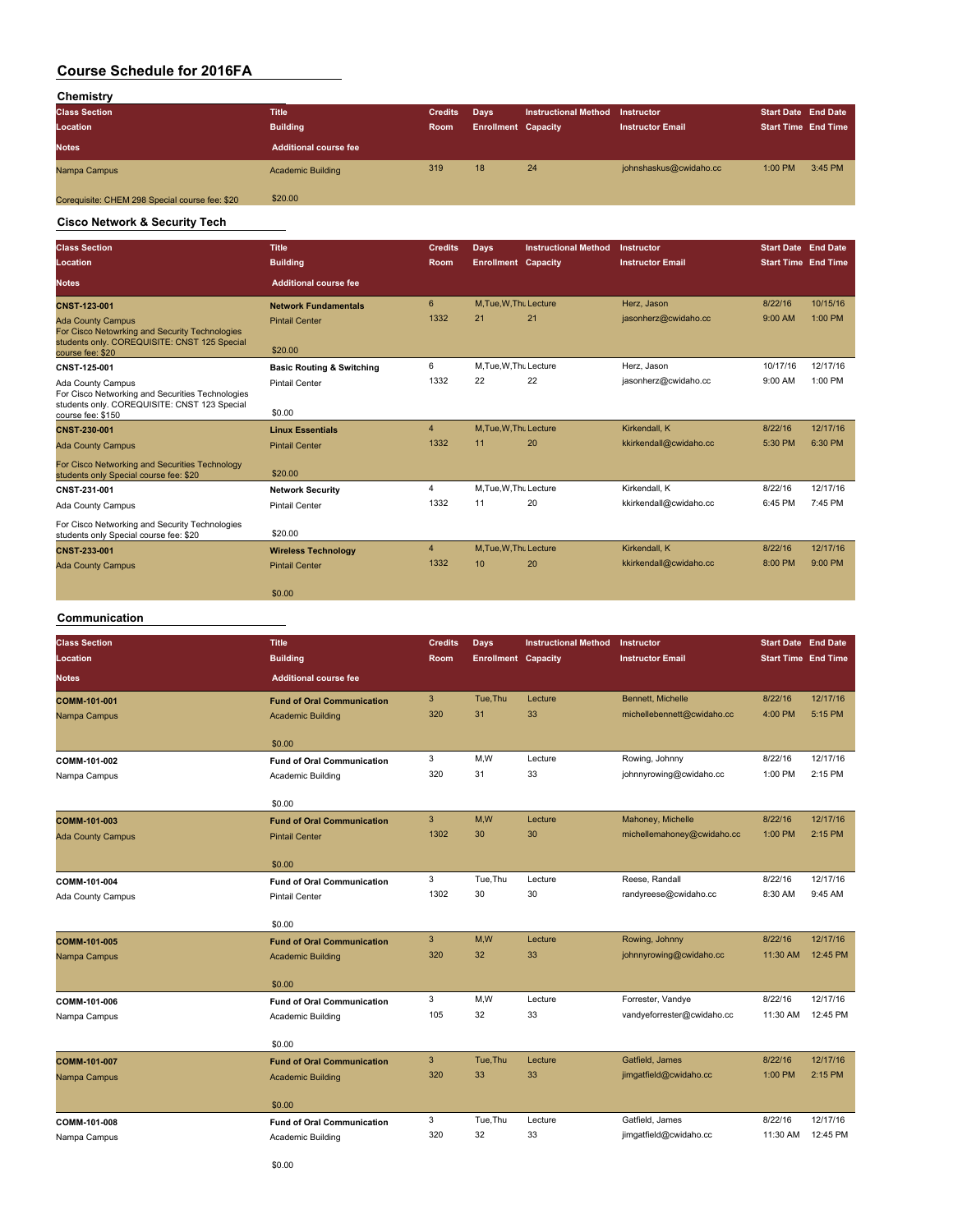| Communication              |                                   |                           |                            |                             |                            |                            |                            |
|----------------------------|-----------------------------------|---------------------------|----------------------------|-----------------------------|----------------------------|----------------------------|----------------------------|
| <b>Class Section</b>       | <b>Title</b>                      | <b>Credits</b>            | Days                       | <b>Instructional Method</b> | Instructor                 | <b>Start Date End Date</b> |                            |
| Location                   | <b>Building</b>                   | Room                      | <b>Enrollment Capacity</b> |                             | <b>Instructor Email</b>    |                            | <b>Start Time End Time</b> |
| Notes                      | <b>Additional course fee</b>      |                           |                            |                             |                            |                            |                            |
|                            |                                   |                           |                            |                             |                            |                            |                            |
| COMM-101-009               | <b>Fund of Oral Communication</b> | $\mathbf{3}$              | M,W                        | Lecture                     | Reese, Randall             | 8/22/16                    | 12/17/16                   |
| <b>Ada County Campus</b>   | <b>Pintail Center</b>             | 1302                      | 29                         | 30                          | randyreese@cwidaho.cc      | 10:00 AM                   | 11:15 AM                   |
|                            |                                   |                           |                            |                             |                            |                            |                            |
|                            | \$0.00                            |                           |                            |                             |                            |                            |                            |
| COMM-101-010               | <b>Fund of Oral Communication</b> | 3                         | M, W                       | Lecture                     | Daniel, Gary               | 8/22/16                    | 12/17/16                   |
| Ada County Campus          | <b>Pintail Center</b>             | 1302                      | 30                         | 30                          | garydaniel@cwidaho.cc      | 7:00 AM                    | 8:15 AM                    |
|                            |                                   |                           |                            |                             |                            |                            |                            |
|                            | \$0.00                            |                           |                            |                             |                            |                            |                            |
| COMM-101-011               | <b>Fund of Oral Communication</b> | $\ensuremath{\mathsf{3}}$ | M,W                        | Lecture                     | Mahoney, Michelle          | 8/22/16                    | 12/17/16                   |
| <b>Ada County Campus</b>   | <b>Pintail Center</b>             | 1302                      | 30                         | 30                          | michellemahoney@cwidaho.cc | 8:30 AM                    | 9:45 AM                    |
|                            |                                   |                           |                            |                             |                            |                            |                            |
|                            | \$0.00                            |                           |                            |                             |                            |                            |                            |
| COMM-101-012               | <b>Fund of Oral Communication</b> | 3                         | M,W                        | Lecture                     | Mahoney, Michelle          | 8/22/16                    | 12/17/16                   |
| Ada County Campus          | <b>Pintail Center</b>             | 1302                      | 30                         | 30                          | michellemahoney@cwidaho.cc | 11:30 AM                   | 12:45 PM                   |
|                            |                                   |                           |                            |                             |                            |                            |                            |
|                            | \$0.00                            |                           |                            |                             |                            |                            |                            |
| COMM-101-012D              | <b>Fund of Oral Communication</b> | $\ensuremath{\mathsf{3}}$ |                            | Lecture                     | Smart, Ian                 | 8/22/16                    | 1/20/17                    |
| <b>Community Locations</b> | Kuna High School                  | <b>TBA</b>                | $\mathbf{0}$               | 75                          | iansmart@cwidaho.cc        |                            |                            |
|                            |                                   |                           |                            |                             |                            |                            |                            |
| <b>Dual Credit</b>         | \$0.00                            |                           |                            |                             |                            |                            |                            |
| COMM-101-013W              | <b>Fund of Oral Communication</b> | 3                         |                            | On-Line                     | Mahoney, Michelle          | 8/22/16                    | 12/17/16                   |
| Online                     | Online                            | ONL                       | 32                         | 33                          | michellemahoney@cwidaho.cc |                            |                            |
|                            |                                   |                           |                            |                             |                            |                            |                            |
|                            | \$30.00                           |                           |                            |                             |                            |                            |                            |
| COMM-101-014               | <b>Fund of Oral Communication</b> | $\ensuremath{\mathsf{3}}$ | M, W                       | Lecture                     | Sass, Margaret             | 8/22/16                    | 12/17/16                   |
| <b>Ada County Campus</b>   | <b>Pintail Center</b>             | 1302                      | 29                         | 30                          | margaretsass@cwidaho.cc    | 2:30 PM                    | 3:45 PM                    |
|                            |                                   |                           |                            |                             |                            |                            |                            |
|                            | \$0.00                            |                           |                            |                             |                            |                            |                            |
| COMM-101-015               | <b>Fund of Oral Communication</b> | 3                         | Tue, Thu                   | Lecture                     | Long, Howard               | 8/22/16                    | 12/17/16                   |
| Nampa Campus               | Micron Center for PTE             | 1506                      | 26                         | 26                          | howielong@cwidaho.cc       | 5:30 PM                    | 6:45 PM                    |
|                            |                                   |                           |                            |                             |                            |                            |                            |
|                            | \$0.00                            |                           |                            |                             |                            |                            |                            |
| COMM-101-016               | <b>Fund of Oral Communication</b> | $\mathbf{3}$              | Tue, Thu                   | Lecture                     | Reese, Randall             | 8/22/16                    | 12/17/16                   |
| <b>Ada County Campus</b>   | <b>Pintail Center</b>             | 1302                      | 29                         | 30                          | randyreese@cwidaho.cc      | 11:30 AM                   | 12:45 PM                   |
|                            |                                   |                           |                            |                             |                            |                            |                            |
|                            | \$0.00                            |                           |                            |                             |                            |                            |                            |
| COMM-101-017               | <b>Fund of Oral Communication</b> | 3                         | Tue, Thu                   | Lecture                     | Reese, Randall             | 8/22/16                    | 12/17/16                   |
| Ada County Campus          | <b>Pintail Center</b>             | 1302                      | 30                         | 30                          | randyreese@cwidaho.cc      | 1:00 PM                    | 2:15 PM                    |
|                            |                                   |                           |                            |                             |                            |                            |                            |
|                            | \$0.00                            |                           |                            |                             |                            |                            | 12/17/16                   |
| COMM-101-018               | <b>Fund of Oral Communication</b> | $\mathbf{3}$              | W                          | Lecture                     | Long, Howard               | 8/22/16                    |                            |
| Nampa Campus               | <b>Academic Building</b>          | 320                       | 32                         | 33                          | howielong@cwidaho.cc       | 7:00 PM                    | 9:45 PM                    |
|                            |                                   |                           |                            |                             |                            |                            |                            |
|                            | \$0.00                            |                           |                            |                             |                            |                            |                            |
| COMM-101-019               | <b>Fund of Oral Communication</b> | 3                         | Thu                        | Lecture                     | Long, Howard               | 8/22/16                    | 12/17/16                   |
| Nampa Campus               | Academic Building                 | 320                       | 33                         | 33                          | howielong@cwidaho.cc       | 7:00 PM                    | 9:45 PM                    |
|                            |                                   |                           |                            |                             |                            |                            |                            |
|                            | \$0.00                            |                           |                            |                             |                            |                            |                            |
| COMM-101-020               | <b>Fund of Oral Communication</b> | $\mathbf{3}$              | Tue                        | Lecture                     | Hudson, Megan              | 8/22/16                    | 12/17/16                   |
| <b>Ada County Campus</b>   | <b>Pintail Center</b>             | 1302                      | 30                         | 30                          | meganhudson@cwidaho.cc     | 7:00 PM                    | 9:45 PM                    |
|                            |                                   |                           |                            |                             |                            |                            |                            |
|                            | \$0.00                            |                           |                            |                             |                            |                            | 12/17/16                   |
| COMM-101-021               | <b>Fund of Oral Communication</b> | 3                         | W                          | Lecture                     | Hudson, Megan              | 8/22/16                    |                            |
| Ada County Campus          | Pintail Center                    | 1302                      | 30                         | 30                          | meganhudson@cwidaho.cc     | 7:00 PM                    | 9:45 PM                    |
|                            |                                   |                           |                            |                             |                            |                            |                            |
|                            | \$0.00                            |                           |                            |                             |                            |                            |                            |
| COMM-101-022               | <b>Fund of Oral Communication</b> | $\mathbf{3}$              | Tue, Thu                   | Lecture                     | Forrester, Vandye          | 8/22/16                    | 12/17/16                   |
| <b>Ada County Campus</b>   | <b>Mallard Place Building</b>     | 1108                      | 24                         | 24                          | vandyeforrester@cwidaho.cc | 2:30 PM                    | 3:45 PM                    |
|                            |                                   |                           |                            |                             |                            |                            |                            |
|                            | \$0.00                            |                           |                            |                             |                            |                            |                            |
| COMM-101-024               | <b>Fund of Oral Communication</b> | 3                         | Tue, Thu                   | Lecture                     | Forrester, Vandye          | 8/22/16                    | 12/17/16                   |
| Ada County Campus          | <b>Pintail Center</b>             | 1302                      | 29                         | 30                          | vandyeforrester@cwidaho.cc | 4:00 PM                    | 5:15 PM                    |
|                            |                                   |                           |                            |                             |                            |                            |                            |
|                            | \$0.00                            |                           |                            |                             |                            |                            |                            |
| COMM-101-025W              | <b>Fund of Oral Communication</b> | $\mathbf{3}$              |                            | On-Line                     | Sass, Margaret             | 8/22/16                    | 12/17/16                   |
| Online                     | Online                            | <b>ONL</b>                | 33                         | 33                          | margaretsass@cwidaho.cc    |                            |                            |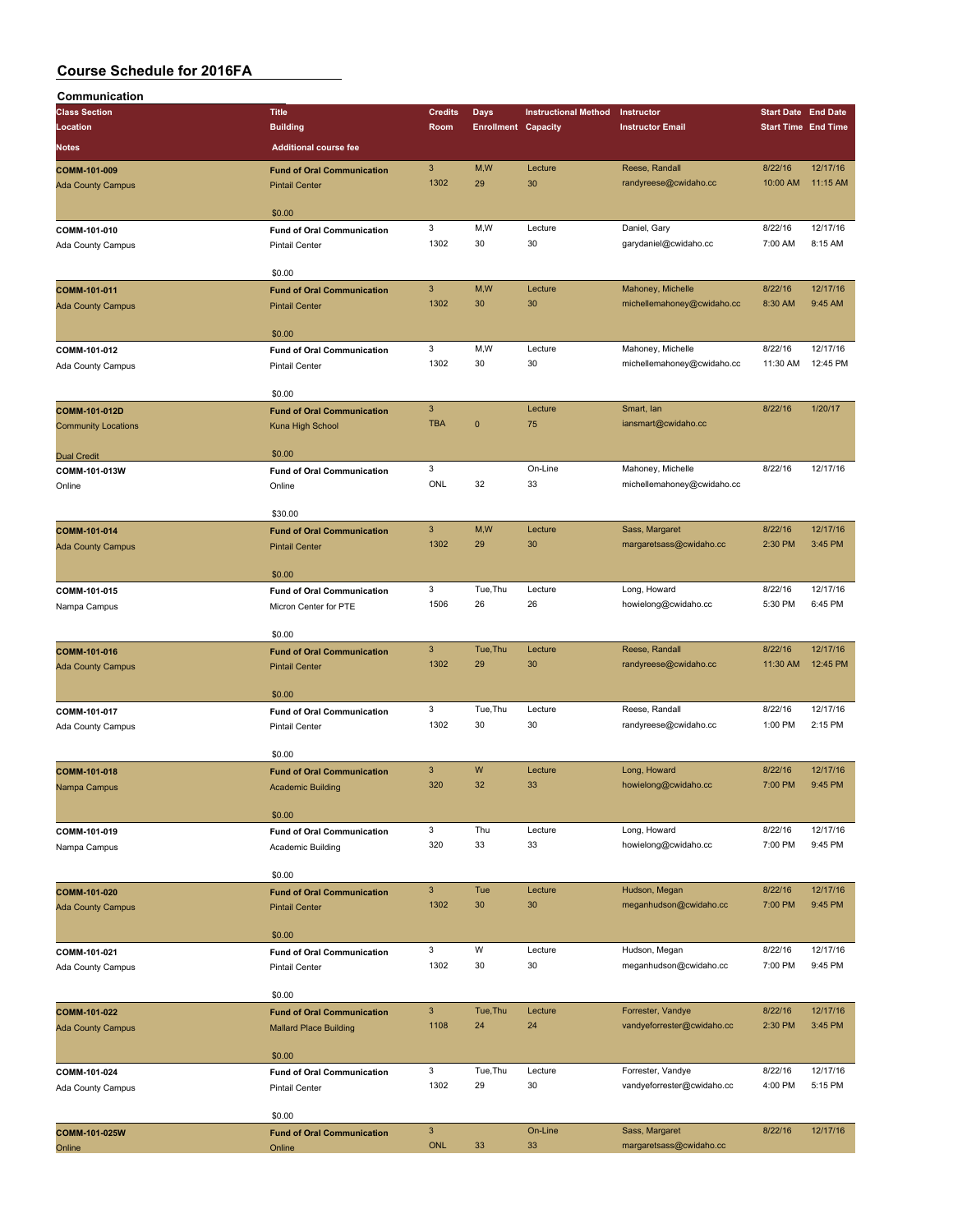| Communication                            |                                   |                           |                            |                             |                            |         |                            |
|------------------------------------------|-----------------------------------|---------------------------|----------------------------|-----------------------------|----------------------------|---------|----------------------------|
| <b>Class Section</b>                     | <b>Title</b>                      | <b>Credits</b>            | Days                       | <b>Instructional Method</b> | Instructor                 |         | <b>Start Date End Date</b> |
| Location                                 | <b>Building</b>                   | Room                      | <b>Enrollment Capacity</b> |                             | <b>Instructor Email</b>    |         | <b>Start Time End Time</b> |
| Notes                                    | <b>Additional course fee</b>      |                           |                            |                             |                            |         |                            |
|                                          |                                   |                           |                            |                             |                            |         |                            |
| Online course fee: \$30                  | \$30.00                           |                           |                            |                             |                            |         |                            |
| COMM-101-026W                            | <b>Fund of Oral Communication</b> | $\mathbf 3$               |                            | On-Line                     | Vanderboegh, Matthew       | 8/22/16 | 12/17/16                   |
| Online                                   | Online                            | ONL                       | 32                         | 33                          | mattvanderboegh@cwidaho.cc |         |                            |
|                                          |                                   |                           |                            |                             |                            |         |                            |
| Online course fee: \$30                  | \$30.00                           |                           |                            |                             |                            |         |                            |
| COMM-101-027                             | <b>Fund of Oral Communication</b> | $\mathbf{3}$              | M,W                        | Lecture                     | Forrester, Vandye          | 8/22/16 | 12/17/16                   |
| Nampa Campus                             | <b>Academic Building</b>          | 320                       | 32                         | 33                          | vandyeforrester@cwidaho.cc | 8:30 AM | 9:45 AM                    |
|                                          |                                   |                           |                            |                             |                            |         |                            |
|                                          | \$0.00                            |                           |                            |                             |                            |         |                            |
| COMM-101-029                             | <b>Fund of Oral Communication</b> | 3                         | Tue, Thu                   | Lecture                     | Gatfield, James            | 8/22/16 | 12/17/16                   |
| Nampa Campus                             | Academic Building                 | 320                       | 30                         | 30                          | jimgatfield@cwidaho.cc     | 2:30 PM | 3:45 PM                    |
|                                          |                                   |                           |                            |                             |                            |         |                            |
|                                          | \$0.00                            | $\mathbf{3}$              |                            | On-Line                     |                            | 8/22/16 | 12/17/16                   |
| COMM-101-030W                            | <b>Fund of Oral Communication</b> | <b>ONL</b>                | 33                         | 33                          | Vanderboegh, Matthew       |         |                            |
| Online                                   | Online                            |                           |                            |                             | mattvanderboegh@cwidaho.cc |         |                            |
|                                          | \$30.00                           |                           |                            |                             |                            |         |                            |
| Online course fee: \$30                  |                                   | $\mathbf 3$               |                            | On-Line                     | Rausch, Robin              | 8/22/16 | 12/17/16                   |
| COMM-101-031W                            | <b>Fund of Oral Communication</b> | ONL                       | 33                         | 33                          | robinrausch@cwidaho.cc     |         |                            |
| Online                                   | Online                            |                           |                            |                             |                            |         |                            |
|                                          | \$30.00                           |                           |                            |                             |                            |         |                            |
| Online course fee: \$30<br>COMM-101-032W | <b>Fund of Oral Communication</b> | $\mathbf{3}$              |                            | On-Line                     | Vanderboegh, Matthew       | 8/22/16 | 12/17/16                   |
| Online                                   | Online                            | <b>ONL</b>                | 32                         | 33                          | mattvanderboegh@cwidaho.cc |         |                            |
|                                          |                                   |                           |                            |                             |                            |         |                            |
| Online course fee: \$30                  | \$30.00                           |                           |                            |                             |                            |         |                            |
| COMM-101-033W                            | <b>Fund of Oral Communication</b> | 3                         |                            | On-Line                     | Daniel, Gary               | 8/22/16 | 12/17/16                   |
| Online                                   | Online                            | ONL                       | 33                         | 33                          | garydaniel@cwidaho.cc      |         |                            |
|                                          |                                   |                           |                            |                             |                            |         |                            |
| Online course fee: \$30                  | \$30.00                           |                           |                            |                             |                            |         |                            |
| COMM-101-034W                            | <b>Fund of Oral Communication</b> | $\mathbf{3}$              |                            | On-Line                     | Rausch, Robin              | 8/22/16 | 12/17/16                   |
| Online                                   | Online                            | <b>ONL</b>                | 33                         | 33                          | robinrausch@cwidaho.cc     |         |                            |
|                                          |                                   |                           |                            |                             |                            |         |                            |
| Online course fee: \$30                  | \$30.00                           |                           |                            |                             |                            |         |                            |
| COMM-101-035W                            | <b>Fund of Oral Communication</b> | 3                         |                            | On-Line                     | Poston, James              | 8/22/16 | 12/17/16                   |
| Online                                   | Online                            | ONL                       | 33                         | 33                          | jimposton@cwidaho.cc       |         |                            |
|                                          |                                   |                           |                            |                             |                            |         |                            |
| Online course fee: \$30                  | \$30.00                           |                           |                            |                             |                            |         |                            |
| COMM-101-036W                            | <b>Fund of Oral Communication</b> | $\mathbf{3}$              |                            | On-Line                     | Daniel, Gary               | 8/22/16 | 12/17/16                   |
| Online                                   | Online                            | <b>ONL</b>                | 33                         | 33                          | garydaniel@cwidaho.cc      |         |                            |
|                                          |                                   |                           |                            |                             |                            |         |                            |
| Online course fee: \$30                  | \$30.00                           |                           |                            |                             |                            |         |                            |
| COMM-101-037W                            | <b>Fund of Oral Communication</b> | 3                         |                            | On-Line                     | Poston, James              | 8/22/16 | 12/17/16                   |
| Online                                   | Online                            | ONL                       | 33                         | 33                          | jimposton@cwidaho.cc       |         |                            |
|                                          |                                   |                           |                            |                             |                            |         |                            |
| Online course fee: \$30                  | \$30.00                           |                           |                            |                             |                            |         |                            |
| COMM-101-038W                            | <b>Fund of Oral Communication</b> | $\mathbf{3}$              |                            | On-Line                     | Sass, Margaret             | 8/22/16 | 12/17/16                   |
| Online                                   | Online                            | ONL                       | 33                         | 33                          | margaretsass@cwidaho.cc    |         |                            |
|                                          |                                   |                           |                            |                             |                            |         |                            |
| Online course fee: \$30                  | \$30.00                           |                           |                            |                             |                            |         |                            |
| COMM-101-039W                            | <b>Fund of Oral Communication</b> | $\mathbf 3$               |                            | On-Line                     | Sass, Margaret             | 8/22/16 | 12/17/16                   |
| Online                                   | Online                            | ONL                       | 33                         | 33                          | margaretsass@cwidaho.cc    |         |                            |
|                                          |                                   |                           |                            |                             |                            |         |                            |
| Online course fee: \$30                  | \$30.00                           |                           |                            |                             |                            |         | 12/17/16                   |
| COMM-101-040W                            | <b>Fund of Oral Communication</b> | $\ensuremath{\mathsf{3}}$ |                            | On-Line                     | Fyock, Hilda               | 8/22/16 |                            |
| Online                                   | Online                            | ONL                       | 30                         | 30                          | hildafyock@cwidaho.cc      |         |                            |
|                                          | \$30.00                           |                           |                            |                             |                            |         |                            |
| Online course fee: \$30                  |                                   | 3                         |                            | On-Line                     | Fyock, Hilda               | 8/22/16 | 12/17/16                   |
| COMM-101-041W                            | <b>Fund of Oral Communication</b> | ONL                       | 30                         | 30                          | hildafyock@cwidaho.cc      |         |                            |
| Online                                   | Online                            |                           |                            |                             |                            |         |                            |
|                                          | \$30.00                           |                           |                            |                             |                            |         |                            |
| Online course fee: \$30                  |                                   | $\mathbf{3}$              | M,W                        | Lecture                     | Keyes, Kimberly            | 8/22/16 | 12/17/16                   |
| COMM-101-042                             | <b>Fund of Oral Communication</b> | 106                       | 33                         | 33                          | kimberlykeyes@cwidaho.cc   | 5:30 PM | 6:45 PM                    |
| Nampa Campus                             | <b>Academic Building</b>          |                           |                            |                             |                            |         |                            |
|                                          | \$0.00                            |                           |                            |                             |                            |         |                            |
| COMM-101-501H                            | <b>Fund of Oral Communication</b> | 3                         | Tue                        | Hybrid                      | Poston, James              | 8/22/16 | 12/17/16                   |
|                                          |                                   |                           |                            |                             |                            |         |                            |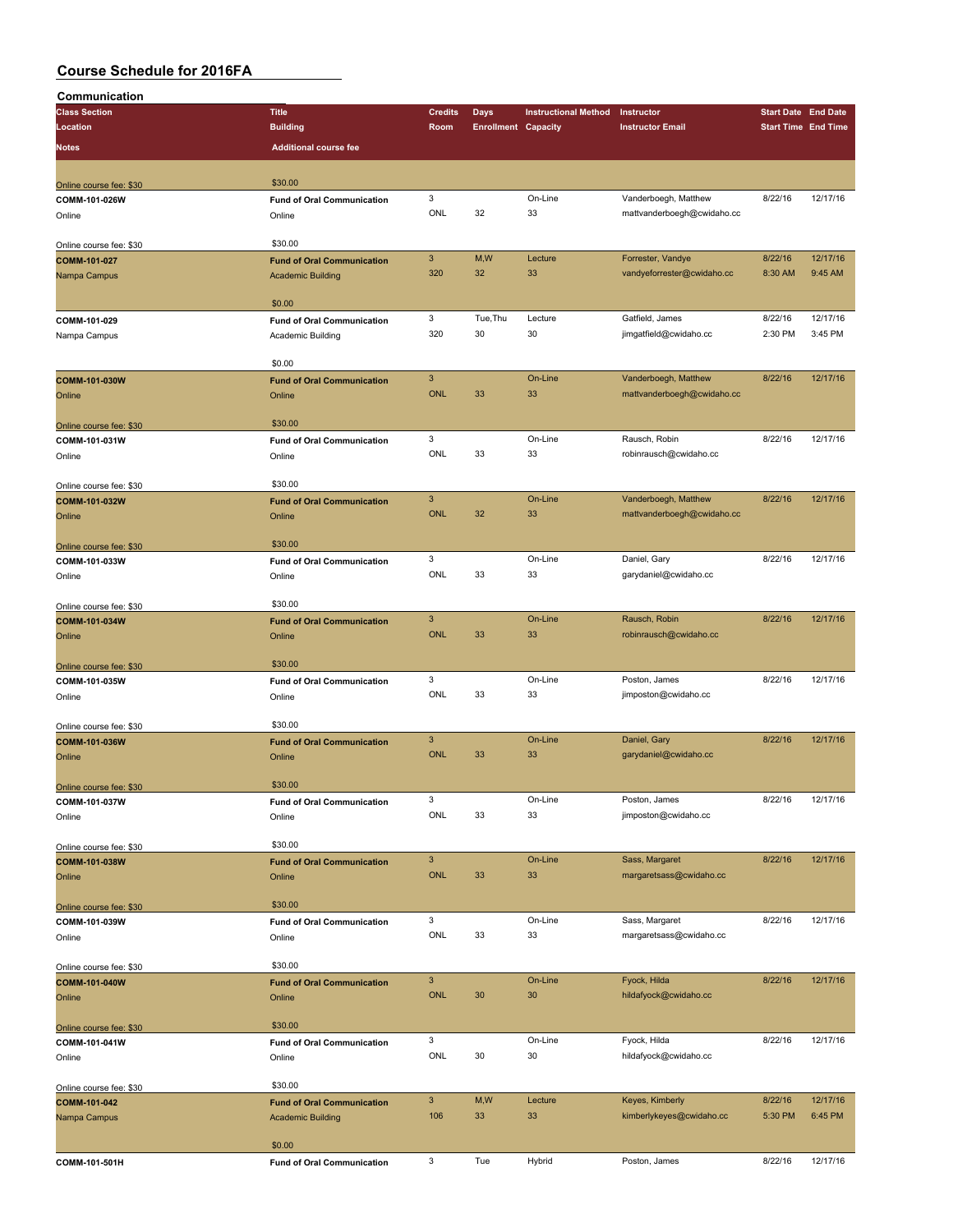| Communication                           |                                           |                           |                            |                             |                            |                            |          |
|-----------------------------------------|-------------------------------------------|---------------------------|----------------------------|-----------------------------|----------------------------|----------------------------|----------|
| <b>Class Section</b>                    | <b>Title</b>                              | <b>Credits</b>            | Days                       | <b>Instructional Method</b> | Instructor                 | <b>Start Date End Date</b> |          |
| Location                                | <b>Building</b>                           | Room                      | <b>Enrollment Capacity</b> |                             | <b>Instructor Email</b>    | <b>Start Time End Time</b> |          |
|                                         |                                           |                           |                            |                             |                            |                            |          |
| Notes                                   | <b>Additional course fee</b>              |                           |                            |                             |                            |                            |          |
| Nampa Campus                            | Academic Building                         | 218                       | 26                         | 26                          | jimposton@cwidaho.cc       | 8:30 AM                    | 9:45 AM  |
|                                         |                                           |                           |                            |                             |                            |                            |          |
| Hybrid course - has an online component | \$0.00                                    |                           |                            |                             |                            |                            |          |
| COMM-101-502H                           | <b>Fund of Oral Communication</b>         | $\mathbf{3}$              | Thu                        | <b>Hybrid</b>               | Vanderboegh, Matthew       | 8/22/16                    | 12/17/16 |
| <b>Ada County Campus</b>                | <b>Pintail Center</b>                     | 1211                      | 19                         | 24                          | mattvanderboegh@cwidaho.cc | 10:00 AM                   | 11:15 AM |
|                                         |                                           |                           |                            |                             |                            |                            |          |
| Hybrid course - has an online component | \$0.00                                    |                           |                            |                             |                            |                            |          |
| COMM-101-503H                           | <b>Fund of Oral Communication</b>         | 3                         | Thu                        | Hybrid                      | Poston, James              | 8/22/16                    | 12/17/16 |
| Nampa Campus                            | Academic Building                         | 218                       | 24                         | 26                          | jimposton@cwidaho.cc       | 8:30 AM                    | 9:45 AM  |
|                                         |                                           |                           |                            |                             |                            |                            |          |
| Hybrid course - has an online component | \$0.00                                    |                           |                            |                             |                            |                            |          |
| COMM-101-504H                           | <b>Fund of Oral Communication</b>         | $\mathbf{3}$              | Tue                        | Hybrid                      | Daniel, Gary               | 8/22/16                    | 12/17/16 |
| <b>Ada County Campus</b>                | <b>Pintail Center</b>                     | 1211                      | 16                         | 24                          | garydaniel@cwidaho.cc      | 10:00 AM                   | 11:15 AM |
|                                         |                                           |                           |                            |                             |                            |                            |          |
|                                         | \$0.00                                    |                           |                            |                             |                            |                            |          |
| Hybrid course - has an online component |                                           | 3                         | M,W                        | Lecture                     | Gatfield, James            | 8/22/16                    | 12/17/16 |
| COMM-102-001                            | <b>Interpersonal Communication</b>        | 105                       | 30                         | 35                          | jimgatfield@cwidaho.cc     |                            | 2:15 PM  |
| Nampa Campus                            | Academic Building                         |                           |                            |                             |                            | 1:00 PM                    |          |
|                                         |                                           |                           |                            |                             |                            |                            |          |
|                                         | \$0.00                                    |                           |                            |                             |                            |                            |          |
| COMM-105-001                            | <b>Collegiate Spch &amp; Debate Team</b>  | $\mathbf{3}$              | F                          | Lecture                     | Rowing, Johnny             | 8/22/16                    | 12/17/16 |
| Nampa Campus                            | <b>Academic Building</b>                  | 320                       | 12                         | 18                          | johnnyrowing@cwidaho.cc    | 8:00 AM                    | 2:00 PM  |
|                                         |                                           |                           |                            |                             |                            |                            |          |
| Special course fee: \$100               | \$100.00                                  |                           |                            |                             |                            |                            |          |
| COMM-105-002                            | Collegiate Spch & Debate Team             | $\mathbf 3$               | F                          | Lecture                     | Gatfield, James            | 8/22/16                    | 12/17/16 |
| Nampa Campus                            | Academic Building                         | 322                       | 16                         | 18                          | jimgatfield@cwidaho.cc     | 8:00 AM                    | 2:00 PM  |
|                                         |                                           |                           |                            |                             |                            |                            |          |
| Special course fee: \$100               | \$100.00                                  |                           |                            |                             |                            |                            |          |
| COMM-140-001                            | <b>Digital Communication</b>              | $\mathbf{3}$              | M,W                        | Lecture                     | Gatfield, James            | 8/22/16                    | 12/17/16 |
| Nampa Campus                            | <b>Academic Building</b>                  | 320                       | 14                         | 40                          | jimgatfield@cwidaho.cc     | 4:00 PM                    | 5:15 PM  |
|                                         |                                           |                           |                            |                             |                            |                            |          |
|                                         | \$0.00                                    |                           |                            |                             |                            |                            |          |
| COMM-160-001                            | <b>Communication and Culture</b>          | 3                         | M,W                        | Lecture                     | Rowing, Johnny             | 8/22/16                    | 12/17/16 |
| Nampa Campus                            | Academic Building                         | 320                       | 16                         | 40                          | johnnyrowing@cwidaho.cc    | 2:30 PM                    | 3:45 PM  |
|                                         |                                           |                           |                            |                             |                            |                            |          |
|                                         | \$0.00                                    |                           |                            |                             |                            |                            |          |
| COMM-160-003                            | <b>Communication and Culture</b>          | $\ensuremath{\mathsf{3}}$ | Tue.Thu                    | Lecture                     | Mahoney, Michelle          | 8/22/16                    | 12/17/16 |
|                                         | <b>Pintail Center</b>                     | 1318                      | 36                         | 40                          | michellemahoney@cwidaho.cc | 10:00 AM                   | 11:15 AM |
| <b>Ada County Campus</b>                |                                           |                           |                            |                             |                            |                            |          |
|                                         | \$0.00                                    |                           |                            |                             |                            |                            |          |
|                                         |                                           | 3                         | M,W                        | Lecture                     | Reese, Randall             | 8/22/16                    | 12/17/16 |
| COMM-171-001                            | Intro to Mass Communication               | 1211                      | 23                         | 24                          |                            | 2:30 PM                    | 3:45 PM  |
| Ada County Campus                       | <b>Pintail Center</b>                     |                           |                            |                             | randyreese@cwidaho.cc      |                            |          |
|                                         |                                           |                           |                            |                             |                            |                            |          |
|                                         | \$0.00                                    |                           |                            |                             |                            |                            |          |
| COMM-199-001                            | <b>ST: Media Storytelling</b>             | $\mathbf{3}$              | Tue, Thu                   | <b>Special Topics</b>       | Mahoney, Michelle          | 8/22/16                    | 12/17/16 |
| <b>Ada County Campus</b>                | <b>Pintail Center</b>                     | 1203                      | 10                         | 20                          | michellemahoney@cwidaho.cc | 8:30 AM                    | 9:45 AM  |
|                                         |                                           |                           |                            |                             |                            |                            |          |
| Special course fee: \$125               | \$0.00                                    |                           |                            |                             |                            |                            |          |
| COMM-201-001                            | <b>Business &amp; Prof Speaking</b>       | 3                         | Tue                        | Lecture                     | Rowing, Johnny             | 8/22/16                    | 12/17/16 |
| Nampa Campus                            | Academic Building                         | 320                       | 24                         | 35                          | johnnyrowing@cwidaho.cc    | 7:00 PM                    | 9:45 PM  |
|                                         |                                           |                           |                            |                             |                            |                            |          |
|                                         | \$0.00                                    |                           |                            |                             |                            |                            |          |
| COMM-209-001                            | <b>Critical Thinking &amp; Argument</b>   | $\mathsf 3$               | M,W                        | Lecture                     | Rowing, Johnny             | 8/22/16                    | 12/17/16 |
| Nampa Campus                            | <b>Academic Building</b>                  | 320                       | 32                         | 32                          | johnnyrowing@cwidaho.cc    | 10:00 AM                   | 11:15 AM |
|                                         |                                           |                           |                            |                             |                            |                            |          |
|                                         | \$0.00                                    |                           |                            |                             |                            |                            |          |
| COMM-280-001W                           | <b>Communication Portfolio</b>            | $\mathbf{1}$              |                            | On-Line                     | Bennett, Michelle          | 8/22/16                    | 12/17/16 |
| Online                                  | Online                                    | ONL                       | 10                         | 30                          | michellebennett@cwidaho.cc |                            |          |
|                                         |                                           |                           |                            |                             |                            |                            |          |
| Online course fee: \$10                 | \$10.00                                   |                           |                            |                             |                            |                            |          |
| COMM-293-001W                           |                                           | $\mathbf{1}$              |                            | On-Line                     | Mahoney, Michelle          | 8/22/16                    | 12/17/16 |
|                                         | <b>Communication Internship</b><br>Online | <b>ONL</b>                | 0                          | $\sqrt{5}$                  | michellemahoney@cwidaho.cc |                            |          |
| Online                                  |                                           |                           |                            |                             |                            |                            |          |
|                                         | \$10.00                                   |                           |                            |                             |                            |                            |          |
| Online course fee: \$10                 |                                           |                           |                            |                             |                            |                            |          |
| <b>Computer Info Sys Applications</b>   |                                           |                           |                            |                             |                            |                            |          |

| <b>Class Section</b> | <b>Title</b>    | Credits Days |                                 | Instructional Method Instructor |                         |                            | <b>Start Date End Date</b> |
|----------------------|-----------------|--------------|---------------------------------|---------------------------------|-------------------------|----------------------------|----------------------------|
| Location             | <b>Building</b> |              | <b>Room</b> Enrollment Capacity |                                 | <b>Instructor Email</b> | <b>Start Time End Time</b> |                            |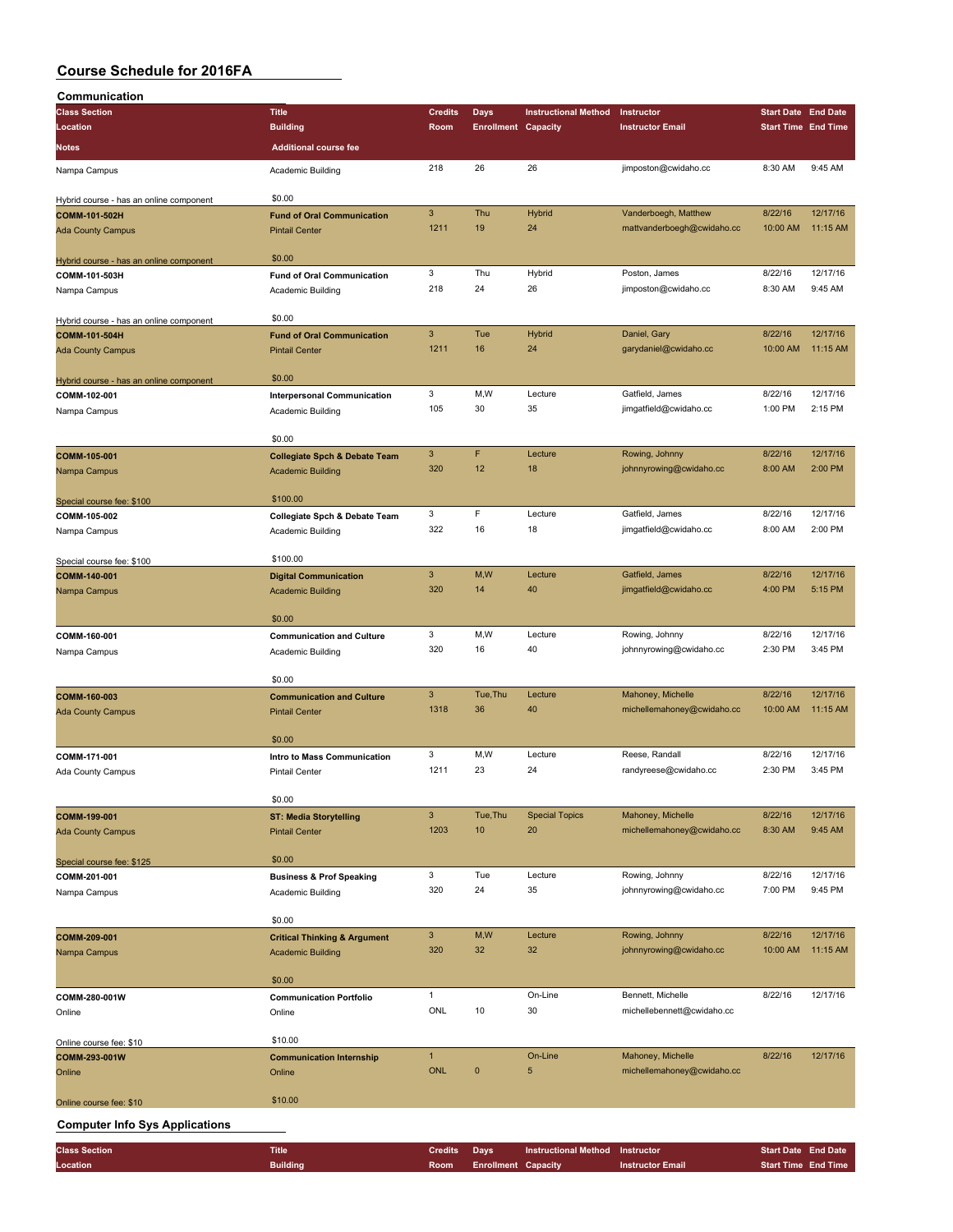#### **Computer Info Sys Applications**

| <b>Notes</b>                           | <b>Additional course fee</b>        |                |                  |         |                                   |         |          |
|----------------------------------------|-------------------------------------|----------------|------------------|---------|-----------------------------------|---------|----------|
| CISA-101-001                           | <b>Office Applications Overview</b> | 3              | Tue, Thu         | Lecture | Mulder, Alexander                 | 8/22/16 | 12/17/16 |
| Nampa Campus                           | <b>Aspen Classroom Building</b>     | 126            | 21               | 36      | lexmulder@cwidaho.cc              | 1:00 PM | 2:15 PM  |
|                                        | \$0.00                              |                |                  |         |                                   |         |          |
| CISA-101-005W                          | <b>Office Applications Overview</b> | 3              |                  | On-Line | Mulder, Alexander                 | 8/22/16 | 12/17/16 |
| Online                                 | Online                              | ONL            | 31               | 33      | lexmulder@cwidaho.cc              |         |          |
| Online course fee: \$30                | \$30.00                             |                |                  |         |                                   |         |          |
| <b>CISA-101-006W</b>                   | <b>Office Applications Overview</b> | $\mathbf{3}$   |                  | On-Line | Mulder, Alexander                 | 8/22/16 | 12/17/16 |
| Online                                 | Online                              | <b>ONL</b>     | 23               | 33      | lexmulder@cwidaho.cc              |         |          |
| Online course fee: \$30                | \$30.00                             |                |                  |         |                                   |         |          |
| CISA-115-001W                          | <b>Introduction to Spreadsheets</b> | $\mathbf{1}$   |                  | On-Line | Lund, Jenni                       | 9/26/16 | 10/29/16 |
| Online                                 | Online                              | ONL            | 17               | 30      | jenlund@cwidaho.cc                |         |          |
| 5 week course. Online course fee: \$10 | \$10.00                             |                |                  |         |                                   |         |          |
| CISA-135-001W                          | Intro to Presentation Software      | $\overline{1}$ |                  | On-Line | Daugharthy, Marianne              | 9/26/16 | 10/29/16 |
| Online                                 | Online                              | ONL            | $\boldsymbol{6}$ | 30      | mariannedaugharthy@cwidaho.<br>cc |         |          |
| 5 week course. Online course fee: \$10 | \$10.00                             |                |                  |         |                                   |         |          |
| CISA-141-001W                          | <b>Intro to Word Processing</b>     | 1              |                  | On-Line | Daugharthy, Marianne              | 9/26/16 | 10/29/16 |
| Online                                 | Online                              | ONL            | 9                | 30      | mariannedaugharthy@cwidaho.<br>cc |         |          |
| 5 week course. Online course fee: \$10 | \$10.00                             |                |                  |         |                                   |         |          |

#### **Computer Support Specialist**

| <b>Class Section</b>                                                                                                              | <b>Title</b>                          | <b>Credits</b> | <b>Days</b>                | <b>Instructional Method</b> | Instructor               | <b>Start Date End Date</b> |          |
|-----------------------------------------------------------------------------------------------------------------------------------|---------------------------------------|----------------|----------------------------|-----------------------------|--------------------------|----------------------------|----------|
| Location                                                                                                                          | <b>Building</b>                       | Room           | <b>Enrollment Capacity</b> |                             | <b>Instructor Email</b>  | <b>Start Time End Time</b> |          |
| <b>Notes</b>                                                                                                                      | <b>Additional course fee</b>          |                |                            |                             |                          |                            |          |
| CSSP-103-001                                                                                                                      | <b>Customer Service for Help Desk</b> | $\overline{2}$ | Tue.Thu                    | Lecture                     | Dunbar, Donald           | 8/22/16                    | 12/17/16 |
| <b>Ada County Campus</b>                                                                                                          | <b>Pintail Center</b>                 | 1425           | 18                         | 18                          | dondunbar@cwidaho.cc     | 12:10 PM                   | 1:00 PM  |
| For Computer Support Specialist Majors only.<br>COREQUISITE: CSSP 104, 106, 108                                                   | \$0.00                                |                |                            |                             |                          |                            |          |
| CSSP-104-001                                                                                                                      | <b>Technical Fundamentals</b>         | $\overline{4}$ | M, Tue, W, Thu Lecture     |                             | Dunbar, Donald           | 8/22/16                    | 9/24/16  |
| Ada County Campus<br>For Computer Support Specialist Majors only.<br>COREQUISITE: CNST 103, 106, 108 Special<br>course fee: \$280 | <b>Pintail Center</b><br>\$280.00     | 1425           | 18                         | 18                          | dondunbar@cwidaho.cc     | 8:00 AM                    | 12:00 PM |
| CSSP-106-001                                                                                                                      | <b>Surv Peripheral Technologies</b>   | $\overline{4}$ | M, Tue, W, Thu Lecture     |                             | Dunbar, Donald           | 9/26/16                    | 10/29/16 |
| <b>Ada County Campus</b><br>For Computer Support Specialist Majors only.<br>COREQUISITE: CNST 103, 104, 108 Special               | <b>Pintail Center</b>                 | 1425           | 18                         | 18                          | dondunbar@cwidaho.cc     | 8:00 AM                    | 12:00 PM |
| course fee: \$10                                                                                                                  | \$10.00                               |                |                            |                             |                          |                            |          |
| CSSP-108-001                                                                                                                      | <b>Adv Peripheral Technologies</b>    | 4              | M.Tue.W.Thu Lecture        |                             | Dunbar, Donald           | 10/31/16                   | 12/10/16 |
| Ada County Campus                                                                                                                 | <b>Pintail Center</b>                 | 1425           | 18                         | 18                          | dondunbar@cwidaho.cc     | 8:00 AM                    | 12:00 PM |
| For Computer Support Specialist Majors only.<br>COREQUISITE: CNST 103, 104, 106                                                   | \$0.00                                |                |                            |                             |                          |                            |          |
| CSSP-210-001                                                                                                                      | <b>Principles of Networking</b>       | $\overline{4}$ | M.Tue.W.Thu Lecture        |                             | Anderson, Bartt          | 8/22/16                    | 9/24/16  |
| <b>Ada County Campus</b>                                                                                                          | <b>Pintail Center</b>                 | 1406           | 14                         | 18                          | barttanderson@cwidaho.cc | 8:00 AM                    | 12:00 PM |
|                                                                                                                                   | \$0.00                                |                |                            |                             |                          |                            |          |
| CSSP-212-001                                                                                                                      | <b>Advanced Networking</b>            | 4              | M.Tue.W.Thu Lecture        |                             | Anderson, Bartt          | 9/26/16                    | 10/29/16 |
| Ada County Campus                                                                                                                 | <b>Pintail Center</b>                 | 1406           | 14                         | 18                          | barttanderson@cwidaho.cc | 8:00 AM                    | 12:00 PM |
|                                                                                                                                   | \$0.00                                |                |                            |                             |                          |                            |          |
| CSSP-214-001                                                                                                                      | <b>Network Troubleshooting</b>        | $\overline{4}$ | M.Tue.W.Thu Lecture        |                             | Anderson, Bartt          | 10/31/16                   | 12/10/16 |
| <b>Ada County Campus</b>                                                                                                          | <b>Pintail Center</b>                 | 1406           | 14                         | 18                          | barttanderson@cwidaho.cc | 8:00 AM                    | 12:00 PM |
|                                                                                                                                   | \$0.00                                |                |                            |                             |                          |                            |          |

| <b>Class Section</b><br>Location<br><b>Notes</b> | <b>Title</b><br><b>Building</b><br><b>Additional course fee</b> | <b>Credits</b><br><b>Room</b> | Days<br><b>Enrollment Capacity</b> | <b>Instructional Method</b> | Instructor<br><b>Instructor Email</b> | <b>Start Date End Date</b><br><b>Start Time End Time</b> |          |
|--------------------------------------------------|-----------------------------------------------------------------|-------------------------------|------------------------------------|-----------------------------|---------------------------------------|----------------------------------------------------------|----------|
| <b>CWID-101-001</b>                              | <b>CWID: Beginner Rocket Science</b>                            | 1207                          | M,W                                | Lecture                     | Smith, Eric                           | 8/22/16                                                  | 12/17/16 |
| <b>Ada County Campus</b>                         | <b>Pintail Center</b>                                           |                               | 19                                 | 20                          | ericsmith2@cwidaho.cc                 | 2:30 PM                                                  | 3:45 PM  |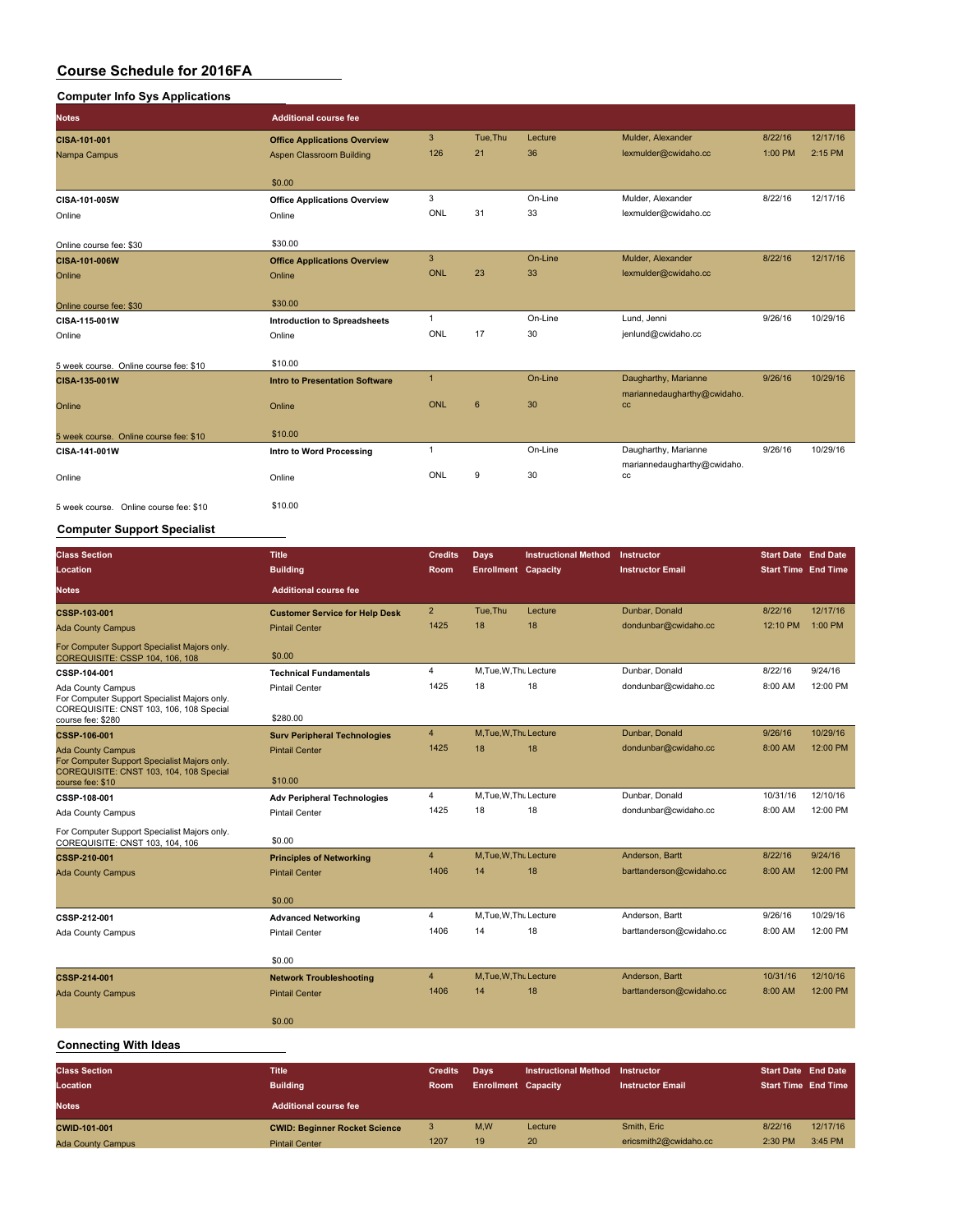| <b>Connecting With Ideas</b>                                                                                                                                                                                                                                                                                                                                                                                                                                                                                                                                                                                                                                                                                                                                                                                                                                                                        |                                                         |                |                            |                             |                                           |                            |                     |
|-----------------------------------------------------------------------------------------------------------------------------------------------------------------------------------------------------------------------------------------------------------------------------------------------------------------------------------------------------------------------------------------------------------------------------------------------------------------------------------------------------------------------------------------------------------------------------------------------------------------------------------------------------------------------------------------------------------------------------------------------------------------------------------------------------------------------------------------------------------------------------------------------------|---------------------------------------------------------|----------------|----------------------------|-----------------------------|-------------------------------------------|----------------------------|---------------------|
| <b>Class Section</b>                                                                                                                                                                                                                                                                                                                                                                                                                                                                                                                                                                                                                                                                                                                                                                                                                                                                                | <b>Title</b>                                            | <b>Credits</b> | <b>Days</b>                | <b>Instructional Method</b> | Instructor                                | <b>Start Date End Date</b> |                     |
| Location                                                                                                                                                                                                                                                                                                                                                                                                                                                                                                                                                                                                                                                                                                                                                                                                                                                                                            | <b>Building</b>                                         | Room           | <b>Enrollment Capacity</b> |                             | <b>Instructor Email</b>                   | <b>Start Time End Time</b> |                     |
| <b>Notes</b>                                                                                                                                                                                                                                                                                                                                                                                                                                                                                                                                                                                                                                                                                                                                                                                                                                                                                        | <b>Additional course fee</b>                            |                |                            |                             |                                           |                            |                     |
| Beginner's Rocket Science This course will take<br>you on a journey to learn what it takes to get into<br>space. We will begin with an introduction to some<br>basic math and physics, so you can build your first<br>rocket. Along the way, we will discuss historical<br>connections and discoveries, so you can better<br>understand the process of traveling to space and<br>staying there. Eventually you will be ready to take<br>on a much larger mission as you work with your<br>peers in a simulation to land a person on the moon.<br>Special course fee: \$40                                                                                                                                                                                                                                                                                                                           | \$40.00                                                 |                |                            |                             |                                           |                            |                     |
| CWID-101-002                                                                                                                                                                                                                                                                                                                                                                                                                                                                                                                                                                                                                                                                                                                                                                                                                                                                                        | <b>CWID: The New Dystopian Hero</b>                     | 3              | Tue, Thu                   | Lecture                     | Purvis Aldrich, Jennifer                  | 8/22/16                    | 12/17/16            |
| Nampa Campus<br>The New Dystopian Hero Dystopian stories like<br>Divergent, The Hunger Games or The Giver are<br>set in a time when things have gone horribly wrong<br>in the world, and they warn about where our culture<br>may end up if we aren't careful. In this class we will<br>examine some of these storylines to see what kind<br>of messages they are sending about current<br>American values. Ultimately, we will try to decipher<br>how these books and movies define the new                                                                                                                                                                                                                                                                                                                                                                                                        | Academic Building                                       | 106            | 27                         | 27                          | christianaldrich@cwidaho.cc               | 11:30 AM                   | 12:45 PM            |
| American hero. Special course fee: \$40                                                                                                                                                                                                                                                                                                                                                                                                                                                                                                                                                                                                                                                                                                                                                                                                                                                             | \$40.00                                                 |                |                            |                             |                                           |                            |                     |
| CWID-101-003                                                                                                                                                                                                                                                                                                                                                                                                                                                                                                                                                                                                                                                                                                                                                                                                                                                                                        | <b>CWID: Ebola in the News</b>                          | $\mathbf{3}$   | M, W                       | Lecture                     | Rich, Teresa                              | 8/22/16                    | 12/17/16            |
| <b>Canyon County Center</b><br>Ebola in the News Are the diseases that make<br>front page news worse than local outbreaks such<br>as measles, and mumps? What makes a disease<br>newsworthy? This CWID course will take a<br>scientists perspective on diseases including the<br>development of vaccines. The course would<br>compare current outbreaks such as Ebola in West<br>Africa with more local outbreaks such as measles,<br>whooping cough, and bird flu. Development of the<br>Ebola vaccine will be explored and compared to<br>older vaccines such as those for measles and                                                                                                                                                                                                                                                                                                            | <b>Canyon County Center</b><br>\$40.00                  | 232            | $\overline{7}$             | 27                          | teresarich@cwidaho.cc                     | 10:00 AM                   | 11:15 AM            |
| mumps. Special course fee: \$40                                                                                                                                                                                                                                                                                                                                                                                                                                                                                                                                                                                                                                                                                                                                                                                                                                                                     |                                                         |                |                            |                             |                                           |                            |                     |
|                                                                                                                                                                                                                                                                                                                                                                                                                                                                                                                                                                                                                                                                                                                                                                                                                                                                                                     |                                                         |                |                            |                             |                                           |                            |                     |
| CWID-101-004<br>Nampa Campus<br>Money Math - Too many students ask "why do I<br>have to take math?" In this class, students will<br>explore the math they are currently using and help<br>them gain a better understanding of the need for<br>math in their personal lives, managing their money,<br>planning for their future and the potential use of<br>math in different careers that they haven't thought<br>of. We will use spreadsheets to develop a budget<br>and to track expenses, to estimate \$s needed for<br>short term and long term goals, students will read a<br>book from a selected list of personal finance self-<br>help books and write a short report on it, they will<br>be sharpening their math skills by practicing<br>adding, subtracting, multiplying and dividing,<br>decimal numbers, fractions, ratios, percent's and<br>using variables. Special course fee: \$40 | <b>CWID: Money Math</b><br>Academic Building<br>\$40.00 | 3<br>325       | M, W<br>26                 | Lecture<br>27               | Wagner, Randal<br>randalwagner@cwidaho.cc | 8/22/16<br>5:30 PM         | 12/17/16<br>6:45 PM |
| CWID-101-005                                                                                                                                                                                                                                                                                                                                                                                                                                                                                                                                                                                                                                                                                                                                                                                                                                                                                        | <b>CWID: Periodic Madness</b>                           | 3              | Tue, Thu                   | Lecture                     | Frank, Nicole                             | 8/22/16                    | 12/17/16            |
| Nampa Campus<br>Periodic Madness "Why did Gandhi hate iodine (I,<br>53)? How did radium (Ra, 88) nearly ruin Marie<br>Curie's reputation? And why is gallium (Ga, 31) the<br>go-to element for laboratory pranksters? The<br>Periodic Table is a crowning scientific<br>achievement, but it's also a treasure trove of<br>adventure, betrayal, and obsession."-The<br>Disappearing Spoon In this course, we will spend<br>the semester following the elements laid out for us<br>on the periodic table. We will see the role these<br>elements have played in both our past and our<br>future. The course will utilize a project based<br>learning approach and culminate with a project<br>focused on a single element within the table.<br>Ultimately, students will gain a new understanding<br>of how the atoms in the periodic table create the<br>world around us. Special course fee: \$40   | <b>Academic Building</b><br>\$40.00                     | 106            | 54                         | 54                          | nicolefrank@cwidaho.cc                    | 1:00 PM                    | 2:15 PM             |
| CWID-101-005                                                                                                                                                                                                                                                                                                                                                                                                                                                                                                                                                                                                                                                                                                                                                                                                                                                                                        | <b>CWID: Periodic Madness</b>                           | 3              | Tue, Thu                   | Lecture                     | Hess, Bryan                               | 8/22/16                    | 12/17/16            |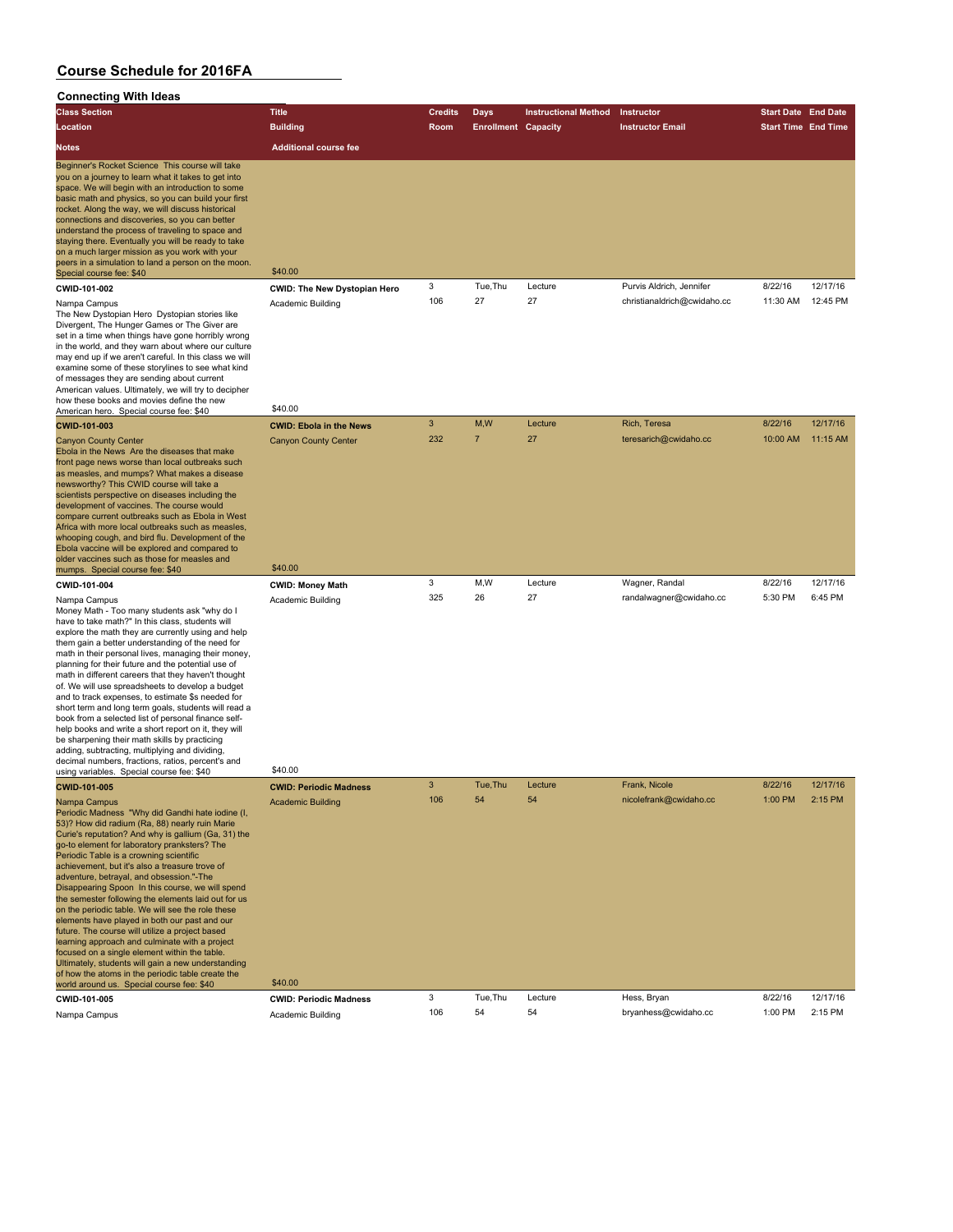| <b>Connecting with ideas</b>                                                                                                                                                                                                                                                                                                                                                                                                                                                                                                                                                                                                                                                                                                                                                                                                                                                                                                                                            |                                                              |                |                            |                             |                                                 |                            |                     |
|-------------------------------------------------------------------------------------------------------------------------------------------------------------------------------------------------------------------------------------------------------------------------------------------------------------------------------------------------------------------------------------------------------------------------------------------------------------------------------------------------------------------------------------------------------------------------------------------------------------------------------------------------------------------------------------------------------------------------------------------------------------------------------------------------------------------------------------------------------------------------------------------------------------------------------------------------------------------------|--------------------------------------------------------------|----------------|----------------------------|-----------------------------|-------------------------------------------------|----------------------------|---------------------|
| <b>Class Section</b>                                                                                                                                                                                                                                                                                                                                                                                                                                                                                                                                                                                                                                                                                                                                                                                                                                                                                                                                                    | <b>Title</b>                                                 | <b>Credits</b> | Days                       | <b>Instructional Method</b> | Instructor                                      | <b>Start Date End Date</b> |                     |
| Location                                                                                                                                                                                                                                                                                                                                                                                                                                                                                                                                                                                                                                                                                                                                                                                                                                                                                                                                                                | <b>Building</b>                                              | Room           | <b>Enrollment Capacity</b> |                             | <b>Instructor Email</b>                         | <b>Start Time End Time</b> |                     |
| Notes                                                                                                                                                                                                                                                                                                                                                                                                                                                                                                                                                                                                                                                                                                                                                                                                                                                                                                                                                                   | <b>Additional course fee</b>                                 |                |                            |                             |                                                 |                            |                     |
| Periodic Madness "Why did Gandhi hate iodine (I,<br>53)? How did radium (Ra, 88) nearly ruin Marie<br>Curie's reputation? And why is gallium (Ga, 31) the<br>go-to element for laboratory pranksters? The<br>Periodic Table is a crowning scientific<br>achievement, but it's also a treasure trove of<br>adventure, betrayal, and obsession."-The<br>Disappearing Spoon In this course, we will spend<br>the semester following the elements laid out for us<br>on the periodic table. We will see the role these<br>elements have played in both our past and our<br>future. The course will utilize a project based<br>learning approach and culminate with a project<br>focused on a single element within the table.<br>Ultimately, students will gain a new understanding<br>of how the atoms in the periodic table create the<br>world around us. Special course fee: \$40                                                                                       | \$40.00                                                      |                |                            |                             |                                                 |                            |                     |
| CWID-101-006H                                                                                                                                                                                                                                                                                                                                                                                                                                                                                                                                                                                                                                                                                                                                                                                                                                                                                                                                                           | <b>CWID: Media/Art of Lying</b>                              | 3              | M                          | <b>Hybrid</b>               | Daugharthy, Marianne                            | 8/22/16                    | 12/17/16            |
| Nampa Campus                                                                                                                                                                                                                                                                                                                                                                                                                                                                                                                                                                                                                                                                                                                                                                                                                                                                                                                                                            | <b>Academic Building</b>                                     | 325            | 27                         | 27                          | mariannedaugharthy@cwidaho.<br>cc               | 7:00 PM                    | 8:15 PM             |
| Media and the Art of Lying Media and advertising<br>companies pour millions of dollars into video<br>content designed to engage and entice viewers.<br>Are the designers' tactics sincere and honest? Or<br>is there another side to this explosion of video<br>content? What is the real effect of media on our<br>thoughts and decisions? This course will take a<br>look at the methods used to sell the individual and<br>society products and ideas. Students will learn to<br>analyze and evaluate various types of media and<br>become more conscious viewers. Ultimately<br>participants will learn how to make more-educated<br>decisions and to use those same analytical skills to<br>be more successful in college. Hybrid course-Has                                                                                                                                                                                                                       |                                                              |                |                            |                             |                                                 |                            |                     |
| an online component. Special course fee: \$40                                                                                                                                                                                                                                                                                                                                                                                                                                                                                                                                                                                                                                                                                                                                                                                                                                                                                                                           | \$40.00                                                      |                |                            |                             |                                                 |                            |                     |
| CWID-101-007                                                                                                                                                                                                                                                                                                                                                                                                                                                                                                                                                                                                                                                                                                                                                                                                                                                                                                                                                            | <b>CWID: Tombs, Temples, Mummies</b>                         | 3<br>205       | M,W<br>27                  | Lecture<br>27               | Brown, Karen<br>karenbrown@cwidaho.cc           | 8/22/16<br>2:30 PM         | 12/17/16<br>3:45 PM |
| Tombs, Temples and Mummies: Art and<br>Architecture of Ancient Egypt and the Modern<br>World The art and architecture of Ancient Egypt<br>has tantalized imaginations for some 2500 years.<br>This course will explore the cultural production of<br>Ancient Egypt so students gain an understanding<br>of the development and importance of specific art<br>forms and their relationship to its history. We will<br>then examine the fascination Egypt has had for the<br>West as a result of events like the French<br>campaign from 1798-1801 and the discovery in<br>1922 of the tomb of King Tutankhamun. These<br>have influenced the creation of such diverse things<br>as funerary structures, buildings, film and video,<br>and fashion. Special course fee: \$40                                                                                                                                                                                              | \$40.00                                                      |                |                            |                             |                                                 |                            |                     |
| <b>CWID-101-008W</b>                                                                                                                                                                                                                                                                                                                                                                                                                                                                                                                                                                                                                                                                                                                                                                                                                                                                                                                                                    | <b>CWID: I'd Rather be Gaming</b>                            | 3              |                            | On-Line                     | <b>Billing, Carol</b>                           | 8/22/16                    | 12/17/16            |
| Online<br>I'd Rather be Gaming Some believe that to neglect<br>students who have a passion for the booming<br>gaming industry is a travesty. This course seeks to<br>engage gamers and non-gamers alike and connect<br>their strengths in the gaming world with those<br>needed to succeed in college. We will examine the<br>different sides of the argument, "is gaming a waste<br>of time?" Students interested in gaming will be<br>given the opportunity to evaluate their academic<br>strengths and personality and understand how they<br>align with world of gaming. All students will<br>complete the course better prepared to win in<br>college, and with good time management, students<br>might even learn how to reserve some time to play.<br>NOTE: Online sections of CWID are designed for<br>students in fully online degrees. Students who are<br>taking any face-to-face classes should select a<br>face-to-face or hybrid section of CWID. Special | Online<br>\$70.00                                            | <b>ONL</b>     | 27                         | 27                          | carolbilling@cwidaho.cc                         |                            |                     |
| course fee: \$40                                                                                                                                                                                                                                                                                                                                                                                                                                                                                                                                                                                                                                                                                                                                                                                                                                                                                                                                                        |                                                              |                |                            |                             |                                                 |                            | 12/17/16            |
| CWID-101-009<br>Canyon County Center<br>Mythbusters in Criminal Justice Are you a crime<br>drama junkie? Do you think you know all there is to<br>know about the criminal justice system? This<br>course will explore and dispel common myths in<br>the criminal justice, such as crime rates, Miranda<br>warnings, and the death penalty. Additionally we<br>will critically examine statistics and research, as<br>well as look to Supreme Court cases for                                                                                                                                                                                                                                                                                                                                                                                                                                                                                                            | <b>CWID: Mythbusters in Crim Jus</b><br>Canyon County Center | 3<br>232       | Tue, Thu<br>26             | Lecture<br>27               | Breach, Stephanie<br>stephaniebreach@cwidaho.cc | 8/22/16<br>11:30 AM        | 12:45 PM            |
| explanations. Hybrid course-Has an online<br>component. Special course fee: \$40                                                                                                                                                                                                                                                                                                                                                                                                                                                                                                                                                                                                                                                                                                                                                                                                                                                                                        | \$40.00                                                      |                |                            |                             |                                                 |                            |                     |
| <b>CWID-101-010</b>                                                                                                                                                                                                                                                                                                                                                                                                                                                                                                                                                                                                                                                                                                                                                                                                                                                                                                                                                     | <b>CWID: True Lies: Short Fict</b>                           | 3              | M,W                        | Lecture                     | Collins, Malia                                  | 8/22/16                    | 12/17/16            |
| <b>Ada County Campus</b>                                                                                                                                                                                                                                                                                                                                                                                                                                                                                                                                                                                                                                                                                                                                                                                                                                                                                                                                                | <b>Pintail Center</b>                                        | 1320           | 27                         | 27                          | maliacollins@cwidaho.cc                         | 10:00 AM                   | 11:15 AM            |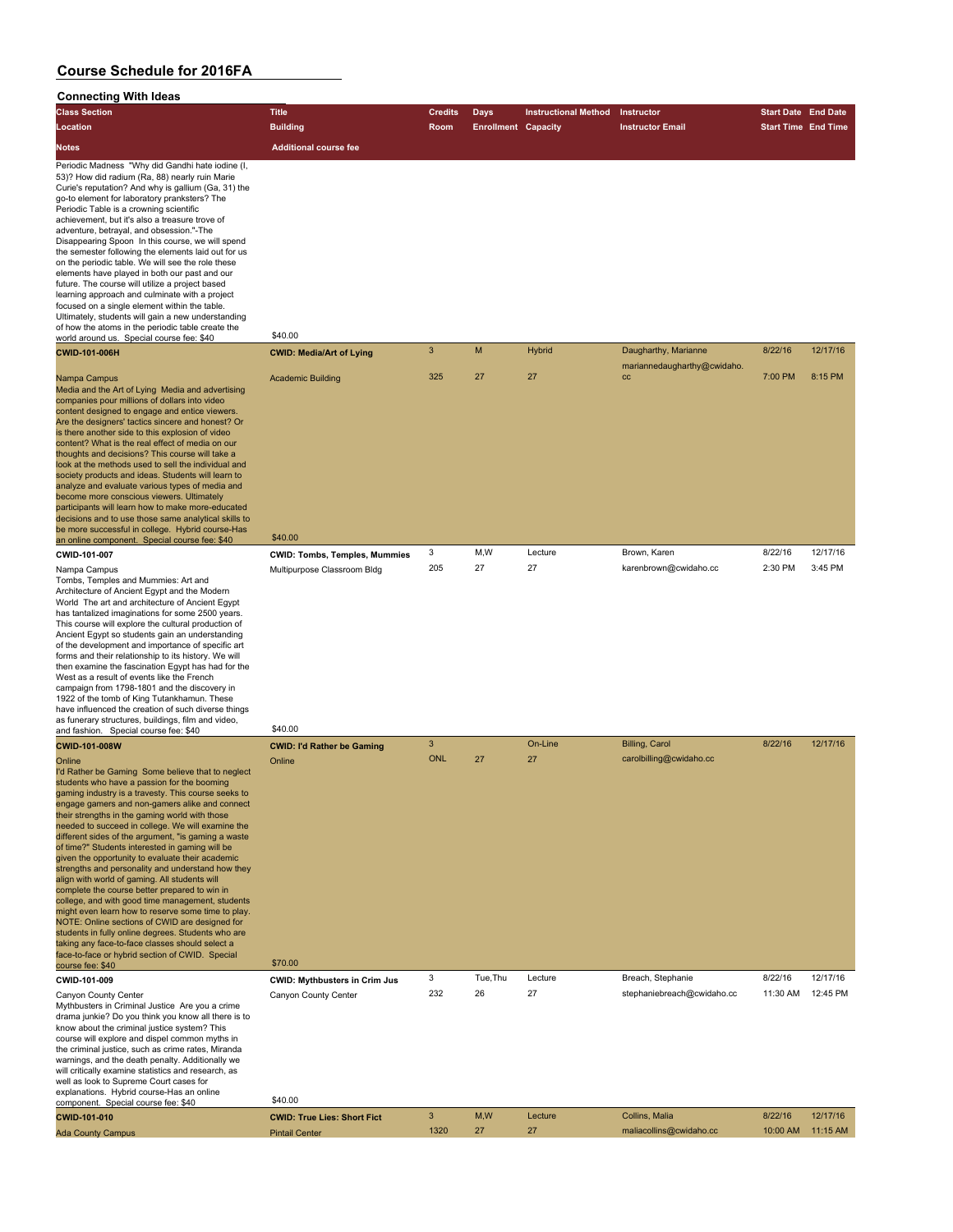| <b>Connecting With Ideas</b> |  |
|------------------------------|--|

| <b>Connecting With Ideas</b>                                                                                                                                                                                                                                                                                                                                                                                                                                                                                                                                                                                                                                                                                                                                                                                                        |                                                           |                |                            |                             |                                         |                            |                      |
|-------------------------------------------------------------------------------------------------------------------------------------------------------------------------------------------------------------------------------------------------------------------------------------------------------------------------------------------------------------------------------------------------------------------------------------------------------------------------------------------------------------------------------------------------------------------------------------------------------------------------------------------------------------------------------------------------------------------------------------------------------------------------------------------------------------------------------------|-----------------------------------------------------------|----------------|----------------------------|-----------------------------|-----------------------------------------|----------------------------|----------------------|
| <b>Class Section</b>                                                                                                                                                                                                                                                                                                                                                                                                                                                                                                                                                                                                                                                                                                                                                                                                                | <b>Title</b>                                              | <b>Credits</b> | <b>Days</b>                | <b>Instructional Method</b> | Instructor                              | <b>Start Date End Date</b> |                      |
| Location                                                                                                                                                                                                                                                                                                                                                                                                                                                                                                                                                                                                                                                                                                                                                                                                                            | <b>Building</b>                                           | Room           | <b>Enrollment Capacity</b> |                             | <b>Instructor Email</b>                 | <b>Start Time End Time</b> |                      |
| Notes                                                                                                                                                                                                                                                                                                                                                                                                                                                                                                                                                                                                                                                                                                                                                                                                                               | <b>Additional course fee</b>                              |                |                            |                             |                                         |                            |                      |
| True Lies: Short Fiction about Real Life According<br>to Stephen King, "Fiction is a lie, and good fiction is<br>the truth inside the lie." In this course, we will<br>examine stories that walk the line between fiction<br>and nonfiction and how contemporary writers<br>illuminate real-life difficulties. We will read Tim<br>O'Brien on war, Lorrie Moore on cancer, Amy<br>Hempel on her worst secret, and Sherman Alexie<br>on leaving home. We will explore the kinds of<br>truths that might lend themselves to fiction and<br>discuss how fiction helps us to navigate our lives<br>and our world. Special course fee: \$40                                                                                                                                                                                              | \$40.00                                                   |                |                            |                             |                                         |                            |                      |
| CWID-101-011                                                                                                                                                                                                                                                                                                                                                                                                                                                                                                                                                                                                                                                                                                                                                                                                                        | <b>CWID: Fantastical Futures</b>                          | 3              | Tue, Thu                   | Lecture                     | Della Badia, Carl                       | 8/22/16                    | 12/17/16             |
| Nampa Campus<br>Fantastical Futures and What They Teach Us<br>Science Fiction is a genre that explores not only a<br>fantastical future or alternative present, but it also<br>plays a pivotal role in critically examining our<br>current societies. Through literature and film, we<br>will investigate the larger questions of what it<br>means to exist on earth today. How are science<br>and technology shaping our societies? What are<br>humanity's greatest challenges? What role can<br>science fiction play in helping us understand our<br>own communities and ourselves, and ultimately,<br>what it means to be human? Special course fee:                                                                                                                                                                             | Academic Building<br>\$40.00                              | 309            | 26                         | 27                          | carldellabadia@cwidaho.cc               | 8:30 AM                    | 9:45 AM              |
| \$40<br>CWID-101-012                                                                                                                                                                                                                                                                                                                                                                                                                                                                                                                                                                                                                                                                                                                                                                                                                | <b>CWID: Understanding Wealth</b>                         | 3              | Tue                        | Lecture                     | Camp, Roya                              | 8/22/16                    | 12/17/16             |
| <b>Ada County Campus</b><br>Understanding Wealth This course equips<br>students for college through the history, context,<br>and modern reference points of capital as it moves<br>through their lives. The origins of money, modern<br>myths about wealth, disparities between and<br>among groups, genders, ages, and cultures,<br>taboos, vices, principles, manias, and more will be<br>explored, allowing students to begin to build a<br>values structure and personal concepts around<br>worth, priorities, and reliance on self and others.<br>Students will come away having participated in<br>robust dialogue around money and will have an<br>opportunity to explore realistic dimensions of<br>wealth and value, and the chance to construct a<br>perspective on assets that can serve them reliably                   | <b>Pintail Center</b><br>\$40.00                          | 1320           | 26                         | 27                          | royacamp@cwidaho.cc                     | 7:00 PM                    | 9:45 PM              |
| throughout their lives. Special course fee: \$40<br>CWID-101-013H                                                                                                                                                                                                                                                                                                                                                                                                                                                                                                                                                                                                                                                                                                                                                                   | <b>CWID: Media Literacy</b>                               | 3              | Tue                        | Hybrid                      | Holt, Janel                             | 8/22/16                    | 12/17/16             |
| Ada County Campus<br>Media Literacy Media are central to culture and<br>contribute daily to our communication,<br>socialization, and core beliefs. This course is<br>designed to help students develop skills to<br>effectively analyze media messages for function,<br>intent and bias, and understand how this<br>information contributes meaning to the lives of<br>individuals and to society as a whole. Students will<br>also create a personal media project to<br>demonstrate concepts covered in the course.<br>Hybrid course - has an online component. Special                                                                                                                                                                                                                                                           | Mallard Place Building                                    | 1111           | 27                         | 27                          | janelholt@cwidaho.cc                    | 1:00 PM                    | 2:15 PM              |
| course fee: \$40                                                                                                                                                                                                                                                                                                                                                                                                                                                                                                                                                                                                                                                                                                                                                                                                                    | \$40.00                                                   | 3              |                            | On-Line                     | Wilson, Harold                          | 8/22/16                    | 12/17/16             |
| CWID-101-014W<br>Online<br>YOLO: Existing in the Modern World You only live<br>once is a popular tag line of our modern society.<br>While some say it just started with a rap song,<br>Soren Kierkegaard, a dusty old Dane who lived<br>more than 150 years ago, had some ideas that<br>look remarkably like the phrase we use today.<br>Through a study of some of his main themes of<br>philosophy such as 'passionate inwardness',<br>'subjectivity', 'the individual', and 'the leap of faith',<br>we will go on a cultural treasure hunt to see these<br>very popular themes reflected in the movies,<br>music, and short stories that are all around us. By<br>the time you have finished this course, you will be<br>able to decide for yourself if Kierkegaard is indeed<br>the first one with the hashtag YOLO. Additional | <b>CWID: YOLO: Exist/Mod World</b><br>Online              | <b>ONL</b>     | 20                         | 27                          | gregwilson@cwidaho.cc                   |                            |                      |
| course fee: \$40; Online course fee: \$30                                                                                                                                                                                                                                                                                                                                                                                                                                                                                                                                                                                                                                                                                                                                                                                           | \$70.00                                                   |                |                            |                             |                                         |                            |                      |
| CWID-101-015H<br>Ada County Campus                                                                                                                                                                                                                                                                                                                                                                                                                                                                                                                                                                                                                                                                                                                                                                                                  | <b>CWID: Movies that Move Us</b><br><b>Pintail Center</b> | 3<br>1211      | Thu<br>24                  | Hybrid<br>24                | Straub, Scott<br>scottstraub@cwidaho.cc | 8/22/16<br>11:30 AM        | 12/17/16<br>12:45 PM |
|                                                                                                                                                                                                                                                                                                                                                                                                                                                                                                                                                                                                                                                                                                                                                                                                                                     |                                                           |                |                            |                             |                                         |                            |                      |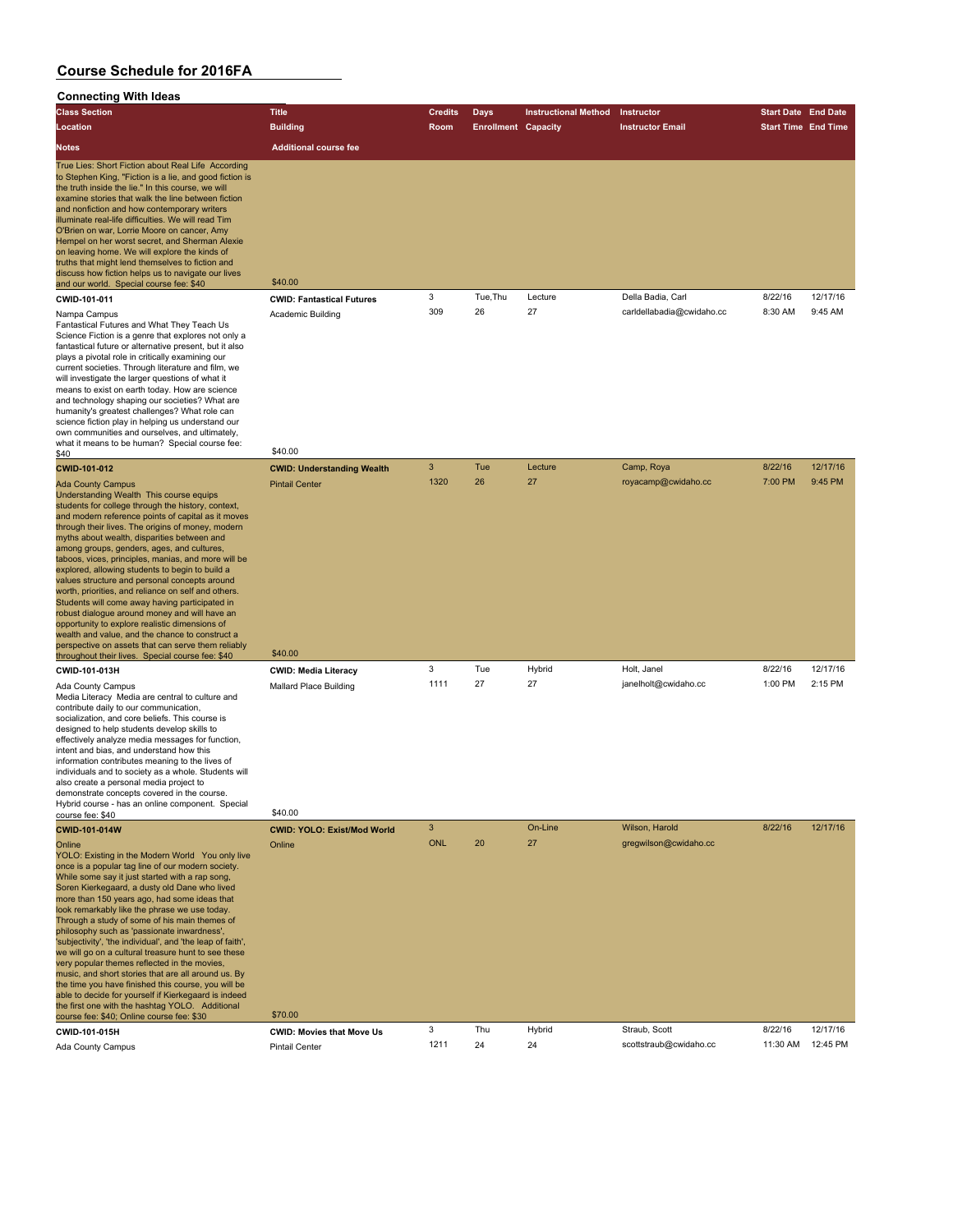| Connecting with ideas                                                                                                                                                                                                                                                                                                                                                                                                                                                                                                                                                                                                                                                                                                                                                                                                                                                                                                                                                                                  |                                            |                           |                            |                             |                           |                            |          |
|--------------------------------------------------------------------------------------------------------------------------------------------------------------------------------------------------------------------------------------------------------------------------------------------------------------------------------------------------------------------------------------------------------------------------------------------------------------------------------------------------------------------------------------------------------------------------------------------------------------------------------------------------------------------------------------------------------------------------------------------------------------------------------------------------------------------------------------------------------------------------------------------------------------------------------------------------------------------------------------------------------|--------------------------------------------|---------------------------|----------------------------|-----------------------------|---------------------------|----------------------------|----------|
| <b>Class Section</b>                                                                                                                                                                                                                                                                                                                                                                                                                                                                                                                                                                                                                                                                                                                                                                                                                                                                                                                                                                                   | <b>Title</b>                               | <b>Credits</b>            | <b>Days</b>                | <b>Instructional Method</b> | Instructor                | <b>Start Date End Date</b> |          |
| Location                                                                                                                                                                                                                                                                                                                                                                                                                                                                                                                                                                                                                                                                                                                                                                                                                                                                                                                                                                                               | <b>Building</b>                            | Room                      | <b>Enrollment Capacity</b> |                             | <b>Instructor Email</b>   | <b>Start Time End Time</b> |          |
| <b>Notes</b>                                                                                                                                                                                                                                                                                                                                                                                                                                                                                                                                                                                                                                                                                                                                                                                                                                                                                                                                                                                           | <b>Additional course fee</b>               |                           |                            |                             |                           |                            |          |
| Movies that Move Us - Do you like films that are<br>inspiring, uplifting, and intriguing?ÿDo you wonder<br>whether movies can move people to action? The<br>classroom, with all its inherent drama, conflict, and<br>diversity, has provided the perfect setting for many<br>books and movies in our culture. In this course<br>we'll explore how education portrayed in cinema<br>and literature compares to the real world, and we'll<br>have some fun along the way. Additionally, we'll<br>discuss how adults learn, in both a traditional and<br>online environment.ÿ Students completing this<br>course will be better prepared to succeed in<br>college, and in life. Whether you are you are just<br>curious about how movies influence our lives or<br>perhaps you are considering a career in teaching,<br>join us to uncover the tips and tricks to<br>achievement in school, and beyond. Special<br>course fee: \$40<br>CWID-101-016                                                       | \$40.00<br><b>CWID: Movies and Culture</b> | $\mathbf{3}$              | F                          | Lecture                     | McMorrow, Sharon          | 8/22/16                    | 12/17/16 |
| <b>Ada County Campus</b>                                                                                                                                                                                                                                                                                                                                                                                                                                                                                                                                                                                                                                                                                                                                                                                                                                                                                                                                                                               | <b>Pintail Center</b>                      | 1302                      | 27                         | 27                          | sharonmcmorrow@cwidaho.cc | 11:00 AM                   | 1:45 PM  |
| Beyond the Academy Awards: Movies and Culture<br>Most Americans, by the time they're eighteen, have<br>watched more than a thousand movies. They can<br>quote lines from Batman Returns and sing the<br>entire sound track from Frozen. But do movies<br>simply reflect our culture, or are they much more<br>powerful, influencing the way we think, the choices<br>we make, and how other people treat us? The<br>purpose of this class is to examine these questions<br>using a variety of contemporary American films,<br>both narrative and documentary, as records of<br>social attitudes and as a means for self-reflection<br>and decision-making. Special course fee: \$40                                                                                                                                                                                                                                                                                                                    | \$40.00                                    |                           |                            |                             |                           |                            |          |
| CWID-101-017                                                                                                                                                                                                                                                                                                                                                                                                                                                                                                                                                                                                                                                                                                                                                                                                                                                                                                                                                                                           | <b>CWID: Music and Politics</b>            | 3                         | Tue, Thu                   | Lecture                     | Davis, Jeffrey            | 8/22/16                    | 12/17/16 |
| Nampa Campus<br>Music and Politics: From Beethoven to Bono Can<br>Bono save the world? That's the question Time<br>magazine asked in 2002. Whether he can or not,<br>the activities of musicians like Bono illustrate how<br>music and politics are deeply connected. This<br>course examines the relationship of music and<br>musicians to the brokers of power during the past<br>200 years of Western music history. Also explored<br>are the ways musicians have negotiated the issues<br>of patronage, censorship and propaganda. The<br>course will also discuss the role of musician as the<br>voice of the people through the music of protest<br>and patriotism and examine how music has been<br>used in political campaigns. Special course fee:                                                                                                                                                                                                                                            | Academic Building                          | 218                       | 27                         | 27                          | jeffreydavis@cwidaho.cc   | 11:30 AM                   | 12:45 PM |
| \$40                                                                                                                                                                                                                                                                                                                                                                                                                                                                                                                                                                                                                                                                                                                                                                                                                                                                                                                                                                                                   | \$40.00                                    |                           |                            |                             |                           |                            |          |
| CWID-101-018H                                                                                                                                                                                                                                                                                                                                                                                                                                                                                                                                                                                                                                                                                                                                                                                                                                                                                                                                                                                          | <b>CWID: Health Shenanigans</b>            | $\mathbf{3}$              | W                          | Hybrid                      | Crotty, Leah              | 8/22/16                    | 12/17/16 |
| <b>Ada County Campus</b><br>Health Shenanigans This course will explore<br>current fallacies related to being in a state of "good<br>health." Students will learn how to scrutinize health<br>information to identify fraudulent or ill informed<br>advertisements that claims to alter the human<br>condition (often for financial gain). People might be<br>awed by fanciful research studies or unreasonable<br>promises. These tactics may promote fear and<br>devalue legitimate science. At the end of this<br>course, students will have learned to be educated<br>consumers, adopting skills that will lead to<br>academic success, and improved ability to<br>decipher the information that surrounds us. Hybrid<br>course-Has an online component. Special course<br>fee: \$40                                                                                                                                                                                                               | <b>Pintail Center</b><br>\$40.00           | 1211                      | 24                         | 24                          | leahcrotty@cwidaho.cc     | 7:00 PM                    | 8:15 PM  |
| CWID-101-019                                                                                                                                                                                                                                                                                                                                                                                                                                                                                                                                                                                                                                                                                                                                                                                                                                                                                                                                                                                           | <b>CWID: Digital Citizenship</b>           | 3                         | M,W                        | Lecture                     | Mulder, Alexander         | 8/22/16                    | 12/17/16 |
| Nampa Campus<br>Digital Citizenship The focus of this course will be<br>a fun and provocative look at how technology is<br>changing us inside and outside of the classroom.<br>Networks are resources that provide you with<br>valuable information. Networking is not just about<br>computers, cell phones, Facebook, and Twitter.<br>Networking is also working together on<br>assignments and finding help through services you<br>might not have considered yet. So what are the<br>advantages and disadvantages of all these<br>networks around you? In this course we will<br>address networking as a concept, not just as a<br>technical option. You will learn how to use<br>computer related networks such as email, cloud<br>networking, and other non-computer related<br>networks, that are available to you as a student,<br>when attending CWI. Students will learn how to<br>take responsibility of learning in both the traditional<br>and the classroom with more technology. Special | Academic Building                          | 201                       | 27                         | 27                          | lexmulder@cwidaho.cc      | 8:30 AM                    | 9:45 AM  |
| course fee: \$40                                                                                                                                                                                                                                                                                                                                                                                                                                                                                                                                                                                                                                                                                                                                                                                                                                                                                                                                                                                       | \$40.00                                    |                           |                            |                             |                           |                            |          |
| CWID-101-020                                                                                                                                                                                                                                                                                                                                                                                                                                                                                                                                                                                                                                                                                                                                                                                                                                                                                                                                                                                           | <b>CWID: Understanding Wealth</b>          | $\ensuremath{\mathsf{3}}$ | Thu                        | Lecture                     | Camp, Roya                | 8/22/16                    | 12/17/16 |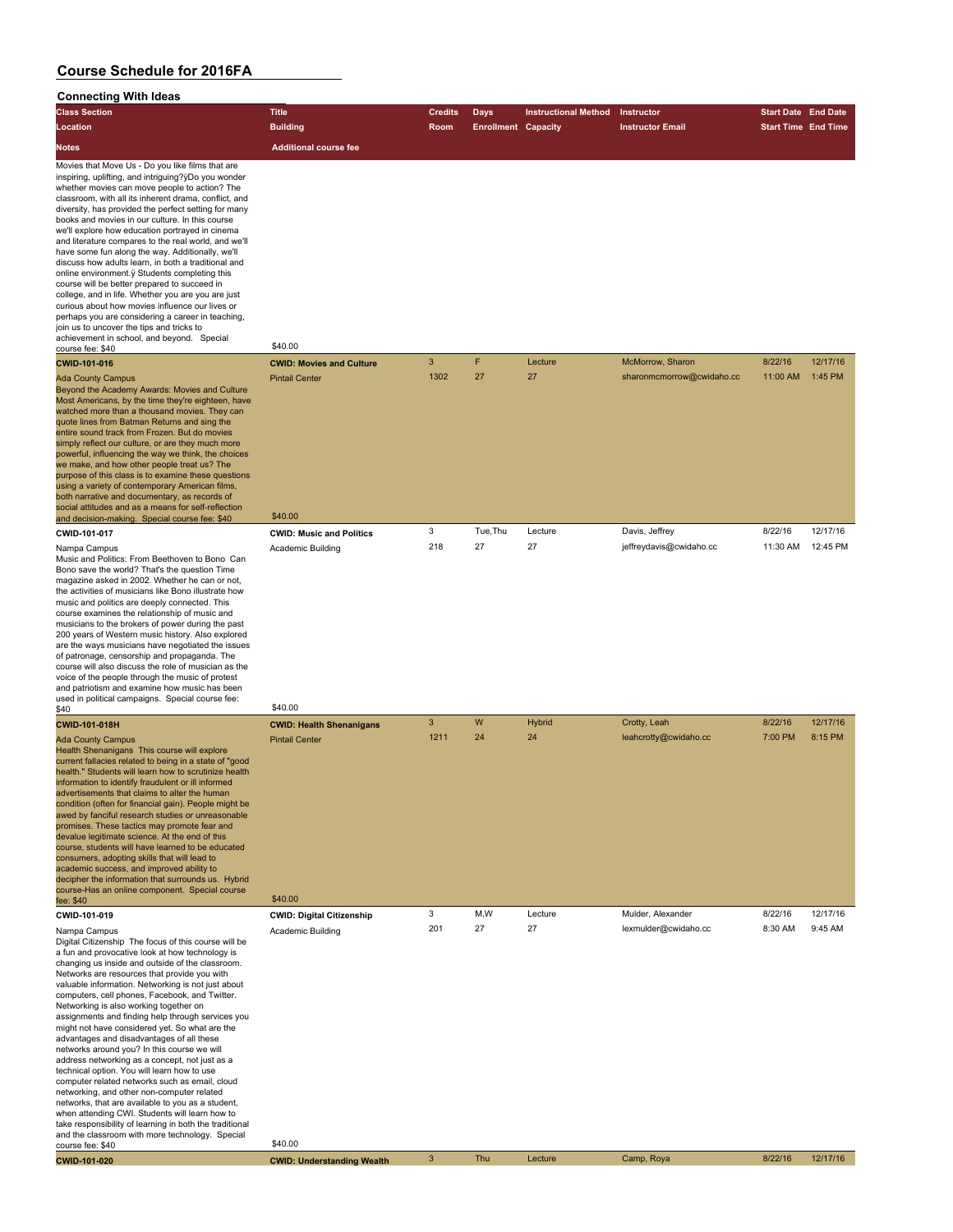| Connecting with ideas                                                                                                                                                                                                                                                                                                                                                                                                                                                                                                                                                                                                                                                                                                                                                                                                                                                                                                                                                                                                                                                                                                                                            |                                  |                |                            |                             |                           |                            |          |
|------------------------------------------------------------------------------------------------------------------------------------------------------------------------------------------------------------------------------------------------------------------------------------------------------------------------------------------------------------------------------------------------------------------------------------------------------------------------------------------------------------------------------------------------------------------------------------------------------------------------------------------------------------------------------------------------------------------------------------------------------------------------------------------------------------------------------------------------------------------------------------------------------------------------------------------------------------------------------------------------------------------------------------------------------------------------------------------------------------------------------------------------------------------|----------------------------------|----------------|----------------------------|-----------------------------|---------------------------|----------------------------|----------|
| <b>Class Section</b>                                                                                                                                                                                                                                                                                                                                                                                                                                                                                                                                                                                                                                                                                                                                                                                                                                                                                                                                                                                                                                                                                                                                             | <b>Title</b>                     | <b>Credits</b> | <b>Days</b>                | <b>Instructional Method</b> | Instructor                | <b>Start Date End Date</b> |          |
| Location                                                                                                                                                                                                                                                                                                                                                                                                                                                                                                                                                                                                                                                                                                                                                                                                                                                                                                                                                                                                                                                                                                                                                         | <b>Building</b>                  | Room           | <b>Enrollment Capacity</b> |                             | <b>Instructor Email</b>   | <b>Start Time End Time</b> |          |
|                                                                                                                                                                                                                                                                                                                                                                                                                                                                                                                                                                                                                                                                                                                                                                                                                                                                                                                                                                                                                                                                                                                                                                  | <b>Additional course fee</b>     |                |                            |                             |                           |                            |          |
| Notes                                                                                                                                                                                                                                                                                                                                                                                                                                                                                                                                                                                                                                                                                                                                                                                                                                                                                                                                                                                                                                                                                                                                                            |                                  |                |                            |                             |                           |                            |          |
| <b>Ada County Campus</b><br>Making Millions: Understanding Wealth This<br>course equips students for college through the<br>history, context, and modern reference points of<br>capital as it moves through their lives. The origins<br>of money, modern myths about wealth, disparities<br>between and among groups, genders, ages, and<br>cultures, taboos, vices, principles, manias, and<br>more will be explored, allowing students to begin to<br>build a values structure and personal concepts<br>around worth, priorities, and reliance on self and<br>others. Students will come away having<br>participated in robust dialogue around money and<br>will have an opportunity to explore realistic<br>dimensions of wealth and value, and the chance to<br>construct a perspective on assets that can serve<br>them reliably throughout their lives. Special<br>course fee: \$40                                                                                                                                                                                                                                                                        | <b>Pintail Center</b><br>\$40.00 | 1230           | 24                         | 24                          | royacamp@cwidaho.cc       | 7:00 PM                    | 9:45 PM  |
| CWID-101-021                                                                                                                                                                                                                                                                                                                                                                                                                                                                                                                                                                                                                                                                                                                                                                                                                                                                                                                                                                                                                                                                                                                                                     | <b>CWID: Cryptography</b>        | 3              | Tue, Thu                   | Lecture                     | Kelley, Maia              | 8/22/16                    | 12/17/16 |
| Nampa Campus<br>Cryptography: Secret and Not-So-Secret Codes<br>Throughout history, cryptography has evolved from<br>messages written on the shaved heads of servants<br>to highly robust computer encryption. In this<br>course, we will examine the history of<br>cryptography, study several cryptosystems, and<br>practice techniques for cracking those<br>cryptosystems. In addition, we will be examining<br>our current level of dependence on cryptography,<br>for instance, in our banking systems and cell<br>phones. The mathematics required to understand<br>and implement these cryptosystems is the<br>equivalent of four years of high school<br>mathematics. This class is designed to appeal to<br>both history and math/science buffs alike! Special                                                                                                                                                                                                                                                                                                                                                                                         | Academic Building                | 309            | 27                         | 27                          | maiakelley@cwidaho.cc     | 10:00 AM                   | 11:15 AM |
| course fee: \$40                                                                                                                                                                                                                                                                                                                                                                                                                                                                                                                                                                                                                                                                                                                                                                                                                                                                                                                                                                                                                                                                                                                                                 | \$40.00                          |                |                            |                             |                           |                            |          |
| <b>CWID-101-022W</b>                                                                                                                                                                                                                                                                                                                                                                                                                                                                                                                                                                                                                                                                                                                                                                                                                                                                                                                                                                                                                                                                                                                                             | <b>CWID: Poison and Murder</b>   | 3              |                            | On-Line                     | Jensen, Andrew            | 8/22/16                    | 12/17/16 |
| Online<br>Poison and Murder: Toxicology in the Age of<br>Prohibition "Dosis facit venenum" or "The dose<br>makes the poison." - Paracelsus The course will<br>use case studies from the text The Poisoner's<br>Handbook: Murder and the Birth of Forensic<br>Medicine in the Jazz Age to both humanize<br>scientists and to show real world applications of<br>scientific research. Two projects during the class<br>will reinforce these ideals by recreating simulated<br>murder investigations. The focus of this course is<br>to learn the beginnings of the scientific method,<br>critical thinking, quantitative reasoning, and<br>interdisciplinary science by studying accounts of<br>poisoners and the scientists who caught them.<br>Students will explore success strategies for the<br>class through group work and research using<br>online and real world tools provided by the college.<br>NOTE: Online sections of CWID are designed for<br>students in fully online degrees. Students who are<br>taking any face-to-face classes should select a<br>face-to-face or hybrid section of CWID. Special<br>course fee: \$40 Online course fee: \$30 | Online<br>\$70.00                | <b>ONL</b>     | 27                         | 27                          | AndyJensen@cwidaho.cc     |                            |          |
| CWID-101-023W                                                                                                                                                                                                                                                                                                                                                                                                                                                                                                                                                                                                                                                                                                                                                                                                                                                                                                                                                                                                                                                                                                                                                    | <b>CWID: Poison and Murder</b>   | 3              |                            | On-Line                     | Jensen, Andrew            | 8/22/16                    | 12/17/16 |
| Online<br>Poison and Murder: Toxicology in the Age of<br>Prohibition Dosis facit venenum" or "The dose<br>makes the poison." -Paracelsus The course will<br>use case studies from the text The Poisoner's<br>Handbook: Murder and the Birth of Forensic<br>Medicine in the Jazz Age to both humanize<br>scientists and to show real world applications of<br>scientific research. Two projects during the class<br>will reinforce these ideals by recreating simulated<br>murder investigations. The focus of this course is<br>to learn the beginnings of the scientific method,<br>critical thinking, quantitative reasoning, and<br>interdisciplinary science by studying accounts of<br>poisoners and the scientists who caught them.<br>Students will explore success strategies for the<br>class through group work and research using<br>online and real world tools provided by the college.<br>NOTE: Online sections of CWID are designed for<br>students in fully online degrees. Students who are<br>taking any face-to-face classes should select a<br>face-to-face or hybrid section of CWID. Special                                               | Online                           | ONL            | 27                         | 27                          | AndyJensen@cwidaho.cc     |                            |          |
| course fee: \$40 Online course fee: \$30                                                                                                                                                                                                                                                                                                                                                                                                                                                                                                                                                                                                                                                                                                                                                                                                                                                                                                                                                                                                                                                                                                                         | \$70.00                          | 3              | Thu                        | <b>Hybrid</b>               | Armstrong, Jacob          | 8/22/16                    | 12/17/16 |
| CWID-101-024H                                                                                                                                                                                                                                                                                                                                                                                                                                                                                                                                                                                                                                                                                                                                                                                                                                                                                                                                                                                                                                                                                                                                                    | <b>CWID: Rated Reality</b>       | 106            | 27                         | 27                          |                           | 1:00 PM                    | 2:15 PM  |
| Nampa Campus                                                                                                                                                                                                                                                                                                                                                                                                                                                                                                                                                                                                                                                                                                                                                                                                                                                                                                                                                                                                                                                                                                                                                     | <b>Aspen Classroom Building</b>  |                |                            |                             | jacobarmstrong@cwidaho.cc |                            |          |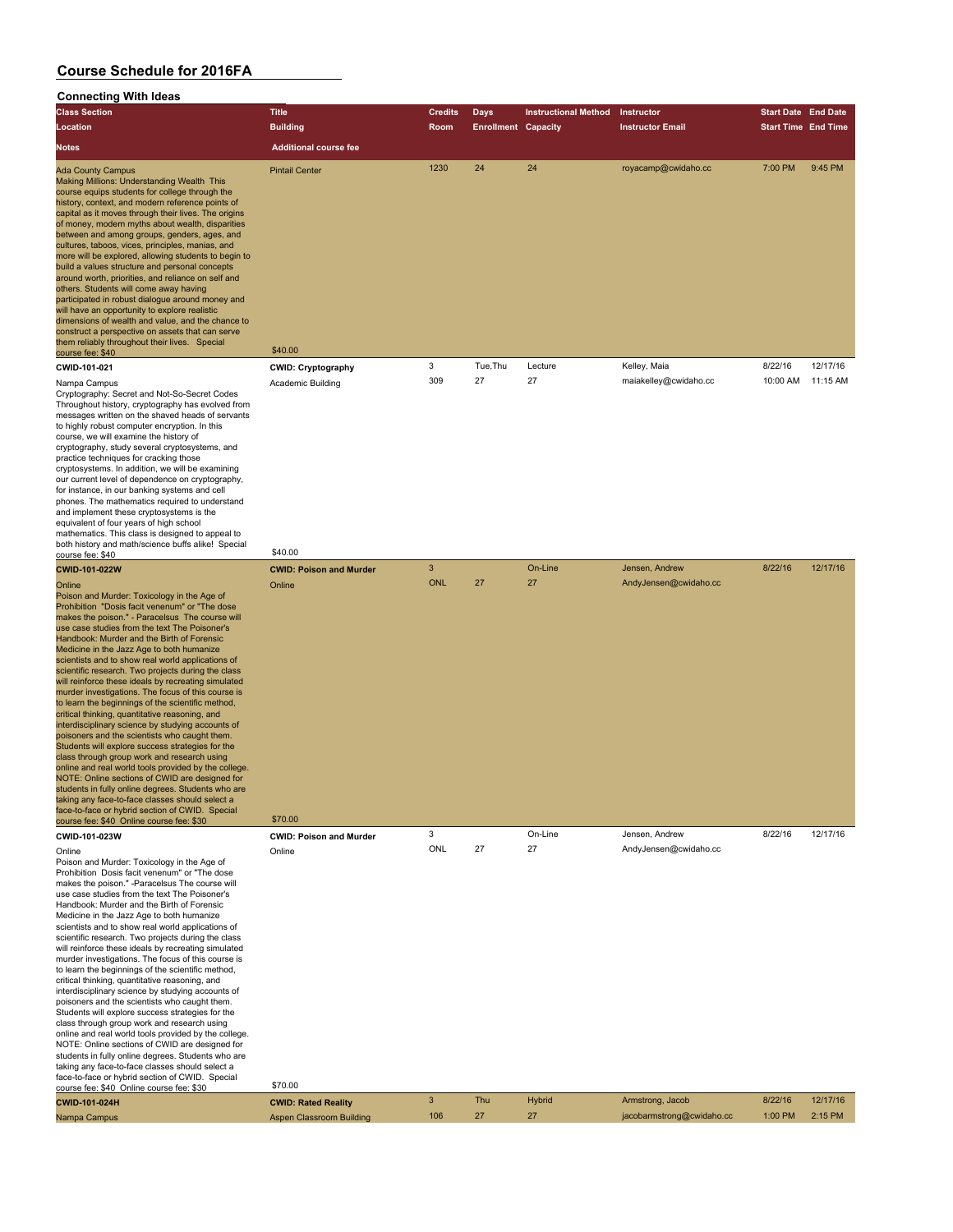| <b>Class Section</b>                                                                                                                                                                                                                                                                                                                                                                                                                                                                                                                                                                                                                                                                                                                                                                                                                                                                                                                                                                                                                                                                                                                                                                                                                                                                                                                  | <b>Title</b>                                                           | <b>Credits</b> | Days                       | <b>Instructional Method</b> | Instructor                                  | <b>Start Date End Date</b> |                     |
|---------------------------------------------------------------------------------------------------------------------------------------------------------------------------------------------------------------------------------------------------------------------------------------------------------------------------------------------------------------------------------------------------------------------------------------------------------------------------------------------------------------------------------------------------------------------------------------------------------------------------------------------------------------------------------------------------------------------------------------------------------------------------------------------------------------------------------------------------------------------------------------------------------------------------------------------------------------------------------------------------------------------------------------------------------------------------------------------------------------------------------------------------------------------------------------------------------------------------------------------------------------------------------------------------------------------------------------|------------------------------------------------------------------------|----------------|----------------------------|-----------------------------|---------------------------------------------|----------------------------|---------------------|
| <b>Location</b>                                                                                                                                                                                                                                                                                                                                                                                                                                                                                                                                                                                                                                                                                                                                                                                                                                                                                                                                                                                                                                                                                                                                                                                                                                                                                                                       | <b>Building</b>                                                        | Room           | <b>Enrollment Capacity</b> |                             | <b>Instructor Email</b>                     | <b>Start Time End Time</b> |                     |
| Notes                                                                                                                                                                                                                                                                                                                                                                                                                                                                                                                                                                                                                                                                                                                                                                                                                                                                                                                                                                                                                                                                                                                                                                                                                                                                                                                                 | <b>Additional course fee</b>                                           |                |                            |                             |                                             |                            |                     |
| Rated (R)eality: Exploring Controversy in Media<br>and Society "This is your last chance. After this,<br>there is no turning back. You take the blue pill - the<br>story ends, you wake up in your bed and believe<br>whatever you want to believe. You take the red pill<br>- you stay in Wonderland and I show you how deep<br>the rabbit-hole goes." - Morpheus, The Matrix For<br>some, the experience of becoming a college<br>student can be very different then what they had<br>expected or imagined. We all hold ideas and<br>assumptions about the way things "really are," and<br>about how the world works. When those ideas and<br>assumptions are challenged, it can be both<br>uncomfortable and liberating. This course<br>introduces students to the college experience and<br>to ways of thinking and learning that can be both<br>challenging and rewarding. By sociologically<br>exploring interesting (and sometimes controversial)<br>topics that are relevant in contemporary media and<br>society, students will develop strategies for<br>success in college as well as gain new and<br>important insights into the ways in which they are<br>shaped by - and connected to - the community,<br>society and culture in which they live. Hybrid<br>course-has an online component. Special course<br>fee: \$40 | \$40.00                                                                |                |                            |                             |                                             |                            |                     |
| CWID-101-025H                                                                                                                                                                                                                                                                                                                                                                                                                                                                                                                                                                                                                                                                                                                                                                                                                                                                                                                                                                                                                                                                                                                                                                                                                                                                                                                         | <b>CWID: Heroes and Villains</b>                                       | 3              | W                          | Lecture                     | Johanek, Kimberly                           | 8/22/16                    | 12/17/16            |
| Nampa Campus<br>Heroes and Villains What does it mean to be a<br>hero or a villain? We will consider both famous and<br>obscure examples of unique individuals and their<br>circumstances. Heroic stories can inspire us to be<br>persistent and resilient in the face of trials, whereas<br>stories of villains can serve as a warning and<br>strengthen our resolve. What factors lead to an<br>individual's success or failure? Various case<br>studies will be examined relating to topics such as<br>culture, opportunity, personality, genius,<br>persistence, and achievement. This is an<br>interdisciplinary course, primarily drawing from<br>sociology, psychology and history. You will be able<br>to develop practical tools to define your own<br>personal and professional goals and determine                                                                                                                                                                                                                                                                                                                                                                                                                                                                                                                         | Multipurpose Classroom Bldg                                            | 205            | 24                         | 24                          | kimjohanek@cwidaho.cc                       | 10:00 AM                   | 11:15 AM            |
| how you can overcome obstacles to achieve your                                                                                                                                                                                                                                                                                                                                                                                                                                                                                                                                                                                                                                                                                                                                                                                                                                                                                                                                                                                                                                                                                                                                                                                                                                                                                        |                                                                        |                |                            |                             |                                             |                            |                     |
| goals. Special course fee: \$40                                                                                                                                                                                                                                                                                                                                                                                                                                                                                                                                                                                                                                                                                                                                                                                                                                                                                                                                                                                                                                                                                                                                                                                                                                                                                                       | \$40.00                                                                |                |                            |                             |                                             |                            | 12/17/16            |
| <b>CWID-101-026</b><br><b>Ada County Campus</b><br>What Are the Chances? Newspapers love to<br>splash big headlines about death by shark, but did<br>you realize that you are more likely to be killed by a<br>statistician than by a shark? This topic will take a<br>light-hearted but rigorous approach to probability,<br>giving you the opportunity to exercise some fairly<br>simple mathematical operations while thinking<br>about some fairly complex ideas. The theme will be<br>approached from a variety of disciplines, looking<br>not only at the mathematical concepts of<br>probability, but also at its historical and<br>philosophical underpinnings. Don't be afraid to sign<br>up just because your math background is shaky!<br>All calculations will be done with calculators, and<br>nothing is more complex than simple addition,<br>subtraction, multiplication, and division. About two-<br>thirds of the material in this course is not covered<br>in any other math course at CWI. Special course<br>fee: \$40                                                                                                                                                                                                                                                                                            | <b>CWID: What are the Chances?</b><br><b>Pintail Center</b><br>\$40.00 | 3<br>1230      | M, W<br>24                 | Lecture<br>24               | Thomas, Gary<br>garythomas@cwidaho.cc       | 8/22/16<br>8:30 AM         | 9:45 AM             |
| CWID-101-027W                                                                                                                                                                                                                                                                                                                                                                                                                                                                                                                                                                                                                                                                                                                                                                                                                                                                                                                                                                                                                                                                                                                                                                                                                                                                                                                         | <b>CWID: I'd Rather be Gaming</b>                                      | 3              |                            | On-Line                     | Billing, Carol                              | 8/22/16                    | 12/17/16            |
| Online<br>I'd Rather be Gaming Some believe that to neglect<br>students who have a passion for the booming<br>gaming industry is a travesty. This course seeks to<br>engage gamers and non-gamers alike and connect<br>their strengths in the gaming world with those<br>needed to succeed in college. We will examine the<br>different sides of the argument, "is gaming a waste<br>of time?" Students interested in gaming will be<br>given the opportunity to evaluate their academic<br>strengths and personality and understand how they<br>align with world of gaming. All students will<br>complete the course better prepared to win in<br>college, and with good time management, students<br>might even learn how to reserve some time to play.<br>NOTE: Online sections of CWID are designed for<br>students in fully online degrees. Students who are<br>taking any face-to-face classes should select a<br>face-to-face or hybrid section of CWID. Special                                                                                                                                                                                                                                                                                                                                                               | Online                                                                 | ONL            | 27                         | 27                          | carolbilling@cwidaho.cc                     |                            |                     |
| course fee: \$40                                                                                                                                                                                                                                                                                                                                                                                                                                                                                                                                                                                                                                                                                                                                                                                                                                                                                                                                                                                                                                                                                                                                                                                                                                                                                                                      | \$70.00                                                                |                |                            |                             |                                             |                            |                     |
| <b>CWID-101-028</b><br><b>Ada County Campus</b>                                                                                                                                                                                                                                                                                                                                                                                                                                                                                                                                                                                                                                                                                                                                                                                                                                                                                                                                                                                                                                                                                                                                                                                                                                                                                       | <b>CWID: Apocalyptic Film/Lit</b><br><b>Pintail Center</b>             | 3<br>1208      | M,W<br>27                  | Lecture<br>27               | Coonrod, Fredrick<br>RickCoonrod@cwidaho.cc | 8/22/16<br>5:30 PM         | 12/17/16<br>6:45 PM |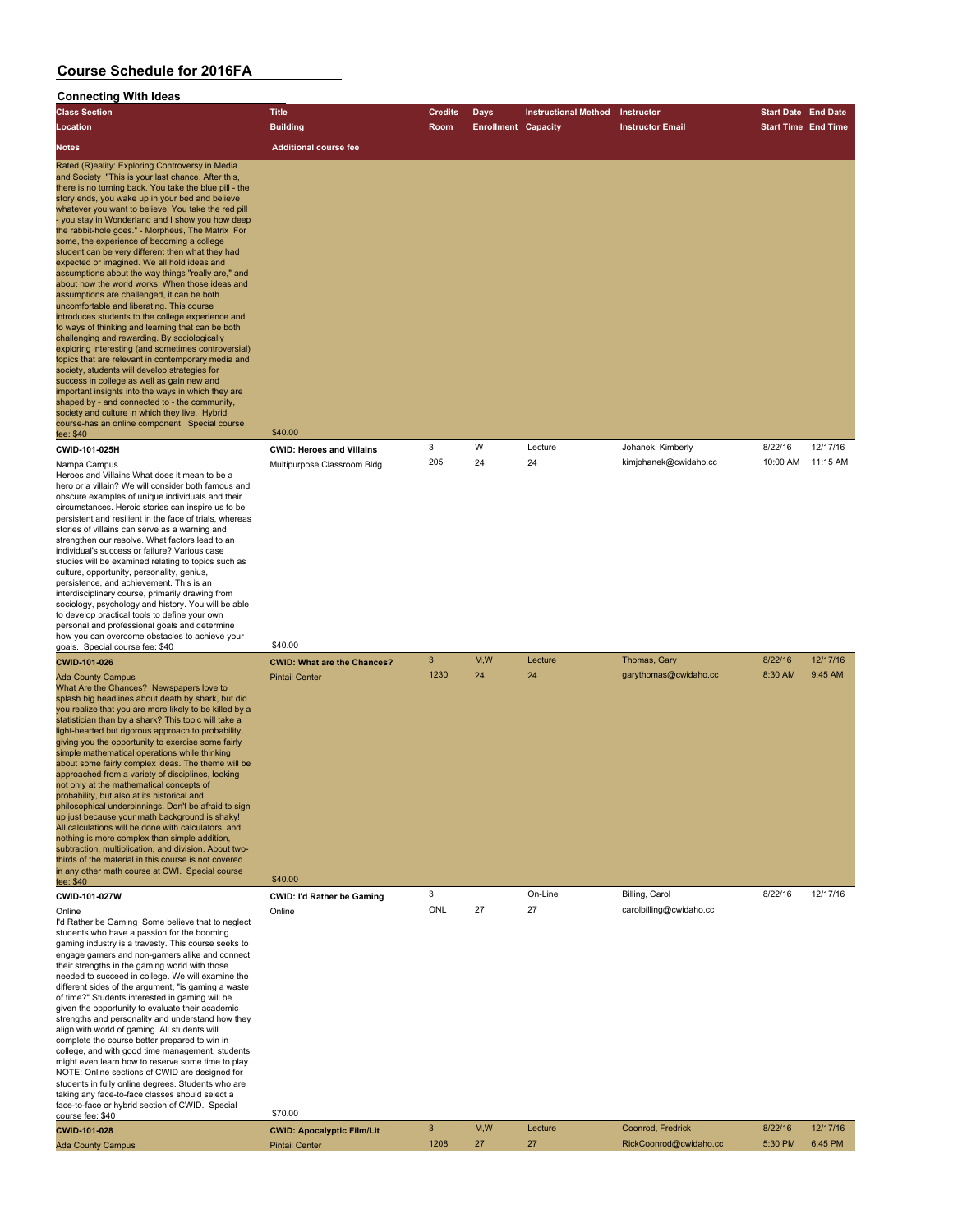| <b>Class Section</b>                                                                                                                                                                                                                                                                                                                                                                                                                                                                                                                                                                                                                                                                                                                                                                                                                                                                                                                                                                                                                                                                                                 | <b>Title</b>                                                              | <b>Credits</b> | Days                       | <b>Instructional Method</b> | Instructor                                | <b>Start Date End Date</b> |                     |
|----------------------------------------------------------------------------------------------------------------------------------------------------------------------------------------------------------------------------------------------------------------------------------------------------------------------------------------------------------------------------------------------------------------------------------------------------------------------------------------------------------------------------------------------------------------------------------------------------------------------------------------------------------------------------------------------------------------------------------------------------------------------------------------------------------------------------------------------------------------------------------------------------------------------------------------------------------------------------------------------------------------------------------------------------------------------------------------------------------------------|---------------------------------------------------------------------------|----------------|----------------------------|-----------------------------|-------------------------------------------|----------------------------|---------------------|
| Location                                                                                                                                                                                                                                                                                                                                                                                                                                                                                                                                                                                                                                                                                                                                                                                                                                                                                                                                                                                                                                                                                                             | <b>Building</b>                                                           | Room           | <b>Enrollment Capacity</b> |                             | <b>Instructor Email</b>                   | <b>Start Time End Time</b> |                     |
| <b>Notes</b>                                                                                                                                                                                                                                                                                                                                                                                                                                                                                                                                                                                                                                                                                                                                                                                                                                                                                                                                                                                                                                                                                                         | <b>Additional course fee</b>                                              |                |                            |                             |                                           |                            |                     |
| Modern Apocalyptic Horror Stories of the<br>apocalypse have become increasingly popular.<br>Television shows like The Walking Dead, fiction<br>like Stephen King's The Stand, and movies like I<br>Am Legend captivate audiences and make millions<br>in sales. Narratives like these offer a bleak view of<br>the aftermath of an apocalypse, where the human<br>race is nearly wiped out by disease, monsters, or<br>cataclysm, and where the last survivors of<br>humanity are forced to fight against these horrors,<br>and often each other, to survive. Why is our culture<br>obsessed with the idea of an apocalypse? What<br>about the genre appeals to a wide range of<br>people? This class will explore the apocalypse in<br>television, film, and print. We will examine the<br>ideas of culture, religion, technology, world events,<br>and heroism in the genre in an attempt to uncover<br>why apocalyptic narratives resonate with so many<br>people. Special course fee: \$40                                                                                                                       | \$40.00                                                                   |                |                            |                             |                                           |                            |                     |
| CWID-101-029W                                                                                                                                                                                                                                                                                                                                                                                                                                                                                                                                                                                                                                                                                                                                                                                                                                                                                                                                                                                                                                                                                                        | <b>CWID: Poison and Murder</b>                                            | 3              |                            | On-Line                     | Jensen, Andrew                            | 8/22/16                    | 12/17/16            |
| Online<br>Poison and Murder: Toxicology in the Age of<br>Prohibition "Dosis facit venenum" or "The dose<br>makes the poison." - Paracelsus The course will<br>use case studies from the text The Poisoner's<br>Handbook: Murder and the Birth of Forensic<br>Medicine in the Jazz Age to both humanize<br>scientists and to show real world applications of<br>scientific research. Two projects during the class<br>will reinforce these ideals by recreating simulated<br>murder investigations. The focus of this course is<br>to learn the beginnings of the scientific method,<br>critical thinking, quantitative reasoning, and<br>interdisciplinary science by studying accounts of<br>poisoners and the scientists who caught them.<br>Students will explore success strategies for the<br>class through group work and research using<br>online and real world tools provided by the college.<br>NOTE: Online sections of CWID are designed for<br>students in fully online degrees. Students who are<br>taking any face-to-face classes should select a<br>face-to-face or hybrid section of CWID. Special | Online                                                                    | ONL            | 27                         | 27                          | AndyJensen@cwidaho.cc                     |                            |                     |
| course fee: \$40 Online course fee: \$30                                                                                                                                                                                                                                                                                                                                                                                                                                                                                                                                                                                                                                                                                                                                                                                                                                                                                                                                                                                                                                                                             | \$70.00                                                                   |                |                            |                             |                                           |                            |                     |
| <b>CWID-101-030</b><br><b>Ada County Campus</b><br>What Am I Worth? You have worked hard to get<br>an education (or you are working hard to get an<br>education) and it's time to exchange your<br>knowledge with a paycheck. A paycheck is just a<br>bunch of dollars until you use them. Are these<br>dollars a tool? Or a convenience? Will you tell your<br>money where it will go? Or will you wonder where it<br>went? You will gain tools in this course to manage<br>your personal financial cash flow in addition to<br>gaining tools to help you navigate through your<br>CWI experience. Special course fee: \$40                                                                                                                                                                                                                                                                                                                                                                                                                                                                                         | <b>CWID: What Am I Worth?</b><br><b>Mallard Place Building</b><br>\$40.00 | 3<br>1108      | Tue, Thu<br>27             | Lecture<br>27               | Batali, Jorene<br>jorenebatali@cwidaho.cc | 8/22/16<br>4:00 PM         | 12/17/16<br>5:15 PM |
| CWID-101-031                                                                                                                                                                                                                                                                                                                                                                                                                                                                                                                                                                                                                                                                                                                                                                                                                                                                                                                                                                                                                                                                                                         | <b>CWID: Fantastical Futures</b>                                          | 3              | Tue, Thu                   | Lecture                     | Della Badia, Carl                         | 8/22/16                    | 12/17/16            |
| Nampa Campus<br>Fantastical Futures and What They Teach Us<br>Science Fiction is a genre that explores not only a<br>fantastical future or alternative present, but it also<br>plays a pivotal role in critically examining our<br>current societies. Through literature and film, we<br>will investigate the larger questions of what it<br>means to exist on earth today. How are science<br>and technology shaping our societies? What are<br>humanity's greatest challenges? What role can<br>science fiction play in helping us understand our<br>own communities and ourselves, and ultimately,<br>what it means to be human? Special course fee:                                                                                                                                                                                                                                                                                                                                                                                                                                                              | Academic Building                                                         | 309            |                            |                             | carldellabadia@cwidaho.cc                 | 2:30 PM                    | 3:45 PM             |
| \$40<br>CWID-101-032                                                                                                                                                                                                                                                                                                                                                                                                                                                                                                                                                                                                                                                                                                                                                                                                                                                                                                                                                                                                                                                                                                 | \$40.00<br><b>CWID: Media Literacy</b>                                    | 3              | Tue.Thu                    | Lecture                     | Wolford, Abigail                          | 8/22/16                    | 12/17/16            |
| <b>Ada County Campus</b><br>Media Literacy Media are central to culture and<br>contribute daily to our communication,<br>socialization, and core beliefs. This course is<br>designed to help students develop skills to<br>effectively analyze media messages for function,<br>intent and bias, and understand how this<br>information contributes meaning to the lives of<br>individuals and to society as a whole. Students will<br>also create a personal media project to<br>demonstrate concepts covered in the course.                                                                                                                                                                                                                                                                                                                                                                                                                                                                                                                                                                                         | <b>Pintail Center</b><br>\$40.00                                          | 1206           | 27                         | 27                          | abbywolford@cwidaho.cc                    | 11:30 AM                   | 12:45 PM            |
| Special course fee: \$40<br>CWID-101-033                                                                                                                                                                                                                                                                                                                                                                                                                                                                                                                                                                                                                                                                                                                                                                                                                                                                                                                                                                                                                                                                             | <b>CWID: The Science of Speed</b>                                         | 3              | Tue, Thu                   | Lecture                     | Curry, Timothy                            | 8/22/16                    | 12/17/16            |
| Nampa Campus                                                                                                                                                                                                                                                                                                                                                                                                                                                                                                                                                                                                                                                                                                                                                                                                                                                                                                                                                                                                                                                                                                         | Aspen Classroom Building                                                  | 101            | 26                         | 27                          | timcurry@cwidaho.cc                       | 1:00 PM                    | 2:15 PM             |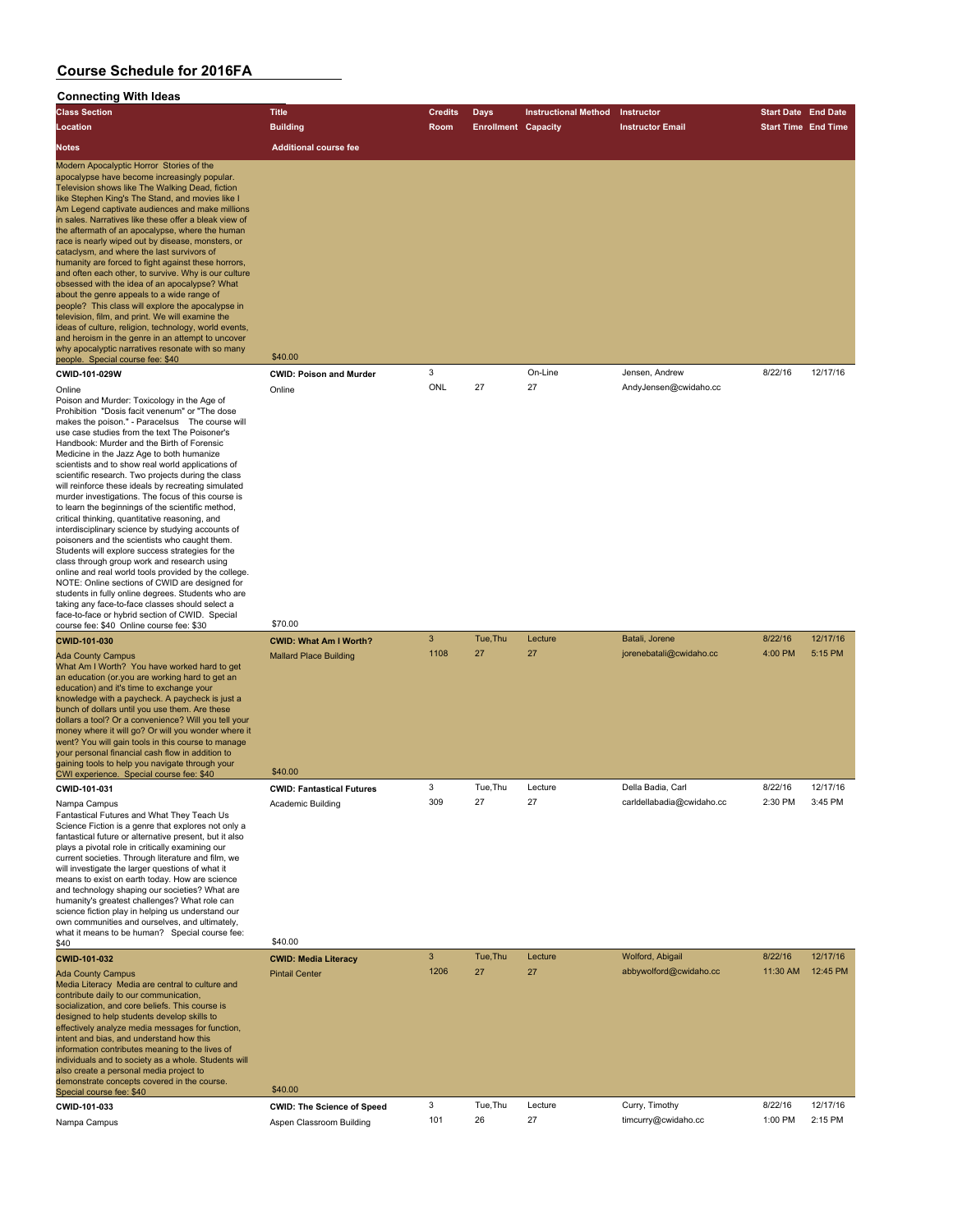| <b>Connecting With Ideas</b>                                                                                  |                                      |                |                            |                             |                         |                            |          |
|---------------------------------------------------------------------------------------------------------------|--------------------------------------|----------------|----------------------------|-----------------------------|-------------------------|----------------------------|----------|
| <b>Class Section</b>                                                                                          | <b>Title</b>                         | <b>Credits</b> | <b>Days</b>                | <b>Instructional Method</b> | Instructor              | <b>Start Date End Date</b> |          |
| Location                                                                                                      | <b>Building</b>                      | Room           | <b>Enrollment Capacity</b> |                             | <b>Instructor Email</b> | Start Time End Time        |          |
| <b>Notes</b>                                                                                                  | <b>Additional course fee</b>         |                |                            |                             |                         |                            |          |
| The Science of Speed Have you ever wondered                                                                   |                                      |                |                            |                             |                         |                            |          |
| what makes Usain Bolt the fastest man on Earth?                                                               |                                      |                |                            |                             |                         |                            |          |
| How did Chris Johnson run a 4.24 second 40 yard                                                               |                                      |                |                            |                             |                         |                            |          |
| dash? Why and how did Lance Armstrong cheat?<br>What goes into creating an elite athlete or being             |                                      |                |                            |                             |                         |                            |          |
| the best team in the world? Science and lots of it!                                                           |                                      |                |                            |                             |                         |                            |          |
| Science plays a key role in how athletes train, how                                                           |                                      |                |                            |                             |                         |                            |          |
| they compete, what they eat, and, unfortunately,<br>how they cheat. Throughout the term this course           |                                      |                |                            |                             |                         |                            |          |
| explores a range of topics in the world of science in                                                         |                                      |                |                            |                             |                         |                            |          |
| sports including, sports nutrition, sports                                                                    |                                      |                |                            |                             |                         |                            |          |
| performance, sport injury and doping in sport. In<br>addition to all these topics students will be able to    |                                      |                |                            |                             |                         |                            |          |
| have several first hand experiences in the CWI                                                                |                                      |                |                            |                             |                         |                            |          |
| Human Performance and Health Lab to perform                                                                   |                                      |                |                            |                             |                         |                            |          |
| certain sport specific tests to see where they stand<br>when compared to the best athletes in the world.      |                                      |                |                            |                             |                         |                            |          |
| Special course fee: \$40                                                                                      | \$40.00                              |                |                            |                             |                         |                            |          |
| CWID-101-034                                                                                                  | <b>CWID: Tombs, Temples, Mummies</b> | $\mathbf{3}$   | Tue, Thu                   | Lecture                     | Brown, Karen            | 8/22/16                    | 12/17/16 |
| Nampa Campus                                                                                                  | <b>Aspen Classroom Building</b>      | 127            | 27                         | 27                          | karenbrown@cwidaho.cc   | 2:30 PM                    | 3:45 PM  |
| Tombs, Temples and Mummies: Art and                                                                           |                                      |                |                            |                             |                         |                            |          |
| Architecture of Ancient Egypt and the Modern<br>World The art and architecture of Ancient Egypt               |                                      |                |                            |                             |                         |                            |          |
| has tantalized imaginations for some 2500 years.                                                              |                                      |                |                            |                             |                         |                            |          |
| This course will explore the cultural production of                                                           |                                      |                |                            |                             |                         |                            |          |
| Ancient Egypt so students gain an understanding<br>of the development and importance of specific art          |                                      |                |                            |                             |                         |                            |          |
| forms and their relationship to its history. We will                                                          |                                      |                |                            |                             |                         |                            |          |
| then examine the fascination Egypt has had for the                                                            |                                      |                |                            |                             |                         |                            |          |
| West as a result of events like the French<br>campaign from 1798-1801 and the discovery in                    |                                      |                |                            |                             |                         |                            |          |
| 1922 of the tomb of King Tutankhamun. These                                                                   |                                      |                |                            |                             |                         |                            |          |
| have influenced the creation of such diverse things<br>as funerary structures, buildings, film and video,     |                                      |                |                            |                             |                         |                            |          |
| and fashion. Special course fee: \$40                                                                         | \$40.00                              |                |                            |                             |                         |                            |          |
| CWID-101-035                                                                                                  | <b>CWID: History of Animation</b>    | 3              | M,W                        | Lecture                     | Fazil, Goran            | 8/22/16                    | 12/17/16 |
| Nampa Campus                                                                                                  | Academic Building                    | 206            | 27                         | 27                          | goranfazil@cwidaho.cc   | 11:30 AM                   | 12:45 PM |
| History of Animation - Animation is a popular                                                                 |                                      |                |                            |                             |                         |                            |          |
| medium in our contemporary world and it has been<br>as such for over hundreds of years. During this           |                                      |                |                            |                             |                         |                            |          |
| time animated movies have made a huge impact                                                                  |                                      |                |                            |                             |                         |                            |          |
| on our popular culture. This course will explore the<br>origins of animation and its history. We will look    |                                      |                |                            |                             |                         |                            |          |
| into various different genres, styles, media, and                                                             |                                      |                |                            |                             |                         |                            |          |
| techniques in regards to animated movies and their                                                            |                                      |                |                            |                             |                         |                            |          |
| evolution over time. Animation is an international<br>global medium, and therefore in this class we will      |                                      |                |                            |                             |                         |                            |          |
| examine various different leading practitioners from                                                          |                                      |                |                            |                             |                         |                            |          |
| all over the world. Through the examination of                                                                |                                      |                |                            |                             |                         |                            |          |
| animated movies we will gain an insight into<br>various social and cultural contexts in which these           |                                      |                |                            |                             |                         |                            |          |
| movies were created. Special course fee: \$40                                                                 | \$40.00                              |                |                            |                             |                         |                            |          |
| CWID-101-036H                                                                                                 | <b>CWID: Movies that Move Us</b>     | 3              | Tue                        | <b>Hybrid</b>               | Straub, Scott           | 8/22/16                    | 12/17/16 |
| <b>Ada County Campus</b>                                                                                      | <b>Pintail Center</b>                | 1211           | 24                         | 24                          | scottstraub@cwidaho.cc  | 11:30 AM                   | 12:45 PM |
| Movies that Move Us - Do you like films that are                                                              |                                      |                |                            |                             |                         |                            |          |
| inspiring, uplifting, and intriguing?ÿDo you wonder<br>whether movies can move people to action? The          |                                      |                |                            |                             |                         |                            |          |
| classroom, with all its inherent drama, conflict, and                                                         |                                      |                |                            |                             |                         |                            |          |
| diversity, has provided the perfect setting for many<br>books and movies in our culture. In this course       |                                      |                |                            |                             |                         |                            |          |
| we'll explore how education portraved in cinema                                                               |                                      |                |                            |                             |                         |                            |          |
| and literature compares to the real world, and we'll                                                          |                                      |                |                            |                             |                         |                            |          |
| have some fun along the way. Additionally, we'll<br>discuss how adults learn, in both a traditional and       |                                      |                |                            |                             |                         |                            |          |
| online environment.y Students completing this                                                                 |                                      |                |                            |                             |                         |                            |          |
| course will be better prepared to succeed in                                                                  |                                      |                |                            |                             |                         |                            |          |
| college, and in life. Whether you are you are just<br>curious about how movies influence our lives or         |                                      |                |                            |                             |                         |                            |          |
| perhaps you are considering a career in teaching,                                                             |                                      |                |                            |                             |                         |                            |          |
| join us to uncover the tips and tricks to<br>achievement in school, and beyond. Special                       |                                      |                |                            |                             |                         |                            |          |
| course fee: \$40                                                                                              | \$40.00                              |                |                            |                             |                         |                            |          |
| CWID-101-038                                                                                                  | <b>CWID: True Lies: Short Fict</b>   | 3              | Tue, Thu                   | Lecture                     | Collins, Malia          | 8/22/16                    | 12/17/16 |
| Ada County Campus                                                                                             | <b>Pintail Center</b>                | 1211           | 21                         | 24                          | maliacollins@cwidaho.cc | 1:00 PM                    | 2:15 PM  |
| True Lies: Short Fiction about Real Life According                                                            |                                      |                |                            |                             |                         |                            |          |
| to Stephen King, "Fiction is a lie, and good fiction is<br>the truth inside the lie." In this course, we will |                                      |                |                            |                             |                         |                            |          |
| examine stories that walk the line between fiction                                                            |                                      |                |                            |                             |                         |                            |          |
| and nonfiction and how contemporary writers<br>illuminate real-life difficulties. We will read Tim            |                                      |                |                            |                             |                         |                            |          |
| O'Brien on war, Lorrie Moore on cancer, Amy                                                                   |                                      |                |                            |                             |                         |                            |          |
| Hempel on her worst secret, and Sherman Alexie                                                                |                                      |                |                            |                             |                         |                            |          |
| on leaving home. We will explore the kinds of<br>truths that might lend themselves to fiction and             |                                      |                |                            |                             |                         |                            |          |
| discuss how fiction helps us to navigate our lives                                                            |                                      |                |                            |                             |                         |                            |          |
| and our world. Students will have the opportunity to                                                          |                                      |                |                            |                             |                         |                            |          |
| experiment with turning their own life into fiction.<br>Special course fee: \$40                              | \$40.00                              |                |                            |                             |                         |                            |          |
| CWID-101-039W                                                                                                 | <b>CWID: YOLO: Exist/Mod World</b>   | $\mathbf{3}$   |                            | On-Line                     | Wilson, Harold          | 8/22/16                    | 12/17/16 |
| Online                                                                                                        | Online                               | <b>ONL</b>     | 27                         | 27                          | gregwilson@cwidaho.cc   |                            |          |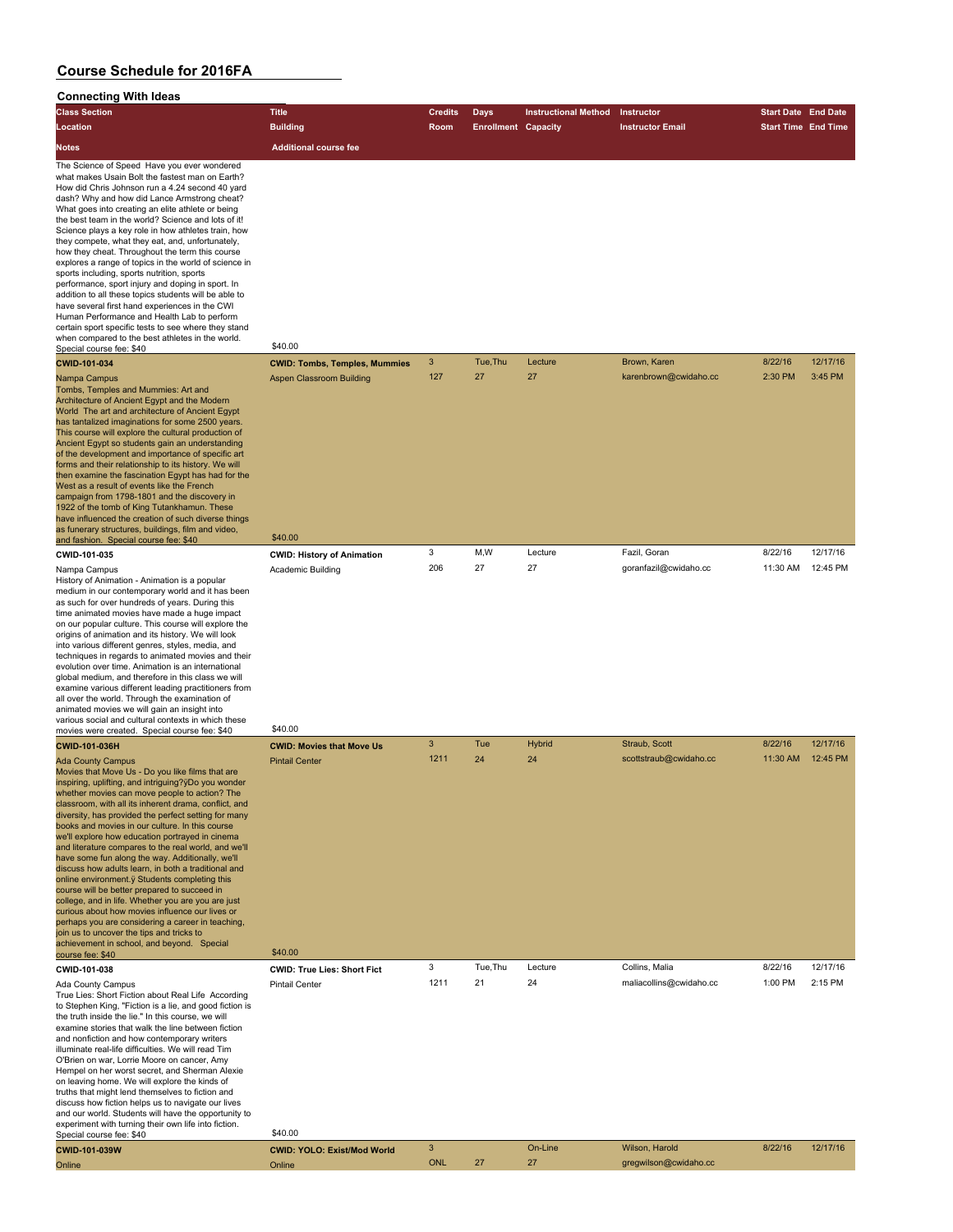| <b>Class Section</b>                                                                                                                                                                                                                                                                                                                                                                                                                                                                                                                                                                                                                                                                                                                                                                                                                                                                                                                                                                                                                                                                                                                                                         | <b>Title</b>                                         | <b>Credits</b>             | Days                       | <b>Instructional Method</b> | Instructor                            | <b>Start Date End Date</b> |          |
|------------------------------------------------------------------------------------------------------------------------------------------------------------------------------------------------------------------------------------------------------------------------------------------------------------------------------------------------------------------------------------------------------------------------------------------------------------------------------------------------------------------------------------------------------------------------------------------------------------------------------------------------------------------------------------------------------------------------------------------------------------------------------------------------------------------------------------------------------------------------------------------------------------------------------------------------------------------------------------------------------------------------------------------------------------------------------------------------------------------------------------------------------------------------------|------------------------------------------------------|----------------------------|----------------------------|-----------------------------|---------------------------------------|----------------------------|----------|
| Location                                                                                                                                                                                                                                                                                                                                                                                                                                                                                                                                                                                                                                                                                                                                                                                                                                                                                                                                                                                                                                                                                                                                                                     | <b>Building</b>                                      | Room                       | <b>Enrollment Capacity</b> |                             | <b>Instructor Email</b>               | <b>Start Time End Time</b> |          |
| <b>Notes</b>                                                                                                                                                                                                                                                                                                                                                                                                                                                                                                                                                                                                                                                                                                                                                                                                                                                                                                                                                                                                                                                                                                                                                                 | <b>Additional course fee</b>                         |                            |                            |                             |                                       |                            |          |
| YOLO: Existing in the Modern World You only live<br>once is a popular tag line of our modern society.<br>While some say it just started with a rap song,<br>Soren Kierkegaard, a dusty old Dane who lived<br>more than 150 years ago, had some ideas that<br>look remarkably like the phrase we use today.<br>Through a study of some of his main themes of<br>philosophy such as 'passionate inwardness',<br>'subjectivity', 'the individual', and 'the leap of faith',<br>we will go on a cultural treasure hunt to see these<br>very popular themes reflected in the movies,<br>music, and short stories that are all around us. By<br>the time you have finished this course, you will be<br>able to decide for yourself if Kierkegaard is indeed<br>the first one with the hashtag YOLO. NOTE:<br>Online sections of CWID are designed for students<br>in fully online degrees. Students who are taking<br>any face-to-face classes should select a face-to-<br>face or hybrid section of CWID. Special course<br>fee: \$40 Online course fee: \$30                                                                                                                     | \$70.00                                              |                            |                            |                             |                                       |                            |          |
| CWID-101-040W                                                                                                                                                                                                                                                                                                                                                                                                                                                                                                                                                                                                                                                                                                                                                                                                                                                                                                                                                                                                                                                                                                                                                                | <b>CWID: Humor &amp; Amer Culture</b>                | 3                          |                            | On-Line                     | Newberry, Christina                   | 8/22/16                    | 12/17/16 |
| Online<br>Humor and American Culture "Good satire goes<br>beyond the specific point it's trying to make and<br>teaches you how to think critically. Even after your<br>favorite cartoonist retires or [Stephen] Colbert<br>wraps it up, you're not left believing everything<br>they're telling you." -Aaron McGruder, creator of<br>"The Boondocks" In this course we will examine<br>satirical works such as The Daily Show, The<br>Onion, and South Park to think critically about<br>American culture and to explore important<br>moments and transitions in our history as well as in<br>current events. We will analyze the impact of these<br>works on us as media consumers-how do they<br>change the way we think about our culture and<br>events? Why do so many Americans get their news<br>from humorists instead of or in addition to<br>traditional news outlets? Why does an Onion article<br>prompt us to think about an issue in a way that a<br>New York Times article doesn't? To answer these<br>questions, we will examine satire as a literary<br>genre and art form in political cartoons, film,<br>journalism, television, and social media. Special | Online                                               | ONL                        | 27                         | 27                          | meagannewberry@cwidaho.cc             |                            |          |
| course fee: \$40 Online course fee: \$30                                                                                                                                                                                                                                                                                                                                                                                                                                                                                                                                                                                                                                                                                                                                                                                                                                                                                                                                                                                                                                                                                                                                     | \$70.00                                              |                            |                            |                             |                                       |                            |          |
|                                                                                                                                                                                                                                                                                                                                                                                                                                                                                                                                                                                                                                                                                                                                                                                                                                                                                                                                                                                                                                                                                                                                                                              |                                                      |                            |                            |                             |                                       |                            |          |
| <b>CWID-101-041W</b><br>Online<br>Health Shenanigans This course will explore<br>current fallacies related to being in a state of "good<br>health." Students will learn how to scrutinize health<br>information to identify fraudulent or ill informed<br>advertisements that claims to alter the human<br>condition (often for financial gain). People might be<br>awed by fanciful research studies or unreasonable<br>promises. These tactics may promote fear and<br>devalue legitimate science. At the end of this<br>course, students will have learned to be educated<br>consumers, adopting skills that will lead to<br>academic success, and improved ability to<br>decipher the information that surrounds us. NOTE:<br>Online sections of CWID are designed for students<br>in fully online degrees. Students who are taking<br>any face-to-face classes should select a face-to-<br>face or hybrid section of CWID. Special course<br>fee: \$40 Online course fee: \$30                                                                                                                                                                                          | <b>CWID: Health Shenanigans</b><br>Online<br>\$70.00 | $\mathbf{3}$<br><b>ONL</b> | 27                         | On-Line<br>27               | Crotty, Leah<br>leahcrotty@cwidaho.cc | 8/22/16                    | 12/17/16 |
| CWID-101-042                                                                                                                                                                                                                                                                                                                                                                                                                                                                                                                                                                                                                                                                                                                                                                                                                                                                                                                                                                                                                                                                                                                                                                 | <b>CWID: Idaho Authors</b>                           | 3                          | M,W                        | Lecture                     | Nicholas, David                       | 8/22/16                    | 12/17/16 |
| Ada County Campus<br>Idaho Authors and the West - Course content will<br>deal with the American West. The American West<br>conjures images of cowboys and outlaws, gold<br>mines and uncharted wilderness. Wild West shows<br>and Hollywood, vast, empty spaces and suburban<br>sprawl. It has long been viewed as rugged territory<br>where the hearty, the visionary, and the brave can<br>claim fortune, freedom, and fame. It is a land as<br>much myth as reality, full of contradiction and<br>complexity. Literature has played its role creating,<br>perpetuating, and debunking these myths. This<br>course will introduce you to various Idaho writers<br>and their writings. Through their fiction, non-fiction,<br>and poetry-much of it set in the state of Idaho, we<br>will explore the ever-changing West and analyze its<br>many meanings. How do these writers and writings<br>envision the West, and how do these visions fit<br>with your own, as a College of Western Idaho<br>student? Inspired by what we read, we will use our<br>own Western experiences as material for the<br>newest wave of Idaho-authored stories, memoirs,                     | <b>Pintail Center</b>                                | 1206                       | 27                         | 27                          | davenicholas@cwidaho.cc               | 2:30 PM                    | 3:45 PM  |
| and poems. Special course fee: \$40<br><b>CWID-101-044</b>                                                                                                                                                                                                                                                                                                                                                                                                                                                                                                                                                                                                                                                                                                                                                                                                                                                                                                                                                                                                                                                                                                                   | \$40.00<br><b>CWID: Travelling to Learn</b>          | $\mathbf{3}$               | F                          | Lecture                     | Portales, Fonda                       | 8/22/16                    | 12/17/16 |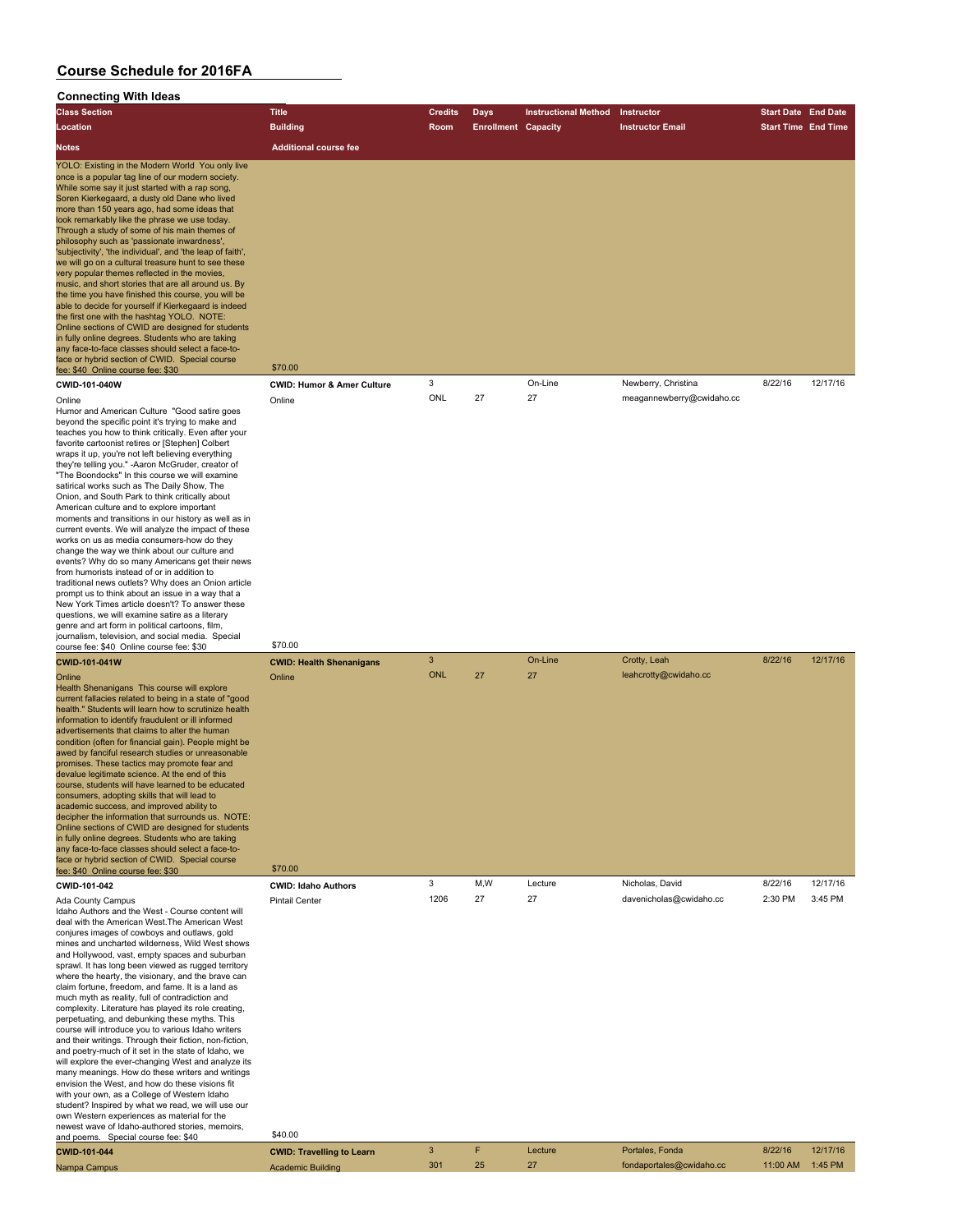| <b>Class Section</b>                                                                                                                                                                                                                                                                                                                                                                                                                                                                                                                                                                                                                                                                                                                                                                                                                                                                                                                                                                                                                                                                     | <b>Title</b>                                                            | <b>Credits</b> | <b>Days</b>                | <b>Instructional Method</b> | Instructor                | <b>Start Date End Date</b> |          |
|------------------------------------------------------------------------------------------------------------------------------------------------------------------------------------------------------------------------------------------------------------------------------------------------------------------------------------------------------------------------------------------------------------------------------------------------------------------------------------------------------------------------------------------------------------------------------------------------------------------------------------------------------------------------------------------------------------------------------------------------------------------------------------------------------------------------------------------------------------------------------------------------------------------------------------------------------------------------------------------------------------------------------------------------------------------------------------------|-------------------------------------------------------------------------|----------------|----------------------------|-----------------------------|---------------------------|----------------------------|----------|
| Location                                                                                                                                                                                                                                                                                                                                                                                                                                                                                                                                                                                                                                                                                                                                                                                                                                                                                                                                                                                                                                                                                 | <b>Building</b>                                                         | Room           | <b>Enrollment Capacity</b> |                             | <b>Instructor Email</b>   | <b>Start Time End Time</b> |          |
| <b>Notes</b>                                                                                                                                                                                                                                                                                                                                                                                                                                                                                                                                                                                                                                                                                                                                                                                                                                                                                                                                                                                                                                                                             | <b>Additional course fee</b>                                            |                |                            |                             |                           |                            |          |
| How to Kiss in Other Countries and Other Tips that<br>Got Me through College: Traveling to Learn with an<br>Experienced Vagabond Do you dream of traveling<br>the world but don't know where to begin? Have you<br>dismissed your dreams of traveling because you<br>think there isn't enough time or money? Then this<br>is the CWID for you. In this multimedia, interactive<br>course instructed by an experienced traveler and<br>educator, you will explore the meaning and<br>purpose of Travel through the written and visual<br>documentation of global trekkers. While planning<br>an itinerary and budget for your prospective trip,<br>you will practice the research and study skills<br>valuable in your academic career and lifelong<br>learning process. You will also gain competency in<br>being a global citizen as you consider your ethical<br>and environmental impact as a traveler. Ultimately,<br>you will be able to connect to the metaphor of life<br>and learning as a journey and be prepared with the<br>skills to make your own. Special course fee: \$40 | \$40.00                                                                 |                |                            |                             |                           |                            |          |
| CWID-101-045                                                                                                                                                                                                                                                                                                                                                                                                                                                                                                                                                                                                                                                                                                                                                                                                                                                                                                                                                                                                                                                                             | <b>CWID: Music and Politics</b>                                         | 3              | M,W                        | Lecture                     | Davis, Jeffrey            | 8/22/16                    | 12/17/16 |
| Nampa Campus<br>Music and Politics: From Beethoven to Bono Can<br>Bono save the world? That's the question Time<br>magazine asked in 2002. Whether he can or not,<br>the activities of musicians like Bono illustrate how<br>music and politics are deeply connected. This<br>course examines the relationship of music and<br>musicians to the brokers of power during the past<br>200 years of Western music history. Also explored<br>are the ways musicians have negotiated the issues<br>of patronage, censorship and propaganda. The<br>course will also discuss the role of musician as the<br>voice of the people through the music of protest<br>and patriotism and examine how music has been<br>used in political campaigns. Special course fee:                                                                                                                                                                                                                                                                                                                              | Academic Building<br>\$40.00                                            | 218            | 27                         | 27                          | jeffreydavis@cwidaho.cc   | 10:00 AM                   | 11:15 AM |
| \$40                                                                                                                                                                                                                                                                                                                                                                                                                                                                                                                                                                                                                                                                                                                                                                                                                                                                                                                                                                                                                                                                                     |                                                                         | $\mathbf{3}$   | Tue, Thu                   | Lecture                     | Newberry, Christina       | 8/22/16                    | 12/17/16 |
| <b>CWID-101-046</b><br><b>Ada County Campus</b><br>Humor and American Culture Media are central to<br>culture and contribute daily to our communication,<br>socialization, and core beliefs. This course is<br>designed to help students develop skills to<br>effectively analyze media messages for function,<br>intent and bias, and understand how this<br>information contributes meaning to the lives of<br>individuals and to society as a whole. Students will<br>also create a personal media project to<br>demonstrate concepts covered in the course.<br>Special course fee: \$40                                                                                                                                                                                                                                                                                                                                                                                                                                                                                              | <b>CWID: Humor and Amer Culture</b><br><b>Pintail Center</b><br>\$40.00 | 1230           | 24                         | 24                          | meagannewberry@cwidaho.cc | 10:00 AM                   | 11:15 AM |
| CWID-101-047                                                                                                                                                                                                                                                                                                                                                                                                                                                                                                                                                                                                                                                                                                                                                                                                                                                                                                                                                                                                                                                                             | <b>CWID: Digital Citizenship</b>                                        | 3              | M,W                        | Lecture                     | Mulder, Alexander         | 8/22/16                    | 12/17/16 |
| Nampa Campus<br>Digital Citizenship The focus of this course will be<br>a fun and provocative look at how technology is<br>changing us inside and outside of the classroom.<br>Networks are resources that provide you with<br>valuable information. Networking is not just about<br>computers, cell phones, Facebook, and Twitter.<br>Networking is also working together on<br>assignments and finding help through services you<br>might not have considered yet. So what are the<br>advantages and disadvantages of all these<br>networks around you? In this course we will<br>address networking as a concept, not just as a<br>technical option. You will learn how to use<br>computer related networks such as email, cloud<br>networking, and other non-computer related<br>networks, that are available to you as a student,<br>when attending CWI. Students will learn how to<br>take responsibility of learning in both the traditional<br>and the classroom with more technology. Special<br>course fee: \$40                                                               | Academic Building<br>\$40.00                                            | 201            | 26                         | 27                          | lexmulder@cwidaho.cc      | 10:00 AM                   | 11:15 AM |
| <b>CWID-101-048W</b>                                                                                                                                                                                                                                                                                                                                                                                                                                                                                                                                                                                                                                                                                                                                                                                                                                                                                                                                                                                                                                                                     | <b>CWID: Movies that Move Us</b>                                        | $\mathbf{3}$   |                            | On-Line                     | Straub, Scott             | 8/22/16                    | 12/17/16 |
| Online                                                                                                                                                                                                                                                                                                                                                                                                                                                                                                                                                                                                                                                                                                                                                                                                                                                                                                                                                                                                                                                                                   | Online                                                                  | <b>ONL</b>     | 27                         | 27                          | scottstraub@cwidaho.cc    |                            |          |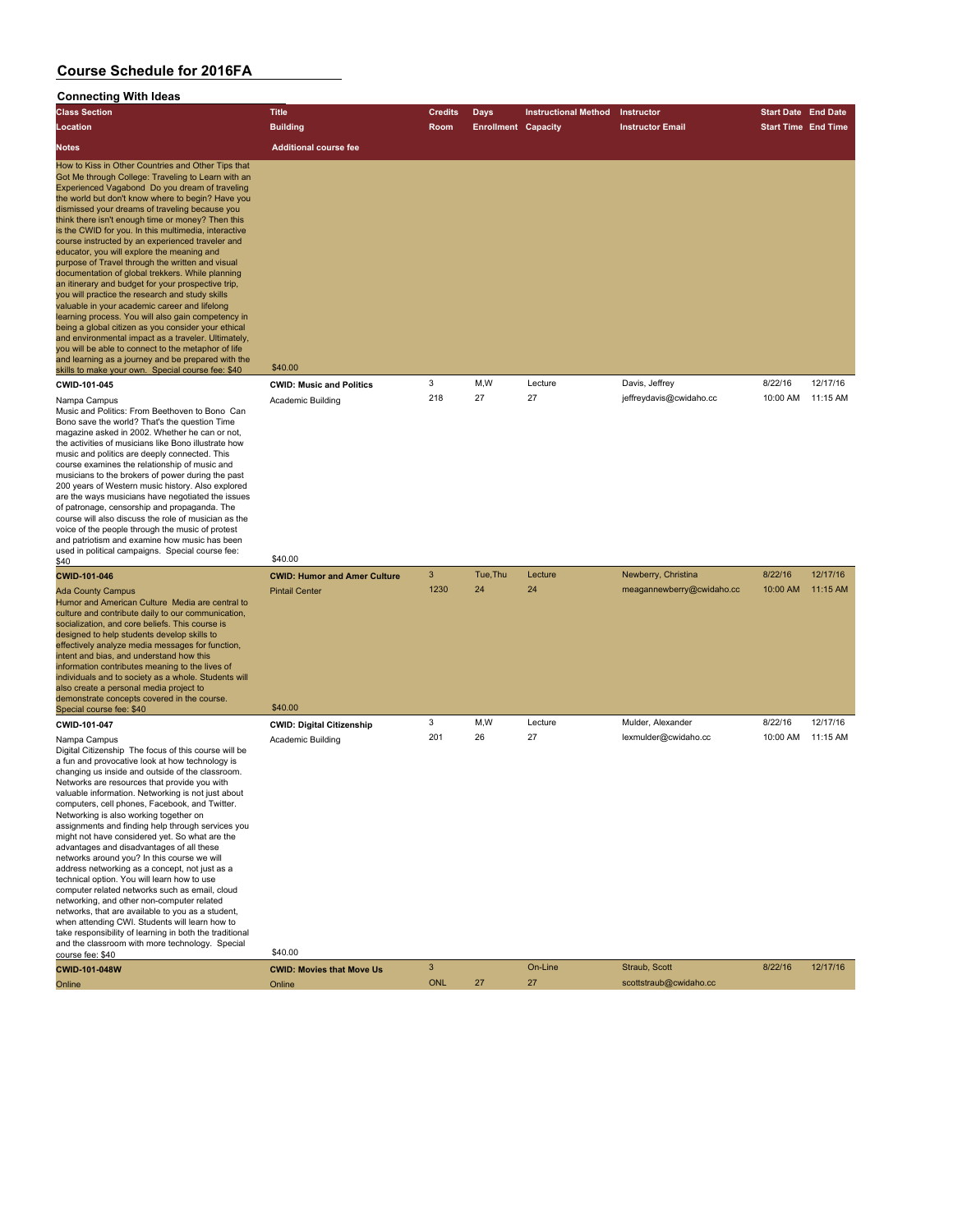| ວວກກວດເກາງ<br><b>Class Section</b>                                                                                                                                                                                                                                                                                                                                                                                                                                                                                                                                                                                                                                                                                                                                                                                                                                                                                                                                                                                                                                                     | <b>Title</b>                                                | <b>Credits</b> | Days                       | <b>Instructional Method</b> | Instructor                                | <b>Start Date End Date</b> |                     |
|----------------------------------------------------------------------------------------------------------------------------------------------------------------------------------------------------------------------------------------------------------------------------------------------------------------------------------------------------------------------------------------------------------------------------------------------------------------------------------------------------------------------------------------------------------------------------------------------------------------------------------------------------------------------------------------------------------------------------------------------------------------------------------------------------------------------------------------------------------------------------------------------------------------------------------------------------------------------------------------------------------------------------------------------------------------------------------------|-------------------------------------------------------------|----------------|----------------------------|-----------------------------|-------------------------------------------|----------------------------|---------------------|
| Location                                                                                                                                                                                                                                                                                                                                                                                                                                                                                                                                                                                                                                                                                                                                                                                                                                                                                                                                                                                                                                                                               | <b>Building</b>                                             | Room           | <b>Enrollment Capacity</b> |                             | <b>Instructor Email</b>                   | <b>Start Time End Time</b> |                     |
|                                                                                                                                                                                                                                                                                                                                                                                                                                                                                                                                                                                                                                                                                                                                                                                                                                                                                                                                                                                                                                                                                        |                                                             |                |                            |                             |                                           |                            |                     |
| <b>Notes</b><br>Movies that Move Us Do you like films that are<br>inspiring, uplifting, and intriguing?ÿDo you wonder<br>whether movies can move people to action? The<br>classroom, with all its inherent drama, conflict, and<br>diversity, has provided the perfect setting for many<br>books and movies in our culture. In this course<br>we'll explore how education portrayed in cinema<br>and literature compares to the real world, and we'll<br>have some fun along the way. Additionally, we'll<br>discuss how adults learn, in both a traditional and<br>online environment.y Students completing this<br>course will be better prepared to succeed in<br>college, and in life. Whether you are you are just<br>curious about how movies influence our lives or<br>perhaps you are considering a career in teaching,<br>join us to uncover the tips and tricks to<br>achievement in school, and beyond. Special<br>course fee: \$40 NOTE: Online sections of CWID<br>are designed for students in fully online degrees.<br>Students who are taking any face-to-face classes | <b>Additional course fee</b>                                |                |                            |                             |                                           |                            |                     |
| should select a face-to-face or hybrid section of<br>CWID.                                                                                                                                                                                                                                                                                                                                                                                                                                                                                                                                                                                                                                                                                                                                                                                                                                                                                                                                                                                                                             | \$70.00                                                     |                |                            |                             |                                           |                            |                     |
| CWID-101-049W<br>Online<br>Heroes and Villains What does it mean to be a<br>hero or a villain? We will consider both famous and<br>obscure examples of unique individuals and their<br>circumstances. Heroic stories can inspire us to be<br>persistent and resilient in the face of trials, whereas<br>stories of villains can serve as a warning and<br>strengthen our resolve. What factors lead to an<br>individual's success or failure? Various case<br>studies will be examined relating to topics such as<br>culture, opportunity, personality, genius,<br>persistence, and achievement. This is an<br>interdisciplinary course, primarily drawing from<br>sociology, psychology, and history. You will be able<br>to develop practical tools to define your own<br>personal and professional goals and determine<br>how you can overcome obstacles to achieve your<br>goals. Special course fee: \$40                                                                                                                                                                         | <b>CWID: Heroes and Villains</b><br>Online<br>\$70.00       | 3<br>ONL       | 27                         | On-Line<br>27               | Cowger, Alicia<br>aliciacowger@cwidaho.cc | 8/22/16                    | 12/17/16            |
| CWID-101-050                                                                                                                                                                                                                                                                                                                                                                                                                                                                                                                                                                                                                                                                                                                                                                                                                                                                                                                                                                                                                                                                           | <b>CWID: The Creative Spark</b>                             | 3              | Tue, Thu                   | Lecture                     | Fisher, Brenda                            | 8/22/16                    | 12/17/16            |
| Nampa Campus<br>The Creative Spark Michael LeBeouf, author of<br>Imagineering, writes, "The heart of all new ideas<br>lies in the borrowing, adding, combining or<br>modifying of old ones. Do it by accident and people<br>call you lucky. Do it by design and they'll call you<br>creative." In this course, we will explore the<br>creative process, look at the characteristics of<br>highly creative people. How does creativity help us<br>to be better problems solvers and better students?<br>We will also explore the challenge of being original<br>in a digital age. Students will learn how to "steal<br>like an artist" and other methods of unlocking<br>creative potential. Special course fee: \$40                                                                                                                                                                                                                                                                                                                                                                   | <b>Academic Building</b><br>\$40.00                         | 325            | 27                         | 27                          | brendafisher@cwidaho.cc                   | 4:00 PM                    | 5:15 PM             |
| CWID-101-052W                                                                                                                                                                                                                                                                                                                                                                                                                                                                                                                                                                                                                                                                                                                                                                                                                                                                                                                                                                                                                                                                          | <b>CWID: Mythbusters in Crim Jus</b>                        | 3              |                            | On-Line                     | Breach, Stephanie                         | 8/22/16                    | 12/17/16            |
| Online<br>Myth Busters in Criminal Justice Are you a crime<br>drama junkie? Do you think you know all there is to<br>know about the criminal justice system? This<br>course will explore and dispel common myths in<br>the criminal justice, such as crime rates, Miranda<br>warnings, and the death penalty. Additionally we<br>will critically examine statistics and research, as<br>well as look to Supreme Court cases for<br>explanations. NOTE: Online sections of CWID are<br>designed for students in fully online degrees.<br>Students who are taking any face-to-face classes<br>should select a face-to-face or hybrid section of<br>CWID. Special course fee: \$40 Online course fee:                                                                                                                                                                                                                                                                                                                                                                                     | Online                                                      | ONL            | 27                         | 27                          | stephaniebreach@cwidaho.cc                |                            |                     |
| \$30                                                                                                                                                                                                                                                                                                                                                                                                                                                                                                                                                                                                                                                                                                                                                                                                                                                                                                                                                                                                                                                                                   | \$70.00                                                     |                |                            |                             |                                           |                            |                     |
| CWID-101-053<br><b>Ada County Campus</b>                                                                                                                                                                                                                                                                                                                                                                                                                                                                                                                                                                                                                                                                                                                                                                                                                                                                                                                                                                                                                                               | <b>CWID: What are the Chances?</b><br><b>Pintail Center</b> | 3<br>1204      | Tue, Thu<br>27             | Lecture<br>27               | Thomas, Gary<br>garythomas@cwidaho.cc     | 8/22/16<br>2:30 PM         | 12/17/16<br>3:45 PM |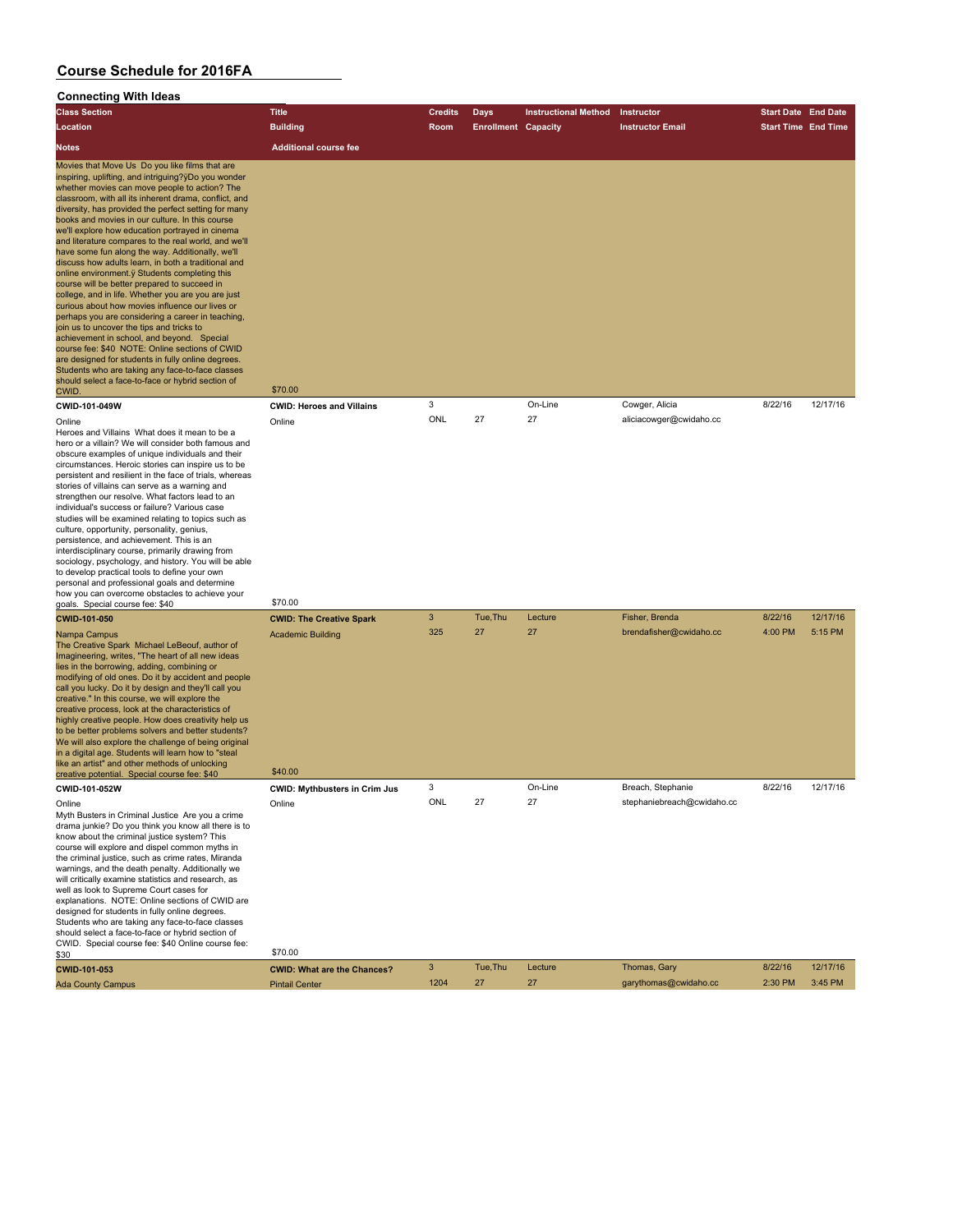| <b>Class Section</b>                                                                                                                                                                                                                                                                                                                                                                                                                                                                                                                                                                                                                                                                                                                                                                                                                                                                                                                                                       | <b>Title</b>                                                         | Credits   | Days                       | <b>Instructional Method</b> | Instructor                                  | <b>Start Date End Date</b> |                     |
|----------------------------------------------------------------------------------------------------------------------------------------------------------------------------------------------------------------------------------------------------------------------------------------------------------------------------------------------------------------------------------------------------------------------------------------------------------------------------------------------------------------------------------------------------------------------------------------------------------------------------------------------------------------------------------------------------------------------------------------------------------------------------------------------------------------------------------------------------------------------------------------------------------------------------------------------------------------------------|----------------------------------------------------------------------|-----------|----------------------------|-----------------------------|---------------------------------------------|----------------------------|---------------------|
| Location                                                                                                                                                                                                                                                                                                                                                                                                                                                                                                                                                                                                                                                                                                                                                                                                                                                                                                                                                                   | <b>Building</b>                                                      | Room      | <b>Enrollment Capacity</b> |                             | <b>Instructor Email</b>                     | <b>Start Time End Time</b> |                     |
| <b>Notes</b>                                                                                                                                                                                                                                                                                                                                                                                                                                                                                                                                                                                                                                                                                                                                                                                                                                                                                                                                                               | <b>Additional course fee</b>                                         |           |                            |                             |                                             |                            |                     |
| What Are the Chances? Newspapers love to<br>splash big headlines about death by shark, but did<br>you realize that you are more likely to be killed by a<br>statistician than by a shark? This topic will take a<br>light-hearted but rigorous approach to probability.<br>giving you the opportunity to exercise some fairly<br>simple mathematical operations while thinking<br>about some fairly complex ideas. The theme will be<br>approached from a variety of disciplines, looking<br>not only at the mathematical concepts of<br>probability, but also at its historical and<br>philosophical underpinnings. Don't be afraid to sign<br>up just because your math background is shaky!<br>All calculations will be done with calculators, and<br>nothing is more complex than simple addition,<br>subtraction, multiplication, and division. About two-<br>thirds of the material in this course is not covered<br>in any other math course at CWI. Special course |                                                                      |           |                            |                             |                                             |                            |                     |
| fee: \$40<br>CWID-101-054W                                                                                                                                                                                                                                                                                                                                                                                                                                                                                                                                                                                                                                                                                                                                                                                                                                                                                                                                                 | \$40.00<br><b>CWID: Heroes and Villains</b>                          | 3         |                            | On-Line                     | Cowger, Alicia                              | 8/22/16                    | 12/17/16            |
| Online<br>Heroes and Villains What does it mean to be a<br>hero or a villain? We will consider both famous and<br>obscure examples of unique individuals and their<br>circumstances. Heroic stories can inspire us to be<br>persistent and resilient in the face of trials, whereas<br>stories of villains can serve as a warning and<br>strengthen our resolve. What factors lead to an<br>individual's success or failure? Various case<br>studies will be examined relating to topics such as<br>culture, opportunity, personality, genius,<br>persistence, and achievement. This is an<br>interdisciplinary course, primarily drawing from<br>sociology, psychology and history. You will be able<br>to develop practical tools to define your own<br>personal and professional goals and determine<br>how you can overcome obstacles to achieve your                                                                                                                  | Online<br>\$70.00                                                    | ONL       | 27                         | 27                          | aliciacowger@cwidaho.cc                     |                            |                     |
| goals. Additional course fee: \$40<br><b>CWID-101-055</b>                                                                                                                                                                                                                                                                                                                                                                                                                                                                                                                                                                                                                                                                                                                                                                                                                                                                                                                  | <b>CWID: Failing to Succeed</b>                                      | 3         | Tue, Thu                   | Lecture                     | Curtis, Lance                               | 8/22/16                    | 12/17/16            |
| Nampa Campus<br>Failing to Succeed - What would you do if you saw<br>a 10-foot wave of molasses coming towards you?ÿ<br>That's the question citizens in Northeast Boston<br>had to answer in 1919.ÿ What does that incident<br>have to do with Hitler's invasion of France in 1940?<br>ÿ What can comparing those two events teach<br>students about success in college?ÿ In this class<br>we will examine multiple failures in engineering<br>materials and systems; compare them with failures<br>and successes in history, literature, politics,<br>business, and popular culture; and learn what skills<br>students need to succeed both in college and in<br>their careers.y Students will have the opportunity to<br>practice these skills during the course, and they will                                                                                                                                                                                          | <b>Aspen Classroom Building</b>                                      | 101       | 27                         | 27                          | lancecurtis@cwidaho.cc                      | 4:00 PM                    | 5:15 PM             |
| learn to use both failure and success to their<br>advantage. Special course fee: \$40                                                                                                                                                                                                                                                                                                                                                                                                                                                                                                                                                                                                                                                                                                                                                                                                                                                                                      | \$40.00                                                              |           |                            |                             |                                             |                            |                     |
| CWID-101-056<br>Ada County Campus<br>Language and Identity Is French really the<br>language of love? German the language of war?<br>Does the way you speak or write affect the way<br>others perceive you? Does your lexicon determine<br>whether or not you get a job? Should it? These<br>questions and more will be addressed through<br>movies, social media and literature. We will explore<br>how the basic building blocks of language affect<br>communication and how a person's native<br>language impacts their identity and their<br>perspective of the world. Students will learn how an<br>awareness of language and identity can help them<br>to better navigate and participate in a multilingual                                                                                                                                                                                                                                                           | <b>CWID: Language and Identity</b><br>Pintail Center                 | 3<br>1208 | Tue, Thu<br>27             | Lecture                     | Horning, Andrew<br>andrewhorning@cwidaho.cc | 8/22/16<br>5:30 PM         | 12/17/16<br>6:45 PM |
| world. Special course fee: \$40                                                                                                                                                                                                                                                                                                                                                                                                                                                                                                                                                                                                                                                                                                                                                                                                                                                                                                                                            | \$40.00                                                              |           |                            |                             |                                             |                            |                     |
| <b>CWID-101-057</b><br><b>Ada County Campus</b><br>Forensic Psychology - From "Criminal Minds" to<br>"CSI"; "Bones" to "The Following"; Hannibal to<br>Dexter: the Forensic Psychology field has quickly<br>become a growing interest creating with it huge<br>myths and controversies. This class will define the<br>study of forensic psychology along with dispelling<br>its myths. While building this definition foundation<br>and outline students will learn study skills and<br>techniques that will help them become lifelong<br>learners. This course will also explore<br>controversies and current research that continues<br>to make forensic psychology such a popular topic.<br>This will encourage students to connect with CWI's<br>community and engage in their own academic<br>success while preparing for lives in the changing<br>world. Special course fee: \$40                                                                                    | <b>CWID: Forensic Psychology</b><br><b>Pintail Center</b><br>\$40.00 | 3<br>1211 | M,W<br>24                  | Lecture<br>24               | Peterson, Erin<br>erinpeterson@cwidaho.cc   | 8/22/16<br>5:30 PM         | 12/17/16<br>6:45 PM |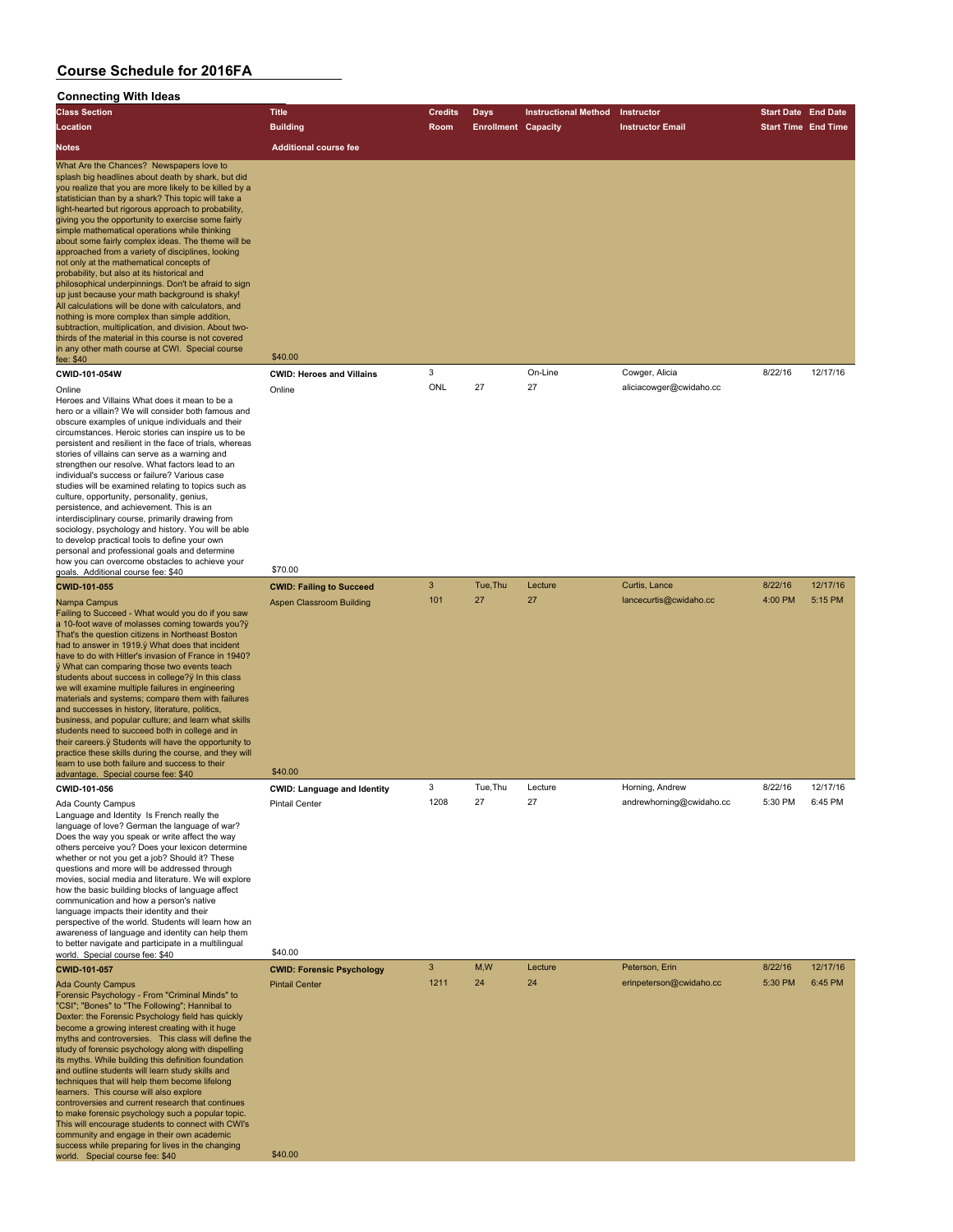| <b>Connecting With Ideas</b> |  |
|------------------------------|--|
|                              |  |

| <b>Connecting With Ideas</b>                                                                                                                                                                                                                                                                                                                                                                                                                                                                                                                                                                                                                                                                                                                                                                                                                                                                                                                                                                                                                                                                                                            |                                                                            |                |                            |                             |                                                         |                            |                      |
|-----------------------------------------------------------------------------------------------------------------------------------------------------------------------------------------------------------------------------------------------------------------------------------------------------------------------------------------------------------------------------------------------------------------------------------------------------------------------------------------------------------------------------------------------------------------------------------------------------------------------------------------------------------------------------------------------------------------------------------------------------------------------------------------------------------------------------------------------------------------------------------------------------------------------------------------------------------------------------------------------------------------------------------------------------------------------------------------------------------------------------------------|----------------------------------------------------------------------------|----------------|----------------------------|-----------------------------|---------------------------------------------------------|----------------------------|----------------------|
| <b>Class Section</b>                                                                                                                                                                                                                                                                                                                                                                                                                                                                                                                                                                                                                                                                                                                                                                                                                                                                                                                                                                                                                                                                                                                    | <b>Title</b>                                                               | <b>Credits</b> | <b>Days</b>                | <b>Instructional Method</b> | Instructor                                              | <b>Start Date End Date</b> |                      |
| Location                                                                                                                                                                                                                                                                                                                                                                                                                                                                                                                                                                                                                                                                                                                                                                                                                                                                                                                                                                                                                                                                                                                                | <b>Building</b>                                                            | Room           | <b>Enrollment Capacity</b> |                             | <b>Instructor Email</b>                                 | <b>Start Time End Time</b> |                      |
| <b>Notes</b>                                                                                                                                                                                                                                                                                                                                                                                                                                                                                                                                                                                                                                                                                                                                                                                                                                                                                                                                                                                                                                                                                                                            | <b>Additional course fee</b>                                               |                |                            |                             |                                                         |                            |                      |
| CWID-101-058W<br>Online<br>Heroes and Villains What does it mean to be a<br>hero or a villain? We will consider both famous and<br>obscure examples of unique individuals and their<br>circumstances. Heroic stories can inspire us to be<br>persistent and resilient in the face of trials, whereas<br>stories of villains can serve as a warning and<br>strengthen our resolve. What factors lead to an<br>individual's success or failure? Various case<br>studies will be examined relating to topics such as<br>culture, opportunity, personality, genius,<br>persistence, and achievement. This is an<br>interdisciplinary course, primarily drawing from<br>sociology, psychology, and history. You will be able<br>to develop practical tools to define your own<br>personal and professional goals and determine<br>how you can overcome obstacles to achieve your<br>goals. NOTE: Online sections of CWID are<br>designed for students in fully online degrees.<br>Students who are taking any face-to-face classes<br>should select a face-to-face or hybrid section of<br>CWID. Special course fee: \$40 Online course fee: | <b>CWID: Heroes and Villains</b><br>Online                                 | 3<br>ONL       | 27                         | On-Line<br>27               | Molitor, Allison<br>allisonmolitor@cwidaho.cc           | 8/22/16                    | 12/17/16             |
| \$30                                                                                                                                                                                                                                                                                                                                                                                                                                                                                                                                                                                                                                                                                                                                                                                                                                                                                                                                                                                                                                                                                                                                    | \$70.00                                                                    |                |                            |                             |                                                         |                            |                      |
| CWID-101-060<br>Nampa Campus<br>The New Dystopian Hero Dystopian stories like<br>Divergent, The Hunger Games or The Giver are<br>set in a time when things have gone horribly wrong<br>in the world, and they warn about where our culture<br>may end up if we aren't careful. In this class we<br>will examine some of these storylines to see what<br>kind of messages they are sending about current<br>American values. Ultimately, we will try to decipher<br>how these books and movies define the new<br>American hero. Special course fee: \$40                                                                                                                                                                                                                                                                                                                                                                                                                                                                                                                                                                                 | <b>CWID: The New Dystopian Hero</b><br><b>Academic Building</b><br>\$40.00 | 3<br>218       | M,W<br>27                  | Lecture<br>27               | Purvis Aldrich, Jennifer<br>christianaldrich@cwidaho.cc | 8/22/16<br>8:30 AM         | 12/17/16<br>9:45 AM  |
| CWID-101-061                                                                                                                                                                                                                                                                                                                                                                                                                                                                                                                                                                                                                                                                                                                                                                                                                                                                                                                                                                                                                                                                                                                            | CWID: The New Dystopian Hero                                               | 3              | SAT                        | Lecture                     | Brackley, Autumn                                        | 8/22/16                    | 12/17/16             |
| Nampa Campus<br>The New Dystopian Hero Dystopian stories like<br>Divergent, The Hunger Games or The Giver are<br>set in a time when things have gone horribly wrong<br>in the world, and they warn about where our culture<br>may end up if we aren't careful. In this class we<br>will examine some of these storylines to see what<br>kind of messages they are sending about current<br>American values. Ultimately, we will try to decipher<br>how these books and movies define the new                                                                                                                                                                                                                                                                                                                                                                                                                                                                                                                                                                                                                                            | Academic Building                                                          | 301            | 9                          | 27                          | autumnbrackley@cwidaho.cc                               | 2:00 PM                    | 4:45 PM              |
| American hero. Special course fee: \$40                                                                                                                                                                                                                                                                                                                                                                                                                                                                                                                                                                                                                                                                                                                                                                                                                                                                                                                                                                                                                                                                                                 | \$40.00                                                                    |                |                            |                             |                                                         |                            |                      |
| <b>CWID-101-062</b><br>Nampa Campus<br>Traveling to Learn Do you dream of traveling the<br>world but don't know where to begin? Have you<br>dismissed your dreams of traveling because you<br>think there isn't enough time or money? Then this<br>is the CWID for you. In this multimedia, interactive<br>course instructed by an experienced traveler and<br>educator, you will explore the meaning and<br>purpose of Travel through the written and visual<br>documentation of global trekkers. While planning<br>an itinerary and budget for your prospective trip,<br>you will practice the research and study skills<br>valuable in your academic career and lifelong<br>learning process. You will also gain competency in<br>being a global citizen as you consider your ethical<br>and environmental impact as a traveler. Ultimately,<br>you will be able to connect to the metaphor of life<br>and learning as a journey and be prepared with the<br>skills to make your own. Special course fee: \$40                                                                                                                       | <b>CWID: Traveling to Learn</b><br><b>Academic Building</b><br>\$40.00     | 3<br>301       | F<br>26                    | Lecture<br>27               | Portales, Fonda<br>fondaportales@cwidaho.cc             | 8/22/16<br>8:00 AM         | 12/17/16<br>10:45 AM |
| CWID-101-063W                                                                                                                                                                                                                                                                                                                                                                                                                                                                                                                                                                                                                                                                                                                                                                                                                                                                                                                                                                                                                                                                                                                           | <b>CWID: The New Dystopian Hero</b>                                        | 3              |                            | On-Line                     | Ascuena, Andrea                                         | 8/22/16                    | 12/17/16             |
| Online<br>The New Dystopian Hero Dystopian stories like<br>Divergent, The Hunger Games or The Giver are<br>set in a time when things have gone horribly wrong<br>in the world, and they warn about where our culture<br>may end up if we aren't careful. In this class we will<br>examine some of these storylines to see what kind<br>of messages they are sending about current<br>American values. Ultimately, we will try to decipher<br>how these books and movies define the new<br>American hero. NOTE: Online sections of CWID<br>are designed for students in fully online degrees.<br>Students who are taking any face-to-face classes<br>should select a face-to-face or hybrid section of<br>CWID. Special course fee: \$40 Online course fee:<br>\$30                                                                                                                                                                                                                                                                                                                                                                      | Online<br>\$70.00                                                          | ONL            | 27                         | 27                          | andreaascuena@cwidaho.cc                                |                            |                      |
| <b>CWID-101-064W</b>                                                                                                                                                                                                                                                                                                                                                                                                                                                                                                                                                                                                                                                                                                                                                                                                                                                                                                                                                                                                                                                                                                                    | <b>CWID: Movies That Move Us</b>                                           | 3              |                            | On-Line                     | Straub, Scott                                           | 8/22/16                    | 12/17/16             |
| Online                                                                                                                                                                                                                                                                                                                                                                                                                                                                                                                                                                                                                                                                                                                                                                                                                                                                                                                                                                                                                                                                                                                                  | Online                                                                     | <b>ONL</b>     | 27                         | 27                          | scottstraub@cwidaho.cc                                  |                            |                      |
|                                                                                                                                                                                                                                                                                                                                                                                                                                                                                                                                                                                                                                                                                                                                                                                                                                                                                                                                                                                                                                                                                                                                         |                                                                            |                |                            |                             |                                                         |                            |                      |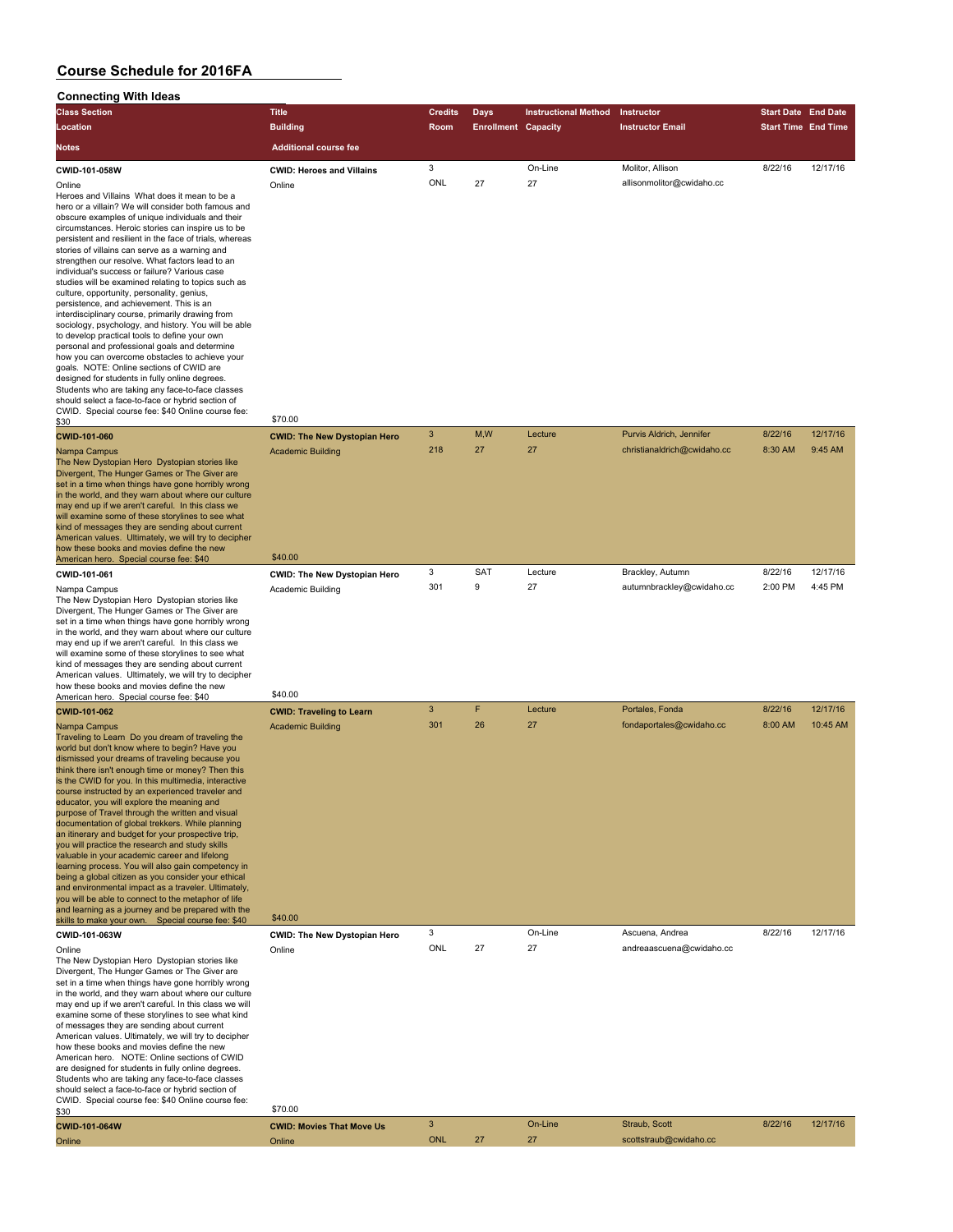| <b>Class Section</b>                                                                                                                                                                                                                                                                                                                                                                                                                                                                                                                                                                                                                                                                                                                                                                                                                                                                                                                                                                                                                                                                                                                                                                                                                                                                                                                                                                                                            | <b>Title</b>                                                             | <b>Credits</b> | Days                       | <b>Instructional Method</b> | Instructor                            | <b>Start Date End Date</b> |          |
|---------------------------------------------------------------------------------------------------------------------------------------------------------------------------------------------------------------------------------------------------------------------------------------------------------------------------------------------------------------------------------------------------------------------------------------------------------------------------------------------------------------------------------------------------------------------------------------------------------------------------------------------------------------------------------------------------------------------------------------------------------------------------------------------------------------------------------------------------------------------------------------------------------------------------------------------------------------------------------------------------------------------------------------------------------------------------------------------------------------------------------------------------------------------------------------------------------------------------------------------------------------------------------------------------------------------------------------------------------------------------------------------------------------------------------|--------------------------------------------------------------------------|----------------|----------------------------|-----------------------------|---------------------------------------|----------------------------|----------|
| Location                                                                                                                                                                                                                                                                                                                                                                                                                                                                                                                                                                                                                                                                                                                                                                                                                                                                                                                                                                                                                                                                                                                                                                                                                                                                                                                                                                                                                        | <b>Building</b>                                                          | Room           | <b>Enrollment Capacity</b> |                             | <b>Instructor Email</b>               | <b>Start Time End Time</b> |          |
| <b>Notes</b>                                                                                                                                                                                                                                                                                                                                                                                                                                                                                                                                                                                                                                                                                                                                                                                                                                                                                                                                                                                                                                                                                                                                                                                                                                                                                                                                                                                                                    | <b>Additional course fee</b>                                             |                |                            |                             |                                       |                            |          |
| Movies That Move Us Do you like films that are<br>inspiring, uplifting, and intriguing? Do you wonder<br>whether movies can move people to action? The<br>classroom, with all its inherent drama, conflict, and<br>diversity, has provided the perfect setting for many<br>books and movies in our culture. In this course<br>we'll explore how education portrayed in cinema<br>and literature compares to the real world, and we'll<br>have some fun along the way. Additionally, we'll<br>discuss how adults learn, in both a traditional and<br>online environment. Students completing this<br>course will be better prepared to succeed in<br>college, and in life. Whether you are you are just<br>curious about how movies influence our lives or<br>perhaps you are considering a career in teaching.<br>join us to uncover the tips and tricks to<br>achievement in school, and beyond. NOTE: Online<br>sections of CWID are designed for students in fully<br>online degrees. Students who are taking any face-<br>to-face classes should select a face-to-face or<br>hybrid section of CWID. Special course fee: \$40<br>Online course fee: \$30                                                                                                                                                                                                                                                                    | \$70.00                                                                  |                |                            |                             |                                       |                            |          |
| CWID-101-065H                                                                                                                                                                                                                                                                                                                                                                                                                                                                                                                                                                                                                                                                                                                                                                                                                                                                                                                                                                                                                                                                                                                                                                                                                                                                                                                                                                                                                   | <b>CWID: Media/Art of Lying</b>                                          | 3              | Thu                        | Hybrid                      | Daugharthy, Marianne                  | 8/22/16                    | 12/17/16 |
| Nampa Campus<br>Media and the Art of Lying Media and advertising<br>companies pour millions of dollars into video<br>content designed to engage and entice viewers.<br>Are the designers' tactics sincere and honest? Or<br>is there another side to this explosion of video<br>content? What is the real effect of media on our<br>thoughts and decisions? This course will take a<br>look at the methods used to sell the individual and<br>society products and ideas. Students will learn to<br>analyze and evaluate various types of media and<br>become more conscious viewers. Ultimately<br>participants will learn how to make more-educated<br>decisions and to use those same analytical skills to<br>be more successful in college. Hybrid course - has                                                                                                                                                                                                                                                                                                                                                                                                                                                                                                                                                                                                                                                             | Academic Building                                                        | 218            | 26                         | 27                          | mariannedaugharthy@cwidaho.<br>cc     | 7:00 PM                    | 8:15 PM  |
| an online component Special course fee: \$40                                                                                                                                                                                                                                                                                                                                                                                                                                                                                                                                                                                                                                                                                                                                                                                                                                                                                                                                                                                                                                                                                                                                                                                                                                                                                                                                                                                    | \$40.00                                                                  |                |                            |                             |                                       |                            |          |
| <b>CWID-101-066</b><br>Nampa Campus<br>The Science of Speed Have you ever wondered<br>what makes Usain Bolt the fastest man on Earth?<br>How did Chris Johnson run a 4.24 second 40 yard<br>dash? Why and how did Lance Armstrong cheat?<br>What goes into creating an elite athlete or being<br>the best team in the world? Science and lots of it!<br>Science plays a key role in how athletes train, how<br>they compete, what they eat, and, unfortunately,<br>how they cheat. Throughout the term this course<br>explores a range of topics in the world of science in<br>sports including, sports nutrition, sports<br>performance, sport injury and doping in sport. In<br>addition to all these topics students will be able to<br>have several first hand experiences in the CWI<br>Human Performance and Health Lab to perform<br>certain sport specific tests to see where they stand<br>when compared to the best athletes in the world.<br>Special course fee: \$40                                                                                                                                                                                                                                                                                                                                                                                                                                                | <b>CWID: The Science of Speed</b><br>Aspen Classroom Building<br>\$40.00 | 101            | 22                         | 27                          | Curry, Timothy<br>timcurry@cwidaho.cc | 10:00 AM                   | 11:15 AM |
| CWID-101-067W                                                                                                                                                                                                                                                                                                                                                                                                                                                                                                                                                                                                                                                                                                                                                                                                                                                                                                                                                                                                                                                                                                                                                                                                                                                                                                                                                                                                                   | <b>CWID: Humor and Ameri Culture</b>                                     | 3              |                            | On-Line                     | Newberry, Christina                   | 8/22/16                    | 12/17/16 |
| Online<br>Humor and American Culture "Good satire goes<br>beyond the specific point it's trying to make and<br>teaches you how to think critically. Even after your<br>favorite cartoonist retires or [Stephen] Colbert<br>wraps it up, you're not left believing everything<br>they're telling you." -Aaron McGruder, creator of<br>"The Boondocks" In this course we will examine<br>satirical works such as The Daily Show, The<br>Onion, and South Park to think critically about<br>American culture and to explore important<br>moments and transitions in our history as well as in<br>current events. We will analyze the impact of these<br>works on us as media consumers-how do they<br>change the way we think about our culture and<br>events? Why do so many Americans get their news<br>from humorists instead of or in addition to<br>traditional news outlets? Why does an Onion article<br>prompt us to think about an issue in a way that a<br>New York Times article doesn't? To answer these<br>questions, we will examine satire as a literary<br>genre and art form in political cartoons, film,<br>journalism, television, and social media. NOTE:<br>Online sections of CWID are designed for students<br>in fully online degrees. Students who are taking<br>any face-to-face classes should select a face-to-<br>face or hybrid section of CWID. Special course<br>fee: \$40 Online course fee: \$30 | Online<br>\$70.00                                                        | ONL            | 27                         | 27                          | meagannewberry@cwidaho.cc             |                            |          |
| CWID-101-069W                                                                                                                                                                                                                                                                                                                                                                                                                                                                                                                                                                                                                                                                                                                                                                                                                                                                                                                                                                                                                                                                                                                                                                                                                                                                                                                                                                                                                   | <b>CWID: Mythbusters in Crim Jus</b>                                     | 3              |                            | On-Line                     | Breach, Stephanie                     | 8/22/16                    | 12/17/16 |
| Online                                                                                                                                                                                                                                                                                                                                                                                                                                                                                                                                                                                                                                                                                                                                                                                                                                                                                                                                                                                                                                                                                                                                                                                                                                                                                                                                                                                                                          | Online                                                                   | <b>ONL</b>     | 27                         | 27                          | stephaniebreach@cwidaho.cc            |                            |          |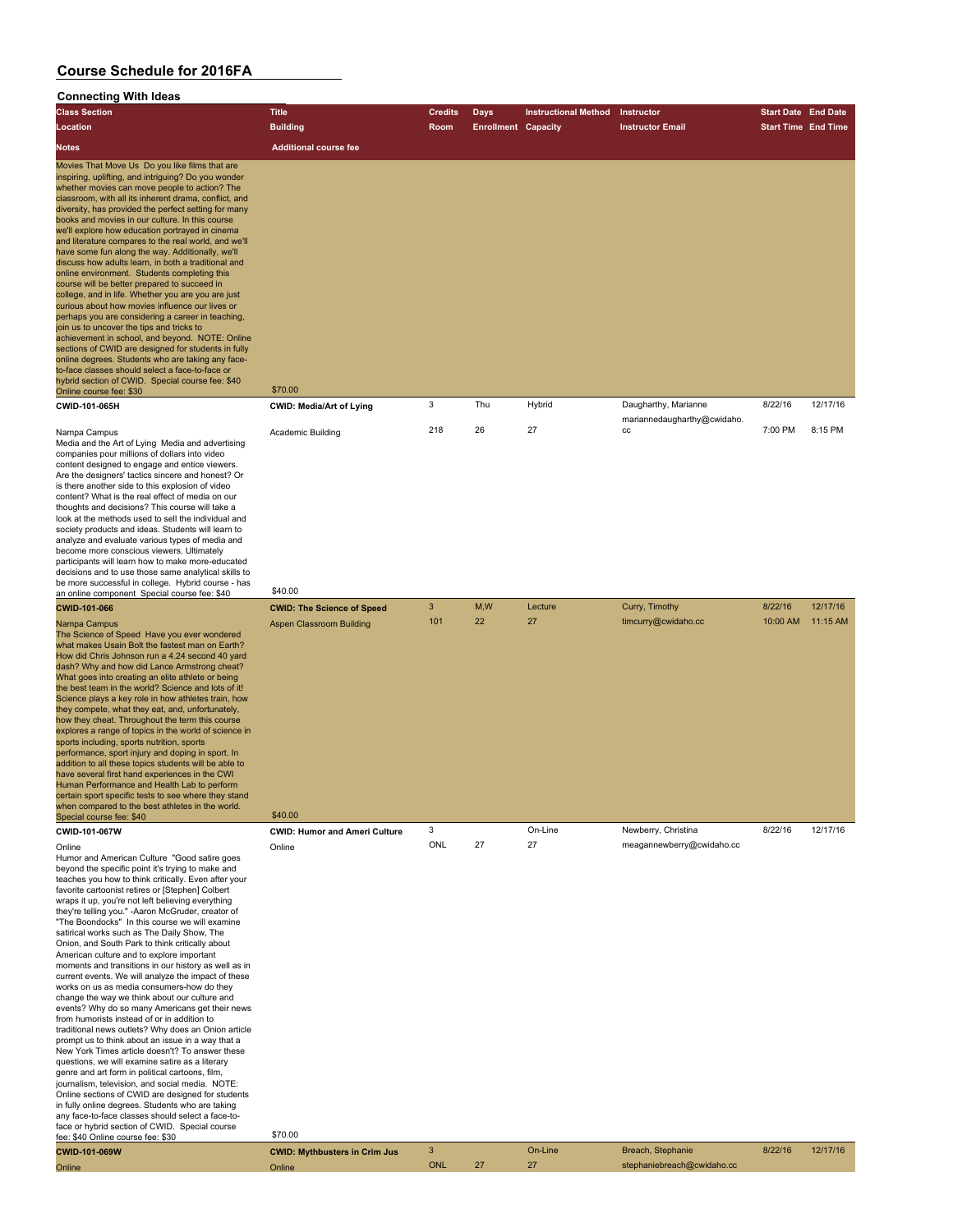| <b>Connecting With Ideas</b>                                                                                                                                                                                                                                                                                                                                                                                                                                                                                                                                                                                                                                                                                                                                                                                                                                                                                                                                                                                                                                                                                                                                                                                                         |                                                                                  |                      |                            |                             |                                                                      |                            |                     |
|--------------------------------------------------------------------------------------------------------------------------------------------------------------------------------------------------------------------------------------------------------------------------------------------------------------------------------------------------------------------------------------------------------------------------------------------------------------------------------------------------------------------------------------------------------------------------------------------------------------------------------------------------------------------------------------------------------------------------------------------------------------------------------------------------------------------------------------------------------------------------------------------------------------------------------------------------------------------------------------------------------------------------------------------------------------------------------------------------------------------------------------------------------------------------------------------------------------------------------------|----------------------------------------------------------------------------------|----------------------|----------------------------|-----------------------------|----------------------------------------------------------------------|----------------------------|---------------------|
| <b>Class Section</b>                                                                                                                                                                                                                                                                                                                                                                                                                                                                                                                                                                                                                                                                                                                                                                                                                                                                                                                                                                                                                                                                                                                                                                                                                 | <b>Title</b>                                                                     | <b>Credits</b>       | <b>Days</b>                | <b>Instructional Method</b> | Instructor                                                           | <b>Start Date End Date</b> |                     |
| Location                                                                                                                                                                                                                                                                                                                                                                                                                                                                                                                                                                                                                                                                                                                                                                                                                                                                                                                                                                                                                                                                                                                                                                                                                             | <b>Building</b>                                                                  | Room                 | <b>Enrollment Capacity</b> |                             | <b>Instructor Email</b>                                              | <b>Start Time End Time</b> |                     |
| Notes                                                                                                                                                                                                                                                                                                                                                                                                                                                                                                                                                                                                                                                                                                                                                                                                                                                                                                                                                                                                                                                                                                                                                                                                                                | <b>Additional course fee</b>                                                     |                      |                            |                             |                                                                      |                            |                     |
| Myth Busters in Criminal Justice Are you a crime<br>drama junkie? Do you think you know all there is<br>to know about the criminal justice system? This<br>course will explore and dispel common myths in<br>the criminal justice, such as crime rates, Miranda<br>warnings, and the death penalty. Additionally we<br>will critically examine statistics and research, as<br>well as look to Supreme Court cases for<br>explanations. Special course fee: \$40                                                                                                                                                                                                                                                                                                                                                                                                                                                                                                                                                                                                                                                                                                                                                                      | \$70.00                                                                          |                      |                            |                             |                                                                      |                            |                     |
| <b>CWID-101-070W</b>                                                                                                                                                                                                                                                                                                                                                                                                                                                                                                                                                                                                                                                                                                                                                                                                                                                                                                                                                                                                                                                                                                                                                                                                                 | <b>CWID:Health Shenanigans</b>                                                   | 3                    |                            | On-Line                     | Crotty, Leah                                                         | 8/22/16                    | 12/17/16            |
| Online                                                                                                                                                                                                                                                                                                                                                                                                                                                                                                                                                                                                                                                                                                                                                                                                                                                                                                                                                                                                                                                                                                                                                                                                                               | Online                                                                           | ONL                  | 27                         | 27                          | leahcrotty@cwidaho.cc                                                |                            |                     |
| Special course fee: \$40 Online course fee: \$30                                                                                                                                                                                                                                                                                                                                                                                                                                                                                                                                                                                                                                                                                                                                                                                                                                                                                                                                                                                                                                                                                                                                                                                     | \$70.00                                                                          |                      |                            |                             |                                                                      |                            |                     |
| CWID-101-073<br><b>Ada County Campus</b><br>The Art of Influence "I haven't the slightest idea<br>how to change people, but still I keep a long list of<br>prospective candidates just in case I should ever<br>figure it out." ? David Sedaris, Naked. This course<br>will assess the elements necessary to create<br>lasting and meaningful change in yourself and the<br>world around you. We will delve into the topic of<br>what makes change happen and how the world<br>around us is uniquely designed to influence our<br>behaviors. Using this knowledge, you will create<br>unique projects of influence and change intended<br>to make a positive difference in your life. Special<br>course fee: \$40                                                                                                                                                                                                                                                                                                                                                                                                                                                                                                                    | <b>CWID: The Art of Influence</b><br><b>Pintail Center</b><br>\$40.00            | $\mathbf{3}$<br>1208 | M,W<br>27                  | Lecture<br>27               | Bond, Courtney<br>courtneybond@cwidaho.cc                            | 8/22/16<br>7:00 AM         | 12/17/16<br>8:15 AM |
| CWID-101-075W                                                                                                                                                                                                                                                                                                                                                                                                                                                                                                                                                                                                                                                                                                                                                                                                                                                                                                                                                                                                                                                                                                                                                                                                                        | <b>CWID: Heroes and Villains</b>                                                 | 3                    |                            | On-Line                     | Molitor, Allison                                                     | 8/22/16                    | 12/17/16            |
| Online<br>Heroes and Villains What does it mean to be a<br>hero or a villain? We will consider both famous and<br>obscure examples of unique individuals and their<br>circumstances. Heroic stories can inspire us to be<br>persistent and resilient in the face of trials, whereas<br>stories of villains can serve as a warning and<br>strengthen our resolve. What factors lead to an<br>individual's success or failure? Various case<br>studies will be examined relating to topics such as<br>culture, opportunity, personality, genius,<br>persistence, and achievement. This is an<br>interdisciplinary course, primarily drawing from<br>sociology, psychology and history. You will be able<br>to develop practical tools to define your own<br>personal and professional goals and determine<br>how you can overcome obstacles to achieve your<br>goals. Special course fee: \$40 NOTE: Online<br>sections of CWID are designed for students in fully<br>online degrees. Students who are taking any face-<br>to-face classes should select a face-to-face or<br>hybrid section of CWID.<br>CWID-101-080<br>Nampa Campus<br>Failing to Succeed: Learning from Failure in<br>Engineering and Life What would you do if you | Online<br>\$70.00<br><b>CWID: Failing to Succeed</b><br><b>Academic Building</b> | ONL<br>3<br>105      | 27<br>M,W<br>5             | 27<br>Lecture<br>27         | allisonmolitor@cwidaho.cc<br>Curtis, Lance<br>lancecurtis@cwidaho.cc | 8/22/16<br>8:30 AM         | 12/17/16<br>9:45 AM |
| saw a 10-foot wave of molasses coming towards<br>you? That's the question citizens in Northeast<br>Boston had to answer in 1919. What does that<br>incident have to do with Hitler's invasion of France<br>in 1940? What can comparing those two events<br>teach students about success in college? In this<br>class we will examine multiple failures in<br>engineering materials and systems; compare them<br>with failures and successes in history, literature,<br>politics, business, and popular culture; and learn<br>what skills students need to succeed both in<br>college and in their careers. Students will have the<br>opportunity to practice these skills during the<br>course, and they will learn to use both failure and<br>success to their advantage. Special course fee:<br>\$40                                                                                                                                                                                                                                                                                                                                                                                                                               | \$40.00                                                                          | 3                    | Tue                        | Hybrid                      | Vassar, Amy                                                          | 8/22/16                    | 12/17/16            |
| CWID-101-501H<br>Nampa Campus                                                                                                                                                                                                                                                                                                                                                                                                                                                                                                                                                                                                                                                                                                                                                                                                                                                                                                                                                                                                                                                                                                                                                                                                        | <b>CWID: Language and Identity</b><br>Academic Building                          | 320                  | 26                         | 26                          | amyvassar@cwidaho.cc                                                 | 10:00 AM                   | 11:15 AM            |
| Language and Identity Is French really the<br>language of love? German the language of war?<br>Does the way you speak or write affect the way<br>others perceive you? Does your lexicon determine<br>whether or not you get a job? Should it? These<br>questions and more will be addressed through<br>movies, social media and literature. We will explore<br>how the basic building blocks of language affect<br>communication and how a person's native<br>language impacts their identity and their<br>perspective of the world. Students will learn how an<br>awareness of language and identity can help them                                                                                                                                                                                                                                                                                                                                                                                                                                                                                                                                                                                                                  |                                                                                  |                      |                            |                             |                                                                      |                            |                     |
| to better navigate and participate in a multilingual<br>world. Hybrid course-Has an online component.                                                                                                                                                                                                                                                                                                                                                                                                                                                                                                                                                                                                                                                                                                                                                                                                                                                                                                                                                                                                                                                                                                                                |                                                                                  |                      |                            |                             |                                                                      |                            |                     |
| Special course fee: \$40                                                                                                                                                                                                                                                                                                                                                                                                                                                                                                                                                                                                                                                                                                                                                                                                                                                                                                                                                                                                                                                                                                                                                                                                             | \$40.00                                                                          |                      |                            |                             |                                                                      |                            |                     |
| CWID-101-502H                                                                                                                                                                                                                                                                                                                                                                                                                                                                                                                                                                                                                                                                                                                                                                                                                                                                                                                                                                                                                                                                                                                                                                                                                        | <b>CWID: Heroes and Villains</b>                                                 | $\mathbf{3}$         | Thu                        | Hybrid                      | Johanek, Kimberly                                                    | 8/22/16                    | 12/17/16            |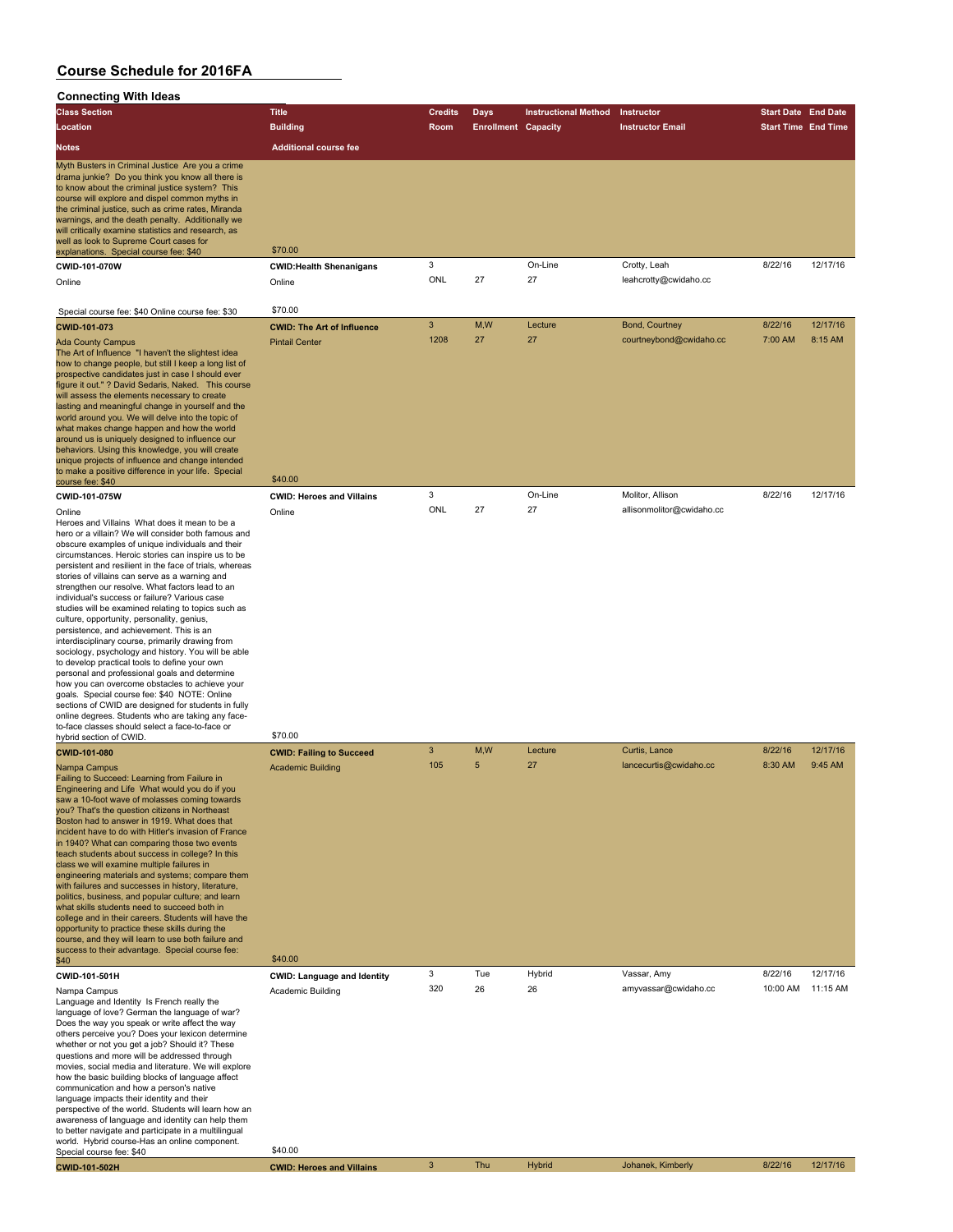#### **Connecting With Ideas**

| <b>Class Section</b>                                                                                                                                                                                                                                                                                                                                                                                                                                                                                                                                                                                                                                                                                                                                                                                                                                                                                                                                      | <b>Title</b>                     | <b>Credits</b> | <b>Days</b>                | <b>Instructional Method</b> | Instructor               | <b>Start Date End Date</b> |          |
|-----------------------------------------------------------------------------------------------------------------------------------------------------------------------------------------------------------------------------------------------------------------------------------------------------------------------------------------------------------------------------------------------------------------------------------------------------------------------------------------------------------------------------------------------------------------------------------------------------------------------------------------------------------------------------------------------------------------------------------------------------------------------------------------------------------------------------------------------------------------------------------------------------------------------------------------------------------|----------------------------------|----------------|----------------------------|-----------------------------|--------------------------|----------------------------|----------|
| Location                                                                                                                                                                                                                                                                                                                                                                                                                                                                                                                                                                                                                                                                                                                                                                                                                                                                                                                                                  | <b>Building</b>                  | Room           | <b>Enrollment Capacity</b> |                             | <b>Instructor Email</b>  | <b>Start Time End Time</b> |          |
| Notes                                                                                                                                                                                                                                                                                                                                                                                                                                                                                                                                                                                                                                                                                                                                                                                                                                                                                                                                                     | <b>Additional course fee</b>     |                |                            |                             |                          |                            |          |
| <b>Ada County Campus</b><br>Heroes and Villains What does it mean to be a<br>hero or a villain? We will consider both famous and<br>obscure examples of unique individuals and their<br>circumstances. Heroic stories can inspire us to be<br>persistent and resilient in the face of trials, whereas<br>stories of villains can serve as a warning and<br>strengthen our resolve. What factors lead to an<br>individual's success or failure? Various case<br>studies will be examined relating to topics such as<br>culture, opportunity, personality, genius,<br>persistence, and achievement. This is an<br>interdisciplinary course, primarily drawing from<br>sociology, psychology, and history. You will be able<br>to develop practical tools to define your own<br>personal and professional goals and determine<br>how you can overcome obstacles to achieve your<br>goals. Hybrid course-Has an online component.<br>Special course fee: \$40 | <b>Pintail Center</b><br>\$40.00 | 1320           | 19                         | 24                          | kimjohanek@cwidaho.cc    | 8:30 AM                    | 9:45 AM  |
| CWID-101-503H                                                                                                                                                                                                                                                                                                                                                                                                                                                                                                                                                                                                                                                                                                                                                                                                                                                                                                                                             | CWID: The New Dystopian Hero     | 3              | Thu                        | Hybrid                      | Ascuena, Andrea          | 8/22/16                    | 12/17/16 |
| Nampa Campus<br>The New Dystopian Hero - Dystopian stories like<br>Divergent, The Hunger Games or The Giver are<br>set in a time when things have gone horribly wrong<br>in the world, and they warn about where our culture<br>may end up if we aren't careful. In this class we<br>will examine some of these storylines to see what<br>kind of messages they are sending about current<br>American values. Ultimately, we will try to decipher<br>how these books and movies define the new<br>American hero. Special course fee: \$40                                                                                                                                                                                                                                                                                                                                                                                                                 | Academic Building<br>\$40.00     | 320            | 24                         | 26                          | andreaascuena@cwidaho.cc | 10:00 AM                   | 11:15 AM |
| <b>CWID-101-504H</b>                                                                                                                                                                                                                                                                                                                                                                                                                                                                                                                                                                                                                                                                                                                                                                                                                                                                                                                                      | <b>CWID: Heroes and Villains</b> | $\mathbf{3}$   | Tue                        | <b>Hybrid</b>               | Johanek, Kimberly        | 8/22/16                    | 12/17/16 |
| <b>Ada County Campus</b><br>Heroes and Villains What does it mean to be a<br>hero or a villain? We will consider both famous and<br>obscure examples of unique individuals and their<br>circumstances. Heroic stories can inspire us to be<br>persistent and resilient in the face of trials, whereas<br>stories of villains can serve as a warning and<br>strengthen our resolve. What factors lead to an<br>individual's success or failure? Various case<br>studies will be examined relating to topics such as<br>culture, opportunity, personality, genius,<br>persistence, and achievement. This is an<br>interdisciplinary course, primarily drawing from<br>sociology, psychology and history. You will be able<br>to develop practical tools to define your own<br>personal and professional goals and determine<br>how you can overcome obstacles to achieve your                                                                               | <b>Pintail Center</b><br>\$40.00 | 1320           | 15                         | 24                          | kimjohanek@cwidaho.cc    | 8:30 AM                    | 9:45 AM  |
| goals. Special course fee: \$40                                                                                                                                                                                                                                                                                                                                                                                                                                                                                                                                                                                                                                                                                                                                                                                                                                                                                                                           |                                  |                |                            |                             |                          |                            |          |

#### **Criminal Justice**

| <b>Class Section</b><br>Location | <b>Title</b><br><b>Building</b>  | Credits<br><b>Room</b> | <b>Days</b><br><b>Enrollment Capacity</b> | <b>Instructional Method</b> | Instructor<br><b>Instructor Email</b> | <b>Start Date End Date</b><br><b>Start Time End Time</b> |          |
|----------------------------------|----------------------------------|------------------------|-------------------------------------------|-----------------------------|---------------------------------------|----------------------------------------------------------|----------|
| <b>Notes</b>                     | <b>Additional course fee</b>     |                        |                                           |                             |                                       |                                                          |          |
| CRIJ-101-002                     | <b>Intro to Criminal Justice</b> | 3                      | Tue, Thu                                  | Lecture                     | Wood, McKenzie                        | 8/22/16                                                  | 12/17/16 |
| Nampa Campus                     | <b>Academic Building</b>         | 106                    | 39                                        | 40                          | mckenziewood@cwidaho.cc               | 8:30 AM                                                  | 9:45 AM  |
|                                  | \$0.00                           |                        |                                           |                             |                                       |                                                          |          |
| CRIJ-101-003W                    | <b>Intro to Criminal Justice</b> | 3                      |                                           | On-Line                     | Wood, McKenzie                        | 8/22/16                                                  | 12/17/16 |
| Online                           | Online                           | ONL                    | 35                                        | 35                          | mckenziewood@cwidaho.cc               |                                                          |          |
| Online course fee: \$30          | \$30.00                          |                        |                                           |                             |                                       |                                                          |          |
| CRIJ-101-004W                    | <b>Intro to Criminal Justice</b> | 3                      |                                           | On-Line                     | Wood, McKenzie                        | 8/22/16                                                  | 12/17/16 |
| Online                           | Online                           | ONL                    | 35                                        | 35                          | mckenziewood@cwidaho.cc               |                                                          |          |
| Online course fee: \$30          | \$30.00                          |                        |                                           |                             |                                       |                                                          |          |
| CRIJ-102-001                     | <b>Intro to Police</b>           | 3                      | Tue, Thu                                  | Lecture                     | Gooch, Victoria                       | 8/22/16                                                  | 12/17/16 |
| Nampa Campus                     | Academic Building                | 102E                   | 25                                        | 30                          | vickiegooch@cwidaho.cc                | 5:30 PM                                                  | 6:45 PM  |
|                                  | \$0.00                           |                        |                                           |                             |                                       |                                                          |          |
| CRIJ-102-002                     | <b>Intro to Police</b>           | 3                      | M,W                                       | Lecture                     | Forsman, LeRoy                        | 8/22/16                                                  | 12/17/16 |
| <b>Canyon County Center</b>      | <b>Canyon County Center</b>      | 238                    | 17                                        | 30                          | leroyforsman@cwidaho.cc               | 10:00 AM                                                 | 11:30 AM |
|                                  | \$0.00                           |                        |                                           |                             |                                       |                                                          |          |
| CRIJ-102-003W                    | Intro to Police                  | 3                      |                                           | On-Line                     | Brechwald, Matthew                    | 8/22/16                                                  | 12/17/16 |
| Online                           | Online                           | ONL                    | 35                                        | 35                          | mattbrechwald@cwidaho.cc              |                                                          |          |
| Online course fee: \$30          | \$30.00                          |                        |                                           |                             |                                       |                                                          |          |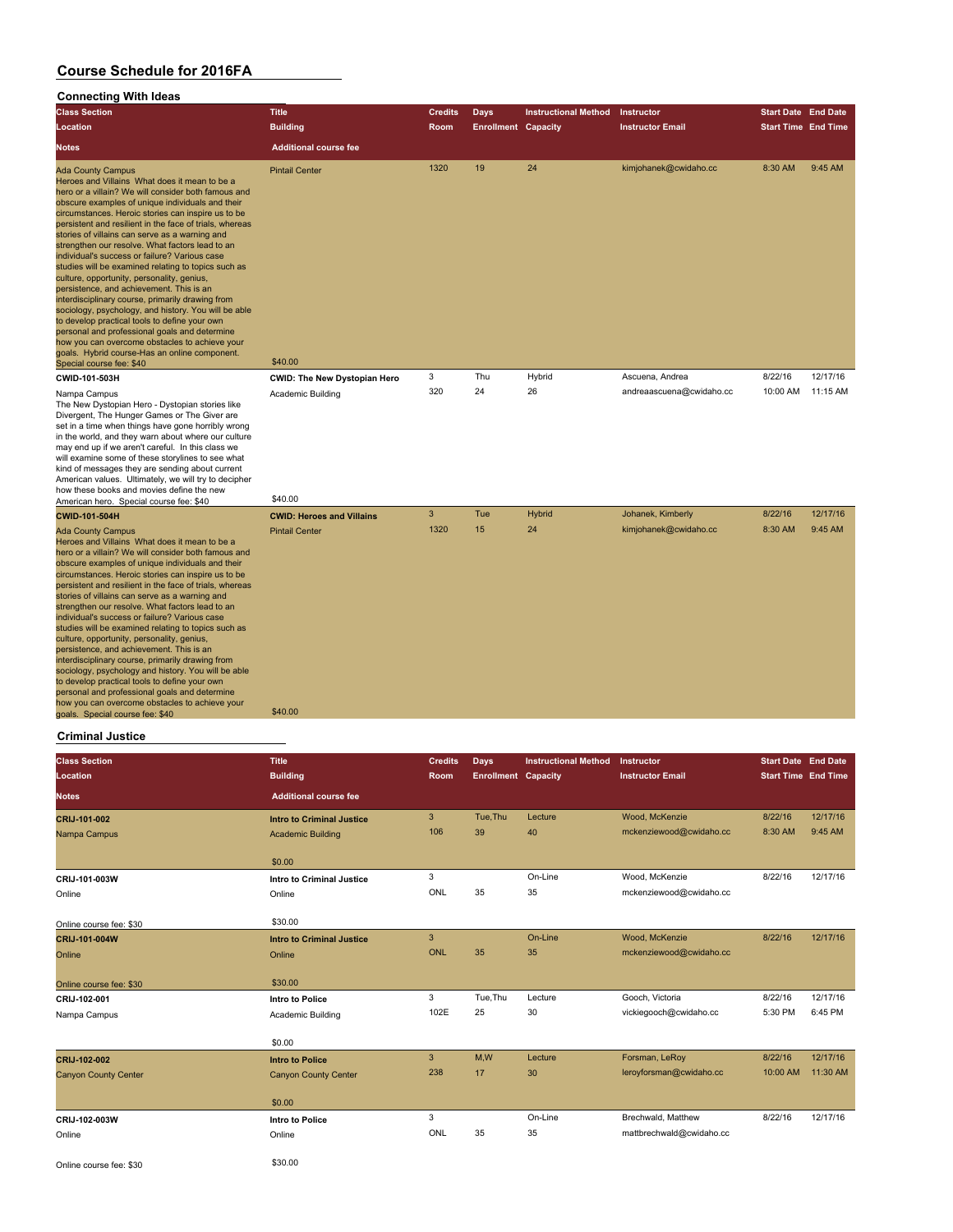| <b>Criminal Justice</b>                  |                                       |                |                            |                             |                            |                            |                     |
|------------------------------------------|---------------------------------------|----------------|----------------------------|-----------------------------|----------------------------|----------------------------|---------------------|
| <b>Class Section</b>                     | <b>Title</b>                          | <b>Credits</b> | Days                       | <b>Instructional Method</b> | Instructor                 | <b>Start Date End Date</b> |                     |
| Location                                 | <b>Building</b>                       | Room           | <b>Enrollment Capacity</b> |                             | <b>Instructor Email</b>    | <b>Start Time End Time</b> |                     |
| <b>Notes</b>                             | <b>Additional course fee</b>          |                |                            |                             |                            |                            |                     |
| CRIJ-103-001                             | Intro to Law & Justice                | $\overline{3}$ | M,W                        | Lecture                     | Breach, Stephanie          | 8/22/16                    | 12/17/16            |
| <b>Canyon County Center</b>              | <b>Canyon County Center</b>           | 230            | 22                         | 40                          | stephaniebreach@cwidaho.cc | 11:30 AM                   | 12:45 PM            |
|                                          | \$0.00                                |                |                            |                             |                            |                            |                     |
| CRIJ-103-002                             | Intro to Law & Justice                | 3              | M,W                        | Lecture                     | Wood, McKenzie             | 8/22/16                    | 12/17/16            |
| Nampa Campus                             | Micron Center for PTE                 | 2130           | 28                         | 28                          | mckenziewood@cwidaho.cc    | 1:00 PM                    | 2:15 PM             |
|                                          | \$0.00                                |                |                            |                             |                            |                            |                     |
| CRIJ-103-003W                            | Intro to Law & Justice                | $\overline{3}$ |                            | On-Line                     | Wood, McKenzie             | 8/22/16                    | 12/17/16            |
| Online                                   | Online                                | <b>ONL</b>     | 34                         | 35                          | mckenziewood@cwidaho.cc    |                            |                     |
|                                          |                                       |                |                            |                             |                            |                            |                     |
| Online course fee: \$30                  | \$30.00                               |                |                            |                             |                            |                            |                     |
| CRIJ-103-004W                            | Intro to Law & Justice                | 3              |                            | On-Line                     | Wood, McKenzie             | 8/22/16                    | 12/17/16            |
| Online                                   | Online                                | ONL            | 35                         | 35                          | mckenziewood@cwidaho.cc    |                            |                     |
| Online course fee: \$30                  | \$30.00                               |                |                            |                             |                            |                            |                     |
| CRIJ-104-001H                            | <b>Intro to Corrections</b>           | 3              | M                          | <b>Hybrid</b>               | Breach, Stephanie          | 8/22/16                    | 12/17/16            |
| <b>Canyon County Center</b>              | <b>Canyon County Center</b>           | 230            | 13                         | 40                          | stephaniebreach@cwidaho.cc | 2:30 PM                    | 3:45 PM             |
|                                          | \$0.00                                |                |                            |                             |                            |                            |                     |
| Hybrid course - has an online component  |                                       | 3              |                            | On-Line                     | Breach, Stephanie          | 8/22/16                    | 12/17/16            |
| CRIJ-104-003W<br>Online                  | <b>Intro to Corrections</b><br>Online | ONL            | 34                         | 35                          | stephaniebreach@cwidaho.cc |                            |                     |
|                                          |                                       |                |                            |                             |                            |                            |                     |
| Online course fee: \$30                  | \$30.00                               |                |                            |                             |                            |                            |                     |
| CRIJ-275-001H                            | <b>Criminal Evidence Law</b>          | $\overline{3}$ | Tue                        | <b>Hybrid</b>               | Topmiller, Christopher     | 8/22/16                    | 12/17/16            |
| Nampa Campus                             | <b>Academic Building</b>              | 106            | 26                         | 30                          | christopmiller@cwidaho.cc  | 7:00 PM                    | 8:15 PM             |
| Hybrid course - has an online component  | \$0.00                                |                |                            |                             |                            |                            |                     |
| CRIJ-275-002W                            | <b>Criminal Evidence Law</b>          | 3              |                            | On-Line                     | Huskey, Molly              | 8/22/16                    | 12/17/16            |
| Online                                   | Online                                | ONL            | 35                         | 35                          | mollyhuskey@cwidaho.cc     |                            |                     |
|                                          |                                       |                |                            |                             |                            |                            |                     |
| Online course fee: \$30                  | \$30.00                               |                |                            |                             |                            |                            |                     |
| CRIJ-276-001H                            | Law of Arrest Search & Seizure        | 3<br>106       | Tue<br>16                  | <b>Hybrid</b><br>30         | Schafer, Nicole            | 8/22/16<br>8:30 PM         | 12/17/16<br>9:45 PM |
| Nampa Campus                             | <b>Academic Building</b>              |                |                            |                             | nicoleschafer@cwidaho.cc   |                            |                     |
| Hybrid course - has an online component  | \$0.00                                |                |                            |                             |                            |                            |                     |
| CRIJ-276-002W                            | Law of Arrest Search & Seizure        | 3              |                            | On-Line                     | Huskey, Molly              | 8/22/16                    | 12/17/16            |
| Online                                   | Online                                | ONL            | 25                         | 35                          | mollyhuskey@cwidaho.cc     |                            |                     |
| Online course fee: \$30                  | \$30.00                               |                |                            |                             |                            |                            |                     |
| CRIJ-293-001H                            | <b>Criminal Justice Internship</b>    | 3              |                            | Internship                  | Breach, Stephanie          | 8/22/16                    | 12/17/16            |
| <b>Community Locations</b>               | <b>Community Location</b>             | <b>CMTY</b>    | $\mathbf{0}$               | 10                          | stephaniebreach@cwidaho.cc |                            |                     |
|                                          |                                       |                |                            |                             |                            |                            |                     |
| Hybrid course - has an online component. | \$0.00                                |                |                            |                             |                            |                            |                     |

**Drafting Tech**

| <b>Class Section</b> | <b>Title</b>                            | <b>Credits</b> | <b>Days</b>                | <b>Instructional Method</b> | Instructor              | <b>Start Date End Date</b> |          |
|----------------------|-----------------------------------------|----------------|----------------------------|-----------------------------|-------------------------|----------------------------|----------|
| Location             | <b>Building</b>                         | Room           | <b>Enrollment Capacity</b> |                             | <b>Instructor Email</b> | <b>Start Time End Time</b> |          |
| <b>Notes</b>         | <b>Additional course fee</b>            |                |                            |                             |                         |                            |          |
| DRFT-100-001         | <b>Material &amp; Process Manufact.</b> | 3              | M,W,F                      | Lecture                     | Greer, Joanne           | 8/22/16                    | 12/17/16 |
| Nampa Campus         | <b>Micron Center for PTE</b>            | 2131           | 19                         | 24                          | jogreer@cwidaho.cc      | 1:00 PM                    | 1:50 PM  |
|                      | \$0.00                                  |                |                            |                             |                         |                            |          |
| DRFT-101-001         | <b>Drafting Basics</b>                  | $\overline{2}$ | M                          | Lecture                     | Greer, Joanne           | 8/22/16                    | 12/17/16 |
| Nampa Campus         | Micron Center for PTE                   | 2131           | 18                         | 24                          | jogreer@cwidaho.cc      | 8:00 AM                    | 9:50 AM  |
|                      | \$0.00                                  |                |                            |                             |                         |                            |          |
| DRFT-101L-001        | <b>Drafting Basics Lab</b>              | 3              | Tue, W, Thu, F Lab         |                             | Greer, Joanne           | 8/22/16                    | 12/17/16 |
| Nampa Campus         | <b>Micron Center for PTE</b>            | 2131           | 18                         | 24                          | jogreer@cwidaho.cc      | 8:00 AM                    | 9:50 AM  |
|                      | \$0.00                                  |                |                            |                             |                         |                            |          |
| DRFT-109-001         | <b>Introduction to AutoCAD</b>          |                | M                          | Lecture                     | Greer, Joanne           | 8/22/16                    | 12/17/16 |
| Nampa Campus         | Micron Center for PTE                   | 2131           | 19                         | 24                          | jogreer@cwidaho.cc      | 10:00 AM                   | 10:50 AM |
|                      | \$0.00                                  |                |                            |                             |                         |                            |          |
| DRFT-109L-001        | <b>Introduction to AutoCAD Lab</b>      | $\overline{2}$ | Tue, W, Thu, F Lab         |                             | Greer, Joanne           | 8/22/16                    | 12/17/16 |
|                      |                                         |                |                            |                             |                         |                            |          |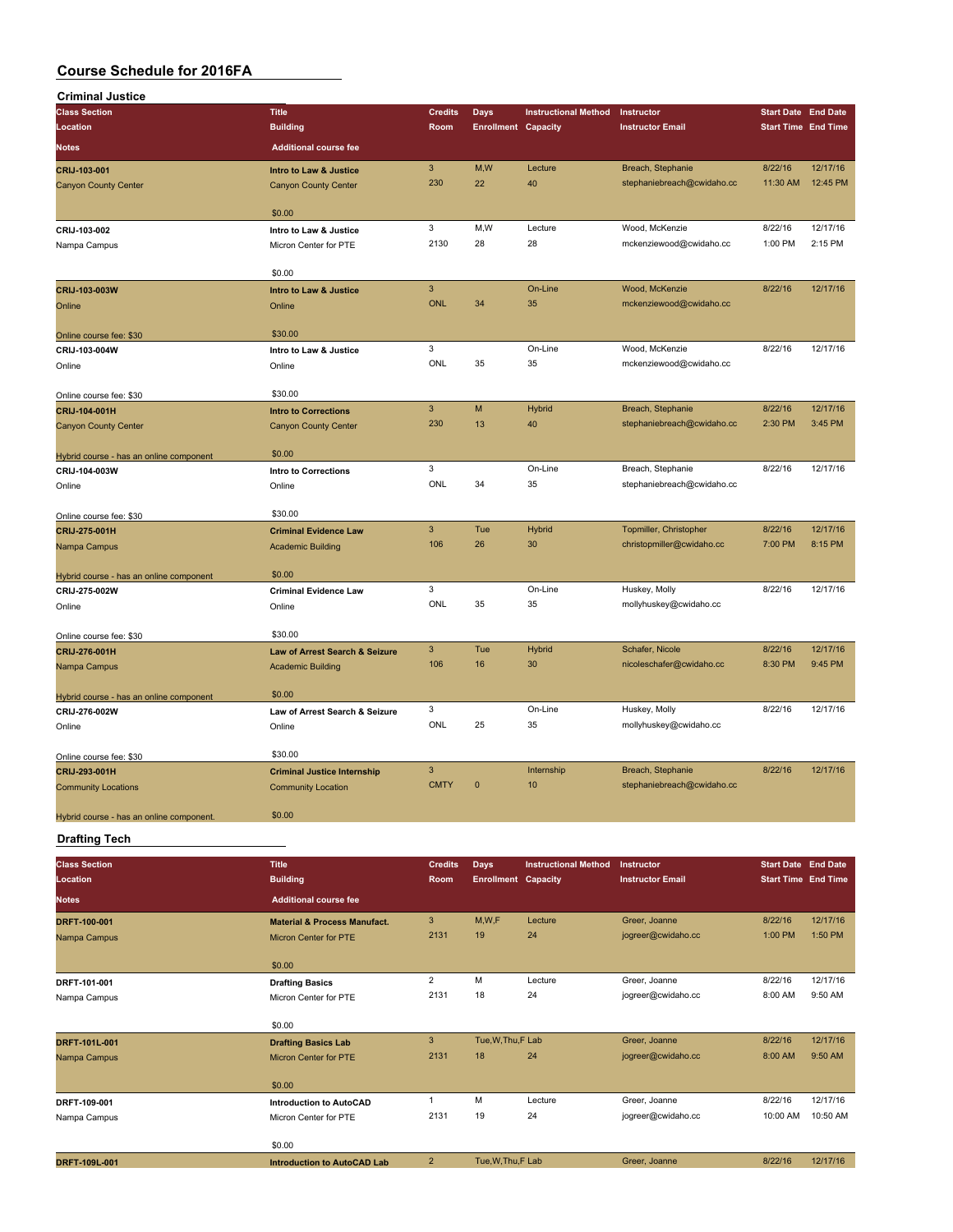| <b>Drafting Tech</b>                  |                                                                   |                |                            |                             |                         |                            |          |
|---------------------------------------|-------------------------------------------------------------------|----------------|----------------------------|-----------------------------|-------------------------|----------------------------|----------|
| <b>Class Section</b>                  | <b>Title</b>                                                      | <b>Credits</b> | Days                       | <b>Instructional Method</b> | Instructor              | <b>Start Date End Date</b> |          |
| Location                              | <b>Building</b>                                                   | Room           | <b>Enrollment Capacity</b> |                             | <b>Instructor Email</b> | <b>Start Time End Time</b> |          |
| <b>Notes</b>                          | <b>Additional course fee</b>                                      |                |                            |                             |                         |                            |          |
| Nampa Campus                          | Micron Center for PTE                                             | 2131           | 19                         | 24                          | jogreer@cwidaho.cc      | 10:00 AM                   | 10:50 AM |
| Special course fee: \$10              | \$10.00                                                           |                |                            |                             |                         |                            |          |
| DRFT-139-001                          | <b>Applied Math for Drafting</b>                                  | 3              | M, W, F                    | Lecture                     | Green, Robert           | 8/22/16                    | 12/17/16 |
| Nampa Campus                          | Micron Center for PTE                                             | 2131           | 20                         | 24                          | robgreen@cwidaho.cc     | 2:00 PM                    | 2:50 PM  |
|                                       | \$0.00                                                            |                |                            |                             |                         |                            |          |
| DRFT-201-001                          | <b>Civil Drafting and Math</b>                                    | $\overline{2}$ | M                          | Lecture                     | Green, Robert           | 8/22/16                    | 12/17/16 |
| Nampa Campus                          | <b>Micron Center for PTE</b>                                      | 2124           | 17                         | 24                          | robgreen@cwidaho.cc     | 10:00 AM                   | 11:50 AM |
|                                       | \$0.00                                                            |                |                            |                             |                         |                            |          |
| DRFT-201L-001                         | <b>Civil Drafting Lab</b>                                         | $\overline{4}$ | Tue, W, Thu, F Lab         |                             | Green, Robert           | 8/22/16                    | 12/17/16 |
| Nampa Campus                          | Micron Center for PTE                                             | 2124           | 17                         | 24                          | robgreen@cwidaho.cc     | 10:00 AM                   | 11:50 AM |
|                                       | \$0.00                                                            |                |                            |                             |                         |                            |          |
| DRFT-203-001                          | <b>Machine Drafting &amp; Design</b>                              | $\mathbf{1}$   | M                          | Lecture                     | Green, Robert           | 8/22/16                    | 12/17/16 |
| Nampa Campus                          | Micron Center for PTE                                             | 2124           | 16                         | 24                          | robgreen@cwidaho.cc     | 8:00 AM                    | 9:50 AM  |
|                                       |                                                                   |                |                            |                             |                         |                            |          |
| DRFT-203L-001                         | \$0.00                                                            | 3              | Tue, W, Thu, F Lab         |                             | Green, Robert           | 8/22/16                    | 12/17/16 |
| Nampa Campus                          | <b>Machine Drafting &amp; Design Lab</b><br>Micron Center for PTE | 2124           | 16                         | 24                          | robgreen@cwidaho.cc     | 8:00 AM                    | 9:50 AM  |
|                                       |                                                                   |                |                            |                             |                         |                            |          |
| Special course fee: \$10              | \$10.00                                                           |                |                            |                             |                         |                            |          |
| DRFT-209-001                          | <b>Advanced AutoCAD in 3D</b>                                     | $\mathbf{1}$   | M                          | Lecture                     | Greer, Joanne           | 8/22/16                    | 12/17/16 |
| Nampa Campus                          | <b>Micron Center for PTE</b>                                      | 2124           | 16                         | 24                          | jogreer@cwidaho.cc      | 12:00 PM                   | 12:50 PM |
|                                       | \$0.00                                                            |                |                            |                             |                         |                            |          |
| DRFT-209L-001                         | <b>Advanced AutoCAD in 3D Lab</b>                                 | $\overline{2}$ | Tue, W, Thu, F Lab         |                             | Greer, Joanne           | 8/22/16                    | 12/17/16 |
| Nampa Campus                          | Micron Center for PTE                                             | 2124           | 16                         | 24                          | jogreer@cwidaho.cc      | 12:00 PM                   | 12:50 PM |
| Special course fee: \$10              | \$10.00                                                           |                |                            |                             |                         |                            |          |
| DRFT-296-001                          | <b>Drafting Tech Independent Stdy</b>                             | $\mathbf{1}$   |                            | <b>Independent Study</b>    | Green, Robert           | 8/22/16                    | 12/17/16 |
| <b>Community Locations</b>            | <b>Community Location</b>                                         | <b>CMTY</b>    | $\mathbf{0}$               | $\mathbf{1}$                | robgreen@cwidaho.cc     |                            |          |
| <b>Instructor Permission Required</b> | \$0.00                                                            |                |                            |                             |                         |                            |          |

#### **Early Childhood Education**

| <b>Class Section</b><br>Location                                                             | <b>Title</b><br><b>Building</b>         | <b>Credits</b><br>Room | Days<br><b>Enrollment Capacity</b> | <b>Instructional Method</b> | <b>Instructor</b><br><b>Instructor Email</b> | <b>Start Date</b> End Date<br><b>Start Time End Time</b> |          |
|----------------------------------------------------------------------------------------------|-----------------------------------------|------------------------|------------------------------------|-----------------------------|----------------------------------------------|----------------------------------------------------------|----------|
| <b>Notes</b>                                                                                 | <b>Additional course fee</b>            |                        |                                    |                             |                                              |                                                          |          |
| ECED-100-001H                                                                                | <b>Foundations of Early Child Ed</b>    | 3                      | Thu                                | <b>Hybrid</b>               | Lauer, Sherri                                | 8/22/16                                                  | 12/17/16 |
| Nampa Campus<br>Prereg: Compass Writing Score of 70 or ENGL                                  | Multipurpose Classroom Bldg             | 205                    | 17                                 | 18                          | sherrilauer@cwidaho.cc                       | 6:00 PM                                                  | 7:45 PM  |
| 101 Instructor Permission Required Hybrid course -<br>1 hour of online component.            | \$0.00                                  |                        |                                    |                             |                                              |                                                          |          |
| ECED-101-001                                                                                 | <b>Child Development &amp; Guidance</b> | 3                      | Tue                                | Lecture                     | Noonan, Elizabeth                            | 8/22/16                                                  | 12/17/16 |
| Nampa Campus                                                                                 | Multipurpose Classroom Bldg             | 205                    | 15                                 | 20                          | bonnienoonan@cwidaho.cc                      | 6:00 PM                                                  | 8:30 PM  |
| Prereg/Coreg: ECED 100 Instructor permission<br>required.                                    | \$0.00                                  |                        |                                    |                             |                                              |                                                          |          |
| ECED-105-001                                                                                 | <b>Teaching Young Children 1</b>        | $\overline{4}$         | Tue                                | Lecture                     | Noonan, Elizabeth                            | 8/22/16                                                  | 12/17/16 |
| Nampa Campus                                                                                 | Multipurpose Classroom Bldg             | 101                    | 6                                  | 10                          | bonnienoonan@cwidaho.cc                      | 4:00 PM                                                  | 5:45 PM  |
| Prereg/Coreg: ECED 100. Instructor permission<br>required. Includes 6 hours weekly practicum | \$0.00                                  |                        |                                    |                             |                                              |                                                          |          |
| ECED-106-001                                                                                 | <b>Teaching Young Children 2</b>        | 4                      | Thu                                | Lecture                     | Lauer, Sherri                                | 8/22/16                                                  | 12/17/16 |
| Nampa Campus                                                                                 | Multipurpose Classroom Bldg             | 205                    | $\overline{2}$                     | 10                          | sherrilauer@cwidaho.cc                       | 4:00 PM                                                  | 5:45 PM  |
| Prereg/Coreg: ECED 100. Instructor permission<br>required. Includes 6 hours weekly practicum | \$0.00                                  |                        |                                    |                             |                                              |                                                          |          |
| ECED-141-001W                                                                                | Health, Safety, and Nutrition           | 3                      |                                    | On-Line                     | Noonan, Elizabeth                            | 8/22/16                                                  | 12/17/16 |
| Online                                                                                       | Online                                  | <b>ONL</b>             | 10                                 | 20                          | bonnienoonan@cwidaho.cc                      |                                                          |          |
| Prereq/Coreq: ECED 100 Online course fee: \$30                                               | \$30.00                                 |                        |                                    |                             |                                              |                                                          |          |
| ECED-171-001                                                                                 | Early Childhood Curriculum 1            | 3                      | M                                  | Lecture                     | Noonan, Elizabeth                            | 8/22/16                                                  | 12/17/16 |
| Nampa Campus                                                                                 | Multipurpose Classroom Bldg             | 205                    | 8                                  | 20                          | bonnienoonan@cwidaho.cc                      | 4:00 PM                                                  | 6:30 PM  |
| Prereg/coreg: ECED 100                                                                       | \$0.00                                  |                        |                                    |                             |                                              |                                                          |          |
| ECED-202-001H                                                                                | <b>Child Growth &amp; Development</b>   | 4                      | W                                  | <b>Hybrid</b>               | Lauer, Sherri                                | 8/22/16                                                  | 12/17/16 |
| Nampa Campus                                                                                 | Multipurpose Classroom Bldg             | 205                    | 11                                 | 20                          | sherrilauer@cwidaho.cc                       | 4:00 PM                                                  | 6:30 PM  |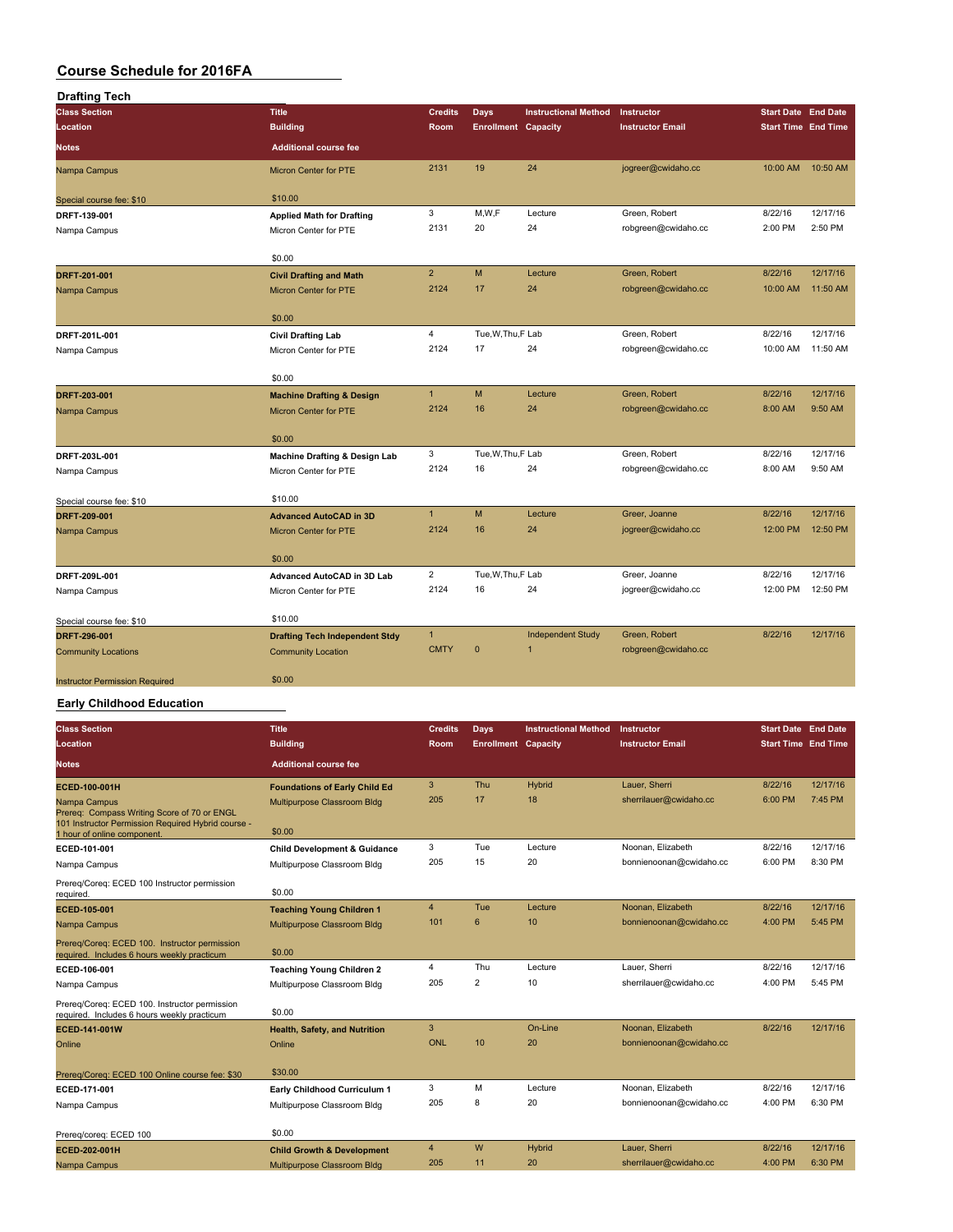| <b>Early Childhood Education</b>                                                                                                                                              |                              |                |                            |                             |                         |                            |                            |  |  |  |
|-------------------------------------------------------------------------------------------------------------------------------------------------------------------------------|------------------------------|----------------|----------------------------|-----------------------------|-------------------------|----------------------------|----------------------------|--|--|--|
| <b>Class Section</b>                                                                                                                                                          | <b>Title</b>                 | <b>Credits</b> | Days                       | <b>Instructional Method</b> | Instructor              | <b>Start Date End Date</b> |                            |  |  |  |
| Location                                                                                                                                                                      | <b>Building</b>              | <b>Room</b>    | <b>Enrollment Capacity</b> |                             | <b>Instructor Email</b> |                            | <b>Start Time End Time</b> |  |  |  |
| <b>Notes</b>                                                                                                                                                                  | <b>Additional course fee</b> |                |                            |                             |                         |                            |                            |  |  |  |
| Prereg: ECED 100. Hybrid course - 1 hour of<br>online component.                                                                                                              | \$0.00                       |                |                            |                             |                         |                            |                            |  |  |  |
| ECED-203-001W                                                                                                                                                                 | Early Childhood Ed Practicum | 6              |                            | Clinical                    | Lauer, Sherri           | 8/22/16                    | 12/17/16                   |  |  |  |
| Online<br>Prereq: ECED 101, 106, 141, 171, 173, 184<br>Instructor Permission Required. Includes 10 hours<br>of Practicum. Special course fee: \$20 Online<br>course fee: \$60 | Online<br>\$80.00            | ONL            | 9                          | 10                          | sherrilauer@cwidaho.cc  |                            |                            |  |  |  |

#### **Economics**

| <b>Class Section</b>              | <b>Title</b>                                                 | <b>Credits</b>            | <b>Days</b>                | <b>Instructional Method</b> | Instructor                                    | <b>Start Date End Date</b> |                     |
|-----------------------------------|--------------------------------------------------------------|---------------------------|----------------------------|-----------------------------|-----------------------------------------------|----------------------------|---------------------|
| Location                          | <b>Building</b>                                              | Room                      | <b>Enrollment Capacity</b> |                             | <b>Instructor Email</b>                       | <b>Start Time End Time</b> |                     |
| <b>Notes</b>                      | <b>Additional course fee</b>                                 |                           |                            |                             |                                               |                            |                     |
| ECON-201-001                      | <b>Principles of Macroeconomics</b>                          | 3                         | M,W                        | Lecture                     | Ackerman, Stephen                             | 8/22/16                    | 12/17/16            |
| Nampa Campus                      | Multipurpose Classroom Bldg                                  | 205                       | 31                         | 32                          | steveackerman@cwidaho.cc                      | 8:30 AM                    | 9:45 AM             |
|                                   |                                                              |                           |                            |                             |                                               |                            |                     |
|                                   | \$0.00                                                       | 3                         | M, W                       | Lecture                     | Cox, Kim                                      | 8/22/16                    | 12/17/16            |
| ECON-201-002<br>Ada County Campus | <b>Principles of Macroeconomics</b><br><b>Pintail Center</b> | 1318                      | 31                         | 40                          | taylorcox@cwidaho.cc                          | 4:00 PM                    | 5:15 PM             |
|                                   |                                                              |                           |                            |                             |                                               |                            |                     |
|                                   | \$0.00                                                       |                           |                            |                             |                                               |                            |                     |
| ECON-201-003                      | <b>Principles of Macroeconomics</b>                          | $\mathbf{3}$              | Thu                        | Lecture                     | Cox, Kim                                      | 8/22/16                    | 12/17/16            |
| <b>Ada County Campus</b>          | <b>Pintail Center</b>                                        | 1320                      | 26                         | 30                          | taylorcox@cwidaho.cc                          | 7:00 PM                    | 9:45 PM             |
|                                   | \$0.00                                                       |                           |                            |                             |                                               |                            |                     |
| ECON-201-004                      | <b>Principles of Macroeconomics</b>                          | 3                         | Tue, Thu                   | Lecture                     | Ackerman, Stephen                             | 8/22/16                    | 12/17/16            |
| Nampa Campus                      | Aspen Classroom Building                                     | 102                       | 40                         | 40                          | steveackerman@cwidaho.cc                      | 1:00 PM                    | 2:15 PM             |
|                                   |                                                              |                           |                            |                             |                                               |                            |                     |
|                                   | \$0.00                                                       |                           |                            |                             |                                               |                            |                     |
| ECON-201-009W                     | <b>Principles of Macroeconomics</b>                          | $\ensuremath{\mathsf{3}}$ |                            | On-Line                     | Root, Skye                                    | 8/22/16                    | 12/17/16            |
| Online                            | Online                                                       | <b>ONL</b>                | 30                         | 30                          | skyeroot@cwidaho.cc                           |                            |                     |
| Online course fee: \$30           | \$30.00                                                      |                           |                            |                             |                                               |                            |                     |
| ECON-201-010W                     | <b>Principles of Macroeconomics</b>                          | 3                         |                            | On-Line                     | Root, Skye                                    | 8/22/16                    | 12/17/16            |
| Online                            | Online                                                       | ONL                       | 30                         | 30                          | skyeroot@cwidaho.cc                           |                            |                     |
|                                   |                                                              |                           |                            |                             |                                               |                            |                     |
| Online course fee: \$30           | \$30.00                                                      |                           |                            |                             |                                               |                            |                     |
| ECON-201-012W                     | <b>Principles of Macroeconomics</b>                          | $\sqrt{3}$                |                            | On-Line                     | Root, Skye                                    | 8/22/16                    | 12/17/16            |
| Online                            | Online                                                       | <b>ONL</b>                | 30                         | 30                          | skyeroot@cwidaho.cc                           |                            |                     |
| Online course fee: \$30           | \$30.00                                                      |                           |                            |                             |                                               |                            |                     |
| ECON-202-001                      | <b>Principles of Microeconomics</b>                          | 3                         | M, W                       | Lecture                     | Ackerman, Stephen                             | 8/22/16                    | 12/17/16            |
| Nampa Campus                      | Aspen Classroom Building                                     | 102                       | 13                         | 40                          | steveackerman@cwidaho.cc                      | 2:30 PM                    | 3:45 PM             |
|                                   |                                                              |                           |                            |                             |                                               |                            |                     |
|                                   | \$0.00                                                       |                           |                            |                             |                                               |                            |                     |
| ECON-202-002                      | <b>Principles of Microeconomics</b>                          | $\mathbf{3}$<br>1206      | Tue<br>15                  | Lecture<br>30               | Cox, Kim<br>taylorcox@cwidaho.cc              | 8/22/16<br>7:00 PM         | 12/17/16<br>9:45 PM |
| <b>Ada County Campus</b>          | <b>Pintail Center</b>                                        |                           |                            |                             |                                               |                            |                     |
|                                   | \$0.00                                                       |                           |                            |                             |                                               |                            |                     |
| ECON-202-003                      | <b>Principles of Microeconomics</b>                          | 3                         | M, W                       | Lecture                     | Ackerman, Stephen                             | 8/22/16                    | 12/17/16            |
| Nampa Campus                      | Aspen Classroom Building                                     | 102                       | 31                         | 40                          | steveackerman@cwidaho.cc                      | 1:00 PM                    | 2:15 PM             |
|                                   |                                                              |                           |                            |                             |                                               |                            |                     |
|                                   | \$0.00                                                       |                           |                            |                             |                                               |                            |                     |
| ECON-202-004                      | <b>Principles of Microeconomics</b>                          | $\mathbf{3}$<br>102       | Tue, Thu<br>26             | Lecture<br>40               | Ackerman, Stephen<br>steveackerman@cwidaho.cc | 8/22/16<br>2:30 PM         | 12/17/16<br>3:45 PM |
| Nampa Campus                      | <b>Aspen Classroom Building</b>                              |                           |                            |                             |                                               |                            |                     |
|                                   | \$0.00                                                       |                           |                            |                             |                                               |                            |                     |
| ECON-202-007W                     | <b>Principles of Microeconomics</b>                          | 3                         |                            | On-Line                     | Ronk, Megan                                   | 8/22/16                    | 12/17/16            |
| Online                            | Online                                                       | ONL                       | 30                         | 30                          | meganronk@cwidaho.cc                          |                            |                     |
|                                   |                                                              |                           |                            |                             |                                               |                            |                     |
| Online course fee: \$30           | \$30.00                                                      | $\mathbf{3}$              |                            | On-Line                     | Ronk, Megan                                   | 8/22/16                    | 12/17/16            |
| ECON-202-008W<br>Online           | <b>Principles of Microeconomics</b><br>Online                | ONL                       | 25                         | 30                          | meganronk@cwidaho.cc                          |                            |                     |
|                                   |                                                              |                           |                            |                             |                                               |                            |                     |
| Online course fee: \$30           | \$30.00                                                      |                           |                            |                             |                                               |                            |                     |
| <b>Education</b>                  |                                                              |                           |                            |                             |                                               |                            |                     |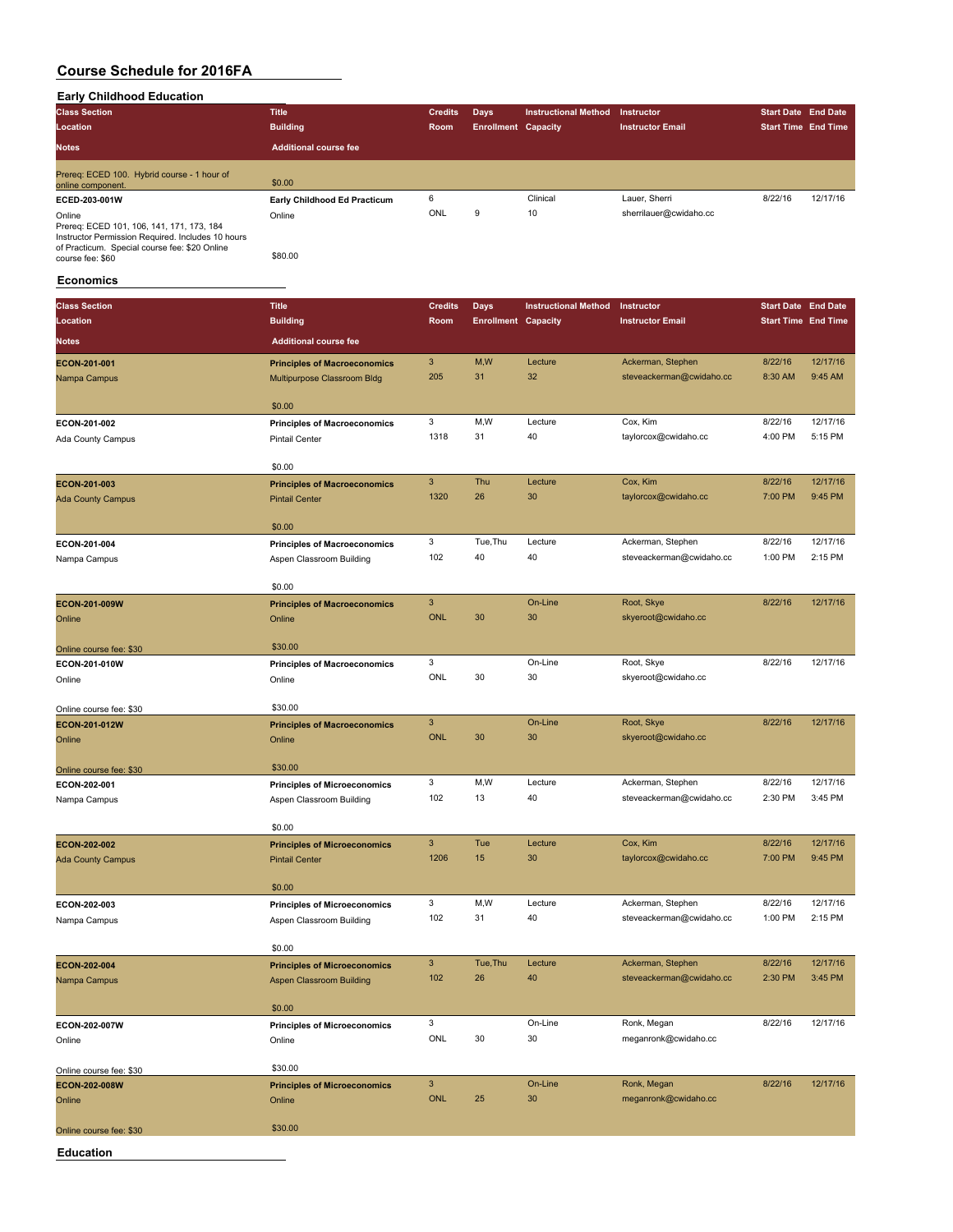| <b>Education</b>                                          |                                       |                |                            |                             |                         |                            |                      |
|-----------------------------------------------------------|---------------------------------------|----------------|----------------------------|-----------------------------|-------------------------|----------------------------|----------------------|
| <b>Class Section</b>                                      | <b>Title</b>                          | <b>Credits</b> | <b>Days</b>                | <b>Instructional Method</b> | Instructor              | <b>Start Date End Date</b> |                      |
| Location                                                  | <b>Building</b>                       | Room           | <b>Enrollment Capacity</b> |                             | <b>Instructor Email</b> | <b>Start Time End Time</b> |                      |
| Notes                                                     | <b>Additional course fee</b>          |                |                            |                             |                         |                            |                      |
| EDUC-101-001                                              | <b>Step 1: Inquiry Approach Teach</b> | $\mathbf{1}$   | Thu                        | Lecture                     | Wolk, Molly             | 8/22/16                    | 12/17/16             |
| Nampa Campus                                              | Multipurpose Classroom Bldg           | 205            | 17                         | 25                          | mollywolk@cwidaho.cc    | 2:30 PM                    | 3:40 PM              |
|                                                           |                                       |                |                            |                             |                         |                            |                      |
|                                                           | \$0.00                                |                |                            |                             |                         |                            |                      |
| EDUC-102-001                                              | Step 2: Inquiry-Basd Lssn Dsgn        | $\mathbf{1}$   | Thu                        | Lecture                     | Wolk, Molly             | 8/22/16                    | 12/17/16             |
| Nampa Campus                                              | Multipurpose Classroom Bldg           | 205            | $\overline{2}$             | 15                          | mollywolk@cwidaho.cc    | 1:00 PM                    | 1:50 PM              |
|                                                           | \$0.00                                |                |                            |                             |                         |                            |                      |
| EDUC-110-001W                                             | <b>Peer Tutor Training</b>            | $\mathbf{1}$   |                            | On-Line                     | Huskey, Gayla           | 8/22/16                    | 12/17/16             |
| Online                                                    | Online                                | <b>ONL</b>     | $\bf 8$                    | 30                          | gaylahuskey@cwidaho.cc  |                            |                      |
|                                                           |                                       |                |                            |                             |                         |                            |                      |
| 1st 8 weeks Online course fee: \$10                       | \$10.00                               |                |                            |                             |                         |                            |                      |
| EDUC-201-001                                              | <b>Foundations of Education</b>       | 3              | M,W                        | Lecture                     | Billing, Carol          | 8/22/16                    | 12/17/16             |
| Nampa Campus                                              | Multipurpose Classroom Bldg           | 205            | 30                         | 30                          | carolbilling@cwidaho.cc | 1:00 PM                    | 2:15 PM              |
|                                                           | \$0.00                                |                |                            |                             |                         |                            |                      |
| EDUC-201-002W                                             | <b>Foundations of Education</b>       | 3              |                            | On-Line                     | <b>Billing, Carol</b>   | 8/22/16                    | 12/17/16             |
| Online                                                    | Online                                | <b>ONL</b>     | 29                         | 30                          | carolbilling@cwidaho.cc |                            |                      |
|                                                           |                                       |                |                            |                             |                         |                            |                      |
| Online course fee: \$30                                   | \$30.00                               |                |                            |                             |                         |                            |                      |
| EDUC-201-003W                                             | <b>Foundations of Education</b>       | 3              |                            | On-Line                     | Billing, Carol          | 8/22/16                    | 12/17/16             |
| Online                                                    | Online                                | ONL            | 29                         | 30                          | carolbilling@cwidaho.cc |                            |                      |
|                                                           |                                       |                |                            |                             |                         |                            |                      |
| Online course fee: \$30                                   | \$30.00                               |                |                            |                             |                         |                            |                      |
| EDUC-202-001                                              | <b>Field Experience</b>               | $\mathbf{1}$   | W<br>20                    | Lecture                     | Billing, Carol          | 8/22/16                    | 12/17/16<br>12:20 PM |
| Nampa Campus                                              | Multipurpose Classroom Bldg           | 205            |                            | 20                          | carolbilling@cwidaho.cc | 11:30 AM                   |                      |
|                                                           | \$0.00                                |                |                            |                             |                         |                            |                      |
| EDUC-202-002W                                             | <b>Field Experience</b>               | $\mathbf{1}$   |                            | On-Line                     | Billing, Carol          | 8/22/16                    | 12/17/16             |
| Online                                                    | Online                                | ONL            | 22                         | 23                          | carolbilling@cwidaho.cc |                            |                      |
|                                                           |                                       |                |                            |                             |                         |                            |                      |
| Online course fee: \$10                                   | \$10.00                               |                |                            |                             |                         |                            |                      |
| EDUC-203-001H                                             | <b>Education Around the World</b>     | $\mathbf{3}$   | M                          | Lecture                     | Straub, Scott           | 8/22/16                    | 12/17/16             |
| Nampa Campus                                              | Multipurpose Classroom Bldg           | 205            | 29                         | 30                          | scottstraub@cwidaho.cc  | 11:30 AM                   | 12:45 PM             |
|                                                           | \$0.00                                |                |                            |                             |                         |                            |                      |
| Hybrid course - has an online component<br>EDUC-204-001W  | Families, Commun & Culture            | 3              |                            | On-Line                     | Billing, Carol          | 8/22/16                    | 12/17/16             |
| Online                                                    | Online                                | ONL            | 29                         | 30                          | carolbilling@cwidaho.cc |                            |                      |
|                                                           |                                       |                |                            |                             |                         |                            |                      |
| Online course fee: \$30                                   | \$30.00                               |                |                            |                             |                         |                            |                      |
| EDUC-205-001H                                             | <b>Develop/Individual Differences</b> | 3              | Tue                        | Hybrid                      | Raass, Natalie          | 8/22/16                    | 12/17/16             |
| Nampa Campus                                              | Multipurpose Classroom Bldg           | 205            | 30                         | 30                          | natalieraass@cwidaho.cc | 4:00 PM                    | 5:15 PM              |
|                                                           | \$0.00                                |                |                            |                             |                         |                            |                      |
| Hybrid course - has an online component.<br>EDUC-215-001W | <b>Educational Technology</b>         | 3              |                            | On-Line                     | Straub, Scott           | 8/22/16                    | 12/17/16             |
| Online                                                    | Online                                | ONL            | 29                         | 30                          | scottstraub@cwidaho.cc  |                            |                      |
|                                                           |                                       |                |                            |                             |                         |                            |                      |
| Online course fee: \$30                                   | \$30.00                               |                |                            |                             |                         |                            |                      |
| EDUC-290-001W                                             | <b>Education Exit Seminar</b>         | $\mathbf{1}$   |                            | On-Line                     | Rapley, Douglas         | 8/22/16                    | 12/17/16             |
| Online                                                    | Online                                | <b>ONL</b>     | $\bf 6$                    | 30                          | dougrapley@cwidaho.cc   |                            |                      |
|                                                           |                                       |                |                            |                             |                         |                            |                      |
| Online course fee: \$10                                   | \$10.00                               |                |                            |                             |                         |                            |                      |

#### **Engineering**

| <b>Class Section</b><br>Location | <b>Title</b><br><b>Building</b>    | <b>Credits</b><br><b>Room</b> | Days<br><b>Enrollment Capacity</b> | <b>Instructional Method</b> | <b>Instructor</b><br><b>Instructor Email</b> | <b>Start Date End Date</b><br><b>Start Time End Time</b> |          |
|----------------------------------|------------------------------------|-------------------------------|------------------------------------|-----------------------------|----------------------------------------------|----------------------------------------------------------|----------|
| <b>Notes</b>                     | <b>Additional course fee</b>       |                               |                                    |                             |                                              |                                                          |          |
| ENGI-120-001                     | <b>Introduction to Engineering</b> | $\overline{2}$                | M,W                                | Lecture                     | Keenan, Robert                               | 8/22/16                                                  | 12/17/16 |
| Nampa Campus                     | <b>Academic Building</b>           | 102E                          | 22                                 | 30                          | robertkeenan@cwidaho.cc                      | 8:30 AM                                                  | 9:20 AM  |
|                                  | \$0.00                             |                               |                                    |                             |                                              |                                                          |          |
| ENGI-210-001                     | <b>Mechanics Statics</b>           | 3                             | Tue, Thu                           | Lecture                     | Pack, Willard                                | 8/22/16                                                  | 12/17/16 |
| Nampa Campus                     | Academic Building                  | 201                           | 9                                  | 30                          | WillardPack@cwidaho.cc                       | 10:00 AM                                                 | 11:15 AM |
|                                  | \$0.00                             |                               |                                    |                             |                                              |                                                          |          |
| <b>ENGI-220-001</b>              | <b>Mechanics Dynamics</b>          | 3                             | F                                  | Lecture                     | Pack, Willard                                | 8/22/16                                                  | 12/17/16 |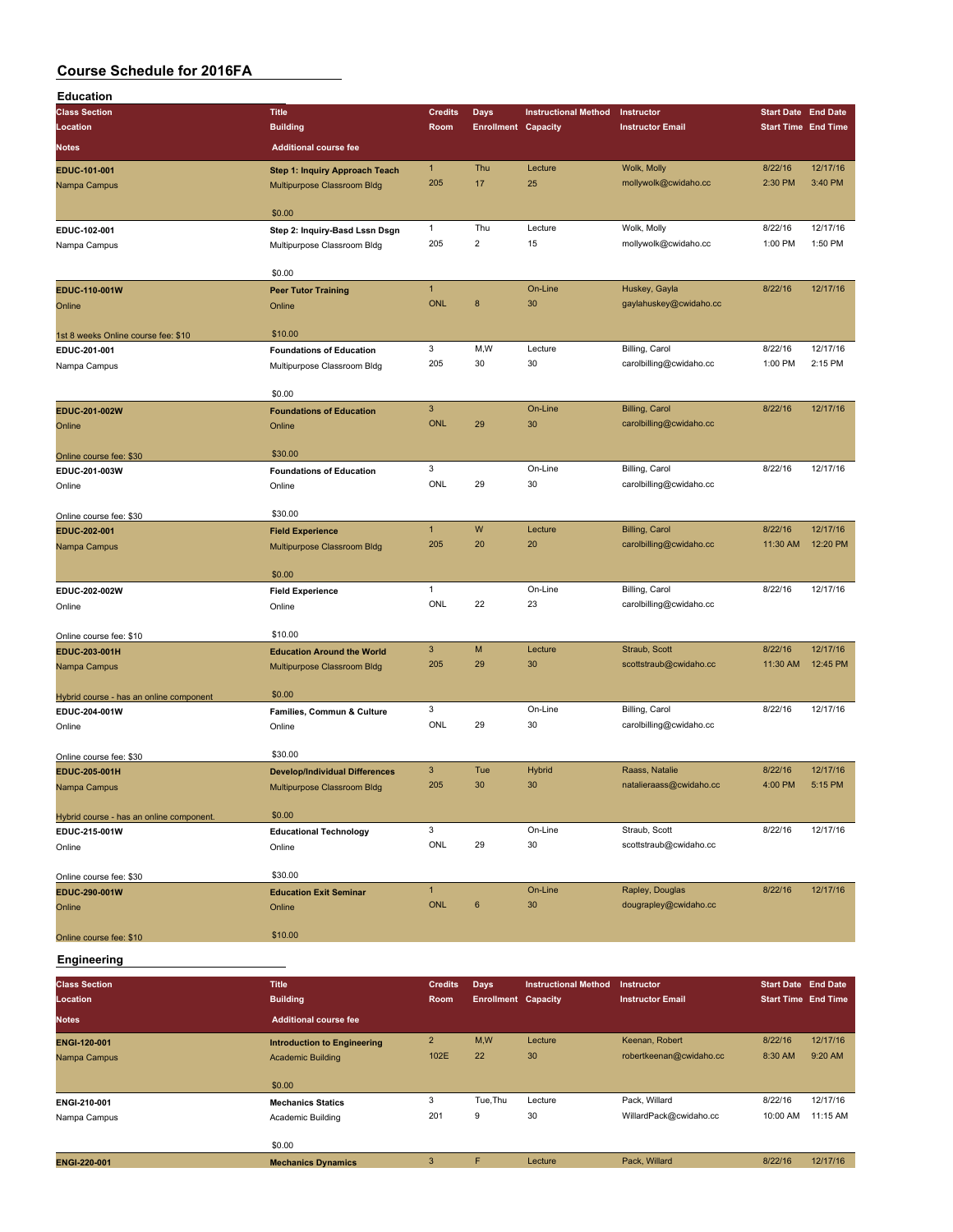| <b>Engineering</b>       |                                 |                         |                            |                             |                             |                            |          |
|--------------------------|---------------------------------|-------------------------|----------------------------|-----------------------------|-----------------------------|----------------------------|----------|
| <b>Class Section</b>     | <b>Title</b>                    | <b>Credits</b>          | Days                       | <b>Instructional Method</b> | Instructor                  | <b>Start Date End Date</b> |          |
| Location                 | <b>Building</b>                 | Room                    | <b>Enrollment Capacity</b> |                             | <b>Instructor Email</b>     | <b>Start Time End Time</b> |          |
| <b>Notes</b>             | <b>Additional course fee</b>    |                         |                            |                             |                             |                            |          |
|                          |                                 |                         |                            |                             |                             |                            |          |
| Nampa Campus             | <b>Academic Building</b>        | 201                     | 8                          | 30                          | WillardPack@cwidaho.cc      | 1:00 PM                    | 3:45 PM  |
|                          |                                 |                         |                            |                             |                             |                            |          |
|                          | \$0.00                          |                         |                            |                             |                             |                            |          |
| <b>English</b>           |                                 |                         |                            |                             |                             |                            |          |
|                          |                                 |                         |                            |                             |                             |                            |          |
| <b>Class Section</b>     | <b>Title</b>                    | <b>Credits</b>          | $_{\text{Days}}$           | <b>Instructional Method</b> | Instructor                  | <b>Start Date End Date</b> |          |
| Location                 | <b>Building</b>                 | Room                    | <b>Enrollment Capacity</b> |                             | <b>Instructor Email</b>     | <b>Start Time End Time</b> |          |
| <b>Notes</b>             | <b>Additional course fee</b>    |                         |                            |                             |                             |                            |          |
| ENGL-100-001             | <b>English Composition Plus</b> | $\overline{2}$          | Tue, Thu                   | Lecture                     | Purvis Aldrich, Jennifer    | 8/22/16                    | 12/17/16 |
| Nampa Campus             | <b>Academic Building</b>        | 303                     | 12                         | 12                          | christianaldrich@cwidaho.cc | 10:00 AM                   | 10:50 AM |
|                          |                                 |                         |                            |                             |                             |                            |          |
|                          | \$0.00                          |                         |                            |                             |                             |                            |          |
| ENGL-100-002             | <b>English Composition Plus</b> | $\overline{2}$          | Tue, Thu                   | Lecture                     | Beautrow, Lynne             | 8/22/16                    | 12/17/16 |
| Nampa Campus             | Academic Building               | 303                     | 12                         | 12                          | lynnebeautrow@cwidaho.cc    | 11:30 AM                   | 12:20 PM |
|                          |                                 |                         |                            |                             |                             |                            |          |
|                          | \$0.00                          |                         |                            |                             |                             |                            |          |
| ENGL-100-003             | <b>English Composition Plus</b> | $\mathbf 2$             | Tue, Thu                   | Lecture                     | Gladd, Joel                 | 8/22/16                    | 12/17/16 |
| Nampa Campus             | <b>Academic Building</b>        | 303                     | 12                         | 12                          | joelgladd@cwidaho.cc        | 8:30 AM                    | 9:20 AM  |
|                          |                                 |                         |                            |                             |                             |                            |          |
|                          | \$0.00                          |                         |                            |                             |                             |                            |          |
| ENGL-100-004             | <b>English Composition Plus</b> | $\overline{2}$          | M,W                        | Lecture                     | Draney, Jenica              | 8/22/16                    | 12/17/16 |
| Ada County Campus        | <b>Pintail Center</b>           | 1414                    | 12                         | 12                          | jenicadraney@cwidaho.cc     | 1:00 PM                    | 1:50 PM  |
|                          |                                 |                         |                            |                             |                             |                            |          |
|                          | \$0.00                          |                         |                            |                             |                             |                            |          |
| ENGL-100-005             | <b>English Composition Plus</b> | $\overline{2}$          | M,W                        | Lecture                     | Collins, Malia              | 8/22/16                    | 12/17/16 |
| <b>Ada County Campus</b> | <b>Pintail Center</b>           | 1414                    | 12                         | 12                          | maliacollins@cwidaho.cc     | 2:30 PM                    | 3:20 PM  |
|                          |                                 |                         |                            |                             |                             |                            |          |
|                          | \$0.00                          |                         |                            |                             |                             |                            |          |
| ENGL-100-006             | <b>English Composition Plus</b> | $\overline{2}$          | M, W                       | Lecture                     | Nicholas, David             | 8/22/16                    | 12/17/16 |
| Ada County Campus        | <b>Pintail Center</b>           | 1414                    | 10                         | 12                          | davenicholas@cwidaho.cc     | 11:30 AM                   | 12:20 PM |
|                          |                                 |                         |                            |                             |                             |                            |          |
|                          | \$0.00                          |                         |                            |                             |                             |                            |          |
| ENGL-100-007             | <b>English Composition Plus</b> | $\overline{2}$          | M,W                        | Lecture                     | Ascuena, Andrea             | 8/22/16                    | 12/17/16 |
| Nampa Campus             | <b>Academic Building</b>        | 303                     | 12                         | 12                          | andreaascuena@cwidaho.cc    | 11:30 AM                   | 12:20 PM |
|                          |                                 |                         |                            |                             |                             |                            |          |
|                          | \$0.00                          |                         |                            |                             |                             |                            |          |
| ENGL-100-008             | <b>English Composition Plus</b> | $\overline{2}$          | M,W                        | Lecture                     | Ray-Karpen, Ruth            | 8/22/16                    | 12/17/16 |
| Nampa Campus             | Academic Building               | 303                     | 12                         | 12                          | ruthkarpen@cwidaho.cc       | 10:00 AM                   | 10:50 AM |
|                          |                                 |                         |                            |                             |                             |                            |          |
|                          | \$0.00                          |                         |                            |                             |                             |                            |          |
| ENGL-100-009             | <b>English Composition Plus</b> | $\overline{2}$          | M,W                        | Lecture                     | Ascuena, Andrea             | 8/22/16                    | 12/17/16 |
| Nampa Campus             | <b>Academic Building</b>        | 303                     | 12                         | 12                          | andreaascuena@cwidaho.cc    | 8:30 AM                    | 9:20 AM  |
|                          |                                 |                         |                            |                             |                             |                            |          |
|                          | \$0.00                          |                         |                            |                             |                             |                            |          |
| ENGL-100-010             | <b>English Composition Plus</b> | $\overline{2}$          | Tue, Thu                   | Lecture                     | Fehrer, Amanda              | 8/22/16                    | 12/17/16 |
| Nampa Campus             | Academic Building               | 303                     | 12                         | 12                          | amandafehrer@cwidaho.cc     | 4:00 PM                    | 4:50 PM  |
|                          |                                 |                         |                            |                             |                             |                            |          |
|                          | \$0.00                          |                         |                            |                             |                             |                            |          |
| ENGL-100-011             | <b>English Composition Plus</b> | $\overline{2}$          | Tue, Thu                   | Lecture                     | Collins, Malia              | 8/22/16                    | 12/17/16 |
| <b>Ada County Campus</b> | <b>Pintail Center</b>           | 1414                    | 12                         | 12                          | maliacollins@cwidaho.cc     | 11:30 AM                   | 12:20 PM |
|                          |                                 |                         |                            |                             |                             |                            |          |
|                          | \$0.00                          |                         | Tue, Thu                   |                             |                             |                            |          |
| ENGL-100-012             | <b>English Composition Plus</b> | $\overline{\mathbf{c}}$ |                            | Lecture                     | Scripps, John               | 8/22/16                    | 12/17/16 |
| Ada County Campus        | <b>Pintail Center</b>           | 1414                    | 11                         | 12                          | johnscripps@cwidaho.cc      | 10:00 AM                   | 10:50 AM |
|                          | \$0.00                          |                         |                            |                             |                             |                            |          |
|                          |                                 | $\overline{2}$          | Tue, Thu                   | Lecture                     | Della Badia, Carl           | 8/22/16                    | 12/17/16 |
| ENGL-100-013             | <b>English Composition Plus</b> | 303                     | 12                         | 12                          | carldellabadia@cwidaho.cc   | 1:00 PM                    | 1:50 PM  |
| Nampa Campus             | <b>Academic Building</b>        |                         |                            |                             |                             |                            |          |
|                          | \$0.00                          |                         |                            |                             |                             |                            |          |
|                          |                                 | $\overline{2}$          | M,W                        | Lecture                     | Della Badia, Carl           | 8/22/16                    | 12/17/16 |
| ENGL-100-014             | <b>English Composition Plus</b> | 303                     | 12                         | 12                          | carldellabadia@cwidaho.cc   | 2:30 PM                    | 3:20 PM  |
| Nampa Campus             | Academic Building               |                         |                            |                             |                             |                            |          |
|                          | \$0.00                          |                         |                            |                             |                             |                            |          |
| ENGL-100-015             | <b>English Composition Plus</b> | $\overline{2}$          | M, W                       | Lecture                     | Purvis Aldrich, Jennifer    | 8/22/16                    | 12/17/16 |
| Nampa Campus             | <b>Academic Building</b>        | 303                     | 12                         | 12                          | christianaldrich@cwidaho.cc | 1:00 PM                    | 1:50 PM  |
|                          |                                 |                         |                            |                             |                             |                            |          |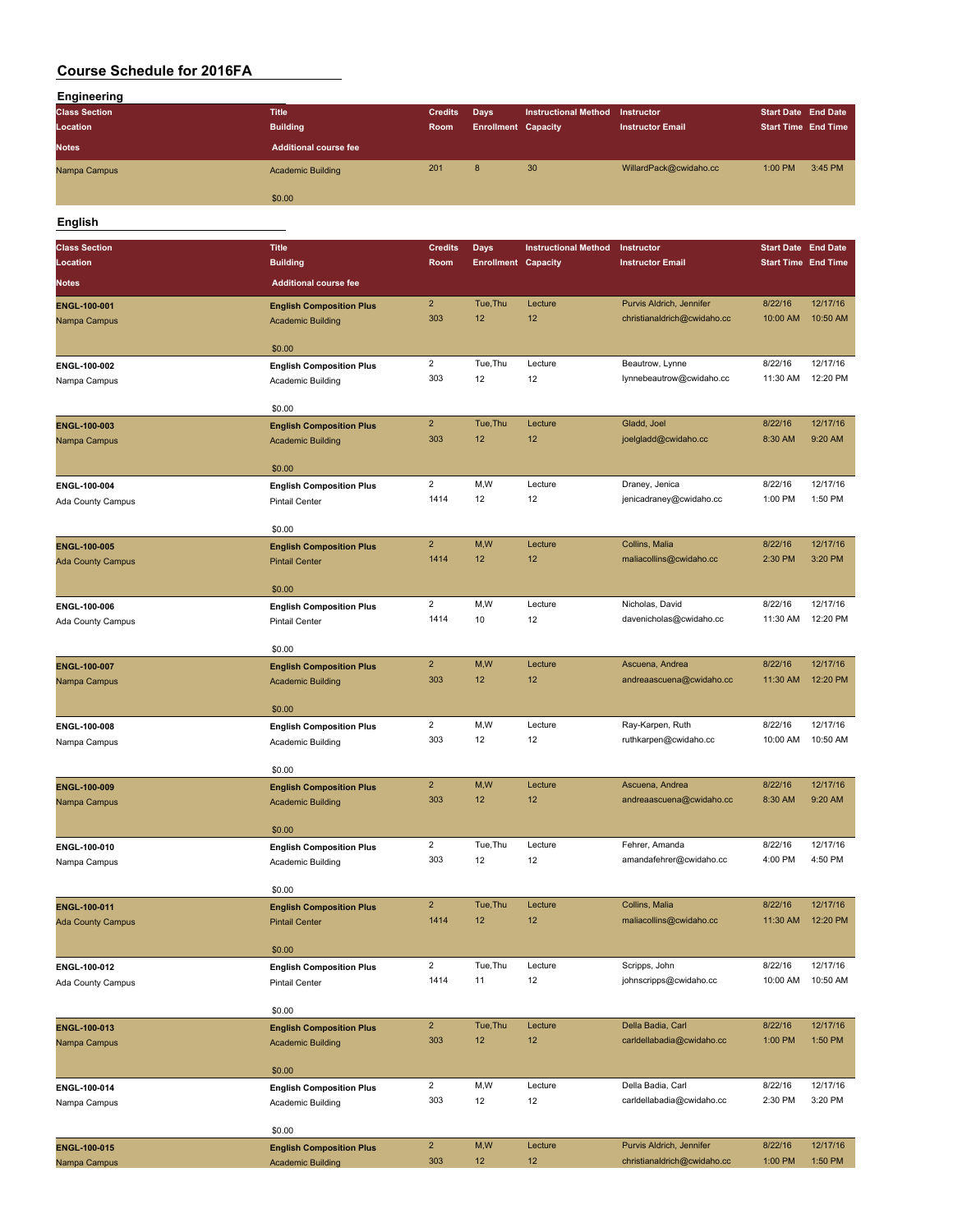| English                  |                                                                    |                    |                            |                             |                             |                            |                            |
|--------------------------|--------------------------------------------------------------------|--------------------|----------------------------|-----------------------------|-----------------------------|----------------------------|----------------------------|
| <b>Class Section</b>     | <b>Title</b>                                                       | <b>Credits</b>     | Days                       | <b>Instructional Method</b> | Instructor                  | <b>Start Date End Date</b> |                            |
| Location                 | <b>Building</b>                                                    | Room               | <b>Enrollment Capacity</b> |                             | <b>Instructor Email</b>     |                            | <b>Start Time End Time</b> |
| <b>Notes</b>             | <b>Additional course fee</b>                                       |                    |                            |                             |                             |                            |                            |
|                          |                                                                    |                    |                            |                             |                             |                            |                            |
|                          |                                                                    |                    |                            |                             |                             |                            |                            |
|                          | \$0.00                                                             |                    |                            |                             |                             |                            |                            |
| ENGL-100-016             | <b>English Composition Plus</b>                                    | $\overline{2}$     | Tue, Thu<br>12             | Lecture<br>12               | Scripps, John               | 8/22/16                    | 12/17/16<br>1:50 PM        |
| Ada County Campus        | <b>Pintail Center</b>                                              | 1414               |                            |                             | johnscripps@cwidaho.cc      | 1:00 PM                    |                            |
|                          | \$0.00                                                             |                    |                            |                             |                             |                            |                            |
|                          |                                                                    | $\overline{2}$     | Tue, Thu                   | Lecture                     | Jones, Jesse                | 8/22/16                    | 12/17/16                   |
| <b>ENGL-100-017</b>      | <b>English Composition Plus</b>                                    | 1116               | 12                         | 12                          | jessejones@cwidaho.cc       | 2:30 PM                    | 3:20 PM                    |
| <b>Ada County Campus</b> | <b>Mallard Place Building</b>                                      |                    |                            |                             |                             |                            |                            |
|                          | \$0.00                                                             |                    |                            |                             |                             |                            |                            |
| ENGL-100-018             | <b>English Composition Plus</b>                                    | $\overline{2}$     | M,W                        | Lecture                     | Strickland, Sandie          | 8/22/16                    | 12/17/16                   |
| Nampa Campus             | Micron Center for PTE                                              | 1210               | 12                         | 12                          | sandiestrickland@cwidaho.cc | 1:00 PM                    | 1:50 PM                    |
|                          |                                                                    |                    |                            |                             |                             |                            |                            |
|                          | \$0.00                                                             |                    |                            |                             |                             |                            |                            |
| ENGL-100-019             | <b>English Composition Plus</b>                                    | $\overline{2}$     | Tue, Thu                   | Lecture                     | Fehrer, Amanda              | 8/22/16                    | 12/17/16                   |
| Nampa Campus             | <b>Academic Building</b>                                           | 303                | 12                         | 12                          | amandafehrer@cwidaho.cc     | 7:00 PM                    | 7:50 PM                    |
|                          |                                                                    |                    |                            |                             |                             |                            |                            |
|                          | \$0.00                                                             |                    |                            |                             |                             |                            |                            |
| ENGL-100-020             | <b>English Composition Plus</b>                                    | $\overline{2}$     | M,W                        | Lecture                     | Thomas, Janene              | 8/22/16                    | 12/17/16                   |
| Ada County Campus        | <b>Pintail Center</b>                                              | 1414               | 12                         | 12                          | janenethomas@cwidaho.cc     | 5:30 PM                    | 6:20 PM                    |
|                          |                                                                    |                    |                            |                             |                             |                            |                            |
|                          | \$0.00                                                             |                    |                            |                             |                             |                            |                            |
| ENGL-100-022             | <b>English Composition Plus</b>                                    | $\overline{2}$     | M,W                        | Lecture                     | Lefavour, Nicole            | 8/22/16                    | 12/17/16                   |
| <b>Ada County Campus</b> | <b>Pintail Center</b>                                              | 1414               | 12                         | 12                          | nicolelefavour@cwidaho.cc   | 10:00 AM                   | 10:50 AM                   |
|                          |                                                                    |                    |                            |                             |                             |                            |                            |
|                          | \$0.00                                                             |                    |                            |                             |                             |                            |                            |
| ENGL-100-024             | <b>English Composition Plus</b>                                    | $\overline{c}$     | M, W                       | Lecture                     | Bruno, Elizabeth            | 8/22/16                    | 12/17/16                   |
| Ada County Campus        | <b>Pintail Center</b>                                              | 1230               | 12                         | 12                          | elizabethbruno@cwidaho.cc   | 1:00 PM                    | 1:50 PM                    |
|                          |                                                                    |                    |                            |                             |                             |                            |                            |
|                          | \$0.00                                                             |                    |                            |                             |                             |                            |                            |
| ENGL-100-025             | <b>English Composition Plus</b>                                    | $\mathbf 2$        | Tue, Thu                   | Lecture                     | Longmire, Amie              | 8/22/16                    | 12/17/16                   |
| Nampa Campus             | <b>Academic Building</b>                                           | 325                | 12                         | 12                          | amielongmire@cwidaho.cc     | 11:30 AM                   | 12:20 PM                   |
|                          |                                                                    |                    |                            |                             |                             |                            |                            |
|                          | \$0.00                                                             |                    |                            |                             |                             |                            |                            |
| ENGL-100-030             | <b>English Composition Plus</b>                                    | $\overline{2}$     | Tue, Thu                   | Lecture                     | May, John                   | 8/22/16                    | 12/17/16                   |
| Nampa Campus             | Micron Center for PTE                                              | 2130               | 12                         | 12                          | johnmay1@cwidaho.cc         | 7:00 PM                    | 7:50 PM                    |
|                          |                                                                    |                    |                            |                             |                             |                            |                            |
|                          | \$0.00                                                             |                    |                            |                             |                             |                            |                            |
| ENGL-100-031             | <b>English Composition Plus</b>                                    | $\overline{2}$     | M, W                       | Lecture                     | Berg, Paul                  | 8/22/16                    | 12/17/16                   |
| <b>Ada County Campus</b> | <b>Mallard Place Building</b>                                      | 1116               | 12                         | 12                          | paulberg@cwidaho.cc         | 2:30 PM                    | 3:20 PM                    |
|                          |                                                                    |                    |                            |                             |                             |                            |                            |
|                          | \$0.00                                                             |                    | Tue, Thu                   |                             |                             |                            |                            |
| ENGL-100-032             | <b>English Composition Plus</b>                                    | $\sqrt{2}$<br>1414 |                            | Lecture                     | Brown, Monica               | 8/22/16                    | 12/17/16                   |
| Ada County Campus        | <b>Pintail Center</b>                                              |                    | 11                         | 12                          | monicabrown@cwidaho.cc      | 8:30 AM                    | 9:20 AM                    |
|                          | \$0.00                                                             |                    |                            |                             |                             |                            |                            |
|                          |                                                                    | $\overline{2}$     | M,W                        | Lecture                     | Barr, Susannah              | 8/22/16                    | 12/17/16                   |
| ENGL-100-033             | <b>English Composition Plus</b><br><b>Aspen Classroom Building</b> | 108                | 12                         | 12                          | susannahbarr@cwidaho.cc     | 11:30 AM                   | 12:20 PM                   |
| Nampa Campus             |                                                                    |                    |                            |                             |                             |                            |                            |
|                          | \$0.00                                                             |                    |                            |                             |                             |                            |                            |
| ENGL-100-034             | <b>English Composition Plus</b>                                    | $\overline{2}$     | M,W                        | Lecture                     | Lefavour, Nicole            | 8/22/16                    | 12/17/16                   |
| Ada County Campus        | <b>Pintail Center</b>                                              | 1414               | 12                         | 12                          | nicolelefavour@cwidaho.cc   | 7:00 PM                    | 7:50 PM                    |
|                          |                                                                    |                    |                            |                             |                             |                            |                            |
|                          | \$0.00                                                             |                    |                            |                             |                             |                            |                            |
| ENGL-100-035             | <b>English Composition Plus</b>                                    | $\overline{2}$     | Tue, Thu                   | Lecture                     | Rippy, Sean                 | 8/22/16                    | 12/17/16                   |
| Nampa Campus             | Multipurpose Classroom Bldg                                        | 205                | 12                         | 12                          | seanrippy@cwidaho.cc        | 10:00 AM                   | 10:50 AM                   |
|                          |                                                                    |                    |                            |                             |                             |                            |                            |
|                          | \$0.00                                                             |                    |                            |                             |                             |                            |                            |
| ENGL-100-036             | <b>English Composition Plus</b>                                    | $\overline{2}$     | Tue, Thu                   | Lecture                     | Caruso, Christopher         | 8/22/16                    | 12/17/16                   |
| Ada County Campus        | Pintail Center                                                     | 1414               | 12                         | 12                          | chriscaruso@cwidaho.cc      | 8:30 PM                    | 9:20 PM                    |
|                          |                                                                    |                    |                            |                             |                             |                            |                            |
|                          | \$0.00                                                             |                    |                            |                             |                             |                            |                            |
| ENGL-100-045             | <b>English Composition Plus</b>                                    | $\overline{2}$     | Tue, Thu                   | Lecture                     | Kovach, Amber               | 8/22/16                    | 12/17/16                   |
| <b>Ada County Campus</b> | <b>Mallard Place Building</b>                                      | 1112               | 12                         | 12                          | amberkovach@cwidaho.cc      | 2:30 PM                    | 3:20 PM                    |
|                          |                                                                    |                    |                            |                             |                             |                            |                            |
|                          | \$0.00                                                             |                    |                            |                             |                             |                            |                            |
| ENGL-100-048             | <b>English Composition Plus</b>                                    | $\overline{c}$     | Tue, Thu                   | Lecture                     | Levad, Megan                | 8/22/16                    | 12/17/16                   |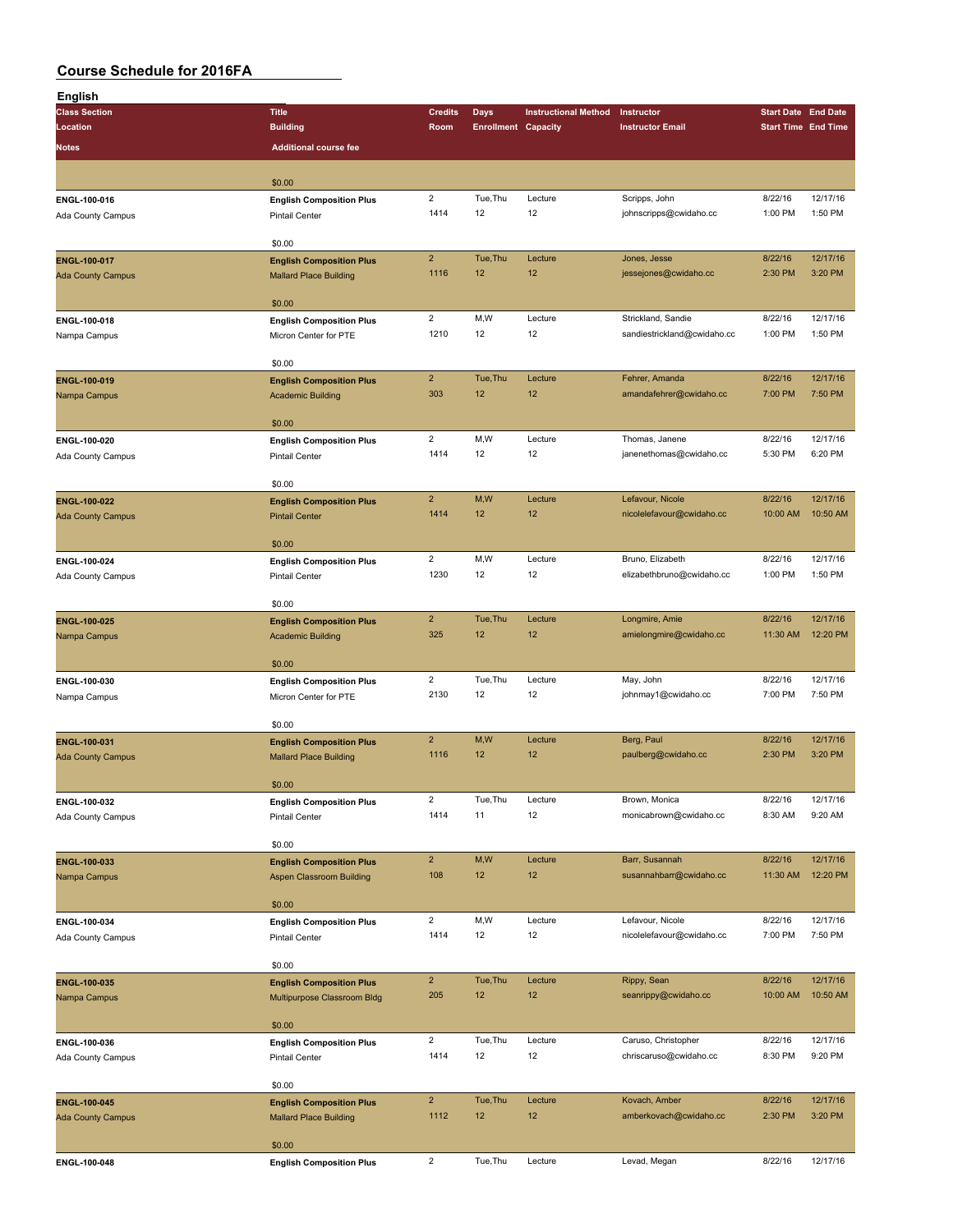| English                  |                                                          |                        |                            |                             |                                     |                            |                     |
|--------------------------|----------------------------------------------------------|------------------------|----------------------------|-----------------------------|-------------------------------------|----------------------------|---------------------|
| <b>Class Section</b>     | <b>Title</b>                                             | <b>Credits</b>         | Days                       | <b>Instructional Method</b> | Instructor                          | <b>Start Date End Date</b> |                     |
| Location                 | <b>Building</b>                                          | Room                   | <b>Enrollment Capacity</b> |                             | <b>Instructor Email</b>             | <b>Start Time End Time</b> |                     |
| Notes                    | <b>Additional course fee</b>                             |                        |                            |                             |                                     |                            |                     |
| Nampa Campus             | Academic Building                                        | 303                    | 12                         | 12                          | meganlevad@cwidaho.cc               | 5:30 PM                    | 6:20 PM             |
|                          |                                                          |                        |                            |                             |                                     |                            |                     |
|                          | \$0.00                                                   |                        |                            |                             |                                     |                            |                     |
| ENGL-100-049             | <b>English Composition Plus</b>                          | $\overline{2}$         | M,W                        | Lecture                     | Fowler, Bret                        | 8/22/16                    | 12/17/16            |
| Nampa Campus             | <b>Academic Building</b>                                 | 303                    | 12                         | 12                          | bretfowler@cwidaho.cc               | 8:30 PM                    | 9:20 PM             |
|                          |                                                          |                        |                            |                             |                                     |                            |                     |
|                          | \$0.00                                                   |                        |                            |                             |                                     |                            |                     |
| ENGL-100-052             | <b>English Composition Plus</b>                          | $\overline{c}$<br>1414 | M,W<br>12                  | Lecture<br>12               | Thomas, Janene                      | 8/22/16<br>8:30 PM         | 12/17/16<br>9:20 PM |
| Ada County Campus        | <b>Pintail Center</b>                                    |                        |                            |                             | janenethomas@cwidaho.cc             |                            |                     |
|                          | \$0.00                                                   |                        |                            |                             |                                     |                            |                     |
| ENGL-100-053             | <b>English Composition Plus</b>                          | $\overline{2}$         | M,W                        | Lecture                     | Kyle, Catherine                     | 8/22/16                    | 12/17/16            |
| Nampa Campus             | <b>Academic Building</b>                                 | 303                    | 12                         | 12                          | catherinekyle@cwidaho.cc            | 4:00 PM                    | 4:50 PM             |
|                          |                                                          |                        |                            |                             |                                     |                            |                     |
|                          | \$0.00                                                   |                        |                            |                             |                                     |                            |                     |
| ENGL-100-054             | <b>English Composition Plus</b>                          | $\overline{2}$         | M, W                       | Lecture                     | Fowler, Bret                        | 8/22/16                    | 12/17/16            |
| Nampa Campus             | Academic Building                                        | 303                    | 12                         | 12                          | bretfowler@cwidaho.cc               | 5:30 PM                    | 6:20 PM             |
|                          | \$0.00                                                   |                        |                            |                             |                                     |                            |                     |
| ENGL-100-056             | <b>English Composition Plus</b>                          | $\overline{2}$         | M,W                        | Lecture                     | Long, Elizabeth                     | 8/22/16                    | 12/17/16            |
| <b>Ada County Campus</b> | <b>Pintail Center</b>                                    | 1414                   | 12                         | 12                          | lizalong@cwidaho.cc                 | 8:30 AM                    | 9:20 AM             |
|                          |                                                          |                        |                            |                             |                                     |                            |                     |
|                          | \$0.00                                                   |                        |                            |                             |                                     |                            |                     |
| ENGL-100-057             | <b>English Composition Plus</b>                          | $\overline{2}$         | M,W                        | Lecture                     | Draney, Jenica                      | 8/22/16                    | 12/17/16            |
| Ada County Campus        | <b>Pintail Center</b>                                    | 1414                   | 12                         | 12                          | jenicadraney@cwidaho.cc             | 4:00 PM                    | 4:50 PM             |
|                          |                                                          |                        |                            |                             |                                     |                            |                     |
|                          | \$0.00                                                   |                        |                            |                             |                                     |                            |                     |
| ENGL-100-059             | <b>English Composition Plus</b>                          | $\overline{2}$<br>1414 | Tue, Thu                   | Lecture<br>12               | Nicholas, David                     | 8/22/16                    | 12/17/16<br>4:50 PM |
| <b>Ada County Campus</b> | <b>Pintail Center</b>                                    |                        | 11                         |                             | davenicholas@cwidaho.cc             | 4:00 PM                    |                     |
|                          | \$0.00                                                   |                        |                            |                             |                                     |                            |                     |
| ENGL-100-060             | <b>English Composition Plus</b>                          | $\overline{2}$         | Tue, Thu                   | Lecture                     | Longmire, Amie                      | 8/22/16                    | 12/17/16            |
| Canyon County Center     | Canyon County Center                                     | 238                    | 12                         | 12                          | amielongmire@cwidaho.cc             | 2:30 PM                    | 3:20 PM             |
|                          |                                                          |                        |                            |                             |                                     |                            |                     |
|                          | \$0.00                                                   |                        |                            |                             |                                     |                            |                     |
| ENGL-100-063             | <b>English Composition Plus</b>                          | $\overline{2}$         | M,W                        | Lecture                     | Nordstrom, Amy                      | 8/22/16                    | 12/17/16            |
| Nampa Campus             | <b>Academic Building</b>                                 | 303                    | 12                         | 12                          | amynordstrom@cwidaho.cc             | 7:00 PM                    | 7:50 PM             |
|                          |                                                          |                        |                            |                             |                                     |                            |                     |
| ENGL-100-066             | \$0.00                                                   | $\overline{2}$         | Tue, Thu                   | Lecture                     | Berg, Paul                          | 8/22/16                    | 12/17/16            |
| Ada County Campus        | <b>English Composition Plus</b><br><b>Pintail Center</b> | 1414                   | 11                         | 12                          | paulberg@cwidaho.cc                 | 7:00 PM                    | 7:50 PM             |
|                          |                                                          |                        |                            |                             |                                     |                            |                     |
|                          | \$0.00                                                   |                        |                            |                             |                                     |                            |                     |
| ENGL-100-068             | <b>English Composition Plus</b>                          | $\overline{2}$         | Tue, Thu                   | Lecture                     | Jones, Jesse                        | 8/22/16                    | 12/17/16            |
| <b>Ada County Campus</b> | <b>Pintail Center</b>                                    | 1414                   | 12                         | 12                          | jessejones@cwidaho.cc               | 5:30 PM                    | 6:20 PM             |
|                          |                                                          |                        |                            |                             |                                     |                            |                     |
|                          | \$0.00                                                   |                        |                            |                             |                                     |                            |                     |
| ENGL-100-070             | <b>English Composition Plus</b>                          | $\overline{2}$         | M,W                        | Lecture                     | Scott, David                        | 8/22/16                    | 12/17/16<br>6:20 PM |
| Nampa Campus             | Academic Building                                        | 218                    | 12                         | 12                          | davidscott@cwidaho.cc               | 5:30 PM                    |                     |
|                          | \$0.00                                                   |                        |                            |                             |                                     |                            |                     |
| ENGL-100-072             | <b>English Composition Plus</b>                          | $\overline{2}$         | Tue, Thu                   | Lecture                     | Levad, Megan                        | 8/22/16                    | 12/17/16            |
| Nampa Campus             | <b>Micron Center for PTE</b>                             | 2130                   | 12                         | 12                          | meganlevad@cwidaho.cc               | 10:00 AM                   | 10:50 AM            |
|                          |                                                          |                        |                            |                             |                                     |                            |                     |
|                          | \$0.00                                                   |                        |                            |                             |                                     |                            |                     |
| ENGL-100-074             | <b>English Composition Plus</b>                          | $\overline{2}$         | Tue, Thu                   | Lecture                     | Michas, Christopher                 | 8/22/16                    | 12/17/16            |
| Ada County Campus        | Quail Court Building                                     | 2209                   | 12                         | 12                          | christophermichas@cwidaho.cc        | 10:00 AM                   | 10:50 AM            |
|                          |                                                          |                        |                            |                             |                                     |                            |                     |
|                          | \$0.00                                                   | $\overline{2}$         |                            |                             |                                     |                            |                     |
| ENGL-100-075             | <b>English Composition Plus</b>                          | 106                    | Tue, Thu<br>12             | Lecture<br>12               | Rippy, Sean<br>seanrippy@cwidaho.cc | 8/22/16<br>4:00 PM         | 12/17/16<br>4:50 PM |
| Nampa Campus             | <b>Aspen Classroom Building</b>                          |                        |                            |                             |                                     |                            |                     |
|                          | \$0.00                                                   |                        |                            |                             |                                     |                            |                     |
| ENGL-100-076             | <b>English Composition Plus</b>                          | $\overline{2}$         | M,W                        | Lecture                     | Beautrow, Lynne                     | 8/22/16                    | 12/17/16            |
| Nampa Campus             | Aspen Classroom Building                                 | 127                    | 12                         | 12                          | lynnebeautrow@cwidaho.cc            | 10:00 AM                   | 10:50 AM            |
|                          |                                                          |                        |                            |                             |                                     |                            |                     |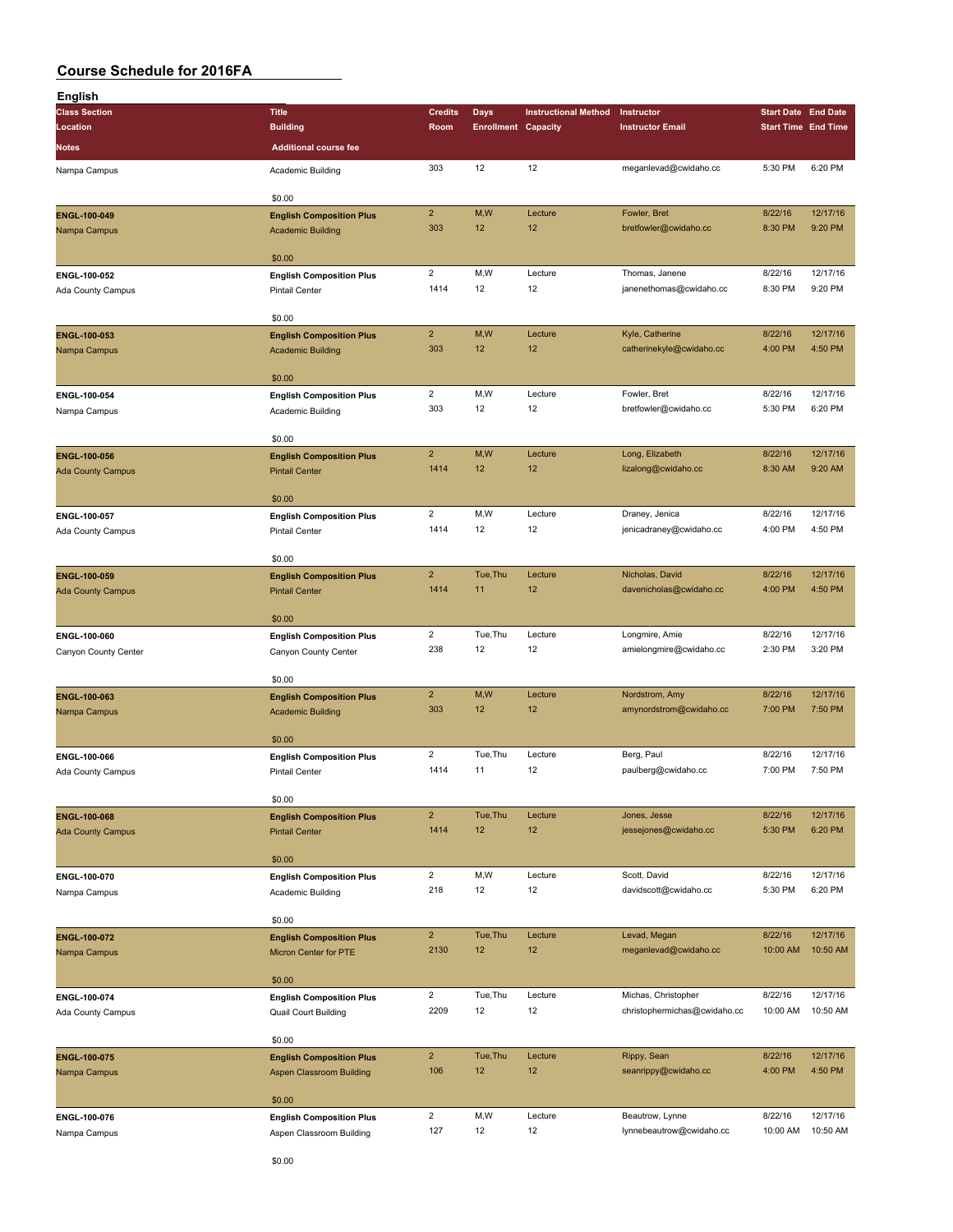| English                                                  |                                 |                           |                            |                             |                                            |                            |                      |
|----------------------------------------------------------|---------------------------------|---------------------------|----------------------------|-----------------------------|--------------------------------------------|----------------------------|----------------------|
| <b>Class Section</b>                                     | <b>Title</b>                    | <b>Credits</b>            | <b>Days</b>                | <b>Instructional Method</b> | Instructor                                 | <b>Start Date End Date</b> |                      |
| Location                                                 | <b>Building</b>                 | Room                      | <b>Enrollment Capacity</b> |                             | <b>Instructor Email</b>                    | <b>Start Time End Time</b> |                      |
| Notes                                                    | <b>Additional course fee</b>    |                           |                            |                             |                                            |                            |                      |
| ENGL-100-501H                                            | <b>English Composition Plus</b> | $\overline{2}$            | Tue                        | Hybrid                      | Witt, Ryan                                 | 8/22/16                    | 12/17/16             |
| Nampa Campus                                             | <b>Academic Building</b>        | 303                       | 12                         | 12                          | ryanwitt@cwidaho.cc                        | 2:30 PM                    | 3:20 PM              |
|                                                          |                                 |                           |                            |                             |                                            |                            |                      |
| Hybrid course - has an online component                  | \$0.00                          |                           |                            |                             |                                            |                            |                      |
| ENGL-100-502H                                            | <b>English Composition Plus</b> | $\overline{c}$            | Thu                        | Hybrid                      | Wolford, Abigail                           | 8/22/16                    | 12/17/16             |
| Ada County Campus                                        | <b>Pintail Center</b>           | 1414                      | $\overline{7}$             | 12                          | abbywolford@cwidaho.cc                     | 2:30 PM                    | 3:20 PM              |
|                                                          |                                 |                           |                            |                             |                                            |                            |                      |
| Hybrid course - has an online component                  | \$0.00                          |                           |                            |                             |                                            |                            |                      |
| ENGL-100-503H                                            | <b>English Composition Plus</b> | $\overline{2}$            | Thu                        | <b>Hybrid</b>               | Witt, Ryan                                 | 8/22/16                    | 12/17/16             |
| Nampa Campus                                             | <b>Academic Building</b>        | 303                       | 12                         | 12                          | ryanwitt@cwidaho.cc                        | 2:30 PM                    | 3:20 PM              |
|                                                          | \$0.00                          |                           |                            |                             |                                            |                            |                      |
| Hybrid course - has an online component<br>ENGL-100-504H | <b>English Composition Plus</b> | $\overline{c}$            | Tue                        | Hybrid                      | Wolford, Abigail                           | 8/22/16                    | 12/17/16             |
| Ada County Campus                                        | <b>Pintail Center</b>           | 1320                      | 5                          | 12                          | abbywolford@cwidaho.cc                     | 2:30 PM                    | 3:20 PM              |
|                                                          |                                 |                           |                            |                             |                                            |                            |                      |
| Hybrid course - has an online component                  | \$0.00                          |                           |                            |                             |                                            |                            |                      |
| ENGL-101-001                                             | <b>English Composition 1</b>    | $\mathbf{3}$              | Tue, Thu                   | Lecture                     | Purvis Aldrich, Jennifer                   | 8/22/16                    | 12/17/16             |
| Nampa Campus                                             | <b>Academic Building</b>        | 301                       | 14                         | 14                          | christianaldrich@cwidaho.cc                | 8:30 AM                    | 9:45 AM              |
|                                                          |                                 |                           |                            |                             |                                            |                            |                      |
|                                                          | \$0.00                          |                           |                            |                             |                                            |                            |                      |
| ENGL-101-002                                             | <b>English Composition 1</b>    | 3                         | Tue, Thu                   | Lecture                     | Beautrow, Lynne                            | 8/22/16                    | 12/17/16             |
| Nampa Campus                                             | Academic Building               | 301                       | 13                         | 14                          | lynnebeautrow@cwidaho.cc                   | 10:00 AM                   | 11:15 AM             |
|                                                          |                                 |                           |                            |                             |                                            |                            |                      |
|                                                          | \$0.00                          | $\mathbf{3}$              | Tue, Thu                   | Lecture                     | Gladd, Joel                                |                            | 12/17/16             |
| ENGL-101-003                                             | <b>English Composition 1</b>    | 301                       | 14                         | 14                          | joelgladd@cwidaho.cc                       | 8/22/16<br>7:00 AM         | 8:15 AM              |
| Nampa Campus                                             | <b>Academic Building</b>        |                           |                            |                             |                                            |                            |                      |
|                                                          | \$0.00                          |                           |                            |                             |                                            |                            |                      |
| ENGL-101-004                                             | <b>English Composition 1</b>    | 3                         | M,W                        | Lecture                     | Draney, Jenica                             | 8/22/16                    | 12/17/16             |
| Ada County Campus                                        | <b>Pintail Center</b>           | 1416                      | 12                         | 12                          | jenicadraney@cwidaho.cc                    | 11:30 AM                   | 12:45 PM             |
|                                                          |                                 |                           |                            |                             |                                            |                            |                      |
|                                                          | \$0.00                          |                           |                            |                             |                                            |                            |                      |
| ENGL-101-005                                             | <b>English Composition 1</b>    | $\ensuremath{\mathsf{3}}$ | M,W                        | Lecture                     | Collins, Malia                             | 8/22/16                    | 12/17/16             |
| <b>Ada County Campus</b>                                 | <b>Pintail Center</b>           | 1416                      | 12                         | 12                          | maliacollins@cwidaho.cc                    | 1:00 PM                    | 2:15 PM              |
|                                                          |                                 |                           |                            |                             |                                            |                            |                      |
|                                                          | \$0.00                          |                           |                            |                             |                                            |                            |                      |
| ENGL-101-006                                             | <b>English Composition 1</b>    | 3<br>1416                 | M,W<br>12                  | Lecture<br>12               | Nicholas, David<br>davenicholas@cwidaho.cc | 8/22/16<br>10:00 AM        | 12/17/16<br>11:15 AM |
| Ada County Campus                                        | <b>Pintail Center</b>           |                           |                            |                             |                                            |                            |                      |
|                                                          | \$0.00                          |                           |                            |                             |                                            |                            |                      |
| ENGL-101-007                                             | <b>English Composition 1</b>    | $\mathbf{3}$              | M,W                        | Lecture                     | Ascuena, Andrea                            | 8/22/16                    | 12/17/16             |
| Nampa Campus                                             | <b>Academic Building</b>        | 301                       | 14                         | 14                          | andreaascuena@cwidaho.cc                   | 10:00 AM                   | 11:15 AM             |
|                                                          |                                 |                           |                            |                             |                                            |                            |                      |
|                                                          | \$0.00                          |                           |                            |                             |                                            |                            |                      |
| ENGL-101-008                                             | <b>English Composition 1</b>    | 3                         | M,W                        | Lecture                     | Ray-Karpen, Ruth                           | 8/22/16                    | 12/17/16             |
| Nampa Campus                                             | Academic Building               | 301                       | 14                         | 14                          | ruthkarpen@cwidaho.cc                      | 8:30 AM                    | 9:45 AM              |
|                                                          |                                 |                           |                            |                             |                                            |                            |                      |
|                                                          | \$0.00                          |                           |                            |                             |                                            |                            |                      |
| ENGL-101-009                                             | <b>English Composition 1</b>    | $\mathbf{3}$              | M,W                        | Lecture                     | Ascuena, Andrea                            | 8/22/16                    | 12/17/16             |
| Nampa Campus                                             | <b>Academic Building</b>        | 301                       | 14                         | 14                          | andreaascuena@cwidaho.cc                   | 7:00 AM                    | 8:15 AM              |
|                                                          | \$0.00                          |                           |                            |                             |                                            |                            |                      |
| ENGL-101-010                                             | <b>English Composition 1</b>    | 3                         | Tue, Thu                   | Lecture                     | Fehrer, Amanda                             | 8/22/16                    | 12/17/16             |
| Nampa Campus                                             | Academic Building               | 301                       | 13                         | 14                          | amandafehrer@cwidaho.cc                    | 2:30 PM                    | 3:45 PM              |
|                                                          |                                 |                           |                            |                             |                                            |                            |                      |
|                                                          | \$0.00                          |                           |                            |                             |                                            |                            |                      |
| ENGL-101-011                                             | <b>English Composition 1</b>    | $\mathbf{3}$              | Tue, Thu                   | Lecture                     | Collins, Malia                             | 8/22/16                    | 12/17/16             |
| <b>Ada County Campus</b>                                 | <b>Pintail Center</b>           | 1416                      | 12                         | 12                          | maliacollins@cwidaho.cc                    | 10:00 AM                   | 11:15 AM             |
|                                                          |                                 |                           |                            |                             |                                            |                            |                      |
|                                                          | \$0.00                          |                           |                            |                             |                                            |                            |                      |
| ENGL-101-012                                             | <b>English Composition 1</b>    | 3                         | Tue, Thu                   | Lecture                     | Scripps, John                              | 8/22/16                    | 12/17/16             |
| Ada County Campus                                        | <b>Pintail Center</b>           | 1416                      | 12                         | 12                          | johnscripps@cwidaho.cc                     | 8:30 AM                    | 9:45 AM              |
|                                                          |                                 |                           |                            |                             |                                            |                            |                      |
|                                                          | \$0.00                          | $\mathbf{3}$              | Tue, Thu                   | Lecture                     | Della Badia, Carl                          | 8/22/16                    | 12/17/16             |
| ENGL-101-013                                             | <b>English Composition 1</b>    | 301                       | 14                         | 14                          | carldellabadia@cwidaho.cc                  | 11:30 AM                   | 12:45 PM             |
| Nampa Campus                                             | <b>Academic Building</b>        |                           |                            |                             |                                            |                            |                      |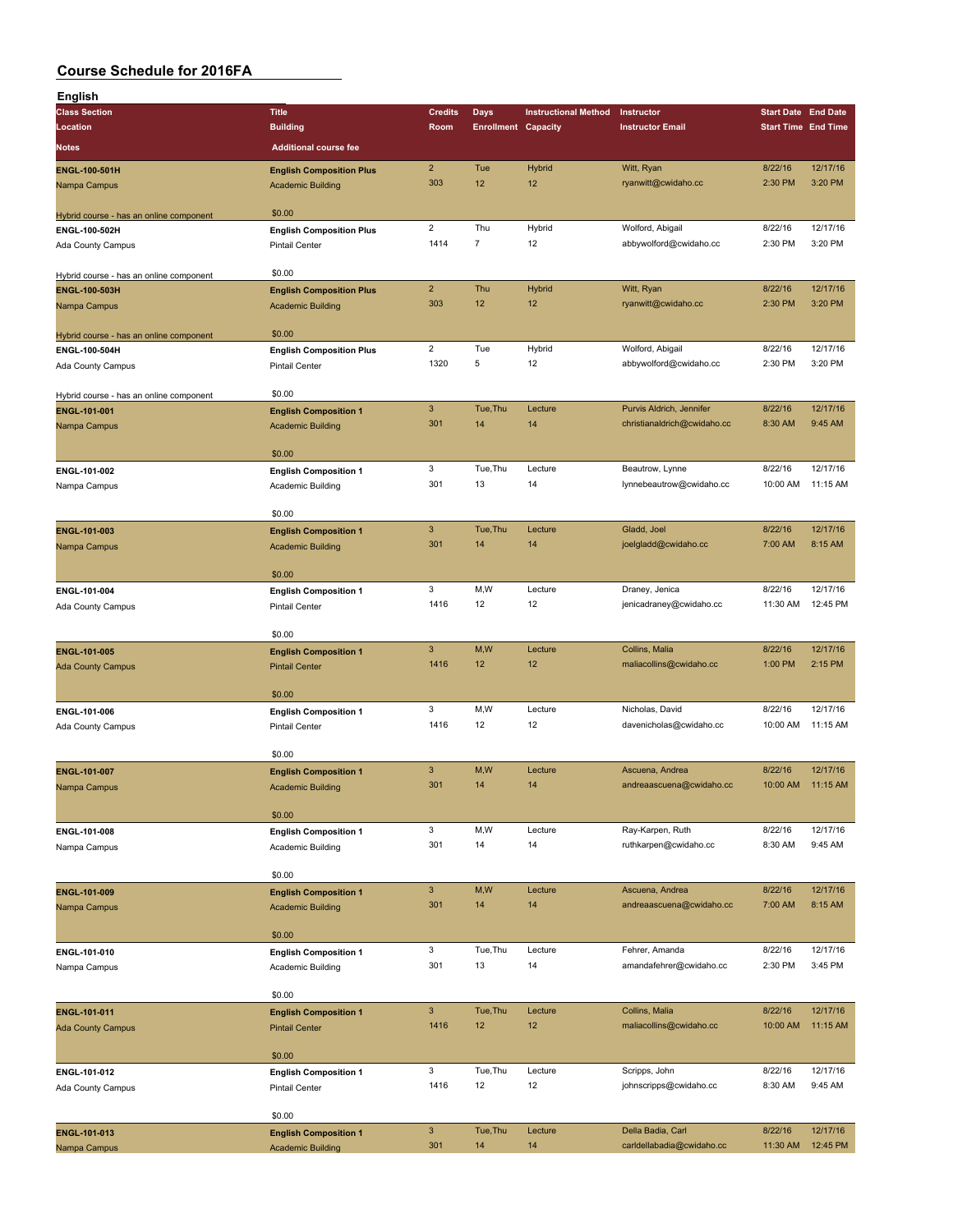| English                  |                               |                           |                            |                             |                             |                            |                            |
|--------------------------|-------------------------------|---------------------------|----------------------------|-----------------------------|-----------------------------|----------------------------|----------------------------|
| <b>Class Section</b>     | <b>Title</b>                  | <b>Credits</b>            | Days                       | <b>Instructional Method</b> | Instructor                  | <b>Start Date End Date</b> |                            |
| Location                 | <b>Building</b>               | Room                      | <b>Enrollment Capacity</b> |                             | <b>Instructor Email</b>     |                            | <b>Start Time End Time</b> |
| <b>Notes</b>             | <b>Additional course fee</b>  |                           |                            |                             |                             |                            |                            |
|                          |                               |                           |                            |                             |                             |                            |                            |
|                          |                               |                           |                            |                             |                             |                            |                            |
|                          | \$0.00                        |                           |                            |                             |                             |                            |                            |
| ENGL-101-014             | <b>English Composition 1</b>  | 3                         | M, W                       | Lecture                     | Della Badia, Carl           | 8/22/16                    | 12/17/16                   |
| Nampa Campus             | Academic Building             | 301                       | 14                         | 14                          | carldellabadia@cwidaho.cc   | 1:00 PM                    | 2:15 PM                    |
|                          |                               |                           |                            |                             |                             |                            |                            |
|                          | \$0.00                        |                           |                            |                             |                             |                            |                            |
| ENGL-101-015             | <b>English Composition 1</b>  | $\mathbf{3}$              | M, W                       | Lecture                     | Purvis Aldrich, Jennifer    | 8/22/16                    | 12/17/16                   |
| Nampa Campus             | <b>Academic Building</b>      | 301                       | 14                         | 14                          | christianaldrich@cwidaho.cc | 11:30 AM                   | 12:45 PM                   |
|                          |                               |                           |                            |                             |                             |                            |                            |
|                          | \$0.00                        |                           |                            |                             |                             |                            |                            |
| ENGL-101-016             | <b>English Composition 1</b>  | 3                         | Tue, Thu                   | Lecture                     | Scripps, John               | 8/22/16                    | 12/17/16                   |
| Ada County Campus        | <b>Pintail Center</b>         | 1416                      | 12                         | 12                          | johnscripps@cwidaho.cc      | 11:30 AM                   | 12:45 PM                   |
|                          |                               |                           |                            |                             |                             |                            |                            |
|                          | \$0.00                        |                           |                            |                             |                             |                            |                            |
| ENGL-101-017             | <b>English Composition 1</b>  | $\ensuremath{\mathsf{3}}$ | Tue, Thu                   | Lecture                     | Jones, Jesse                | 8/22/16                    | 12/17/16                   |
| <b>Ada County Campus</b> | <b>Mallard Place Building</b> | 1116                      | 12                         | 12                          | jessejones@cwidaho.cc       | 1:00 PM                    | 2:15 PM                    |
|                          |                               |                           |                            |                             |                             |                            |                            |
|                          | \$0.00                        |                           |                            |                             |                             |                            | 12/17/16                   |
| ENGL-101-018             | <b>English Composition 1</b>  | 3                         | M,W                        | Lecture                     | Strickland, Sandie          | 8/22/16                    | 12:45 PM                   |
| Nampa Campus             | Micron Center for PTE         | 2130                      | 13                         | 14                          | sandiestrickland@cwidaho.cc | 11:30 AM                   |                            |
|                          | \$0.00                        |                           |                            |                             |                             |                            |                            |
|                          |                               | $\mathbf{3}$              | Tue, Thu                   | Lecture                     | Fehrer, Amanda              | 8/22/16                    | 12/17/16                   |
| ENGL-101-019             | <b>English Composition 1</b>  | 301                       | 14                         | 14                          | amandafehrer@cwidaho.cc     | 5:30 PM                    | 6:45 PM                    |
| Nampa Campus             | <b>Academic Building</b>      |                           |                            |                             |                             |                            |                            |
|                          | \$0.00                        |                           |                            |                             |                             |                            |                            |
| ENGL-101-020             | <b>English Composition 1</b>  | $\mathbf 3$               | M, W                       | Lecture                     | Thomas, Janene              | 8/22/16                    | 12/17/16                   |
| Ada County Campus        | <b>Pintail Center</b>         | 1416                      | 12                         | 12                          | janenethomas@cwidaho.cc     | 4:00 PM                    | 5:15 PM                    |
|                          |                               |                           |                            |                             |                             |                            |                            |
|                          | \$0.00                        |                           |                            |                             |                             |                            |                            |
| ENGL-101-022             | <b>English Composition 1</b>  | $\mathbf{3}$              | M,W                        | Lecture                     | Lefavour, Nicole            | 8/22/16                    | 12/17/16                   |
| <b>Ada County Campus</b> | <b>Pintail Center</b>         | 1416                      | 12                         | 12                          | nicolelefavour@cwidaho.cc   | 8:30 AM                    | 9:45 AM                    |
|                          |                               |                           |                            |                             |                             |                            |                            |
|                          | \$0.00                        |                           |                            |                             |                             |                            |                            |
| ENGL-101-022W            | <b>English Composition 1</b>  | $\mathbf 3$               |                            | On-Line                     | Lowry, Jennifer             | 8/22/16                    | 12/17/16                   |
| Online                   | Online                        | ONL                       | 26                         | 26                          | jennylowry@cwidaho.cc       |                            |                            |
|                          |                               |                           |                            |                             |                             |                            |                            |
| Online Course Fee: \$30  | \$30.00                       |                           |                            |                             |                             |                            |                            |
| <b>ENGL-101-023W</b>     | <b>English Composition 1</b>  | $\mathbf{3}$              |                            | On-Line                     | Witt, Ryan                  | 8/22/16                    | 12/17/16                   |
| Online                   | Online                        | <b>ONL</b>                | 25                         | 26                          | ryanwitt@cwidaho.cc         |                            |                            |
|                          |                               |                           |                            |                             |                             |                            |                            |
| Online course fee: \$30  | \$30.00                       |                           |                            |                             |                             |                            |                            |
| ENGL-101-024             | <b>English Composition 1</b>  | $\ensuremath{\mathsf{3}}$ | M,W                        | Lecture                     | Bruno, Elizabeth            | 8/22/16                    | 12/17/16                   |
| Ada County Campus        | Pintail Center                | 1208                      | 14                         | 14                          | elizabethbruno@cwidaho.cc   | 11:30 AM                   | 12:45 PM                   |
|                          |                               |                           |                            |                             |                             |                            |                            |
|                          | \$0.00                        |                           |                            |                             |                             |                            |                            |
| ENGL-101-025             | <b>English Composition 1</b>  | $\mathbf{3}$              | Tue, Thu                   | Lecture                     | Longmire, Amie              | 8/22/16                    | 12/17/16                   |
| Nampa Campus             | <b>Academic Building</b>      | 325                       | 14                         | 14                          | amielongmire@cwidaho.cc     | 10:00 AM                   | 11:15 AM                   |
|                          |                               |                           |                            |                             |                             |                            |                            |
|                          | \$0.00                        |                           |                            |                             |                             |                            |                            |
| ENGL-101-026W            | <b>English Composition 1</b>  | 3                         |                            | On-Line                     | Bowen, Kathryn              | 8/22/16                    | 12/17/16                   |
| Online                   | Online                        | ONL                       | 26                         | 26                          | kathrynbowen@cwidaho.cc     |                            |                            |
|                          |                               |                           |                            |                             |                             |                            |                            |
| Online course fee: \$30  | \$30.00                       |                           |                            |                             |                             |                            |                            |
| ENGL-101-027W            | <b>English Composition 1</b>  | $\mathbf{3}$              |                            | On-Line                     | Feeley, Melanie             | 8/22/16                    | 12/17/16                   |
| Online                   | Online                        | <b>ONL</b>                | 25                         | 26                          | melaniefeeley@cwidaho.cc    |                            |                            |
|                          |                               |                           |                            |                             |                             |                            |                            |
| Online course fee: \$30  | \$30.00                       |                           |                            |                             |                             |                            |                            |
| ENGL-101-028W            | <b>English Composition 1</b>  | 3                         |                            | On-Line                     | Lowry, Jennifer             | 8/22/16                    | 12/17/16                   |
| Online                   | Online                        | ONL                       | 26                         | 26                          | jennylowry@cwidaho.cc       |                            |                            |
|                          |                               |                           |                            |                             |                             |                            |                            |
| Online course fee: \$30  | \$30.00                       |                           |                            |                             |                             |                            |                            |
| ENGL-101-029W            | <b>English Composition 1</b>  | $\mathbf{3}$              |                            | On-Line                     | Feeley, Melanie             | 8/22/16                    | 12/17/16                   |
| Online                   | Online                        | ONL                       | 26                         | 26                          | melaniefeeley@cwidaho.cc    |                            |                            |
|                          |                               |                           |                            |                             |                             |                            |                            |
| Online course fee: \$30  | \$30.00                       |                           |                            |                             |                             |                            |                            |
| ENGL-101-030             | <b>English Composition 1</b>  | $\mathbf 3$               | Tue, Thu                   | Lecture                     | May, John                   | 8/22/16                    | 12/17/16                   |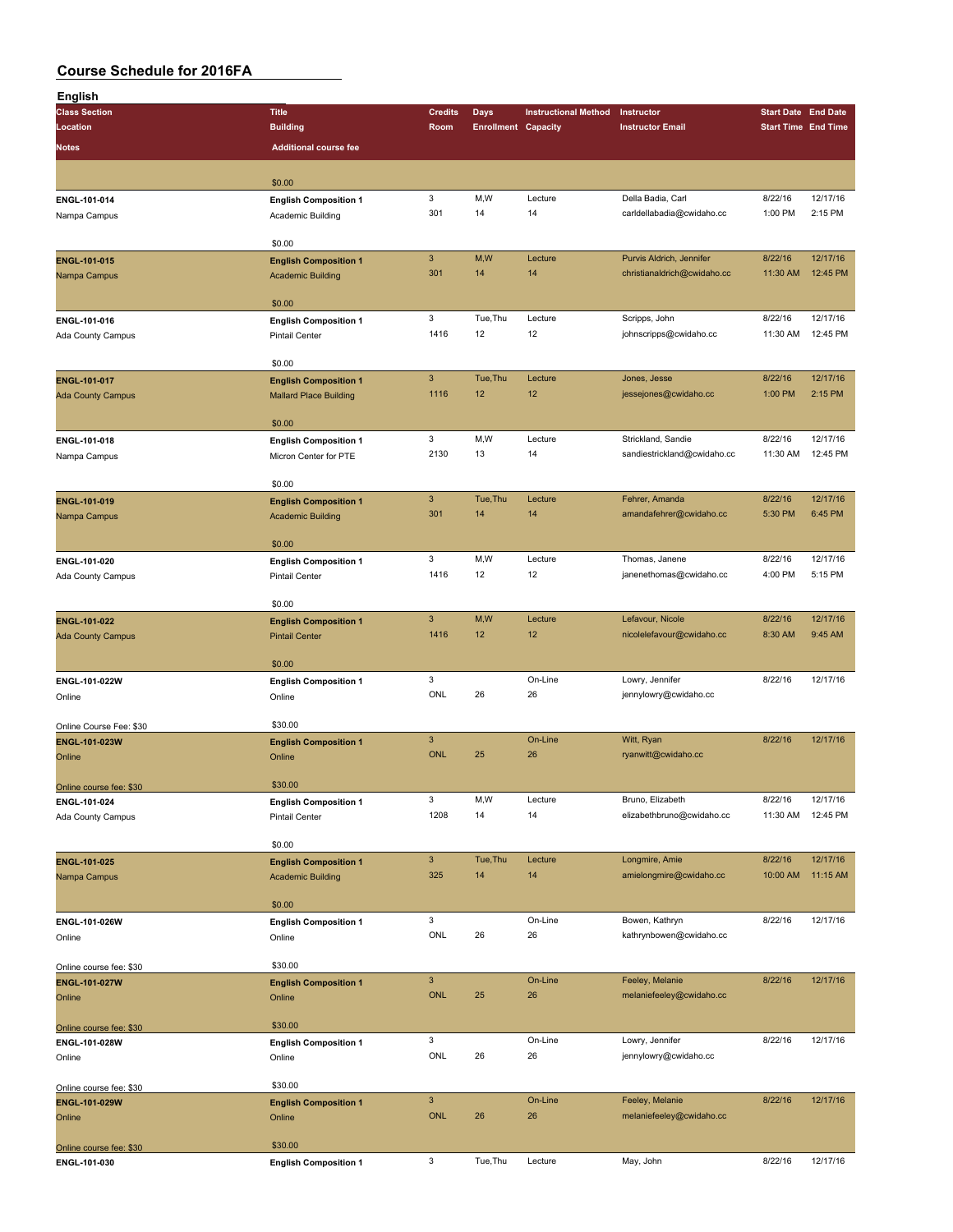| <b>English</b>           |                                                             |                           |                            |                             |                           |                            |          |
|--------------------------|-------------------------------------------------------------|---------------------------|----------------------------|-----------------------------|---------------------------|----------------------------|----------|
| <b>Class Section</b>     | <b>Title</b>                                                | <b>Credits</b>            | Days                       | <b>Instructional Method</b> | Instructor                | <b>Start Date End Date</b> |          |
| Location                 | <b>Building</b>                                             | Room                      | <b>Enrollment Capacity</b> |                             | <b>Instructor Email</b>   | <b>Start Time End Time</b> |          |
| Notes                    | <b>Additional course fee</b>                                |                           |                            |                             |                           |                            |          |
|                          |                                                             |                           |                            |                             |                           |                            |          |
| Nampa Campus             | Micron Center for PTE                                       | 2130                      | 14                         | 14                          | johnmay1@cwidaho.cc       | 5:30 PM                    | 6:45 PM  |
|                          |                                                             |                           |                            |                             |                           |                            |          |
|                          | \$0.00                                                      |                           |                            |                             |                           |                            |          |
| ENGL-101-031             | <b>English Composition 1</b>                                | $\ensuremath{\mathsf{3}}$ | M,W                        | Lecture                     | Berg, Paul                | 8/22/16                    | 12/17/16 |
| <b>Ada County Campus</b> | <b>Mallard Place Building</b>                               | 1111                      | 14                         | 14                          | paulberg@cwidaho.cc       | 1:00 PM                    | 2:15 PM  |
|                          |                                                             |                           |                            |                             |                           |                            |          |
|                          | \$0.00                                                      |                           |                            |                             |                           |                            |          |
| ENGL-101-032             | <b>English Composition 1</b>                                | 3                         | Tue, Thu                   | Lecture                     | Brown, Monica             | 8/22/16                    | 12/17/16 |
| Ada County Campus        | <b>Pintail Center</b>                                       | 1416                      | 12                         | 12                          | monicabrown@cwidaho.cc    | 7:00 AM                    | 8:15 AM  |
|                          | \$0.00                                                      |                           |                            |                             |                           |                            |          |
|                          |                                                             | $\mathbf{3}$              | M,W                        | Lecture                     | Barr, Susannah            | 8/22/16                    | 12/17/16 |
| ENGL-101-033             | <b>English Composition 1</b>                                | 106                       | 14                         | 14                          | susannahbarr@cwidaho.cc   | 10:00 AM                   | 11:15 AM |
| Nampa Campus             | <b>Aspen Classroom Building</b>                             |                           |                            |                             |                           |                            |          |
|                          | \$0.00                                                      |                           |                            |                             |                           |                            |          |
| ENGL-101-034             |                                                             | 3                         | M,W                        | Lecture                     | Lefavour, Nicole          | 8/22/16                    | 12/17/16 |
|                          | <b>English Composition 1</b>                                | 1416                      | 12                         | 12                          | nicolelefavour@cwidaho.cc | 5:30 PM                    | 6:45 PM  |
| Ada County Campus        | <b>Pintail Center</b>                                       |                           |                            |                             |                           |                            |          |
|                          | \$0.00                                                      |                           |                            |                             |                           |                            |          |
| <b>ENGL-101-035</b>      |                                                             | $\mathsf 3$               | Tue, Thu                   | Lecture                     | Rippy, Sean               | 8/22/16                    | 12/17/16 |
|                          | <b>English Composition 1</b><br>Multipurpose Classroom Bldg | 205                       | 14                         | 14                          | seanrippy@cwidaho.cc      | 8:30 AM                    | 9:45 AM  |
| Nampa Campus             |                                                             |                           |                            |                             |                           |                            |          |
|                          | \$0.00                                                      |                           |                            |                             |                           |                            |          |
| ENGL-101-036             | <b>English Composition 1</b>                                | $\mathbf 3$               | Tue, Thu                   | Lecture                     | Caruso, Christopher       | 8/22/16                    | 12/17/16 |
| Ada County Campus        | <b>Pintail Center</b>                                       | 1416                      | 12                         | 12                          | chriscaruso@cwidaho.cc    | 7:00 PM                    | 8:15 PM  |
|                          |                                                             |                           |                            |                             |                           |                            |          |
|                          | \$0.00                                                      |                           |                            |                             |                           |                            |          |
| ENGL-101-037W            | <b>English Composition 1</b>                                | $\ensuremath{\mathsf{3}}$ |                            | On-Line                     | Feeley, Melanie           | 8/22/16                    | 12/17/16 |
| Online                   | Online                                                      | <b>ONL</b>                | 26                         | 26                          | melaniefeeley@cwidaho.cc  |                            |          |
|                          |                                                             |                           |                            |                             |                           |                            |          |
| Online course fee: \$30  | \$30.00                                                     |                           |                            |                             |                           |                            |          |
| ENGL-101-043             | <b>English Composition 1</b>                                | 3                         | Tue, Thu                   | Lecture                     | Kyle, Catherine           | 8/22/16                    | 12/17/16 |
| Nampa Campus             | Aspen Classroom Building                                    | 101                       | 26                         | 26                          | catherinekyle@cwidaho.cc  | 11:30 AM                   | 12:45 PM |
|                          |                                                             |                           |                            |                             |                           |                            |          |
|                          | \$0.00                                                      |                           |                            |                             |                           |                            |          |
| <b>ENGL-101-044</b>      | <b>English Composition 1</b>                                | $\mathbf{3}$              | Tue, Thu                   | Lecture                     | Hartvigsen, Mark          | 8/22/16                    | 12/17/16 |
| <b>Ada County Campus</b> | <b>Pintail Center</b>                                       | 1206                      | 24                         | 26                          | markhartvigsen@cwidaho.cc | 10:00 AM                   | 11:15 AM |
|                          |                                                             |                           |                            |                             |                           |                            |          |
|                          | \$0.00                                                      |                           |                            |                             |                           |                            |          |
| ENGL-101-045             | <b>English Composition 1</b>                                | 3                         | Tue, Thu                   | Lecture                     | Kovach, Amber             | 8/22/16                    | 12/17/16 |
| Ada County Campus        | Mallard Place Building                                      | 1112                      | 12                         | 12                          | amberkovach@cwidaho.cc    | 1:00 PM                    | 2:15 PM  |
|                          |                                                             |                           |                            |                             |                           |                            |          |
|                          | \$0.00                                                      |                           |                            |                             |                           |                            |          |
| <b>ENGL-101-046W</b>     | <b>English Composition 1</b>                                | $\ensuremath{\mathsf{3}}$ |                            | On-Line                     | Feeley, Melanie           | 8/22/16                    | 12/17/16 |
| Online                   | Online                                                      | <b>ONL</b>                | 26                         | 26                          | melaniefeeley@cwidaho.cc  |                            |          |
|                          |                                                             |                           |                            |                             |                           |                            |          |
| Online course fee: \$30  | \$30.00                                                     |                           |                            |                             |                           |                            |          |
| ENGL-101-047W            | <b>English Composition 1</b>                                | $\mathbf 3$               |                            | On-Line                     | Lowry, Jennifer           | 8/22/16                    | 12/17/16 |
| Online                   | Online                                                      | ONL                       | 26                         | 26                          | jennylowry@cwidaho.cc     |                            |          |
|                          |                                                             |                           |                            |                             |                           |                            |          |
| Online course fee: \$30  | \$30.00                                                     |                           |                            |                             |                           |                            |          |
| ENGL-101-048             | <b>English Composition 1</b>                                | $\ensuremath{\mathsf{3}}$ | Tue, Thu                   | Lecture                     | Levad, Megan              | 8/22/16                    | 12/17/16 |
| Nampa Campus             | <b>Academic Building</b>                                    | 301                       | 14                         | 14                          | meganlevad@cwidaho.cc     | 4:00 PM                    | 5:15 PM  |
|                          |                                                             |                           |                            |                             |                           |                            |          |
|                          | \$0.00                                                      |                           |                            |                             |                           |                            |          |
| ENGL-101-049             | <b>English Composition 1</b>                                | $\mathbf 3$               | M,W                        | Lecture                     | Fowler, Bret              | 8/22/16                    | 12/17/16 |
| Nampa Campus             | Academic Building                                           | 301                       | 14                         | 14                          | bretfowler@cwidaho.cc     | 7:00 PM                    | 8:15 PM  |
|                          |                                                             |                           |                            |                             |                           |                            |          |
|                          | \$0.00                                                      |                           |                            |                             |                           |                            |          |
| ENGL-101-050W            | <b>English Composition 1</b>                                | $\ensuremath{\mathsf{3}}$ |                            | On-Line                     | Kyle, Catherine           | 8/22/16                    | 12/17/16 |
| Online                   | Online                                                      | ONL                       | 26                         | 26                          | catherinekyle@cwidaho.cc  |                            |          |
|                          |                                                             |                           |                            |                             |                           |                            |          |
|                          | \$30.00                                                     |                           |                            |                             |                           |                            |          |
| ENGL-101-052             | <b>English Composition 1</b>                                | 3                         | M,W                        | Lecture                     | Thomas, Janene            | 8/22/16                    | 12/17/16 |
| Ada County Campus        | <b>Pintail Center</b>                                       | 1416                      | 12                         | 12                          | janenethomas@cwidaho.cc   | 7:00 PM                    | 8:15 PM  |
|                          |                                                             |                           |                            |                             |                           |                            |          |
|                          | \$0.00                                                      |                           |                            |                             |                           |                            |          |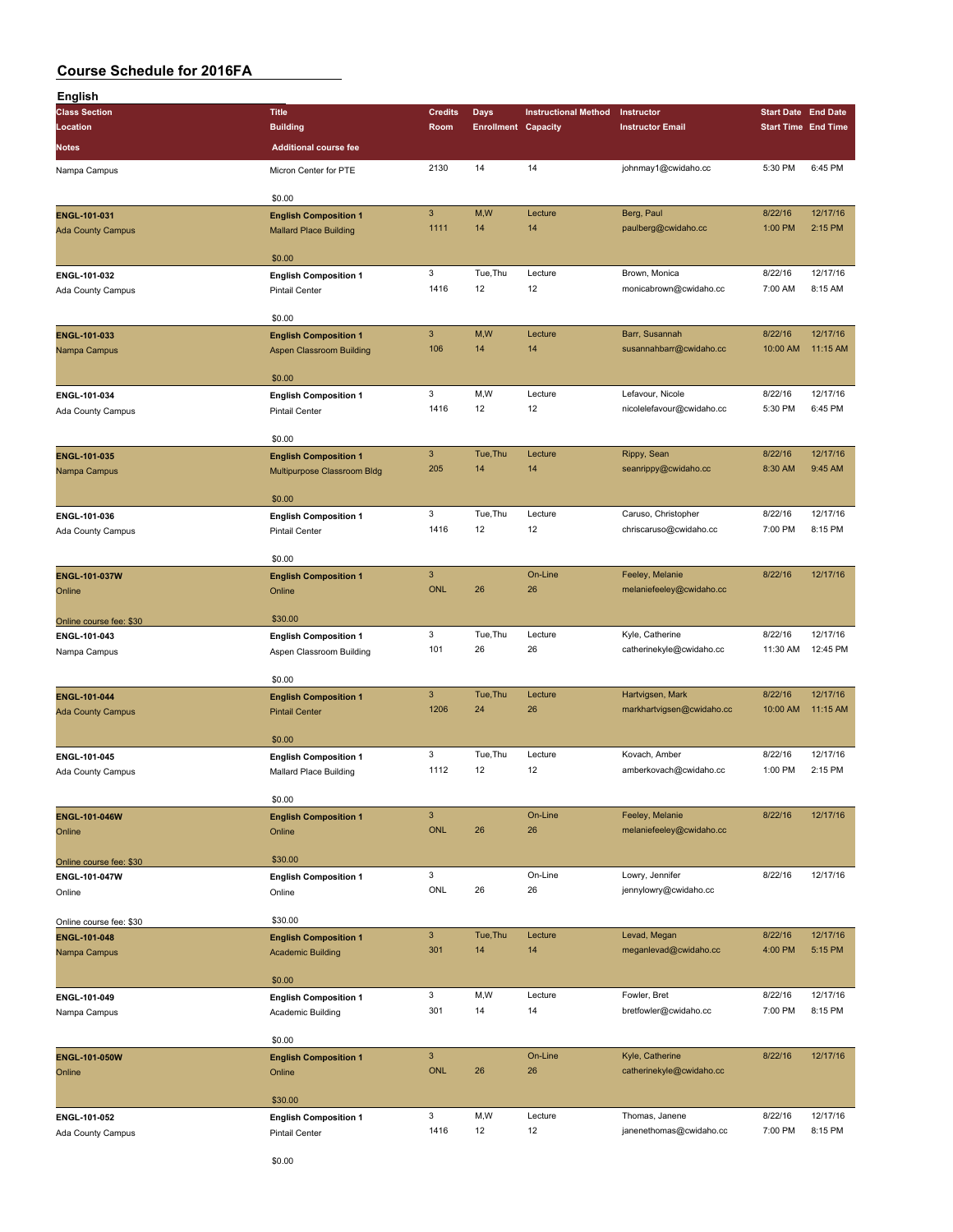| English                                 |                                 |                           |                            |                             |                                            |         |                            |
|-----------------------------------------|---------------------------------|---------------------------|----------------------------|-----------------------------|--------------------------------------------|---------|----------------------------|
| <b>Class Section</b>                    | <b>Title</b>                    | <b>Credits</b>            | Days                       | <b>Instructional Method</b> | Instructor                                 |         | <b>Start Date End Date</b> |
| Location                                | <b>Building</b>                 | Room                      | <b>Enrollment Capacity</b> |                             | <b>Instructor Email</b>                    |         | <b>Start Time End Time</b> |
| Notes                                   | <b>Additional course fee</b>    |                           |                            |                             |                                            |         |                            |
| ENGL-101-053                            | <b>English Composition 1</b>    | $\sqrt{3}$                | M,W                        | Lecture                     | Kyle, Catherine                            | 8/22/16 | 12/17/16                   |
| Nampa Campus                            | <b>Academic Building</b>        | 301                       | 14                         | 14                          | catherinekyle@cwidaho.cc                   | 2:30 PM | 3:45 PM                    |
|                                         |                                 |                           |                            |                             |                                            |         |                            |
|                                         | \$0.00                          |                           |                            |                             |                                            |         |                            |
| ENGL-101-054                            | <b>English Composition 1</b>    | 3                         | M,W                        | Lecture                     | Fowler, Bret                               | 8/22/16 | 12/17/16                   |
| Nampa Campus                            | Academic Building               | 301                       | 14                         | 14                          | bretfowler@cwidaho.cc                      | 4:00 PM | 5:15 PM                    |
|                                         |                                 |                           |                            |                             |                                            |         |                            |
|                                         | \$0.00                          |                           |                            |                             |                                            |         |                            |
| ENGL-101-055W                           | <b>English Composition 1</b>    | $\ensuremath{\mathsf{3}}$ |                            | On-Line                     | Draney, Jenica                             | 8/22/16 | 12/17/16                   |
| Online                                  | Online                          | <b>ONL</b>                | 25                         | 26                          | jenicadraney@cwidaho.cc                    |         |                            |
|                                         |                                 |                           |                            |                             |                                            |         |                            |
|                                         | \$30.00                         | 3                         | M, W                       | Lecture                     | Long, Elizabeth                            | 8/22/16 | 12/17/16                   |
| ENGL-101-056                            | <b>English Composition 1</b>    | 1416                      | 12                         | 12                          | lizalong@cwidaho.cc                        | 7:00 AM | 8:15 AM                    |
| Ada County Campus                       | Pintail Center                  |                           |                            |                             |                                            |         |                            |
|                                         | \$0.00                          |                           |                            |                             |                                            |         |                            |
| <b>ENGL-101-057</b>                     | <b>English Composition 1</b>    | $\mathbf{3}$              | M, W                       | Lecture                     | Draney, Jenica                             | 8/22/16 | 12/17/16                   |
| <b>Ada County Campus</b>                | <b>Pintail Center</b>           | 1416                      | 12                         | 12                          | jenicadraney@cwidaho.cc                    | 2:30 PM | 3:45 PM                    |
|                                         |                                 |                           |                            |                             |                                            |         |                            |
|                                         | \$0.00                          |                           |                            |                             |                                            |         |                            |
| ENGL-101-059                            | <b>English Composition 1</b>    | 3                         | Tue, Thu                   | Lecture                     | Nicholas, David                            | 8/22/16 | 12/17/16                   |
| Ada County Campus                       | <b>Pintail Center</b>           | 1416                      | 10                         | 12                          | davenicholas@cwidaho.cc                    | 2:30 PM | 3:45 PM                    |
|                                         |                                 |                           |                            |                             |                                            |         |                            |
|                                         | \$0.00                          |                           |                            |                             |                                            |         |                            |
| ENGL-101-060                            | <b>English Composition 1</b>    | $\mathbf{3}$              | Tue, Thu                   | Lecture                     | Longmire, Amie                             | 8/22/16 | 12/17/16                   |
| <b>Canyon County Center</b>             | <b>Canyon County Center</b>     | 237                       | 14                         | 14                          | amielongmire@cwidaho.cc                    | 1:00 PM | 2:15 PM                    |
|                                         | \$0.00                          |                           |                            |                             |                                            |         |                            |
| ENGL-101-063                            | <b>English Composition 1</b>    | 3                         | M,W                        | Lecture                     | Nordstrom, Amy                             | 8/22/16 | 12/17/16                   |
| Nampa Campus                            | Academic Building               | 301                       | 14                         | 14                          | amynordstrom@cwidaho.cc                    | 5:30 PM | 6:45 PM                    |
|                                         |                                 |                           |                            |                             |                                            |         |                            |
|                                         | \$0.00                          |                           |                            |                             |                                            |         |                            |
| <b>ENGL-101-066</b>                     | <b>English Composition 1</b>    | $\ensuremath{\mathsf{3}}$ | Tue, Thu                   | Lecture                     | Berg, Paul                                 | 8/22/16 | 12/17/16                   |
| <b>Ada County Campus</b>                | <b>Pintail Center</b>           | 1416                      | 12                         | 12                          | paulberg@cwidaho.cc                        | 5:30 PM | 6:45 PM                    |
|                                         |                                 |                           |                            |                             |                                            |         |                            |
|                                         | \$0.00                          |                           |                            |                             |                                            |         |                            |
| ENGL-101-068                            | <b>English Composition 1</b>    | 3                         | Tue, Thu                   | Lecture                     | Jones, Jesse                               | 8/22/16 | 12/17/16                   |
| Ada County Campus                       | <b>Pintail Center</b>           | 1416                      | 12                         | 12                          | jessejones@cwidaho.cc                      | 4:00 PM | 5:15 PM                    |
|                                         | \$0.00                          |                           |                            |                             |                                            |         |                            |
| ENGL-101-070                            | <b>English Composition 1</b>    | $\mathbf{3}$              | M,W                        | Lecture                     | Scott, David                               | 8/22/16 | 12/17/16                   |
| Nampa Campus                            | <b>Academic Building</b>        | 218                       | 14                         | 14                          | davidscott@cwidaho.cc                      | 4:00 PM | 5:15 PM                    |
|                                         |                                 |                           |                            |                             |                                            |         |                            |
|                                         | \$0.00                          |                           |                            |                             |                                            |         |                            |
| ENGL-101-072                            | <b>English Composition 1</b>    | 3                         | Tue, Thu                   | Lecture                     | Levad, Megan                               | 8/22/16 | 12/17/16                   |
| Nampa Campus                            | Micron Center for PTE           | 2130                      | 5                          | 12                          | meganlevad@cwidaho.cc                      | 8:30 AM | 9:45 AM                    |
|                                         |                                 |                           |                            |                             |                                            |         |                            |
|                                         | \$0.00                          |                           |                            |                             |                                            |         |                            |
| <b>ENGL-101-074</b>                     | <b>English Composition 1</b>    | $\mathbf{3}$              | Tue, Thu                   | Lecture                     | Michas, Christopher                        | 8/22/16 | 12/17/16                   |
| <b>Ada County Campus</b>                | <b>Quail Court Building</b>     | 2209                      | 12                         | 12                          | christophermichas@cwidaho.cc               | 8:30 AM | 9:45 AM                    |
|                                         | \$0.00                          |                           |                            |                             |                                            |         |                            |
| ENGL-101-075                            | <b>English Composition 1</b>    | 3                         | Tue, Thu                   | Lecture                     | Rippy, Sean                                | 8/22/16 | 12/17/16                   |
| Nampa Campus                            | Aspen Classroom Building        | 101                       | 12                         | 12                          | seanrippy@cwidaho.cc                       | 2:30 PM | 3:45 PM                    |
|                                         |                                 |                           |                            |                             |                                            |         |                            |
|                                         | \$0.00                          |                           |                            |                             |                                            |         |                            |
| ENGL-101-076                            | <b>English Composition 1</b>    | $\mathbf{3}$              | M,W                        | Lecture                     | Beautrow, Lynne                            | 8/22/16 | 12/17/16                   |
| Nampa Campus                            | <b>Aspen Classroom Building</b> | 102                       | 12                         | 12                          | lynnebeautrow@cwidaho.cc                   | 8:30 AM | 9:45 AM                    |
|                                         |                                 |                           |                            |                             |                                            |         |                            |
|                                         | \$0.00                          |                           |                            |                             |                                            |         |                            |
| ENGL-101-501H                           | <b>English Composition 1</b>    | 3                         | Tue                        | Hybrid                      | Witt, Ryan                                 | 8/22/16 | 12/17/16                   |
| Nampa Campus                            | Academic Building               | 301                       | 14                         | 14                          | ryanwitt@cwidaho.cc                        | 1:00 PM | 2:15 PM                    |
|                                         |                                 |                           |                            |                             |                                            |         |                            |
| Hybrid course - has an online component | \$0.00                          | $\ensuremath{\mathsf{3}}$ | Thu                        |                             |                                            | 8/22/16 | 12/17/16                   |
| ENGL-101-502H                           | <b>English Composition 1</b>    | 1416                      | 12                         | <b>Hybrid</b><br>12         | Wolford, Abigail<br>abbywolford@cwidaho.cc | 1:00 PM | 2:15 PM                    |
| <b>Ada County Campus</b>                | <b>Pintail Center</b>           |                           |                            |                             |                                            |         |                            |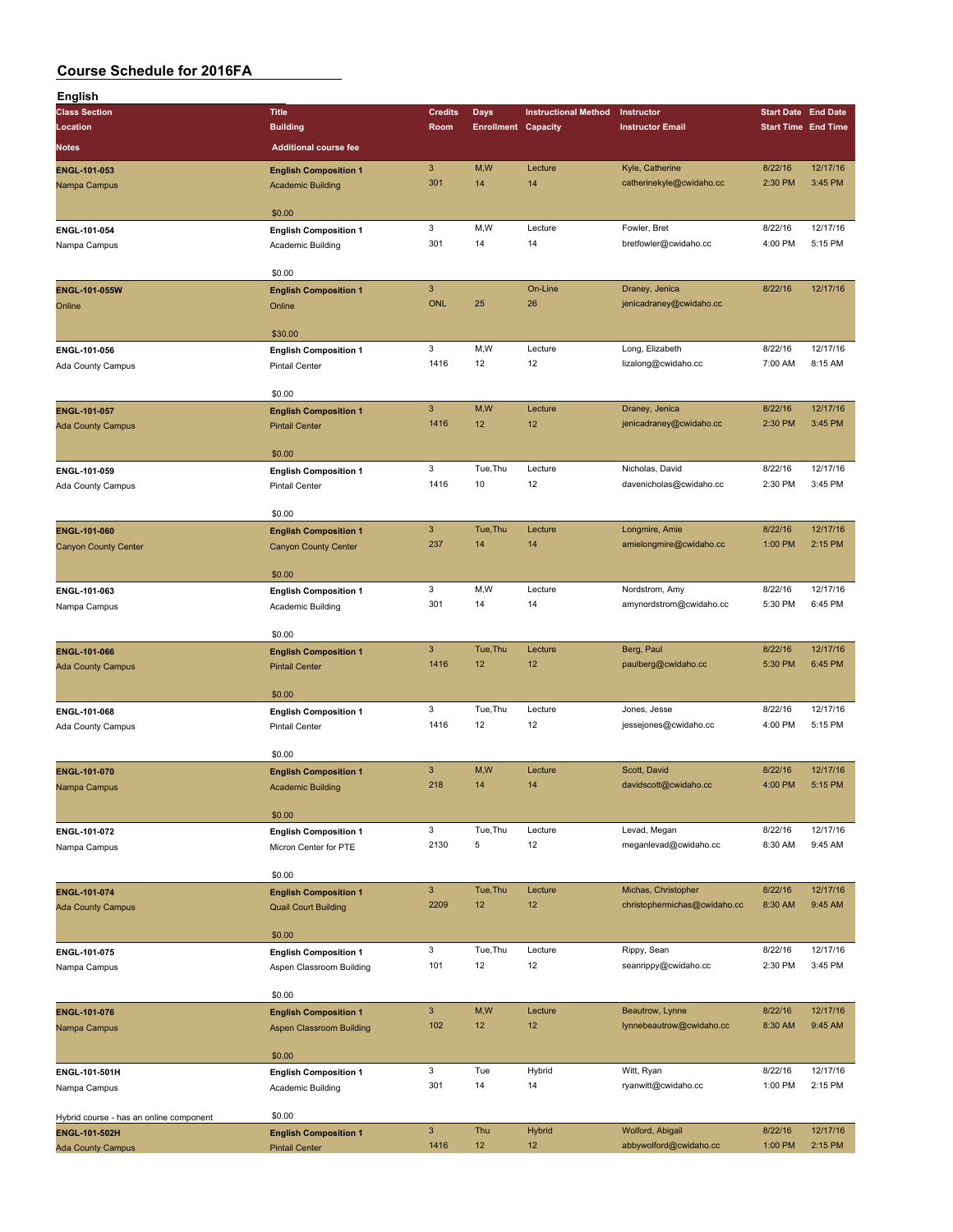| English                                                                                                    |                                                          |                           |                            |                             |                                             |                            |                     |
|------------------------------------------------------------------------------------------------------------|----------------------------------------------------------|---------------------------|----------------------------|-----------------------------|---------------------------------------------|----------------------------|---------------------|
| <b>Class Section</b>                                                                                       | <b>Title</b>                                             | <b>Credits</b>            | Days                       | <b>Instructional Method</b> | Instructor                                  | <b>Start Date End Date</b> |                     |
| Location                                                                                                   | <b>Building</b>                                          | Room                      | <b>Enrollment Capacity</b> |                             | <b>Instructor Email</b>                     | <b>Start Time End Time</b> |                     |
| <b>Notes</b>                                                                                               | <b>Additional course fee</b>                             |                           |                            |                             |                                             |                            |                     |
|                                                                                                            |                                                          |                           |                            |                             |                                             |                            |                     |
| Hybrid course - has an online component                                                                    | \$0.00                                                   |                           |                            |                             |                                             |                            |                     |
| ENGL-101-503H                                                                                              | <b>English Composition 1</b>                             | 3                         | Thu                        | Hybrid                      | Witt, Ryan                                  | 8/22/16                    | 12/17/16            |
| Nampa Campus                                                                                               | Academic Building                                        | 301                       | 12                         | 12                          | ryanwitt@cwidaho.cc                         | 1:00 PM                    | 2:15 PM             |
|                                                                                                            | \$0.00                                                   |                           |                            |                             |                                             |                            |                     |
| Hybrid course - has an online component<br>ENGL-101-504H                                                   | <b>English Composition 1</b>                             | $\ensuremath{\mathsf{3}}$ | Tue                        | <b>Hybrid</b>               | Wolford, Abigail                            | 8/22/16                    | 12/17/16            |
| <b>Ada County Campus</b>                                                                                   | <b>Pintail Center</b>                                    | 1416                      | 12                         | 12                          | abbywolford@cwidaho.cc                      | 1:00 PM                    | 2:15 PM             |
|                                                                                                            |                                                          |                           |                            |                             |                                             |                            |                     |
| Hybrid course - has an online component                                                                    | \$0.00                                                   |                           |                            |                             |                                             |                            |                     |
| ENGL-101-900                                                                                               | <b>English Composition 1</b>                             | 3                         | Thu                        | Lecture                     | Terry, Michael                              | 8/22/16                    | 12/17/16            |
| <b>Community Locations</b><br>Micron Technology in Boise. Security clearance<br>req'd. Contact Paula Smith | Micron Technology - BOISE                                | 128B                      | 10                         | 10                          | michaelterry@cwidaho.cc                     | 6:00 PM                    | 9:00 PM             |
| (paulasmith@micron.com)                                                                                    | \$0.00                                                   |                           |                            |                             |                                             |                            |                     |
| ENGL-101P-001                                                                                              | <b>English Composition 1</b>                             | $\mathbf{3}$<br>301       | Tue, Thu                   | Lecture<br>12               | Purvis Aldrich, Jennifer                    | 8/22/16                    | 12/17/16            |
| Nampa Campus                                                                                               | <b>Academic Building</b>                                 |                           | 12                         |                             | christianaldrich@cwidaho.cc                 | 8:30 AM                    | 9:45 AM             |
|                                                                                                            | \$0.00                                                   |                           |                            |                             |                                             |                            |                     |
| ENGL-101P-002                                                                                              | <b>English Composition 1</b>                             | 3                         | Tue, Thu                   | Lecture                     | Beautrow, Lynne                             | 8/22/16                    | 12/17/16            |
| Nampa Campus                                                                                               | Academic Building                                        | 301                       | 12                         | 12                          | lynnebeautrow@cwidaho.cc                    | 10:00 AM                   | 11:15 AM            |
|                                                                                                            |                                                          |                           |                            |                             |                                             |                            |                     |
|                                                                                                            | \$0.00                                                   | $\mathbf{3}$              | Tue, Thu                   | Lecture                     | Gladd, Joel                                 | 8/22/16                    | 12/17/16            |
| ENGL-101P-003<br>Nampa Campus                                                                              | <b>English Composition 1</b><br><b>Academic Building</b> | 301                       | 12                         | 12                          | joelgladd@cwidaho.cc                        | 7:00 AM                    | 8:15 AM             |
|                                                                                                            |                                                          |                           |                            |                             |                                             |                            |                     |
|                                                                                                            | \$0.00                                                   |                           |                            |                             |                                             |                            |                     |
| ENGL-101P-004                                                                                              | <b>English Composition 1</b>                             | 3                         | M, W                       | Lecture                     | Draney, Jenica                              | 8/22/16                    | 12/17/16            |
| Ada County Campus                                                                                          | <b>Pintail Center</b>                                    | 1416                      | 12                         | 12                          | jenicadraney@cwidaho.cc                     | 11:30 AM                   | 12:45 PM            |
|                                                                                                            | \$0.00                                                   |                           |                            |                             |                                             |                            |                     |
| ENGL-101P-005                                                                                              | <b>English Composition 1</b>                             | $\mathbf{3}$              | M, W                       | Lecture                     | Collins, Malia                              | 8/22/16                    | 12/17/16            |
| <b>Ada County Campus</b>                                                                                   | <b>Pintail Center</b>                                    | 1416                      | 12                         | 12                          | maliacollins@cwidaho.cc                     | 1:00 PM                    | 2:15 PM             |
|                                                                                                            |                                                          |                           |                            |                             |                                             |                            |                     |
|                                                                                                            | \$0.00                                                   | 3                         | M,W                        | Lecture                     | Nicholas, David                             | 8/22/16                    | 12/17/16            |
| ENGL-101P-006<br>Ada County Campus                                                                         | <b>English Composition 1</b><br><b>Pintail Center</b>    | 1416                      | 10                         | 12                          | davenicholas@cwidaho.cc                     | 10:00 AM                   | 11:15 AM            |
|                                                                                                            |                                                          |                           |                            |                             |                                             |                            |                     |
|                                                                                                            | \$0.00                                                   |                           |                            |                             |                                             |                            |                     |
| ENGL-101P-007                                                                                              | <b>English Composition 1</b>                             | $\mathbf{3}$              | M,W                        | Lecture                     | Ascuena, Andrea                             | 8/22/16                    | 12/17/16            |
| Nampa Campus                                                                                               | <b>Academic Building</b>                                 | 301                       | 12 <sup>2</sup>            | 12                          | andreaascuena@cwidaho.cc                    | 10:00 AM                   | 11:15 AM            |
|                                                                                                            | \$0.00                                                   |                           |                            |                             |                                             |                            |                     |
| ENGL-101P-008                                                                                              | <b>English Composition 1</b>                             | 3                         | M,W                        | Lecture                     | Ray-Karpen, Ruth                            | 8/22/16                    | 12/17/16            |
| Nampa Campus                                                                                               | Academic Building                                        | 301                       | 12                         | 12                          | ruthkarpen@cwidaho.cc                       | 8:30 AM                    | 9:45 AM             |
|                                                                                                            |                                                          |                           |                            |                             |                                             |                            |                     |
|                                                                                                            | \$0.00                                                   | $\mathbf{3}$              |                            |                             |                                             |                            |                     |
| ENGL-101P-009                                                                                              | <b>English Composition 1</b><br><b>Academic Building</b> | 301                       | M, W<br>12 <sup>2</sup>    | Lecture<br>12               | Ascuena, Andrea<br>andreaascuena@cwidaho.cc | 8/22/16<br>7:00 AM         | 12/17/16<br>8:15 AM |
| Nampa Campus                                                                                               |                                                          |                           |                            |                             |                                             |                            |                     |
|                                                                                                            | \$0.00                                                   |                           |                            |                             |                                             |                            |                     |
| ENGL-101P-010                                                                                              | <b>English Composition 1</b>                             | 3                         | Tue, Thu                   | Lecture                     | Fehrer, Amanda                              | 8/22/16                    | 12/17/16            |
| Nampa Campus                                                                                               | Academic Building                                        | 301                       | 12                         | 12                          | amandafehrer@cwidaho.cc                     | 2:30 PM                    | 3:45 PM             |
|                                                                                                            | \$0.00                                                   |                           |                            |                             |                                             |                            |                     |
| ENGL-101P-011                                                                                              | <b>English Composition 1</b>                             | $\ensuremath{\mathsf{3}}$ | Tue, Thu                   | Lecture                     | Collins, Malia                              | 8/22/16                    | 12/17/16            |
| <b>Ada County Campus</b>                                                                                   | <b>Pintail Center</b>                                    | 1416                      | 12                         | 12                          | maliacollins@cwidaho.cc                     | 10:00 AM                   | 11:15 AM            |
|                                                                                                            |                                                          |                           |                            |                             |                                             |                            |                     |
|                                                                                                            | \$0.00                                                   |                           |                            |                             |                                             |                            |                     |
| ENGL-101P-012                                                                                              | <b>English Composition 1</b>                             | 3<br>1416                 | Tue, Thu<br>11             | Lecture<br>12               | Scripps, John                               | 8/22/16<br>8:30 AM         | 12/17/16<br>9:45 AM |
| Ada County Campus                                                                                          | <b>Pintail Center</b>                                    |                           |                            |                             | johnscripps@cwidaho.cc                      |                            |                     |
|                                                                                                            | \$0.00                                                   |                           |                            |                             |                                             |                            |                     |
| ENGL-101P-013                                                                                              | <b>English Composition 1</b>                             | $\mathbf{3}$              | Tue, Thu                   | Lecture                     | Della Badia, Carl                           | 8/22/16                    | 12/17/16            |
| Nampa Campus                                                                                               | <b>Academic Building</b>                                 | 301                       | 12                         | 12                          | carldellabadia@cwidaho.cc                   | 11:30 AM                   | 12:45 PM            |
|                                                                                                            | \$0.00                                                   |                           |                            |                             |                                             |                            |                     |
| ENGL-101P-014                                                                                              | <b>English Composition 1</b>                             | $\mathbf 3$               | M,W                        | Lecture                     | Della Badia, Carl                           | 8/22/16                    | 12/17/16            |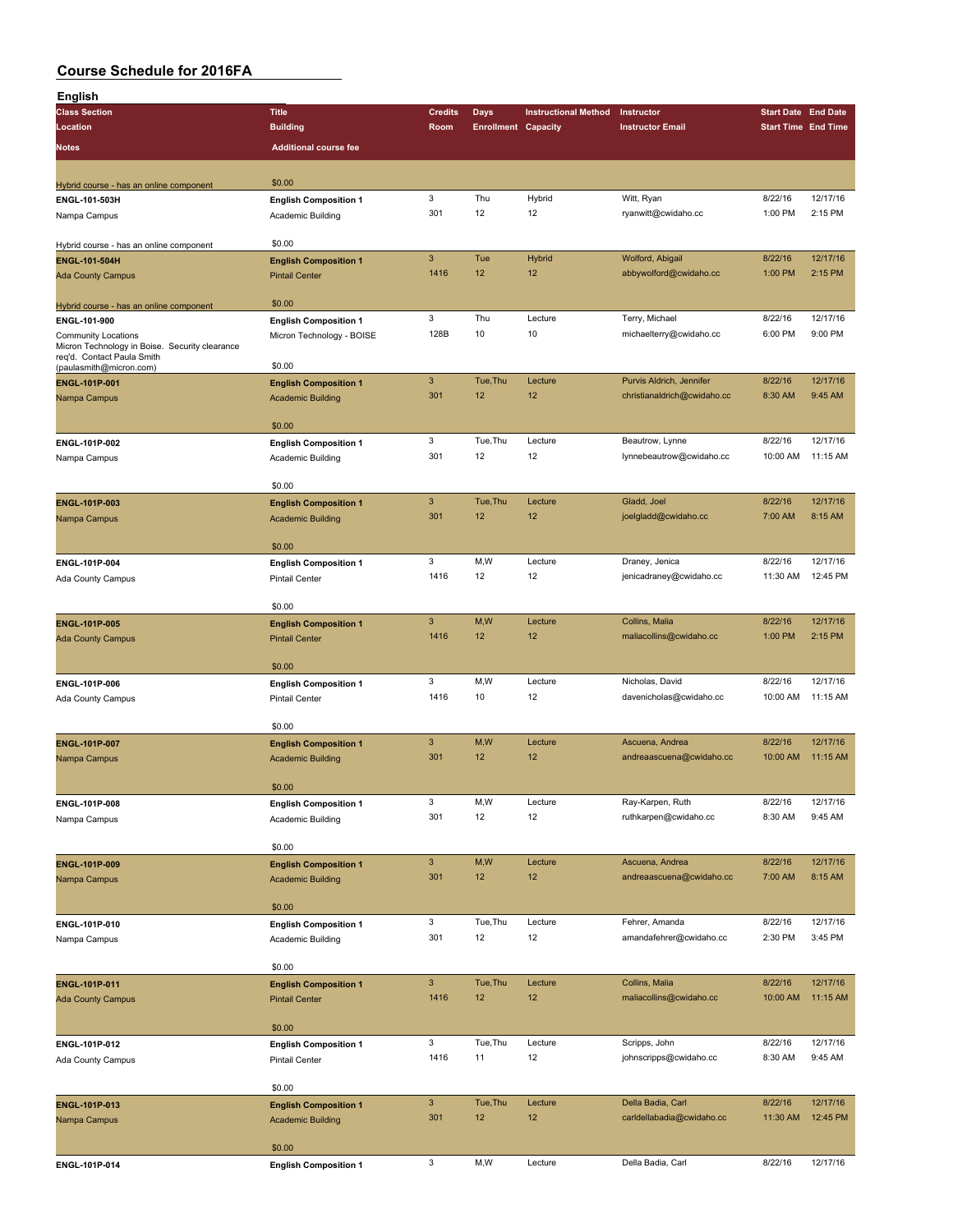| English                  |                                 |                                   |                            |                             |                             |                            |                     |
|--------------------------|---------------------------------|-----------------------------------|----------------------------|-----------------------------|-----------------------------|----------------------------|---------------------|
| <b>Class Section</b>     | <b>Title</b>                    | <b>Credits</b>                    | Days                       | <b>Instructional Method</b> | Instructor                  | <b>Start Date End Date</b> |                     |
| Location                 | <b>Building</b>                 | Room                              | <b>Enrollment Capacity</b> |                             | <b>Instructor Email</b>     | <b>Start Time End Time</b> |                     |
| <b>Notes</b>             | <b>Additional course fee</b>    |                                   |                            |                             |                             |                            |                     |
|                          |                                 |                                   |                            |                             |                             |                            |                     |
| Nampa Campus             | Academic Building               | 301                               | 12                         | 12                          | carldellabadia@cwidaho.cc   | 1:00 PM                    | 2:15 PM             |
|                          |                                 |                                   |                            |                             |                             |                            |                     |
|                          | \$0.00                          |                                   |                            |                             |                             |                            |                     |
| ENGL-101P-015            | <b>English Composition 1</b>    | $\ensuremath{\mathsf{3}}$         | M,W                        | Lecture                     | Purvis Aldrich, Jennifer    | 8/22/16                    | 12/17/16            |
| Nampa Campus             | <b>Academic Building</b>        | 301                               | 12                         | 12                          | christianaldrich@cwidaho.cc | 11:30 AM                   | 12:45 PM            |
|                          |                                 |                                   |                            |                             |                             |                            |                     |
|                          | \$0.00                          |                                   |                            |                             |                             |                            |                     |
| ENGL-101P-016            | <b>English Composition 1</b>    | 3                                 | Tue, Thu                   | Lecture                     | Scripps, John               | 8/22/16                    | 12/17/16            |
| Ada County Campus        | <b>Pintail Center</b>           | 1416                              | 12                         | 12                          | johnscripps@cwidaho.cc      | 11:30 AM                   | 12:45 PM            |
|                          |                                 |                                   |                            |                             |                             |                            |                     |
|                          | \$0.00                          |                                   |                            |                             |                             |                            |                     |
| ENGL-101P-017            | <b>English Composition 1</b>    | $\mathbf{3}$                      | Tue, Thu                   | Lecture                     | Jones, Jesse                | 8/22/16                    | 12/17/16            |
| <b>Ada County Campus</b> | <b>Mallard Place Building</b>   | 1116                              | 12                         | 12                          | jessejones@cwidaho.cc       | 1:00 PM                    | 2:15 PM             |
|                          |                                 |                                   |                            |                             |                             |                            |                     |
|                          | \$0.00                          |                                   |                            |                             |                             |                            |                     |
| ENGL-101P-018            | <b>English Composition 1</b>    | 3                                 | M,W                        | Lecture                     | Strickland, Sandie          | 8/22/16                    | 12/17/16            |
| Nampa Campus             | Micron Center for PTE           | 2130                              | 12                         | 12                          | sandiestrickland@cwidaho.cc | 11:30 AM                   | 12:45 PM            |
|                          |                                 |                                   |                            |                             |                             |                            |                     |
|                          | \$0.00                          |                                   |                            |                             |                             |                            |                     |
| ENGL-101P-019            | <b>English Composition 1</b>    | $\ensuremath{\mathsf{3}}$         | Tue, Thu                   | Lecture                     | Fehrer, Amanda              | 8/22/16                    | 12/17/16            |
| Nampa Campus             | <b>Academic Building</b>        | 301                               | 12                         | 12                          | amandafehrer@cwidaho.cc     | 5:30 PM                    | 6:45 PM             |
|                          |                                 |                                   |                            |                             |                             |                            |                     |
|                          | \$0.00                          |                                   |                            |                             |                             |                            |                     |
| ENGL-101P-020            | <b>English Composition 1</b>    | 3                                 | M, W                       | Lecture                     | Thomas, Janene              | 8/22/16                    | 12/17/16            |
| Ada County Campus        | <b>Pintail Center</b>           | 1416                              | 12                         | 12                          | janenethomas@cwidaho.cc     | 4:00 PM                    | 5:15 PM             |
|                          |                                 |                                   |                            |                             |                             |                            |                     |
|                          | \$0.00                          |                                   |                            |                             |                             |                            |                     |
| ENGL-101P-022            | <b>English Composition 1</b>    | $\ensuremath{\mathsf{3}}$         | M,W                        | Lecture                     | Lefavour, Nicole            | 8/22/16                    | 12/17/16            |
| <b>Ada County Campus</b> | <b>Pintail Center</b>           | 1416                              | 12                         | 12                          | nicolelefavour@cwidaho.cc   | 8:30 AM                    | 9:45 AM             |
|                          |                                 |                                   |                            |                             |                             |                            |                     |
|                          | \$0.00                          |                                   |                            |                             |                             |                            |                     |
| ENGL-101P-024            | <b>English Composition 1</b>    | 3                                 | M,W                        | Lecture                     | Bruno, Elizabeth            | 8/22/16                    | 12/17/16            |
| Ada County Campus        | Pintail Center                  | 1208                              | 12                         | 12                          | elizabethbruno@cwidaho.cc   | 11:30 AM                   | 12:45 PM            |
|                          |                                 |                                   |                            |                             |                             |                            |                     |
|                          | \$0.00                          |                                   |                            |                             |                             |                            |                     |
| <b>ENGL-101P-025</b>     | <b>English Composition 1</b>    | $\mathbf{3}$                      | Tue, Thu                   | Lecture                     | Longmire, Amie              | 8/22/16                    | 12/17/16            |
| Nampa Campus             | <b>Academic Building</b>        | 325                               | 12                         | 12                          | amielongmire@cwidaho.cc     | 10:00 AM                   | 11:15 AM            |
|                          |                                 |                                   |                            |                             |                             |                            |                     |
|                          | \$0.00                          |                                   | Tue.Thu                    |                             |                             |                            |                     |
| ENGL-101P-030            | <b>English Composition 1</b>    | 3<br>2130                         |                            | Lecture                     | May, John                   | 8/22/16<br>5:30 PM         | 12/17/16<br>6:45 PM |
| Nampa Campus             | Micron Center for PTE           |                                   | 12                         | 12                          | johnmay1@cwidaho.cc         |                            |                     |
|                          |                                 |                                   |                            |                             |                             |                            |                     |
|                          | \$0.00                          |                                   |                            |                             |                             |                            |                     |
| ENGL-101P-031            | <b>English Composition 1</b>    | $\ensuremath{\mathsf{3}}$<br>1111 | M,W                        | Lecture                     | Berg, Paul                  | 8/22/16                    | 12/17/16<br>2:15 PM |
| <b>Ada County Campus</b> | <b>Mallard Place Building</b>   |                                   | 12 <sup>2</sup>            | 12                          | paulberg@cwidaho.cc         | 1:00 PM                    |                     |
|                          |                                 |                                   |                            |                             |                             |                            |                     |
|                          | \$0.00                          | 3                                 |                            |                             |                             |                            |                     |
| ENGL-101P-032            | <b>English Composition 1</b>    |                                   | Tue, Thu                   | Lecture                     | Brown, Monica               | 8/22/16                    | 12/17/16            |
| Ada County Campus        | Pintail Center                  | 1416                              | 11                         | 12                          | monicabrown@cwidaho.cc      | 7:00 AM                    | 8:15 AM             |
|                          | \$0.00                          |                                   |                            |                             |                             |                            |                     |
|                          |                                 | $\ensuremath{\mathsf{3}}$         |                            |                             |                             |                            | 12/17/16            |
| ENGL-101P-033            | <b>English Composition 1</b>    |                                   | M,W                        | Lecture                     | Barr, Susannah              | 8/22/16                    |                     |
| Nampa Campus             | <b>Aspen Classroom Building</b> | 106                               | 11                         | 12                          | susannahbarr@cwidaho.cc     | 10:00 AM                   | 11:15 AM            |
|                          |                                 |                                   |                            |                             |                             |                            |                     |
|                          | \$0.00                          |                                   |                            |                             |                             |                            |                     |
| ENGL-101P-034            | <b>English Composition 1</b>    | $\mathbf 3$                       | M,W                        | Lecture                     | Lefavour, Nicole            | 8/22/16                    | 12/17/16            |
| Ada County Campus        | <b>Pintail Center</b>           | 1416                              | 12                         | 12                          | nicolelefavour@cwidaho.cc   | 5:30 PM                    | 6:45 PM             |
|                          |                                 |                                   |                            |                             |                             |                            |                     |
|                          | \$0.00                          |                                   |                            |                             |                             |                            |                     |
| ENGL-101P-035            | <b>English Composition 1</b>    | $\ensuremath{\mathsf{3}}$         | Tue, Thu                   | Lecture                     | Rippy, Sean                 | 8/22/16                    | 12/17/16            |
| Nampa Campus             | Multipurpose Classroom Bldg     | 205                               | 12                         | 12                          | seanrippy@cwidaho.cc        | 8:30 AM                    | 9:45 AM             |
|                          |                                 |                                   |                            |                             |                             |                            |                     |
|                          | \$0.00                          |                                   |                            |                             |                             |                            |                     |
| ENGL-101P-036            | <b>English Composition 1</b>    | 3                                 | Tue, Thu                   | Lecture                     | Caruso, Christopher         | 8/22/16                    | 12/17/16            |
| Ada County Campus        | <b>Pintail Center</b>           | 1416                              | 12                         | 12                          | chriscaruso@cwidaho.cc      | 7:00 PM                    | 8:15 PM             |
|                          | \$0.00                          |                                   |                            |                             |                             |                            |                     |
|                          |                                 |                                   |                            |                             |                             |                            |                     |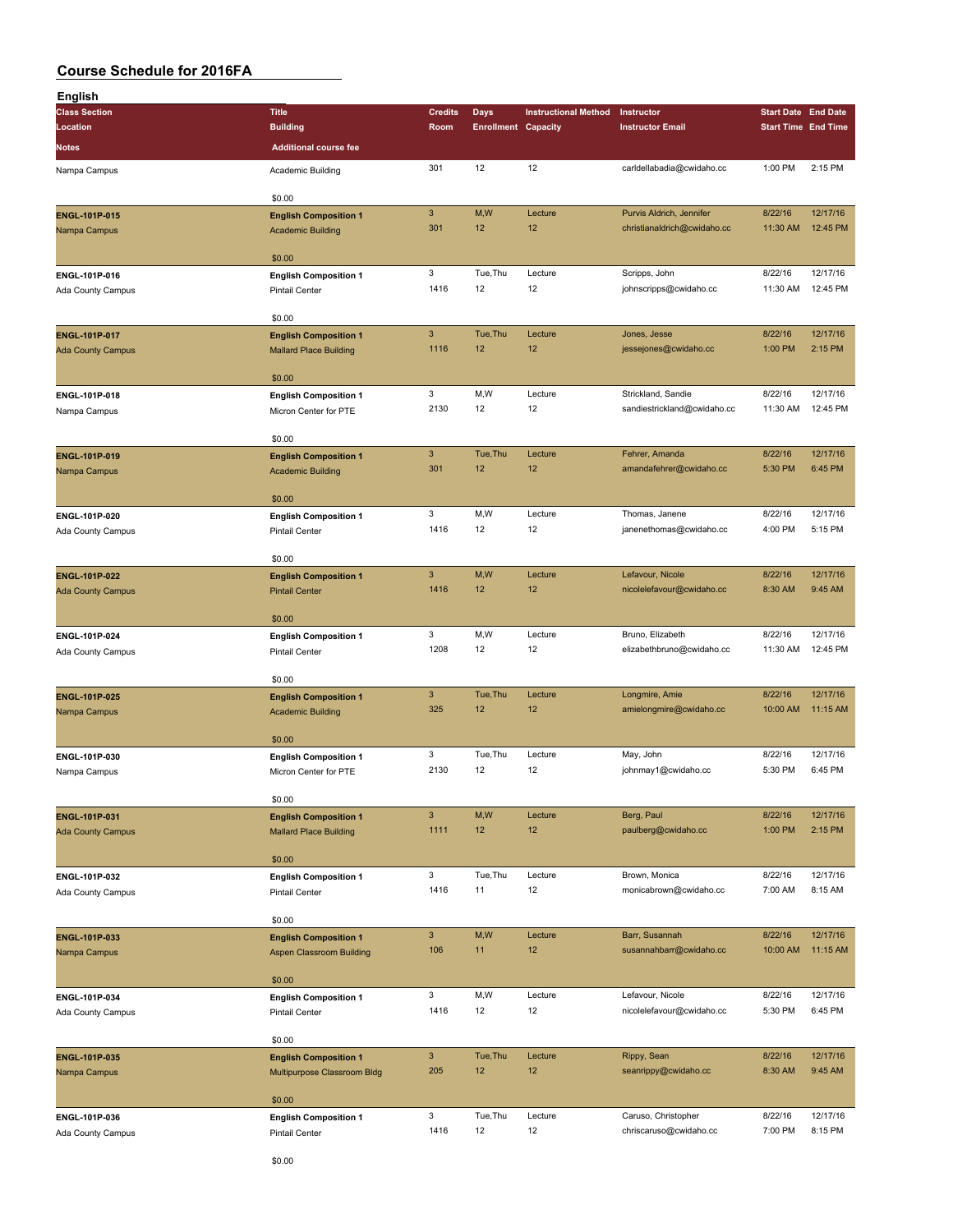| English                  |                               |                           |                            |                             |                              |                            |          |
|--------------------------|-------------------------------|---------------------------|----------------------------|-----------------------------|------------------------------|----------------------------|----------|
| <b>Class Section</b>     | <b>Title</b>                  | <b>Credits</b>            | <b>Days</b>                | <b>Instructional Method</b> | Instructor                   | <b>Start Date End Date</b> |          |
| Location                 | <b>Building</b>               | Room                      | <b>Enrollment Capacity</b> |                             | <b>Instructor Email</b>      | <b>Start Time End Time</b> |          |
| Notes                    | <b>Additional course fee</b>  |                           |                            |                             |                              |                            |          |
|                          |                               |                           |                            |                             |                              |                            |          |
| <b>ENGL-101P-045</b>     | <b>English Composition 1</b>  | $\mathbf{3}$              | Tue, Thu                   | Lecture                     | Kovach, Amber                | 8/22/16                    | 12/17/16 |
| <b>Ada County Campus</b> | <b>Mallard Place Building</b> | 1112                      | 12                         | 12                          | amberkovach@cwidaho.cc       | 1:00 PM                    | 2:15 PM  |
|                          |                               |                           |                            |                             |                              |                            |          |
|                          | \$0.00                        |                           |                            |                             |                              |                            |          |
| ENGL-101P-048            | <b>English Composition 1</b>  | 3                         | Tue, Thu                   | Lecture                     | Levad, Megan                 | 8/22/16                    | 12/17/16 |
| Nampa Campus             | Academic Building             | 301                       | 12                         | 12                          | meganlevad@cwidaho.cc        | 4:00 PM                    | 5:15 PM  |
|                          |                               |                           |                            |                             |                              |                            |          |
|                          | \$0.00                        |                           |                            |                             |                              |                            |          |
| ENGL-101P-049            | <b>English Composition 1</b>  | $\ensuremath{\mathsf{3}}$ | M,W                        | Lecture                     | Fowler, Bret                 | 8/22/16                    | 12/17/16 |
| Nampa Campus             | <b>Academic Building</b>      | 301                       | 12                         | 12                          | bretfowler@cwidaho.cc        | 7:00 PM                    | 8:15 PM  |
|                          |                               |                           |                            |                             |                              |                            |          |
|                          | \$0.00                        |                           |                            |                             |                              |                            |          |
| ENGL-101P-052            | <b>English Composition 1</b>  | 3                         | M,W                        | Lecture                     | Thomas, Janene               | 8/22/16                    | 12/17/16 |
| Ada County Campus        | <b>Pintail Center</b>         | 1416                      | 12                         | 12                          | janenethomas@cwidaho.cc      | 7:00 PM                    | 8:15 PM  |
|                          |                               |                           |                            |                             |                              |                            |          |
|                          | \$0.00                        |                           |                            |                             |                              |                            |          |
| ENGL-101P-053            | <b>English Composition 1</b>  | $\mathbf{3}$              | M, W                       | Lecture                     | Kyle, Catherine              | 8/22/16                    | 12/17/16 |
|                          |                               | 301                       | 12                         | 12                          | catherinekyle@cwidaho.cc     | 2:30 PM                    | 3:45 PM  |
| Nampa Campus             | <b>Academic Building</b>      |                           |                            |                             |                              |                            |          |
|                          | \$0.00                        |                           |                            |                             |                              |                            |          |
|                          |                               | 3                         | M,W                        | Lecture                     | Fowler, Bret                 | 8/22/16                    | 12/17/16 |
| ENGL-101P-054            | <b>English Composition 1</b>  | 301                       | 12                         | 12                          |                              | 4:00 PM                    | 5:15 PM  |
| Nampa Campus             | Academic Building             |                           |                            |                             | bretfowler@cwidaho.cc        |                            |          |
|                          | \$0.00                        |                           |                            |                             |                              |                            |          |
|                          |                               | $\ensuremath{\mathsf{3}}$ | M,W                        | Lecture                     | Long, Elizabeth              | 8/22/16                    | 12/17/16 |
| <b>ENGL-101P-056</b>     | <b>English Composition 1</b>  |                           |                            |                             |                              |                            |          |
| <b>Ada County Campus</b> | <b>Pintail Center</b>         | 1416                      | 12                         | 12                          | lizalong@cwidaho.cc          | 7:00 AM                    | 8:15 AM  |
|                          |                               |                           |                            |                             |                              |                            |          |
|                          | \$0.00                        |                           |                            |                             |                              |                            |          |
| ENGL-101P-057            | <b>English Composition 1</b>  | 3                         | M,W                        | Lecture                     | Draney, Jenica               | 8/22/16                    | 12/17/16 |
| Ada County Campus        | Pintail Center                | 1416                      | 12                         | 12                          | jenicadraney@cwidaho.cc      | 2:30 PM                    | 3:45 PM  |
|                          |                               |                           |                            |                             |                              |                            |          |
|                          | \$0.00                        |                           |                            |                             |                              |                            |          |
| ENGL-101P-059            | <b>English Composition 1</b>  | $\ensuremath{\mathsf{3}}$ | Tue, Thu                   | Lecture                     | Nicholas, David              | 8/22/16                    | 12/17/16 |
| <b>Ada County Campus</b> | <b>Pintail Center</b>         | 1416                      | 11                         | 12                          | davenicholas@cwidaho.cc      | 2:30 PM                    | 3:45 PM  |
|                          |                               |                           |                            |                             |                              |                            |          |
|                          | \$0.00                        |                           |                            |                             |                              |                            |          |
| ENGL-101P-060            | <b>English Composition 1</b>  | 3                         | Tue, Thu                   | Lecture                     | Longmire, Amie               | 8/22/16                    | 12/17/16 |
| Canyon County Center     | Canyon County Center          | 237                       | 12                         | 12                          | amielongmire@cwidaho.cc      | 1:00 PM                    | 2:15 PM  |
|                          |                               |                           |                            |                             |                              |                            |          |
|                          | \$0.00                        |                           |                            |                             |                              |                            |          |
| ENGL-101P-063            | <b>English Composition 1</b>  | $\mathbf{3}$              | M,W                        | Lecture                     | Nordstrom, Amy               | 8/22/16                    | 12/17/16 |
| Nampa Campus             | <b>Academic Building</b>      | 301                       | 12                         | 12                          | amynordstrom@cwidaho.cc      | 5:30 PM                    | 6:45 PM  |
|                          |                               |                           |                            |                             |                              |                            |          |
|                          | \$0.00                        |                           |                            |                             |                              |                            |          |
| ENGL-101P-066            | <b>English Composition 1</b>  | 3                         | Tue, Thu                   | Lecture                     | Berg, Paul                   | 8/22/16                    | 12/17/16 |
| Ada County Campus        | Pintail Center                | 1416                      | 11                         | 12                          | paulberg@cwidaho.cc          | 5:30 PM                    | 6:45 PM  |
|                          |                               |                           |                            |                             |                              |                            |          |
|                          | \$0.00                        |                           |                            |                             |                              |                            |          |
| <b>ENGL-101P-068</b>     | <b>English Composition 1</b>  | $\ensuremath{\mathsf{3}}$ | Tue, Thu                   | Lecture                     | Jones, Jesse                 | 8/22/16                    | 12/17/16 |
| <b>Ada County Campus</b> | <b>Pintail Center</b>         | 1416                      | 12                         | 12                          | jessejones@cwidaho.cc        | 4:00 PM                    | 5:15 PM  |
|                          |                               |                           |                            |                             |                              |                            |          |
|                          | \$0.00                        |                           |                            |                             |                              |                            |          |
| ENGL-101P-070            | <b>English Composition 1</b>  | 3                         | M,W                        | Lecture                     | Scott, David                 | 8/22/16                    | 12/17/16 |
| Nampa Campus             | Academic Building             | 218                       | 12                         | 12                          | davidscott@cwidaho.cc        | 4:00 PM                    | 5:15 PM  |
|                          |                               |                           |                            |                             |                              |                            |          |
|                          | \$0.00                        |                           |                            |                             |                              |                            |          |
| ENGL-101P-072            | <b>English Composition 1</b>  | $\mathsf 3$               | Tue, Thu                   | Lecture                     | Levad, Megan                 | 8/22/16                    | 12/17/16 |
| Nampa Campus             | Micron Center for PTE         | 2130                      | 12                         | 12                          | meganlevad@cwidaho.cc        | 8:30 AM                    | 9:45 AM  |
|                          |                               |                           |                            |                             |                              |                            |          |
|                          | \$0.00                        |                           |                            |                             |                              |                            |          |
| ENGL-101P-074            | <b>English Composition 1</b>  | 3                         | Tue, Thu                   | Lecture                     | Michas, Christopher          | 8/22/16                    | 12/17/16 |
|                          | <b>Quail Court Building</b>   | 2209                      | 12                         | 12                          | christophermichas@cwidaho.cc | 8:30 AM                    | 9:45 AM  |
| Ada County Campus        |                               |                           |                            |                             |                              |                            |          |
|                          | \$0.00                        |                           |                            |                             |                              |                            |          |
|                          |                               | $\mathbf{3}$              | Tue, Thu                   | Lecture                     | Rippy, Sean                  | 8/22/16                    | 12/17/16 |
| ENGL-101P-075            | <b>English Composition 1</b>  | 101                       | 12                         | 12                          |                              | 2:30 PM                    | 3:45 PM  |
| Nampa Campus             | Aspen Classroom Building      |                           |                            |                             | seanrippy@cwidaho.cc         |                            |          |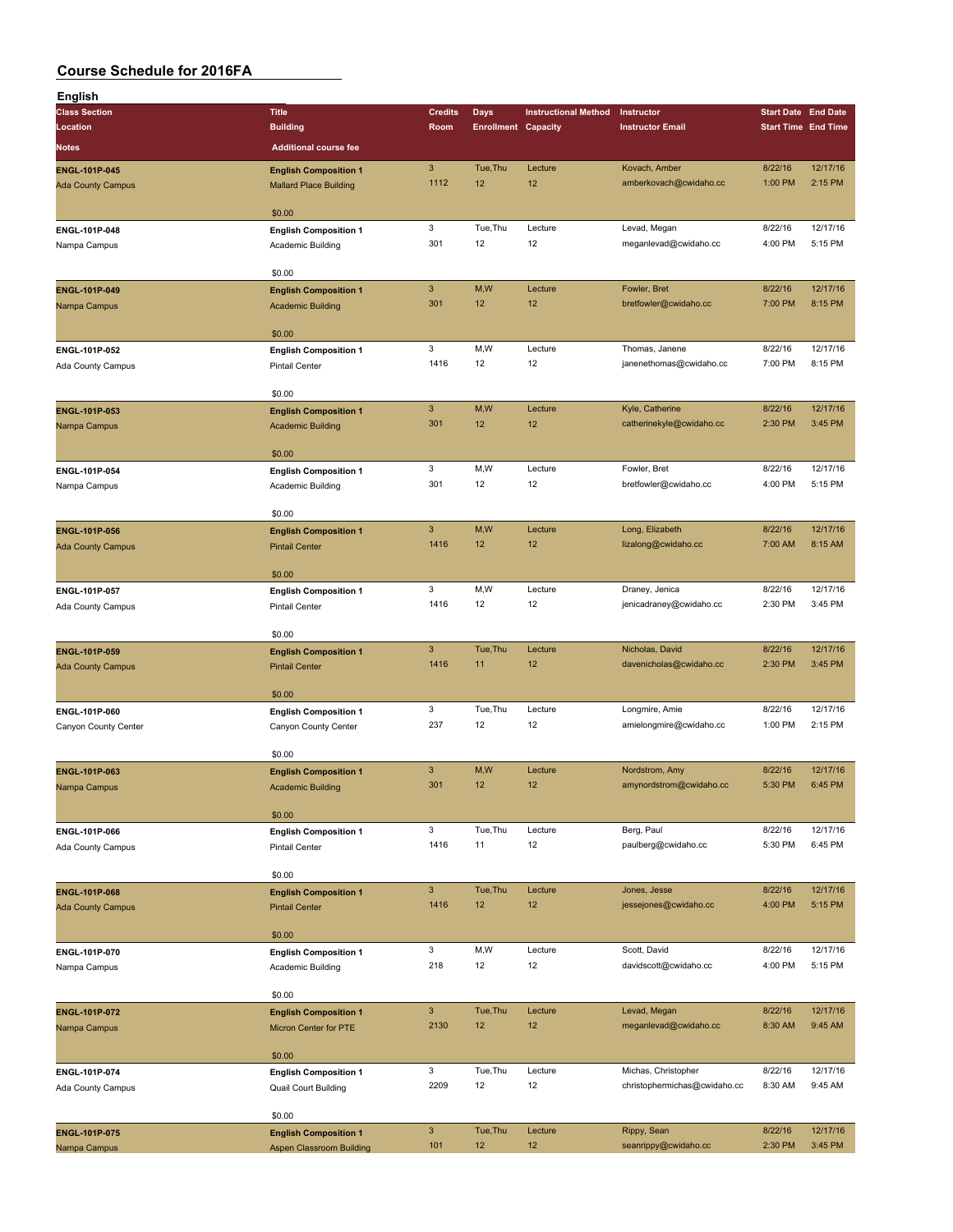| <b>Class Section</b>                                                                                                                                                                                                                                                                                                                                                                                                                                                                                                                                                                                                                                                                                                                                                                                                                                                                                                                                                                                                                                                                                                                                                                                                                                                                                                                                                                                                                                                                                                                                                                                                                                                                                                                                                                                                                                                                                                                                                                                                                                                                                                                                                                                                                                                                                                                                                                                                                                                                                                                                                                                                                                                                                                                                                                                                                                                                                                                                                                                                                                                          | <b>Title</b>                 | <b>Credits</b>            | <b>Days</b> | <b>Instructional Method</b> | Instructor                | <b>Start Date End Date</b> |                            |
|-------------------------------------------------------------------------------------------------------------------------------------------------------------------------------------------------------------------------------------------------------------------------------------------------------------------------------------------------------------------------------------------------------------------------------------------------------------------------------------------------------------------------------------------------------------------------------------------------------------------------------------------------------------------------------------------------------------------------------------------------------------------------------------------------------------------------------------------------------------------------------------------------------------------------------------------------------------------------------------------------------------------------------------------------------------------------------------------------------------------------------------------------------------------------------------------------------------------------------------------------------------------------------------------------------------------------------------------------------------------------------------------------------------------------------------------------------------------------------------------------------------------------------------------------------------------------------------------------------------------------------------------------------------------------------------------------------------------------------------------------------------------------------------------------------------------------------------------------------------------------------------------------------------------------------------------------------------------------------------------------------------------------------------------------------------------------------------------------------------------------------------------------------------------------------------------------------------------------------------------------------------------------------------------------------------------------------------------------------------------------------------------------------------------------------------------------------------------------------------------------------------------------------------------------------------------------------------------------------------------------------------------------------------------------------------------------------------------------------------------------------------------------------------------------------------------------------------------------------------------------------------------------------------------------------------------------------------------------------------------------------------------------------------------------------------------------------|------------------------------|---------------------------|-------------|-----------------------------|---------------------------|----------------------------|----------------------------|
| Location                                                                                                                                                                                                                                                                                                                                                                                                                                                                                                                                                                                                                                                                                                                                                                                                                                                                                                                                                                                                                                                                                                                                                                                                                                                                                                                                                                                                                                                                                                                                                                                                                                                                                                                                                                                                                                                                                                                                                                                                                                                                                                                                                                                                                                                                                                                                                                                                                                                                                                                                                                                                                                                                                                                                                                                                                                                                                                                                                                                                                                                                      | <b>Building</b>              | Room                      |             |                             | <b>Instructor Email</b>   |                            | <b>Start Time End Time</b> |
|                                                                                                                                                                                                                                                                                                                                                                                                                                                                                                                                                                                                                                                                                                                                                                                                                                                                                                                                                                                                                                                                                                                                                                                                                                                                                                                                                                                                                                                                                                                                                                                                                                                                                                                                                                                                                                                                                                                                                                                                                                                                                                                                                                                                                                                                                                                                                                                                                                                                                                                                                                                                                                                                                                                                                                                                                                                                                                                                                                                                                                                                               |                              |                           |             |                             |                           |                            |                            |
|                                                                                                                                                                                                                                                                                                                                                                                                                                                                                                                                                                                                                                                                                                                                                                                                                                                                                                                                                                                                                                                                                                                                                                                                                                                                                                                                                                                                                                                                                                                                                                                                                                                                                                                                                                                                                                                                                                                                                                                                                                                                                                                                                                                                                                                                                                                                                                                                                                                                                                                                                                                                                                                                                                                                                                                                                                                                                                                                                                                                                                                                               |                              |                           |             |                             |                           |                            |                            |
|                                                                                                                                                                                                                                                                                                                                                                                                                                                                                                                                                                                                                                                                                                                                                                                                                                                                                                                                                                                                                                                                                                                                                                                                                                                                                                                                                                                                                                                                                                                                                                                                                                                                                                                                                                                                                                                                                                                                                                                                                                                                                                                                                                                                                                                                                                                                                                                                                                                                                                                                                                                                                                                                                                                                                                                                                                                                                                                                                                                                                                                                               |                              |                           |             |                             |                           |                            |                            |
|                                                                                                                                                                                                                                                                                                                                                                                                                                                                                                                                                                                                                                                                                                                                                                                                                                                                                                                                                                                                                                                                                                                                                                                                                                                                                                                                                                                                                                                                                                                                                                                                                                                                                                                                                                                                                                                                                                                                                                                                                                                                                                                                                                                                                                                                                                                                                                                                                                                                                                                                                                                                                                                                                                                                                                                                                                                                                                                                                                                                                                                                               |                              |                           |             |                             |                           | 8/22/16                    | 12/17/16                   |
|                                                                                                                                                                                                                                                                                                                                                                                                                                                                                                                                                                                                                                                                                                                                                                                                                                                                                                                                                                                                                                                                                                                                                                                                                                                                                                                                                                                                                                                                                                                                                                                                                                                                                                                                                                                                                                                                                                                                                                                                                                                                                                                                                                                                                                                                                                                                                                                                                                                                                                                                                                                                                                                                                                                                                                                                                                                                                                                                                                                                                                                                               |                              |                           |             |                             |                           | 8:30 AM                    | 9:45 AM                    |
|                                                                                                                                                                                                                                                                                                                                                                                                                                                                                                                                                                                                                                                                                                                                                                                                                                                                                                                                                                                                                                                                                                                                                                                                                                                                                                                                                                                                                                                                                                                                                                                                                                                                                                                                                                                                                                                                                                                                                                                                                                                                                                                                                                                                                                                                                                                                                                                                                                                                                                                                                                                                                                                                                                                                                                                                                                                                                                                                                                                                                                                                               |                              |                           |             |                             |                           |                            |                            |
|                                                                                                                                                                                                                                                                                                                                                                                                                                                                                                                                                                                                                                                                                                                                                                                                                                                                                                                                                                                                                                                                                                                                                                                                                                                                                                                                                                                                                                                                                                                                                                                                                                                                                                                                                                                                                                                                                                                                                                                                                                                                                                                                                                                                                                                                                                                                                                                                                                                                                                                                                                                                                                                                                                                                                                                                                                                                                                                                                                                                                                                                               | \$0.00                       |                           |             |                             |                           |                            |                            |
|                                                                                                                                                                                                                                                                                                                                                                                                                                                                                                                                                                                                                                                                                                                                                                                                                                                                                                                                                                                                                                                                                                                                                                                                                                                                                                                                                                                                                                                                                                                                                                                                                                                                                                                                                                                                                                                                                                                                                                                                                                                                                                                                                                                                                                                                                                                                                                                                                                                                                                                                                                                                                                                                                                                                                                                                                                                                                                                                                                                                                                                                               |                              | $\mathbf{3}$              | Tue         | Hybrid                      | Witt, Ryan                | 8/22/16                    | 12/17/16                   |
| Nampa Campus                                                                                                                                                                                                                                                                                                                                                                                                                                                                                                                                                                                                                                                                                                                                                                                                                                                                                                                                                                                                                                                                                                                                                                                                                                                                                                                                                                                                                                                                                                                                                                                                                                                                                                                                                                                                                                                                                                                                                                                                                                                                                                                                                                                                                                                                                                                                                                                                                                                                                                                                                                                                                                                                                                                                                                                                                                                                                                                                                                                                                                                                  |                              | 301                       | 12          | 12                          | ryanwitt@cwidaho.cc       | 1:00 PM                    | 2:15 PM                    |
| English<br><b>Enrollment Capacity</b><br><b>Additional course fee</b><br><b>Notes</b><br>\$0.00<br>$\mathbf 3$<br>M, W<br>Lecture<br>Beautrow, Lynne<br>ENGL-101P-076<br><b>English Composition 1</b><br>102<br>12<br>12<br>lynnebeautrow@cwidaho.cc<br>Aspen Classroom Building<br>Nampa Campus<br><b>ENGL-101P-501H</b><br><b>English Composition 1</b><br><b>Academic Building</b><br>\$0.00<br>Hybrid course - has an online component<br>$\mathbf 3$<br>Thu<br>Wolford, Abigail<br>Hybrid<br>ENGL-101P-502H<br><b>English Composition 1</b><br>$\overline{7}$<br>1416<br>12<br><b>Pintail Center</b><br>Ada County Campus<br>\$0.00<br>Hybrid course - has an online component<br>$\ensuremath{\mathsf{3}}$<br>Thu<br>Witt, Ryan<br><b>Hybrid</b><br>ENGL-101P-503H<br><b>English Composition 1</b><br>12<br>12<br>301<br>ryanwitt@cwidaho.cc<br><b>Academic Building</b><br>Nampa Campus<br>\$0.00<br>Hybrid course - has an online component<br>$\mathbf 3$<br>Tue<br>Wolford, Abigail<br>Hybrid<br>ENGL-101P-504H<br><b>English Composition 1</b><br>1416<br>5<br>12<br>abbywolford@cwidaho.cc<br>Ada County Campus<br><b>Pintail Center</b><br>\$0.00<br>Hybrid course - has an online component<br>$\ensuremath{\mathsf{3}}$<br>Tue, Thu<br>Heald, Denise<br>Lecture<br><b>English Composition 2</b><br><b>ENGL-102-001</b><br>101<br>25<br>26<br><b>Aspen Classroom Building</b><br>Nampa Campus<br>\$0.00<br>3<br>M,W<br>Reynolds, Amanda<br>Lecture<br>ENGL-102-002<br><b>English Composition 2</b><br>325<br>24<br>26<br>Academic Building<br>Nampa Campus<br>\$0.00<br>$\mathbf{3}$<br>M,W<br>Lecture<br>Long, Elizabeth<br>ENGL-102-004<br><b>English Composition 2</b><br>1230<br>24<br>24<br>lizalong@cwidaho.cc<br><b>Ada County Campus</b><br><b>Pintail Center</b><br>\$0.00<br>$\mathbf 3$<br>Tue, Thu<br>Lecture<br>Kyle, Catherine<br>ENGL-102-005<br><b>English Composition 2</b><br>108<br>24<br>26<br>catherinekyle@cwidaho.cc<br>Nampa Campus<br>Aspen Classroom Building<br>\$0.00<br>$\mathbf{3}$<br>M,W<br>Bruno, Elizabeth<br>Lecture<br><b>ENGL-102-006</b><br><b>English Composition 2</b><br>1211<br>22<br>24<br><b>Ada County Campus</b><br><b>Pintail Center</b><br>\$0.00<br>3<br>M,W<br>Caruso, Christopher<br>Lecture<br>ENGL-102-007<br><b>English Composition 2</b><br>1302<br>24<br>24<br>Ada County Campus<br>Pintail Center<br>\$0.00<br>$\mathbf{3}$<br>${\sf M}$<br>Lecture<br>Exline, Eric<br>ENGL-102-008<br><b>English Composition 2</b><br>218<br>22<br>24<br>ericexline@cwidaho.cc<br><b>Academic Building</b><br>Nampa Campus<br>\$0.00<br>3<br>Tue, Thu<br>Palmer, Cynthia<br>Lecture<br>ENGL-102-010<br><b>English Composition 2</b><br>218<br>24<br>26<br>joypalmer@cwidaho.cc<br>Academic Building<br>Nampa Campus<br>\$0.00<br>$\ensuremath{\mathsf{3}}$<br>On-Line<br>Newberry, Christina<br>ENGL-102-011W<br><b>English Composition 2</b><br><b>ONL</b><br>26<br>26<br>Online<br>Online<br>\$30.00<br>Online course fee: \$30<br>3<br>On-Line<br>Hughes, Stewart<br>ENGL-102-012W<br><b>English Composition 2</b> |                              |                           |             |                             |                           |                            |                            |
|                                                                                                                                                                                                                                                                                                                                                                                                                                                                                                                                                                                                                                                                                                                                                                                                                                                                                                                                                                                                                                                                                                                                                                                                                                                                                                                                                                                                                                                                                                                                                                                                                                                                                                                                                                                                                                                                                                                                                                                                                                                                                                                                                                                                                                                                                                                                                                                                                                                                                                                                                                                                                                                                                                                                                                                                                                                                                                                                                                                                                                                                               |                              |                           |             |                             |                           |                            |                            |
|                                                                                                                                                                                                                                                                                                                                                                                                                                                                                                                                                                                                                                                                                                                                                                                                                                                                                                                                                                                                                                                                                                                                                                                                                                                                                                                                                                                                                                                                                                                                                                                                                                                                                                                                                                                                                                                                                                                                                                                                                                                                                                                                                                                                                                                                                                                                                                                                                                                                                                                                                                                                                                                                                                                                                                                                                                                                                                                                                                                                                                                                               |                              |                           |             |                             |                           | 8/22/16                    | 12/17/16                   |
|                                                                                                                                                                                                                                                                                                                                                                                                                                                                                                                                                                                                                                                                                                                                                                                                                                                                                                                                                                                                                                                                                                                                                                                                                                                                                                                                                                                                                                                                                                                                                                                                                                                                                                                                                                                                                                                                                                                                                                                                                                                                                                                                                                                                                                                                                                                                                                                                                                                                                                                                                                                                                                                                                                                                                                                                                                                                                                                                                                                                                                                                               |                              |                           |             |                             | abbywolford@cwidaho.cc    | 1:00 PM                    | 2:15 PM                    |
|                                                                                                                                                                                                                                                                                                                                                                                                                                                                                                                                                                                                                                                                                                                                                                                                                                                                                                                                                                                                                                                                                                                                                                                                                                                                                                                                                                                                                                                                                                                                                                                                                                                                                                                                                                                                                                                                                                                                                                                                                                                                                                                                                                                                                                                                                                                                                                                                                                                                                                                                                                                                                                                                                                                                                                                                                                                                                                                                                                                                                                                                               |                              |                           |             |                             |                           |                            |                            |
|                                                                                                                                                                                                                                                                                                                                                                                                                                                                                                                                                                                                                                                                                                                                                                                                                                                                                                                                                                                                                                                                                                                                                                                                                                                                                                                                                                                                                                                                                                                                                                                                                                                                                                                                                                                                                                                                                                                                                                                                                                                                                                                                                                                                                                                                                                                                                                                                                                                                                                                                                                                                                                                                                                                                                                                                                                                                                                                                                                                                                                                                               |                              |                           |             |                             |                           |                            |                            |
|                                                                                                                                                                                                                                                                                                                                                                                                                                                                                                                                                                                                                                                                                                                                                                                                                                                                                                                                                                                                                                                                                                                                                                                                                                                                                                                                                                                                                                                                                                                                                                                                                                                                                                                                                                                                                                                                                                                                                                                                                                                                                                                                                                                                                                                                                                                                                                                                                                                                                                                                                                                                                                                                                                                                                                                                                                                                                                                                                                                                                                                                               |                              |                           |             |                             |                           | 8/22/16                    | 12/17/16                   |
|                                                                                                                                                                                                                                                                                                                                                                                                                                                                                                                                                                                                                                                                                                                                                                                                                                                                                                                                                                                                                                                                                                                                                                                                                                                                                                                                                                                                                                                                                                                                                                                                                                                                                                                                                                                                                                                                                                                                                                                                                                                                                                                                                                                                                                                                                                                                                                                                                                                                                                                                                                                                                                                                                                                                                                                                                                                                                                                                                                                                                                                                               |                              |                           |             |                             |                           | 1:00 PM                    | 2:15 PM                    |
|                                                                                                                                                                                                                                                                                                                                                                                                                                                                                                                                                                                                                                                                                                                                                                                                                                                                                                                                                                                                                                                                                                                                                                                                                                                                                                                                                                                                                                                                                                                                                                                                                                                                                                                                                                                                                                                                                                                                                                                                                                                                                                                                                                                                                                                                                                                                                                                                                                                                                                                                                                                                                                                                                                                                                                                                                                                                                                                                                                                                                                                                               |                              |                           |             |                             |                           |                            |                            |
|                                                                                                                                                                                                                                                                                                                                                                                                                                                                                                                                                                                                                                                                                                                                                                                                                                                                                                                                                                                                                                                                                                                                                                                                                                                                                                                                                                                                                                                                                                                                                                                                                                                                                                                                                                                                                                                                                                                                                                                                                                                                                                                                                                                                                                                                                                                                                                                                                                                                                                                                                                                                                                                                                                                                                                                                                                                                                                                                                                                                                                                                               |                              |                           |             |                             |                           | 8/22/16                    | 12/17/16                   |
|                                                                                                                                                                                                                                                                                                                                                                                                                                                                                                                                                                                                                                                                                                                                                                                                                                                                                                                                                                                                                                                                                                                                                                                                                                                                                                                                                                                                                                                                                                                                                                                                                                                                                                                                                                                                                                                                                                                                                                                                                                                                                                                                                                                                                                                                                                                                                                                                                                                                                                                                                                                                                                                                                                                                                                                                                                                                                                                                                                                                                                                                               |                              |                           |             |                             |                           | 1:00 PM                    | 2:15 PM                    |
|                                                                                                                                                                                                                                                                                                                                                                                                                                                                                                                                                                                                                                                                                                                                                                                                                                                                                                                                                                                                                                                                                                                                                                                                                                                                                                                                                                                                                                                                                                                                                                                                                                                                                                                                                                                                                                                                                                                                                                                                                                                                                                                                                                                                                                                                                                                                                                                                                                                                                                                                                                                                                                                                                                                                                                                                                                                                                                                                                                                                                                                                               |                              |                           |             |                             |                           |                            |                            |
|                                                                                                                                                                                                                                                                                                                                                                                                                                                                                                                                                                                                                                                                                                                                                                                                                                                                                                                                                                                                                                                                                                                                                                                                                                                                                                                                                                                                                                                                                                                                                                                                                                                                                                                                                                                                                                                                                                                                                                                                                                                                                                                                                                                                                                                                                                                                                                                                                                                                                                                                                                                                                                                                                                                                                                                                                                                                                                                                                                                                                                                                               |                              |                           |             |                             |                           |                            |                            |
|                                                                                                                                                                                                                                                                                                                                                                                                                                                                                                                                                                                                                                                                                                                                                                                                                                                                                                                                                                                                                                                                                                                                                                                                                                                                                                                                                                                                                                                                                                                                                                                                                                                                                                                                                                                                                                                                                                                                                                                                                                                                                                                                                                                                                                                                                                                                                                                                                                                                                                                                                                                                                                                                                                                                                                                                                                                                                                                                                                                                                                                                               |                              |                           |             |                             |                           | 8/22/16                    | 12/17/16                   |
|                                                                                                                                                                                                                                                                                                                                                                                                                                                                                                                                                                                                                                                                                                                                                                                                                                                                                                                                                                                                                                                                                                                                                                                                                                                                                                                                                                                                                                                                                                                                                                                                                                                                                                                                                                                                                                                                                                                                                                                                                                                                                                                                                                                                                                                                                                                                                                                                                                                                                                                                                                                                                                                                                                                                                                                                                                                                                                                                                                                                                                                                               |                              |                           |             |                             | deniseheald@cwidaho.cc    | 8:30 AM                    | 9:45 AM                    |
|                                                                                                                                                                                                                                                                                                                                                                                                                                                                                                                                                                                                                                                                                                                                                                                                                                                                                                                                                                                                                                                                                                                                                                                                                                                                                                                                                                                                                                                                                                                                                                                                                                                                                                                                                                                                                                                                                                                                                                                                                                                                                                                                                                                                                                                                                                                                                                                                                                                                                                                                                                                                                                                                                                                                                                                                                                                                                                                                                                                                                                                                               |                              |                           |             |                             |                           |                            |                            |
|                                                                                                                                                                                                                                                                                                                                                                                                                                                                                                                                                                                                                                                                                                                                                                                                                                                                                                                                                                                                                                                                                                                                                                                                                                                                                                                                                                                                                                                                                                                                                                                                                                                                                                                                                                                                                                                                                                                                                                                                                                                                                                                                                                                                                                                                                                                                                                                                                                                                                                                                                                                                                                                                                                                                                                                                                                                                                                                                                                                                                                                                               |                              |                           |             |                             |                           |                            |                            |
|                                                                                                                                                                                                                                                                                                                                                                                                                                                                                                                                                                                                                                                                                                                                                                                                                                                                                                                                                                                                                                                                                                                                                                                                                                                                                                                                                                                                                                                                                                                                                                                                                                                                                                                                                                                                                                                                                                                                                                                                                                                                                                                                                                                                                                                                                                                                                                                                                                                                                                                                                                                                                                                                                                                                                                                                                                                                                                                                                                                                                                                                               |                              |                           |             |                             |                           | 8/22/16                    | 12/17/16                   |
|                                                                                                                                                                                                                                                                                                                                                                                                                                                                                                                                                                                                                                                                                                                                                                                                                                                                                                                                                                                                                                                                                                                                                                                                                                                                                                                                                                                                                                                                                                                                                                                                                                                                                                                                                                                                                                                                                                                                                                                                                                                                                                                                                                                                                                                                                                                                                                                                                                                                                                                                                                                                                                                                                                                                                                                                                                                                                                                                                                                                                                                                               |                              |                           |             |                             | amandareynolds@cwidaho.cc | 4:00 PM                    | 5:15 PM                    |
|                                                                                                                                                                                                                                                                                                                                                                                                                                                                                                                                                                                                                                                                                                                                                                                                                                                                                                                                                                                                                                                                                                                                                                                                                                                                                                                                                                                                                                                                                                                                                                                                                                                                                                                                                                                                                                                                                                                                                                                                                                                                                                                                                                                                                                                                                                                                                                                                                                                                                                                                                                                                                                                                                                                                                                                                                                                                                                                                                                                                                                                                               |                              |                           |             |                             |                           |                            |                            |
|                                                                                                                                                                                                                                                                                                                                                                                                                                                                                                                                                                                                                                                                                                                                                                                                                                                                                                                                                                                                                                                                                                                                                                                                                                                                                                                                                                                                                                                                                                                                                                                                                                                                                                                                                                                                                                                                                                                                                                                                                                                                                                                                                                                                                                                                                                                                                                                                                                                                                                                                                                                                                                                                                                                                                                                                                                                                                                                                                                                                                                                                               |                              |                           |             |                             |                           |                            |                            |
|                                                                                                                                                                                                                                                                                                                                                                                                                                                                                                                                                                                                                                                                                                                                                                                                                                                                                                                                                                                                                                                                                                                                                                                                                                                                                                                                                                                                                                                                                                                                                                                                                                                                                                                                                                                                                                                                                                                                                                                                                                                                                                                                                                                                                                                                                                                                                                                                                                                                                                                                                                                                                                                                                                                                                                                                                                                                                                                                                                                                                                                                               |                              |                           |             |                             |                           | 8/22/16                    | 12/17/16                   |
|                                                                                                                                                                                                                                                                                                                                                                                                                                                                                                                                                                                                                                                                                                                                                                                                                                                                                                                                                                                                                                                                                                                                                                                                                                                                                                                                                                                                                                                                                                                                                                                                                                                                                                                                                                                                                                                                                                                                                                                                                                                                                                                                                                                                                                                                                                                                                                                                                                                                                                                                                                                                                                                                                                                                                                                                                                                                                                                                                                                                                                                                               |                              |                           |             |                             |                           | 10:00 AM                   | 11:15 AM                   |
|                                                                                                                                                                                                                                                                                                                                                                                                                                                                                                                                                                                                                                                                                                                                                                                                                                                                                                                                                                                                                                                                                                                                                                                                                                                                                                                                                                                                                                                                                                                                                                                                                                                                                                                                                                                                                                                                                                                                                                                                                                                                                                                                                                                                                                                                                                                                                                                                                                                                                                                                                                                                                                                                                                                                                                                                                                                                                                                                                                                                                                                                               |                              |                           |             |                             |                           |                            |                            |
|                                                                                                                                                                                                                                                                                                                                                                                                                                                                                                                                                                                                                                                                                                                                                                                                                                                                                                                                                                                                                                                                                                                                                                                                                                                                                                                                                                                                                                                                                                                                                                                                                                                                                                                                                                                                                                                                                                                                                                                                                                                                                                                                                                                                                                                                                                                                                                                                                                                                                                                                                                                                                                                                                                                                                                                                                                                                                                                                                                                                                                                                               |                              |                           |             |                             |                           | 8/22/16                    | 12/17/16                   |
|                                                                                                                                                                                                                                                                                                                                                                                                                                                                                                                                                                                                                                                                                                                                                                                                                                                                                                                                                                                                                                                                                                                                                                                                                                                                                                                                                                                                                                                                                                                                                                                                                                                                                                                                                                                                                                                                                                                                                                                                                                                                                                                                                                                                                                                                                                                                                                                                                                                                                                                                                                                                                                                                                                                                                                                                                                                                                                                                                                                                                                                                               |                              |                           |             |                             |                           | 10:00 AM                   | 11:15 AM                   |
|                                                                                                                                                                                                                                                                                                                                                                                                                                                                                                                                                                                                                                                                                                                                                                                                                                                                                                                                                                                                                                                                                                                                                                                                                                                                                                                                                                                                                                                                                                                                                                                                                                                                                                                                                                                                                                                                                                                                                                                                                                                                                                                                                                                                                                                                                                                                                                                                                                                                                                                                                                                                                                                                                                                                                                                                                                                                                                                                                                                                                                                                               |                              |                           |             |                             |                           |                            |                            |
|                                                                                                                                                                                                                                                                                                                                                                                                                                                                                                                                                                                                                                                                                                                                                                                                                                                                                                                                                                                                                                                                                                                                                                                                                                                                                                                                                                                                                                                                                                                                                                                                                                                                                                                                                                                                                                                                                                                                                                                                                                                                                                                                                                                                                                                                                                                                                                                                                                                                                                                                                                                                                                                                                                                                                                                                                                                                                                                                                                                                                                                                               |                              |                           |             |                             |                           |                            |                            |
|                                                                                                                                                                                                                                                                                                                                                                                                                                                                                                                                                                                                                                                                                                                                                                                                                                                                                                                                                                                                                                                                                                                                                                                                                                                                                                                                                                                                                                                                                                                                                                                                                                                                                                                                                                                                                                                                                                                                                                                                                                                                                                                                                                                                                                                                                                                                                                                                                                                                                                                                                                                                                                                                                                                                                                                                                                                                                                                                                                                                                                                                               |                              |                           |             |                             |                           | 8/22/16                    | 12/17/16                   |
|                                                                                                                                                                                                                                                                                                                                                                                                                                                                                                                                                                                                                                                                                                                                                                                                                                                                                                                                                                                                                                                                                                                                                                                                                                                                                                                                                                                                                                                                                                                                                                                                                                                                                                                                                                                                                                                                                                                                                                                                                                                                                                                                                                                                                                                                                                                                                                                                                                                                                                                                                                                                                                                                                                                                                                                                                                                                                                                                                                                                                                                                               |                              |                           |             |                             | elizabethbruno@cwidaho.cc | 8:30 AM                    | 9:45 AM                    |
|                                                                                                                                                                                                                                                                                                                                                                                                                                                                                                                                                                                                                                                                                                                                                                                                                                                                                                                                                                                                                                                                                                                                                                                                                                                                                                                                                                                                                                                                                                                                                                                                                                                                                                                                                                                                                                                                                                                                                                                                                                                                                                                                                                                                                                                                                                                                                                                                                                                                                                                                                                                                                                                                                                                                                                                                                                                                                                                                                                                                                                                                               |                              |                           |             |                             |                           |                            |                            |
|                                                                                                                                                                                                                                                                                                                                                                                                                                                                                                                                                                                                                                                                                                                                                                                                                                                                                                                                                                                                                                                                                                                                                                                                                                                                                                                                                                                                                                                                                                                                                                                                                                                                                                                                                                                                                                                                                                                                                                                                                                                                                                                                                                                                                                                                                                                                                                                                                                                                                                                                                                                                                                                                                                                                                                                                                                                                                                                                                                                                                                                                               |                              |                           |             |                             |                           |                            |                            |
|                                                                                                                                                                                                                                                                                                                                                                                                                                                                                                                                                                                                                                                                                                                                                                                                                                                                                                                                                                                                                                                                                                                                                                                                                                                                                                                                                                                                                                                                                                                                                                                                                                                                                                                                                                                                                                                                                                                                                                                                                                                                                                                                                                                                                                                                                                                                                                                                                                                                                                                                                                                                                                                                                                                                                                                                                                                                                                                                                                                                                                                                               |                              |                           |             |                             |                           | 8/22/16                    | 12/17/16                   |
|                                                                                                                                                                                                                                                                                                                                                                                                                                                                                                                                                                                                                                                                                                                                                                                                                                                                                                                                                                                                                                                                                                                                                                                                                                                                                                                                                                                                                                                                                                                                                                                                                                                                                                                                                                                                                                                                                                                                                                                                                                                                                                                                                                                                                                                                                                                                                                                                                                                                                                                                                                                                                                                                                                                                                                                                                                                                                                                                                                                                                                                                               |                              |                           |             |                             | chriscaruso@cwidaho.cc    | 5:30 PM                    | 6:45 PM                    |
|                                                                                                                                                                                                                                                                                                                                                                                                                                                                                                                                                                                                                                                                                                                                                                                                                                                                                                                                                                                                                                                                                                                                                                                                                                                                                                                                                                                                                                                                                                                                                                                                                                                                                                                                                                                                                                                                                                                                                                                                                                                                                                                                                                                                                                                                                                                                                                                                                                                                                                                                                                                                                                                                                                                                                                                                                                                                                                                                                                                                                                                                               |                              |                           |             |                             |                           |                            |                            |
|                                                                                                                                                                                                                                                                                                                                                                                                                                                                                                                                                                                                                                                                                                                                                                                                                                                                                                                                                                                                                                                                                                                                                                                                                                                                                                                                                                                                                                                                                                                                                                                                                                                                                                                                                                                                                                                                                                                                                                                                                                                                                                                                                                                                                                                                                                                                                                                                                                                                                                                                                                                                                                                                                                                                                                                                                                                                                                                                                                                                                                                                               |                              |                           |             |                             |                           |                            |                            |
|                                                                                                                                                                                                                                                                                                                                                                                                                                                                                                                                                                                                                                                                                                                                                                                                                                                                                                                                                                                                                                                                                                                                                                                                                                                                                                                                                                                                                                                                                                                                                                                                                                                                                                                                                                                                                                                                                                                                                                                                                                                                                                                                                                                                                                                                                                                                                                                                                                                                                                                                                                                                                                                                                                                                                                                                                                                                                                                                                                                                                                                                               |                              |                           |             |                             |                           | 8/22/16                    | 12/17/16                   |
|                                                                                                                                                                                                                                                                                                                                                                                                                                                                                                                                                                                                                                                                                                                                                                                                                                                                                                                                                                                                                                                                                                                                                                                                                                                                                                                                                                                                                                                                                                                                                                                                                                                                                                                                                                                                                                                                                                                                                                                                                                                                                                                                                                                                                                                                                                                                                                                                                                                                                                                                                                                                                                                                                                                                                                                                                                                                                                                                                                                                                                                                               |                              |                           |             |                             |                           | 7:00 PM                    | 9:45 PM                    |
|                                                                                                                                                                                                                                                                                                                                                                                                                                                                                                                                                                                                                                                                                                                                                                                                                                                                                                                                                                                                                                                                                                                                                                                                                                                                                                                                                                                                                                                                                                                                                                                                                                                                                                                                                                                                                                                                                                                                                                                                                                                                                                                                                                                                                                                                                                                                                                                                                                                                                                                                                                                                                                                                                                                                                                                                                                                                                                                                                                                                                                                                               |                              |                           |             |                             |                           |                            |                            |
|                                                                                                                                                                                                                                                                                                                                                                                                                                                                                                                                                                                                                                                                                                                                                                                                                                                                                                                                                                                                                                                                                                                                                                                                                                                                                                                                                                                                                                                                                                                                                                                                                                                                                                                                                                                                                                                                                                                                                                                                                                                                                                                                                                                                                                                                                                                                                                                                                                                                                                                                                                                                                                                                                                                                                                                                                                                                                                                                                                                                                                                                               |                              |                           |             |                             |                           |                            | 12/17/16                   |
|                                                                                                                                                                                                                                                                                                                                                                                                                                                                                                                                                                                                                                                                                                                                                                                                                                                                                                                                                                                                                                                                                                                                                                                                                                                                                                                                                                                                                                                                                                                                                                                                                                                                                                                                                                                                                                                                                                                                                                                                                                                                                                                                                                                                                                                                                                                                                                                                                                                                                                                                                                                                                                                                                                                                                                                                                                                                                                                                                                                                                                                                               |                              |                           |             |                             |                           | 8/22/16<br>1:00 PM         | 2:15 PM                    |
|                                                                                                                                                                                                                                                                                                                                                                                                                                                                                                                                                                                                                                                                                                                                                                                                                                                                                                                                                                                                                                                                                                                                                                                                                                                                                                                                                                                                                                                                                                                                                                                                                                                                                                                                                                                                                                                                                                                                                                                                                                                                                                                                                                                                                                                                                                                                                                                                                                                                                                                                                                                                                                                                                                                                                                                                                                                                                                                                                                                                                                                                               |                              |                           |             |                             |                           |                            |                            |
|                                                                                                                                                                                                                                                                                                                                                                                                                                                                                                                                                                                                                                                                                                                                                                                                                                                                                                                                                                                                                                                                                                                                                                                                                                                                                                                                                                                                                                                                                                                                                                                                                                                                                                                                                                                                                                                                                                                                                                                                                                                                                                                                                                                                                                                                                                                                                                                                                                                                                                                                                                                                                                                                                                                                                                                                                                                                                                                                                                                                                                                                               |                              |                           |             |                             |                           |                            |                            |
|                                                                                                                                                                                                                                                                                                                                                                                                                                                                                                                                                                                                                                                                                                                                                                                                                                                                                                                                                                                                                                                                                                                                                                                                                                                                                                                                                                                                                                                                                                                                                                                                                                                                                                                                                                                                                                                                                                                                                                                                                                                                                                                                                                                                                                                                                                                                                                                                                                                                                                                                                                                                                                                                                                                                                                                                                                                                                                                                                                                                                                                                               |                              |                           |             |                             |                           | 8/22/16                    | 12/17/16                   |
|                                                                                                                                                                                                                                                                                                                                                                                                                                                                                                                                                                                                                                                                                                                                                                                                                                                                                                                                                                                                                                                                                                                                                                                                                                                                                                                                                                                                                                                                                                                                                                                                                                                                                                                                                                                                                                                                                                                                                                                                                                                                                                                                                                                                                                                                                                                                                                                                                                                                                                                                                                                                                                                                                                                                                                                                                                                                                                                                                                                                                                                                               |                              |                           |             |                             | meagannewberry@cwidaho.cc |                            |                            |
|                                                                                                                                                                                                                                                                                                                                                                                                                                                                                                                                                                                                                                                                                                                                                                                                                                                                                                                                                                                                                                                                                                                                                                                                                                                                                                                                                                                                                                                                                                                                                                                                                                                                                                                                                                                                                                                                                                                                                                                                                                                                                                                                                                                                                                                                                                                                                                                                                                                                                                                                                                                                                                                                                                                                                                                                                                                                                                                                                                                                                                                                               |                              |                           |             |                             |                           |                            |                            |
|                                                                                                                                                                                                                                                                                                                                                                                                                                                                                                                                                                                                                                                                                                                                                                                                                                                                                                                                                                                                                                                                                                                                                                                                                                                                                                                                                                                                                                                                                                                                                                                                                                                                                                                                                                                                                                                                                                                                                                                                                                                                                                                                                                                                                                                                                                                                                                                                                                                                                                                                                                                                                                                                                                                                                                                                                                                                                                                                                                                                                                                                               |                              |                           |             |                             |                           |                            |                            |
|                                                                                                                                                                                                                                                                                                                                                                                                                                                                                                                                                                                                                                                                                                                                                                                                                                                                                                                                                                                                                                                                                                                                                                                                                                                                                                                                                                                                                                                                                                                                                                                                                                                                                                                                                                                                                                                                                                                                                                                                                                                                                                                                                                                                                                                                                                                                                                                                                                                                                                                                                                                                                                                                                                                                                                                                                                                                                                                                                                                                                                                                               |                              |                           |             |                             |                           | 8/22/16                    | 12/17/16                   |
| Online                                                                                                                                                                                                                                                                                                                                                                                                                                                                                                                                                                                                                                                                                                                                                                                                                                                                                                                                                                                                                                                                                                                                                                                                                                                                                                                                                                                                                                                                                                                                                                                                                                                                                                                                                                                                                                                                                                                                                                                                                                                                                                                                                                                                                                                                                                                                                                                                                                                                                                                                                                                                                                                                                                                                                                                                                                                                                                                                                                                                                                                                        | Online                       | ONL                       | 26          | 26                          | collinhughes@cwidaho.cc   |                            |                            |
|                                                                                                                                                                                                                                                                                                                                                                                                                                                                                                                                                                                                                                                                                                                                                                                                                                                                                                                                                                                                                                                                                                                                                                                                                                                                                                                                                                                                                                                                                                                                                                                                                                                                                                                                                                                                                                                                                                                                                                                                                                                                                                                                                                                                                                                                                                                                                                                                                                                                                                                                                                                                                                                                                                                                                                                                                                                                                                                                                                                                                                                                               |                              |                           |             |                             |                           |                            |                            |
| Online course fee: \$30                                                                                                                                                                                                                                                                                                                                                                                                                                                                                                                                                                                                                                                                                                                                                                                                                                                                                                                                                                                                                                                                                                                                                                                                                                                                                                                                                                                                                                                                                                                                                                                                                                                                                                                                                                                                                                                                                                                                                                                                                                                                                                                                                                                                                                                                                                                                                                                                                                                                                                                                                                                                                                                                                                                                                                                                                                                                                                                                                                                                                                                       | \$30.00                      |                           |             |                             |                           |                            |                            |
| ENGL-102-013W                                                                                                                                                                                                                                                                                                                                                                                                                                                                                                                                                                                                                                                                                                                                                                                                                                                                                                                                                                                                                                                                                                                                                                                                                                                                                                                                                                                                                                                                                                                                                                                                                                                                                                                                                                                                                                                                                                                                                                                                                                                                                                                                                                                                                                                                                                                                                                                                                                                                                                                                                                                                                                                                                                                                                                                                                                                                                                                                                                                                                                                                 | <b>English Composition 2</b> | $\ensuremath{\mathsf{3}}$ |             | On-Line                     | Roehr, Elizabeth          | 8/22/16                    | 12/17/16                   |
| Online                                                                                                                                                                                                                                                                                                                                                                                                                                                                                                                                                                                                                                                                                                                                                                                                                                                                                                                                                                                                                                                                                                                                                                                                                                                                                                                                                                                                                                                                                                                                                                                                                                                                                                                                                                                                                                                                                                                                                                                                                                                                                                                                                                                                                                                                                                                                                                                                                                                                                                                                                                                                                                                                                                                                                                                                                                                                                                                                                                                                                                                                        | Online                       | ONL                       | 26          | 26                          | tinaroehr@cwidaho.cc      |                            |                            |
|                                                                                                                                                                                                                                                                                                                                                                                                                                                                                                                                                                                                                                                                                                                                                                                                                                                                                                                                                                                                                                                                                                                                                                                                                                                                                                                                                                                                                                                                                                                                                                                                                                                                                                                                                                                                                                                                                                                                                                                                                                                                                                                                                                                                                                                                                                                                                                                                                                                                                                                                                                                                                                                                                                                                                                                                                                                                                                                                                                                                                                                                               |                              |                           |             |                             |                           |                            |                            |
| Online course fee: \$30                                                                                                                                                                                                                                                                                                                                                                                                                                                                                                                                                                                                                                                                                                                                                                                                                                                                                                                                                                                                                                                                                                                                                                                                                                                                                                                                                                                                                                                                                                                                                                                                                                                                                                                                                                                                                                                                                                                                                                                                                                                                                                                                                                                                                                                                                                                                                                                                                                                                                                                                                                                                                                                                                                                                                                                                                                                                                                                                                                                                                                                       | \$30.00                      |                           |             |                             |                           |                            |                            |
| ENGL-102-014W                                                                                                                                                                                                                                                                                                                                                                                                                                                                                                                                                                                                                                                                                                                                                                                                                                                                                                                                                                                                                                                                                                                                                                                                                                                                                                                                                                                                                                                                                                                                                                                                                                                                                                                                                                                                                                                                                                                                                                                                                                                                                                                                                                                                                                                                                                                                                                                                                                                                                                                                                                                                                                                                                                                                                                                                                                                                                                                                                                                                                                                                 | <b>English Composition 2</b> | 3                         |             | On-Line                     | Pettitt, William          | 8/22/16                    | 12/17/16                   |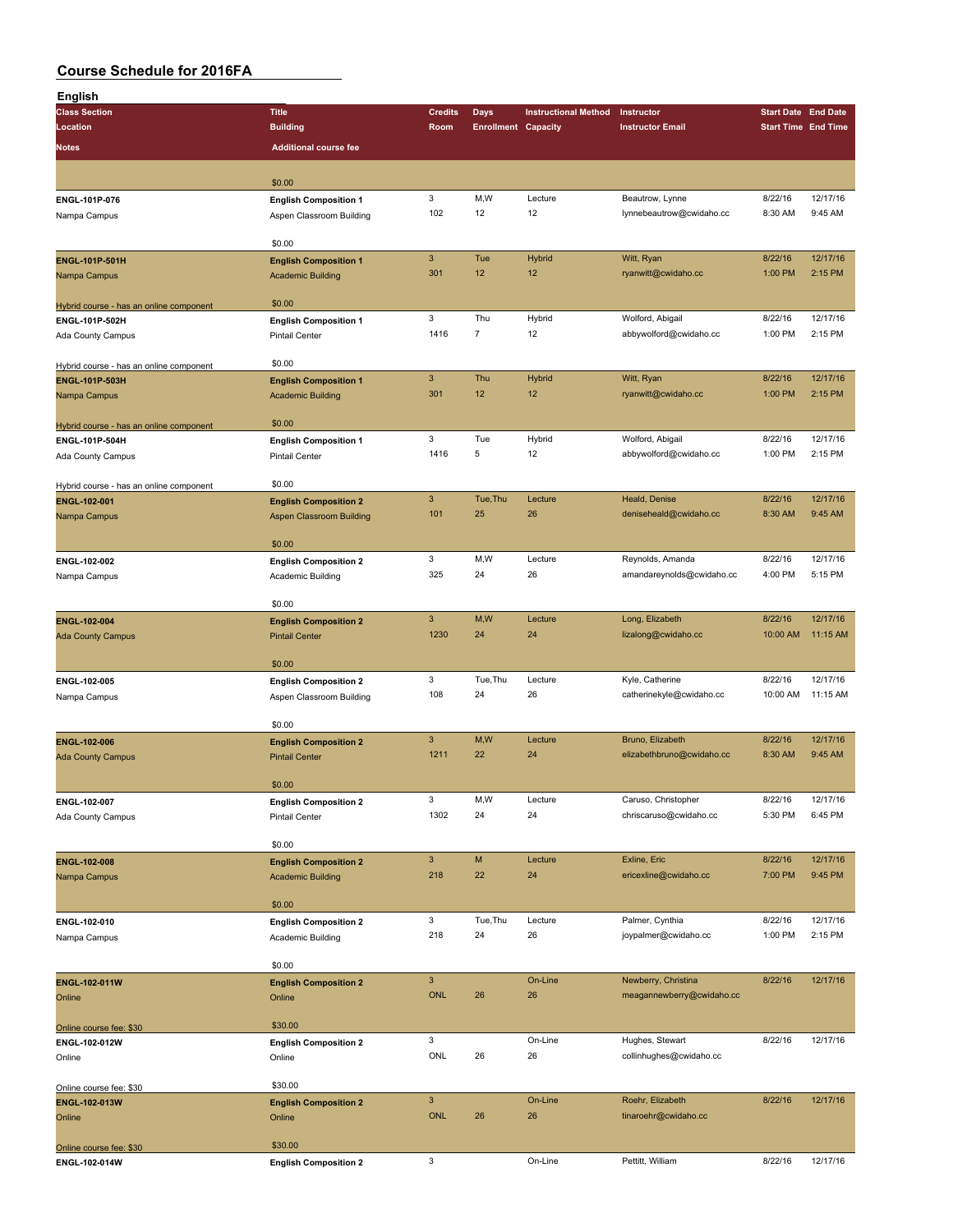| <b>English</b>                           |                               |                           |                            |                             |                                        |                            |                     |
|------------------------------------------|-------------------------------|---------------------------|----------------------------|-----------------------------|----------------------------------------|----------------------------|---------------------|
| <b>Class Section</b>                     | <b>Title</b>                  | <b>Credits</b>            | Days                       | <b>Instructional Method</b> | Instructor                             | <b>Start Date End Date</b> |                     |
| Location                                 | <b>Building</b>               | Room                      | <b>Enrollment Capacity</b> |                             | <b>Instructor Email</b>                | <b>Start Time End Time</b> |                     |
| <b>Notes</b>                             | <b>Additional course fee</b>  |                           |                            |                             |                                        |                            |                     |
| Online                                   | Online                        | ONL                       | 26                         | 26                          | billpettitt@cwidaho.cc                 |                            |                     |
|                                          |                               |                           |                            |                             |                                        |                            |                     |
| Online course fee: \$30                  | \$30.00                       |                           |                            |                             |                                        |                            |                     |
| ENGL-102-015W                            | <b>English Composition 2</b>  | $\ensuremath{\mathsf{3}}$ |                            | On-Line                     | Hughes, Stewart                        | 8/22/16                    | 12/17/16            |
| Online                                   | Online                        | <b>ONL</b>                | 26                         | 26                          | collinhughes@cwidaho.cc                |                            |                     |
|                                          | \$30.00                       |                           |                            |                             |                                        |                            |                     |
| Online course fee: \$30<br>ENGL-102-016W | <b>English Composition 2</b>  | 3                         |                            | On-Line                     | Roehr, Elizabeth                       | 8/22/16                    | 12/17/16            |
| Online                                   | Online                        | ONL                       | 26                         | 26                          | tinaroehr@cwidaho.cc                   |                            |                     |
|                                          |                               |                           |                            |                             |                                        |                            |                     |
| Online course fee: \$30                  | \$30.00                       |                           |                            |                             |                                        |                            |                     |
| ENGL-102-017                             | <b>English Composition 2</b>  | $\ensuremath{\mathsf{3}}$ | Tue, Thu                   | Lecture                     | Draney, Jenica                         | 8/22/16                    | 12/17/16            |
| <b>Ada County Campus</b>                 | <b>Pintail Center</b>         | 1320                      | 24                         | 26                          | jenicadraney@cwidaho.cc                | 10:00 AM                   | 11:15 AM            |
|                                          | \$0.00                        |                           |                            |                             |                                        |                            |                     |
| ENGL-102-018W                            | <b>English Composition 2</b>  | 3                         |                            | On-Line                     | Roehr, Elizabeth                       | 8/22/16                    | 12/17/16            |
| Online                                   | Online                        | ONL                       | 26                         | 26                          | tinaroehr@cwidaho.cc                   |                            |                     |
|                                          |                               |                           |                            |                             |                                        |                            |                     |
| Online course fee: \$30                  | \$30.00                       |                           |                            |                             |                                        |                            |                     |
| ENGL-102-021                             | <b>English Composition 2</b>  | $\mathbf{3}$              | F                          | Lecture                     | Beautrow, Lynne                        | 8/22/16                    | 12/17/16            |
| Nampa Campus                             | <b>Academic Building</b>      | 303                       | 26                         | 26                          | lynnebeautrow@cwidaho.cc               | 11:00 AM                   | 1:45 PM             |
|                                          |                               |                           |                            |                             |                                        |                            |                     |
|                                          | \$0.00                        |                           |                            |                             |                                        |                            |                     |
| ENGL-102-023                             | <b>English Composition 2</b>  | 3<br>1206                 | M,W<br>24                  | Lecture<br>26               | Long, Elizabeth<br>lizalong@cwidaho.cc | 8/22/16<br>1:00 PM         | 12/17/16<br>2:15 PM |
| Ada County Campus                        | <b>Pintail Center</b>         |                           |                            |                             |                                        |                            |                     |
|                                          | \$0.00                        |                           |                            |                             |                                        |                            |                     |
| ENGL-102-030W                            | <b>English Composition 2</b>  | $\overline{3}$            |                            | On-Line                     | Samuelson, Richard                     | 8/22/16                    | 12/17/16            |
|                                          |                               |                           |                            |                             | RichardSamuelson@cwidaho.c             |                            |                     |
| Online                                   | Online                        | <b>ONL</b>                | 26                         | 26                          | C                                      |                            |                     |
|                                          | \$30.00                       |                           |                            |                             |                                        |                            |                     |
| Online course fee: \$30<br>ENGL-102-031W | <b>English Composition 2</b>  | 3                         |                            | On-Line                     | Braley-Smith, Ann                      | 8/22/16                    | 12/17/16            |
| Online                                   | Online                        | ONL                       | 26                         | 26                          | annbraley-smith@cwidaho.cc             |                            |                     |
|                                          |                               |                           |                            |                             |                                        |                            |                     |
| Online course fee: \$30                  | \$30.00                       |                           |                            |                             |                                        |                            |                     |
| ENGL-102-033                             | <b>English Composition 2</b>  | $\mathbf{3}$              | <b>SAT</b>                 | Lecture                     | Terry, Michael                         | 8/22/16                    | 12/17/16            |
| <b>Ada County Campus</b>                 | <b>Pintail Center</b>         | 1320                      | 22                         | 26                          | michaelterry@cwidaho.cc                | 11:00 AM                   | 1:45 PM             |
|                                          | \$0.00                        |                           |                            |                             |                                        |                            |                     |
| ENGL-102-035                             | <b>English Composition 2</b>  | 3                         | F                          | Lecture                     | Gladd, Joel                            | 8/22/16                    | 12/17/16            |
| Ada County Campus                        | <b>Pintail Center</b>         | 1302                      | 20                         | 26                          | joelgladd@cwidaho.cc                   | 8:00 AM                    | 10:45 AM            |
|                                          |                               |                           |                            |                             |                                        |                            |                     |
|                                          | \$0.00                        |                           |                            |                             |                                        |                            |                     |
| ENGL-102-038                             | <b>English Composition 2</b>  | $\mathsf 3$               | Tue, Thu                   | Lecture                     | Heald, Denise                          | 8/22/16                    | 12/17/16            |
| Nampa Campus                             | Aspen Classroom Building      | 101                       | 26                         | 26                          | deniseheald@cwidaho.cc                 | 7:00 AM                    | 8:15 AM             |
|                                          |                               |                           |                            |                             |                                        |                            |                     |
|                                          | \$0.00                        | 3                         | W                          | Lecture                     | Scott, David                           | 8/22/16                    | 12/17/16            |
| ENGL-102-048H                            | <b>English Composition 2</b>  | 201                       | 26                         | 26                          | davidscott@cwidaho.cc                  | 2:30 PM                    | 3:45 PM             |
| Nampa Campus                             | Academic Building             |                           |                            |                             |                                        |                            |                     |
| Hybrid course - has an online component  | \$0.00                        |                           |                            |                             |                                        |                            |                     |
| ENGL-102-049H                            | <b>English Composition 2</b>  | $\mathbf{3}$              | M                          | <b>Hybrid</b>               | Scott, David                           | 8/22/16                    | 12/17/16            |
| Nampa Campus                             | <b>Academic Building</b>      | 201                       | 25                         | 26                          | davidscott@cwidaho.cc                  | 2:30 PM                    | 3:45 PM             |
|                                          |                               |                           |                            |                             |                                        |                            |                     |
| Hybrid course - has an online component  | \$0.00                        |                           |                            |                             |                                        |                            |                     |
| ENGL-102-055                             | <b>English Composition 2</b>  | 3                         | Tue, Thu                   | Lecture                     | Roseburg, Sandra                       | 8/22/16                    | 12/17/16            |
| Ada County Campus                        | Mallard Place Building        | 1114                      | 23                         | 24                          | sandraroseburg@cwidaho.cc              | 2:30 PM                    | 3:45 PM             |
|                                          | \$0.00                        |                           |                            |                             |                                        |                            |                     |
| ENGL-102-056                             | <b>English Composition 2</b>  | $\ensuremath{\mathsf{3}}$ | Tue, Thu                   | Lecture                     | Roseburg, Sandra                       | 8/22/16                    | 12/17/16            |
| <b>Ada County Campus</b>                 | <b>Mallard Place Building</b> | 1114                      | 23                         | 24                          | sandraroseburg@cwidaho.cc              | 4:00 PM                    | 5:15 PM             |
|                                          |                               |                           |                            |                             |                                        |                            |                     |
|                                          | \$0.00                        |                           |                            |                             |                                        |                            |                     |
| ENGL-102-057                             | <b>English Composition 2</b>  | 3                         | M,W                        | Lecture                     | Reynolds, Amanda                       | 8/22/16                    | 12/17/16            |
| Nampa Campus                             | Academic Building             | 102E                      | 26                         | 26                          | amandareynolds@cwidaho.cc              | 2:30 PM                    | 3:45 PM             |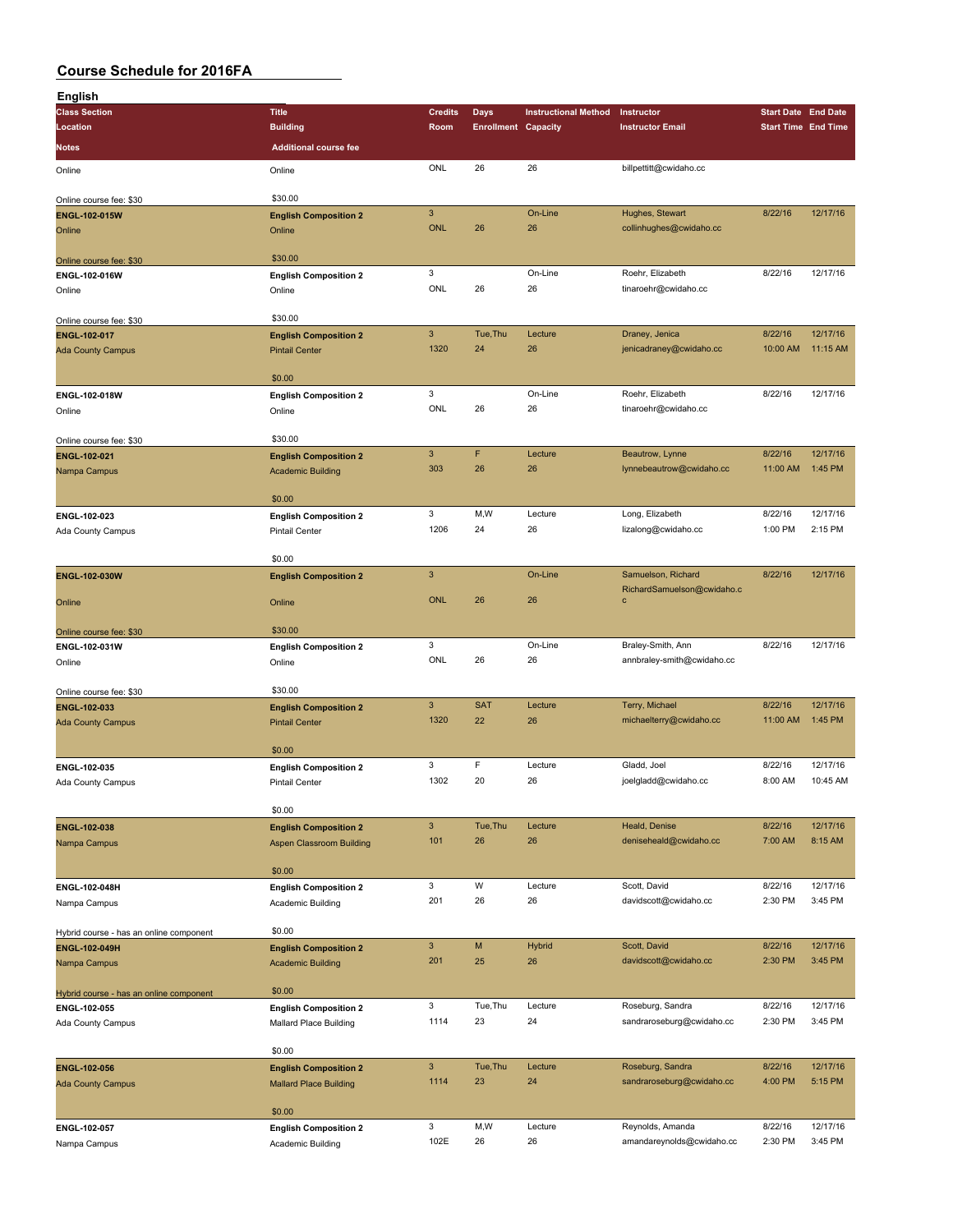| <b>English</b>                                                               |                                                             |                |                            |                             |                           |                            |          |
|------------------------------------------------------------------------------|-------------------------------------------------------------|----------------|----------------------------|-----------------------------|---------------------------|----------------------------|----------|
| <b>Class Section</b>                                                         | <b>Title</b>                                                | <b>Credits</b> | Days                       | <b>Instructional Method</b> | Instructor                | <b>Start Date End Date</b> |          |
| Location                                                                     | <b>Building</b>                                             | Room           | <b>Enrollment Capacity</b> |                             | <b>Instructor Email</b>   | <b>Start Time End Time</b> |          |
| <b>Notes</b>                                                                 | <b>Additional course fee</b>                                |                |                            |                             |                           |                            |          |
|                                                                              |                                                             |                |                            |                             |                           |                            |          |
|                                                                              | \$0.00                                                      |                |                            |                             |                           |                            |          |
| ENGL-102-059                                                                 |                                                             | 3              | M,W                        | Lecture                     | Long, Elizabeth           | 8/22/16                    | 12/17/16 |
|                                                                              | <b>English Composition 2</b>                                | 1320           | 26                         | 26                          | lizalong@cwidaho.cc       | 11:30 AM                   | 12:45 PM |
| <b>Ada County Campus</b>                                                     | <b>Pintail Center</b>                                       |                |                            |                             |                           |                            |          |
|                                                                              | \$0.00                                                      |                |                            |                             |                           |                            |          |
| ENGL-102-066W                                                                | <b>English Composition 2</b>                                | 3              |                            | On-Line                     | Pettitt, William          | 8/22/16                    | 12/17/16 |
| Online                                                                       | Online                                                      | <b>ONL</b>     | 26                         | 26                          | billpettitt@cwidaho.cc    |                            |          |
|                                                                              |                                                             |                |                            |                             |                           |                            |          |
| Online course fee: \$30                                                      | \$30.00                                                     |                |                            |                             |                           |                            |          |
| <b>ENGL-102-900</b>                                                          | <b>English Composition 2</b>                                | 3              | Tue                        | Lecture                     | Terry, Michael            | 8/22/16                    | 12/17/16 |
| <b>Community Locations</b>                                                   | Micron Technology - BOISE                                   | 128B           | $\mathbf{3}$               | 10                          | michaelterry@cwidaho.cc   | 6:00 PM                    | 9:00 PM  |
| Micron Technology in Boise. Security clearance<br>req'd. Contact Paula Smith |                                                             |                |                            |                             |                           |                            |          |
| (paulasmith@micron.com)                                                      | \$0.00                                                      |                |                            |                             |                           |                            |          |
| ENGL-201-001                                                                 | <b>Intermediate Expository Comp</b>                         | 3              | M, W                       | Lecture                     | Witt, Ryan                | 8/22/16                    | 12/17/16 |
| Nampa Campus                                                                 | Micron Center for PTE                                       | 1301           | 12                         | 26                          | ryanwitt@cwidaho.cc       | 1:00 PM                    | 2:15 PM  |
|                                                                              |                                                             |                |                            |                             |                           |                            |          |
|                                                                              | \$0.00                                                      |                |                            |                             |                           |                            |          |
| ENGL-202-001W                                                                | <b>Technical Communication</b>                              | 3              |                            | On-Line                     | Von Der Ehe, Karl         | 8/22/16                    | 12/17/16 |
| Online                                                                       | Online                                                      | <b>ONL</b>     | 26                         | 27                          | karlvonderehe@cwidaho.cc  |                            |          |
|                                                                              |                                                             |                |                            |                             |                           |                            |          |
| Online course fee: \$30                                                      | \$30.00                                                     |                |                            |                             |                           |                            |          |
| ENGL-202-002W                                                                | <b>Technical Communication</b>                              | 3              |                            | On-Line                     | Von Der Ehe, Karl         | 8/22/16                    | 12/17/16 |
| Online                                                                       | Online                                                      | <b>ONL</b>     | 27                         | 27                          | karlvonderehe@cwidaho.cc  |                            |          |
|                                                                              |                                                             |                |                            |                             |                           |                            |          |
| Online course fee: \$30                                                      | \$30.00                                                     | 3              |                            |                             |                           |                            |          |
| ENGL-204-001W                                                                | <b>Introduction to Poetry</b>                               |                |                            | On-Line                     | Hartvigsen, Mark          | 8/22/16                    | 12/17/16 |
| Online                                                                       | Online                                                      | <b>ONL</b>     | 26                         | 27                          | markhartvigsen@cwidaho.cc |                            |          |
|                                                                              | \$30.00                                                     |                |                            |                             |                           |                            |          |
| Online course fee: \$30                                                      |                                                             | 3              | Tue, Thu                   | Lecture                     | Nicholas, David           | 8/22/16                    | 12/17/16 |
| ENGL-211-001                                                                 | Intro to Literary Analysis                                  | 1114           | 12                         | 24                          | davenicholas@cwidaho.cc   | 1:00 PM                    | 2:15 PM  |
| Ada County Campus                                                            | Mallard Place Building                                      |                |                            |                             |                           |                            |          |
|                                                                              | \$0.00                                                      |                |                            |                             |                           |                            |          |
| ENGL-215-001W                                                                | <b>Survey of World Mythology</b>                            | 3              |                            | On-Line                     | Hughes, Stewart           | 8/22/16                    | 12/17/16 |
| Online                                                                       | Online                                                      | <b>ONL</b>     | 26                         | 27                          | collinhughes@cwidaho.cc   |                            |          |
|                                                                              |                                                             |                |                            |                             |                           |                            |          |
| Online course fee: \$30                                                      | \$30.00                                                     |                |                            |                             |                           |                            |          |
| ENGL-257-001W                                                                | Surv of Western World Lit 1                                 | 3              |                            | On-Line                     | Beautrow, Lynne           | 8/22/16                    | 12/17/16 |
| Online                                                                       | Online                                                      | ONL            | 26                         | 27                          | lynnebeautrow@cwidaho.cc  |                            |          |
|                                                                              |                                                             |                |                            |                             |                           |                            |          |
| Online course fee: \$30                                                      | \$30.00                                                     |                |                            |                             |                           |                            |          |
| <b>ENGL-267-001W</b>                                                         | <b>Survey of English Literature 1</b>                       | 3              |                            | On-Line                     | Wolford, Abigail          | 8/22/16                    | 12/17/16 |
| Online                                                                       | Online                                                      | ONL            | 27                         | 27                          | abbywolford@cwidaho.cc    |                            |          |
|                                                                              |                                                             |                |                            |                             |                           |                            |          |
| Online course fee: \$30                                                      | \$30.00                                                     |                |                            |                             |                           |                            |          |
| ENGL-277-001                                                                 | Survey of American Lit 1                                    | 3              | F                          | Lecture                     | Gladd, Joel               | 8/22/16                    | 12/17/16 |
| Ada County Campus                                                            | Pintail Center                                              | 1206           | 20                         | 30                          | joelgladd@cwidaho.cc      | 11:00 AM                   | 1:45 PM  |
|                                                                              |                                                             |                |                            |                             |                           |                            |          |
|                                                                              | \$0.00                                                      |                |                            |                             |                           |                            |          |
| ENGL-291-001                                                                 | <b>Creative Writing Poetry</b>                              | 3              | Tue, Thu                   | Lecture                     | Wolford, Abigail          | 8/22/16                    | 12/17/16 |
| <b>Ada County Campus</b>                                                     | <b>Pintail Center</b>                                       | 1208           | 19                         | 24                          | abbywolford@cwidaho.cc    | 4:00 PM                    | 5:15 PM  |
|                                                                              | \$0.00                                                      |                |                            |                             |                           |                            |          |
|                                                                              |                                                             | 3              |                            | On-Line                     | Nicholas, David           | 8/22/16                    | 12/17/16 |
| ENGL-292-001W                                                                | <b>Creative Writing Fiction</b>                             | ONL            | 24                         | 24                          |                           |                            |          |
| Online                                                                       | Online                                                      |                |                            |                             | davenicholas@cwidaho.cc   |                            |          |
|                                                                              | \$30.00                                                     |                |                            |                             |                           |                            |          |
| Online course fee: \$30                                                      |                                                             | $\mathbf{3}$   | M, W                       | Lecture                     | Della Badia, Carl         | 8/22/16                    | 12/17/16 |
| ENGL-292-002<br>Nampa Campus                                                 | <b>Creative Writing Fiction</b><br><b>Academic Building</b> | 106            | 24                         | 24                          | carldellabadia@cwidaho.cc | 10:00 AM                   | 11:15 AM |
|                                                                              |                                                             |                |                            |                             |                           |                            |          |
|                                                                              | \$0.00                                                      |                |                            |                             |                           |                            |          |
| ENGL-293-002W                                                                | <b>Creative Writing Nonfiction</b>                          | 3              |                            | On-Line                     | Collins, Malia            | 8/22/16                    | 12/17/16 |
| Online                                                                       | Online                                                      | ONL            | 21                         | 24                          | maliacollins@cwidaho.cc   |                            |          |
|                                                                              |                                                             |                |                            |                             |                           |                            |          |
| Online course fee: \$30                                                      | \$30.00                                                     |                |                            |                             |                           |                            |          |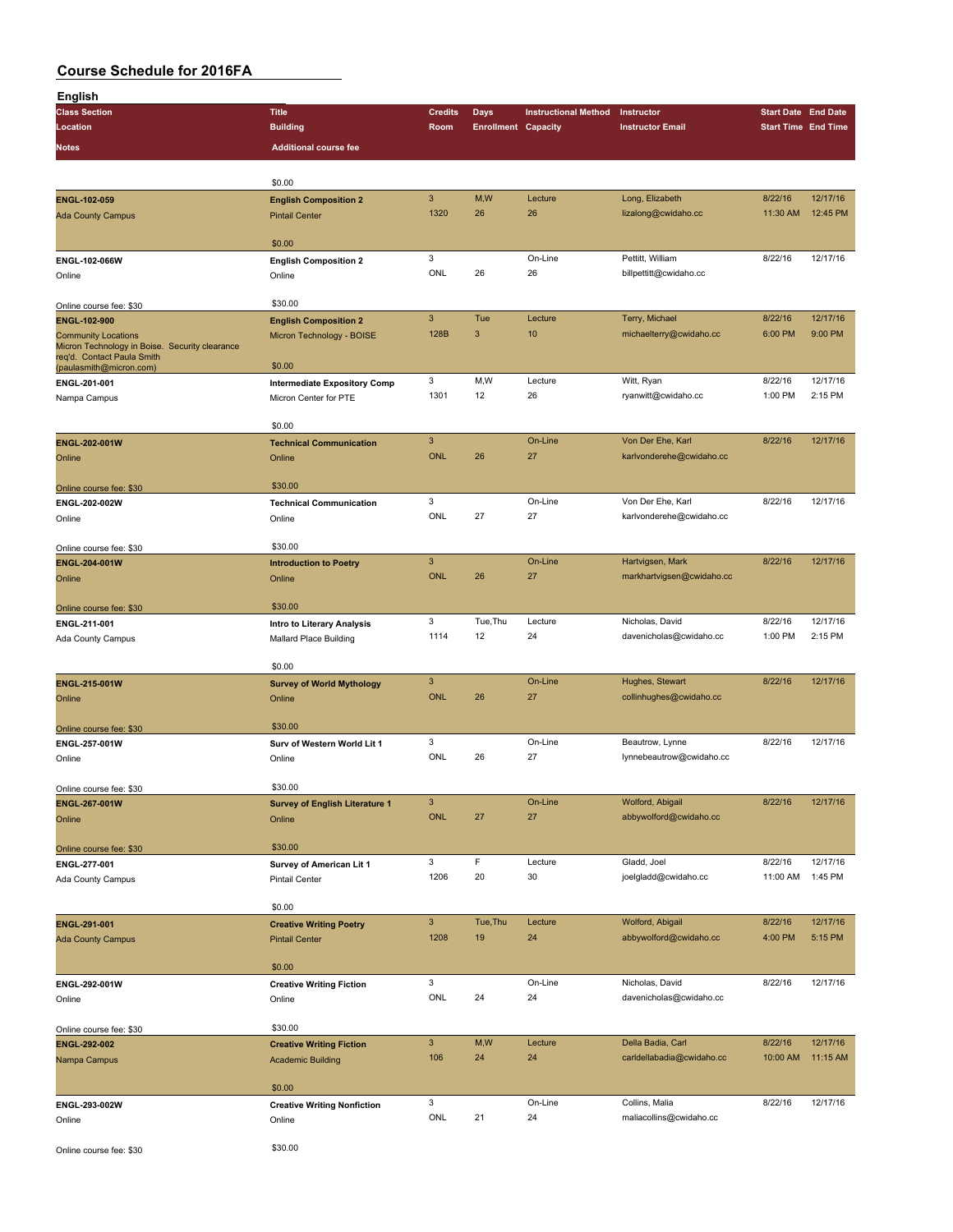| English As a Second Language |                                    |                |                            |                             |                         |                            |          |
|------------------------------|------------------------------------|----------------|----------------------------|-----------------------------|-------------------------|----------------------------|----------|
| <b>Class Section</b>         | <b>Title</b>                       | <b>Credits</b> | Days                       | <b>Instructional Method</b> | Instructor              | <b>Start Date End Date</b> |          |
| Location                     | <b>Building</b>                    | <b>Room</b>    | <b>Enrollment Capacity</b> |                             | <b>Instructor Email</b> | <b>Start Time End Time</b> |          |
| <b>Notes</b>                 | <b>Additional course fee</b>       |                |                            |                             |                         |                            |          |
| <b>ENGS-104-001</b>          | <b>ESL Reading &amp; Writing 3</b> | 3              | Tue.Thu                    | Lecture                     | Draney, Jenica          | 8/22/16                    | 12/17/16 |
| <b>Ada County Campus</b>     | <b>Mallard Place Building</b>      | 1108           | 24                         | 24                          | jenicadraney@cwidaho.cc | 1:00 PM                    | 2:15 PM  |
|                              | \$0.00                             |                |                            |                             |                         |                            |          |

#### **Finance**

| <b>Class Section</b>    | <b>Title</b>                     | <b>Credits</b> | <b>Days</b>                | <b>Instructional Method</b> | Instructor               | <b>Start Date End Date</b> |          |
|-------------------------|----------------------------------|----------------|----------------------------|-----------------------------|--------------------------|----------------------------|----------|
| Location                | <b>Building</b>                  | Room           | <b>Enrollment Capacity</b> |                             | <b>Instructor Email</b>  | <b>Start Time End Time</b> |          |
| <b>Notes</b>            | <b>Additional course fee</b>     |                |                            |                             |                          |                            |          |
| <b>FINA-102-006W</b>    | <b>Personal Finance</b>          | 3              |                            | On-Line                     | Smith, Courtney          | 8/22/16                    | 12/17/16 |
| Online                  | Online                           | <b>ONL</b>     | 30                         | 30                          | courtneysmith@cwidaho.cc |                            |          |
| Online course fee: \$30 | \$30.00                          |                |                            |                             |                          |                            |          |
| FINA-102-007W           | <b>Personal Finance</b>          | 3              |                            | On-Line                     | Batali, Jorene           | 8/22/16                    | 12/17/16 |
| Online                  | Online                           | ONL            | 10                         | 30                          | jorenebatali@cwidaho.cc  |                            |          |
| Online course fee: \$30 | \$30.00                          |                |                            |                             |                          |                            |          |
| FINA-209-001W           | <b>Fundamentals of Investing</b> | 3              |                            | On-Line                     | Welker, Joseph           | 8/22/16                    | 12/17/16 |
| Online                  | Online                           | ONL            | 14                         | 30                          | joewelker@cwidaho.cc     |                            |          |
| Online course fee: \$30 | \$30.00                          |                |                            |                             |                          |                            |          |

#### **French**

| <b>Class Section</b><br>Location | <b>Title</b><br><b>Building</b> | <b>Credits</b><br>Room | Days<br><b>Enrollment Capacity</b> | <b>Instructional Method</b> | Instructor<br><b>Instructor Email</b> | <b>Start Date End Date</b><br><b>Start Time End Time</b> |          |
|----------------------------------|---------------------------------|------------------------|------------------------------------|-----------------------------|---------------------------------------|----------------------------------------------------------|----------|
| <b>Notes</b>                     | Additional course fee           |                        |                                    |                             |                                       |                                                          |          |
| FREN-101-001                     | <b>Elementary French 1</b>      | $\overline{4}$         | M,W                                | Lecture                     | Horning, Andrew                       | 8/22/16                                                  | 12/17/16 |
| Nampa Campus                     | <b>Academic Building</b>        | 309                    | 29                                 | 29                          | andrewhorning@cwidaho.cc              | 5:30 PM                                                  | 7:20 PM  |
|                                  | \$0.00                          |                        |                                    |                             |                                       |                                                          |          |
| FREN-101-002W                    | <b>Elementary French 1</b>      | 4                      |                                    | On-Line                     | Horning, Andrew                       | 8/22/16                                                  | 12/17/16 |
| Online                           | Online                          | ONL                    | 28                                 | 29                          | andrewhorning@cwidaho.cc              |                                                          |          |
| Online course fee: \$40          | \$40.00                         |                        |                                    |                             |                                       |                                                          |          |

#### **Geography**

| <b>Class Section</b>                                                                       | <b>Title</b>                  | <b>Credits</b> | Days                       | <b>Instructional Method</b> | <b>Instructor</b>       | <b>Start Date End Date</b> |          |
|--------------------------------------------------------------------------------------------|-------------------------------|----------------|----------------------------|-----------------------------|-------------------------|----------------------------|----------|
| Location                                                                                   | <b>Building</b>               | Room           | <b>Enrollment Capacity</b> |                             | <b>Instructor Email</b> | <b>Start Time End Time</b> |          |
| <b>Notes</b>                                                                               | <b>Additional course fee</b>  |                |                            |                             |                         |                            |          |
| GEOG-100-001W                                                                              | <b>Physical Geography</b>     | $\overline{4}$ |                            | On-Line                     | Webber, Beau            | 8/22/16                    | 12/17/16 |
| Online                                                                                     | Online                        | <b>ONL</b>     | 30                         | 30                          | beauwebber@cwidaho.cc   |                            |          |
| Corequisite: GEOG 100L 001W Online course fee:<br>\$40                                     | \$40.00                       |                |                            |                             |                         |                            |          |
| GEOG-100-003W                                                                              | <b>Physical Geography</b>     | $\overline{4}$ |                            | On-Line                     | Krouse, Bryan           | 8/22/16                    | 12/17/16 |
| Online                                                                                     | Online                        | ONL            | 15                         | 20                          | bryankrouse@cwidaho.cc  |                            |          |
| Corequisite: GEOG 100L 003 Lecture is online.<br>Lab is in-person. Online course fee: \$40 | \$40.00                       |                |                            |                             |                         |                            |          |
| GEOG-100-004W                                                                              | <b>Physical Geography</b>     | $\overline{4}$ |                            | On-Line                     | Krouse, Bryan           | 8/22/16                    | 12/17/16 |
| Online                                                                                     | Online                        | <b>ONL</b>     | 29                         | 30                          | bryankrouse@cwidaho.cc  |                            |          |
| Corequisite: GEOG 100L 004W Online course fee:<br>\$40                                     | \$40.00                       |                |                            |                             |                         |                            |          |
| GEOG-100-005W                                                                              | <b>Physical Geography</b>     | $\overline{4}$ |                            | On-Line                     | Krouse, Bryan           | 8/22/16                    | 12/17/16 |
| Online                                                                                     | Online                        | ONL            | 27                         | 30                          | bryankrouse@cwidaho.cc  |                            |          |
|                                                                                            | \$40.00                       |                |                            |                             |                         |                            |          |
| GEOG-100L-001W                                                                             | <b>Physical Geography Lab</b> | $\Omega$       |                            | On-Line                     | Webber, Beau            | 8/22/16                    | 12/17/16 |
| Online                                                                                     | Online                        | <b>ONL</b>     | 30                         | 30                          | beauwebber@cwidaho.cc   |                            |          |
| Corequisite: GEOG 100 001W                                                                 | \$0.00                        |                |                            |                             |                         |                            |          |
| GEOG-100L-003                                                                              | <b>Physical Geography Lab</b> | $\mathbf 0$    | Thu                        | Lab                         | Krouse, Bryan           | 8/22/16                    | 12/17/16 |
| Ada County Campus                                                                          | <b>Pintail Center</b>         | 1207           | 15                         | 20                          | bryankrouse@cwidaho.cc  | 2:30 PM                    | 4:20 PM  |
| Lecture is online. Lab is in-person.                                                       | \$0.00                        |                |                            |                             |                         |                            |          |
| GEOG-100L-004W                                                                             | <b>Physical Geography Lab</b> | $\mathbf{0}$   |                            | On-Line                     | Krouse, Bryan           | 8/22/16                    | 12/17/16 |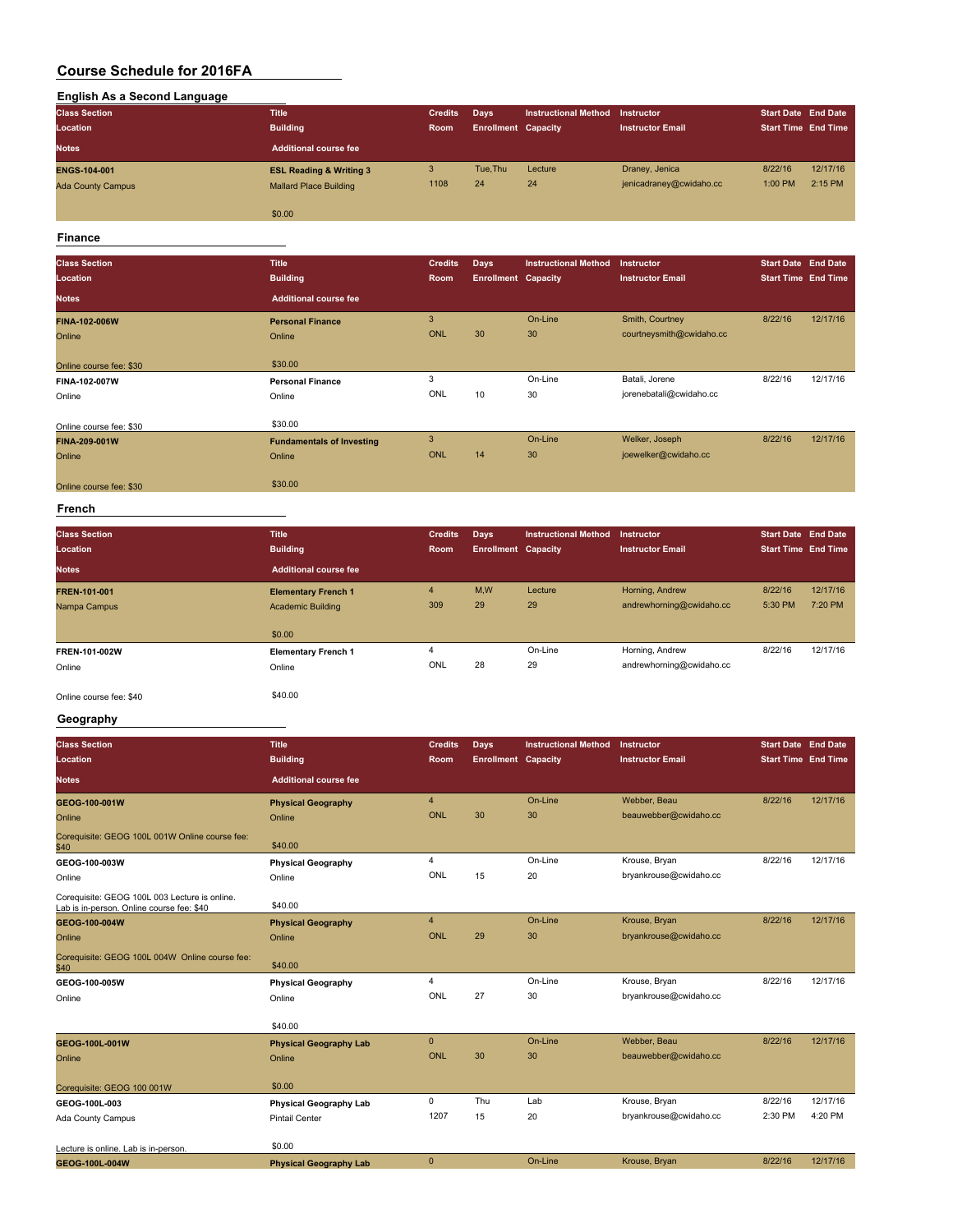| Geography                  |                                 |                |                            |                             |                          |         |                            |
|----------------------------|---------------------------------|----------------|----------------------------|-----------------------------|--------------------------|---------|----------------------------|
| <b>Class Section</b>       | <b>Title</b>                    | <b>Credits</b> | <b>Days</b>                | <b>Instructional Method</b> | Instructor               |         | <b>Start Date End Date</b> |
| Location                   | <b>Building</b>                 | Room           | <b>Enrollment Capacity</b> |                             | <b>Instructor Email</b>  |         | <b>Start Time End Time</b> |
| <b>Notes</b>               | <b>Additional course fee</b>    |                |                            |                             |                          |         |                            |
| Online                     | Online                          | <b>ONL</b>     | 29                         | 30                          | bryankrouse@cwidaho.cc   |         |                            |
| Corequisite: GEOG 100 004W | \$0.00                          |                |                            |                             |                          |         |                            |
| GEOG-100L-005W             | <b>Physical Geography Lab</b>   | $\mathbf 0$    |                            | On-Line                     | Krouse, Bryan            | 8/22/16 | 12/17/16                   |
| Online                     | Online                          | ONL            | 27                         | 30                          | bryankrouse@cwidaho.cc   |         |                            |
|                            | \$0.00                          |                |                            |                             |                          |         |                            |
| GEOG-102-001W              | <b>Cultural Geography</b>       | 3              |                            | On-Line                     | Ferney, Natalya          | 8/22/16 | 12/17/16                   |
| Online                     | Online                          | <b>ONL</b>     | 35                         | 35                          | natashaferney@cwidaho.cc |         |                            |
| Online course fee: \$30    | \$30.00                         |                |                            |                             |                          |         |                            |
| GEOG-200-001W              | <b>World Regional Geography</b> | 3              |                            | On-Line                     | Ferney, Natalya          | 8/22/16 | 12/17/16                   |
| Online                     | Online                          | ONL            | 30                         | 30                          | natashaferney@cwidaho.cc |         |                            |
| Online course fee: \$30    | \$30.00                         |                |                            |                             |                          |         |                            |

#### **Geology**

| <b>Class Section</b>                                   | <b>Title</b>                            | <b>Credits</b> | <b>Days</b>                | <b>Instructional Method</b> | Instructor                 | <b>Start Date End Date</b> |          |
|--------------------------------------------------------|-----------------------------------------|----------------|----------------------------|-----------------------------|----------------------------|----------------------------|----------|
| Location                                               | <b>Building</b>                         | Room           | <b>Enrollment Capacity</b> |                             | <b>Instructor Email</b>    | <b>Start Time End Time</b> |          |
| Notes                                                  | <b>Additional course fee</b>            |                |                            |                             |                            |                            |          |
| GEOL-101-001                                           | <b>Physical Geology</b>                 | 4              | M,W                        | Lecture                     | Sundell, Ander             | 8/22/16                    | 12/17/16 |
| Nampa Campus                                           | <b>Academic Building</b>                | 106            | 47                         | 48                          | andersundell@cwidaho.cc    | 11:30 AM                   | 12:45 PM |
| Corequisite: GEOL 101L Special course fee: \$15        | \$0.00                                  |                |                            |                             |                            |                            |          |
| GEOL-101-002                                           | <b>Physical Geology</b>                 | 4              | M,W                        | Lecture                     | Sundell, Ander             | 8/22/16                    | 12/17/16 |
| Nampa Campus                                           | <b>Academic Building</b>                | 322            | 17                         | 24                          | andersundell@cwidaho.cc    | 4:00 PM                    | 5:15 PM  |
| Corequisite: GEOL 101L Special course fee: \$15        | \$0.00                                  |                |                            |                             |                            |                            |          |
| GEOL-101L-001                                          | <b>Physical Geology Lab</b>             | $\mathbf{0}$   | Thu                        | Lab                         | Sundell, Ander             | 8/22/16                    | 12/17/16 |
| Nampa Campus                                           | <b>Academic Building</b>                | 220            | 23                         | 24                          | andersundell@cwidaho.cc    | 10:00 AM                   | 11:45 AM |
| Corequisite: GEOL 101                                  | \$15.00                                 |                |                            |                             |                            |                            |          |
| GEOL-101L-002                                          | <b>Physical Geology Lab</b>             | 0              | W                          | Lab                         | Sundell, Ander             | 8/22/16                    | 12/17/16 |
| Nampa Campus                                           | <b>Academic Building</b>                | 220            | 24                         | 24                          | andersundell@cwidaho.cc    | 1:00 PM                    | 2:45 PM  |
| Corequisite: GEOL 101                                  | \$15.00                                 |                |                            |                             |                            |                            |          |
| GEOL-101L-003                                          | <b>Physical Geology Lab</b>             | $\mathbf{0}$   | W                          | Lab                         | Spear, Angela              | 8/22/16                    | 12/17/16 |
| Nampa Campus                                           | <b>Academic Building</b>                | 220            | 17                         | 24                          | angelaspear@cwidaho.cc     | 6:00 PM                    | 7:45 PM  |
| Corequisite: GEOL 101                                  | \$15.00                                 |                |                            |                             |                            |                            |          |
| GEOL-104-001                                           | Natural Disasters & Env Geol            | 4              | Tue, Thu                   | Lecture                     | Laib, Amanda               | 8/22/16                    | 12/17/16 |
| Nampa Campus                                           | Academic Building                       | 309            | 18                         | 24                          | amandalaib@cwidaho.cc      | 4:00 PM                    | 5:15 PM  |
| Corequisite: GEOL 104L Special course fee: \$15        | \$0.00                                  |                |                            |                             |                            |                            |          |
| GEOL-104-002W                                          | <b>Natural Disasters &amp; Env Geol</b> | $\overline{4}$ |                            | On-Line                     | Schlegel, Melissa          | 8/22/16                    | 12/17/16 |
| Online                                                 | Online                                  | <b>ONL</b>     | 22                         | 24                          | melissaschlegel@cwidaho.cc |                            |          |
| Corequisite: GEOL 104L 002W Online course fee:<br>\$40 | \$40.00                                 |                |                            |                             |                            |                            |          |
| GEOL-104L-001                                          | Nat Disasters & Env Geol Lab            | 0              | Thu                        | Lab                         | Laib, Amanda               | 8/22/16                    | 12/17/16 |
| Nampa Campus                                           | Academic Building                       | 220            | 18                         | 24                          | amandalaib@cwidaho.cc      | 2:00 PM                    | 3:45 PM  |
| Corequisite: GEOL 104                                  | \$15.00                                 |                |                            |                             |                            |                            |          |
| GEOL-104L-002W                                         | <b>Nat Disasters &amp; Env Geol Lab</b> | 0              |                            | On-Line                     | Schlegel, Melissa          | 8/22/16                    | 12/17/16 |
| Online                                                 | Online                                  | <b>ONL</b>     | 22                         | 24                          | melissaschlegel@cwidaho.cc |                            |          |
| Corequisite: BIOL 104 002W                             | \$0.00                                  |                |                            |                             |                            |                            |          |
| GEOL-199-001W                                          | <b>ST: ArcGIS Online</b>                | 3              |                            | <b>Special Topics</b>       | Krouse, Bryan              | 8/22/16                    | 12/17/16 |
| Online                                                 | Online                                  | ONL            | 13                         | 30                          | bryankrouse@cwidaho.cc     |                            |          |
| Online course fee: \$30                                | \$30.00                                 |                |                            |                             |                            |                            |          |
| GEOL-275-001                                           | <b>Field Geology</b>                    | $\overline{4}$ | F                          | Lecture                     | Sundell, Ander             | 8/22/16                    | 12/17/16 |
| Nampa Campus                                           | <b>Academic Building</b>                | 309            | $\overline{7}$             | 16                          | andersundell@cwidaho.cc    | 12:00 PM                   | 5:00 PM  |
| Special course fee: \$15                               | \$15.00                                 |                |                            |                             |                            |                            |          |

**Health, Rec & Fitness-Academic**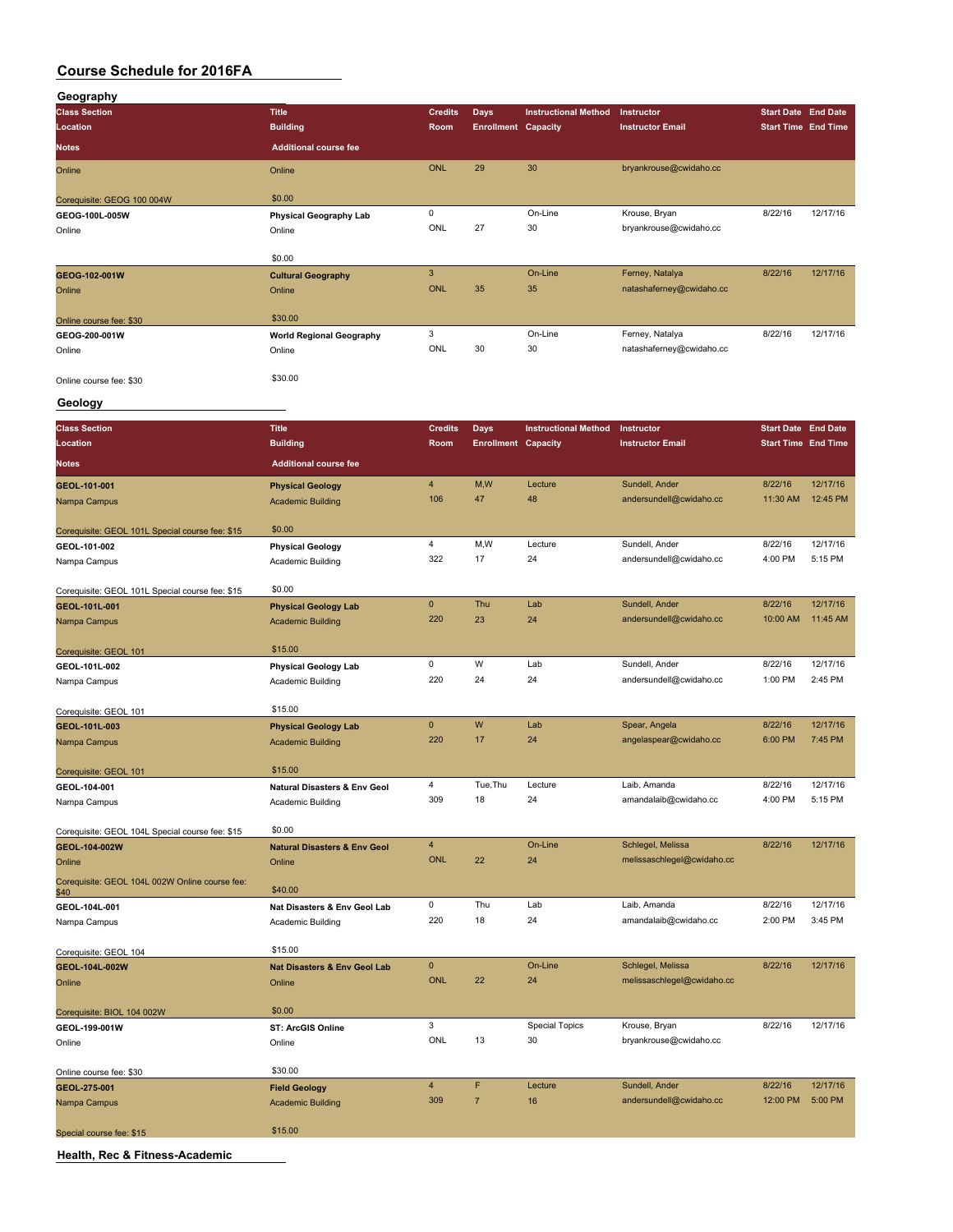# **Health, Rec & Fitness-Academic**

| <b>Class Section</b>                                                 | <b>Title</b>                    | <b>Credits</b> | Days                       | <b>Instructional Method</b> | Instructor                | <b>Start Date End Date</b> |          |
|----------------------------------------------------------------------|---------------------------------|----------------|----------------------------|-----------------------------|---------------------------|----------------------------|----------|
|                                                                      |                                 |                |                            |                             |                           | <b>Start Time End Time</b> |          |
| Location                                                             | <b>Building</b>                 | Room           | <b>Enrollment Capacity</b> |                             | <b>Instructor Email</b>   |                            |          |
| <b>Notes</b>                                                         | <b>Additional course fee</b>    |                |                            |                             |                           |                            |          |
| HLTH-155-001                                                         | <b>Health &amp; Wellness</b>    | 3              | M,W                        | Lecture                     | Curry, Timothy            | 8/22/16                    | 12/17/16 |
| Nampa Campus                                                         | Aspen Classroom Building        | 101            | 34                         | 35                          | timcurry@cwidaho.cc       | 1:00 PM                    | 2:15 PM  |
|                                                                      |                                 |                |                            |                             |                           |                            |          |
| Special course fee: \$10                                             | \$10.00                         |                |                            |                             |                           |                            |          |
| HLTH-155-002                                                         | <b>Health &amp; Wellness</b>    | 3              | M,W                        | Lecture                     | Lung, Janice              | 8/22/16                    | 12/17/16 |
| Nampa Campus                                                         | Academic Building               | 106            | 35                         | 35                          | janicelung@cwidaho.cc     | 8:30 AM                    | 9:45 AM  |
|                                                                      |                                 |                |                            |                             |                           |                            |          |
| Special course fee: \$10                                             | \$10.00                         |                |                            |                             |                           |                            |          |
| <b>HLTH-155-003H</b>                                                 | <b>Health &amp; Wellness</b>    | $\mathbf{3}$   | M                          | <b>Hybrid</b>               | Lung, Janice              | 8/22/16                    | 12/17/16 |
| Nampa Campus                                                         | Aspen Classroom Building        | 101            | 35                         | 35                          | janicelung@cwidaho.cc     | 11:30 AM                   | 12:45 PM |
| Hybrid course - has an online component. Special                     | \$10.00                         |                |                            |                             |                           |                            |          |
| course fee: \$10                                                     |                                 | 3              | M,W                        | Lecture                     | Lung, Janice              | 8/22/16                    | 12/17/16 |
| HLTH-155-004                                                         | <b>Health &amp; Wellness</b>    | 101            | 35                         | 35                          | janicelung@cwidaho.cc     | 2:30 PM                    | 3:45 PM  |
| Nampa Campus                                                         | Aspen Classroom Building        |                |                            |                             |                           |                            |          |
| Special course fee: \$10                                             | \$10.00                         |                |                            |                             |                           |                            |          |
| <b>HLTH-155-005H</b>                                                 | <b>Health &amp; Wellness</b>    | $\mathbf{3}$   | Tue                        | <b>Hybrid</b>               | Curry, Timothy            | 8/22/16                    | 12/17/16 |
| Nampa Campus                                                         | Aspen Classroom Building        | 127            | 33                         | 35                          | timcurry@cwidaho.cc       | 11:30 AM                   | 12:45 PM |
|                                                                      |                                 |                |                            |                             |                           |                            |          |
| Hybrid course - has an online component. Special<br>course fee: \$10 | \$10.00                         |                |                            |                             |                           |                            |          |
| HLTH-155-006                                                         | <b>Health &amp; Wellness</b>    | 3              | F                          | Lecture                     | Heller, Ashley            | 8/22/16                    | 12/17/16 |
| Nampa Campus                                                         | Aspen Classroom Building        | 127            | 35                         | 35                          | ashleyheller@cwidaho.cc   | 8:00 AM                    | 10:45 AM |
|                                                                      |                                 |                |                            |                             |                           |                            |          |
| Special course fee: \$10                                             | \$10.00                         |                |                            |                             |                           |                            |          |
| <b>HLTH-155-007W</b>                                                 | <b>Health &amp; Wellness</b>    | 3              |                            | On-Line                     | Tigue, Jaime              | 8/22/16                    | 12/17/16 |
| Online                                                               | Online                          | <b>ONL</b>     | 32                         | 33                          | jaimetigue@cwidaho.cc     |                            |          |
|                                                                      |                                 |                |                            |                             |                           |                            |          |
| Online course fee: \$30                                              | \$30.00                         |                |                            |                             |                           |                            |          |
| <b>HLTH-155-008W</b>                                                 | <b>Health &amp; Wellness</b>    | 3              |                            | On-Line                     | Harwood, Kristin          | 8/22/16                    | 12/17/16 |
| Online                                                               | Online                          | ONL            | 32                         | 33                          | kristinharwood@cwidaho.cc |                            |          |
|                                                                      |                                 |                |                            |                             |                           |                            |          |
| Online course fee: \$30                                              | \$30.00                         |                |                            |                             |                           |                            |          |
| <b>HLTH-155-009W</b>                                                 | <b>Health &amp; Wellness</b>    | 3              |                            | On-Line                     | Tigue, Jaime              | 8/22/16                    | 12/17/16 |
| Online                                                               | Online                          | <b>ONL</b>     | 32                         | 33                          | jaimetigue@cwidaho.cc     |                            |          |
|                                                                      |                                 |                |                            |                             |                           |                            |          |
| Online course fee: \$30                                              | \$30.00                         |                |                            |                             |                           |                            |          |
| HLTH-155-010W                                                        | <b>Health &amp; Wellness</b>    | 3              |                            | On-Line                     | Harwood, Kristin          | 8/22/16                    | 12/17/16 |
| Online                                                               | Online                          | ONL            | 33                         | 33                          | kristinharwood@cwidaho.cc |                            |          |
|                                                                      |                                 |                |                            |                             |                           |                            |          |
| Online course fee: \$30                                              | \$30.00                         |                |                            |                             |                           |                            |          |
| <b>HLTH-155-011W</b>                                                 | <b>Health &amp; Wellness</b>    | 3              |                            | On-Line                     | Stauffer, Kelly           | 8/22/16                    | 12/17/16 |
| Online                                                               | Online                          | <b>ONL</b>     | 32                         | 33                          | kellystauffer@cwidaho.cc  |                            |          |
|                                                                      |                                 |                |                            |                             |                           |                            |          |
| Online course fee: \$30                                              | \$30.00                         |                |                            |                             |                           |                            |          |
| HLTH-155-012W                                                        | <b>Health &amp; Wellness</b>    | 3              |                            | On-Line                     | Harwood, Kristin          | 8/22/16                    | 12/17/16 |
| Online                                                               | Online                          | ONL            | 31                         | 33                          | kristinharwood@cwidaho.cc |                            |          |
|                                                                      |                                 |                |                            |                             |                           |                            |          |
| Online course fee: \$30                                              | \$30.00                         |                |                            |                             |                           |                            |          |
| HLTH-155-013                                                         | <b>Health &amp; Wellness</b>    | $\mathbf{3}$   | M,W                        | Lecture                     | Curry, Timothy            | 8/22/16                    | 12/17/16 |
| <b>Ada County Campus</b>                                             | <b>Pintail Center</b>           | 1208           | 30                         | 30                          | timcurry@cwidaho.cc       | 4:00 PM                    | 5:15 PM  |
|                                                                      |                                 |                |                            |                             |                           |                            |          |
| Special course fee: \$10                                             | \$10.00                         |                |                            |                             |                           |                            |          |
| HLTH-155-014W                                                        | <b>Health &amp; Wellness</b>    | 3              |                            | On-Line                     | Harwood, Kristin          | 8/22/16                    | 12/17/16 |
| Online                                                               | Online                          | ONL            | 33                         | 33                          | kristinharwood@cwidaho.cc |                            |          |
|                                                                      |                                 |                |                            |                             |                           |                            |          |
| Online course fee: \$30                                              | \$30.00                         |                |                            |                             |                           |                            |          |
| <b>HLTH-155-015W</b>                                                 | <b>Health &amp; Wellness</b>    | $\mathbf{3}$   |                            | On-Line                     | Stauffer, Kelly           | 8/22/16                    | 12/17/16 |
| Online                                                               | Online                          | <b>ONL</b>     | 33                         | 33                          | kellystauffer@cwidaho.cc  |                            |          |
|                                                                      |                                 |                |                            |                             |                           |                            |          |
|                                                                      | \$30.00                         |                |                            |                             |                           |                            |          |
| HLTH-155-016                                                         | <b>Health &amp; Wellness</b>    | 3              | Tue, Thu                   | Lecture                     | Heller, Ashley            | 8/22/16                    | 12/17/16 |
| Ada County Campus                                                    | Pintail Center                  | 1320           | 28                         | 30                          | ashleyheller@cwidaho.cc   | 4:00 PM                    | 5:15 PM  |
|                                                                      |                                 |                |                            |                             |                           |                            |          |
| Special course fee: \$10                                             | \$10.00                         |                |                            |                             |                           |                            |          |
| HLTH-210-001                                                         | <b>Human Sexuality</b>          | $\mathbf{3}$   | Tue, Thu                   | Lecture                     | Witt, Heather             | 8/22/16                    | 12/17/16 |
| Nampa Campus                                                         | <b>Aspen Classroom Building</b> | 108            | 24                         | 35                          | heatherwitt@cwidaho.cc    | 4:00 PM                    | 5:15 PM  |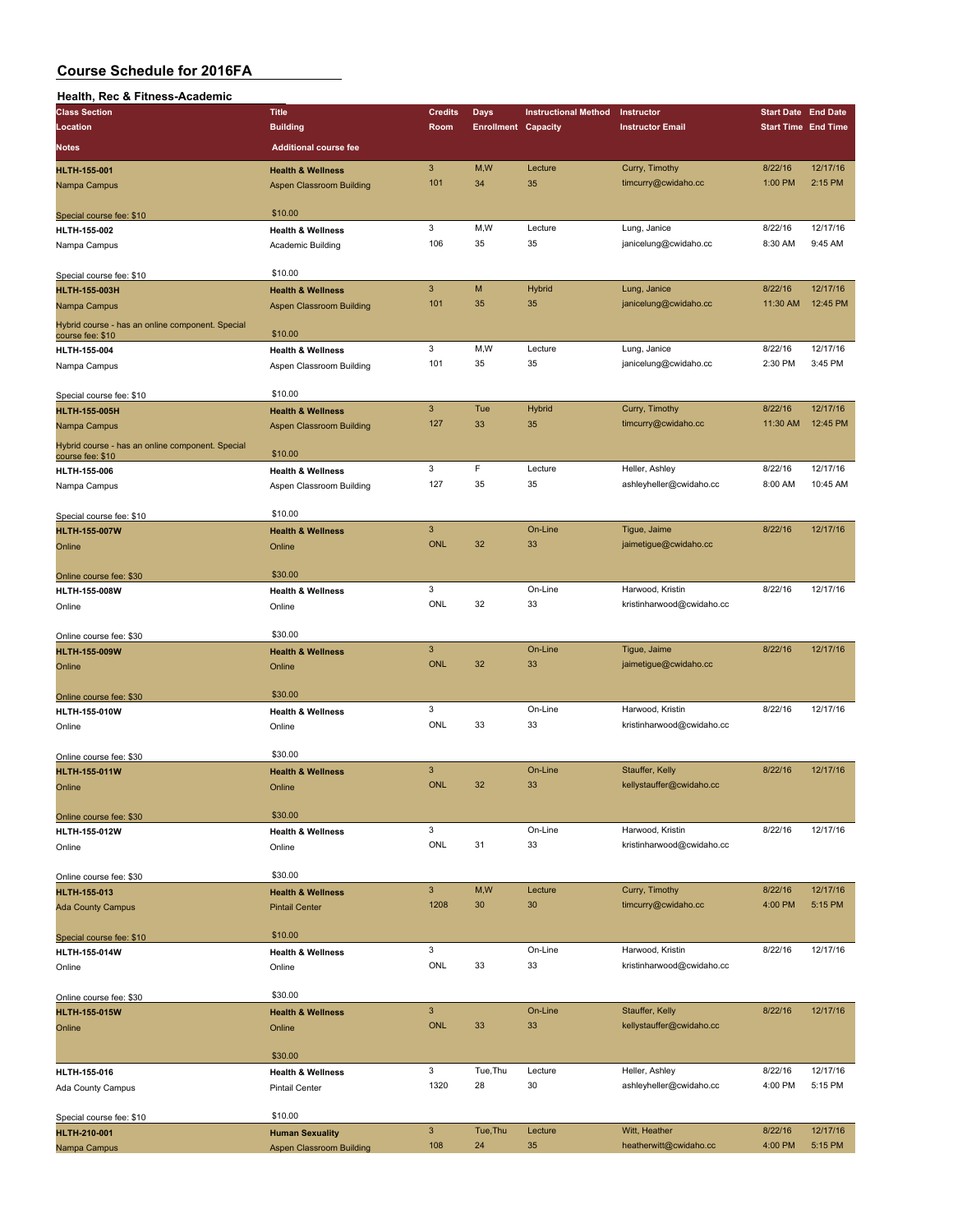#### **Health, Rec & Fitness-Academic**

| <b>Class Section</b>     | <b>Title</b>                              | <b>Credits</b> | Days                | <b>Instructional Method</b> | Instructor              | <b>Start Date</b> End Date |          |
|--------------------------|-------------------------------------------|----------------|---------------------|-----------------------------|-------------------------|----------------------------|----------|
| Location                 | <b>Building</b>                           | Room           | Enrollment Capacity |                             | <b>Instructor Email</b> | <b>Start Time</b> End Time |          |
| <b>Notes</b>             | <b>Additional course fee</b>              |                |                     |                             |                         |                            |          |
|                          | \$0.00                                    |                |                     |                             |                         |                            |          |
| HLTH-220-001             | <b>Care &amp; Prevention Athltc Injry</b> | 4              | M,W                 | Lecture                     | Ford, Philip            | 8/22/16                    | 12/17/16 |
| Nampa Campus             | Aspen Classroom Building                  | 101            | 16                  | 24                          | philford@cwidaho.cc     | 4:00 PM                    | 5:50 PM  |
|                          |                                           |                |                     |                             |                         |                            |          |
| Special course fee: \$20 | \$20.00                                   |                |                     |                             |                         |                            |          |
| <b>HLTH-243-001</b>      | <b>Anatomical Foundations</b>             | 3              | M,W                 | Lecture                     | Curry, Timothy          | 8/22/16                    | 12/17/16 |
| Nampa Campus             | Aspen Classroom Building                  | 101            | 15                  | 25                          | timcurry@cwidaho.cc     | 8:30 AM                    | 9:45 AM  |
|                          | \$0.00                                    |                |                     |                             |                         |                            |          |
| HLTH-280-001             | <b>Global Health</b>                      | 3              | Tue, Thu            | Lecture                     | Rapley, Douglas         | 8/22/16                    | 12/17/16 |
| Nampa Campus             | Aspen Classroom Building                  | 101            | 34                  | 35                          | dougrapley@cwidaho.cc   | 10:00 AM                   | 11:15 AM |
|                          | \$0.00                                    |                |                     |                             |                         |                            |          |
| <b>HLTH-280-003</b>      | <b>Global Health</b>                      | 3              | M,W                 | Lecture                     | Lung, Janice            | 8/22/16                    | 12/17/16 |
| Nampa Campus             | <b>Academic Building</b>                  | 102E           | 35                  | 35                          | janicelung@cwidaho.cc   | 1:00 PM                    | 2:15 PM  |
|                          | \$0.00                                    |                |                     |                             |                         |                            |          |
| HLTH-280-004W            | <b>Global Health</b>                      | 3              |                     | On-Line                     | Freeman, Tina           | 8/22/16                    | 12/17/16 |
| Online                   | Online                                    | ONL            | 32                  | 33                          | tinafreeman@cwidaho.cc  |                            |          |
| Online course fee: \$30  | \$30.00                                   |                |                     |                             |                         |                            |          |
| <b>HLTH-280-005W</b>     | <b>Global Health</b>                      | 3              |                     | On-Line                     | Freeman, Tina           | 8/22/16                    | 12/17/16 |
| Online                   | Online                                    | <b>ONL</b>     | 32                  | 33                          | tinafreeman@cwidaho.cc  |                            |          |
| Online course fee: \$30  | \$30.00                                   |                |                     |                             |                         |                            |          |
| HLTH-280-006W            | <b>Global Health</b>                      | 3              |                     | On-Line                     | Freeman, Tina           | 8/22/16                    | 12/17/16 |
| Online                   | Online                                    | ONL            | 33                  | 33                          | tinafreeman@cwidaho.cc  |                            |          |
|                          | \$30.00                                   |                |                     |                             |                         |                            |          |

#### **Health, Rec & Fitness-Activity**

| <b>Class Section</b>    | <b>Title</b>                      | <b>Credits</b> | Days                       | <b>Instructional Method</b> | Instructor               | <b>Start Date End Date</b> |          |
|-------------------------|-----------------------------------|----------------|----------------------------|-----------------------------|--------------------------|----------------------------|----------|
| Location                | <b>Building</b>                   | Room           | <b>Enrollment Capacity</b> |                             | <b>Instructor Email</b>  | <b>Start Time End Time</b> |          |
| <b>Notes</b>            | <b>Additional course fee</b>      |                |                            |                             |                          |                            |          |
| HACT-135-001W           | <b>Walking for Fitness</b>        | $\mathbf{1}$   |                            | On-Line                     | Harris, Barbara          | 8/22/16                    | 12/17/16 |
| Online                  | Online                            | <b>ONL</b>     | 31                         | 33                          | barbaraharris@cwidaho.cc |                            |          |
| Online course fee: \$10 | \$10.00                           |                |                            |                             |                          |                            |          |
| HACT-135-002W           | <b>Walking for Fitness</b>        | $\mathbf{1}$   |                            | On-Line                     | Fedigan, Jill            | 8/22/16                    | 12/17/16 |
| Online                  | Online                            | ONL            | 33                         | 33                          | jillfedigan@cwidaho.cc   |                            |          |
| Online course fee: \$10 | \$10.00                           |                |                            |                             |                          |                            |          |
| HACT-135-003W           | <b>Walking for Fitness</b>        | $\mathbf{1}$   |                            | On-Line                     | Harris, Barbara          | 8/22/16                    | 12/17/16 |
| Online                  | Online                            | <b>ONL</b>     | 33                         | 33                          | barbaraharris@cwidaho.cc |                            |          |
| Online course fee: \$10 | \$10.00                           |                |                            |                             |                          |                            |          |
| HACT-136-001W           | <b>Train to Walk/Run Distance</b> | $\mathbf{1}$   |                            | On-Line                     | Fedigan, Jill            | 8/22/16                    | 12/17/16 |
| Online                  | Online                            | ONL            | 31                         | 33                          | jillfedigan@cwidaho.cc   |                            |          |
| Online course fee: \$10 | \$10.00                           |                |                            |                             |                          |                            |          |
| HACT-151-001            | <b>Stress Management</b>          | $\mathbf{1}$   | F                          | Lecture                     | Heller, Ashley           | 8/22/16                    | 12/17/16 |
| Nampa Campus            | Aspen Classroom Building          | 101            | 31                         | 33                          | ashleyheller@cwidaho.cc  | 11:00 AM                   | 12:40 PM |
|                         | \$0.00                            |                |                            |                             |                          |                            |          |
| HACT-151-002W           | <b>Stress Management</b>          | $\mathbf{1}$   |                            | On-Line                     | Tigue, Jaime             | 8/22/16                    | 12/17/16 |
| Online                  | Online                            | <b>ONL</b>     | 33                         | 33                          | jaimetigue@cwidaho.cc    |                            |          |
| Online course fee: \$10 | \$10.00                           |                |                            |                             |                          |                            |          |
| HACT-151-003W           | <b>Stress Management</b>          | $\mathbf{1}$   |                            | On-Line                     | Tique, Jaime             | 8/22/16                    | 12/17/16 |
| Online                  | Online                            | <b>ONL</b>     | 33                         | 33                          | jaimetigue@cwidaho.cc    |                            |          |
| Online course fee: \$10 | \$10.00                           |                |                            |                             |                          |                            |          |
| HACT-151-004W           | <b>Stress Management</b>          | $\mathbf{1}$   |                            | On-Line                     | Tigue, Jaime             | 8/22/16                    | 12/17/16 |
| Online                  | Online                            | ONL            | 32                         | 33                          | jaimetigue@cwidaho.cc    |                            |          |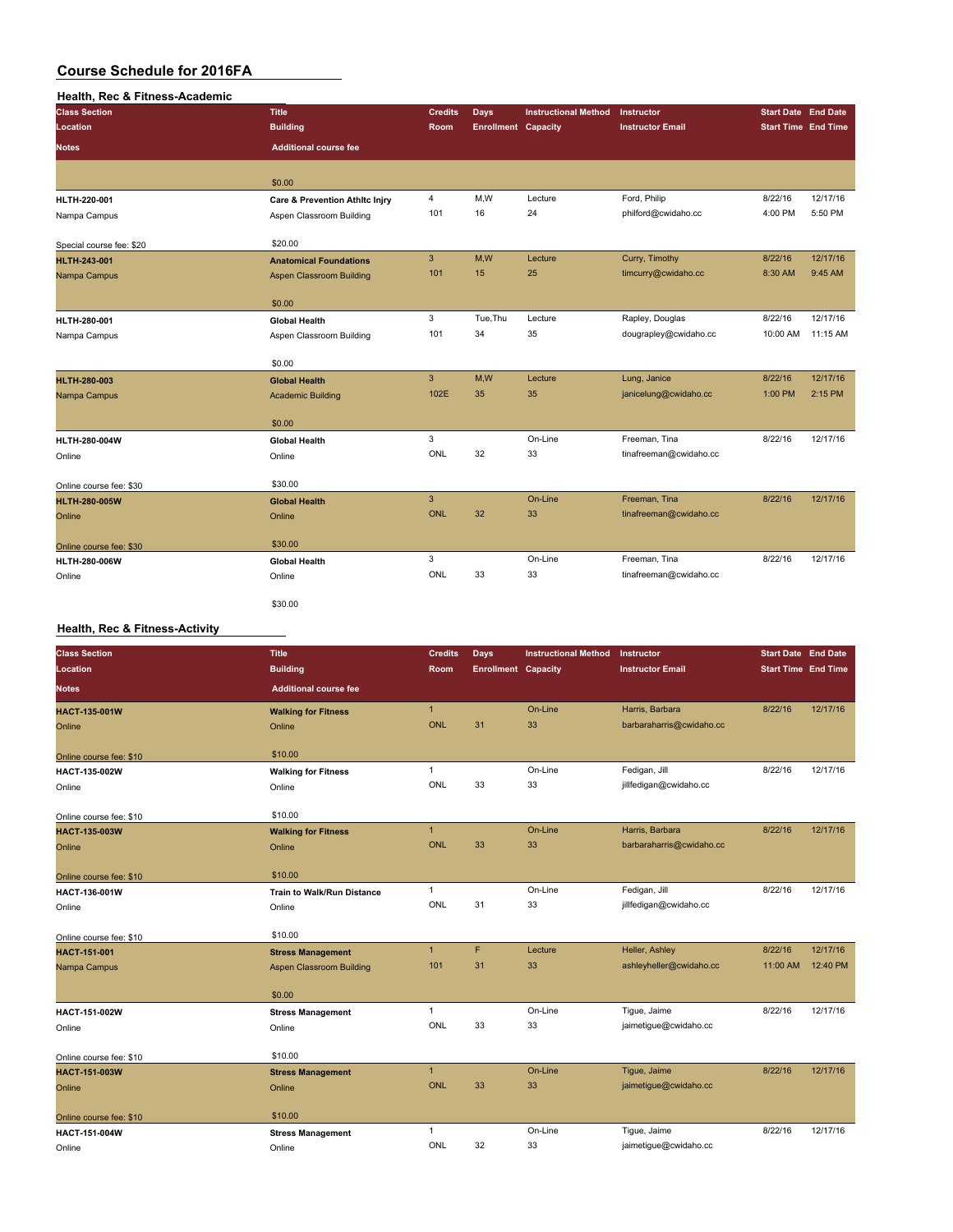| <b>Health, Rec &amp; Fitness-Activity</b>        |                                        |                |                            |                             |                           |                            |          |
|--------------------------------------------------|----------------------------------------|----------------|----------------------------|-----------------------------|---------------------------|----------------------------|----------|
| <b>Class Section</b>                             | <b>Title</b>                           | <b>Credits</b> | Days                       | <b>Instructional Method</b> | Instructor                | <b>Start Date End Date</b> |          |
| Location                                         | <b>Building</b>                        | Room           | <b>Enrollment Capacity</b> |                             | <b>Instructor Email</b>   | <b>Start Time End Time</b> |          |
|                                                  | <b>Additional course fee</b>           |                |                            |                             |                           |                            |          |
| Notes                                            |                                        |                |                            |                             |                           |                            |          |
|                                                  |                                        |                |                            |                             |                           |                            |          |
| Online course fee: \$10                          | \$10.00                                |                |                            |                             |                           |                            |          |
| HACT-153-001W                                    | <b>Activity by Contract 1</b>          | $\mathbf{1}$   |                            | On-Line                     | Pennington, Lisa          | 8/22/16                    | 12/17/16 |
| Online                                           | Online                                 | <b>ONL</b>     | 33                         | 33                          | lisapennington@cwidaho.cc |                            |          |
|                                                  |                                        |                |                            |                             |                           |                            |          |
| Online course fee: \$10                          | \$10.00                                |                |                            |                             |                           |                            |          |
| <b>HACT-153-002W</b>                             | <b>Activity by Contract 1</b>          | $\mathbf{1}$   |                            | On-Line                     | Fedigan, Jill             | 8/22/16                    | 12/17/16 |
| Online                                           | Online                                 | ONL            | 32                         | 33                          | jillfedigan@cwidaho.cc    |                            |          |
|                                                  |                                        |                |                            |                             |                           |                            |          |
| Online course fee: \$10                          | \$10.00                                |                |                            |                             |                           |                            |          |
| HACT-155-002W                                    | Lose Big, Win Big!                     | 1              |                            | On-Line                     | Stauffer, Kelly           | 8/22/16                    | 12/17/16 |
| Online                                           | Online                                 | <b>ONL</b>     | 32                         | 33                          | kellystauffer@cwidaho.cc  |                            |          |
|                                                  |                                        |                |                            |                             |                           |                            |          |
| Online course fee: \$10                          | \$10.00                                |                |                            |                             |                           |                            |          |
| <b>HACT-155-003W</b>                             | Lose Big, Win Big!                     | $\mathbf{1}$   |                            | On-Line                     | Stauffer, Kelly           | 8/22/16                    | 12/17/16 |
| Online                                           | Online                                 | ONL            | 32                         | 33                          | kellystauffer@cwidaho.cc  |                            |          |
|                                                  |                                        |                |                            |                             |                           |                            |          |
| Online course fee: \$10                          | \$10.00                                |                |                            |                             |                           |                            |          |
| <b>Heavy Duty Truck Technician</b>               |                                        |                |                            |                             |                           |                            |          |
|                                                  |                                        |                |                            |                             |                           |                            |          |
| <b>Class Section</b>                             | <b>Title</b>                           | <b>Credits</b> | <b>Days</b>                | <b>Instructional Method</b> | Instructor                | <b>Start Date End Date</b> |          |
| Location                                         | <b>Building</b>                        | Room           | <b>Enrollment Capacity</b> |                             | <b>Instructor Email</b>   | <b>Start Time End Time</b> |          |
| <b>Notes</b>                                     | <b>Additional course fee</b>           |                |                            |                             |                           |                            |          |
|                                                  |                                        | $\overline{2}$ | M.Tue.W.Thu Lab            |                             | Church, Donald            | 8/22/16                    | 9/24/16  |
| TTEC-101-001                                     | <b>Safety &amp; Shop Practices Lab</b> | 1802           | 18                         | 18                          |                           |                            | 4:00 PM  |
| Nampa Campus                                     | Micron Center for PTE                  |                |                            |                             | rockychurch@cwidaho.cc    | 12:30 PM                   |          |
|                                                  | \$0.00                                 |                |                            |                             |                           |                            |          |
| Heavy Duty Truck Technician Students Only        |                                        | $\overline{2}$ | M, Tue, W, Thu Lab         |                             | Church, Donald            | 8/22/16                    | 9/24/16  |
| TTEC-101-001                                     | Safety & Shop Practices Lab            | 1804           | 18                         | 18                          |                           | 12:30 PM                   | 4:00 PM  |
| Nampa Campus                                     | Micron Center for PTE                  |                |                            |                             | rockychurch@cwidaho.cc    |                            |          |
|                                                  | \$0.00                                 |                |                            |                             |                           |                            |          |
| Heavy Duty Truck Technician Students Only        |                                        | $\overline{2}$ | M, Tue, W, Thu Lab         |                             | Rayburn, Steven           | 8/22/16                    | 9/24/16  |
| <b>TTEC-101-001</b>                              | <b>Safety &amp; Shop Practices Lab</b> | 1802           | 18                         | 18                          |                           | 12:30 PM                   | 4:00 PM  |
| Nampa Campus                                     | Micron Center for PTE                  |                |                            |                             | steverayburn@cwidaho.cc   |                            |          |
| Heavy Duty Truck Technician Students Only        | \$0.00                                 |                |                            |                             |                           |                            |          |
| TTEC-101-001                                     | Safety & Shop Practices Lab            | $\overline{2}$ | M, Tue, W, Thu Lab         |                             | Rayburn, Steven           | 8/22/16                    | 9/24/16  |
| Nampa Campus                                     | Micron Center for PTE                  | 1804           | 18                         | 18                          | steverayburn@cwidaho.cc   | 12:30 PM                   | 4:00 PM  |
|                                                  |                                        |                |                            |                             |                           |                            |          |
| Heavy Duty Truck Technician Students Only        | \$0.00                                 |                |                            |                             |                           |                            |          |
| <b>TTEC-104-001</b>                              | <b>Introduction to Electrical</b>      | $\mathbf{1}$   | M, Tue, W, Thu Lecture     |                             | Beal, Alex                | 9/26/16                    | 10/29/16 |
|                                                  |                                        | 1802           | 18                         | 18                          | alexbeal@cwidaho.cc       | 10:00 AM                   | 11:30 AM |
| Nampa Campus                                     | Micron Center for PTE                  |                |                            |                             |                           |                            |          |
| <b>Heavy Duty Truck Technician Students Only</b> | \$0.00                                 |                |                            |                             |                           |                            |          |
| TTEC-104-001                                     | <b>Introduction to Electrical</b>      | $\mathbf{1}$   | M, Tue, W, Thu Lecture     |                             | Beal, Alex                | 9/26/16                    | 10/29/16 |
|                                                  | Micron Center for PTE                  | 1804           | 18                         | 18                          | alexbeal@cwidaho.cc       | 10:00 AM                   | 11:30 AM |
| Nampa Campus                                     |                                        |                |                            |                             |                           |                            |          |
| Heavy Duty Truck Technician Students Only        | \$0.00                                 |                |                            |                             |                           |                            |          |
| TTEC-104-001                                     | <b>Introduction to Electrical</b>      | 1              | M, Tue, W, Thu Lecture     |                             | Rayburn, Steven           | 9/26/16                    | 10/29/16 |
| Nampa Campus                                     | <b>Micron Center for PTE</b>           | 1802           | 18                         | 18                          | steverayburn@cwidaho.cc   | 10:00 AM                   | 11:30 AM |
|                                                  |                                        |                |                            |                             |                           |                            |          |
| Heavy Duty Truck Technician Students Only        | \$0.00                                 |                |                            |                             |                           |                            |          |
| TTEC-104-001                                     | <b>Introduction to Electrical</b>      | $\mathbf{1}$   | M, Tue, W, Thu Lecture     |                             | Rayburn, Steven           | 9/26/16                    | 10/29/16 |
| Nampa Campus                                     | Micron Center for PTE                  | 1804           | 18                         | 18                          | steverayburn@cwidaho.cc   | 10:00 AM                   | 11:30 AM |
|                                                  |                                        |                |                            |                             |                           |                            |          |
| Heavy Duty Truck Technician Students Only        | \$0.00                                 |                |                            |                             |                           |                            |          |
| TTEC-105-001                                     | <b>Electrical Systems</b>              | $\mathbf{3}$   | M, Tue, W, Thu Lecture     |                             | Beal, Alex                | 9/26/16                    | 10/29/16 |
| Nampa Campus                                     | Micron Center for PTE                  | 1802           | 18                         | 18                          | alexbeal@cwidaho.cc       | 12:00 PM                   | 4:00 PM  |
|                                                  |                                        |                |                            |                             |                           |                            |          |
| <b>Heavy Duty Truck Technician Students Only</b> | \$0.00                                 |                |                            |                             |                           |                            |          |
| TTEC-105-001                                     | <b>Electrical Systems</b>              | 3              | M, Tue, W, Thu Lecture     |                             | Beal, Alex                | 9/26/16                    | 10/29/16 |
| Nampa Campus                                     | Micron Center for PTE                  | 1804           | 18                         | 18                          | alexbeal@cwidaho.cc       | 12:00 PM                   | 4:00 PM  |
|                                                  |                                        |                |                            |                             |                           |                            |          |
| Heavy Duty Truck Technician Students Only        | \$0.00                                 |                |                            |                             |                           |                            |          |
|                                                  |                                        |                |                            |                             |                           |                            |          |

| TTEC-110-001 | <b>Engines/Engine Controls</b> |      | Lecture | Church, Donald         | 10/31/16 | 12/10/16 |
|--------------|--------------------------------|------|---------|------------------------|----------|----------|
| Nampa Campus | Micron Center for PTE          | 1802 |         | rockychurch@cwidaho.cc | 10:00 AM | 4:00 PM  |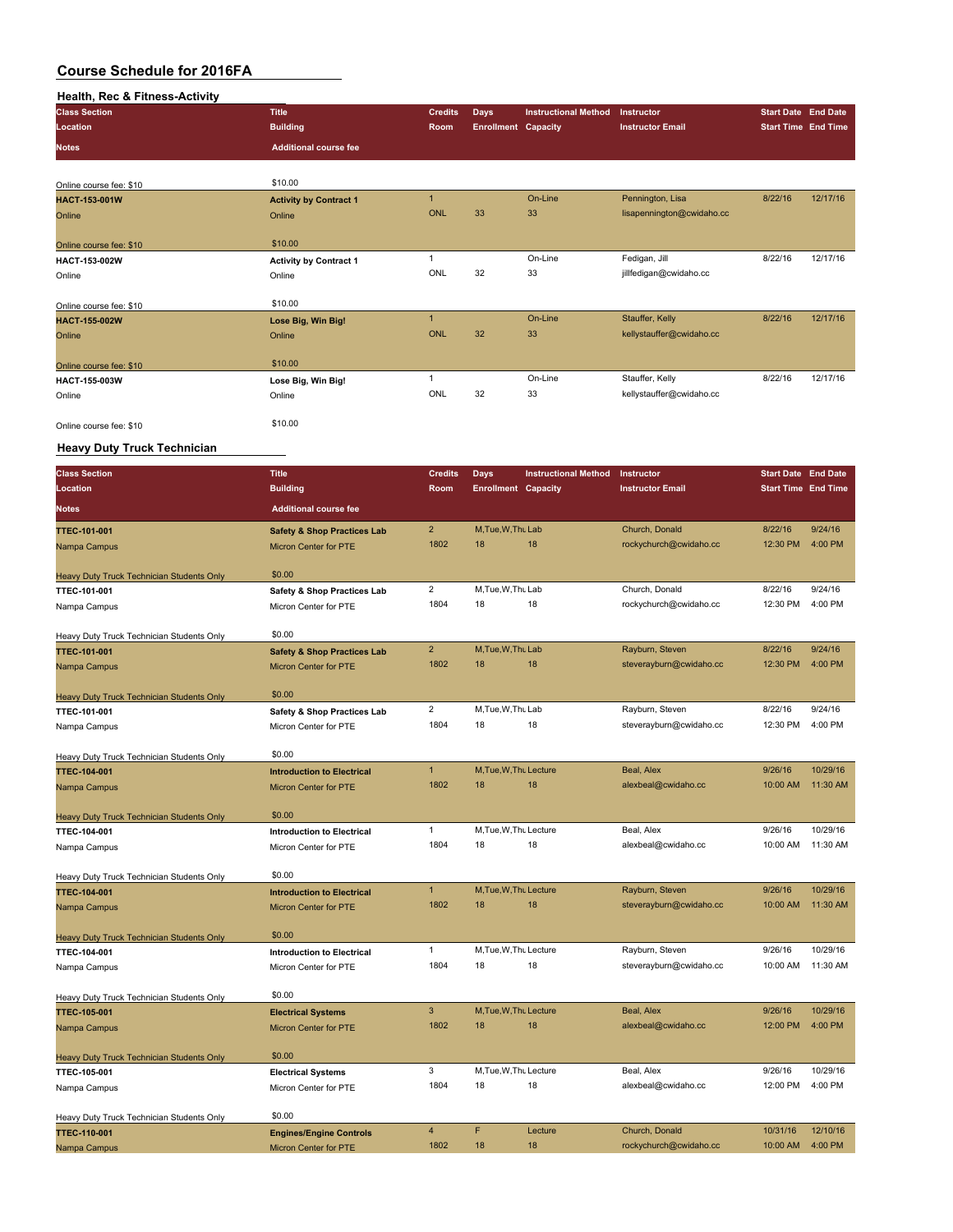| <b>Heavy Duty Truck Technician</b>                                    |                                         |                         |                            |                             |                                          |                            |          |
|-----------------------------------------------------------------------|-----------------------------------------|-------------------------|----------------------------|-----------------------------|------------------------------------------|----------------------------|----------|
| <b>Class Section</b>                                                  | <b>Title</b>                            | <b>Credits</b>          | <b>Days</b>                | <b>Instructional Method</b> | Instructor                               | Start Date End Date        |          |
| Location                                                              | <b>Building</b>                         | Room                    | <b>Enrollment Capacity</b> |                             | <b>Instructor Email</b>                  | <b>Start Time End Time</b> |          |
| Notes                                                                 | <b>Additional course fee</b>            |                         |                            |                             |                                          |                            |          |
|                                                                       |                                         |                         |                            |                             |                                          |                            |          |
| Heavy Duty Truck Technician Students Only                             | \$0.00                                  |                         |                            |                             |                                          |                            |          |
| TTEC-110-001                                                          | <b>Engines/Engine Controls</b>          | $\overline{4}$          | M, Tue, W, Thu Lecture     |                             | Church, Donald                           | 10/31/16                   | 12/10/16 |
| Nampa Campus                                                          | Micron Center for PTE                   | 1802                    | 18                         | 18                          | rockychurch@cwidaho.cc                   | 10:00 AM                   | 1:00 PM  |
|                                                                       |                                         |                         |                            |                             |                                          |                            |          |
| Heavy Duty Truck Technician Students Only                             | \$0.00                                  |                         |                            |                             |                                          |                            |          |
| <b>TTEC-110-001</b>                                                   | <b>Engines/Engine Controls</b>          | $\sqrt{4}$              | M, Tue, W, Thu Lecture     |                             | Church, Donald                           | 10/31/16                   | 12/10/16 |
| Nampa Campus                                                          | <b>Micron Center for PTE</b>            | 1804                    | 18                         | 18                          | rockychurch@cwidaho.cc                   | 10:00 AM                   | 4:00 PM  |
| Heavy Duty Truck Technician Students Only                             | \$0.00                                  |                         |                            |                             |                                          |                            |          |
| TTEC-220-001                                                          | <b>Advanced Electrical Systems</b>      | $\overline{4}$          | F                          | Lecture                     | Rayburn, Steven                          | 8/22/16                    | 9/24/16  |
| Nampa Campus                                                          | Micron Center for PTE                   | 1802                    | 14                         | 16                          | steverayburn@cwidaho.cc                  | 8:00 AM                    | 2:00 PM  |
|                                                                       |                                         |                         |                            |                             |                                          |                            |          |
| Heavy Duty Truck Technician Students Only<br>Special course fee: \$10 | \$10.00                                 |                         |                            |                             |                                          |                            |          |
| TTEC-220-001                                                          | <b>Advanced Electrical Systems</b>      | $\overline{\mathbf{4}}$ | M, Tue, W, Thu Lecture     |                             | Rayburn, Steven                          | 8/22/16                    | 9/24/16  |
| Nampa Campus                                                          | Micron Center for PTE                   | 1802                    | 14                         | 16                          | steverayburn@cwidaho.cc                  | 8:00 AM                    | 10:00 AM |
| Heavy Duty Truck Technician Students Only<br>Special course fee: \$10 | \$10.00                                 |                         |                            |                             |                                          |                            |          |
| TTEC-220-001                                                          | <b>Advanced Electrical Systems</b>      | $\overline{4}$          | M, Tue, W, Thu Lecture     |                             | Rayburn, Steven                          | 8/22/16                    | 9/24/16  |
| Nampa Campus                                                          | Micron Center for PTE                   | 1804                    | 14                         | 16                          | steverayburn@cwidaho.cc                  | 8:00 AM                    | 2:00 PM  |
| Heavy Duty Truck Technician Students Only<br>Special course fee: \$10 | \$10.00                                 |                         |                            |                             |                                          |                            |          |
| TTEC-230-001                                                          | <b>Adv Engine/Eng Controls</b>          | $\overline{4}$          | F                          | Lecture                     | Church, Donald                           | 9/26/16                    | 10/29/16 |
| Nampa Campus                                                          | Micron Center for PTE                   | 1802                    | 13                         | 16                          | rockychurch@cwidaho.cc                   | 8:00 AM                    | 2:00 PM  |
|                                                                       |                                         |                         |                            |                             |                                          |                            |          |
| Heavy Duty Truck Technician Students Only<br>Special course fee: \$10 | \$10.00                                 |                         |                            |                             |                                          |                            |          |
| TTEC-230-001                                                          | <b>Adv Engine/Eng Controls</b>          | $\overline{4}$          | M, Tue, W, Thu Lecture     |                             | Church, Donald                           | 9/26/16                    | 10/29/16 |
| Nampa Campus                                                          | Micron Center for PTE                   | 1802                    | 13                         | 16                          | rockychurch@cwidaho.cc                   | 8:00 AM                    | 10:00 AM |
| Heavy Duty Truck Technician Students Only                             |                                         |                         |                            |                             |                                          |                            |          |
| Special course fee: \$10                                              | \$10.00                                 | $\overline{4}$          | M, Tue, W, Thu Lecture     |                             |                                          | 9/26/16                    | 10/29/16 |
| <b>TTEC-230-001</b>                                                   | <b>Adv Engine/Eng Controls</b>          | 1804                    | 13                         | 16                          | Church, Donald<br>rockychurch@cwidaho.cc | 8:00 AM                    | 2:00 PM  |
| Nampa Campus                                                          | Micron Center for PTE                   |                         |                            |                             |                                          |                            |          |
| Heavy Duty Truck Technician Students Only<br>Special course fee: \$10 | \$10.00                                 |                         |                            |                             |                                          |                            |          |
| TTEC-240-001                                                          | Adv Drivetrains/Steer & Susp            | $\overline{4}$          | F                          | Lecture                     | Rayburn, Steven                          | 10/31/16                   | 12/10/16 |
| Nampa Campus                                                          | Micron Center for PTE                   | 1802                    | 12                         | 16                          | steverayburn@cwidaho.cc                  | 8:00 AM                    | 2:00 PM  |
|                                                                       |                                         |                         |                            |                             |                                          |                            |          |
| Heavy Duty Truck Technician Students Only                             | \$0.00                                  |                         |                            |                             |                                          |                            |          |
| <b>TTEC-240-001</b>                                                   | <b>Adv Drivetrains/Steer &amp; Susp</b> | $\overline{4}$          | M, Tue, W, Thu Lecture     |                             | Rayburn, Steven                          | 10/31/16                   | 12/10/16 |
| Nampa Campus                                                          | Micron Center for PTE                   | 1802                    | 12                         | 16                          | steverayburn@cwidaho.cc                  | 8:00 AM                    | 10:00 AM |
| Heavy Duty Truck Technician Students Only                             | \$0.00                                  |                         |                            |                             |                                          |                            |          |
| TTEC-240-001                                                          | Adv Drivetrains/Steer & Susp            | $\sqrt{4}$              | M, Tue, W, Thu Lecture     |                             | Rayburn, Steven                          | 10/31/16                   | 12/10/16 |
| Nampa Campus                                                          | Micron Center for PTE                   | 1804                    | 12                         | 16                          | steverayburn@cwidaho.cc                  | 8:00 AM                    | 2:00 PM  |
|                                                                       |                                         |                         |                            |                             |                                          |                            |          |
| Heavy Duty Truck Technician Students Only                             | \$0.00                                  |                         |                            |                             |                                          |                            |          |

**Heavy Equipment Technician**

| <b>Class Section</b>                                                 | <b>Title</b>                              | <b>Credits</b> | Days                       | <b>Instructional Method</b> | Instructor               | <b>Start Date End Date</b> |          |
|----------------------------------------------------------------------|-------------------------------------------|----------------|----------------------------|-----------------------------|--------------------------|----------------------------|----------|
| Location                                                             | <b>Building</b>                           | Room           | <b>Enrollment Capacity</b> |                             | <b>Instructor Email</b>  | <b>Start Time End Time</b> |          |
| <b>Notes</b>                                                         | <b>Additional course fee</b>              |                |                            |                             |                          |                            |          |
| <b>HTEC-100-001</b>                                                  | <b>Safety &amp; Intro to Shop Practic</b> | $\overline{2}$ | M.Tue.W.Tht Lecture        |                             | Kendall, Andrew          | 8/22/16                    | 9/24/16  |
| Nampa Campus                                                         | Micron Center for PTE                     | 1801           | 17                         | 18                          | andrewkendall@cwidaho.cc | 10:00 AM                   | 12:00 PM |
| Heavy Equipment Technician students only Special<br>course fee: \$10 | \$10.00                                   |                |                            |                             |                          |                            |          |
| <b>HTEC-100-001</b>                                                  | Safety & Intro to Shop Practic            | $\overline{2}$ | M.Tue, W.Thu Lecture       |                             | Kendall, Andrew          | 8/22/16                    | 9/24/16  |
| Nampa Campus                                                         | Micron Center for PTE                     | 1803           | 17                         | 18                          | andrewkendall@cwidaho.cc | 10:00 AM                   | 12:00 PM |
| Heavy Equipment Technician students only Special<br>course fee: \$10 | \$10.00                                   |                |                            |                             |                          |                            |          |
| <b>HTEC-100-001</b>                                                  | <b>Safety &amp; Intro to Shop Practic</b> | $\overline{2}$ | M.Tue.W.Thu Lecture        |                             | Rayburn, Steven          | 8/22/16                    | 9/24/16  |
| Nampa Campus                                                         | Micron Center for PTE                     | 1801           | 17                         | 18                          | steverayburn@cwidaho.cc  | 10:00 AM                   | 12:00 PM |
| Heavy Equipment Technician students only Special<br>course fee: \$10 | \$10.00                                   |                |                            |                             |                          |                            |          |
| <b>HTEC-100-001</b>                                                  | Safety & Intro to Shop Practic            | $\overline{2}$ | M, Tue, W, Thu Lecture     |                             | Rayburn, Steven          | 8/22/16                    | 9/24/16  |
| Nampa Campus                                                         | Micron Center for PTE                     | 1803           | 17                         | 18                          | steverayburn@cwidaho.cc  | 10:00 AM                   | 12:00 PM |
|                                                                      |                                           |                |                            |                             |                          |                            |          |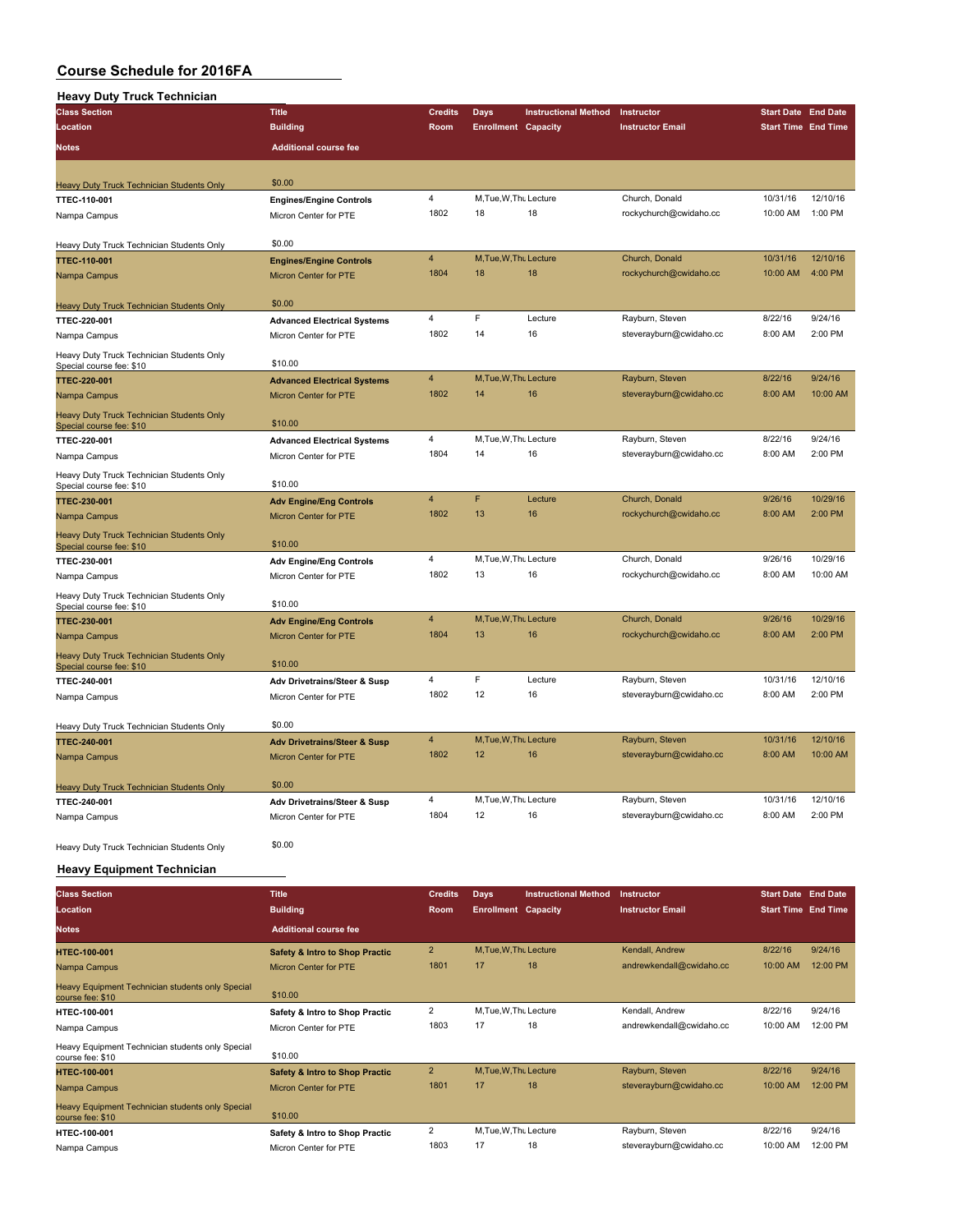| <b>Heavy Equipment Technician</b>                                    |                                                             |                         |                            |                             |                          |                            |          |
|----------------------------------------------------------------------|-------------------------------------------------------------|-------------------------|----------------------------|-----------------------------|--------------------------|----------------------------|----------|
| <b>Class Section</b>                                                 | <b>Title</b>                                                | <b>Credits</b>          | Days                       | <b>Instructional Method</b> | Instructor               | <b>Start Date End Date</b> |          |
| Location                                                             | <b>Building</b>                                             | Room                    | <b>Enrollment Capacity</b> |                             | <b>Instructor Email</b>  | <b>Start Time End Time</b> |          |
| Notes                                                                | <b>Additional course fee</b>                                |                         |                            |                             |                          |                            |          |
|                                                                      |                                                             |                         |                            |                             |                          |                            |          |
| Heavy Equipment Technician students only Special                     | \$10.00                                                     |                         |                            |                             |                          |                            |          |
| course fee: \$10<br>HTEC-101-001                                     | <b>Safety &amp; Shop Practices Lab</b>                      | $\mathbf 2$             | M, Tue, W, Thu Lab         |                             | Kendall, Andrew          | 8/22/16                    | 9/24/16  |
| Nampa Campus                                                         | Micron Center for PTE                                       | 1801                    | 17                         | 18                          | andrewkendall@cwidaho.cc | 12:30 PM                   | 4:00 PM  |
|                                                                      |                                                             |                         |                            |                             |                          |                            |          |
|                                                                      | \$0.00                                                      |                         |                            |                             |                          |                            |          |
| HTEC-101-001                                                         | Safety & Shop Practices Lab                                 | $\overline{2}$          | M, Tue, W, Thu Lab         |                             | Kendall, Andrew          | 8/22/16                    | 9/24/16  |
| Nampa Campus                                                         | Micron Center for PTE                                       | 1803                    | 17                         | 18                          | andrewkendall@cwidaho.cc | 12:30 PM                   | 4:00 PM  |
|                                                                      |                                                             |                         |                            |                             |                          |                            |          |
|                                                                      | \$0.00                                                      |                         |                            |                             |                          |                            |          |
| <b>HTEC-101-001</b>                                                  | <b>Safety &amp; Shop Practices Lab</b>                      | $\overline{2}$          | M, Tue, W, Thu Lab         |                             | Rayburn, Steven          | 8/22/16                    | 9/24/16  |
| Nampa Campus                                                         | Micron Center for PTE                                       | 1801                    | 17                         | 18                          | steverayburn@cwidaho.cc  | 12:30 PM                   | 4:00 PM  |
|                                                                      |                                                             |                         |                            |                             |                          |                            |          |
|                                                                      | \$0.00                                                      |                         |                            |                             |                          |                            |          |
| HTEC-101-001                                                         | Safety & Shop Practices Lab                                 | $\overline{c}$          | M, Tue, W, Thu Lab         |                             | Rayburn, Steven          | 8/22/16                    | 9/24/16  |
| Nampa Campus                                                         | Micron Center for PTE                                       | 1803                    | 17                         | 18                          | steverayburn@cwidaho.cc  | 12:30 PM                   | 4:00 PM  |
|                                                                      | \$0.00                                                      |                         |                            |                             |                          |                            |          |
| HTEC-104-001                                                         | <b>Introduction to Electrical</b>                           | $\mathbf{1}$            | M, Tue, W, Thu Lecture     |                             | Beal, Alex               | 10/31/16                   | 12/10/16 |
| Nampa Campus                                                         | Micron Center for PTE                                       | 1801                    | 17                         | 18                          | alexbeal@cwidaho.cc      | 10:00 AM                   | 11:30 AM |
|                                                                      |                                                             |                         |                            |                             |                          |                            |          |
|                                                                      | \$0.00                                                      |                         |                            |                             |                          |                            |          |
| HTEC-104-001                                                         | <b>Introduction to Electrical</b>                           | $\mathbf{1}$            | M, Tue, W, Thu Lecture     |                             | Beal, Alex               | 10/31/16                   | 12/10/16 |
| Nampa Campus                                                         | Micron Center for PTE                                       | 1803                    | 17                         | 18                          | alexbeal@cwidaho.cc      | 10:00 AM                   | 11:30 AM |
|                                                                      |                                                             |                         |                            |                             |                          |                            |          |
|                                                                      | \$0.00                                                      |                         |                            |                             |                          |                            |          |
| HTEC-104-001                                                         | <b>Introduction to Electrical</b>                           | $\mathbf{1}$            | M, Tue, W, Thu Lecture     |                             | Rayburn, Steven          | 10/31/16                   | 12/10/16 |
| Nampa Campus                                                         | Micron Center for PTE                                       | 1801                    | 17                         | 18                          | steverayburn@cwidaho.cc  | 10:00 AM                   | 11:30 AM |
|                                                                      |                                                             |                         |                            |                             |                          |                            |          |
|                                                                      | \$0.00                                                      |                         |                            |                             |                          |                            |          |
| HTEC-104-001                                                         | <b>Introduction to Electrical</b>                           | $\mathbf{1}$            | M, Tue, W, Thu Lecture     |                             | Rayburn, Steven          | 10/31/16                   | 12/10/16 |
| Nampa Campus                                                         | Micron Center for PTE                                       | 1803                    | 17                         | 18                          | steverayburn@cwidaho.cc  | 10:00 AM                   | 11:30 AM |
|                                                                      | \$0.00                                                      |                         |                            |                             |                          |                            |          |
| HTEC-105-001                                                         | <b>Electrical Systems</b>                                   | 3                       | M, Tue, W, Thu Lecture     |                             | Beal, Alex               | 10/31/16                   | 12/10/16 |
| Nampa Campus                                                         | Micron Center for PTE                                       | 1801                    | 17                         | 18                          | alexbeal@cwidaho.cc      | 12:00 PM                   | 4:00 PM  |
|                                                                      |                                                             |                         |                            |                             |                          |                            |          |
| Heavy Equipment Technician students only Special<br>course fee: \$10 | \$10.00                                                     |                         |                            |                             |                          |                            |          |
| HTEC-105-001                                                         | <b>Electrical Systems</b>                                   | 3                       | M, Tue, W, Thu Lecture     |                             | Beal, Alex               | 10/31/16                   | 12/10/16 |
| Nampa Campus                                                         | Micron Center for PTE                                       | 1803                    | 17                         | 18                          | alexbeal@cwidaho.cc      | 12:00 PM                   | 4:00 PM  |
| Heavy Equipment Technician students only Special                     |                                                             |                         |                            |                             |                          |                            |          |
| course fee: \$10                                                     | \$10.00                                                     |                         |                            |                             |                          |                            |          |
| HTEC-110-001                                                         | <b>Engines/Engine Controls</b>                              | 4                       | F                          | Lecture                     | Rayburn, Steven          | 9/26/16                    | 10/29/16 |
| Nampa Campus                                                         | Micron Center for PTE                                       | 1801                    | 17                         | 18                          | steverayburn@cwidaho.cc  | 10:00 AM                   | 4:00 PM  |
|                                                                      |                                                             |                         |                            |                             |                          |                            |          |
| Heavy Equipment Technician students only                             | \$0.00                                                      | $\overline{4}$          | M, Tue, W, Thu Lecture     |                             | Rayburn, Steven          | 9/26/16                    | 10/29/16 |
| HTEC-110-001                                                         | <b>Engines/Engine Controls</b>                              | 1801                    | 17                         | 18                          | steverayburn@cwidaho.cc  | 10:00 AM                   | 1:00 PM  |
| Nampa Campus                                                         | Micron Center for PTE                                       |                         |                            |                             |                          |                            |          |
| Heavy Equipment Technician students only                             | \$0.00                                                      |                         |                            |                             |                          |                            |          |
| <b>HTEC-110-001</b>                                                  | <b>Engines/Engine Controls</b>                              | $\overline{4}$          | M, Tue, W, Thu Lecture     |                             | Rayburn, Steven          | 9/26/16                    | 10/29/16 |
| Nampa Campus                                                         | Micron Center for PTE                                       | 1803                    | 17                         | 18                          | steverayburn@cwidaho.cc  | 10:00 AM                   | 4:00 PM  |
|                                                                      |                                                             |                         |                            |                             |                          |                            |          |
| Heavy Equipment Technician students only                             | \$0.00                                                      |                         |                            |                             |                          |                            |          |
| HTEC-220-001                                                         | <b>Advanced Electrical Systems</b>                          | $\overline{\mathbf{4}}$ | F                          | Lecture                     | Beal, Alex               | 8/22/16                    | 9/24/16  |
| Nampa Campus                                                         | Micron Center for PTE                                       | 1801                    | $\overline{7}$             | 16                          | alexbeal@cwidaho.cc      | 8:00 AM                    | 2:00 PM  |
|                                                                      |                                                             |                         |                            |                             |                          |                            |          |
| Heavy Equipment Technician students only                             | \$0.00                                                      |                         |                            |                             |                          |                            |          |
| HTEC-220-001                                                         | <b>Advanced Electrical Systems</b>                          | $\overline{4}$          | M, Tue, W, Thu Lecture     |                             | Beal, Alex               | 8/22/16                    | 9/24/16  |
| Nampa Campus                                                         | <b>Micron Center for PTE</b>                                | 1801                    | $\overline{7}$             | 16                          | alexbeal@cwidaho.cc      | 8:00 AM                    | 10:00 AM |
|                                                                      | \$0.00                                                      |                         |                            |                             |                          |                            |          |
| Heavy Equipment Technician students only<br>HTEC-220-001             |                                                             | $\overline{4}$          | M, Tue, W, Thu Lecture     |                             | Beal, Alex               | 8/22/16                    | 9/24/16  |
| Nampa Campus                                                         | <b>Advanced Electrical Systems</b><br>Micron Center for PTE | 1803                    | $\overline{7}$             | 16                          | alexbeal@cwidaho.cc      | 8:00 AM                    | 2:00 PM  |
|                                                                      |                                                             |                         |                            |                             |                          |                            |          |
| Heavy Equipment Technician students only                             | \$0.00                                                      |                         |                            |                             |                          |                            |          |
| HTEC-240-001                                                         | <b>Advanced Powertrain</b>                                  | $\overline{\mathbf{4}}$ | F                          | Lecture                     | Kendall, Andrew          | 10/31/16                   | 12/10/16 |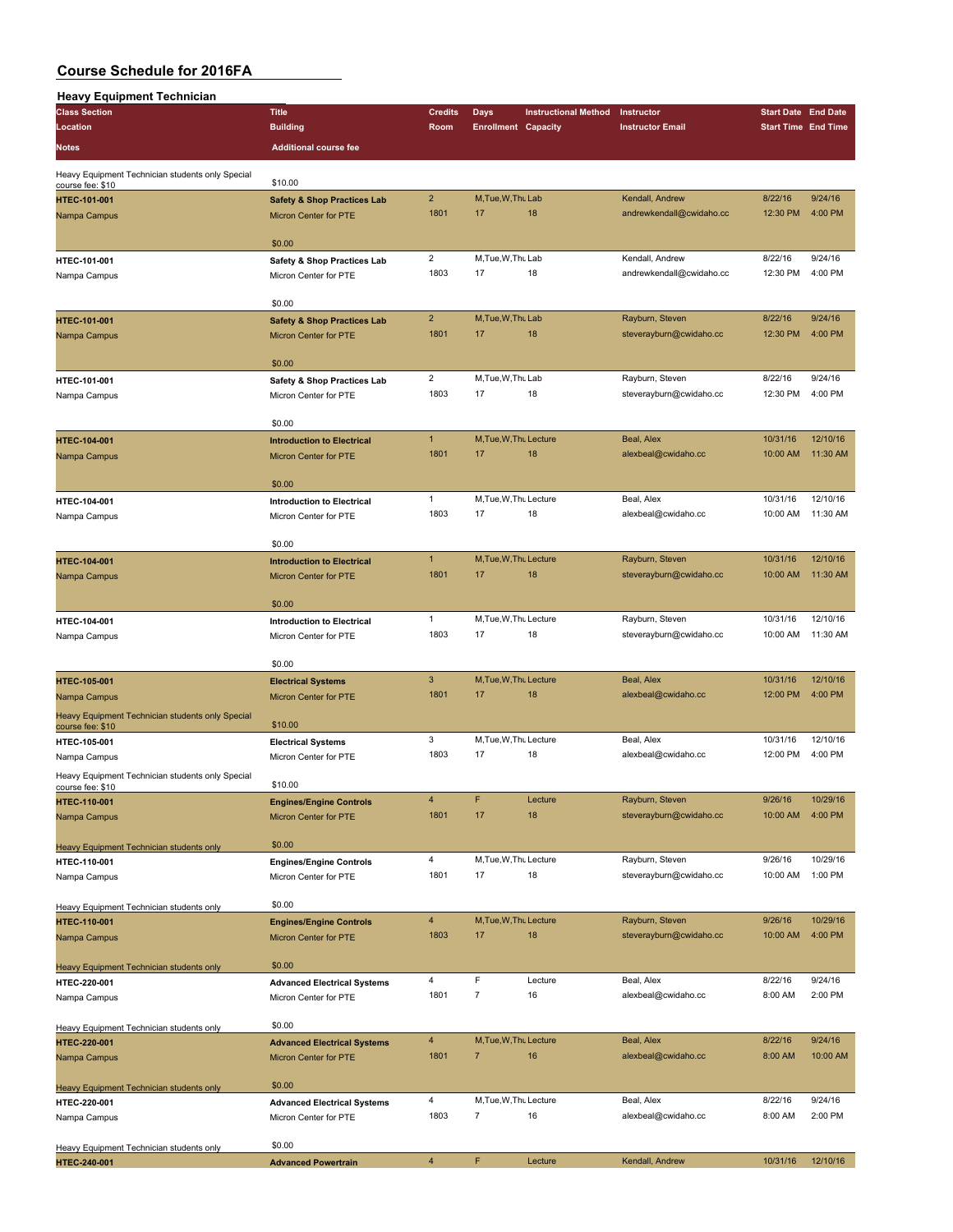| <b>Heavy Equipment Technician</b>        |                                   |                |                            |                             |                          |                            |                            |
|------------------------------------------|-----------------------------------|----------------|----------------------------|-----------------------------|--------------------------|----------------------------|----------------------------|
| <b>Class Section</b>                     | <b>Title</b>                      | <b>Credits</b> | <b>Days</b>                | <b>Instructional Method</b> | Instructor               | <b>Start Date End Date</b> |                            |
| Location                                 | <b>Building</b>                   | <b>Room</b>    | <b>Enrollment Capacity</b> |                             | <b>Instructor Email</b>  |                            | <b>Start Time End Time</b> |
| <b>Notes</b>                             | <b>Additional course fee</b>      |                |                            |                             |                          |                            |                            |
| Nampa Campus                             | <b>Micron Center for PTE</b>      | 1801           | $\overline{7}$             | 16                          | andrewkendall@cwidaho.cc | 8:00 AM                    | 2:00 PM                    |
| Heavy Equipment Technician students only | \$0.00                            |                |                            |                             |                          |                            |                            |
| HTEC-240-001                             | <b>Advanced Powertrain</b>        | 4              | M, Tue, W, Thu Lecture     |                             | Kendall, Andrew          | 10/31/16                   | 12/10/16                   |
| Nampa Campus                             | Micron Center for PTE             | 1801           | $\overline{7}$             | 16                          | andrewkendall@cwidaho.cc | 8:00 AM                    | 10:00 AM                   |
| Heavy Equipment Technician students only | \$0.00                            |                |                            |                             |                          |                            |                            |
| <b>HTEC-240-001</b>                      | <b>Advanced Powertrain</b>        | $\overline{4}$ | M, Tue, W, Thu Lecture     |                             | Kendall, Andrew          | 10/31/16                   | 12/10/16                   |
| Nampa Campus                             | <b>Micron Center for PTE</b>      | 1803           | $\overline{7}$             | 16                          | andrewkendall@cwidaho.cc | 8:00 AM                    | 2:00 PM                    |
| Heavy Equipment Technician students only | \$0.00                            |                |                            |                             |                          |                            |                            |
| HTEC-250-001                             | <b>Advanced Hydraulic Systems</b> | 4              | F                          | Lecture                     | Kendall, Andrew          | 9/26/16                    | 10/29/16                   |
| Nampa Campus                             | Micron Center for PTE             | 1801           | $\overline{7}$             | 16                          | andrewkendall@cwidaho.cc | 8:00 AM                    | 2:00 PM                    |
|                                          | \$0.00                            |                |                            |                             |                          |                            |                            |
| <b>HTEC-250-001</b>                      | <b>Advanced Hydraulic Systems</b> | $\overline{4}$ | M, Tue, W, Thu Lecture     |                             | Kendall, Andrew          | 9/26/16                    | 10/29/16                   |
| Nampa Campus                             | <b>Micron Center for PTE</b>      | 1801           | $\overline{7}$             | 16                          | andrewkendall@cwidaho.cc | 8:00 AM                    | 10:00 AM                   |
|                                          | \$0.00                            |                |                            |                             |                          |                            |                            |
| HTEC-250-001                             | <b>Advanced Hydraulic Systems</b> | $\overline{4}$ | M, Tue, W, Thu Lecture     |                             | Kendall, Andrew          | 9/26/16                    | 10/29/16                   |
| Nampa Campus                             | Micron Center for PTE             | 1803           | $\overline{7}$             | 16                          | andrewkendall@cwidaho.cc | 8:00 AM                    | 2:00 PM                    |
|                                          | \$0.00                            |                |                            |                             |                          |                            |                            |

#### **History**

| <b>Class Section</b>     | <b>Title</b>                    | <b>Credits</b> | <b>Days</b>                | <b>Instructional Method</b> | Instructor                  | <b>Start Date End Date</b> |          |
|--------------------------|---------------------------------|----------------|----------------------------|-----------------------------|-----------------------------|----------------------------|----------|
| Location                 | <b>Building</b>                 | Room           | <b>Enrollment Capacity</b> |                             | <b>Instructor Email</b>     | <b>Start Time End Time</b> |          |
| <b>Notes</b>             | <b>Additional course fee</b>    |                |                            |                             |                             |                            |          |
| <b>HIST-101-001W</b>     | <b>Western Civilization 1</b>   | 3              |                            | On-Line                     | Jayne, Reginald             | 8/22/16                    | 12/17/16 |
| Online                   | Online                          | <b>ONL</b>     | 32                         | 35                          | reggiejayne@cwidaho.cc      |                            |          |
| Online course fee: \$30  | \$30.00                         |                |                            |                             |                             |                            |          |
| HIST-101-002W            | <b>Western Civilization 1</b>   | 3              |                            | On-Line                     | Cowger, Alicia              | 8/22/16                    | 12/17/16 |
| Online                   | Online                          | ONL            | 35                         | 35                          | aliciacowger@cwidaho.cc     |                            |          |
| Online course fee: \$30  | \$30.00                         |                |                            |                             |                             |                            |          |
| HIST-101-003             | <b>Western Civilization 1</b>   | $\overline{3}$ | Tue, Thu                   | Lecture                     | Jayne, Reginald             | 8/22/16                    | 12/17/16 |
| Nampa Campus             | Aspen Classroom Building        | 127            | 35                         | 35                          | reggiejayne@cwidaho.cc      | 10:00 AM                   | 11:15 AM |
|                          | \$0.00                          |                |                            |                             |                             |                            |          |
| HIST-101-004             | <b>Western Civilization 1</b>   | 3              | M,W                        | Lecture                     | Jayne, Reginald             | 8/22/16                    | 12/17/16 |
| Nampa Campus             | Aspen Classroom Building        | 106            | 34                         | 35                          | reggiejayne@cwidaho.cc      | 11:30 AM                   | 12:45 PM |
|                          | \$0.00                          |                |                            |                             |                             |                            |          |
| <b>HIST-101-006W</b>     | <b>Western Civilization 1</b>   | $\overline{3}$ |                            | On-Line                     | Vance, Justin               | 8/22/16                    | 12/17/16 |
| Online                   | Online                          | <b>ONL</b>     | 35                         | 35                          | justinvance@cwidaho.cc      |                            |          |
| Online course fee \$30   | \$30.00                         |                |                            |                             |                             |                            |          |
| HIST-102-002W            | <b>Western Civilization 2</b>   | 3              |                            | On-Line                     | Miszczenko, Wladimir        | 8/22/16                    | 12/17/16 |
| Online                   | Online                          | <b>ONL</b>     | 40                         | 40                          | waltermiszczenko@cwidaho.cc |                            |          |
| Online course fee: \$30  | \$30.00                         |                |                            |                             |                             |                            |          |
| HIST-102-003             | <b>Western Civilization 2</b>   | $\mathbf{3}$   | M,W                        | Lecture                     | Miszczenko, Wladimir        | 8/22/16                    | 12/17/16 |
| <b>Ada County Campus</b> | <b>Pintail Center</b>           | 1318           | 12                         | 42                          | waltermiszczenko@cwidaho.cc | 1:00 PM                    | 2:15 PM  |
|                          | \$0.00                          |                |                            |                             |                             |                            |          |
| HIST-111-001             | <b>United States History 1</b>  | 3              | Tue, Thu                   | Lecture                     | Miszczenko, Wladimir        | 8/22/16                    | 12/17/16 |
| Ada County Campus        | <b>Pintail Center</b>           | 1318           | 35                         | 35                          | waltermiszczenko@cwidaho.cc | 2:30 PM                    | 3:45 PM  |
|                          | \$0.00                          |                |                            |                             |                             |                            |          |
| HIST-111-002             | <b>United States History 1</b>  | $\mathbf{3}$   | M,W                        | Lecture                     | Jayne, Reginald             | 8/22/16                    | 12/17/16 |
| Nampa Campus             | <b>Aspen Classroom Building</b> | 102            | 34                         | 35                          | reggiejayne@cwidaho.cc      | 10:00 AM                   | 11:15 AM |
|                          | \$0.00                          |                |                            |                             |                             |                            |          |
| HIST-111-003W            | <b>United States History 1</b>  | 3              |                            | On-Line                     | Jayne, Reginald             | 8/22/16                    | 12/17/16 |
| Online                   | Online                          | <b>ONL</b>     | 33                         | 35                          | reggiejayne@cwidaho.cc      |                            |          |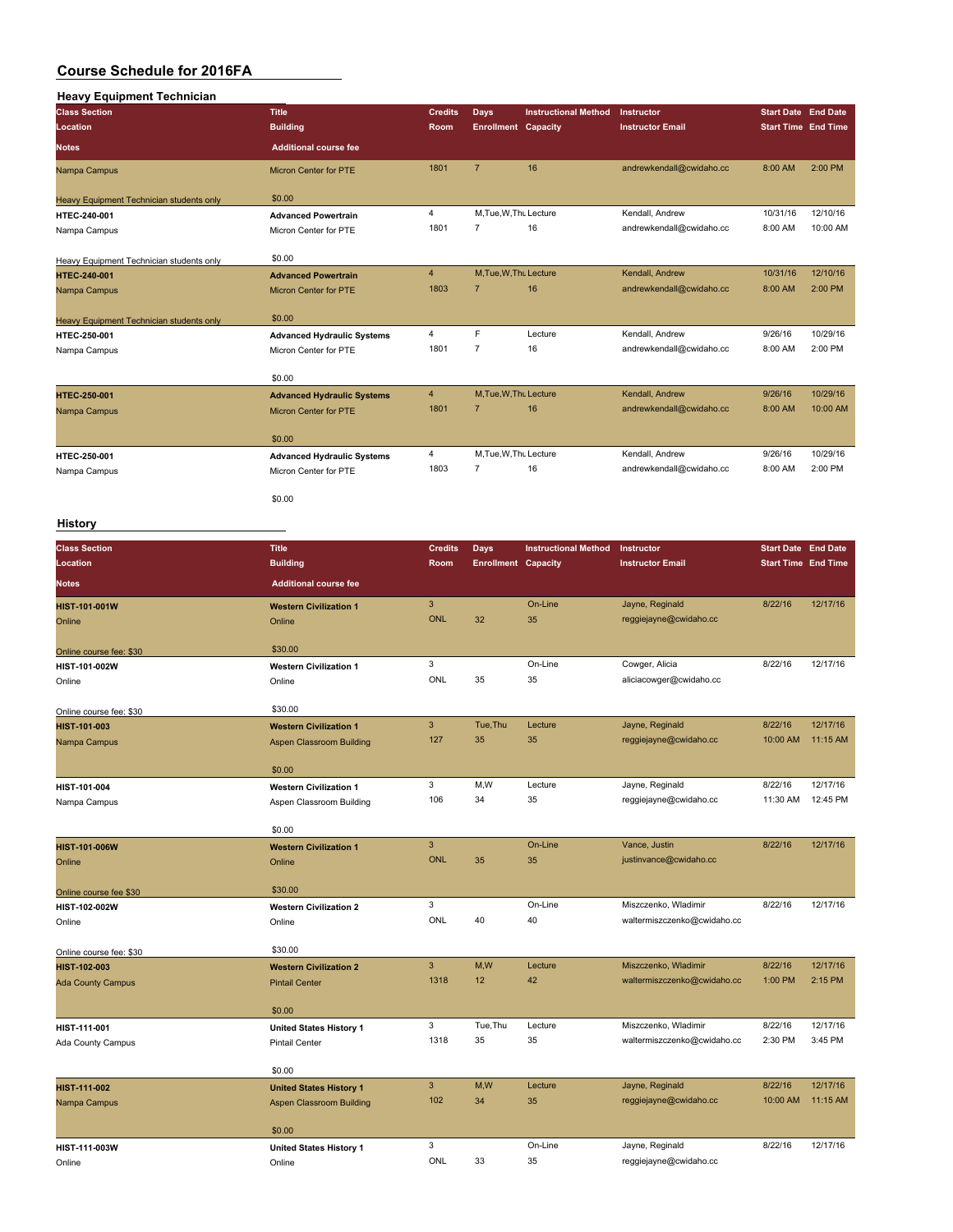| History                                                                                  |                                    |                |                            |                             |                             |                            |          |
|------------------------------------------------------------------------------------------|------------------------------------|----------------|----------------------------|-----------------------------|-----------------------------|----------------------------|----------|
| <b>Class Section</b>                                                                     | <b>Title</b>                       | <b>Credits</b> | <b>Days</b>                | <b>Instructional Method</b> | Instructor                  | <b>Start Date End Date</b> |          |
| Location                                                                                 | <b>Building</b>                    | Room           | <b>Enrollment Capacity</b> |                             | <b>Instructor Email</b>     | <b>Start Time End Time</b> |          |
| <b>Notes</b>                                                                             | <b>Additional course fee</b>       |                |                            |                             |                             |                            |          |
|                                                                                          |                                    |                |                            |                             |                             |                            |          |
| Online course fee: \$30                                                                  | \$30.00                            |                |                            |                             |                             |                            |          |
| <b>HIST-111-004W</b>                                                                     | <b>United States History 1</b>     | 3              |                            | On-Line                     | Miszczenko, Wladimir        | 8/22/16                    | 12/17/16 |
| Online                                                                                   | Online                             | <b>ONL</b>     | 35                         | 35                          | waltermiszczenko@cwidaho.cc |                            |          |
| Online course fee: \$30                                                                  | \$30.00                            |                |                            |                             |                             |                            |          |
| <b>HIST-111-005W</b>                                                                     | <b>United States History 1</b>     | 3              |                            | On-Line                     | Miszczenko, Wladimir        | 8/22/16                    | 12/17/16 |
| Online                                                                                   | Online                             | ONL            | 32                         | 35                          | waltermiszczenko@cwidaho.cc |                            |          |
| Online Course                                                                            | \$0.00                             |                |                            |                             |                             |                            |          |
| HIST-112-001                                                                             | <b>United States History 2</b>     | $\mathbf{3}$   | Tue, Thu                   | Lecture                     | Miszczenko, Wladimir        | 8/22/16                    | 12/17/16 |
| <b>Ada County Campus</b>                                                                 | <b>Pintail Center</b>              | 1230           | 20                         | 24                          | waltermiszczenko@cwidaho.cc | 11:30 AM                   | 12:45 PM |
|                                                                                          | \$0.00                             |                |                            |                             |                             |                            |          |
| HIST-112-002                                                                             | <b>United States History 2</b>     | 3              | M,W                        | Lecture                     | Miszczenko, Wladimir        | 8/22/16                    | 12/17/16 |
| Ada County Campus                                                                        | <b>Pintail Center</b>              | 1320           | 16                         | 24                          | waltermiszczenko@cwidaho.cc | 2:30 PM                    | 3:45 PM  |
|                                                                                          | \$0.00                             |                |                            |                             |                             |                            |          |
| <b>HIST-112-003W</b>                                                                     | <b>United States History 2</b>     | 3              |                            | On-Line                     | Miszczenko, Wladimir        | 8/22/16                    | 12/17/16 |
| Online                                                                                   | Online                             | <b>ONL</b>     | 17                         | 40                          | waltermiszczenko@cwidaho.cc |                            |          |
| Online course fee: \$30                                                                  | \$30.00                            |                |                            |                             |                             |                            |          |
| HIST-112-004H                                                                            | <b>United States History 2</b>     | 3              | Tue                        | Hybrid                      | Jayne, Reginald             | 8/22/16                    | 12/17/16 |
| Nampa Campus                                                                             | Aspen Classroom Building           | 127            | 30                         | 40                          | reggiejayne@cwidaho.cc      | 1:00 PM                    | 2:15 PM  |
| Hybrid - has an online component                                                         | \$0.00                             |                |                            |                             |                             |                            |          |
| <b>HIST-199-001H</b>                                                                     | <b>ST: Themes in US Hist: Pres</b> | 3              | Thu                        | <b>Special Topics</b>       | Jayne, Reginald             | 8/22/16                    | 12/17/16 |
| Nampa Campus                                                                             | Aspen Classroom Building           | 127            | 12                         | 30                          | reggiejayne@cwidaho.cc      | 1:00 PM                    | 2:15 PM  |
| Special Topics: Themes in US History: The<br>Presidency Hybrid - has an online component | \$0.00                             |                |                            |                             |                             |                            |          |

#### **Horticulture Technology**

| <b>Class Section</b>     | <b>Title</b>                              | <b>Credits</b> | Days                       | <b>Instructional Method</b> | Instructor                 | <b>Start Date End Date</b> |          |
|--------------------------|-------------------------------------------|----------------|----------------------------|-----------------------------|----------------------------|----------------------------|----------|
| Location                 | <b>Building</b>                           | Room           | <b>Enrollment Capacity</b> |                             | <b>Instructor Email</b>    | <b>Start Time</b> End Time |          |
| <b>Notes</b>             | <b>Additional course fee</b>              |                |                            |                             |                            |                            |          |
| <b>HRTC-106-001</b>      | <b>Annuals and Perennials</b>             | 3              | M, W, F                    | Lecture                     | Blackburn, Leslie          | 8/22/16                    | 12/17/16 |
|                          | Guardhouse                                | 104            | 15                         | 15                          | leslieblackburn@cwidaho.cc | 9:30 AM                    | 11:10 AM |
|                          |                                           |                |                            |                             |                            |                            |          |
| Special course fee: \$10 | \$10.00                                   | 3              | M,W,F                      |                             | Jenkins, Lawrence          | 8/22/16                    | 12/17/16 |
| <b>HRTC-106-001</b>      | <b>Annuals and Perennials</b>             |                |                            | Lecture                     |                            |                            |          |
| J                        | Guardhouse                                | 104            | 15                         | 15                          | jimjenkins@cwidaho.cc      | 9:30 AM                    | 11:10 AM |
| Special course fee: \$10 | \$10.00                                   |                |                            |                             |                            |                            |          |
| <b>HRTC-107-001</b>      | <b>Landscape Mgmt - Maintenance</b>       | 3              | M                          | Lecture                     | Blackburn, Leslie          | 8/22/16                    | 12/17/16 |
|                          | Guardhouse                                | 104            | 12                         | 12                          | leslieblackburn@cwidaho.cc | 12:30 PM                   | 2:20 PM  |
|                          |                                           |                |                            |                             |                            |                            |          |
| Special course fee: \$35 | \$35.00                                   |                |                            |                             |                            |                            |          |
| <b>HRTC-107-001</b>      | Landscape Mgmt - Maintenance              | 3              | M                          | Lecture                     | Jenkins, Lawrence          | 8/22/16                    | 12/17/16 |
| J.                       | Guardhouse                                | 104            | 12                         | 12                          | jimjenkins@cwidaho.cc      | 12:30 PM                   | 2:20 PM  |
| Special course fee: \$35 | \$35.00                                   |                |                            |                             |                            |                            |          |
| <b>HRTC-107-001</b>      | <b>Landscape Mgmt - Maintenance</b>       | $\overline{3}$ | W                          | Lecture                     | Blackburn, Leslie          | 8/22/16                    | 12/17/16 |
|                          | Guardhouse                                | 104            | 12                         | 12                          | leslieblackburn@cwidaho.cc | 12:30 PM                   | 3:20 PM  |
|                          |                                           |                |                            |                             |                            |                            |          |
| Special course fee: \$35 | \$35.00                                   |                |                            |                             |                            |                            |          |
| HRTC-107-001             | Landscape Mgmt - Maintenance              | 3              | W                          | Lecture                     | Jenkins, Lawrence          | 8/22/16                    | 12/17/16 |
| J                        | Guardhouse                                | 104            | 12                         | 12                          | jimjenkins@cwidaho.cc      | 12:30 PM                   | 3:20 PM  |
|                          |                                           |                |                            |                             |                            |                            |          |
| Special course fee: \$35 | \$35.00                                   |                |                            |                             |                            |                            |          |
| <b>HRTC-108-001</b>      | <b>Plant Propagation &amp; Management</b> | 3              | Tue, Thu                   | Lecture                     | Blackburn, Leslie          | 8/22/16                    | 12/17/16 |
|                          | Guardhouse                                | 104            | 14                         | 15                          | leslieblackburn@cwidaho.cc | 12:30 PM                   | 2:50 PM  |
| Special course fee: \$25 | \$25.00                                   |                |                            |                             |                            |                            |          |
| <b>HRTC-110-001</b>      | <b>Horticulture Botany</b>                | 3              | Tue, Thu                   | Lecture                     | Blackburn, Leslie          | 8/22/16                    | 12/17/16 |
| J.                       | Guardhouse                                | 104            | 18                         | 18                          | leslieblackburn@cwidaho.cc | 9:30 AM                    | 11:20 AM |
|                          |                                           |                |                            |                             |                            |                            |          |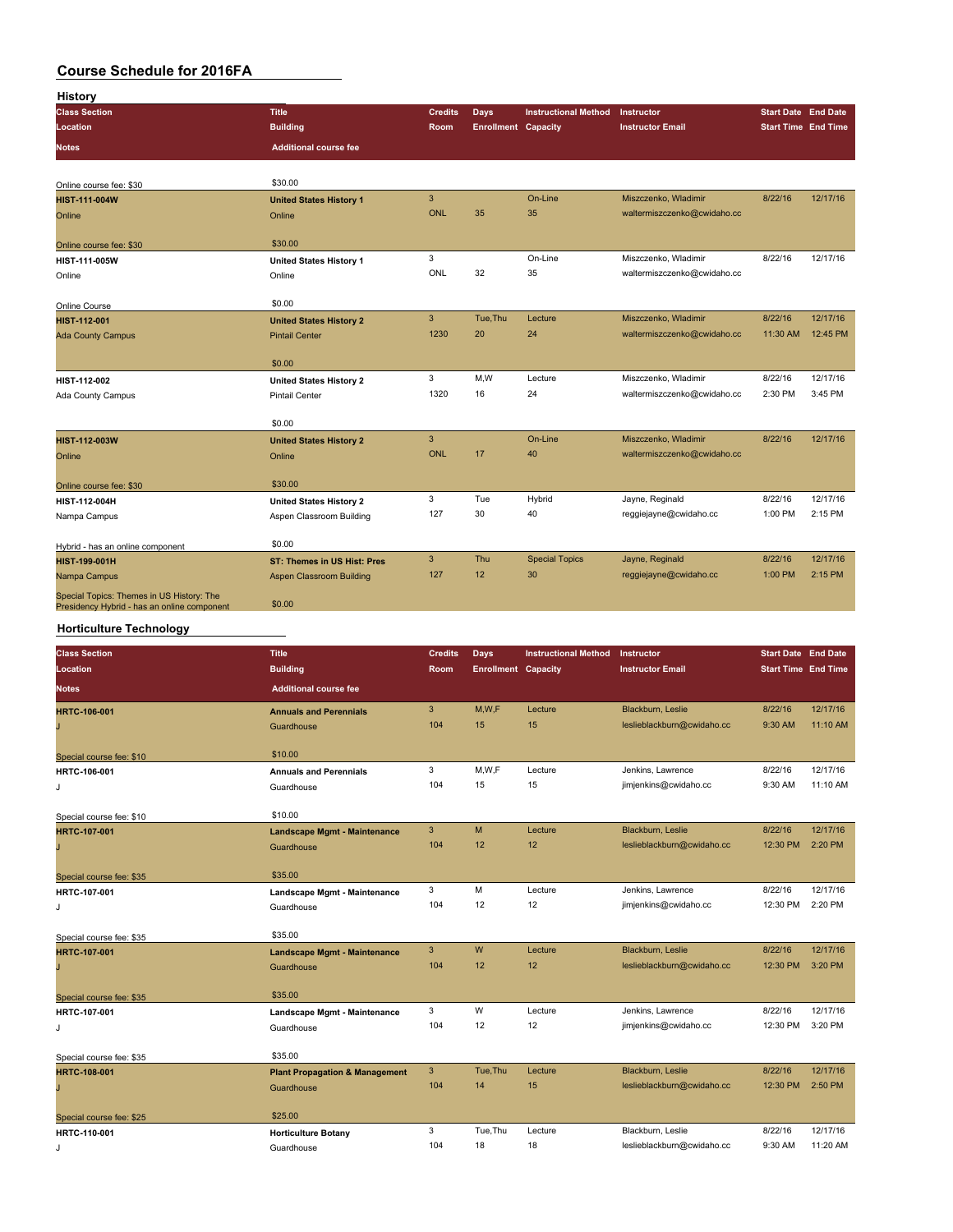| <b>Horticulture Technology</b>             |                                       |                |                            |                             |                            |                            |          |
|--------------------------------------------|---------------------------------------|----------------|----------------------------|-----------------------------|----------------------------|----------------------------|----------|
| <b>Class Section</b>                       | <b>Title</b>                          | <b>Credits</b> | <b>Days</b>                | <b>Instructional Method</b> | Instructor                 | <b>Start Date End Date</b> |          |
| Location                                   | <b>Building</b>                       | Room           | <b>Enrollment Capacity</b> |                             | <b>Instructor Email</b>    | <b>Start Time End Time</b> |          |
|                                            |                                       |                |                            |                             |                            |                            |          |
| <b>Notes</b>                               | <b>Additional course fee</b>          |                |                            |                             |                            |                            |          |
|                                            |                                       |                |                            |                             |                            |                            |          |
| Special course fee: \$50                   | \$50.00                               |                |                            |                             |                            |                            |          |
|                                            |                                       | 3              | M,W                        | Lecture                     | Blackburn, Leslie          | 8/22/16                    | 12/17/16 |
| HRTC-200-001                               | <b>QWEL: Water Effcnt Landscpr</b>    |                |                            |                             |                            |                            |          |
|                                            | Guardhouse                            | 104            | 14                         | 15                          | leslieblackburn@cwidaho.cc | 3:30 PM                    | 5:30 PM  |
|                                            |                                       |                |                            |                             |                            |                            |          |
| 2 additional field trip Saturdays required | \$0.00                                |                |                            |                             |                            |                            |          |
| HRTC-200-001                               | QWEL: Water Effcnt Landscpr           | 3              | M,W                        | Lecture                     | Schults, Dan               | 8/22/16                    | 12/17/16 |
| J                                          | Guardhouse                            | 104            | 14                         | 15                          | danschults@cwidaho.cc      | 3:30 PM                    | 5:30 PM  |
|                                            |                                       |                |                            |                             |                            |                            |          |
|                                            | \$0.00                                |                |                            |                             |                            |                            |          |
| 2 additional field trip Saturdays required |                                       | 3              | M                          | Lecture                     | Blackburn, Leslie          | 8/22/16                    | 12/17/16 |
| <b>HRTC-203-001</b>                        | <b>Landscape Trees</b>                |                |                            |                             |                            |                            |          |
|                                            | Guardhouse                            | 001            | $\boldsymbol{6}$           | 12                          | leslieblackburn@cwidaho.cc | 9:30 AM                    | 11:20 AM |
|                                            |                                       |                |                            |                             |                            |                            |          |
|                                            | \$0.00                                |                |                            |                             |                            |                            |          |
| HRTC-203-001                               | <b>Landscape Trees</b>                | 3              | M                          | Lecture                     | Schults, Dan               | 8/22/16                    | 12/17/16 |
| J                                          | Guardhouse                            | 001            | 6                          | 12                          | danschults@cwidaho.cc      | 9:30 AM                    | 11:20 AM |
|                                            |                                       |                |                            |                             |                            |                            |          |
|                                            | \$0.00                                |                |                            |                             |                            |                            |          |
|                                            |                                       |                |                            |                             |                            |                            |          |
| HRTC-203-001                               | <b>Landscape Trees</b>                | 3              | W,F                        | Lecture                     | Blackburn, Leslie          | 8/22/16                    | 12/17/16 |
|                                            | Guardhouse                            | 001            | 6                          | 12                          | leslieblackburn@cwidaho.cc | 9:30 AM                    | 11:00 AM |
|                                            |                                       |                |                            |                             |                            |                            |          |
|                                            | \$0.00                                |                |                            |                             |                            |                            |          |
| HRTC-203-001                               | <b>Landscape Trees</b>                | 3              | W,F                        | Lecture                     | Schults, Dan               | 8/22/16                    | 12/17/16 |
| J                                          | Guardhouse                            | 001            | 6                          | 12                          | danschults@cwidaho.cc      | 9:30 AM                    | 11:00 AM |
|                                            |                                       |                |                            |                             |                            |                            |          |
|                                            | \$0.00                                |                |                            |                             |                            |                            |          |
|                                            |                                       |                |                            |                             |                            |                            |          |
| <b>HRTC-204-001</b>                        | <b>Landscape Mgmt-Installation</b>    | $\mathbf{3}$   | Tue, Thu                   | Lecture                     | Blackburn, Leslie          | 8/22/16                    | 12/17/16 |
|                                            | Guardhouse                            | 001            | 11                         | 12                          | leslieblackburn@cwidaho.cc | 12:30 PM                   | 2:50 PM  |
|                                            |                                       |                |                            |                             |                            |                            |          |
| Special course fee: \$30                   | \$30.00                               |                |                            |                             |                            |                            |          |
| HRTC-204-001                               | <b>Landscape Mgmt-Installation</b>    | 3              | Tue, Thu                   | Lecture                     | Schults, Dan               | 8/22/16                    | 12/17/16 |
| J                                          | Guardhouse                            | 001            | 11                         | 12                          | danschults@cwidaho.cc      | 12:30 PM                   | 2:50 PM  |
|                                            |                                       |                |                            |                             |                            |                            |          |
|                                            |                                       |                |                            |                             |                            |                            |          |
| Special course fee: \$30                   | \$30.00                               |                |                            |                             |                            |                            |          |
| HRTC-206-001                               | <b>Integrated Turf &amp; Weed Mgt</b> | 3              | M,W                        | Lecture                     | Blackburn, Leslie          | 8/22/16                    | 12/17/16 |
|                                            | Guardhouse                            | 001            | 9                          | 12                          | leslieblackburn@cwidaho.cc | 12:30 PM                   | 2:50 PM  |
|                                            |                                       |                |                            |                             |                            |                            |          |
|                                            | \$0.00                                |                |                            |                             |                            |                            |          |
| HRTC-220-001                               | <b>Interior &amp; Floral Plants</b>   | 3              | M, W                       | Lecture                     | Blackburn, Leslie          | 8/22/16                    | 12/17/16 |
|                                            |                                       | 100            | 8                          | 12                          | leslieblackburn@cwidaho.cc | 9:00 AM                    | 11:20 AM |
| J                                          | Guardhouse                            |                |                            |                             |                            |                            |          |
|                                            |                                       |                |                            |                             |                            |                            |          |
| Special course fee: \$15                   | \$15.00                               |                |                            |                             |                            |                            |          |
| HRTC-256-001                               | <b>Landscape Design Principles</b>    | 3              | Tue, Thu                   | Lecture                     | Blackburn, Leslie          | 8/22/16                    | 12/17/16 |
|                                            | Guardhouse                            | 001            | 8                          | 12                          | leslieblackburn@cwidaho.cc | 9:00 AM                    | 11:20 AM |
|                                            |                                       |                |                            |                             |                            |                            |          |
| Special course fee: \$15                   | \$15.00                               |                |                            |                             |                            |                            |          |
|                                            |                                       | 3              | Tue, Thu                   | Lecture                     | Schults, Dan               | 8/22/16                    | 12/17/16 |
| HRTC-256-001                               | <b>Landscape Design Principles</b>    |                |                            |                             |                            |                            |          |
| J                                          | Guardhouse                            | 001            | 8                          | 12                          | danschults@cwidaho.cc      | 9:00 AM                    | 11:20 AM |
|                                            |                                       |                |                            |                             |                            |                            |          |
| Special course fee: \$15                   | \$15.00                               |                |                            |                             |                            |                            |          |
| <b>HRTC-271-001</b>                        | <b>Capstone Horticulture Projects</b> | $\mathbf{3}$   | F                          | Lecture                     | Blackburn, Leslie          | 8/22/16                    | 12/17/16 |
|                                            | Guardhouse                            | 104            | $\overline{2}$             | 10                          | leslieblackburn@cwidaho.cc | 12:30 PM                   | 3:00 PM  |
|                                            |                                       |                |                            |                             |                            |                            |          |
|                                            | \$50.00                               |                |                            |                             |                            |                            |          |
| Special course fee: \$50                   |                                       |                |                            |                             |                            |                            |          |
| HRTC-271-001                               | <b>Capstone Horticulture Projects</b> | 3              | F                          | Lecture                     | Schults, Dan               | 8/22/16                    | 12/17/16 |
| J                                          | Guardhouse                            | 104            | $\mathbf 2$                | 10                          | danschults@cwidaho.cc      | 12:30 PM                   | 3:00 PM  |
|                                            |                                       |                |                            |                             |                            |                            |          |
| Special course fee: \$50                   | \$50.00                               |                |                            |                             |                            |                            |          |
|                                            |                                       |                |                            |                             |                            |                            |          |
| <b>Humanities</b>                          |                                       |                |                            |                             |                            |                            |          |
|                                            |                                       |                |                            |                             |                            |                            |          |
| <b>Class Section</b>                       | <b>Title</b>                          | <b>Credits</b> | Days                       | <b>Instructional Method</b> | Instructor                 | <b>Start Date End Date</b> |          |
| Location                                   | <b>Building</b>                       | Room           | <b>Enrollment Capacity</b> |                             | <b>Instructor Email</b>    | <b>Start Time End Time</b> |          |
| <b>Notes</b>                               | <b>Additional course fee</b>          |                |                            |                             |                            |                            |          |
|                                            |                                       |                |                            |                             |                            |                            |          |

| <b>Notes</b>         | <b>Additional course fee</b> |            |    |                 |                         |         |          |
|----------------------|------------------------------|------------|----|-----------------|-------------------------|---------|----------|
| <b>HUMA-101-001W</b> | Intro to Humanities 1        |            |    | On-Line         | Yadlin, Michal          | 8/22/16 | 12/17/16 |
| Online               | Online                       | <b>ONL</b> | 30 | 30 <sup>°</sup> | michalyadlin@cwidaho.cc |         |          |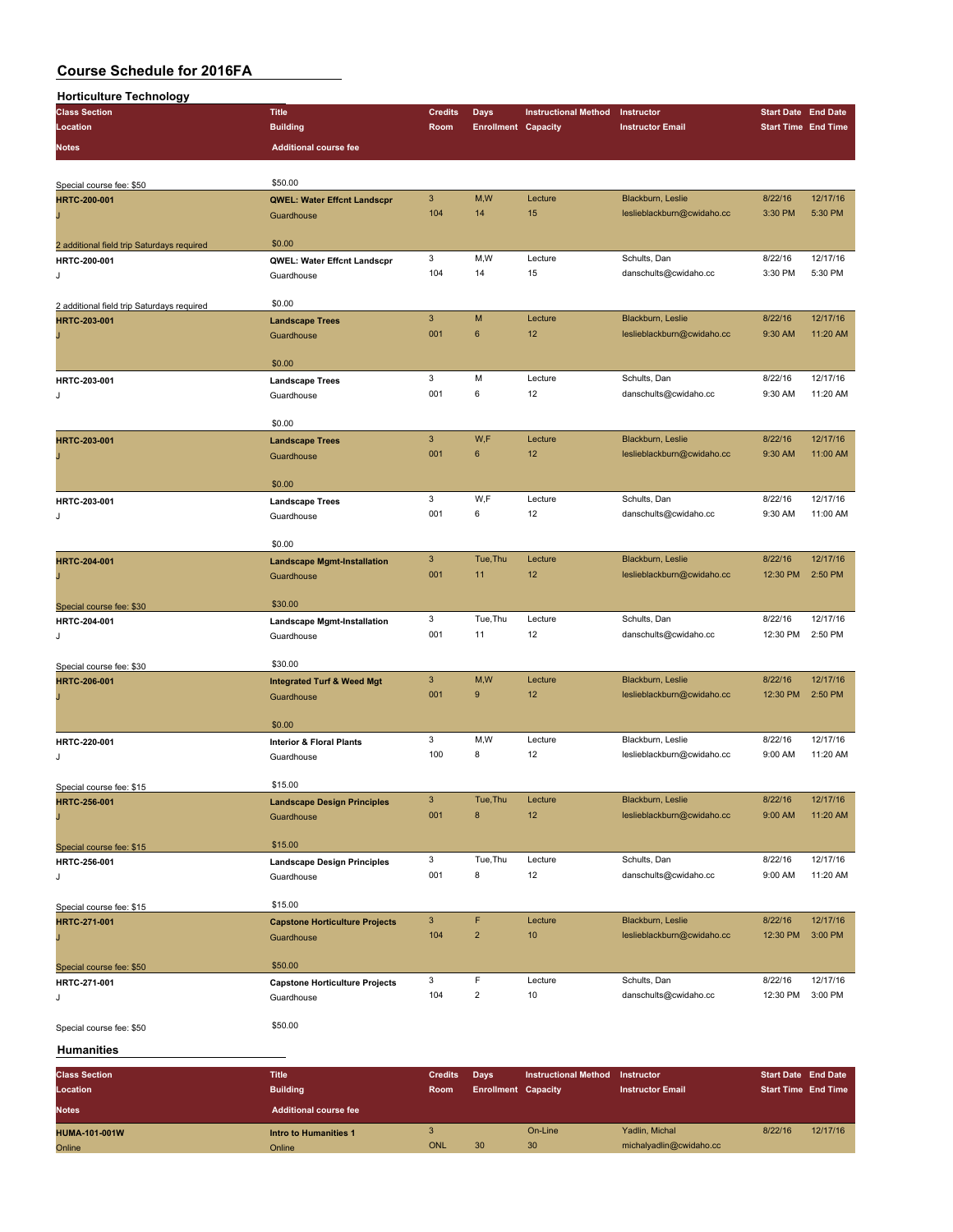| <b>Humanities</b>                       |                                  |                |                            |                             |                           |                            |          |
|-----------------------------------------|----------------------------------|----------------|----------------------------|-----------------------------|---------------------------|----------------------------|----------|
| <b>Class Section</b>                    | <b>Title</b>                     | <b>Credits</b> | <b>Days</b>                | <b>Instructional Method</b> | Instructor                | <b>Start Date End Date</b> |          |
| Location                                | <b>Building</b>                  | Room           | <b>Enrollment Capacity</b> |                             | <b>Instructor Email</b>   | <b>Start Time End Time</b> |          |
| <b>Notes</b>                            | <b>Additional course fee</b>     |                |                            |                             |                           |                            |          |
| Online course fee: \$30                 | \$30.00                          |                |                            |                             |                           |                            |          |
| HUMA-101-002W                           | Intro to Humanities 1            | 3              |                            | On-Line                     | Hughes, Stewart           | 8/22/16                    | 12/17/16 |
| Online                                  | Online                           | ONL            | 30                         | 30                          | collinhughes@cwidaho.cc   |                            |          |
|                                         |                                  |                |                            |                             |                           |                            |          |
| Online course fee: \$30                 | \$30.00                          |                |                            |                             |                           |                            |          |
| HUMA-101-003                            | <b>Intro to Humanities 1</b>     | 3              | Tue, Thu                   | Lecture                     | Bonde, Deborah            | 8/22/16                    | 12/17/16 |
| <b>Ada County Campus</b>                | <b>Pintail Center</b>            | 1204           | 27                         | 28                          | debbiebonde@cwidaho.cc    | 10:00 AM                   | 11:15 AM |
|                                         | \$0.00                           |                |                            |                             |                           |                            |          |
| HUMA-101-004W                           | Intro to Humanities 1            | 3              |                            | On-Line                     | Cook, Elizabeth           | 8/22/16                    | 12/17/16 |
| Online                                  | Online                           | ONL            | 29                         | 30                          | elizabethcook@cwidaho.cc  |                            |          |
| Online course fee: \$30                 | \$30.00                          |                |                            |                             |                           |                            |          |
| HUMA-101-005W                           | <b>Intro to Humanities 1</b>     | $\overline{3}$ |                            | On-Line                     | Wilson, Harold            | 8/22/16                    | 12/17/16 |
| Online                                  | Online                           | <b>ONL</b>     | 29                         | 30                          | gregwilson@cwidaho.cc     |                            |          |
| Online course fee: \$30                 | \$30.00                          |                |                            |                             |                           |                            |          |
| HUMA-101-007                            | Intro to Humanities 1            | 3              | M,W                        | Lecture                     | Brown, Karen              | 8/22/16                    | 12/17/16 |
| Nampa Campus                            | Aspen Classroom Building         | 127            | 41                         | 42                          | karenbrown@cwidaho.cc     | 1:00 PM                    | 2:15 PM  |
|                                         | \$0.00                           |                |                            |                             |                           |                            |          |
| <b>HUMA-101-011H</b>                    | <b>Intro to Humanities 1</b>     | $\mathbf{3}$   | Thu                        | Hybrid                      | Portales, Fonda           | 8/22/16                    | 12/17/16 |
| <b>Ada County Campus</b>                | <b>Pintail Center</b>            | 1320           | 25                         | 30                          | fondaportales@cwidaho.cc  | 7:00 AM                    | 8:15 AM  |
| Hybrid course - has an online component | \$0.00                           |                |                            |                             |                           |                            |          |
| HUMA-101-012H                           | Intro to Humanities 1            | 3              | Tue                        | Hybrid                      | Bonde, Deborah            | 8/22/16                    | 12/17/16 |
| Ada County Campus                       | <b>Pintail Center</b>            | 1211           | 24                         | 24                          | debbiebonde@cwidaho.cc    | 2:30 PM                    | 3:45 PM  |
| Hybrid course - has an online component | \$0.00                           |                |                            |                             |                           |                            |          |
| HUMA-102-001                            | <b>Intro to Humanities 2</b>     | $\mathbf{3}$   | M.W                        | Lecture                     | Hartvigsen, Mark          | 8/22/16                    | 12/17/16 |
| Nampa Campus                            | <b>Academic Building</b>         | 218            | 15                         | 30                          | markhartvigsen@cwidaho.cc | 2:30 PM                    | 3:45 PM  |
|                                         | \$0.00                           |                |                            |                             |                           |                            |          |
| HUMA-102-002W                           | Intro to Humanities 2            | 3              |                            | On-Line                     | Hurlbert, Jarrod          | 8/22/16                    | 12/17/16 |
| Online                                  | Online                           | ONL            | 29                         | 30                          | jarrodhurlbert@cwidaho.cc |                            |          |
| Online course fee: \$30                 | \$30.00                          |                |                            |                             |                           |                            |          |
| <b>HUMA-199-001H</b>                    | <b>ST: Intro to Film Studies</b> | $\mathbf{3}$   | F                          | <b>Special Topics</b>       | McMorrow, Sharon          | 8/22/16                    | 12/17/16 |
| <b>Ada County Campus</b>                | <b>Pintail Center</b>            | 1208           | 21                         | 30                          | sharonmcmorrow@cwidaho.cc | 2:00 PM                    | 3:15 PM  |
| Hybrid course - has an online component | \$0.00                           |                |                            |                             |                           |                            |          |
| <b>Idaho Profess Driver Training</b>    |                                  |                |                            |                             |                           |                            |          |
| <b>Class Section</b>                    | <b>Title</b>                     | <b>Credits</b> | <b>Days</b>                | <b>Instructional Method</b> | Instructor                | <b>Start Date End Date</b> |          |
| Location                                | <b>Building</b>                  | Room           | <b>Enrollment Capacity</b> |                             | <b>Instructor Email</b>   | <b>Start Time End Time</b> |          |

| Location                              | <b>Building</b>                         | Room           | <b>Enrollment Capacity</b> |         | <b>Instructor Email</b> | <b>Start Time End Time</b> |          |
|---------------------------------------|-----------------------------------------|----------------|----------------------------|---------|-------------------------|----------------------------|----------|
| <b>Notes</b>                          | <b>Additional course fee</b>            |                |                            |         |                         |                            |          |
| <b>IPDT-102-001</b>                   | <b>Basic Knowledge Dev &amp; Theory</b> | 4              | M, Tue, W, Thu Lecture     |         | Younger, Tracy          | 7/18/16                    | 8/4/16   |
| Nampa Campus                          | <b>Professional Truck Driving</b>       | <b>CLASS</b>   | 3                          | 12      | TracyYounger@cwidaho.cc | 7:00 AM                    | 5:30 PM  |
| <b>Instructor Permission Required</b> | \$984.08                                |                |                            |         |                         |                            |          |
| IPDT-102-002                          | <b>Basic Knowledge Dev &amp; Theory</b> | 4              | M,Tue                      | Lecture | Younger, Tracy          | 8/1/16                     | 11/23/16 |
| Nampa Campus                          | Professional Truck Driving              | <b>CLASS</b>   | 4                          | 12      | TracyYounger@cwidaho.cc | 6:00 PM                    | 9:00 PM  |
| Instructor Permission Required        | \$984.08                                |                |                            |         |                         |                            |          |
| <b>IPDT-102-002</b>                   | <b>Basic Knowledge Dev &amp; Theory</b> | $\overline{4}$ | SAT, SUN                   | Lecture | Younger, Tracy          | 8/1/16                     | 11/23/16 |
| Nampa Campus                          | <b>Professional Truck Driving</b>       | <b>YARD</b>    | $\overline{4}$             | 12      | TracyYounger@cwidaho.cc | 7:00 AM                    | 5:30 PM  |
| <b>Instructor Permission Required</b> | \$984.08                                |                |                            |         |                         |                            |          |
| IPDT-102-003                          | <b>Basic Knowledge Dev &amp; Theory</b> | 4              | M.Tue.W.Thu Lecture        |         | Younger, Tracy          | 8/8/16                     | 8/25/16  |
| Nampa Campus                          | Professional Truck Driving              | <b>CLASS</b>   | 2                          | 12      | TracyYounger@cwidaho.cc | 7:00 AM                    | 5:30 PM  |
| Instructor Permission Required        | \$984.08                                |                |                            |         |                         |                            |          |
| <b>IPDT-102-004</b>                   | <b>Basic Knowledge Dev &amp; Theory</b> | $\overline{4}$ | M, Tue, W, Thu Lecture     |         | Younger, Tracy          | 8/29/16                    | 9/15/16  |
| Nampa Campus                          | <b>Professional Truck Driving</b>       | <b>CLASS</b>   | $\overline{4}$             | 12      | TracyYounger@cwidaho.cc | 7:00 AM                    | 5:30 PM  |
|                                       |                                         |                |                            |         |                         |                            |          |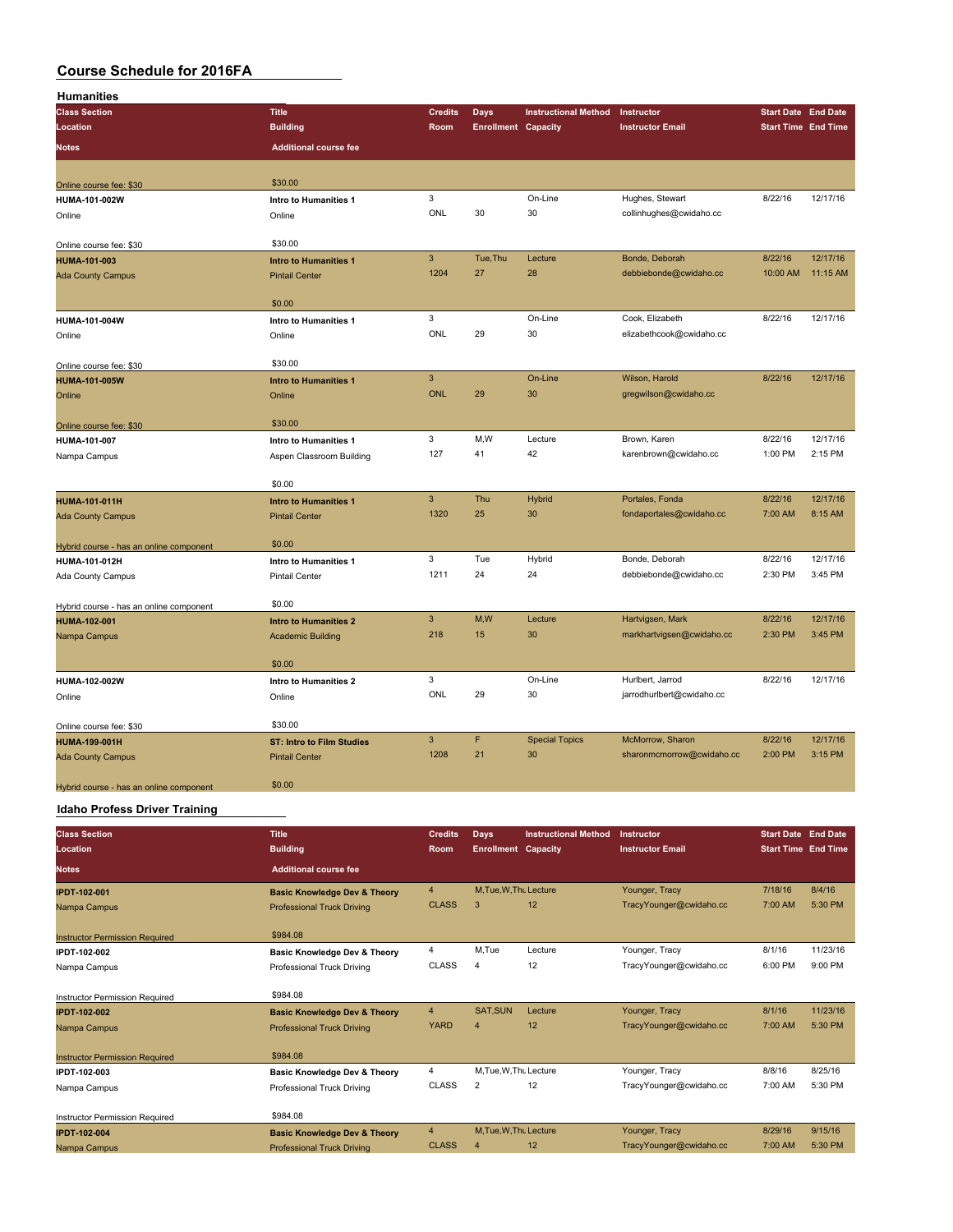### **Idaho Profess Driver Training**

| <b>Class Section</b>                                  | <b>Title</b>                                                    | <b>Credits</b>   | Days                                     | <b>Instructional Method</b>     | Instructor                                | <b>Start Date End Date</b> |                            |
|-------------------------------------------------------|-----------------------------------------------------------------|------------------|------------------------------------------|---------------------------------|-------------------------------------------|----------------------------|----------------------------|
| Location                                              | <b>Building</b>                                                 | <b>Room</b>      | <b>Enrollment Capacity</b>               |                                 | <b>Instructor Email</b>                   |                            | <b>Start Time End Time</b> |
| <b>Notes</b>                                          | <b>Additional course fee</b>                                    |                  |                                          |                                 |                                           |                            |                            |
|                                                       |                                                                 |                  |                                          |                                 |                                           |                            |                            |
| <b>Instructor Permission Required</b>                 | \$984.08                                                        |                  |                                          |                                 |                                           |                            |                            |
| IPDT-106-001                                          | <b>Driving Skills Development</b>                               | 4<br>YARD        | M, Tue, W, Thu Lab<br>3                  | 12                              | Younger, Tracy                            | 8/8/16                     | 8/25/16                    |
| Nampa Campus                                          | Professional Truck Driving                                      |                  |                                          |                                 | TracyYounger@cwidaho.cc                   | 7:00 AM                    | 5:30 PM                    |
| Instructor Permission Required                        | \$1,269.12                                                      |                  |                                          |                                 |                                           |                            |                            |
| <b>IPDT-106-002</b>                                   | <b>Driving Skills Development</b>                               | 4                | M,Tue                                    | Lab                             | Younger, Tracy                            | 8/8/16                     | 10/2/16                    |
| Nampa Campus                                          | <b>Professional Truck Driving</b>                               | <b>CLASS</b>     | $\overline{4}$                           | 12                              | TracyYounger@cwidaho.cc                   | 6:00 PM                    | 9:00 PM                    |
| <b>Instructor Permission Required</b>                 | \$1,269.12                                                      |                  |                                          |                                 |                                           |                            |                            |
| IPDT-106-002                                          | <b>Driving Skills Development</b>                               | 4                | SAT, SUN                                 | Lab                             | Younger, Tracy                            | 8/8/16                     | 10/2/16                    |
| Nampa Campus                                          | Professional Truck Driving                                      | YARD             | 4                                        | 12                              | TracyYounger@cwidaho.cc                   | 7:00 AM                    | 5:30 PM                    |
| Instructor Permission Required                        | \$1,269.12                                                      |                  |                                          |                                 |                                           |                            |                            |
| <b>IPDT-106-003</b>                                   | <b>Driving Skills Development</b>                               | 4                | M, Tue, W, Thu Lab                       |                                 | Younger, Tracy                            | 8/29/16                    | 9/15/16                    |
| Nampa Campus                                          | <b>Professional Truck Driving</b>                               | <b>YARD</b>      | $\overline{2}$                           | 12                              | TracyYounger@cwidaho.cc                   | 7:00 AM                    | 5:30 PM                    |
|                                                       | \$1,269.12                                                      |                  |                                          |                                 |                                           |                            |                            |
| <b>Instructor Permission Required</b><br>IPDT-106-004 | <b>Driving Skills Development</b>                               | 4                | M, Tue, W, Thu Lab                       |                                 | Younger, Tracy                            | 9/19/16                    | 10/6/16                    |
| Nampa Campus                                          | Professional Truck Driving                                      | YARD             | 4                                        | 12                              | TracyYounger@cwidaho.cc                   | 7:00 AM                    | 5:30 PM                    |
|                                                       |                                                                 |                  |                                          |                                 |                                           |                            |                            |
| Instructor Permission Required                        | \$1,269.12                                                      |                  |                                          |                                 |                                           |                            |                            |
| <b>IPDT-112-001</b>                                   | <b>Driving Skills Enhancement</b>                               | 4                | M, Tue, W, Thu Lab                       |                                 | Younger, Tracy                            | 8/29/16                    | 9/15/16                    |
| Nampa Campus                                          | <b>Professional Truck Driving</b>                               | <b>YARD</b>      | 3                                        | 12                              | TracyYounger@cwidaho.cc                   | 7:00 AM                    | 5:30 PM                    |
| <b>Instructor Permission Required</b>                 | \$1,269.12                                                      |                  |                                          |                                 |                                           |                            |                            |
| IPDT-112-002                                          | <b>Driving Skills Enhancement</b>                               | 4                | M,Tue                                    | Lab                             | Younger, Tracy                            | 10/3/16                    | 11/27/16                   |
| Nampa Campus                                          | Professional Truck Driving                                      | YARD             | $\overline{4}$                           | 12                              | TracyYounger@cwidaho.cc                   | 6:00 PM                    | 9:00 PM                    |
| <b>Instructor Permission Required</b>                 | \$1,269.12                                                      |                  |                                          |                                 |                                           |                            |                            |
| <b>IPDT-112-002</b>                                   | <b>Driving Skills Enhancement</b>                               | 4                | SAT, SUN                                 | Lab                             | Younger, Tracy                            | 10/3/16                    | 11/27/16                   |
| Nampa Campus                                          | <b>Professional Truck Driving</b>                               | <b>CLASS</b>     | $\overline{4}$                           | 12                              | TracyYounger@cwidaho.cc                   | 7:00 AM                    | 5:30 PM                    |
|                                                       |                                                                 |                  |                                          |                                 |                                           |                            |                            |
| <b>Instructor Permission Required</b>                 | \$1,269.12                                                      | 4                | M, Tue, W, Thu Lab                       |                                 | Younger, Tracy                            | 9/19/16                    | 10/6/16                    |
| IPDT-112-003<br>Nampa Campus                          | <b>Driving Skills Enhancement</b><br>Professional Truck Driving | YARD             | $\overline{2}$                           | 12                              | TracyYounger@cwidaho.cc                   | 7:00 AM                    | 5:30 PM                    |
|                                                       |                                                                 |                  |                                          |                                 |                                           |                            |                            |
| <b>Instructor Permission Required</b>                 | \$1,269.12                                                      |                  |                                          |                                 |                                           |                            |                            |
| <b>IPDT-112-004</b>                                   | <b>Driving Skills Enhancement</b>                               | 4                | M, Tue, W, Thu Lab                       |                                 | Younger, Tracy                            | 10/10/16                   | 10/27/16                   |
| Nampa Campus                                          | <b>Professional Truck Driving</b>                               | <b>YARD</b>      | 4                                        | 12                              | TracyYounger@cwidaho.cc                   | 7:00 AM                    | 5:30 PM                    |
| <b>Instructor Permission Required</b>                 | \$1,269.12                                                      |                  |                                          |                                 |                                           |                            |                            |
| IPDT-120-001                                          | Adv Professional Truck Drvg                                     | 6                | M, Tue, W, Thu Lecture                   |                                 | Younger, Tracy                            | 9/19/16                    | 10/27/16                   |
| Nampa Campus                                          | Professional Truck Driving                                      | <b>CLASS</b>     | 3                                        | 12                              | TracyYounger@cwidaho.cc                   | 7:00 AM                    | 5:30 PM                    |
|                                                       | \$1,408.68                                                      |                  |                                          |                                 |                                           |                            |                            |
| <b>IPDT-120-002</b>                                   | <b>Adv Professional Truck Drvg</b>                              | 6                | M,Tue                                    | Lecture                         | Younger, Tracy                            | 12/12/16                   | 1/26/17                    |
| Nampa Campus                                          | <b>Professional Truck Driving</b>                               | <b>CLASS</b>     | 4                                        | 12                              | TracyYounger@cwidaho.cc                   | 6:00 PM                    | 9:00 PM                    |
|                                                       |                                                                 |                  |                                          |                                 |                                           |                            |                            |
| IPDT-120-002                                          | \$1,408.68<br><b>Adv Professional Truck Drvg</b>                | 6                | SAT, SUN                                 | Lecture                         | Younger, Tracy                            | 12/12/16                   | 1/26/17                    |
| Nampa Campus                                          | Professional Truck Driving                                      | <b>YARD</b>      | 4                                        | 12                              | TracyYounger@cwidaho.cc                   | 7:00 AM                    | 5:30 PM                    |
|                                                       |                                                                 |                  |                                          |                                 |                                           |                            |                            |
|                                                       | \$1,408.68                                                      |                  |                                          |                                 |                                           |                            |                            |
| <b>IPDT-120-003</b>                                   | <b>Adv Professional Truck Drvg</b>                              | 6<br><b>YARD</b> | M, Tue, W, Thu Lecture<br>$\overline{2}$ | 12                              | Younger, Tracy<br>TracyYounger@cwidaho.cc | 10/10/16<br>7:00 AM        | 11/17/16<br>5:30 PM        |
| Nampa Campus                                          | <b>Professional Truck Driving</b>                               |                  |                                          |                                 |                                           |                            |                            |
| <b>Instructor Permission Required</b>                 | \$1,408.68                                                      |                  |                                          |                                 |                                           |                            |                            |
| IPDT-120-004                                          | <b>Adv Professional Truck Drvg</b>                              | 6                | M, Tue, W, Thu Lecture                   |                                 | Younger, Tracy                            | 10/31/16                   | 12/8/16                    |
| Nampa Campus                                          | Professional Truck Driving                                      | YARD             | 4                                        | 12                              | TracyYounger@cwidaho.cc                   | 7:00 AM                    | 5:30 PM                    |
| Instructor Permission Required                        | \$1,408.68                                                      |                  |                                          |                                 |                                           |                            |                            |
| Info Secrty & Digital Forensic                        |                                                                 |                  |                                          |                                 |                                           |                            |                            |
|                                                       |                                                                 |                  |                                          |                                 |                                           |                            |                            |
| <b>Class Section</b>                                  | <b>Title</b>                                                    | <b>Credits</b>   | Days                                     | Instructional Method Instructor |                                           |                            | <b>Start Date End Date</b> |

**Location Building Room Enrollment Capacity Instructor Email Start Time End Time**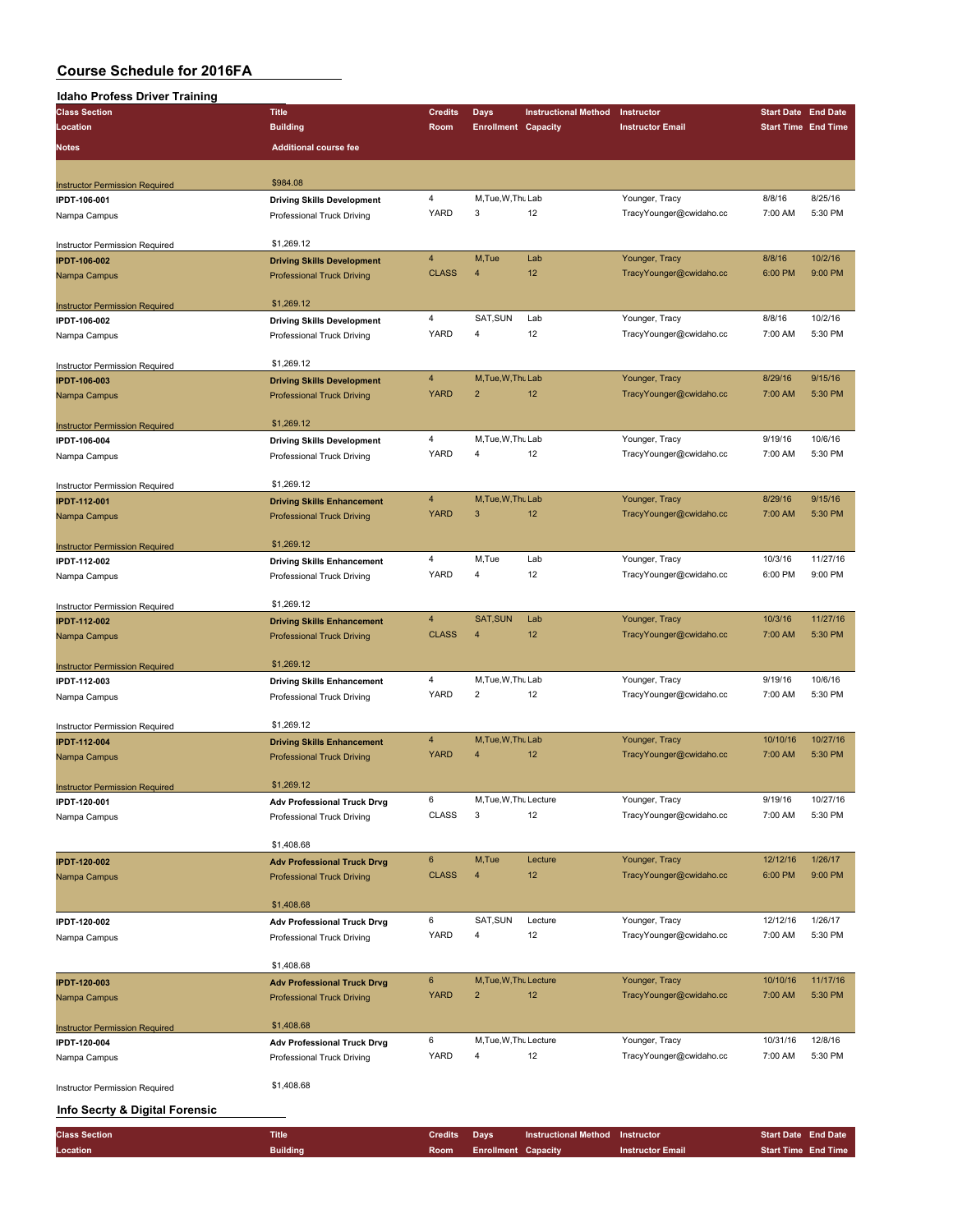### **Info Secrty & Digital Forensic**

| <b>Notes</b>                                                                                                        | <b>Additional course fee</b>              |                        |                      |    |                      |          |          |
|---------------------------------------------------------------------------------------------------------------------|-------------------------------------------|------------------------|----------------------|----|----------------------|----------|----------|
| ISDF-110-001                                                                                                        | <b>Hardware &amp; Client Oper Systems</b> | $\overline{4}$         | M.Tue.W.Thu Lecture  |    | Otto, Linda          | 8/22/16  | 9/24/16  |
| <b>Ada County Campus</b><br>For Information Security majors only.<br>COREQUISITE: ISDF 123, 125 Special course fee: | <b>Pintail Center</b>                     | 1411                   | 21                   | 21 | lindaotto@cwidaho.cc | 7:45 AM  | 11:45 AM |
| \$40                                                                                                                | \$40.00                                   |                        |                      |    |                      |          |          |
| ISDF-123-001                                                                                                        | <b>Network Fundamentals</b>               | 4                      | M.Tue, W.Thu Lecture |    | Otto, Linda          | 9/26/16  | 10/29/16 |
| Ada County Campus<br>For Information Security majors only.                                                          | <b>Pintail Center</b>                     | 1411                   | 21                   | 21 | lindaotto@cwidaho.cc | 7:45 AM  | 11:45 AM |
| COREQUISITE: ISDF 110, 125 Special course fee:<br>\$15                                                              | \$15.00                                   |                        |                      |    |                      |          |          |
| ISDF-125-001                                                                                                        | <b>Basic Network Routing</b>              | $\overline{4}$         | M.Tue.W.Thu Lecture  |    | Otto, Linda          | 10/31/16 | 12/10/16 |
| <b>Ada County Campus</b>                                                                                            | <b>Pintail Center</b>                     | 1411                   | 21                   | 21 | lindaotto@cwidaho.cc | 7:45 AM  | 11:45 AM |
| For Information Security majors only.<br>COREQUISITE: ISDF 110, 123                                                 | \$0.00                                    |                        |                      |    |                      |          |          |
| ISDF-246-001                                                                                                        | <b>Securing Directory Serv Infras</b>     | 4                      | M.Tue, W.Thu Lecture |    | Bowers, Donald       | 8/22/16  | 9/24/16  |
| Ada County Campus                                                                                                   | <b>Pintail Center</b>                     | 1411                   | 19                   | 21 | donbowers@cwidaho.cc | 1:30 PM  | 5:30 PM  |
|                                                                                                                     |                                           |                        |                      |    |                      |          |          |
|                                                                                                                     | \$0.00                                    |                        | M.Tue, W.Thu Lecture |    | Bowers, Donald       | 9/26/16  | 10/29/16 |
| ISDF-248-001                                                                                                        | <b>Fund of Network Security</b>           | $\overline{4}$<br>1411 |                      |    | donbowers@cwidaho.cc | 1:30 PM  | 5:30 PM  |
| <b>Ada County Campus</b>                                                                                            | <b>Pintail Center</b>                     |                        | 19                   | 21 |                      |          |          |
|                                                                                                                     | \$0.00                                    |                        |                      |    |                      |          |          |
| ISDF-252-001                                                                                                        | <b>Programming for Info Security</b>      | 4                      | M.Tue, W.Thu Lecture |    | Bowers, Donald       | 10/31/16 | 12/10/16 |
| Ada County Campus                                                                                                   | <b>Pintail Center</b>                     | 1411                   | 19                   | 21 | donbowers@cwidaho.cc | 1:30 PM  | 5:30 PM  |
|                                                                                                                     | \$0.00                                    |                        |                      |    |                      |          |          |

#### **Law Enforcement**

| <b>Class Section</b>                                                                                                                          | <b>Title</b>                            | <b>Credits</b> | <b>Days</b>                | <b>Instructional Method</b> | Instructor                           | <b>Start Date End Date</b> |          |
|-----------------------------------------------------------------------------------------------------------------------------------------------|-----------------------------------------|----------------|----------------------------|-----------------------------|--------------------------------------|----------------------------|----------|
| Location                                                                                                                                      | <b>Building</b>                         | Room           | <b>Enrollment Capacity</b> |                             | <b>Instructor Email</b>              | <b>Start Time End Time</b> |          |
| Notes                                                                                                                                         | <b>Additional course fee</b>            |                |                            |                             |                                      |                            |          |
| LAWE-101-001                                                                                                                                  | <b>Intro to Law Enforcement</b>         | $\overline{2}$ | M, Tue, W, Thu Lecture     |                             | Forsman, LeRoy                       | 8/22/16                    | 12/17/16 |
| <b>Canyon County Center</b><br>Mandatory Course for PTE Law Enforcement                                                                       | <b>Canyon County Center</b>             | 117            | 14                         | 20                          | leroyforsman@cwidaho.cc              | 7:00 AM                    | 5:00 PM  |
| Program students. Not Open Admission. Special<br>course fee: \$125                                                                            | \$125.00                                |                |                            |                             |                                      |                            |          |
| LAWE-101-001                                                                                                                                  | Intro to Law Enforcement                | $\overline{2}$ | M, Tue, W, Thu Lecture     |                             | Forsman, LeRoy                       | 8/22/16                    | 12/17/16 |
| Canyon County Center<br>Mandatory Course for PTE Law Enforcement<br>Program students. Not Open Admission. Special                             | Canyon County Center                    | 118            | 14                         | 20                          | leroyforsman@cwidaho.cc              | 7:00 AM                    | 5:00 PM  |
| course fee: \$125                                                                                                                             | \$125.00                                |                |                            |                             |                                      |                            |          |
| LAWE-101-001                                                                                                                                  | <b>Intro to Law Enforcement</b>         | $\overline{2}$ | M.Tue, W, Thu Lecture      |                             | Forsman, LeRoy                       | 8/22/16                    | 12/17/16 |
| <b>Canyon County Center</b><br>Mandatory Course for PTE Law Enforcement<br>Program students. Not Open Admission. Special                      | <b>Canyon County Center</b>             | 120            | 14                         | 20                          | leroyforsman@cwidaho.cc              | 7:00 AM                    | 5:00 PM  |
| course fee: \$125                                                                                                                             | \$125.00                                |                |                            |                             |                                      |                            |          |
| LAWE-101-001                                                                                                                                  | Intro to Law Enforcement                | $\overline{2}$ | M.Tue, W.Thu Lecture       |                             | Forsman, LeRoy                       | 8/22/16                    | 12/17/16 |
| Canyon County Center<br>Mandatory Course for PTE Law Enforcement<br>Program students. Not Open Admission. Special                             | Canyon County Center                    | 121            | 14                         | 20                          | leroyforsman@cwidaho.cc              | 7:00 AM                    | 5:00 PM  |
| course fee: \$125                                                                                                                             | \$125.00                                | $\overline{2}$ | M, Tue, W, Thu Lecture     |                             |                                      | 8/22/16                    | 12/17/16 |
| LAWE-101-001                                                                                                                                  | <b>Intro to Law Enforcement</b>         | 117            | 14                         | 20                          | Reid, Ralph<br>brettreid2@cwidaho.cc | 7:00 AM                    | 5:00 PM  |
| <b>Canyon County Center</b><br>Mandatory Course for PTE Law Enforcement<br>Program students. Not Open Admission. Special<br>course fee: \$125 | <b>Canyon County Center</b><br>\$125.00 |                |                            |                             |                                      |                            |          |
| LAWE-101-001                                                                                                                                  | Intro to Law Enforcement                | $\overline{2}$ | M.Tue, W.Thu Lecture       |                             | Reid, Ralph                          | 8/22/16                    | 12/17/16 |
| Canyon County Center<br>Mandatory Course for PTE Law Enforcement                                                                              | Canyon County Center                    | 118            | 14                         | 20                          | brettreid2@cwidaho.cc                | 7:00 AM                    | 5:00 PM  |
| Program students. Not Open Admission. Special<br>course fee: \$125                                                                            | \$125.00                                |                |                            |                             |                                      |                            |          |
| LAWE-101-001                                                                                                                                  | <b>Intro to Law Enforcement</b>         | $\overline{2}$ | M, Tue, W, Thu Lecture     |                             | Reid, Ralph                          | 8/22/16                    | 12/17/16 |
| <b>Canyon County Center</b><br>Mandatory Course for PTE Law Enforcement<br>Program students. Not Open Admission. Special                      | <b>Canyon County Center</b>             | 120            | 14                         | 20                          | brettreid2@cwidaho.cc                | 7:00 AM                    | 5:00 PM  |
| course fee: \$125                                                                                                                             | \$125.00                                |                |                            |                             |                                      |                            |          |
| LAWE-101-001                                                                                                                                  | Intro to Law Enforcement                | $\overline{2}$ | M.Tue, W.Thu Lecture       |                             | Reid, Ralph                          | 8/22/16                    | 12/17/16 |
| Canyon County Center<br>Mandatory Course for PTE Law Enforcement<br>Program students. Not Open Admission. Special                             | Canyon County Center                    | 121            | 14                         | 20                          | brettreid2@cwidaho.cc                | 7:00 AM                    | 5:00 PM  |
| course fee: \$125                                                                                                                             | \$125.00                                |                |                            |                             |                                      |                            |          |
| LAWE-103-001                                                                                                                                  | <b>Basic Law</b>                        | 3              | M, Tue, W, Thu Lecture     |                             | Forsman, LeRoy                       | 8/22/16                    | 12/17/16 |
| <b>Canyon County Center</b>                                                                                                                   | <b>Canyon County Center</b>             | 117            | 14                         | 20                          | leroyforsman@cwidaho.cc              | 7:00 AM                    | 5:00 PM  |
| Mandatory course for Law Enforcement Program<br>students. Not open admission.                                                                 | \$0.00                                  |                |                            |                             |                                      |                            |          |

**LAWE-103-001 Basic Law** 3 M,Tue,W,Thu,Lecture Forsman, LeRoy 8/22/16 12/17/16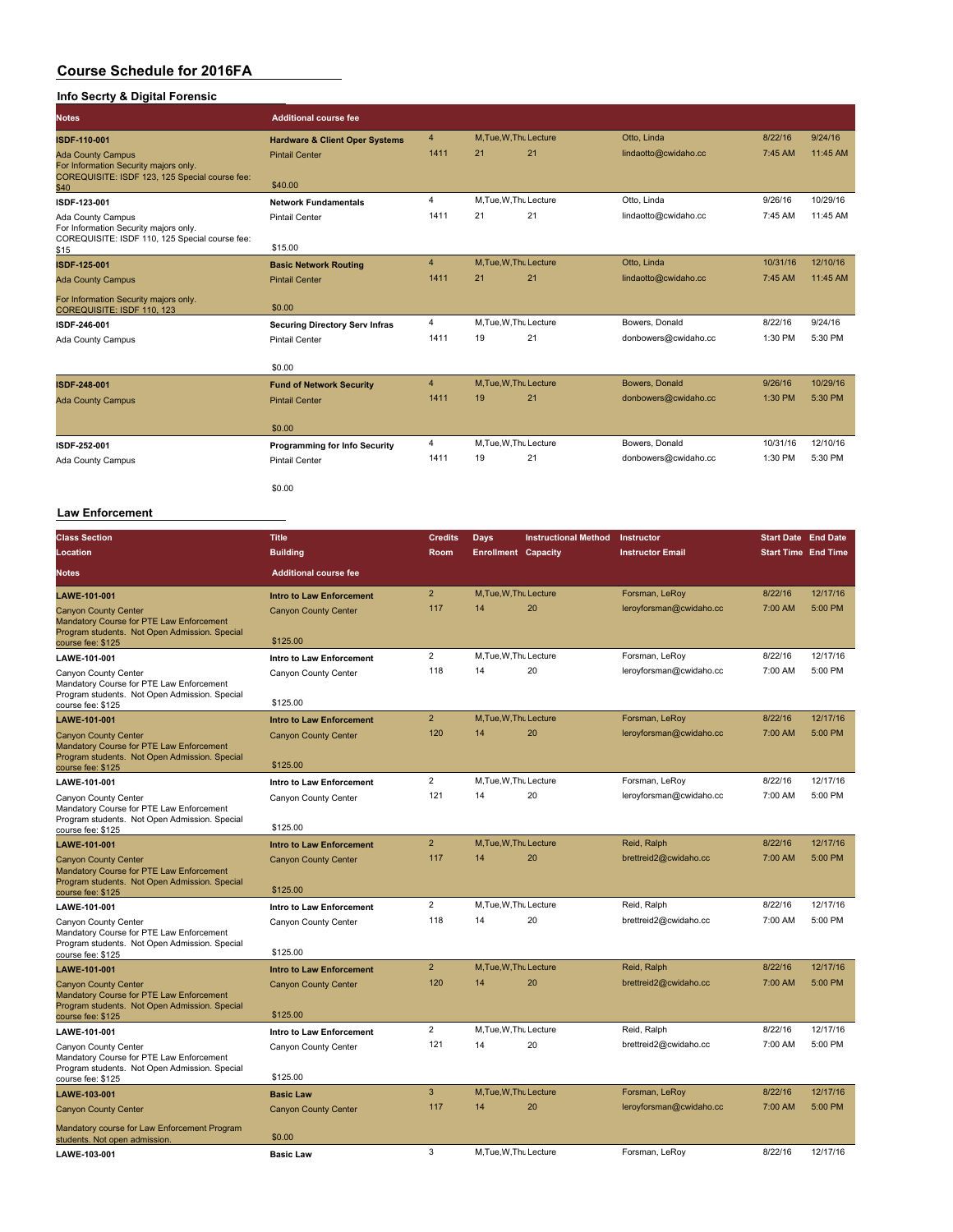| <b>Law Enforcement</b>                                                                                                                 |                                  |                |                            |                             |                                      |                            |          |
|----------------------------------------------------------------------------------------------------------------------------------------|----------------------------------|----------------|----------------------------|-----------------------------|--------------------------------------|----------------------------|----------|
| <b>Class Section</b>                                                                                                                   | <b>Title</b>                     | <b>Credits</b> | <b>Days</b>                | <b>Instructional Method</b> | Instructor                           | <b>Start Date End Date</b> |          |
| Location                                                                                                                               | <b>Building</b>                  | Room           | <b>Enrollment Capacity</b> |                             | <b>Instructor Email</b>              | <b>Start Time End Time</b> |          |
| Notes                                                                                                                                  | <b>Additional course fee</b>     |                |                            |                             |                                      |                            |          |
| Canyon County Center                                                                                                                   | Canyon County Center             | 118            | 14                         | 20                          | leroyforsman@cwidaho.cc              | 7:00 AM                    | 5:00 PM  |
| Mandatory course for Law Enforcement Program<br>students. Not open admission.                                                          | \$0.00                           |                |                            |                             |                                      |                            |          |
| LAWE-103-001                                                                                                                           | <b>Basic Law</b>                 | $\overline{3}$ | M, Tue, W, Thu Lecture     |                             | Forsman, LeRoy                       | 8/22/16                    | 12/17/16 |
| <b>Canyon County Center</b>                                                                                                            | <b>Canyon County Center</b>      | 120            | 14                         | 20                          | leroyforsman@cwidaho.cc              | 7:00 AM                    | 5:00 PM  |
| Mandatory course for Law Enforcement Program<br>students. Not open admission                                                           | \$0.00                           |                |                            |                             |                                      |                            |          |
| LAWE-103-001                                                                                                                           | <b>Basic Law</b>                 | 3              | M, Tue, W, Thu Lecture     |                             | Forsman, LeRoy                       | 8/22/16                    | 12/17/16 |
| Canyon County Center                                                                                                                   | Canyon County Center             | 121            | 14                         | 20                          | leroyforsman@cwidaho.cc              | 7:00 AM                    | 5:00 PM  |
| Mandatory course for Law Enforcement Program<br>students. Not open admission.                                                          | \$0.00                           |                |                            |                             |                                      |                            |          |
| LAWE-103-001                                                                                                                           | <b>Basic Law</b>                 | 3              | M, Tue, W, Thu Lecture     |                             | Reid, Ralph                          | 8/22/16                    | 12/17/16 |
| <b>Canyon County Center</b>                                                                                                            | <b>Canyon County Center</b>      | 117            | 14                         | 20                          | brettreid2@cwidaho.cc                | 7:00 AM                    | 5:00 PM  |
| Mandatory course for Law Enforcement Program<br>students. Not open admission.                                                          | \$0.00                           |                |                            |                             |                                      |                            |          |
| LAWE-103-001                                                                                                                           | <b>Basic Law</b>                 | 3              | M, Tue, W, Thu Lecture     |                             | Reid, Ralph                          | 8/22/16                    | 12/17/16 |
| Canyon County Center                                                                                                                   | Canyon County Center             | 118            | 14                         | 20                          | brettreid2@cwidaho.cc                | 7:00 AM                    | 5:00 PM  |
| Mandatory course for Law Enforcement Program<br>students. Not open admission.                                                          | \$0.00                           |                |                            |                             |                                      |                            |          |
| LAWE-103-001                                                                                                                           | <b>Basic Law</b>                 | 3              | M, Tue, W, Thu Lecture     |                             | Reid, Ralph                          | 8/22/16                    | 12/17/16 |
| <b>Canyon County Center</b>                                                                                                            | <b>Canyon County Center</b>      | 120            | 14                         | 20                          | brettreid2@cwidaho.cc                | 7:00 AM                    | 5:00 PM  |
| Mandatory course for Law Enforcement Program<br>students. Not open admission                                                           | \$0.00                           |                |                            |                             |                                      |                            |          |
| LAWE-103-001                                                                                                                           | <b>Basic Law</b>                 | 3              | M, Tue, W, Thu Lecture     |                             | Reid, Ralph                          | 8/22/16                    | 12/17/16 |
| Canyon County Center                                                                                                                   | Canyon County Center             | 121            | 14                         | 20                          | brettreid2@cwidaho.cc                | 7:00 AM                    | 5:00 PM  |
| Mandatory course for Law Enforcement Program<br>students. Not open admission                                                           | \$0.00                           |                |                            |                             |                                      |                            |          |
| LAWE-105-001                                                                                                                           | <b>Police Procedures</b>         | $\overline{2}$ | M.Tue.W.Thu Lecture        |                             | Forsman, LeRoy                       | 8/22/16                    | 12/17/16 |
| <b>Canyon County Center</b><br>Mandatory Course for PTE Law Enforcement<br>Program students. Not Open Admission. Special               | <b>Canyon County Center</b>      | 117            | 14                         | 20                          | leroyforsman@cwidaho.cc              | 7:00 AM                    | 5:00 PM  |
| course fee: \$190                                                                                                                      | \$190.00                         |                |                            |                             |                                      |                            |          |
| LAWE-105-001                                                                                                                           | <b>Police Procedures</b>         | $\overline{2}$ | M, Tue, W, Thu Lecture     |                             | Forsman, LeRoy                       | 8/22/16                    | 12/17/16 |
| Canyon County Center<br>Mandatory Course for PTE Law Enforcement<br>Program students. Not Open Admission. Special<br>course fee: \$190 | Canyon County Center<br>\$190.00 | 118            | 14                         | 20                          | leroyforsman@cwidaho.cc              | 7:00 AM                    | 5:00 PM  |
| LAWE-105-001                                                                                                                           | <b>Police Procedures</b>         | $\overline{2}$ | M, Tue, W, Thu Lecture     |                             | Forsman, LeRoy                       | 8/22/16                    | 12/17/16 |
| <b>Canyon County Center</b><br>Mandatory Course for PTE Law Enforcement<br>Program students. Not Open Admission. Special               | <b>Canyon County Center</b>      | 120            | 14                         | 20                          | leroyforsman@cwidaho.cc              | 7:00 AM                    | 5:00 PM  |
| course fee: \$190                                                                                                                      | \$190.00                         |                |                            |                             |                                      |                            |          |
| LAWE-105-001                                                                                                                           | <b>Police Procedures</b>         | $\overline{2}$ | M, Tue, W, Thu Lecture     |                             | Forsman, LeRoy                       | 8/22/16                    | 12/17/16 |
| Canyon County Center<br>Mandatory Course for PTE Law Enforcement<br>Program students. Not Open Admission. Special                      | Canyon County Center             | 121            | 14                         | 20                          | leroyforsman@cwidaho.cc              | 7:00 AM                    | 5:00 PM  |
| course fee: \$190                                                                                                                      | \$190.00                         | $\overline{c}$ | M, Tue, W, Thu Lecture     |                             |                                      | 8/22/16                    | 12/17/16 |
| LAWE-105-001                                                                                                                           | <b>Police Procedures</b>         | 117            | 14                         | 20                          | Reid, Ralph<br>brettreid2@cwidaho.cc | 7:00 AM                    | 5:00 PM  |
| <b>Canyon County Center</b><br>Mandatory Course for PTE Law Enforcement<br>Program students. Not Open Admission. Special               | <b>Canyon County Center</b>      |                |                            |                             |                                      |                            |          |
| course fee: \$190                                                                                                                      | \$190.00                         |                |                            |                             |                                      |                            |          |
| LAWE-105-001                                                                                                                           | <b>Police Procedures</b>         | $\overline{c}$ | M, Tue, W, Thu Lecture     |                             | Reid, Ralph                          | 8/22/16                    | 12/17/16 |
| Canyon County Center<br>Mandatory Course for PTE Law Enforcement<br>Program students. Not Open Admission. Special<br>course fee: \$190 | Canyon County Center<br>\$190.00 | 118            | 14                         | 20                          | brettreid2@cwidaho.cc                | 7:00 AM                    | 5:00 PM  |
| LAWE-105-001                                                                                                                           | <b>Police Procedures</b>         | $\overline{2}$ | M, Tue, W, Thu Lecture     |                             | Reid, Ralph                          | 8/22/16                    | 12/17/16 |
| <b>Canyon County Center</b>                                                                                                            | <b>Canyon County Center</b>      | 120            | 14                         | 20                          | brettreid2@cwidaho.cc                | 7:00 AM                    | 5:00 PM  |
| Mandatory Course for PTE Law Enforcement<br>Program students. Not Open Admission. Special                                              | \$190.00                         |                |                            |                             |                                      |                            |          |
| course fee: \$190<br>LAWE-105-001                                                                                                      | <b>Police Procedures</b>         | $\overline{c}$ | M, Tue, W, Thu Lecture     |                             | Reid, Ralph                          | 8/22/16                    | 12/17/16 |
| Canyon County Center<br>Mandatory Course for PTE Law Enforcement                                                                       | Canyon County Center             | 121            | 14                         | 20                          | brettreid2@cwidaho.cc                | 7:00 AM                    | 5:00 PM  |
| Program students. Not Open Admission. Special<br>course fee: \$190                                                                     | \$190.00                         |                |                            |                             |                                      |                            |          |
| LAWE-106-001                                                                                                                           | <b>Police Proficiencies</b>      | $\overline{2}$ | M.Tue.W.Thu Lecture        |                             | Forsman, LeRoy                       | 8/22/16                    | 12/17/16 |
| <b>Canyon County Center</b><br>Mandatory course for Law Enforcement Program                                                            | <b>Canyon County Center</b>      | 117            | 14                         | 20                          | leroyforsman@cwidaho.cc              | 7:00 AM                    | 5:00 PM  |
| students. Not open admission.                                                                                                          | \$324.00                         |                |                            |                             |                                      |                            |          |
| LAWE-106-001                                                                                                                           | <b>Police Proficiencies</b>      | $\overline{c}$ | M, Tue, W, Thu Lecture     |                             | Forsman, LeRoy                       | 8/22/16                    | 12/17/16 |
| Canyon County Center                                                                                                                   | Canyon County Center             | 118            | 14                         | 20                          | leroyforsman@cwidaho.cc              | 7:00 AM                    | 5:00 PM  |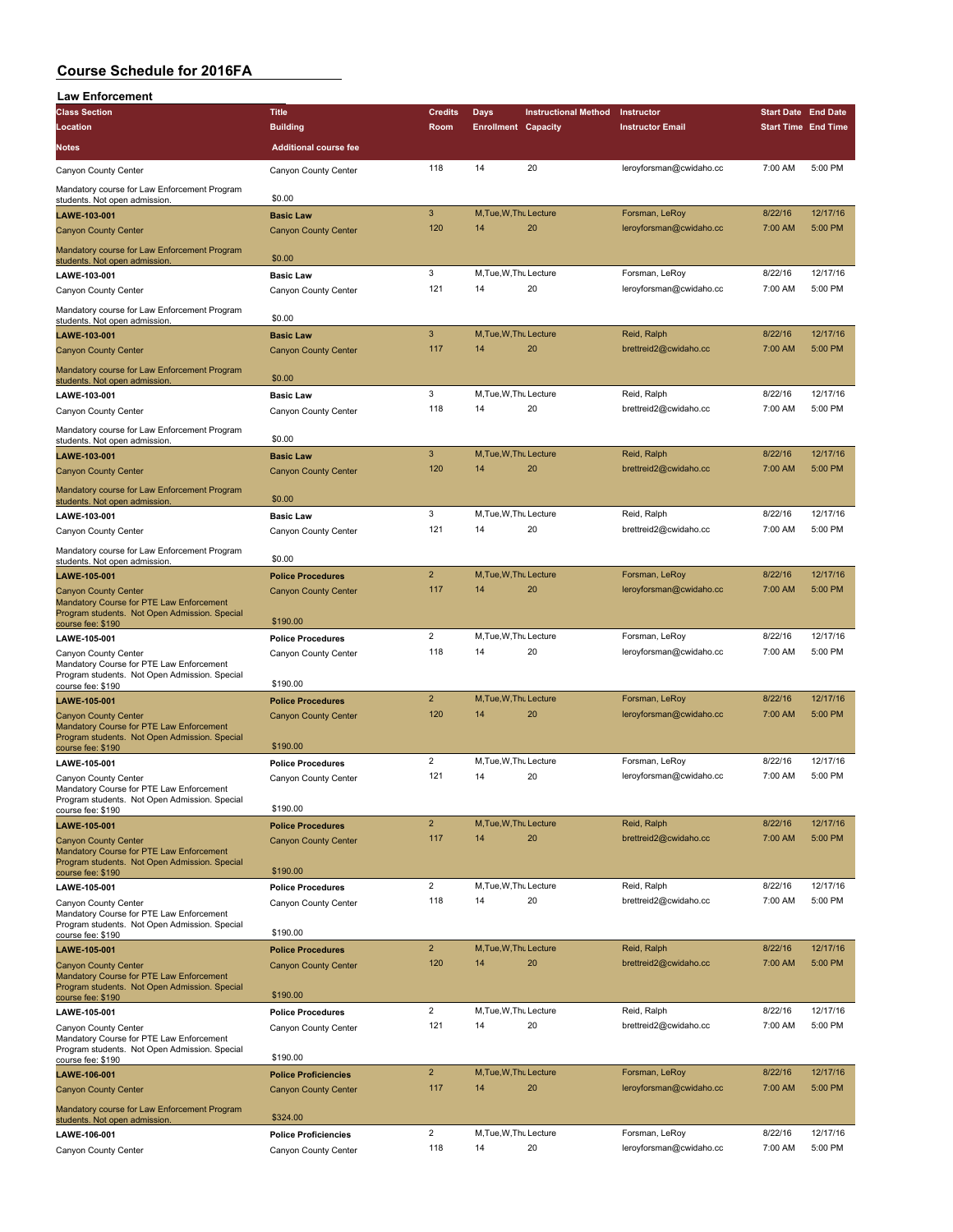| <b>Law Enforcement</b>                                                        |                                                                  |                     |                              |                             |                                      |                            |          |
|-------------------------------------------------------------------------------|------------------------------------------------------------------|---------------------|------------------------------|-----------------------------|--------------------------------------|----------------------------|----------|
| <b>Class Section</b>                                                          | <b>Title</b>                                                     | <b>Credits</b>      | Days                         | <b>Instructional Method</b> | Instructor                           | <b>Start Date End Date</b> |          |
| Location                                                                      | <b>Building</b>                                                  | Room                | <b>Enrollment Capacity</b>   |                             | <b>Instructor Email</b>              | <b>Start Time End Time</b> |          |
| <b>Notes</b>                                                                  | <b>Additional course fee</b>                                     |                     |                              |                             |                                      |                            |          |
|                                                                               |                                                                  |                     |                              |                             |                                      |                            |          |
| Mandatory course for Law Enforcement Program<br>students. Not open admission. | \$324.00                                                         |                     |                              |                             |                                      |                            |          |
| LAWE-106-001                                                                  | <b>Police Proficiencies</b>                                      | $\overline{2}$      | M, Tue, W, Thu Lecture       |                             | Forsman, LeRoy                       | 8/22/16                    | 12/17/16 |
| <b>Canyon County Center</b>                                                   | <b>Canyon County Center</b>                                      | 120                 | 14                           | 20                          | leroyforsman@cwidaho.cc              | 7:00 AM                    | 5:00 PM  |
| Mandatory course for Law Enforcement Program                                  |                                                                  |                     |                              |                             |                                      |                            |          |
| students. Not open admission.                                                 | \$324.00                                                         | $\overline{2}$      | M, Tue, W, Thu Lecture       |                             | Forsman, LeRoy                       | 8/22/16                    | 12/17/16 |
| LAWE-106-001<br>Canyon County Center                                          | <b>Police Proficiencies</b><br>Canyon County Center              | 121                 | 14                           | 20                          | leroyforsman@cwidaho.cc              | 7:00 AM                    | 5:00 PM  |
|                                                                               |                                                                  |                     |                              |                             |                                      |                            |          |
| Mandatory course for Law Enforcement Program<br>students. Not open admission. | \$324.00                                                         |                     |                              |                             |                                      |                            |          |
| LAWE-106-001                                                                  | <b>Police Proficiencies</b>                                      | $\overline{2}$      | M, Tue, W, Thu Lecture       |                             | Reid, Ralph                          | 8/22/16                    | 12/17/16 |
| <b>Canyon County Center</b>                                                   | <b>Canyon County Center</b>                                      | 117                 | 14                           | 20                          | brettreid2@cwidaho.cc                | 7:00 AM                    | 5:00 PM  |
| Mandatory course for Law Enforcement Program                                  |                                                                  |                     |                              |                             |                                      |                            |          |
| students. Not open admission.                                                 | \$324.00                                                         | $\overline{2}$      | M, Tue, W, Thu Lecture       |                             |                                      | 8/22/16                    | 12/17/16 |
| LAWE-106-001                                                                  | <b>Police Proficiencies</b>                                      | 118                 | 14                           | 20                          | Reid, Ralph<br>brettreid2@cwidaho.cc | 7:00 AM                    | 5:00 PM  |
| Canyon County Center                                                          | Canyon County Center                                             |                     |                              |                             |                                      |                            |          |
| Mandatory course for Law Enforcement Program<br>students. Not open admission. | \$324.00                                                         |                     |                              |                             |                                      |                            |          |
| LAWE-106-001                                                                  | <b>Police Proficiencies</b>                                      | $\overline{2}$      | M, Tue, W, Thu Lecture       |                             | Reid, Ralph                          | 8/22/16                    | 12/17/16 |
| <b>Canyon County Center</b>                                                   | <b>Canyon County Center</b>                                      | 120                 | 14                           | 20                          | brettreid2@cwidaho.cc                | 7:00 AM                    | 5:00 PM  |
| Mandatory course for Law Enforcement Program                                  |                                                                  |                     |                              |                             |                                      |                            |          |
| students. Not open admission                                                  | \$324.00                                                         |                     |                              |                             |                                      |                            |          |
| LAWE-106-001                                                                  | <b>Police Proficiencies</b>                                      | $\overline{2}$      | M.Tue, W.Thu Lecture         |                             | Reid, Ralph                          | 8/22/16                    | 12/17/16 |
| Canyon County Center                                                          | Canyon County Center                                             | 121                 | 14                           | 20                          | brettreid2@cwidaho.cc                | 7:00 AM                    | 5:00 PM  |
| Mandatory course for Law Enforcement Program                                  | \$324.00                                                         |                     |                              |                             |                                      |                            |          |
| students. Not open admission.<br>LAWE-107-001                                 | <b>Law Enforcement Leadership</b>                                | $\mathbf{1}$        | M.Tue.W.Thu Lecture          |                             | Forsman, LeRoy                       | 8/22/16                    | 12/17/16 |
| <b>Canyon County Center</b>                                                   | <b>Canyon County Center</b>                                      | 117                 | 14                           | 20                          | leroyforsman@cwidaho.cc              | 7:00 AM                    | 5:00 PM  |
| Mandatory course for Law Enforcement Program                                  |                                                                  |                     |                              |                             |                                      |                            |          |
| students. Not open admission                                                  | \$0.00                                                           |                     |                              |                             |                                      |                            |          |
| LAWE-107-001                                                                  | <b>Law Enforcement Leadership</b>                                | $\mathbf{1}$        | M, Tue, W, Thu Lecture       |                             | Forsman, LeRoy                       | 8/22/16                    | 12/17/16 |
| Canyon County Center                                                          | Canyon County Center                                             | 118                 | 14                           | 20                          | leroyforsman@cwidaho.cc              | 7:00 AM                    | 5:00 PM  |
| Mandatory course for Law Enforcement Program                                  | \$0.00                                                           |                     |                              |                             |                                      |                            |          |
| students. Not open admission.                                                 |                                                                  | $\mathbf{1}$        | M, Tue, W, Thu Lecture       |                             | Forsman, LeRoy                       | 8/22/16                    | 12/17/16 |
| LAWE-107-001<br><b>Canyon County Center</b>                                   | <b>Law Enforcement Leadership</b><br><b>Canyon County Center</b> | 120                 | 14                           | 20                          | leroyforsman@cwidaho.cc              | 7:00 AM                    | 5:00 PM  |
|                                                                               |                                                                  |                     |                              |                             |                                      |                            |          |
| Mandatory course for Law Enforcement Program<br>students. Not open admission  | \$0.00                                                           |                     |                              |                             |                                      |                            |          |
| LAWE-107-001                                                                  | <b>Law Enforcement Leadership</b>                                | 1                   | M, Tue, W, Thu Lecture       |                             | Forsman, LeRoy                       | 8/22/16                    | 12/17/16 |
| Canyon County Center                                                          | Canyon County Center                                             | 121                 | 14                           | 20                          | leroyforsman@cwidaho.cc              | 7:00 AM                    | 5:00 PM  |
| Mandatory course for Law Enforcement Program                                  |                                                                  |                     |                              |                             |                                      |                            |          |
| students. Not open admission.                                                 | \$0.00                                                           |                     |                              |                             |                                      |                            | 12/17/16 |
| LAWE-107-001                                                                  | <b>Law Enforcement Leadership</b>                                | $\mathbf{1}$<br>117 | M, Tue, W, Thu Lecture<br>14 | 20                          | Reid, Ralph<br>brettreid2@cwidaho.cc | 8/22/16<br>7:00 AM         | 5:00 PM  |
| <b>Canyon County Center</b>                                                   | <b>Canyon County Center</b>                                      |                     |                              |                             |                                      |                            |          |
| Mandatory course for Law Enforcement Program<br>students. Not open admission. | \$0.00                                                           |                     |                              |                             |                                      |                            |          |
| LAWE-107-001                                                                  | <b>Law Enforcement Leadership</b>                                | 1                   | M, Tue, W, Thu Lecture       |                             | Reid, Ralph                          | 8/22/16                    | 12/17/16 |
| Canyon County Center                                                          | Canyon County Center                                             | 118                 | 14                           | 20                          | brettreid2@cwidaho.cc                | 7:00 AM                    | 5:00 PM  |
| Mandatory course for Law Enforcement Program                                  |                                                                  |                     |                              |                             |                                      |                            |          |
| students. Not open admission.                                                 | \$0.00                                                           |                     |                              |                             |                                      |                            |          |
| LAWE-107-001                                                                  | <b>Law Enforcement Leadership</b>                                | $\mathbf{1}$        | M, Tue, W, Thu Lecture       |                             | Reid, Ralph                          | 8/22/16                    | 12/17/16 |
| <b>Canyon County Center</b>                                                   | <b>Canyon County Center</b>                                      | 120                 | 14                           | 20                          | brettreid2@cwidaho.cc                | 7:00 AM                    | 5:00 PM  |
| Mandatory course for Law Enforcement Program                                  | \$0.00                                                           |                     |                              |                             |                                      |                            |          |
| students. Not open admission.<br>LAWE-107-001                                 | <b>Law Enforcement Leadership</b>                                | 1                   | M, Tue, W, Thu Lecture       |                             | Reid, Ralph                          | 8/22/16                    | 12/17/16 |
| Canyon County Center                                                          | Canyon County Center                                             | 121                 | 14                           | 20                          | brettreid2@cwidaho.cc                | 7:00 AM                    | 5:00 PM  |
|                                                                               |                                                                  |                     |                              |                             |                                      |                            |          |
| Mandatory course for Law Enforcement Program<br>students. Not open admission. | \$0.00                                                           |                     |                              |                             |                                      |                            |          |
| LAWE-111-001                                                                  | <b>Patrol Procedures</b>                                         | 3                   | M, Tue, W, Thu Lecture       |                             | Forsman, LeRoy                       | 8/22/16                    | 12/17/16 |
| <b>Canyon County Center</b>                                                   | <b>Canyon County Center</b>                                      | 117                 | 14                           | 20                          | leroyforsman@cwidaho.cc              | 7:00 AM                    | 5:00 PM  |
| Mandatory course for Law Enforcement Program                                  |                                                                  |                     |                              |                             |                                      |                            |          |
| students. Not open admission.                                                 | \$0.00                                                           | 3                   | M, Tue, W, Thu Lecture       |                             | Forsman, LeRoy                       | 8/22/16                    | 12/17/16 |
| LAWE-111-001<br>Canyon County Center                                          | <b>Patrol Procedures</b><br>Canyon County Center                 | 118                 | 14                           | 20                          | leroyforsman@cwidaho.cc              | 7:00 AM                    | 5:00 PM  |
|                                                                               |                                                                  |                     |                              |                             |                                      |                            |          |
| Mandatory course for Law Enforcement Program<br>students. Not open admission. | \$0.00                                                           |                     |                              |                             |                                      |                            |          |
| LAWE-111-001                                                                  | <b>Patrol Procedures</b>                                         | 3                   | M, Tue, W, Thu Lecture       |                             | Forsman, LeRoy                       | 8/22/16                    | 12/17/16 |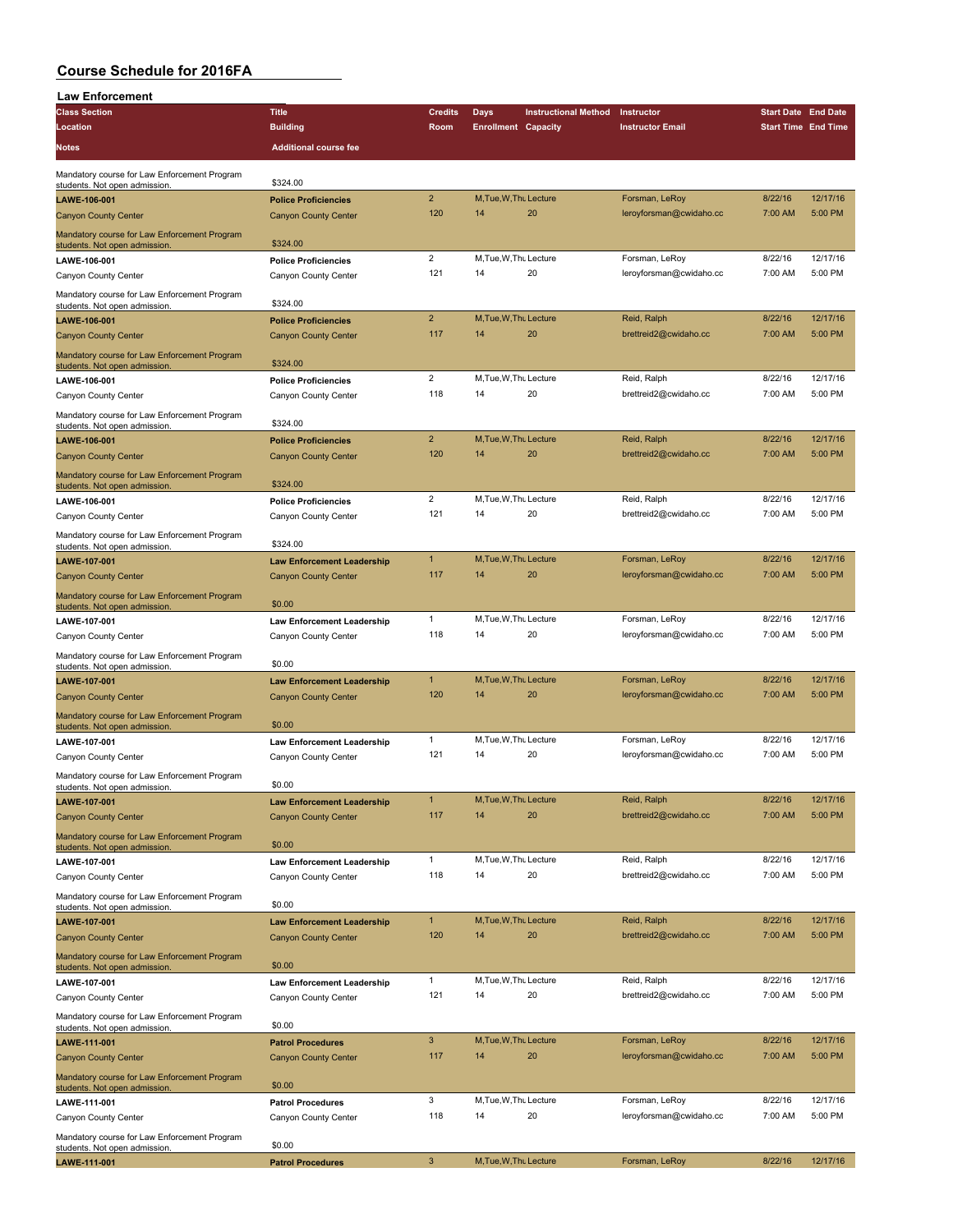| <b>Law Enforcement</b>                                                        |                                   |                |                            |                             |                                      |                            |                     |
|-------------------------------------------------------------------------------|-----------------------------------|----------------|----------------------------|-----------------------------|--------------------------------------|----------------------------|---------------------|
| <b>Class Section</b>                                                          | <b>Title</b>                      | <b>Credits</b> | <b>Days</b>                | <b>Instructional Method</b> | Instructor                           | <b>Start Date End Date</b> |                     |
| Location                                                                      | <b>Building</b>                   | Room           | <b>Enrollment Capacity</b> |                             | <b>Instructor Email</b>              | <b>Start Time End Time</b> |                     |
| Notes                                                                         | <b>Additional course fee</b>      |                |                            |                             |                                      |                            |                     |
| <b>Canyon County Center</b>                                                   | <b>Canyon County Center</b>       | 120            | 14                         | 20                          | leroyforsman@cwidaho.cc              | 7:00 AM                    | 5:00 PM             |
| Mandatory course for Law Enforcement Program<br>students. Not open admission. | \$0.00                            |                |                            |                             |                                      |                            |                     |
| LAWE-111-001                                                                  | <b>Patrol Procedures</b>          | 3              | M, Tue, W, Thu Lecture     |                             | Forsman, LeRoy                       | 8/22/16                    | 12/17/16            |
| Canyon County Center                                                          | Canyon County Center              | 121            | 14                         | 20                          | leroyforsman@cwidaho.cc              | 7:00 AM                    | 5:00 PM             |
| Mandatory course for Law Enforcement Program                                  |                                   |                |                            |                             |                                      |                            |                     |
| students. Not open admission.                                                 | \$0.00                            |                |                            |                             |                                      |                            |                     |
| LAWE-111-001                                                                  | <b>Patrol Procedures</b>          | 3              | M, Tue, W, Thu Lecture     |                             | Reid, Ralph                          | 8/22/16                    | 12/17/16            |
| <b>Canyon County Center</b>                                                   | <b>Canyon County Center</b>       | 117            | 14                         | 20                          | brettreid2@cwidaho.cc                | 7:00 AM                    | 5:00 PM             |
| Mandatory course for Law Enforcement Program<br>students. Not open admission. | \$0.00                            |                |                            |                             |                                      |                            |                     |
| LAWE-111-001                                                                  | <b>Patrol Procedures</b>          | 3              | M, Tue, W, Thu Lecture     |                             | Reid, Ralph                          | 8/22/16                    | 12/17/16            |
| Canyon County Center                                                          | Canyon County Center              | 118            | 14                         | 20                          | brettreid2@cwidaho.cc                | 7:00 AM                    | 5:00 PM             |
| Mandatory course for Law Enforcement Program                                  |                                   |                |                            |                             |                                      |                            |                     |
| students. Not open admission.                                                 | \$0.00                            | 3              |                            |                             |                                      |                            |                     |
| LAWE-111-001                                                                  | <b>Patrol Procedures</b>          | 120            | M.Tue.W.Thu Lecture<br>14  | 20                          | Reid, Ralph<br>brettreid2@cwidaho.cc | 8/22/16<br>7:00 AM         | 12/17/16<br>5:00 PM |
| <b>Canyon County Center</b>                                                   | <b>Canyon County Center</b>       |                |                            |                             |                                      |                            |                     |
| Mandatory course for Law Enforcement Program<br>students. Not open admission  | \$0.00                            |                |                            |                             |                                      |                            |                     |
| LAWE-111-001                                                                  | <b>Patrol Procedures</b>          | 3              | M, Tue, W, Thu Lecture     |                             | Reid, Ralph                          | 8/22/16                    | 12/17/16            |
| Canyon County Center                                                          | Canyon County Center              | 121            | 14                         | 20                          | brettreid2@cwidaho.cc                | 7:00 AM                    | 5:00 PM             |
| Mandatory course for Law Enforcement Program                                  | \$0.00                            |                |                            |                             |                                      |                            |                     |
| students. Not open admission.                                                 |                                   | $\mathbf{1}$   | M, Tue, W, Thu Lecture     |                             | Forsman, LeRoy                       | 8/22/16                    | 12/17/16            |
| LAWE-115-001                                                                  | <b>Criminal Investigation</b>     | 117            | 14                         | 20                          | leroyforsman@cwidaho.cc              | 7:00 AM                    | 5:00 PM             |
| <b>Canyon County Center</b>                                                   | <b>Canyon County Center</b>       |                |                            |                             |                                      |                            |                     |
| Mandatory course for Law Enforcement Program<br>students. Not open admission. | \$0.00                            |                |                            |                             |                                      |                            |                     |
| LAWE-115-001                                                                  | <b>Criminal Investigation</b>     | $\mathbf{1}$   | M.Tue, W.Th. Lecture       |                             | Forsman, LeRoy                       | 8/22/16                    | 12/17/16            |
| Canyon County Center                                                          | Canyon County Center              | 118            | 14                         | 20                          | leroyforsman@cwidaho.cc              | 7:00 AM                    | 5:00 PM             |
| Mandatory course for Law Enforcement Program                                  |                                   |                |                            |                             |                                      |                            |                     |
| students. Not open admission.                                                 | \$0.00                            |                |                            |                             |                                      |                            |                     |
| LAWE-115-001                                                                  | <b>Criminal Investigation</b>     | $\overline{1}$ | M.Tue.W.Tht Lecture        |                             | Forsman, LeRoy                       | 8/22/16                    | 12/17/16            |
| <b>Canyon County Center</b>                                                   | <b>Canyon County Center</b>       | 120            | 14                         | 20                          | leroyforsman@cwidaho.cc              | 7:00 AM                    | 5:00 PM             |
| Mandatory course for Law Enforcement Program<br>students. Not open admission. | \$0.00                            |                |                            |                             |                                      |                            |                     |
| LAWE-115-001                                                                  | <b>Criminal Investigation</b>     | $\mathbf{1}$   | M, Tue, W, Thu Lecture     |                             | Forsman, LeRoy                       | 8/22/16                    | 12/17/16            |
| Canyon County Center                                                          | Canyon County Center              | 121            | 14                         | 20                          | leroyforsman@cwidaho.cc              | 7:00 AM                    | 5:00 PM             |
| Mandatory course for Law Enforcement Program                                  |                                   |                |                            |                             |                                      |                            |                     |
| students. Not open admission.                                                 | \$0.00                            |                |                            |                             |                                      |                            |                     |
| LAWE-115-001                                                                  | <b>Criminal Investigation</b>     | $\mathbf{1}$   | M, Tue, W, Thu Lecture     |                             | Reid, Ralph                          | 8/22/16                    | 12/17/16            |
| <b>Canyon County Center</b>                                                   | <b>Canyon County Center</b>       | 117            | 14                         | 20                          | brettreid2@cwidaho.cc                | 7:00 AM                    | 5:00 PM             |
| Mandatory course for Law Enforcement Program<br>students. Not open admission. | \$0.00                            |                |                            |                             |                                      |                            |                     |
| LAWE-115-001                                                                  | <b>Criminal Investigation</b>     | 1              | M, Tue, W, Thu Lecture     |                             | Reid, Ralph                          | 8/22/16                    | 12/17/16            |
| Canyon County Center                                                          | Canyon County Center              | 118            | 14                         | 20                          | brettreid2@cwidaho.cc                | 7:00 AM                    | 5:00 PM             |
| Mandatory course for Law Enforcement Program                                  |                                   |                |                            |                             |                                      |                            |                     |
| students. Not open admission.                                                 | \$0.00                            |                |                            |                             |                                      |                            |                     |
| LAWE-115-001                                                                  | <b>Criminal Investigation</b>     | $\mathbf{1}$   | M, Tue, W, Thu Lecture     |                             | Reid, Ralph                          | 8/22/16                    | 12/17/16            |
| <b>Canyon County Center</b>                                                   | <b>Canyon County Center</b>       | 120            | 14                         | 20                          | brettreid2@cwidaho.cc                | 7:00 AM                    | 5:00 PM             |
| Mandatory course for Law Enforcement Program<br>students. Not open admission. | \$0.00                            |                |                            |                             |                                      |                            |                     |
| LAWE-115-001                                                                  | <b>Criminal Investigation</b>     | $\mathbf{1}$   | M, Tue, W, Thu Lecture     |                             | Reid, Ralph                          | 8/22/16                    | 12/17/16            |
| Canyon County Center                                                          | Canyon County Center              | 121            | 14                         | 20                          | brettreid2@cwidaho.cc                | 7:00 AM                    | 5:00 PM             |
| Mandatory course for Law Enforcement Program                                  |                                   |                |                            |                             |                                      |                            |                     |
| students. Not open admission.                                                 | \$0.00                            |                |                            |                             |                                      |                            |                     |
| LAWE-117-001                                                                  | <b>Advanced Patrol Procedures</b> | $\overline{2}$ | M, Tue, W, Thu Lecture     |                             | Forsman, LeRoy                       | 8/22/16                    | 12/17/16            |
| <b>Canyon County Center</b>                                                   | <b>Canyon County Center</b>       | 117            | 14                         | 20                          | leroyforsman@cwidaho.cc              | 7:00 AM                    | 5:00 PM             |
| Mandatory course for Law Enforcement Program<br>students. Not open admission. | \$0.00                            |                |                            |                             |                                      |                            |                     |
| LAWE-117-001                                                                  | <b>Advanced Patrol Procedures</b> | $\overline{c}$ | M, Tue, W, Thu Lecture     |                             | Forsman, LeRoy                       | 8/22/16                    | 12/17/16            |
| Canyon County Center                                                          | Canyon County Center              | 118            | 14                         | 20                          | leroyforsman@cwidaho.cc              | 7:00 AM                    | 5:00 PM             |
| Mandatory course for Law Enforcement Program                                  |                                   |                |                            |                             |                                      |                            |                     |
| students. Not open admission.                                                 | \$0.00                            |                |                            |                             |                                      |                            |                     |
| LAWE-117-001                                                                  | <b>Advanced Patrol Procedures</b> | $\overline{2}$ | M, Tue, W, Thu Lecture     |                             | Forsman, LeRoy                       | 8/22/16                    | 12/17/16            |
| <b>Canyon County Center</b>                                                   | <b>Canyon County Center</b>       | 120            | 14                         | 20                          | leroyforsman@cwidaho.cc              | 7:00 AM                    | 5:00 PM             |
| Mandatory course for Law Enforcement Program<br>students. Not open admission. | \$0.00                            |                |                            |                             |                                      |                            |                     |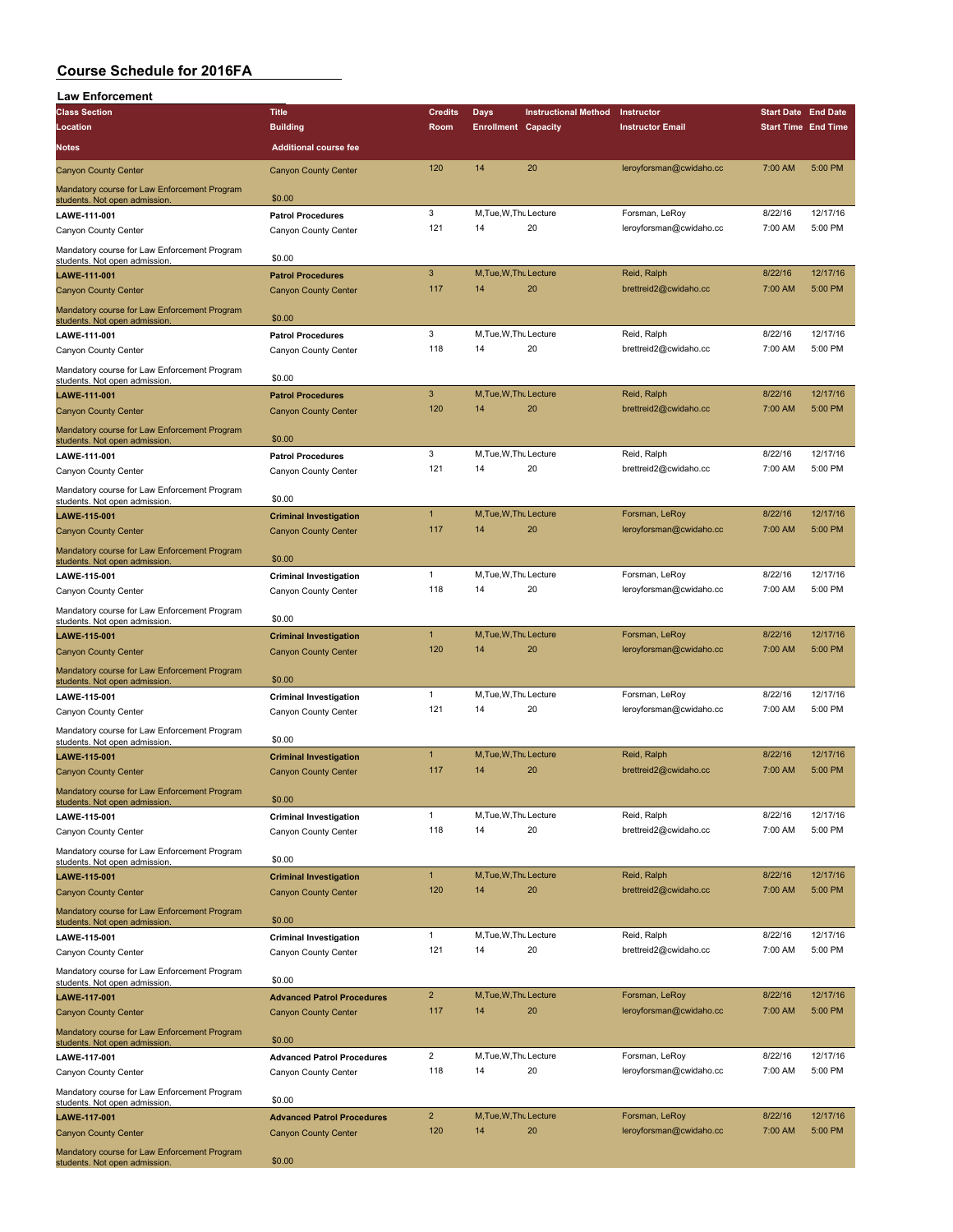| <b>Law Enforcement</b>                                                        |                                   |                     |                            |                             |                                        |                            |          |
|-------------------------------------------------------------------------------|-----------------------------------|---------------------|----------------------------|-----------------------------|----------------------------------------|----------------------------|----------|
| <b>Class Section</b>                                                          | <b>Title</b>                      | <b>Credits</b>      | <b>Days</b>                | <b>Instructional Method</b> | Instructor                             | <b>Start Date End Date</b> |          |
| Location                                                                      | <b>Building</b>                   | Room                | <b>Enrollment Capacity</b> |                             | <b>Instructor Email</b>                | <b>Start Time End Time</b> |          |
| Notes                                                                         | <b>Additional course fee</b>      |                     |                            |                             |                                        |                            |          |
| LAWE-117-001                                                                  | <b>Advanced Patrol Procedures</b> | $\overline{c}$      | M, Tue, W, Thu Lecture     |                             | Forsman, LeRoy                         | 8/22/16                    | 12/17/16 |
| Canyon County Center                                                          | Canyon County Center              | 121                 | 14                         | 20                          | leroyforsman@cwidaho.cc                | 7:00 AM                    | 5:00 PM  |
|                                                                               |                                   |                     |                            |                             |                                        |                            |          |
| Mandatory course for Law Enforcement Program<br>students. Not open admission. | \$0.00                            |                     |                            |                             |                                        |                            |          |
| <b>LAWE-117-001</b>                                                           | <b>Advanced Patrol Procedures</b> | $\overline{2}$      | M, Tue, W, Thu Lecture     |                             | Reid, Ralph                            | 8/22/16                    | 12/17/16 |
| <b>Canyon County Center</b>                                                   | <b>Canyon County Center</b>       | 117                 | 14                         | 20                          | brettreid2@cwidaho.cc                  | 7:00 AM                    | 5:00 PM  |
| Mandatory course for Law Enforcement Program                                  |                                   |                     |                            |                             |                                        |                            |          |
| students. Not open admission.                                                 | \$0.00                            |                     |                            |                             |                                        |                            |          |
| LAWE-117-001                                                                  | <b>Advanced Patrol Procedures</b> | $\overline{2}$      | M, Tue, W, Thu Lecture     |                             | Reid, Ralph                            | 8/22/16                    | 12/17/16 |
| Canyon County Center                                                          | Canyon County Center              | 118                 | 14                         | 20                          | brettreid2@cwidaho.cc                  | 7:00 AM                    | 5:00 PM  |
| Mandatory course for Law Enforcement Program<br>students. Not open admission. | \$0.00                            |                     |                            |                             |                                        |                            |          |
| <b>LAWE-117-001</b>                                                           | <b>Advanced Patrol Procedures</b> | $\overline{2}$      | M, Tue, W, Thu Lecture     |                             | Reid, Ralph                            | 8/22/16                    | 12/17/16 |
| <b>Canyon County Center</b>                                                   | <b>Canyon County Center</b>       | 120                 | 14                         | 20                          | brettreid2@cwidaho.cc                  | 7:00 AM                    | 5:00 PM  |
| Mandatory course for Law Enforcement Program                                  |                                   |                     |                            |                             |                                        |                            |          |
| students. Not open admission.                                                 | \$0.00                            |                     |                            |                             |                                        |                            |          |
| <b>LAWE-117-001</b>                                                           | <b>Advanced Patrol Procedures</b> | $\overline{2}$      | M, Tue, W, Thu Lecture     |                             | Reid, Ralph                            | 8/22/16                    | 12/17/16 |
| Canyon County Center                                                          | Canyon County Center              | 121                 | 14                         | 20                          | brettreid2@cwidaho.cc                  | 7:00 AM                    | 5:00 PM  |
| Mandatory course for Law Enforcement Program                                  |                                   |                     |                            |                             |                                        |                            |          |
| students. Not open admission.                                                 | \$0.00                            |                     |                            |                             |                                        |                            |          |
| <b>LAWE-122-001</b>                                                           | <b>Cadet Practicum 3</b>          | $\mathbf{1}$        |                            | Lab                         | Forsman, LeRoy                         | 8/22/16                    | 12/17/16 |
| <b>Community Locations</b>                                                    | <b>Community Location</b>         | <b>CMTY</b>         | 14                         | 20                          | leroyforsman@cwidaho.cc                |                            |          |
| Mandatory course for Law Enforcement Program<br>students. Not open admission. | \$0.00                            |                     |                            |                             |                                        |                            |          |
| <b>LAWE-122-001</b>                                                           | <b>Cadet Practicum 3</b>          | 1                   |                            | Lab                         | Reid, Ralph                            | 8/22/16                    | 12/17/16 |
| <b>Community Locations</b>                                                    | Community Location                | <b>CMTY</b>         | 14                         | 20                          | brettreid2@cwidaho.cc                  |                            |          |
| Mandatory course for Law Enforcement Program                                  |                                   |                     |                            |                             |                                        |                            |          |
| students. Not open admission.                                                 | \$0.00                            |                     |                            |                             |                                        |                            |          |
| <b>Machine Tool Tech</b>                                                      |                                   |                     |                            |                             |                                        |                            |          |
|                                                                               |                                   |                     |                            |                             |                                        |                            |          |
| <b>Class Section</b>                                                          | <b>Title</b>                      | <b>Credits</b>      | <b>Days</b>                | <b>Instructional Method</b> | Instructor                             | <b>Start Date End Date</b> |          |
| Location                                                                      | <b>Building</b>                   | Room                | <b>Enrollment Capacity</b> |                             | <b>Instructor Email</b>                | <b>Start Time End Time</b> |          |
|                                                                               |                                   |                     |                            |                             |                                        |                            |          |
| Notes                                                                         | <b>Additional course fee</b>      |                     |                            |                             |                                        |                            |          |
| MACH-103-001                                                                  | <b>Machine Shop Laboratory 1</b>  | $\mathbf{3}$        | M,W,F                      | Lab                         | Sperry, David                          | 8/22/16                    | 10/15/16 |
| Nampa Campus                                                                  | Micron Center for PTE             | 1501                | 14                         | 18                          | davesperry@cwidaho.cc                  | 9:00 AM                    | 12:30 PM |
|                                                                               |                                   |                     |                            |                             |                                        |                            |          |
| Special course fee: \$400                                                     | \$400.00                          |                     |                            |                             |                                        |                            |          |
| MACH-103-001                                                                  | <b>Machine Shop Laboratory 1</b>  | 3                   | M, W, F                    | Lab                         | Starkey, William                       | 8/22/16                    | 10/15/16 |
| Nampa Campus                                                                  | Micron Center for PTE             | 1501                | 14                         | 18                          | billstarkey@cwidaho.cc                 | 9:00 AM                    | 12:30 PM |
|                                                                               | \$400.00                          |                     |                            |                             |                                        |                            |          |
|                                                                               |                                   |                     |                            |                             |                                        |                            | 10/15/16 |
| Special course fee: \$400<br>MACH-103-001                                     | <b>Machine Shop Laboratory 1</b>  | 3<br>1501           | Tue, Thu<br>14             | Lab<br>18                   | Sperry, David<br>davesperry@cwidaho.cc | 8/22/16<br>8:00 AM         | 12:30 PM |
| Nampa Campus                                                                  | Micron Center for PTE             |                     |                            |                             |                                        |                            |          |
| Special course fee: \$400                                                     | \$400.00                          |                     |                            |                             |                                        |                            |          |
| MACH-103-001                                                                  | <b>Machine Shop Laboratory 1</b>  | 3                   | Tue, Thu                   | Lab                         | Starkey, William                       | 8/22/16                    | 10/15/16 |
| Nampa Campus                                                                  | Micron Center for PTE             | 1501                | 14                         | 18                          | billstarkey@cwidaho.cc                 | 8:00 AM                    | 12:30 PM |
|                                                                               |                                   |                     |                            |                             |                                        |                            |          |
| Special course fee: \$400                                                     | \$400.00                          |                     |                            |                             |                                        |                            |          |
| MACH-103-002                                                                  | <b>Machine Shop Laboratory 1</b>  | 3                   | M,W,F                      | Lab                         | Wilhite, Jeffrey                       | 8/22/16                    | 10/15/16 |
| Nampa Campus                                                                  | Micron Center for PTE             | 1501                | 3                          | 18                          | jeffwilhite@cwidaho.cc                 | 3:00 PM                    | 6:30 PM  |
|                                                                               |                                   |                     |                            |                             |                                        |                            |          |
| Special course fee: \$400                                                     | \$400.00                          |                     |                            |                             |                                        |                            |          |
| MACH-103-002                                                                  | <b>Machine Shop Laboratory 1</b>  | 3                   | Tue, Thu                   | Lab                         | Wilhite, Jeffrey                       | 8/22/16                    | 10/15/16 |
| Nampa Campus                                                                  | Micron Center for PTE             | 1501                | 3                          | 18                          | jeffwilhite@cwidaho.cc                 | 2:00 PM                    | 6:30 PM  |
|                                                                               |                                   |                     |                            |                             |                                        |                            |          |
| Special course fee: \$400                                                     | \$400.00                          |                     |                            | Lab                         |                                        | 10/17/16                   | 12/17/16 |
| MACH-104-001                                                                  | <b>Machine Shop Laboratory 2</b>  | $\mathsf 3$<br>1501 | M,W,F<br>14                | 18                          | Sperry, David<br>davesperry@cwidaho.cc | 9:00 AM                    | 12:30 PM |
| Nampa Campus                                                                  | Micron Center for PTE             |                     |                            |                             |                                        |                            |          |
|                                                                               | \$125.00                          |                     |                            |                             |                                        |                            |          |
| Special course fee: \$125<br>MACH-104-001                                     | <b>Machine Shop Laboratory 2</b>  | 3                   | M,W,F                      | Lab                         | Starkey, William                       | 10/17/16                   | 12/17/16 |
| Nampa Campus                                                                  | Micron Center for PTE             | 1501                | 14                         | 18                          | billstarkey@cwidaho.cc                 | 9:00 AM                    | 12:30 PM |
|                                                                               |                                   |                     |                            |                             |                                        |                            |          |

**MACH-104-001 Machine Shop Laboratory 2** 3 Tue,Thu Lab Sperry, David 10/17/16 12/17/16 12/17/16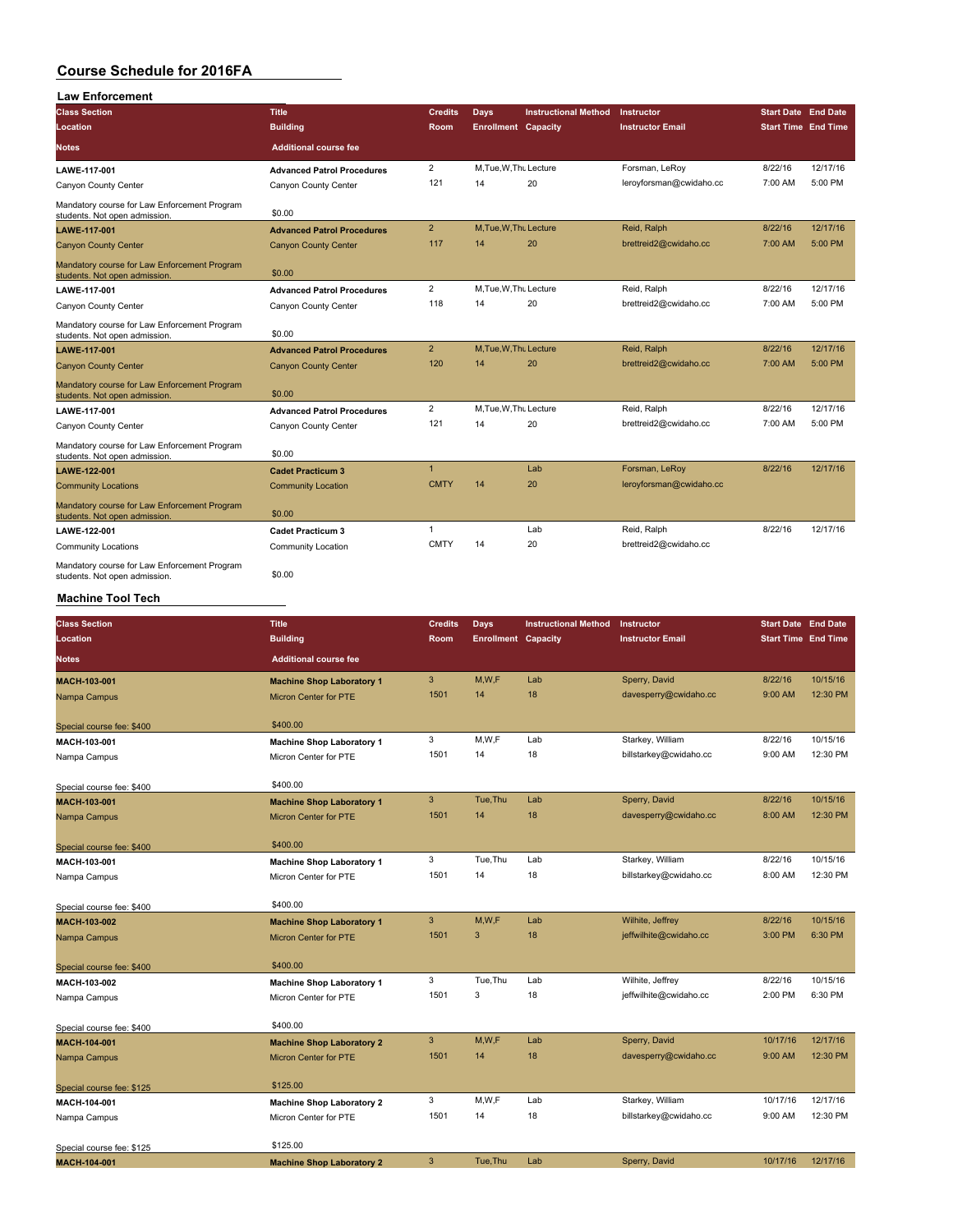| <b>Machine Tool Tech</b>  |                                    |                |                            |                             |                         |                            |          |
|---------------------------|------------------------------------|----------------|----------------------------|-----------------------------|-------------------------|----------------------------|----------|
| <b>Class Section</b>      | <b>Title</b>                       | <b>Credits</b> | <b>Days</b>                | <b>Instructional Method</b> | Instructor              | <b>Start Date End Date</b> |          |
| Location                  | <b>Building</b>                    | Room           | <b>Enrollment Capacity</b> |                             | <b>Instructor Email</b> | <b>Start Time End Time</b> |          |
| Notes                     | <b>Additional course fee</b>       |                |                            |                             |                         |                            |          |
|                           |                                    |                |                            |                             |                         |                            |          |
| Nampa Campus              | Micron Center for PTE              | 1501           | 14                         | 18                          | davesperry@cwidaho.cc   | 8:00 AM                    | 12:30 PM |
|                           | \$125.00                           |                |                            |                             |                         |                            |          |
| Special course fee: \$125 |                                    |                |                            |                             |                         |                            |          |
| MACH-104-001              | <b>Machine Shop Laboratory 2</b>   | 3              | Tue, Thu                   | Lab                         | Starkey, William        | 10/17/16                   | 12/17/16 |
| Nampa Campus              | Micron Center for PTE              | 1501           | 14                         | 18                          | billstarkey@cwidaho.cc  | 8:00 AM                    | 12:30 PM |
|                           |                                    |                |                            |                             |                         |                            |          |
| Special course fee: \$125 | \$125.00                           |                |                            |                             |                         |                            |          |
| MACH-104-002              | <b>Machine Shop Laboratory 2</b>   | 3              | M,W,F                      | Lab                         | Wilhite, Jeffrey        | 10/17/16                   | 12/17/16 |
| Nampa Campus              | Micron Center for PTE              | 1501           | 3                          | 18                          | jeffwilhite@cwidaho.cc  | 3:00 PM                    | 6:30 PM  |
|                           |                                    |                |                            |                             |                         |                            |          |
| Special course fee: \$125 | \$125.00                           |                |                            |                             |                         |                            |          |
| MACH-104-002              | <b>Machine Shop Laboratory 2</b>   | 3              | Tue, Thu                   | Lab                         | Wilhite, Jeffrey        | 10/17/16                   | 12/17/16 |
| Nampa Campus              | Micron Center for PTE              | 1501           | 3                          | 18                          | jeffwilhite@cwidaho.cc  | 2:00 PM                    | 6:30 PM  |
|                           |                                    |                |                            |                             |                         |                            |          |
| Special course fee: \$125 | \$125.00                           |                |                            |                             |                         |                            |          |
| MACH-126-001              | <b>Related Blueprint Reading 1</b> | $\overline{2}$ | Tue, Thu                   | Lecture                     | Sperry, David           | 8/22/16                    | 12/17/16 |
| Nampa Campus              | <b>Micron Center for PTE</b>       | 1602           | 14                         | 18                          | davesperry@cwidaho.cc   | 7:00 AM                    | 7:50 AM  |
|                           |                                    |                |                            |                             |                         |                            |          |
|                           | \$0.00                             |                |                            |                             |                         |                            |          |
| MACH-126-001              | <b>Related Blueprint Reading 1</b> | $\overline{2}$ | Tue, Thu                   | Lecture                     | Starkey, William        | 8/22/16                    | 12/17/16 |
| Nampa Campus              | Micron Center for PTE              | 1602           | 14                         | 18                          | billstarkey@cwidaho.cc  | 7:00 AM                    | 7:50 AM  |
|                           |                                    |                |                            |                             |                         |                            |          |
|                           | \$0.00                             |                |                            |                             |                         |                            |          |
| MACH-126-002              | <b>Related Blueprint Reading 1</b> | $\overline{2}$ | Tue, Thu                   | Lecture                     | Wilhite, Jeffrey        | 8/22/16                    | 12/17/16 |
| Nampa Campus              | <b>Micron Center for PTE</b>       | 1501           | $\overline{4}$             | 18                          | jeffwilhite@cwidaho.cc  | 1:00 PM                    | 1:50 PM  |
|                           |                                    |                |                            |                             |                         |                            |          |
|                           | \$0.00                             |                |                            |                             |                         |                            |          |
| MACH-143-001              | <b>Related Machine Shop Math</b>   | 3              | M,W,F                      | Lecture                     | Sperry, David           | 8/22/16                    | 12/17/16 |
| Nampa Campus              | Micron Center for PTE              | 1602           | 13                         | 20                          | davesperry@cwidaho.cc   | 8:00 AM                    | 8:50 AM  |
|                           |                                    |                |                            |                             |                         |                            |          |
|                           | \$0.00                             |                |                            |                             |                         |                            |          |
| MACH-143-001              | <b>Related Machine Shop Math</b>   | 3              | M, W, F                    | Lecture                     | Starkey, William        | 8/22/16                    | 12/17/16 |
|                           | Micron Center for PTE              | 1602           | 13                         | 20                          | billstarkey@cwidaho.cc  | 8:00 AM                    | 8:50 AM  |
| Nampa Campus              |                                    |                |                            |                             |                         |                            |          |
|                           | \$0.00                             |                |                            |                             |                         |                            |          |
|                           |                                    | 3              | M,W,F                      | Lecture                     | Wilhite, Jeffrey        | 8/22/16                    | 12/17/16 |
| MACH-143-002              | <b>Related Machine Shop Math</b>   | 1602           | 3                          | 20                          | jeffwilhite@cwidaho.cc  | 2:00 PM                    | 2:50 PM  |
| Nampa Campus              | Micron Center for PTE              |                |                            |                             |                         |                            |          |
|                           |                                    |                |                            |                             |                         |                            |          |
|                           | \$0.00                             |                |                            |                             |                         |                            |          |
| MACH-153-001              | <b>Machine Shop Theory 1</b>       | $\overline{2}$ | M, W, F                    | Lecture                     | Sperry, David           | 8/22/16                    | 10/15/16 |
| Nampa Campus              | <b>Micron Center for PTE</b>       | 1602           | 13                         | 19                          | davesperry@cwidaho.cc   | 7:00 AM                    | 7:50 AM  |
|                           |                                    |                |                            |                             |                         |                            |          |
|                           | \$0.00                             |                |                            |                             |                         |                            |          |
| MACH-153-001              | <b>Machine Shop Theory 1</b>       | $\overline{2}$ | M,W,F                      | Lecture                     | Starkey, William        | 8/22/16                    | 10/15/16 |
| Nampa Campus              | Micron Center for PTE              | 1602           | 13                         | 19                          | billstarkey@cwidaho.cc  | 7:00 AM                    | 7:50 AM  |
|                           |                                    |                |                            |                             |                         |                            |          |
|                           | \$0.00                             |                |                            |                             |                         |                            |          |
| MACH-153-002              | <b>Machine Shop Theory 1</b>       | $\overline{2}$ | M,W,F                      | Lecture                     | Wilhite, Jeffrey        | 8/22/16                    | 10/15/16 |
| Nampa Campus              | Micron Center for PTE              | 1501           | 4                          | 19                          | jeffwilhite@cwidaho.cc  | 1:00 PM                    | 1:50 PM  |
|                           |                                    |                |                            |                             |                         |                            |          |
|                           | \$0.00                             |                |                            |                             |                         |                            |          |
| MACH-154-001              | <b>Machine Shop Theory 2</b>       | $\overline{2}$ | M,W,F                      | Lecture                     | Sperry, David           | 10/17/16                   | 12/17/16 |
| Nampa Campus              | Micron Center for PTE              | 1602           | 14                         | 19                          | davesperry@cwidaho.cc   | 7:00 AM                    | 7:50 AM  |
|                           |                                    |                |                            |                             |                         |                            |          |
|                           | \$0.00                             |                |                            |                             |                         |                            |          |
| MACH-154-001              | <b>Machine Shop Theory 2</b>       | $\overline{2}$ | M,W,F                      | Lecture                     | Starkey, William        | 10/17/16                   | 12/17/16 |
| Nampa Campus              | Micron Center for PTE              | 1602           | 14                         | 19                          | billstarkey@cwidaho.cc  | 7:00 AM                    | 7:50 AM  |
|                           |                                    |                |                            |                             |                         |                            |          |
|                           | \$0.00                             |                |                            |                             |                         |                            |          |
| MACH-154-002              | <b>Machine Shop Theory 2</b>       | $\overline{2}$ | M,W,F                      | Lecture                     | Wilhite, Jeffrey        | 10/17/16                   | 12/17/16 |
| Nampa Campus              | Micron Center for PTE              | 1501           | $\overline{\mathbf{4}}$    | 19                          | jeffwilhite@cwidaho.cc  | 1:00 PM                    | 1:50 PM  |
|                           |                                    |                |                            |                             |                         |                            |          |
|                           | \$0.00                             |                |                            |                             |                         |                            |          |
| MACH-203-001              | <b>Advanced Machine Shop Lab 1</b> | 6              | M, W, F                    | Lab                         | Sperry, David           | 8/22/16                    | 12/17/16 |
|                           |                                    | 1501           | 11                         | 15                          | davesperry@cwidaho.cc   | 9:00 AM                    | 12:30 PM |
| Nampa Campus              | Micron Center for PTE              |                |                            |                             |                         |                            |          |
|                           | \$125.00                           |                |                            |                             |                         |                            |          |
| Special course fee: \$125 |                                    |                |                            |                             |                         |                            |          |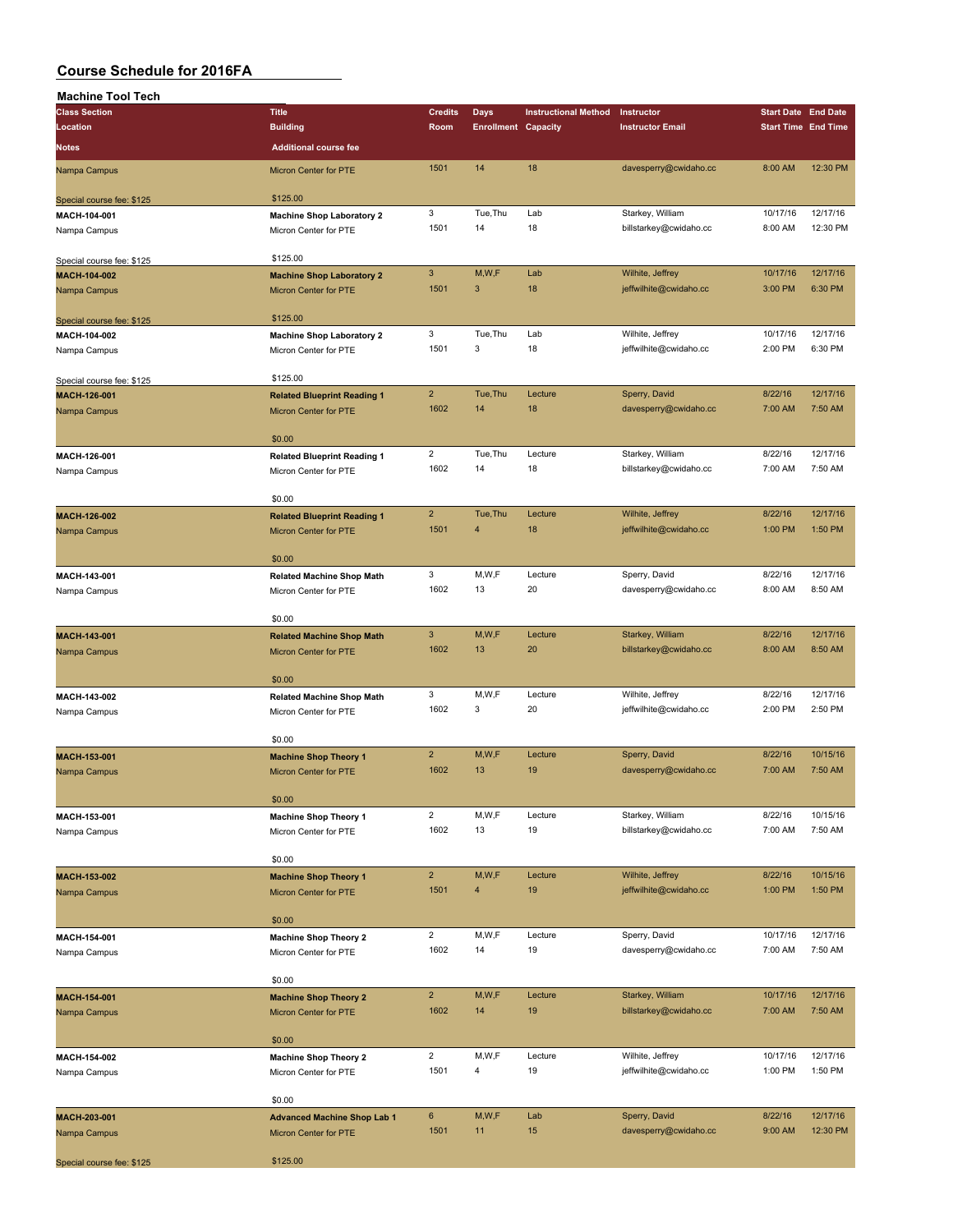| <b>Machine Tool Tech</b>  |                                         |                |                            |                             |                         |                            |          |
|---------------------------|-----------------------------------------|----------------|----------------------------|-----------------------------|-------------------------|----------------------------|----------|
| <b>Class Section</b>      | <b>Title</b>                            | <b>Credits</b> | <b>Days</b>                | <b>Instructional Method</b> | Instructor              | <b>Start Date End Date</b> |          |
| Location                  | <b>Building</b>                         | <b>Room</b>    | <b>Enrollment Capacity</b> |                             | <b>Instructor Email</b> | <b>Start Time End Time</b> |          |
| <b>Notes</b>              | <b>Additional course fee</b>            |                |                            |                             |                         |                            |          |
| MACH-203-001              | Advanced Machine Shop Lab 1             | 6              | Tue, Thu                   | Lab                         | Sperry, David           | 8/22/16                    | 12/17/16 |
| Nampa Campus              | Micron Center for PTE                   | 1501           | 11                         | 15                          | davesperry@cwidaho.cc   | 8:00 AM                    | 12:30 PM |
| Special course fee: \$125 | \$125.00                                |                |                            |                             |                         |                            |          |
| <b>MACH-211-001</b>       | <b>Fund of Computer Aided Draft</b>     | $\overline{2}$ | M, W, F                    | Lecture                     | Sperry, David           | 8/22/16                    | 12/17/16 |
| Nampa Campus              | <b>Micron Center for PTE</b>            | 1506           | 11                         | 16                          | davesperry@cwidaho.cc   | 7:00 AM                    | 7:50 AM  |
|                           | \$0.00                                  |                |                            |                             |                         |                            |          |
| MACH-225-001              | <b>Geometric Dimensioning &amp; Tol</b> | $\overline{2}$ | Tue, Thu                   | Lecture                     | Sperry, David           | 8/22/16                    | 12/17/16 |
| Nampa Campus              | Micron Center for PTE                   | 1506           | 11                         | 16                          | davesperry@cwidaho.cc   | 7:00 AM                    | 7:50 AM  |
|                           | \$0.00                                  |                |                            |                             |                         |                            |          |
| <b>MACH-253-001</b>       | Adv Machine Shop Theory 1               | 3              | M,W,F                      | Lecture                     | Sperry, David           | 8/22/16                    | 12/17/16 |
| Nampa Campus              | <b>Micron Center for PTE</b>            | 1506           | 11                         | 15                          | davesperry@cwidaho.cc   | 8:00 AM                    | 8:50 AM  |
|                           | \$0.00                                  |                |                            |                             |                         |                            |          |

#### **Marketing Management**

| <b>Class Section</b>                    | <b>Title</b>                              | <b>Credits</b> | <b>Days</b>                | <b>Instructional Method</b> | Instructor                 | <b>Start Date End Date</b> |          |
|-----------------------------------------|-------------------------------------------|----------------|----------------------------|-----------------------------|----------------------------|----------------------------|----------|
| Location                                | <b>Building</b>                           | Room           | <b>Enrollment Capacity</b> |                             | <b>Instructor Email</b>    | <b>Start Time End Time</b> |          |
| <b>Notes</b>                            | <b>Additional course fee</b>              |                |                            |                             |                            |                            |          |
| <b>MRKT-121-002H</b>                    | <b>Business Concepts</b>                  | 3              | M                          | <b>Hybrid</b>               | Holten Baird, Nicole       | 8/22/16                    | 12/17/16 |
| <b>Ada County Campus</b>                | <b>Pintail Center</b>                     | 1208           | 26                         | 30                          | nicolebaird@cwidaho.cc     | 10:00 AM                   | 11:15 AM |
| Hybrid course - has an online component | \$0.00                                    |                |                            |                             |                            |                            |          |
| MRKT-125-001H                           | <b>Introduction to Marketing</b>          | 3              | Thu                        | Hybrid                      | Holten Baird, Nicole       | 8/22/16                    | 12/17/16 |
| <b>Ada County Campus</b>                | <b>Pintail Center</b>                     | 1208           | 21                         | 30                          | nicolebaird@cwidaho.cc     | 2:30 PM                    | 3:45 PM  |
| Hybrid course - has an online component | \$0.00                                    |                |                            |                             |                            |                            |          |
| <b>MRKT-161-001</b>                     | <b>Intro to Computer Applications</b>     | 3              | Tue, Thu                   | Lecture                     | Wallgren, Lindsey          | 8/22/16                    | 12/17/16 |
| <b>Ada County Campus</b>                | <b>Pintail Center</b>                     | 1205           | 13                         | 20                          | lindseywallgren@cwidaho.cc | 10:00 AM                   | 11:15 AM |
| Special course fee: \$10                | \$10.00                                   |                |                            |                             |                            |                            |          |
| MRKT-245-001                            | <b>Business Simulation &amp; Analysis</b> | 3              | Tue.Thu                    | Lecture                     | Holten Baird, Nicole       | 8/22/16                    | 12/17/16 |
| Ada County Campus                       | <b>Pintail Center</b>                     | 1204           | 13                         | 15                          | nicolebaird@cwidaho.cc     | 1:00 PM                    | 2:15 PM  |
| Special course fee: \$60                | \$60.00                                   |                |                            |                             |                            |                            |          |
| <b>MRKT-257-001</b>                     | <b>Principles of Management</b>           | 3              | M,W                        | Lecture                     | Holten Baird, Nicole       | 8/22/16                    | 12/17/16 |
| <b>Ada County Campus</b>                | <b>Pintail Center</b>                     | 1208           | 28                         | 30                          | nicolebaird@cwidaho.cc     | 1:00 PM                    | 2:15 PM  |
| Special course fee: \$40                | \$40.00                                   |                |                            |                             |                            |                            |          |
| MRKT-265-001                            | <b>Digital Publishing</b>                 | 3              | M,W                        | Lecture                     | Wallgren, Lindsey          | 8/22/16                    | 12/17/16 |
| Ada County Campus                       | <b>Pintail Center</b>                     | 1203           | 17                         | 20                          | lindseywallgren@cwidaho.cc | 10:00 AM                   | 11:15 AM |
| Special course fee: \$10                | \$10.00                                   |                |                            |                             |                            |                            |          |
| <b>MRKT-267-001</b>                     | <b>Website Design &amp; Maintenance</b>   | 3              | Tue, Thu                   | Lecture                     | Wallgren, Lindsey          | 8/22/16                    | 12/17/16 |
| <b>Ada County Campus</b>                | <b>Pintail Center</b>                     | 1203           | $\overline{4}$             | 20                          | lindseywallgren@cwidaho.cc | 1:00 PM                    | 2:15 PM  |
| Special course fee: \$10                | \$10.00                                   |                |                            |                             |                            |                            |          |
| MRKT-293-001H                           | Marketing Management Intern.              | 3              | M                          | Internship                  | Holten Baird, Nicole       | 8/22/16                    | 12/17/16 |
| <b>Ada County Campus</b>                | <b>Pintail Center</b>                     | 1208           | 3                          | 10                          | nicolebaird@cwidaho.cc     | 2:30 PM                    | 3:45 PM  |
| Hybrid course - has an online component | \$0.00                                    |                |                            |                             |                            |                            |          |

#### **Mathematics**

 $\overline{\phantom{a}}$ 

| <b>Class Section</b><br>Location | <b>Title</b><br><b>Building</b> | <b>Credits</b><br><b>Room</b> | Days<br><b>Enrollment Capacity</b> | <b>Instructional Method</b> | Instructor<br><b>Instructor Email</b> | <b>Start Date End Date</b><br><b>Start Time End Time</b> |          |
|----------------------------------|---------------------------------|-------------------------------|------------------------------------|-----------------------------|---------------------------------------|----------------------------------------------------------|----------|
| <b>Notes</b>                     | Additional course fee           |                               |                                    |                             |                                       |                                                          |          |
| <b>MATH-095-001</b>              | <b>College Prep Mathematics</b> | 3                             | Tue.Thu                            | Lab                         | <b>Susan Knights</b>                  | 8/22/16                                                  | 12/17/16 |
| Nampa Campus                     | <b>Academic Building</b>        | 116                           | 60                                 | 60                          | susanknights@cwidaho.cc               | 8:30 AM                                                  | 9:45 AM  |
| Special course fee: \$99         | \$99.00                         |                               |                                    |                             |                                       |                                                          |          |
| MATH-095-003                     | <b>College Prep Mathematics</b> | 3                             | E                                  | Lab                         | Susan Knights                         | 8/22/16                                                  | 12/17/16 |
| Nampa Campus                     | Academic Building               | 116                           | 60                                 | 60                          | susanknights@cwidaho.cc               | 7:00 AM                                                  | 9:45 AM  |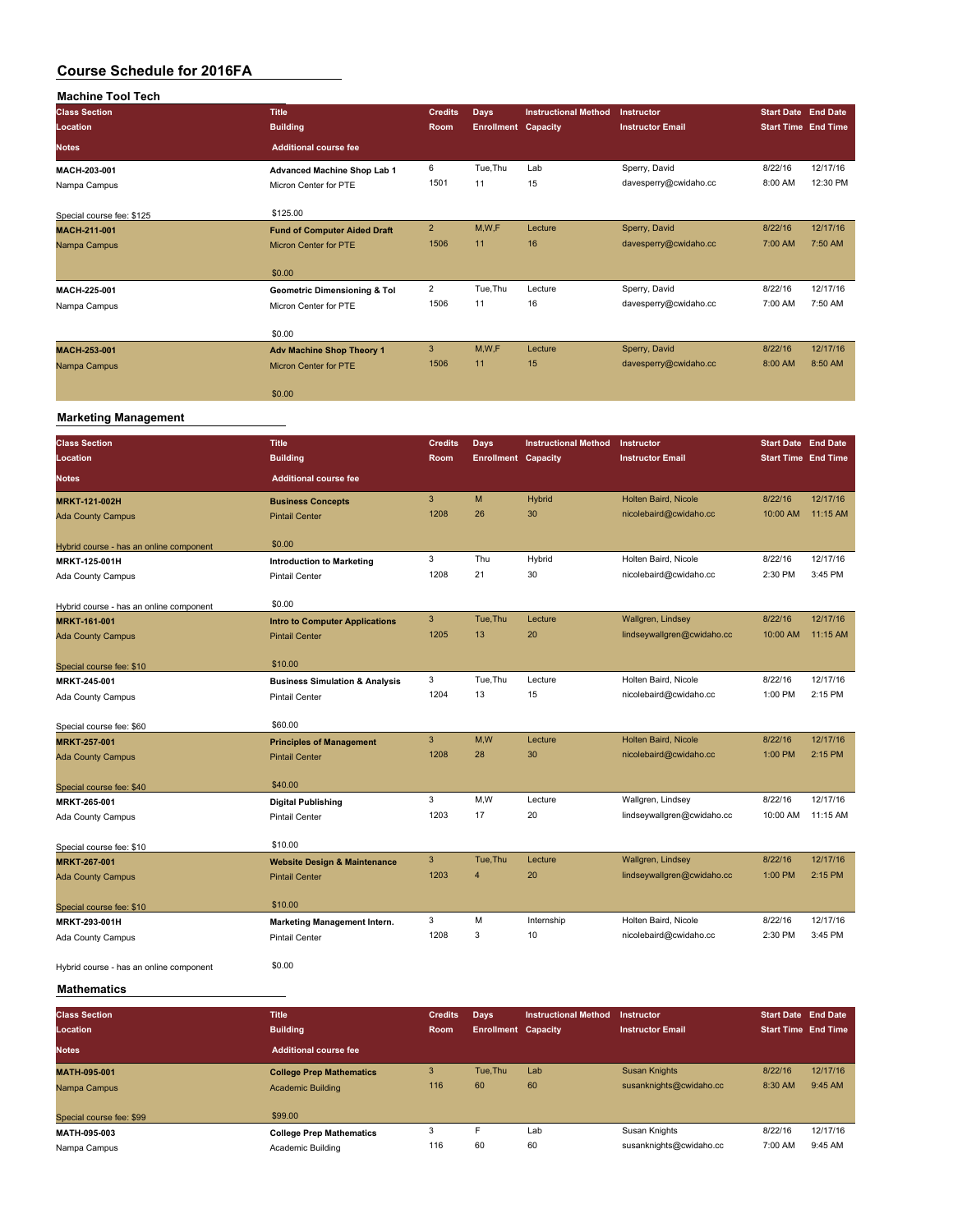| <b>Mathematics</b>       |                                 |                           |                            |                             |                         |                            |          |
|--------------------------|---------------------------------|---------------------------|----------------------------|-----------------------------|-------------------------|----------------------------|----------|
| <b>Class Section</b>     | <b>Title</b>                    | <b>Credits</b>            | <b>Days</b>                | <b>Instructional Method</b> | Instructor              | <b>Start Date End Date</b> |          |
| Location                 | <b>Building</b>                 | Room                      | <b>Enrollment Capacity</b> |                             | <b>Instructor Email</b> | <b>Start Time End Time</b> |          |
|                          |                                 |                           |                            |                             |                         |                            |          |
| Notes                    | <b>Additional course fee</b>    |                           |                            |                             |                         |                            |          |
|                          |                                 |                           |                            |                             |                         |                            |          |
|                          |                                 |                           |                            |                             |                         |                            |          |
| Special course fee: \$99 | \$99.00                         |                           |                            |                             |                         |                            |          |
| MATH-095-004             | <b>College Prep Mathematics</b> | $\sqrt{3}$                | F                          | Lab                         | <b>Susan Knights</b>    | 8/22/16                    | 12/17/16 |
| <b>Ada County Campus</b> | <b>Pintail Center</b>           | 1307                      | 60                         | 60                          | susanknights@cwidaho.cc | 7:00 AM                    | 9:45 AM  |
|                          |                                 |                           |                            |                             |                         |                            |          |
|                          | \$99.00                         |                           |                            |                             |                         |                            |          |
| Special course fee: \$99 |                                 | 3                         | M, W                       | Lab                         |                         | 8/22/16                    | 12/17/16 |
| MATH-095-005             | <b>College Prep Mathematics</b> |                           |                            |                             | Susan Knights           |                            |          |
| Nampa Campus             | Academic Building               | 116                       | 60                         | 60                          | susanknights@cwidaho.cc | 10:00 AM                   | 11:15 AM |
|                          |                                 |                           |                            |                             |                         |                            |          |
| Special course fee: \$99 | \$99.00                         |                           |                            |                             |                         |                            |          |
| <b>MATH-095-006</b>      | <b>College Prep Mathematics</b> | $\ensuremath{\mathsf{3}}$ | M,W                        | Lab                         | <b>Susan Knights</b>    | 8/22/16                    | 12/17/16 |
|                          |                                 | 1307                      | 60                         | 60                          | susanknights@cwidaho.cc | 10:00 AM                   | 11:15 AM |
| <b>Ada County Campus</b> | <b>Pintail Center</b>           |                           |                            |                             |                         |                            |          |
|                          |                                 |                           |                            |                             |                         |                            |          |
| Special course fee: \$99 | \$99.00                         |                           |                            |                             |                         |                            |          |
| MATH-095-007             | <b>College Prep Mathematics</b> | 3                         | Tue, Thu                   | Lab                         | Susan Knights           | 8/22/16                    | 12/17/16 |
| Nampa Campus             | Academic Building               | 116                       | 60                         | 60                          | susanknights@cwidaho.cc | 10:00 AM                   | 11:15 AM |
|                          |                                 |                           |                            |                             |                         |                            |          |
|                          | \$99.00                         |                           |                            |                             |                         |                            |          |
| Special course fee: \$99 |                                 |                           |                            |                             |                         |                            |          |
| MATH-095-008             | <b>College Prep Mathematics</b> | $\ensuremath{\mathsf{3}}$ | Tue, Thu                   | Lab                         | <b>Susan Knights</b>    | 8/22/16                    | 12/17/16 |
| <b>Ada County Campus</b> | <b>Pintail Center</b>           | 1307                      | 60                         | 60                          | susanknights@cwidaho.cc | 10:00 AM                   | 11:15 AM |
|                          |                                 |                           |                            |                             |                         |                            |          |
| Special course fee: \$99 | \$99.00                         |                           |                            |                             |                         |                            |          |
|                          |                                 | 3                         | F                          | Lab                         | Susan Knights           | 8/22/16                    | 12/17/16 |
| MATH-095-009             | <b>College Prep Mathematics</b> |                           |                            |                             |                         |                            |          |
| Nampa Campus             | Academic Building               | 116                       | 59                         | 60                          | susanknights@cwidaho.cc | 10:00 AM                   | 12:45 PM |
|                          |                                 |                           |                            |                             |                         |                            |          |
| Special course fee: \$99 | \$99.00                         |                           |                            |                             |                         |                            |          |
| MATH-095-010             | <b>College Prep Mathematics</b> | $\overline{3}$            | F                          | Lab                         | <b>Susan Knights</b>    | 8/22/16                    | 12/17/16 |
|                          |                                 | 1307                      | 60                         | 60                          | susanknights@cwidaho.cc | 10:00 AM                   | 12:45 PM |
| <b>Ada County Campus</b> | <b>Pintail Center</b>           |                           |                            |                             |                         |                            |          |
|                          |                                 |                           |                            |                             |                         |                            |          |
| Special course fee: \$99 | \$99.00                         |                           |                            |                             |                         |                            |          |
| MATH-095-011             | <b>College Prep Mathematics</b> | 3                         | <b>SAT</b>                 | Lab                         | Susan Knights           | 8/22/16                    | 12/17/16 |
| Nampa Campus             | Academic Building               | 116                       | 44                         | 60                          | susanknights@cwidaho.cc | 8:30 AM                    | 11:15 AM |
|                          |                                 |                           |                            |                             |                         |                            |          |
|                          | \$99.00                         |                           |                            |                             |                         |                            |          |
| Special course fee: \$99 |                                 |                           |                            |                             |                         |                            |          |
| MATH-095-012             | <b>College Prep Mathematics</b> | $\sqrt{3}$                | <b>SAT</b>                 | Lab                         | <b>Susan Knights</b>    | 8/22/16                    | 12/17/16 |
| <b>Ada County Campus</b> | <b>Pintail Center</b>           | 1307                      | 30                         | 60                          | susanknights@cwidaho.cc | 8:30 AM                    | 11:15 AM |
|                          |                                 |                           |                            |                             |                         |                            |          |
| Special course fee: \$99 | \$99.00                         |                           |                            |                             |                         |                            |          |
|                          |                                 | 3                         | M,W                        | Lab                         | Susan Knights           | 8/22/16                    | 12/17/16 |
| MATH-095-013             | <b>College Prep Mathematics</b> |                           |                            | 60                          |                         |                            |          |
| Nampa Campus             | Academic Building               | 116                       | 60                         |                             | susanknights@cwidaho.cc | 11:30 AM                   | 12:45 PM |
|                          |                                 |                           |                            |                             |                         |                            |          |
| Special course fee: \$99 | \$99.00                         |                           |                            |                             |                         |                            |          |
| MATH-095-014             | <b>College Prep Mathematics</b> | $\ensuremath{\mathsf{3}}$ | M, W                       | Lab                         | <b>Susan Knights</b>    | 8/22/16                    | 12/17/16 |
| <b>Ada County Campus</b> | <b>Pintail Center</b>           | 1307                      | 60                         | 60                          | susanknights@cwidaho.cc | 11:30 AM                   | 12:45 PM |
|                          |                                 |                           |                            |                             |                         |                            |          |
|                          |                                 |                           |                            |                             |                         |                            |          |
| Special course fee: \$99 | \$99.00                         |                           |                            |                             |                         |                            |          |
| MATH-095-015             | <b>College Prep Mathematics</b> | 3                         | Tue, Thu                   | Lab                         | Susan Knights           | 8/22/16                    | 12/17/16 |
| Nampa Campus             | Academic Building               | 116                       | 60                         | 60                          | susanknights@cwidaho.cc | 11:30 AM                   | 12:45 PM |
|                          |                                 |                           |                            |                             |                         |                            |          |
|                          | \$99.00                         |                           |                            |                             |                         |                            |          |
| Special course fee: \$99 |                                 | $\ensuremath{\mathsf{3}}$ | Tue, Thu                   | Lab                         | <b>Susan Knights</b>    | 8/22/16                    | 12/17/16 |
| MATH-095-016             | <b>College Prep Mathematics</b> |                           |                            |                             |                         |                            |          |
| <b>Ada County Campus</b> | <b>Pintail Center</b>           | 1307                      | 60                         | 60                          | susanknights@cwidaho.cc | 11:30 AM                   | 12:45 PM |
|                          |                                 |                           |                            |                             |                         |                            |          |
| Special course fee: \$99 | \$99.00                         |                           |                            |                             |                         |                            |          |
| MATH-095-017             | <b>College Prep Mathematics</b> | 3                         | F                          | Lab                         | Susan Knights           | 8/22/16                    | 12/17/16 |
|                          |                                 | 116                       | 45                         | 60                          | susanknights@cwidaho.cc | 1:00 PM                    | 3:45 PM  |
| Nampa Campus             | Academic Building               |                           |                            |                             |                         |                            |          |
|                          |                                 |                           |                            |                             |                         |                            |          |
| Special course fee: \$99 | \$99.00                         |                           |                            |                             |                         |                            |          |
| MATH-095-018             | <b>College Prep Mathematics</b> | $\ensuremath{\mathsf{3}}$ | F                          | Lab                         | <b>Susan Knights</b>    | 8/22/16                    | 12/17/16 |
| <b>Ada County Campus</b> | <b>Pintail Center</b>           | 1307                      | 44                         | 60                          | susanknights@cwidaho.cc | 1:00 PM                    | 3:45 PM  |
|                          |                                 |                           |                            |                             |                         |                            |          |
|                          |                                 |                           |                            |                             |                         |                            |          |
| Special course fee: \$99 | \$99.00                         |                           |                            |                             |                         |                            |          |
| MATH-095-019             | <b>College Prep Mathematics</b> | 3                         | SAT                        | Lab                         | Susan Knights           | 8/22/16                    | 12/17/16 |
| Nampa Campus             | Academic Building               | 116                       | 18                         | 60                          | susanknights@cwidaho.cc | 11:30 AM                   | 2:15 PM  |
|                          |                                 |                           |                            |                             |                         |                            |          |
|                          | \$99.00                         |                           |                            |                             |                         |                            |          |
| Special course fee: \$99 |                                 |                           |                            |                             |                         |                            |          |
| MATH-095-020             | <b>College Prep Mathematics</b> | $\ensuremath{\mathsf{3}}$ | <b>SAT</b>                 | Lab                         | <b>Susan Knights</b>    | 8/22/16                    | 12/17/16 |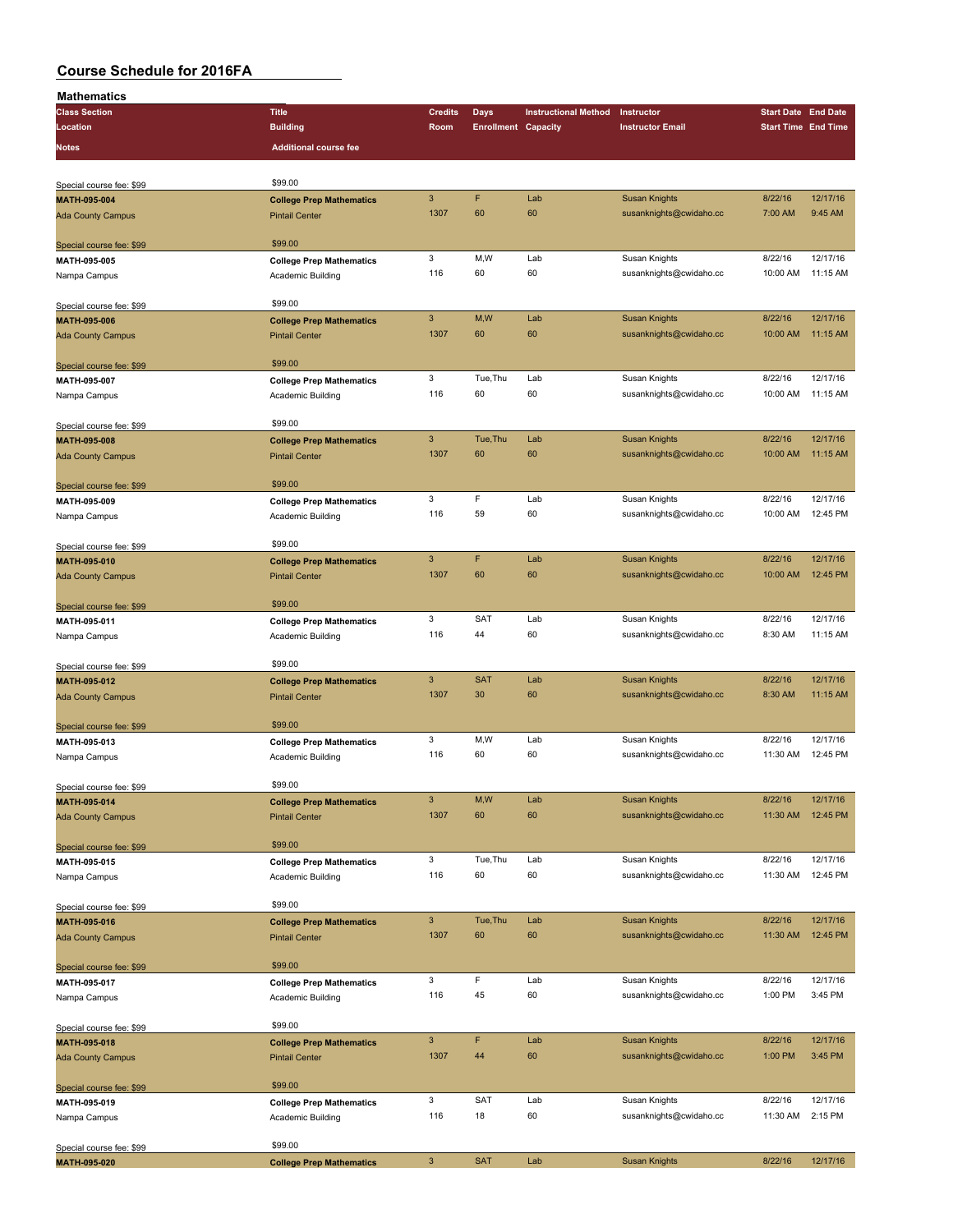| <b>Mathematics</b>                       |                                                          |                           |                            |                             |                                          |                            |                     |
|------------------------------------------|----------------------------------------------------------|---------------------------|----------------------------|-----------------------------|------------------------------------------|----------------------------|---------------------|
| <b>Class Section</b>                     | <b>Title</b>                                             | <b>Credits</b>            | <b>Days</b>                | <b>Instructional Method</b> | Instructor                               | <b>Start Date End Date</b> |                     |
| Location                                 | <b>Building</b>                                          | Room                      | <b>Enrollment Capacity</b> |                             | <b>Instructor Email</b>                  | <b>Start Time End Time</b> |                     |
| <b>Notes</b>                             | <b>Additional course fee</b>                             |                           |                            |                             |                                          |                            |                     |
|                                          |                                                          | 1307                      | 20                         | 60                          | susanknights@cwidaho.cc                  | 11:30 AM                   | 2:15 PM             |
| <b>Ada County Campus</b>                 | <b>Pintail Center</b>                                    |                           |                            |                             |                                          |                            |                     |
| Special course fee: \$99                 | \$99.00                                                  |                           |                            |                             |                                          |                            |                     |
| MATH-095-021                             | <b>College Prep Mathematics</b>                          | 3                         | M,W                        | Lab                         | Susan Knights                            | 8/22/16                    | 12/17/16            |
| Nampa Campus                             | Academic Building                                        | 116                       | 59                         | 60                          | susanknights@cwidaho.cc                  | 1:00 PM                    | 2:15 PM             |
|                                          | \$99.00                                                  |                           |                            |                             |                                          |                            |                     |
| Special course fee: \$99<br>MATH-095-022 | <b>College Prep Mathematics</b>                          | $\mathbf{3}$              | M,W                        | Lab                         | <b>Susan Knights</b>                     | 8/22/16                    | 12/17/16            |
| <b>Ada County Campus</b>                 | <b>Pintail Center</b>                                    | 1307                      | 54                         | 60                          | susanknights@cwidaho.cc                  | 1:00 PM                    | 2:15 PM             |
|                                          |                                                          |                           |                            |                             |                                          |                            |                     |
| Special course fee: \$99                 | \$99.00                                                  |                           |                            |                             |                                          |                            |                     |
| MATH-095-023                             | <b>College Prep Mathematics</b>                          | 3                         | Tue, Thu                   | Lab                         | Susan Knights                            | 8/22/16                    | 12/17/16            |
| Nampa Campus                             | Academic Building                                        | 116                       | 60                         | 60                          | susanknights@cwidaho.cc                  | 1:00 PM                    | 2:15 PM             |
| Special course fee: \$99                 | \$99.00                                                  |                           |                            |                             |                                          |                            |                     |
| MATH-095-024                             | <b>College Prep Mathematics</b>                          | $\ensuremath{\mathsf{3}}$ | Tue, Thu                   | Lab                         | <b>Susan Knights</b>                     | 8/22/16                    | 12/17/16            |
| <b>Ada County Campus</b>                 | <b>Pintail Center</b>                                    | 1307                      | 37                         | 60                          | susanknights@cwidaho.cc                  | 1:00 PM                    | 2:15 PM             |
|                                          |                                                          |                           |                            |                             |                                          |                            |                     |
| Special course fee: \$99                 | \$99.00                                                  |                           |                            |                             |                                          |                            | 12/17/16            |
| MATH-095-025<br>Nampa Campus             | <b>College Prep Mathematics</b>                          | 3<br>116                  | M, W<br>51                 | Lab<br>60                   | Susan Knights<br>susanknights@cwidaho.cc | 8/22/16<br>2:30 PM         | 3:45 PM             |
|                                          | Academic Building                                        |                           |                            |                             |                                          |                            |                     |
| Special course fee: \$99                 | \$99.00                                                  |                           |                            |                             |                                          |                            |                     |
| MATH-095-026                             | <b>College Prep Mathematics</b>                          | $\mathbf{3}$              | M,W                        | Lab                         | <b>Susan Knights</b>                     | 8/22/16                    | 12/17/16            |
| <b>Ada County Campus</b>                 | <b>Pintail Center</b>                                    | 1307                      | 41                         | 60                          | susanknights@cwidaho.cc                  | 2:30 PM                    | 3:45 PM             |
|                                          | \$99.00                                                  |                           |                            |                             |                                          |                            |                     |
| Special course fee: \$99<br>MATH-095-027 | <b>College Prep Mathematics</b>                          | 3                         | Tue, Thu                   | Lab                         | Susan Knights                            | 8/22/16                    | 12/17/16            |
| Nampa Campus                             | Academic Building                                        | 116                       | 56                         | 60                          | susanknights@cwidaho.cc                  | 2:30 PM                    | 3:45 PM             |
|                                          |                                                          |                           |                            |                             |                                          |                            |                     |
| Special course fee: \$99                 | \$99.00                                                  |                           |                            |                             |                                          |                            |                     |
| MATH-095-028                             | <b>College Prep Mathematics</b>                          | $\ensuremath{\mathsf{3}}$ | Tue, Thu                   | Lab                         | <b>Susan Knights</b>                     | 8/22/16                    | 12/17/16            |
| <b>Ada County Campus</b>                 | <b>Pintail Center</b>                                    | 1307                      | 40                         | 60                          | susanknights@cwidaho.cc                  | 2:30 PM                    | 3:45 PM             |
| Special course fee: \$99                 | \$99.00                                                  |                           |                            |                             |                                          |                            |                     |
| MATH-095-029                             | <b>College Prep Mathematics</b>                          | 3                         | M,W                        | Lab                         | Susan Knights                            | 8/22/16                    | 12/17/16            |
| Nampa Campus                             | Academic Building                                        | 116                       | 38                         | 60                          | susanknights@cwidaho.cc                  | 4:00 PM                    | 5:15 PM             |
|                                          |                                                          |                           |                            |                             |                                          |                            |                     |
| Special course fee: \$99                 | \$99.00                                                  | $\mathbf{3}$              | M, W                       | Lab                         | <b>Susan Knights</b>                     | 8/22/16                    | 12/17/16            |
| MATH-095-030<br><b>Ada County Campus</b> | <b>College Prep Mathematics</b><br><b>Pintail Center</b> | 1307                      | 38                         | 60                          | susanknights@cwidaho.cc                  | 4:00 PM                    | 5:15 PM             |
|                                          |                                                          |                           |                            |                             |                                          |                            |                     |
| Special course fee: \$99                 | \$99.00                                                  |                           |                            |                             |                                          |                            |                     |
| MATH-095-031                             | <b>College Prep Mathematics</b>                          | 3                         | Tue, Thu                   | Lab                         | Susan Knights                            | 8/22/16                    | 12/17/16            |
| Nampa Campus                             | Academic Building                                        | 116                       | 46                         | 60                          | susanknights@cwidaho.cc                  | 4:00 PM                    | 5:15 PM             |
|                                          | \$99.00                                                  |                           |                            |                             |                                          |                            |                     |
| Special course fee: \$99<br>MATH-095-032 | <b>College Prep Mathematics</b>                          | $\mathsf 3$               | Tue, Thu                   | Lab                         | <b>Susan Knights</b>                     | 8/22/16                    | 12/17/16            |
| <b>Ada County Campus</b>                 | <b>Pintail Center</b>                                    | 1307                      | 26                         | 60                          | susanknights@cwidaho.cc                  | 4:00 PM                    | 5:15 PM             |
|                                          |                                                          |                           |                            |                             |                                          |                            |                     |
| Special course fee: \$99                 | \$99.00                                                  |                           |                            |                             |                                          |                            |                     |
| MATH-095-033                             | <b>College Prep Mathematics</b>                          | 3<br>116                  | M, W<br>44                 | Lab<br>60                   | Susan Knights<br>susanknights@cwidaho.cc | 8/22/16<br>5:30 PM         | 12/17/16<br>6:45 PM |
| Nampa Campus                             | Academic Building                                        |                           |                            |                             |                                          |                            |                     |
| Special course fee: \$99                 | \$99.00                                                  |                           |                            |                             |                                          |                            |                     |
| MATH-095-034                             | <b>College Prep Mathematics</b>                          | $\mathbf{3}$              | M,W                        | Lab                         | <b>Susan Knights</b>                     | 8/22/16                    | 12/17/16            |
| <b>Ada County Campus</b>                 | <b>Pintail Center</b>                                    | 1307                      | 36                         | 60                          | susanknights@cwidaho.cc                  | 5:30 PM                    | 6:45 PM             |
|                                          |                                                          |                           |                            |                             |                                          |                            |                     |
| Special course fee: \$99<br>MATH-095-035 | \$99.00                                                  | 3                         | Tue, Thu                   | Lab                         | Susan Knights                            | 8/22/16                    | 12/17/16            |
| Nampa Campus                             | <b>College Prep Mathematics</b><br>Academic Building     | 116                       | 43                         | 60                          | susanknights@cwidaho.cc                  | 5:30 PM                    | 6:45 PM             |
|                                          |                                                          |                           |                            |                             |                                          |                            |                     |
| Special course fee: \$99                 | \$99.00                                                  |                           |                            |                             |                                          |                            |                     |
| MATH-095-036                             | <b>College Prep Mathematics</b>                          | $\mathbf{3}$              | Tue, Thu                   | Lab                         | <b>Susan Knights</b>                     | 8/22/16                    | 12/17/16            |
| <b>Ada County Campus</b>                 | <b>Pintail Center</b>                                    | 1307                      | 41                         | 60                          | susanknights@cwidaho.cc                  | 5:30 PM                    | 6:45 PM             |
| Special course fee: \$99                 | \$99.00                                                  |                           |                            |                             |                                          |                            |                     |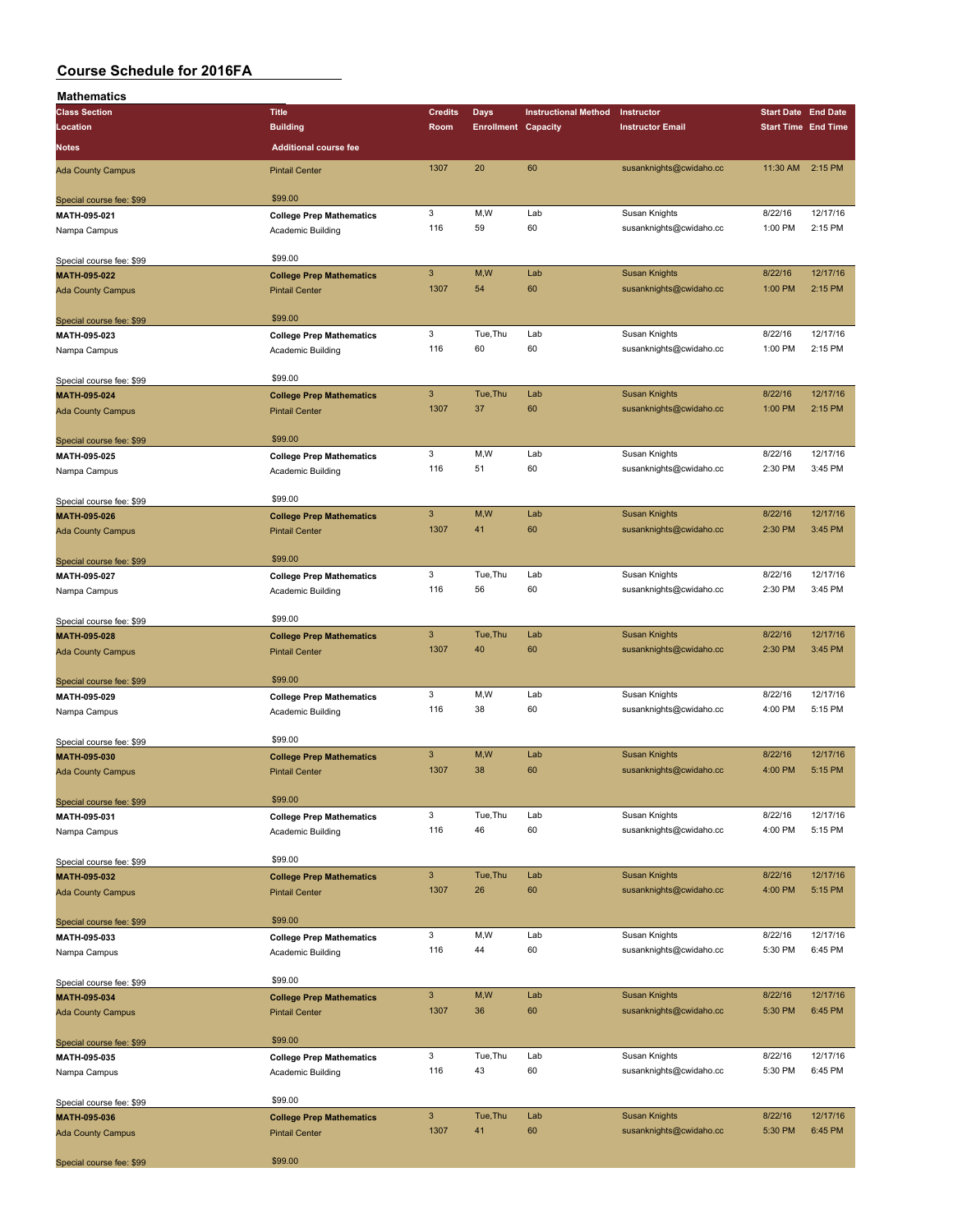| Mathematics                                       |                                                      |                |                            |                             |                           |                            |          |
|---------------------------------------------------|------------------------------------------------------|----------------|----------------------------|-----------------------------|---------------------------|----------------------------|----------|
| <b>Class Section</b>                              | <b>Title</b>                                         | <b>Credits</b> | Days                       | <b>Instructional Method</b> | Instructor                | <b>Start Date End Date</b> |          |
| Location                                          | <b>Building</b>                                      | Room           | <b>Enrollment Capacity</b> |                             | <b>Instructor Email</b>   | <b>Start Time End Time</b> |          |
| Notes                                             | <b>Additional course fee</b>                         |                |                            |                             |                           |                            |          |
|                                                   |                                                      | 3              | M, W                       | Lab                         | Susan Knights             | 8/22/16                    | 12/17/16 |
| MATH-095-037                                      | <b>College Prep Mathematics</b><br>Academic Building | 116            | 41                         | 60                          | susanknights@cwidaho.cc   | 7:00 PM                    | 8:15 PM  |
| Nampa Campus                                      |                                                      |                |                            |                             |                           |                            |          |
| Special course fee: \$99                          | \$99.00                                              |                |                            |                             |                           |                            |          |
| MATH-095-038                                      | <b>College Prep Mathematics</b>                      | $\mathbf{3}$   | M,W                        | Lab                         | <b>Susan Knights</b>      | 8/22/16                    | 12/17/16 |
| <b>Ada County Campus</b>                          | <b>Pintail Center</b>                                | 1307           | 59                         | 60                          | susanknights@cwidaho.cc   | 7:00 PM                    | 8:15 PM  |
|                                                   |                                                      |                |                            |                             |                           |                            |          |
| Special course fee: \$99                          | \$99.00                                              |                |                            |                             |                           |                            |          |
| MATH-095-039                                      | <b>College Prep Mathematics</b>                      | 3              | Tue, Thu                   | Lab                         | Susan Knights             | 8/22/16                    | 12/17/16 |
| Nampa Campus                                      | Academic Building                                    | 116            | 24                         | 60                          | susanknights@cwidaho.cc   | 7:00 PM                    | 8:15 PM  |
|                                                   |                                                      |                |                            |                             |                           |                            |          |
| Special course fee: \$99                          | \$99.00                                              |                |                            |                             |                           |                            |          |
| MATH-095-040                                      | <b>College Prep Mathematics</b>                      | $\mathbf{3}$   | Tue, Thu                   | Lab                         | <b>Susan Knights</b>      | 8/22/16                    | 12/17/16 |
| <b>Ada County Campus</b>                          | <b>Pintail Center</b>                                | 1307           | 35                         | 60                          | susanknights@cwidaho.cc   | 7:00 PM                    | 8:15 PM  |
|                                                   | \$99.00                                              |                |                            |                             |                           |                            |          |
| Special course fee: \$99<br>MATH-095-041          | <b>College Prep Mathematics</b>                      | 3              | M,W                        | Lab                         | Susan Knights             | 8/22/16                    | 12/17/16 |
| Nampa Campus                                      | Academic Building                                    | 116            | 54                         | 60                          | susanknights@cwidaho.cc   | 8:30 AM                    | 9:45 AM  |
|                                                   |                                                      |                |                            |                             |                           |                            |          |
| Special course fee: \$99                          | \$99.00                                              |                |                            |                             |                           |                            |          |
| MATH-095-042                                      | <b>College Prep Mathematics</b>                      | $\mathbf{3}$   | M,W                        | Lab                         | <b>Susan Knights</b>      | 8/22/16                    | 12/17/16 |
| <b>Ada County Campus</b>                          | <b>Pintail Center</b>                                | 1307           | 36                         | 60                          | susanknights@cwidaho.cc   | 8:30 AM                    | 9:45 AM  |
|                                                   |                                                      |                |                            |                             |                           |                            |          |
| Special course fee: \$99                          | \$99.00                                              |                |                            |                             |                           |                            |          |
| MATH-123-001W                                     | Math in Modern Society                               | 3              |                            | On-Line                     | Cook, Kristin             | 8/22/16                    | 12/17/16 |
| Online                                            | Online                                               | ONL            | 30                         | 30                          | kristincook@cwidaho.cc    |                            |          |
|                                                   |                                                      |                |                            |                             |                           |                            |          |
| Online course fee: \$30 Special course fee: \$119 | \$149.00                                             |                |                            |                             |                           |                            |          |
| MATH-123-002                                      | <b>Math in Modern Society</b>                        | $\mathbf{3}$   | Tue, Thu                   | Lecture                     | Quintana, Emiko           | 8/22/16                    | 12/17/16 |
| <b>Ada County Campus</b>                          | <b>Pintail Center</b>                                | 1318           | 30                         | 30                          | emikoquintana@cwidaho.cc  | 4:00 PM                    | 5:15 PM  |
|                                                   | \$119.00                                             |                |                            |                             |                           |                            |          |
| Special course fee: \$119<br>MATH-123-003         | <b>Math in Modern Society</b>                        | 3              | Tue, Thu                   | Lecture                     | Belue, Paul               | 8/22/16                    | 12/17/16 |
| Ada County Campus                                 | <b>Pintail Center</b>                                | 1302           | 30                         | 30                          | paulbelue@cwidaho.cc      | 10:00 AM                   | 11:15 AM |
|                                                   |                                                      |                |                            |                             |                           |                            |          |
| Special course fee: \$119                         | \$119.00                                             |                |                            |                             |                           |                            |          |
| MATH-123-004                                      | <b>Math in Modern Society</b>                        | $\overline{3}$ | F                          | Lecture                     | Thomas, Gary              | 8/22/16                    | 12/17/16 |
| <b>Ada County Campus</b>                          | <b>Pintail Center</b>                                | 1318           | 28                         | 30                          | garythomas@cwidaho.cc     | 2:00 PM                    | 4:45 PM  |
|                                                   |                                                      |                |                            |                             |                           |                            |          |
| Special course fee: \$119                         | \$119.00                                             |                |                            |                             |                           |                            |          |
| MATH-123-005                                      | <b>Math in Modern Society</b>                        | 3              | F                          | Lecture                     | Rhinehart, Diana          | 8/22/16                    | 12/17/16 |
| Ada County Campus                                 | <b>Pintail Center</b>                                | 1318           | 19                         | 35                          | dianarhinehart@cwidaho.cc | 11:00 AM                   | 1:45 PM  |
|                                                   |                                                      |                |                            |                             |                           |                            |          |
| Special course fee: \$119                         | \$119.00                                             | $\mathbf{3}$   | M,W                        | Lecture                     | Lloyd, Merla              | 8/22/16                    | 12/17/16 |
| MATH-123-006                                      | <b>Math in Modern Society</b>                        | 106            | 27                         | 30                          | merlalloyd@cwidaho.cc     | 4:00 PM                    | 5:15 PM  |
| Nampa Campus                                      | Aspen Classroom Building                             |                |                            |                             |                           |                            |          |
| Special course fee: \$119                         | \$119.00                                             |                |                            |                             |                           |                            |          |
| MATH-123-007                                      | <b>Math in Modern Society</b>                        | 3              | Tue, Thu                   | Lecture                     | Thomas, Gary              | 8/22/16                    | 12/17/16 |
| Nampa Campus                                      | Aspen Classroom Building                             | 106            | 22                         | 30                          | garythomas@cwidaho.cc     | 10:00 AM                   | 11:15 AM |
|                                                   |                                                      |                |                            |                             |                           |                            |          |
| Special course fee: \$119                         | \$119.00                                             |                |                            |                             |                           |                            |          |
| MATH-123-008H                                     | <b>Math in Modern Society</b>                        | $\mathbf{3}$   | Tue                        | <b>Hybrid</b>               | Cook, Kristin             | 8/22/16                    | 12/17/16 |
| Nampa Campus                                      | <b>Academic Building</b>                             | 325            | 30                         | 30                          | kristincook@cwidaho.cc    | 2:30 PM                    | 3:45 PM  |
| Hybrid course - has an online component Special   |                                                      |                |                            |                             |                           |                            |          |
| course fee: \$119                                 | \$119.00                                             |                |                            |                             |                           |                            |          |
| MATH-123-009H                                     | <b>Math in Modern Society</b>                        | 3              | Thu                        | Hybrid                      | Cook, Kristin             | 8/22/16                    | 12/17/16 |
| Nampa Campus                                      | Academic Building                                    | 325            | 26                         | 30                          | kristincook@cwidaho.cc    | 2:30 PM                    | 3:45 PM  |
| Hybrid course - has an online component Special   | \$119.00                                             |                |                            |                             |                           |                            |          |
| course fee: \$119                                 |                                                      | $\mathbf{3}$   |                            | On-Line                     | Quintana, Emiko           | 8/22/16                    | 12/17/16 |
| MATH-123-010W<br>Online                           | <b>Math in Modern Society</b>                        | <b>ONL</b>     | 27                         | 30                          | emikoquintana@cwidaho.cc  |                            |          |
|                                                   | Online                                               |                |                            |                             |                           |                            |          |
| Online course fee: \$30 Special course fee: \$119 | \$149.00                                             |                |                            |                             |                           |                            |          |
| MATH-123-011W                                     | <b>Math in Modern Society</b>                        | 3              |                            | On-Line                     | Bosch, Laura              | 8/22/16                    | 12/17/16 |
| Online                                            | Online                                               | ONL            | 30                         | 30                          | laurabosch@cwidaho.cc     |                            |          |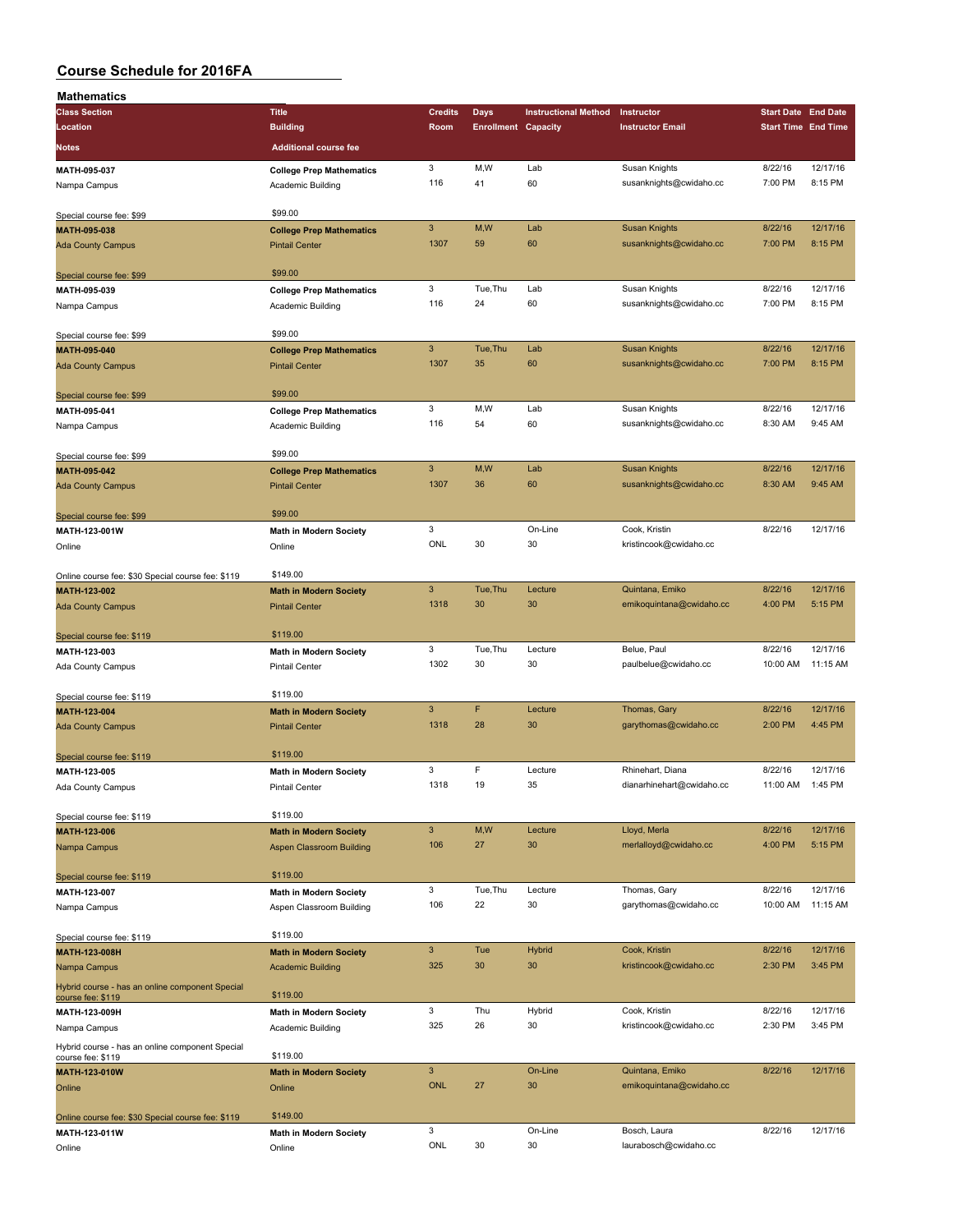| Mathematics                                       |                                                    |                |                            |                             |                           |                            |          |
|---------------------------------------------------|----------------------------------------------------|----------------|----------------------------|-----------------------------|---------------------------|----------------------------|----------|
| <b>Class Section</b>                              | <b>Title</b>                                       | <b>Credits</b> | <b>Days</b>                | <b>Instructional Method</b> | Instructor                | <b>Start Date End Date</b> |          |
| Location                                          | <b>Building</b>                                    | Room           | <b>Enrollment Capacity</b> |                             | <b>Instructor Email</b>   | <b>Start Time End Time</b> |          |
| Notes                                             | <b>Additional course fee</b>                       |                |                            |                             |                           |                            |          |
|                                                   |                                                    |                |                            |                             |                           |                            |          |
|                                                   | \$149.00                                           |                |                            |                             |                           |                            |          |
| Online course fee: \$30 Special course fee: \$119 |                                                    | 3              |                            | On-Line                     | Bosch, Laura              | 8/22/16                    | 12/17/16 |
| MATH-123-012W<br>Online                           | <b>Math in Modern Society</b>                      | <b>ONL</b>     | 29                         | 30                          | laurabosch@cwidaho.cc     |                            |          |
|                                                   | Online                                             |                |                            |                             |                           |                            |          |
| Online course fee: \$30 Special course fee: \$119 | \$149.00                                           |                |                            |                             |                           |                            |          |
| MATH-123-014                                      | <b>Math in Modern Society</b>                      | 3              | M,W                        | Lecture                     | Rhinehart, Diana          | 8/22/16                    | 12/17/16 |
| Ada County Campus                                 | <b>Pintail Center</b>                              | 1208           | 30                         | 30                          | dianarhinehart@cwidaho.cc | 8:30 AM                    | 9:45 AM  |
|                                                   |                                                    |                |                            |                             |                           |                            |          |
| Special course fee: \$119                         | \$119.00                                           |                |                            |                             |                           |                            |          |
| MATH-123-015                                      | <b>Math in Modern Society</b>                      | 3              | M,W                        | Lecture                     | Keenan, Robert            | 8/22/16                    | 12/17/16 |
| <b>Ada County Campus</b>                          | <b>Pintail Center</b>                              | 1206           | 30                         | 30                          | robertkeenan@cwidaho.cc   | 7:00 PM                    | 8:15 PM  |
|                                                   |                                                    |                |                            |                             |                           |                            |          |
| Special course fee: \$119                         | \$119.00                                           |                |                            |                             |                           |                            |          |
| MATH-123-016                                      | Math in Modern Society                             | 3              | W                          | Lecture                     | Lloyd, Merla              | 8/22/16                    | 12/17/16 |
| Nampa Campus                                      | Academic Building                                  | 325            | 29                         | 30                          | merlalloyd@cwidaho.cc     | 7:00 PM                    | 9:45 PM  |
|                                                   |                                                    |                |                            |                             |                           |                            |          |
| Special course fee: \$119                         | \$119.00                                           |                |                            |                             |                           |                            |          |
| MATH-143-001                                      | <b>College Algebra</b>                             | 3              | Tue, Thu                   | Lecture                     | Orduno, Kathleen          | 8/22/16                    | 12/17/16 |
| <b>Ada County Campus</b>                          | <b>Pintail Center</b>                              | 1206           | 27                         | 30                          | kateorduno@cwidaho.cc     | 2:30 PM                    | 3:45 PM  |
|                                                   |                                                    |                |                            |                             |                           |                            |          |
| Special course fee: \$119                         | \$119.00                                           |                |                            |                             |                           |                            |          |
| MATH-143-002                                      | <b>College Algebra</b>                             | 3              | M,W                        | Lecture                     | Quintana, Emiko           | 8/22/16                    | 12/17/16 |
| Ada County Campus                                 | Mallard Place Building                             | 1108           | 24                         | 24                          | emikoquintana@cwidaho.cc  | 1:00 PM                    | 2:15 PM  |
|                                                   |                                                    |                |                            |                             |                           |                            |          |
| Special course fee: \$119                         | \$119.00                                           |                |                            |                             |                           |                            |          |
| MATH-143-004                                      | <b>College Algebra</b>                             | 3              | M,W                        | Lecture                     | Quintana, Emiko           | 8/22/16                    | 12/17/16 |
| <b>Ada County Campus</b>                          | <b>Pintail Center</b>                              | 1320           | 30                         | 30                          | emikoquintana@cwidaho.cc  | 8:30 AM                    | 9:45 AM  |
|                                                   |                                                    |                |                            |                             |                           |                            |          |
| Special course fee: \$119                         | \$119.00                                           |                |                            |                             |                           |                            |          |
| MATH-143-005                                      | College Algebra                                    | 3              | Tue, Thu                   | Lecture                     | Smith, Eric               | 8/22/16                    | 12/17/16 |
| Ada County Campus                                 | <b>Pintail Center</b>                              | 1318           | 28                         | 30                          | ericsmith2@cwidaho.cc     | 5:30 PM                    | 6:45 PM  |
|                                                   |                                                    |                |                            |                             |                           |                            |          |
| Special course fee: \$119                         | \$119.00                                           |                |                            |                             |                           |                            |          |
| MATH-143-006                                      | <b>College Algebra</b>                             | $\mathbf{3}$   | Thu                        | Lecture                     | Isaacson, Kathleen        | 8/22/16                    | 12/17/16 |
| <b>Ada County Campus</b>                          | <b>Pintail Center</b>                              | 1318           | 8                          | 30                          | katisaacson@cwidaho.cc    | 7:00 PM                    | 9:45 PM  |
|                                                   | \$119.00                                           |                |                            |                             |                           |                            |          |
| Special course fee: \$119                         |                                                    | 3              | M,W                        | Lecture                     | Young, Mary               | 8/22/16                    | 12/17/16 |
| MATH-143-008                                      | <b>College Algebra</b><br>Aspen Classroom Building | 108            | 30                         | 30                          | maryyoung@cwidaho.cc      | 1:00 PM                    | 2:15 PM  |
| Nampa Campus                                      |                                                    |                |                            |                             |                           |                            |          |
| Special course fee: \$119                         | \$119.00                                           |                |                            |                             |                           |                            |          |
| MATH-143-009                                      | <b>College Algebra</b>                             | 3              | Tue, Thu                   | Lecture                     | Thomas, Gary              | 8/22/16                    | 12/17/16 |
| Nampa Campus                                      | <b>Academic Building</b>                           | 309            | 28                         | 30                          | garythomas@cwidaho.cc     | 11:30 AM                   | 12:45 PM |
|                                                   |                                                    |                |                            |                             |                           |                            |          |
| Special course fee: \$119                         | \$119.00                                           |                |                            |                             |                           |                            |          |
| MATH-143-010                                      | <b>College Algebra</b>                             | 3              | M,W                        | Lecture                     | Young, Mary               | 8/22/16                    | 12/17/16 |
| Nampa Campus                                      | Aspen Classroom Building                           | 127            | 28                         | 30                          | maryyoung@cwidaho.cc      | 2:30 PM                    | 3:45 PM  |
|                                                   |                                                    |                |                            |                             |                           |                            |          |
| Special course fee: \$119                         | \$119.00                                           |                |                            |                             |                           |                            |          |
| MATH-143-011                                      | <b>College Algebra</b>                             | $\mathbf{3}$   | M                          | Lecture                     | Orduno, Kathleen          | 8/22/16                    | 12/17/16 |
| Nampa Campus                                      | <b>Academic Building</b>                           | 320            | 25                         | 30                          | kateorduno@cwidaho.cc     | 7:00 PM                    | 9:45 PM  |
|                                                   |                                                    |                |                            |                             |                           |                            |          |
| Special course fee: \$119                         | \$119.00                                           |                |                            |                             |                           |                            |          |
| MATH-143-012                                      | College Algebra                                    | 3              | Tue, Thu                   | Lecture                     | Young, Mary               | 8/22/16                    | 12/17/16 |
| Nampa Campus                                      | Aspen Classroom Building                           | 104            | 8                          | 30                          | maryyoung@cwidaho.cc      | 1:00 PM                    | 2:15 PM  |
|                                                   |                                                    |                |                            |                             |                           |                            |          |
| Special course fee: \$119                         | \$119.00                                           |                |                            |                             |                           |                            |          |
| MATH-143-013                                      | <b>College Algebra</b>                             | $\mathbf{3}$   | M,W                        | Lecture                     | Young, Mary               | 8/22/16                    | 12/17/16 |
| Nampa Campus                                      | <b>Academic Building</b>                           | 325            | 21                         | 30                          | maryyoung@cwidaho.cc      | 8:30 AM                    | 9:45 AM  |
|                                                   |                                                    |                |                            |                             |                           |                            |          |
| Special course fee: \$119                         | \$119.00                                           |                |                            |                             |                           |                            |          |
| MATH-143-014W                                     | College Algebra                                    | 3              |                            | On-Line                     | Young, Mary               | 8/22/16                    | 12/17/16 |
| Online                                            | Online                                             | ONL            | 30                         | 30                          | maryyoung@cwidaho.cc      |                            |          |
|                                                   |                                                    |                |                            |                             |                           |                            |          |
| Online course fee: \$30 Special course fee: \$119 | \$149.00                                           |                |                            |                             |                           |                            |          |
| MATH-143-015W                                     | <b>College Algebra</b>                             | $\mathbf{3}$   |                            | On-Line                     | Belue, Paul               | 8/22/16                    | 12/17/16 |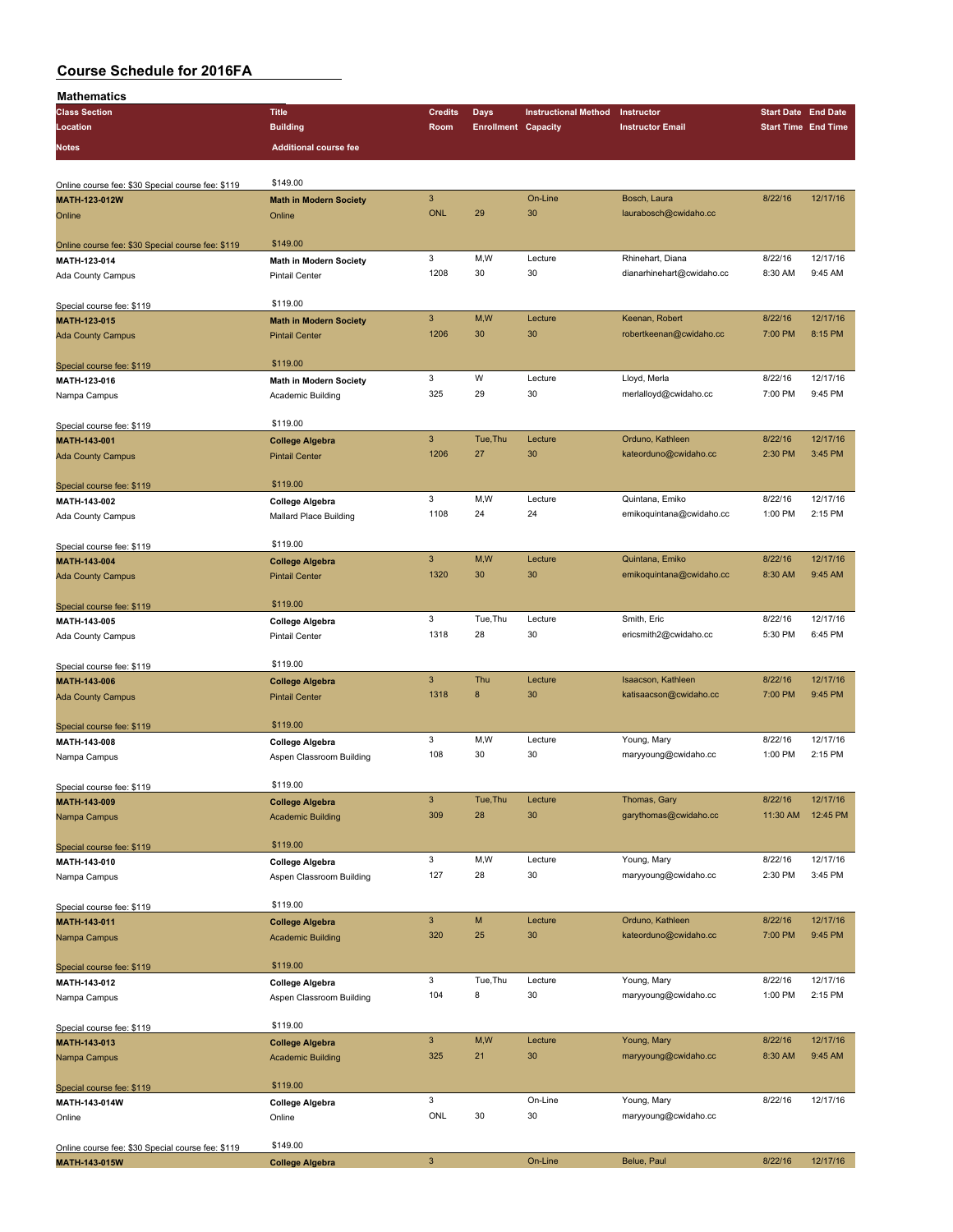| <b>Mathematics</b>                                                           |                                       |                            |                            |                             |                                             |                            |          |
|------------------------------------------------------------------------------|---------------------------------------|----------------------------|----------------------------|-----------------------------|---------------------------------------------|----------------------------|----------|
| <b>Class Section</b>                                                         | <b>Title</b>                          | <b>Credits</b>             | Days                       | <b>Instructional Method</b> | Instructor                                  | <b>Start Date End Date</b> |          |
| Location                                                                     | <b>Building</b>                       | Room                       | <b>Enrollment Capacity</b> |                             | <b>Instructor Email</b>                     | <b>Start Time End Time</b> |          |
| <b>Notes</b>                                                                 | <b>Additional course fee</b>          |                            |                            |                             |                                             |                            |          |
| Online                                                                       | Online                                | <b>ONL</b>                 | 30                         | 30                          | paulbelue@cwidaho.cc                        |                            |          |
|                                                                              |                                       |                            |                            |                             |                                             |                            |          |
| Online course fee: \$30 Special course fee: \$119                            | \$149.00                              |                            |                            |                             |                                             |                            |          |
| MATH-143-016W                                                                | College Algebra                       | 3                          |                            | On-Line                     | Carson, Catherine                           | 8/22/16                    | 12/17/16 |
| Online                                                                       | Online                                | ONL                        | 29                         | 30                          | cathycarson@cwidaho.cc                      |                            |          |
|                                                                              |                                       |                            |                            |                             |                                             |                            |          |
| Online course fee: \$30 Special course fee: \$119                            | \$149.00                              |                            |                            |                             |                                             |                            |          |
| MATH-143-017W                                                                | <b>College Algebra</b>                | $\mathbf{3}$<br><b>ONL</b> | 30                         | On-Line<br>30               | Young, Mary                                 | 8/22/16                    | 12/17/16 |
| Online                                                                       | Online                                |                            |                            |                             | maryyoung@cwidaho.cc                        |                            |          |
| Online course fee: \$30 Special course fee: \$119                            | \$149.00                              |                            |                            |                             |                                             |                            |          |
| MATH-143-020H                                                                | College Algebra                       | 3                          | Thu                        | Hybrid                      | Belue, Paul                                 | 8/22/16                    | 12/17/16 |
| Ada County Campus                                                            | <b>Pintail Center</b>                 | 1320                       | 20                         | 30                          | paulbelue@cwidaho.cc                        | 2:30 PM                    | 3:45 PM  |
|                                                                              |                                       |                            |                            |                             |                                             |                            |          |
| Hybrid - has an online component Special course<br>fee: \$119                | \$119.00                              |                            |                            |                             |                                             |                            |          |
| MATH-143-900                                                                 | <b>College Algebra</b>                | $\sqrt{3}$                 | Thu,F                      | Lecture                     | Willoughby, Amanda                          | 8/22/16                    | 12/17/16 |
|                                                                              |                                       |                            |                            |                             | amandawilloughby@cwidaho.c                  |                            |          |
| <b>Community Locations</b><br>Micron Technology in Boise. Security clearance | Micron Technology - BOISE             | 128B                       | $6\phantom{1}$             | 15                          | с                                           | 11:00 AM                   | 12:15 PM |
| req'd. Contact Paula Smith                                                   |                                       |                            |                            |                             |                                             |                            |          |
| (paulasmith@micron.com) Special course fee:<br>\$119                         | \$119.00                              |                            |                            |                             |                                             |                            |          |
| MATH-144-001W                                                                | Trigonometry                          | $\mathbf 2$                |                            | On-Line                     | Smith, Eric                                 | 8/22/16                    | 12/17/16 |
| Online                                                                       | Online                                | ONL                        | 35                         | 35                          | ericsmith2@cwidaho.cc                       |                            |          |
|                                                                              |                                       |                            |                            |                             |                                             |                            |          |
| Online course fee: \$20                                                      | \$20.00                               |                            |                            |                             |                                             |                            |          |
| MATH-144-900                                                                 | <b>Trigonometry</b>                   | $\overline{2}$             | Tue                        | Lecture                     | Willoughby, Amanda                          | 8/22/16                    | 12/17/16 |
|                                                                              |                                       |                            |                            |                             | amandawilloughby@cwidaho.c                  |                            |          |
| <b>Community Locations</b><br>Micron Technology in Boise. Security clearance | Micron Technology - BOISE             | 128B                       | 16                         | 15                          | $\overline{c}$                              | 11:00 AM                   | 12:45 PM |
| req'd. Contact Paula Smith                                                   |                                       |                            |                            |                             |                                             |                            |          |
| (paulasmith@micron.com)                                                      | \$0.00                                | 5                          | M, Tue, W, Thu Lecture     |                             |                                             | 8/22/16                    | 12/17/16 |
| MATH-147-001                                                                 | Precalculus                           | 104                        | 33                         | 35                          | Carson, Catherine<br>cathycarson@cwidaho.cc | 11:30 AM                   | 12:35 PM |
| Nampa Campus                                                                 | Aspen Classroom Building              |                            |                            |                             |                                             |                            |          |
| Special course fee: \$119                                                    | \$119.00                              |                            |                            |                             |                                             |                            |          |
| MATH-147-002                                                                 | <b>Precalculus</b>                    | $5\phantom{.0}$            | Tue, Thu                   | Lecture                     | Aydelotte, Susan                            | 8/22/16                    | 12/17/16 |
| Nampa Campus                                                                 | Aspen Classroom Building              | 102                        | 18                         | 32                          | susanaydelotte@cwidaho.cc                   | 4:00 PM                    | 5:50 PM  |
|                                                                              |                                       |                            |                            |                             |                                             |                            |          |
| Special course fee: \$119                                                    | \$119.00                              |                            |                            |                             |                                             |                            |          |
| MATH-147-003W                                                                | Precalculus                           | 5                          |                            | On-Line                     | Carson, Catherine                           | 8/22/16                    | 12/17/16 |
| Online                                                                       | Online                                | ONL                        | 30                         | 30                          | cathycarson@cwidaho.cc                      |                            |          |
|                                                                              |                                       |                            |                            |                             |                                             |                            |          |
| Online course fee: \$50 Special course fee: \$119                            | \$169.00                              |                            |                            |                             |                                             |                            |          |
| MATH-153-001H                                                                | <b>Elementary Statistics</b>          | 3                          | Tue                        | Hybrid                      | Cook, Kristin                               | 8/22/16                    | 12/17/16 |
| Nampa Campus                                                                 | <b>Academic Building</b>              | 201                        | 25                         | 28                          | kristincook@cwidaho.cc                      | 11:30 AM  12:45 PM         |          |
|                                                                              | \$119.00                              |                            |                            |                             |                                             |                            |          |
| Special course fee: \$119<br>MATH-153-002                                    | <b>Elementary Statistics</b>          | 3                          | M,W                        | Lecture                     | Smith, Eric                                 | 8/22/16                    | 12/17/16 |
| Ada County Campus                                                            | Pintail Center                        | 1207                       | 20                         | 20                          | ericsmith2@cwidaho.cc                       | 11:30 AM                   | 12:45 PM |
|                                                                              |                                       |                            |                            |                             |                                             |                            |          |
| Special course fee: \$119                                                    | \$119.00                              |                            |                            |                             |                                             |                            |          |
| MATH-153-003W                                                                | <b>Elementary Statistics</b>          | $\mathbf{3}$               |                            | On-Line                     | Cook, Kristin                               | 8/22/16                    | 12/17/16 |
| Online                                                                       | Online                                | <b>ONL</b>                 | 28                         | 28                          | kristincook@cwidaho.cc                      |                            |          |
|                                                                              |                                       |                            |                            |                             |                                             |                            |          |
| Online course fee: \$30 Special course fee: \$119                            | \$149.00                              |                            |                            |                             |                                             |                            |          |
| MATH-153-004W                                                                | <b>Elementary Statistics</b>          | 3                          |                            | On-Line                     | Cook, Kristin                               | 8/22/16                    | 12/17/16 |
| Online                                                                       | Online                                | ONL                        | 27                         | 28                          | kristincook@cwidaho.cc                      |                            |          |
|                                                                              |                                       |                            |                            |                             |                                             |                            |          |
| Online course fee: \$30 Special course fee: \$119                            | \$149.00                              | $\mathbf{3}$               | M,W                        |                             |                                             | 8/22/16                    | 12/17/16 |
| MATH-153-005                                                                 | <b>Elementary Statistics</b>          | 1203                       | 20                         | Lecture<br>20               | Thomas, Gary<br>garythomas@cwidaho.cc       | 5:30 PM                    | 6:45 PM  |
| <b>Ada County Campus</b>                                                     | <b>Pintail Center</b>                 |                            |                            |                             |                                             |                            |          |
| Special course fee: \$119                                                    | \$119.00                              |                            |                            |                             |                                             |                            |          |
| MATH-153-007W                                                                | <b>Elementary Statistics</b>          | 3                          |                            | On-Line                     | Cook, Kristin                               | 8/22/16                    | 12/17/16 |
| Online                                                                       | Online                                | ONL                        | 27                         | 28                          | kristincook@cwidaho.cc                      |                            |          |
|                                                                              |                                       |                            |                            |                             |                                             |                            |          |
|                                                                              | \$149.00                              |                            |                            |                             |                                             |                            |          |
| <b>MATH-157-001</b>                                                          | <b>Math for Elementary Teachers 1</b> | $\mathbf{3}$               | Tue, Thu                   | Lecture                     | Carson, Catherine                           | 8/22/16                    | 12/17/16 |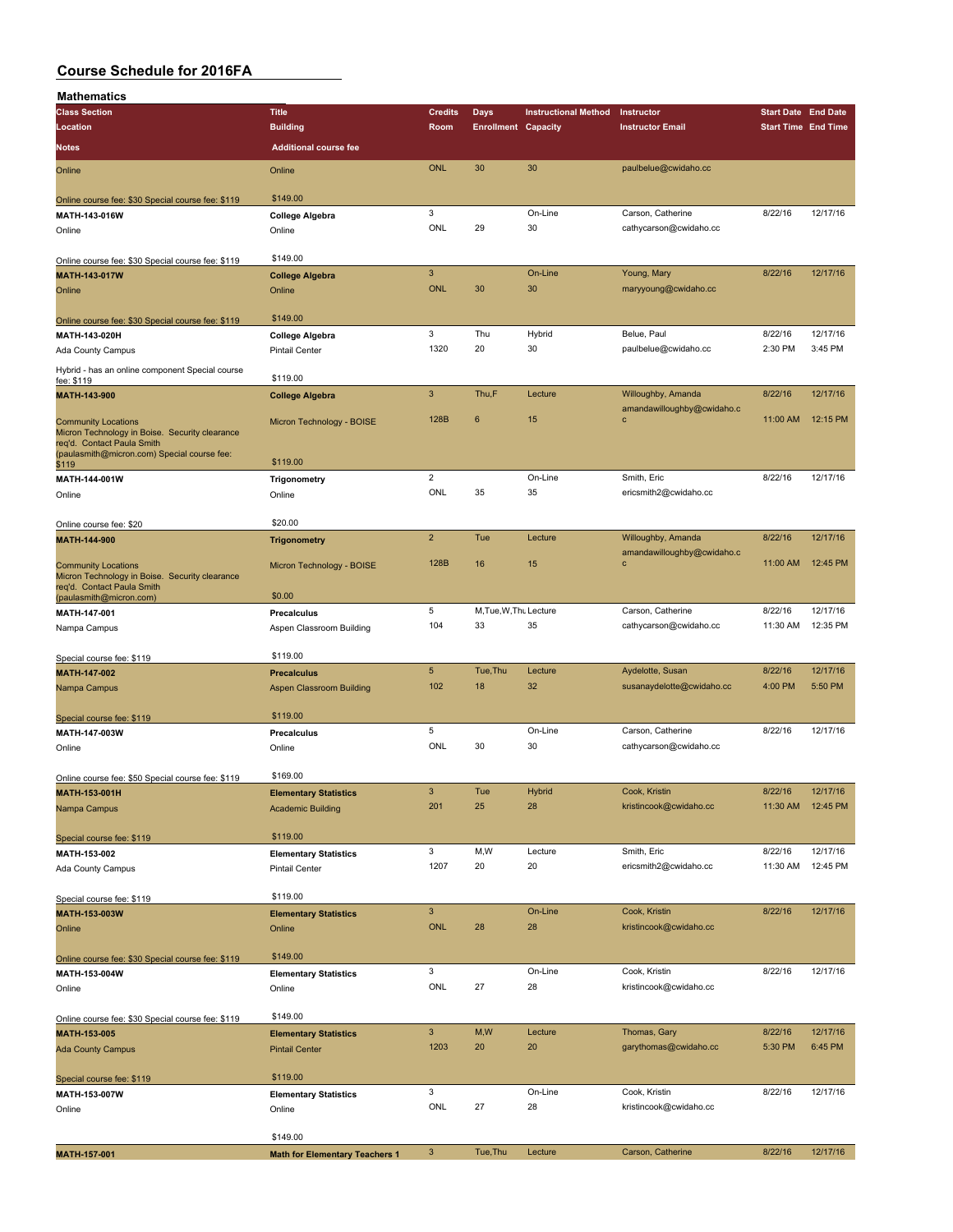| <b>Mathematics</b>                                                                                                                                        |                                 |                         |                            |                             |                                                  |                            |          |
|-----------------------------------------------------------------------------------------------------------------------------------------------------------|---------------------------------|-------------------------|----------------------------|-----------------------------|--------------------------------------------------|----------------------------|----------|
| <b>Class Section</b>                                                                                                                                      | <b>Title</b>                    | <b>Credits</b>          | Days                       | <b>Instructional Method</b> | Instructor                                       | <b>Start Date End Date</b> |          |
| Location                                                                                                                                                  | <b>Building</b>                 | Room                    | <b>Enrollment Capacity</b> |                             | <b>Instructor Email</b>                          | <b>Start Time End Time</b> |          |
| Notes                                                                                                                                                     | <b>Additional course fee</b>    |                         |                            |                             |                                                  |                            |          |
| Nampa Campus                                                                                                                                              | <b>Academic Building</b>        | 320                     | 26                         | 32                          | cathycarson@cwidaho.cc                           | 5:30 PM                    | 6:45 PM  |
|                                                                                                                                                           | \$0.00                          |                         |                            |                             |                                                  |                            |          |
| MATH-160-001W                                                                                                                                             | <b>Brief Calculus</b>           | $\overline{4}$          |                            | On-Line                     | Aydelotte, Susan                                 | 8/22/16                    | 12/17/16 |
| Online                                                                                                                                                    | Online                          | ONL                     | 30                         | 30                          | susanaydelotte@cwidaho.cc                        |                            |          |
| Online course fee: \$40 Special course fee: \$119                                                                                                         | \$159.00                        |                         |                            |                             |                                                  |                            |          |
| <b>MATH-160-003H</b>                                                                                                                                      | <b>Brief Calculus</b>           | $\overline{4}$          | M,W                        | <b>Hybrid</b>               | Aydelotte, Susan                                 | 8/22/16                    | 12/17/16 |
| Nampa Campus                                                                                                                                              | Aspen Classroom Building        | 127                     | 35                         | 35                          | susanaydelotte@cwidaho.cc                        | 11:30 AM                   | 12:45 PM |
| Special course fee: \$119                                                                                                                                 | \$119.00                        |                         |                            |                             |                                                  |                            |          |
| MATH-160-005                                                                                                                                              | <b>Brief Calculus</b>           | $\overline{\mathbf{4}}$ | M,W                        | Lecture                     | Isaacson, Kathleen                               | 8/22/16                    | 12/17/16 |
| Ada County Campus                                                                                                                                         | <b>Pintail Center</b>           | 1208                    | 20                         | 30                          | katisaacson@cwidaho.cc                           | 7:00 PM                    | 8:50 PM  |
| Special course fee: \$119                                                                                                                                 | \$119.00                        |                         |                            |                             |                                                  |                            |          |
| MATH-170-001                                                                                                                                              | <b>Calculus 1</b>               | $\overline{5}$          | M, Tue, W, Thu Lecture     |                             | Aydelotte, Susan                                 | 8/22/16                    | 12/17/16 |
| Nampa Campus                                                                                                                                              | <b>Aspen Classroom Building</b> | 127                     | 34                         | 35                          | susanaydelotte@cwidaho.cc                        | 8:30 AM                    | 9:35 AM  |
| Special course fee: \$119                                                                                                                                 | \$119.00                        |                         |                            |                             |                                                  |                            |          |
| MATH-170-002                                                                                                                                              | Calculus 1                      | 5                       | M, Tue, W, Thu Lecture     |                             | Smith, Eric                                      | 8/22/16                    | 12/17/16 |
| Ada County Campus                                                                                                                                         | Mallard Place Building          | 1111                    | 31                         | 32                          | ericsmith2@cwidaho.cc                            | 4:00 PM                    | 5:05 PM  |
| Special course fee: \$119                                                                                                                                 | \$119.00                        |                         |                            |                             |                                                  |                            |          |
| MATH-170-900                                                                                                                                              | <b>Calculus 1</b>               | $\sqrt{5}$              | Thu,F                      | Lecture                     | Willoughby, Amanda<br>amandawilloughby@cwidaho.c | 8/22/16                    | 12/17/16 |
| <b>Community Locations</b><br>Micron Technology in Boise. Security clearance<br>req'd. Contact Paula Smith                                                | Micron Technology - BOISE       | 128B                    | 15                         | 15                          | $\mathbf c$                                      | 1:00 PM                    | 3:05 PM  |
| (paulasmith@micron.com) Special course fee:<br>\$119                                                                                                      | \$119.00                        |                         |                            |                             |                                                  |                            |          |
| MATH-175-001                                                                                                                                              | Calculus <sub>2</sub>           | 4                       | Tue, Thu                   | Lecture                     | Isom, Teresa                                     | 8/22/16                    | 12/17/16 |
| Nampa Campus                                                                                                                                              | Aspen Classroom Building        | 108                     | 11                         | 35                          | teresaisom@cwidaho.cc                            | 12:00 PM                   | 1:50 PM  |
|                                                                                                                                                           | \$0.00                          |                         |                            |                             |                                                  |                            |          |
| MATH-175-900                                                                                                                                              | <b>Calculus 2</b>               | $\overline{4}$          | M,Tue                      | Lecture                     | Maloof, Giles                                    | 8/22/16                    | 12/17/16 |
| <b>Community Locations</b><br>Micron Technology in Boise. Security clearance<br>req'd. Contact Paula Smith                                                | Micron Technology - BOISE       | 127A                    | 21                         | 20                          | gilesmaloof@cwidaho.cc                           | 8:30 AM                    | 10:15 AM |
| (paulasmith@micron.com)                                                                                                                                   | \$0.00                          |                         |                            |                             |                                                  |                            |          |
| MATH-275-001                                                                                                                                              | Calculus 3                      | $\overline{\mathbf{4}}$ | M,W                        | Lecture                     | Aydelotte, Susan                                 | 8/22/16                    | 12/17/16 |
| Nampa Campus                                                                                                                                              | Aspen Classroom Building        | 104                     | 8                          | 35                          | susanaydelotte@cwidaho.cc                        | 3:00 PM                    | 4:50 PM  |
| Special course fee: \$119                                                                                                                                 | \$119.00                        |                         |                            |                             |                                                  |                            |          |
| MATH-275-900                                                                                                                                              | <b>Calculus 3</b>               | $\overline{4}$          | Thu.F                      | Lecture                     | Maloof, Giles                                    | 8/22/16                    | 12/17/16 |
| <b>Community Locations</b><br>Micron Technology in Boise. Security clearance<br>req'd. Contact Paula Smith<br>(paulasmith@micron.com) Special course fee: | Micron Technology - BOISE       | 127A                    | 14                         | 15                          | gilesmaloof@cwidaho.cc                           | 8:30 AM                    | 10:15 AM |
| \$119                                                                                                                                                     | \$119.00                        |                         |                            |                             |                                                  |                            |          |

### **Medical Administrative Support**

| <b>Class Section</b>      | <b>Title</b>                         | <b>Credits</b> | Days                       | <b>Instructional Method</b> | Instructor              | <b>Start Date End Date</b> |          |
|---------------------------|--------------------------------------|----------------|----------------------------|-----------------------------|-------------------------|----------------------------|----------|
| Location                  | <b>Building</b>                      | Room           | <b>Enrollment Capacity</b> |                             | <b>Instructor Email</b> | <b>Start Time End Time</b> |          |
| <b>Notes</b>              | <b>Additional course fee</b>         |                |                            |                             |                         |                            |          |
| <b>MADM-113-001</b>       | <b>Medical Front Office Skills</b>   | 3              | Tue, Thu                   | Lecture                     | Mai, Stephanie          | 8/22/16                    | 12/17/16 |
| <b>Ada County Campus</b>  | <b>Pintail Center</b>                | 1211           | 11                         | 24                          | stephaniemai@cwidaho.cc | 8:30 AM                    | 9:45 AM  |
| Special course fee: \$115 | \$115.00                             |                |                            |                             |                         |                            |          |
| MADM-115-001              | <b>Human Relations in Healthcare</b> | 3              | M,W                        | Lecture                     | Mai, Stephanie          | 8/22/16                    | 12/17/16 |
| Ada County Campus         | <b>Pintail Center</b>                | 1211           | 16                         | 24                          | stephaniemai@cwidaho.cc | 10:00 AM                   | 11:15 AM |
| Special course fee: \$115 | \$115.00                             |                |                            |                             |                         |                            |          |
| <b>MADM-115-002</b>       | <b>Human Relations in Healthcare</b> | 3              | M,W                        | Lecture                     | Mai, Stephanie          | 8/22/16                    | 12/17/16 |
| <b>Ada County Campus</b>  | <b>Quail Court Building</b>          | 2202           | 20                         | 21                          | stephaniemai@cwidaho.cc | 2:00 PM                    | 3:15 PM  |
| Special course fee: \$115 | \$115.00                             |                |                            |                             |                         |                            |          |
| MADM-121-001H             | <b>Health Information Management</b> | 3              | Tue                        | Hybrid                      | Mai, Stephanie          | 8/22/16                    | 12/17/16 |
| Ada County Campus         | <b>Pintail Center</b>                | 1203           | 11                         | 20                          | stephaniemai@cwidaho.cc | 10:00 AM                   | 11:15 AM |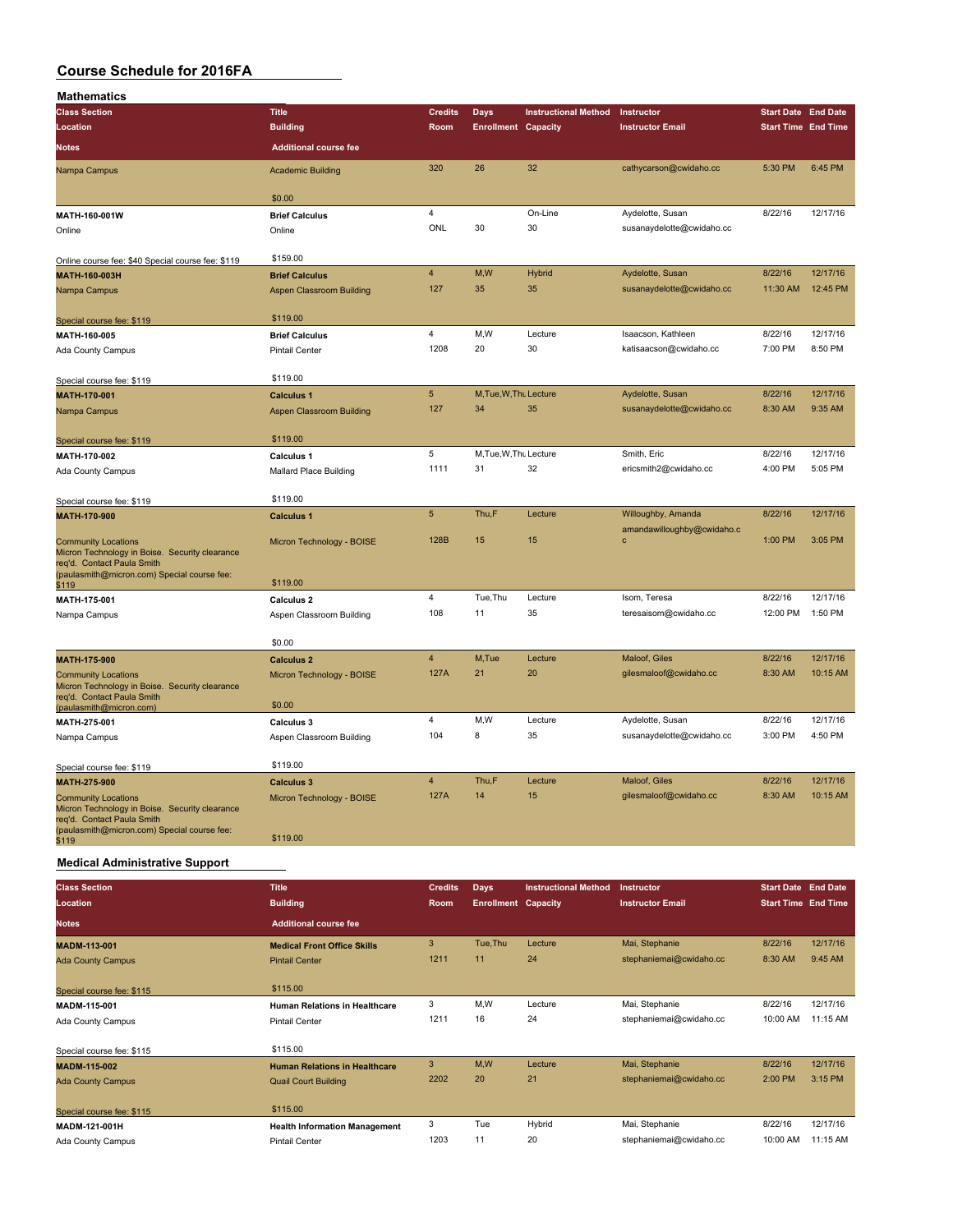### **Medical Administrative Support**

| Class Section                                                        | Title                                 | <b>Credits</b> | Days                       | Instructional Method            | Instructor              | <b>Start Date End Date</b> |          |
|----------------------------------------------------------------------|---------------------------------------|----------------|----------------------------|---------------------------------|-------------------------|----------------------------|----------|
| Location                                                             | <b>Building</b>                       | Room           | <b>Enrollment</b> Capacity |                                 | <b>Instructor Email</b> | <b>Start Time End Time</b> |          |
| <b>Notes</b>                                                         | <b>Additional course fee</b>          |                |                            |                                 |                         |                            |          |
|                                                                      |                                       |                |                            |                                 |                         |                            |          |
| Hybrid course - has an online component.                             | \$0.00                                |                |                            |                                 |                         |                            |          |
| MADM-125-001                                                         | <b>Employmt Skis for Med Office</b>   | 3              | Tue, Thu                   | Lecture                         | Lowney, Teresa          | 8/22/16                    | 12/17/16 |
| <b>Ada County Campus</b>                                             | <b>Pintail Center</b>                 | 1230           | $\overline{7}$             | 20                              | teresalowney@cwidaho.cc | 1:00 PM                    | 2:15 PM  |
| Medical Administrative Support majors only                           | \$0.00                                |                |                            |                                 |                         |                            |          |
| MADM-223-001H                                                        | <b>Integrated Med Office Software</b> | 3              | M                          | Hybrid                          | Mai, Stephanie          | 8/22/16                    | 12/17/16 |
| Ada County Campus                                                    | <b>Pintail Center</b>                 | 1203           | 12                         | 20                              | stephaniemai@cwidaho.cc | 11:30 AM                   | 12:45 PM |
| Hybrid course - has an online component Special<br>course fee: \$115 | \$115.00                              |                |                            |                                 |                         |                            |          |
| MADM-233-001                                                         | <b>Medical Coding and Billing</b>     | 3              | Tue, Thu                   | Lecture                         | Lowney, Teresa          | 8/22/16                    | 12/17/16 |
| <b>Ada County Campus</b>                                             | <b>Pintail Center</b>                 | 1205           | 20                         | 20                              | teresalowney@cwidaho.cc | 11:30 AM                   | 12:45 PM |
| Special course fee: \$10                                             | \$10.00                               |                |                            |                                 |                         |                            |          |
| MADM-293-001                                                         | Internship                            | 3              |                            | Internship                      | Mai, Stephanie          | 8/22/16                    | 12/17/16 |
| <b>Community Locations</b>                                           | Community Location                    | <b>CMTY</b>    | $\mathbf 0$                | 10                              | stephaniemai@cwidaho.cc |                            |          |
| Instructor Permission Required.                                      | \$0.00                                |                |                            |                                 |                         |                            |          |
| MADM-295-001                                                         | Capstone                              | $\overline{1}$ | Tue                        | Lecture                         | Mai, Stephanie          | 8/22/16                    | 12/17/16 |
| <b>Ada County Campus</b>                                             | <b>Pintail Center</b>                 | 1207           | $\overline{2}$             | 20                              | stephaniemai@cwidaho.cc | 2:30 PM                    | 3:20 PM  |
| Special course fee: \$161                                            | \$161.00                              |                |                            |                                 |                         |                            |          |
| <b>Medical Assistant</b>                                             |                                       |                |                            |                                 |                         |                            |          |
| Clase Section                                                        | Title                                 | Cradite        | <b>Dave</b>                | Inetructional Mothod Inetructor |                         | Start Date End Date        |          |

| <b>Class Section</b><br>Location | <b>Title</b><br><b>Building</b>      | <b>Credits</b><br>Room | Days<br><b>Enrollment Capacity</b> | <b>Instructional Method</b> | Instructor<br><b>Instructor Email</b> | <b>Start Date End Date</b><br><b>Start Time End Time</b> |          |
|----------------------------------|--------------------------------------|------------------------|------------------------------------|-----------------------------|---------------------------------------|----------------------------------------------------------|----------|
| <b>Notes</b>                     | Additional course fee                |                        |                                    |                             |                                       |                                                          |          |
| MEDA-201-001                     | <b>Integrated Medical Procedures</b> | 3                      | M,W                                | Lecture                     | Omair, Tabinda                        | 8/22/16                                                  | 12/17/16 |
| <b>Ada County Campus</b>         | Quail Court Building                 | 2202                   | 20                                 | 20                          | sabinaomair@cwidaho.cc                | 12:30 PM                                                 | 2:00 PM  |
|                                  | \$0.00                               |                        |                                    |                             |                                       |                                                          |          |
| MEDA-201-001                     | <b>Integrated Medical Procedures</b> | 3                      | Thu                                | Lecture                     | Omair, Tabinda                        | 8/22/16                                                  | 12/17/16 |
| Ada County Campus                | <b>Pintail Center</b>                | 1203                   | 20                                 | 20                          | sabinaomair@cwidaho.cc                | 2:30 PM                                                  | 3:30 PM  |
|                                  |                                      |                        |                                    |                             |                                       |                                                          |          |

|                           | \$0.00                       |      |       |         |                        |          |          |
|---------------------------|------------------------------|------|-------|---------|------------------------|----------|----------|
| <b>MEDA-234-001</b>       | <b>Clinical Procedures 2</b> | 3    | M.W.F | Lecture | Omair, Tabinda         | 8/22/16  | 12/17/16 |
| <b>Ada County Campus</b>  | <b>Quail Court Building</b>  | 2202 | 20    | 20      | sabinaomair@cwidaho.cc | 10:00 AM | 12:00 PM |
| Special course fee: \$125 | \$125.00                     |      |       |         |                        |          |          |
| MEDA-236-001              | Phlebotomy                   |      | M,W,F | Lecture | Omair, Tabinda         | 8/22/16  | 12/17/16 |
| Ada County Campus         | <b>Quail Court Building</b>  | 2202 | 20    | 20      | sabinaomair@cwidaho.cc | 9:00 AM  | 10:00 AM |

Special course fee: \$125 \$125.00

**Music**

| <b>Class Section</b><br>Location | <b>Title</b><br><b>Building</b> | <b>Credits</b><br>Room | <b>Days</b><br><b>Enrollment Capacity</b> | <b>Instructional Method</b> | Instructor<br><b>Instructor Email</b> | <b>Start Date End Date</b><br><b>Start Time End Time</b> |          |
|----------------------------------|---------------------------------|------------------------|-------------------------------------------|-----------------------------|---------------------------------------|----------------------------------------------------------|----------|
| <b>Notes</b>                     | <b>Additional course fee</b>    |                        |                                           |                             |                                       |                                                          |          |
| <b>MUSI-100-001H</b>             | <b>Music Appreciation</b>       | 3                      | W                                         | <b>Hybrid</b>               | Hansen, Bethanie                      | 8/22/16                                                  | 12/17/16 |
| Nampa Campus                     | Aspen Classroom Building        | 101                    | 31                                        | 32                          | bethaniehansen@cwidaho.cc             | 11:30 AM                                                 | 12:45 PM |
|                                  | \$0.00                          |                        |                                           |                             |                                       |                                                          |          |
| MUSI-100-002                     | <b>Music Appreciation</b>       | 3                      | Tue, Thu                                  | Lecture                     | Davis, Jeffrey                        | 8/22/16                                                  | 12/17/16 |
| Nampa Campus                     | Academic Building               | 218                    | 32                                        | 32                          | jeffreydavis@cwidaho.cc               | 5:30 PM                                                  | 6:45 PM  |
|                                  | \$0.00                          |                        |                                           |                             |                                       |                                                          |          |
| MUSI-100-003W                    | <b>Music Appreciation</b>       | 3                      |                                           | On-Line                     | Davis, Jeffrey                        | 8/22/16                                                  | 12/17/16 |
| Online                           | Online                          | <b>ONL</b>             | 33                                        | 33                          | jeffreydavis@cwidaho.cc               |                                                          |          |
| Online course fee: \$30          | \$30.00                         |                        |                                           |                             |                                       |                                                          |          |
| MUSI-100-004W                    | <b>Music Appreciation</b>       | 3                      |                                           | On-Line                     | San Miguel, Adrian                    | 8/22/16                                                  | 12/17/16 |
| Online                           | Online                          | ONL                    | 33                                        | 33                          | adriansanmiguel@cwidaho.cc            |                                                          |          |
| Online course fee: \$30          | \$30.00                         |                        |                                           |                             |                                       |                                                          |          |
| <b>MUSI-100-005W</b>             | <b>Music Appreciation</b>       | 3                      |                                           | On-Line                     | Maddox, Svetlana                      | 8/22/16                                                  | 12/17/16 |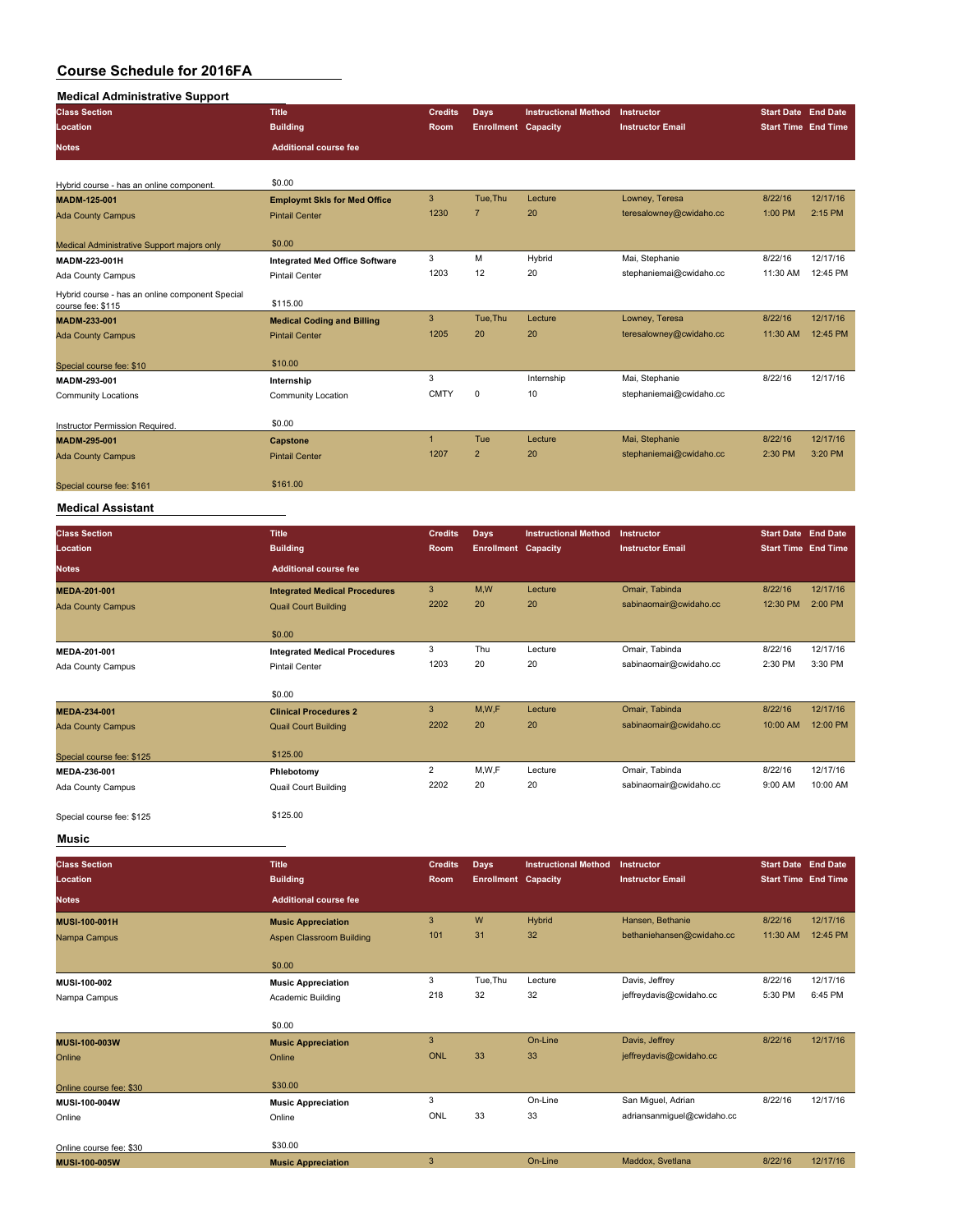| <b>Music</b>             |                                |                |                            |                             |                             |                            |          |
|--------------------------|--------------------------------|----------------|----------------------------|-----------------------------|-----------------------------|----------------------------|----------|
| <b>Class Section</b>     | <b>Title</b>                   | <b>Credits</b> | Days                       | <b>Instructional Method</b> | <b>Instructor</b>           | <b>Start Date End Date</b> |          |
| Location                 | <b>Building</b>                | <b>Room</b>    | <b>Enrollment Capacity</b> |                             | <b>Instructor Email</b>     | <b>Start Time End Time</b> |          |
| Notes                    | <b>Additional course fee</b>   |                |                            |                             |                             |                            |          |
| Online                   | Online                         | ONL            | 33                         | 33                          | svetlanamaddox@cwidaho.cc   |                            |          |
| Online course fee: \$30  | \$30.00                        |                |                            |                             |                             |                            |          |
| MUSI-103-001W            | <b>Fundamentals of Music</b>   | $\overline{2}$ |                            | On-Line                     | Maddox, Svetlana            | 8/22/16                    | 12/17/16 |
| Online                   | Online                         | ONL            | 28                         | 32                          | svetlanamaddox@cwidaho.cc   |                            |          |
| Online course fee: \$20  | \$20.00                        |                |                            |                             |                             |                            |          |
| MUSI-109-001             | <b>Survey of World Music</b>   | $\mathbf{3}$   | Tue, Thu                   | Lecture                     | Davis, Jeffrey              | 8/22/16                    | 12/17/16 |
| Nampa Campus             | <b>Academic Building</b>       | 218            | 28                         | 32                          | jeffreydavis@cwidaho.cc     | 10:00 AM                   | 11:15 AM |
|                          | \$0.00                         |                |                            |                             |                             |                            |          |
| MUSI-130-001             | <b>Chamber Choir</b>           | $\mathbf 0$    | W                          | Lecture                     | Davis, Jeffrey              | 8/22/16                    | 12/17/16 |
| Nampa Campus             | Academic Building              | 218            | $\overline{7}$             | 16                          | jeffreydavis@cwidaho.cc     | 7:00 PM                    | 8:50 PM  |
| Special course fee: \$30 | \$30.00                        |                |                            |                             |                             |                            |          |
| MUSI-130-002             | <b>Chamber Choir</b>           | $\overline{1}$ | W                          | Lecture                     | Davis, Jeffrey              | 8/22/16                    | 12/17/16 |
| Nampa Campus             | <b>Academic Building</b>       | 218            | 8                          | 16                          | jeffreydavis@cwidaho.cc     | 7:00 PM                    | 8:50 PM  |
| Special course fee: \$30 | \$30.00                        |                |                            |                             |                             |                            |          |
| MUSI-144-001             | <b>Class Guitar</b>            | $\mathbf{1}$   | Tue, Thu                   | Lecture                     | Anastasio, Esteban          | 8/22/16                    | 12/17/16 |
| Nampa Campus             | Academic Building              | 218            | 12                         | 24                          | estebananastasio@cwidaho.cc | 2:30 PM                    | 3:20 PM  |
| Special course fee: \$10 | \$10.00                        |                |                            |                             |                             |                            |          |
| <b>MUSI-150-001</b>      | <b>Beginning Class Piano 1</b> | $\mathbf{1}$   | Tue.Thu                    | Lecture                     | Maddox, Svetlana            | 8/22/16                    | 12/17/16 |
| Nampa Campus             | <b>Academic Building</b>       | 218            | 15                         | 16                          | svetlanamaddox@cwidaho.cc   | 4:00 PM                    | 4:50 PM  |
|                          | \$0.00                         |                |                            |                             |                             |                            |          |

#### **Network Administration**

| <b>Class Section</b>                                                                                                          | <b>Title</b>                              | <b>Credits</b> | Days                       | <b>Instructional Method</b> | Instructor                 | <b>Start Date End Date</b> |           |
|-------------------------------------------------------------------------------------------------------------------------------|-------------------------------------------|----------------|----------------------------|-----------------------------|----------------------------|----------------------------|-----------|
| Location                                                                                                                      | <b>Building</b>                           | Room           | <b>Enrollment Capacity</b> |                             | <b>Instructor Email</b>    | <b>Start Time End Time</b> |           |
| <b>Notes</b>                                                                                                                  | <b>Additional course fee</b>              |                |                            |                             |                            |                            |           |
| <b>NADM-140-001</b>                                                                                                           | <b>Fund of Windows Operating Syst</b>     | $\overline{4}$ | M.Tue.W.Thu Lecture        |                             | O'Hanahan, Patrick         | 8/22/16                    | 9/24/16   |
| <b>Ada County Campus</b><br>For Network Administration majors only.<br>COREQUISITE: NADM 142, 144 Special course<br>fee: \$25 | <b>Pintail Center</b><br>\$25.00          | 1413           | 21                         | 21                          | patrickohanahan@cwidaho.cc | 1:00 PM                    | 5:00 PM   |
| NADM-142-001                                                                                                                  | <b>Network Services</b>                   | $\overline{4}$ | M, Tue, W, Thu Lecture     |                             | O'Hanahan, Patrick         | 9/26/16                    | 10/29/16  |
| Ada County Campus<br>For Network Administration majors only.                                                                  | <b>Pintail Center</b>                     | 1413           | 21                         | 21                          | patrickohanahan@cwidaho.cc | 1:00 PM                    | $5:00$ PM |
| COREQUISITE: NADM 110, 144 Special course<br>fee: \$15                                                                        | \$15.00                                   |                |                            |                             |                            |                            |           |
| <b>NADM-144-001</b>                                                                                                           | <b>Routing &amp; Switching Environmnt</b> | $\overline{4}$ | M, Tue, W, Thu Lecture     |                             | O'Hanahan, Patrick         | 10/31/16                   | 12/10/16  |
| <b>Ada County Campus</b>                                                                                                      | <b>Pintail Center</b>                     | 1413           | 21                         | 21                          | patrickohanahan@cwidaho.cc | 1:00 PM                    | 5:00 PM   |
| For Network Administration majors only.<br>COREQUISITE: NADM 110, 142                                                         | \$0.00                                    |                |                            |                             |                            |                            |           |
| NADM-260-001                                                                                                                  | <b>Network Infrastructure</b>             | $\overline{4}$ | M, Tue, W, Thu Lecture     |                             | Young, Melinda             | 8/22/16                    | 9/24/16   |
| Ada County Campus                                                                                                             | <b>Pintail Center</b>                     | 1413           | 18                         | 21                          | mindyyoung@cwidaho.cc      | 8:00 AM                    | 12:00 PM  |
|                                                                                                                               | \$0.00                                    |                |                            |                             |                            |                            |           |
| NADM-262-001                                                                                                                  | <b>Directory Services</b>                 | $\overline{4}$ | M, Tue, W, Thu Lecture     |                             | Young, Melinda             | 9/26/16                    | 10/29/16  |
| <b>Ada County Campus</b>                                                                                                      | <b>Pintail Center</b>                     | 1413           | 18                         | 21                          | mindyyoung@cwidaho.cc      | 8:00 AM                    | 12:00 PM  |
|                                                                                                                               | \$0.00                                    |                |                            |                             |                            |                            |           |
| NADM-264-001                                                                                                                  | <b>E-Mail Systems</b>                     | $\overline{4}$ | M, Tue, W, Thu Lecture     |                             | Young, Melinda             | 10/31/16                   | 12/10/16  |
| Ada County Campus                                                                                                             | <b>Pintail Center</b>                     | 1413           | 17                         | 21                          | mindyyoung@cwidaho.cc      | 8:00 AM                    | 12:00 PM  |
|                                                                                                                               | \$0.00                                    |                |                            |                             |                            |                            |           |

#### **Nursing**

| <b>Class Section</b><br>Location<br><b>Notes</b>   | <b>Title</b><br><b>Building</b><br><b>Additional course fee</b> | <b>Credits</b><br><b>Room</b> | Days<br><b>Enrollment Capacity</b> | Instructional Method | Instructor<br><b>Instructor Email</b>      | <b>Start Date End Date</b><br><b>Start Time End Time</b> |                      |
|----------------------------------------------------|-----------------------------------------------------------------|-------------------------------|------------------------------------|----------------------|--------------------------------------------|----------------------------------------------------------|----------------------|
| <b>NURS-100-001</b><br><b>Canyon County Center</b> | <b>Fundamentals of Nursing</b><br><b>Canyon County Center</b>   | 3<br>220AB                    | M<br>40                            | Lecture<br>40        | Baker, Allison<br>allisonbaker2@cwidaho.cc | 8/22/16<br>9:00 AM                                       | 12/17/16<br>12:00 PM |
| Special course fee: \$228                          | \$228.00                                                        |                               |                                    |                      |                                            |                                                          |                      |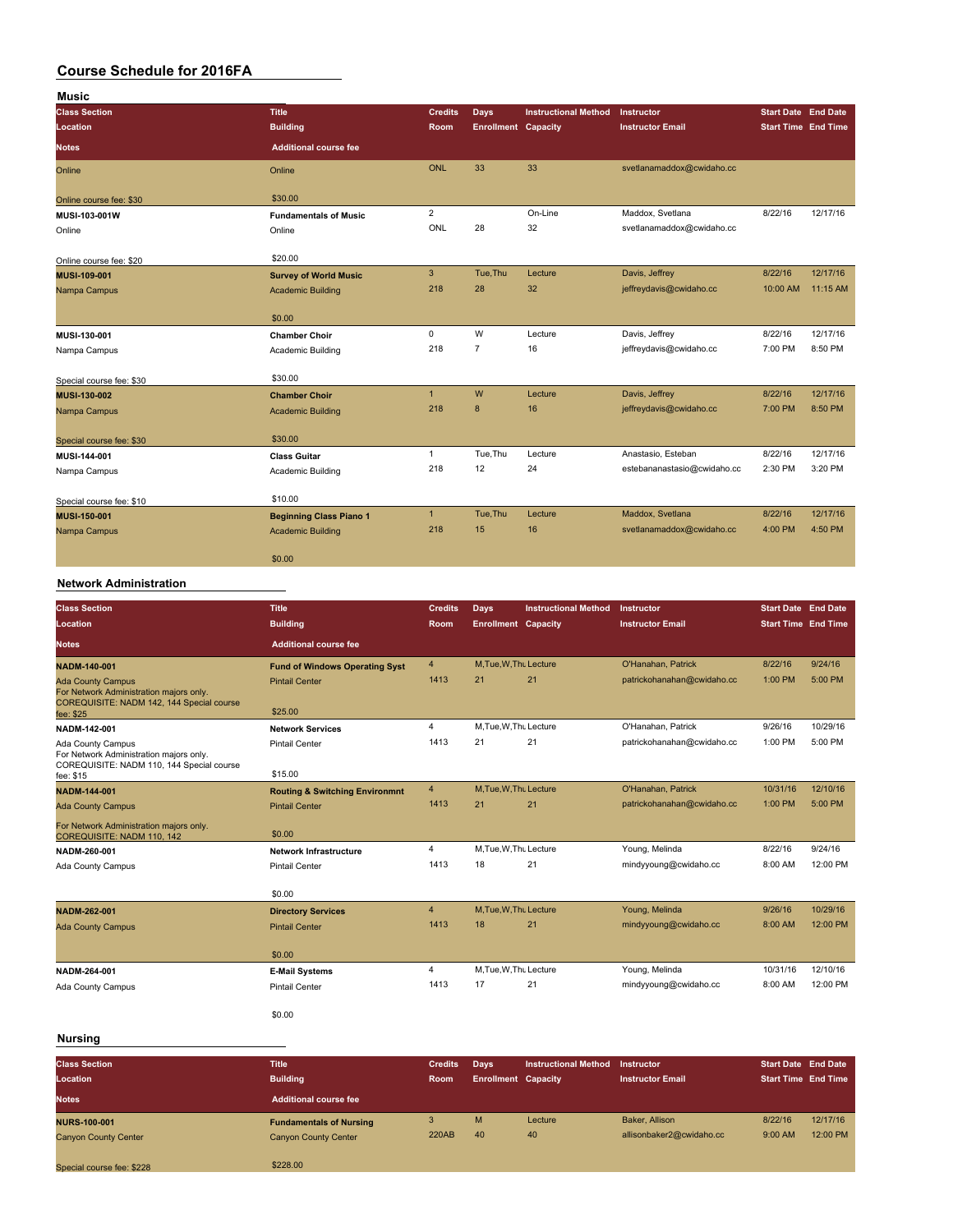| Nursing                                          |                                                                          |                       |                            |                             |                                         |                    |                            |
|--------------------------------------------------|--------------------------------------------------------------------------|-----------------------|----------------------------|-----------------------------|-----------------------------------------|--------------------|----------------------------|
| <b>Class Section</b>                             | <b>Title</b>                                                             | <b>Credits</b>        | Days                       | <b>Instructional Method</b> | Instructor                              |                    | <b>Start Date End Date</b> |
| Location                                         | <b>Building</b>                                                          | Room                  | <b>Enrollment Capacity</b> |                             | <b>Instructor Email</b>                 |                    | <b>Start Time End Time</b> |
| Notes                                            | <b>Additional course fee</b>                                             |                       |                            |                             |                                         |                    |                            |
|                                                  |                                                                          | 3                     | M                          | Lecture                     | Gillette, Amber                         | 8/22/16            | 12/17/16                   |
| NURS-100-001                                     | <b>Fundamentals of Nursing</b>                                           | 220AB                 | 40                         | 40                          | ambergillette@cwidaho.cc                | 9:00 AM            | 12:00 PM                   |
| Canyon County Center                             | Canyon County Center                                                     |                       |                            |                             |                                         |                    |                            |
| Special course fee: \$228                        | \$228.00                                                                 |                       |                            |                             |                                         |                    |                            |
| <b>NURS-100-001</b>                              | <b>Fundamentals of Nursing</b>                                           | $\mathbf{3}$          | M                          | Lecture                     | Weddington, Imelda                      | 8/22/16            | 12/17/16                   |
| <b>Canyon County Center</b>                      | <b>Canyon County Center</b>                                              | 220AB                 | 40                         | 40                          | joanweddington@cwidaho.cc               | 9:00 AM            | 12:00 PM                   |
|                                                  |                                                                          |                       |                            |                             |                                         |                    |                            |
| Special course fee: \$228                        | \$228.00                                                                 |                       |                            |                             |                                         |                    |                            |
| NURS-103-001                                     | Nursing & Hith Assess Lab/Clin                                           | 3                     | Tue, Thu                   | Lab                         | Baker, Allison                          | 8/22/16            | 12/17/16                   |
| Canyon County Center                             | Canyon County Center                                                     | 214AB                 | 10                         | 10                          | allisonbaker2@cwidaho.cc                | 9:00 AM            | 1:00 PM                    |
|                                                  |                                                                          |                       |                            |                             |                                         |                    |                            |
| Special course fee: \$200                        | \$200.00                                                                 |                       |                            |                             |                                         |                    |                            |
| <b>NURS-103-001</b>                              | <b>Nursing &amp; Hith Assess Lab/Clin</b>                                | 3                     | Tue, Thu                   | Lab                         | Floyd, Evelyn                           | 8/22/16            | 12/17/16                   |
| <b>Canyon County Center</b>                      | <b>Canyon County Center</b>                                              | 214AB                 | 10                         | 10                          | evelynfloyd@cwidaho.cc                  | 9:00 AM            | 1:00 PM                    |
|                                                  |                                                                          |                       |                            |                             |                                         |                    |                            |
| Special course fee: \$200                        | \$200.00                                                                 |                       |                            |                             |                                         |                    |                            |
| NURS-103-001                                     | Nursing & Hith Assess Lab/Clin                                           | 3                     | Tue, Thu                   | Lab                         | Moher, Colleen                          | 8/22/16            | 12/17/16                   |
| Canyon County Center                             | Canyon County Center                                                     | 214AB                 | 10                         | 10                          | colleenmoher@cwidaho.cc                 | 9:00 AM            | 1:00 PM                    |
|                                                  | \$200.00                                                                 |                       |                            |                             |                                         |                    |                            |
| Special course fee: \$200<br><b>NURS-103-001</b> |                                                                          | $\mathbf{3}$          | Tue, Thu                   | Lab                         | Wees, Suzanne                           | 8/22/16            | 12/17/16                   |
| <b>Canyon County Center</b>                      | <b>Nursing &amp; Hith Assess Lab/Clin</b><br><b>Canyon County Center</b> | 214AB                 | 10                         | 10                          | suzannewees@cwidaho.cc                  | 9:00 AM            | 1:00 PM                    |
|                                                  |                                                                          |                       |                            |                             |                                         |                    |                            |
| Special course fee: \$200                        | \$200.00                                                                 |                       |                            |                             |                                         |                    |                            |
| NURS-103-002                                     | Nursing & Hith Assess Lab/Clin                                           | 3                     | W,F                        | Lab                         | Baker, Allison                          | 8/22/16            | 12/17/16                   |
| Canyon County Center                             | Canyon County Center                                                     | 214AB                 | 10                         | 10                          | allisonbaker2@cwidaho.cc                | 9:00 AM            | 1:00 PM                    |
|                                                  |                                                                          |                       |                            |                             |                                         |                    |                            |
| Special course fee: \$200                        | \$200.00                                                                 |                       |                            |                             |                                         |                    |                            |
| <b>NURS-103-002</b>                              | <b>Nursing &amp; Hith Assess Lab/Clin</b>                                | 3                     | W,F                        | Lab                         | Floyd, Evelyn                           | 8/22/16            | 12/17/16                   |
| <b>Canyon County Center</b>                      | <b>Canyon County Center</b>                                              | 214AB                 | 10                         | 10                          | evelynfloyd@cwidaho.cc                  | 9:00 AM            | 1:00 PM                    |
|                                                  |                                                                          |                       |                            |                             |                                         |                    |                            |
| Special course fee: \$200                        | \$200.00                                                                 |                       |                            |                             |                                         |                    |                            |
| NURS-103-002                                     | <b>Nursing &amp; Hith Assess Lab/Clin</b>                                | 3                     | W,F                        | Lab                         | Moher, Colleen                          | 8/22/16            | 12/17/16                   |
| Canyon County Center                             | Canyon County Center                                                     | 214AB                 | 10                         | 10                          | colleenmoher@cwidaho.cc                 | 9:00 AM            | 1:00 PM                    |
|                                                  |                                                                          |                       |                            |                             |                                         |                    |                            |
| Special course fee: \$200                        | \$200.00                                                                 |                       |                            |                             |                                         |                    | 12/17/16                   |
| <b>NURS-103-002</b>                              | <b>Nursing &amp; Hith Assess Lab/Clin</b>                                | 3                     | W,F                        | Lab<br>10                   | Wees, Suzanne                           | 8/22/16            |                            |
| <b>Canyon County Center</b>                      | <b>Canyon County Center</b>                                              | 214AB                 | 10                         |                             | suzannewees@cwidaho.cc                  | 9:00 AM            | 1:00 PM                    |
|                                                  | \$200.00                                                                 |                       |                            |                             |                                         |                    |                            |
| Special course fee: \$200<br>NURS-103-003        | <b>Nursing &amp; Hith Assess Lab/Clin</b>                                | 3                     | Tue, Thu                   | Lab                         | Baker, Allison                          | 8/22/16            | 12/17/16                   |
| Canyon County Center                             | Canyon County Center                                                     | 214AB                 | 10                         | 10                          | allisonbaker2@cwidaho.cc                | 9:00 AM            | 1:00 PM                    |
|                                                  |                                                                          |                       |                            |                             |                                         |                    |                            |
| Special course fee: \$200                        | \$200.00                                                                 |                       |                            |                             |                                         |                    |                            |
| <b>NURS-103-003</b>                              | <b>Nursing &amp; Hith Assess Lab/Clin</b>                                | $\mathbf{3}$          | Tue, Thu                   | Lab                         | Floyd, Evelyn                           | 8/22/16            | 12/17/16                   |
| <b>Canyon County Center</b>                      | <b>Canyon County Center</b>                                              | 214AB                 | 10                         | 10                          | evelynfloyd@cwidaho.cc                  | 9:00 AM            | 1:00 PM                    |
|                                                  |                                                                          |                       |                            |                             |                                         |                    |                            |
| Special course fee: \$200                        | \$200.00                                                                 |                       |                            |                             |                                         |                    |                            |
| <b>NURS-103-003</b>                              | Nursing & Hith Assess Lab/Clin                                           | 3                     | Tue.Thu                    | Lab                         | Moher, Colleen                          | 8/22/16            | 12/17/16                   |
| Canyon County Center                             | Canyon County Center                                                     | 214AB                 | 10                         | 10                          | colleenmoher@cwidaho.cc                 | 9:00 AM            | 1:00 PM                    |
|                                                  |                                                                          |                       |                            |                             |                                         |                    |                            |
| Special course fee: \$200                        | \$200.00                                                                 |                       |                            |                             |                                         |                    |                            |
| <b>NURS-103-003</b>                              | <b>Nursing &amp; Hith Assess Lab/Clin</b>                                | $\mathbf{3}$<br>214AB | Tue, Thu<br>10             | Lab<br>10                   | Wees, Suzanne<br>suzannewees@cwidaho.cc | 8/22/16<br>9:00 AM | 12/17/16<br>1:00 PM        |
| <b>Canyon County Center</b>                      | <b>Canyon County Center</b>                                              |                       |                            |                             |                                         |                    |                            |
|                                                  | \$200.00                                                                 |                       |                            |                             |                                         |                    |                            |
| Special course fee: \$200<br>NURS-103-004        | Nursing & Hlth Assess Lab/Clin                                           | 3                     | W,F                        | Lab                         | Baker, Allison                          | 8/22/16            | 12/17/16                   |
| Canyon County Center                             | Canyon County Center                                                     | 214AB                 | 10                         | 10                          | allisonbaker2@cwidaho.cc                | 9:00 AM            | 1:00 PM                    |
|                                                  |                                                                          |                       |                            |                             |                                         |                    |                            |
| Special course fee: \$200                        | \$200.00                                                                 |                       |                            |                             |                                         |                    |                            |
| <b>NURS-103-004</b>                              | <b>Nursing &amp; Hith Assess Lab/Clin</b>                                | $\mathsf 3$           | W,F                        | Lab                         | Floyd, Evelyn                           | 8/22/16            | 12/17/16                   |
| <b>Canyon County Center</b>                      | <b>Canyon County Center</b>                                              | 214AB                 | 10                         | 10                          | evelynfloyd@cwidaho.cc                  | 9:00 AM            | 1:00 PM                    |
|                                                  |                                                                          |                       |                            |                             |                                         |                    |                            |
| Special course fee: \$200                        | \$200.00                                                                 |                       |                            |                             |                                         |                    |                            |
| NURS-103-004                                     | Nursing & Hith Assess Lab/Clin                                           | 3                     | W,F                        | Lab                         | Moher, Colleen                          | 8/22/16            | 12/17/16                   |
| Canyon County Center                             | Canyon County Center                                                     | 214AB                 | 10                         | 10                          | colleenmoher@cwidaho.cc                 | 9:00 AM            | 1:00 PM                    |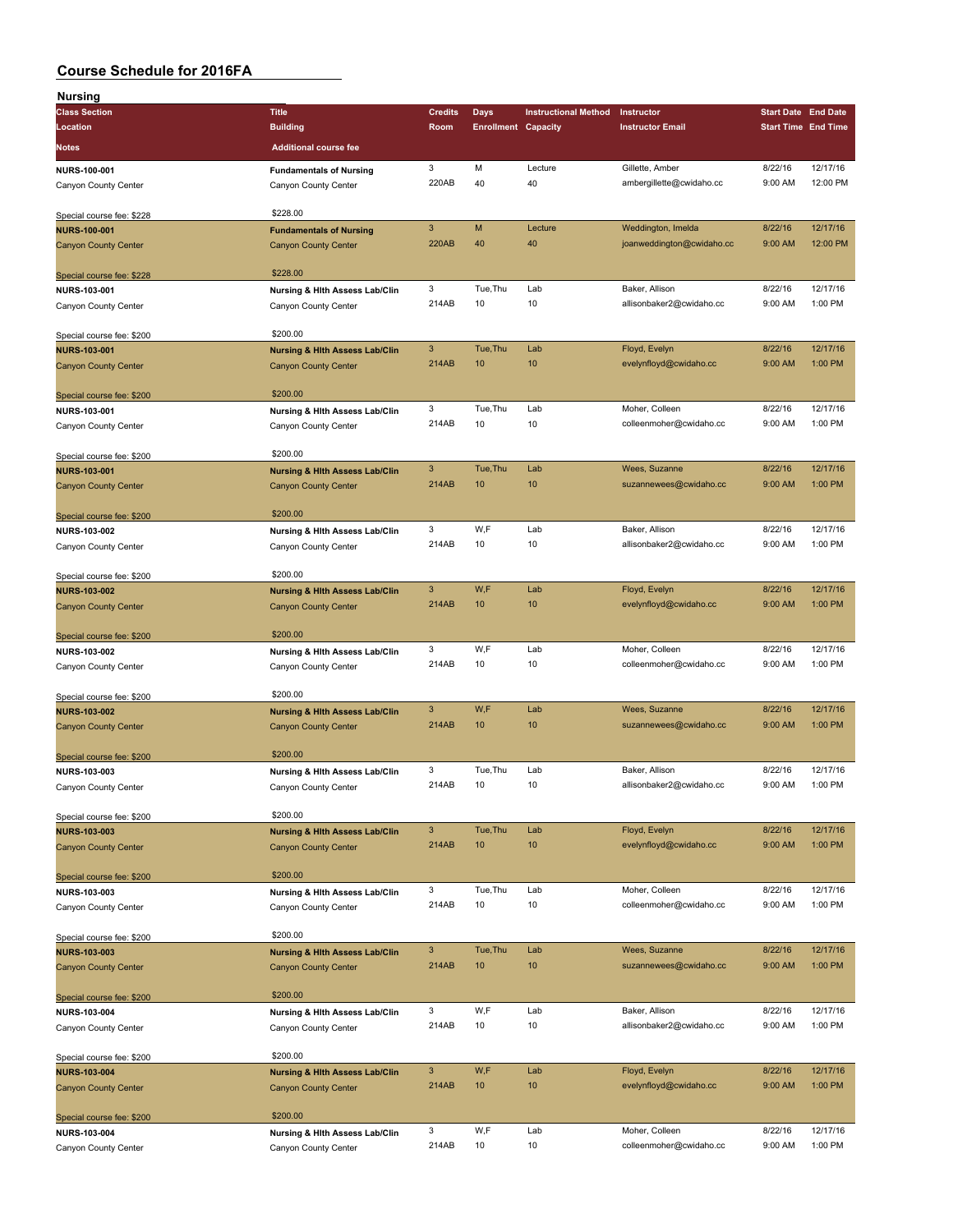| Nursing                      |                                           |                         |                            |                             |                          |                            |          |
|------------------------------|-------------------------------------------|-------------------------|----------------------------|-----------------------------|--------------------------|----------------------------|----------|
| <b>Class Section</b>         | <b>Title</b>                              | <b>Credits</b>          | <b>Days</b>                | <b>Instructional Method</b> | Instructor               | <b>Start Date End Date</b> |          |
| Location                     | <b>Building</b>                           | Room                    | <b>Enrollment Capacity</b> |                             | <b>Instructor Email</b>  | <b>Start Time End Time</b> |          |
| <b>Notes</b>                 | <b>Additional course fee</b>              |                         |                            |                             |                          |                            |          |
|                              |                                           |                         |                            |                             |                          |                            |          |
|                              |                                           |                         |                            |                             |                          |                            |          |
| Special course fee: \$200    | \$200.00                                  |                         |                            |                             |                          |                            |          |
| <b>NURS-103-004</b>          | <b>Nursing &amp; Hith Assess Lab/Clin</b> | 3                       | W,F                        | Lab                         | Wees, Suzanne            | 8/22/16                    | 12/17/16 |
|                              |                                           | 214AB                   | 10                         | 10                          | suzannewees@cwidaho.cc   | 9:00 AM                    | 1:00 PM  |
| <b>Canyon County Center</b>  | <b>Canyon County Center</b>               |                         |                            |                             |                          |                            |          |
|                              |                                           |                         |                            |                             |                          |                            |          |
| Special course fee: \$200    | \$200.00                                  |                         |                            |                             |                          |                            |          |
| NURS-200-001                 | <b>Nursing Specialties</b>                | 4                       | Tue                        | Lecture                     | Baker, Allison           | 8/22/16                    | 12/17/16 |
| Canyon County Center         | Canyon County Center                      | 220AB                   | 39                         | 40                          | allisonbaker2@cwidaho.cc | 9:00 AM                    | 1:00 PM  |
|                              |                                           |                         |                            |                             |                          |                            |          |
| Special course fee: \$198    | \$198.00                                  |                         |                            |                             |                          |                            |          |
| <b>NURS-200-001</b>          | <b>Nursing Specialties</b>                | $\overline{\mathbf{4}}$ | Tue                        | Lecture                     | Navarro, Jennifer        | 8/22/16                    | 12/17/16 |
|                              | <b>Canyon County Center</b>               | <b>220AB</b>            | 39                         | 40                          | jennavarro@cwidaho.cc    | 9:00 AM                    | 1:00 PM  |
| <b>Canyon County Center</b>  |                                           |                         |                            |                             |                          |                            |          |
|                              |                                           |                         |                            |                             |                          |                            |          |
| Special course fee: \$198    | \$198.00                                  |                         |                            |                             |                          |                            |          |
| NURS-200-001                 | <b>Nursing Specialties</b>                | 4                       | Tue                        | Lecture                     | Wees, Suzanne            | 8/22/16                    | 12/17/16 |
| Canyon County Center         | Canyon County Center                      | 220AB                   | 39                         | 40                          | suzannewees@cwidaho.cc   | 9:00 AM                    | 1:00 PM  |
|                              |                                           |                         |                            |                             |                          |                            |          |
| Special course fee: \$198    | \$198.00                                  |                         |                            |                             |                          |                            |          |
|                              |                                           | $\overline{\mathbf{c}}$ |                            |                             | Baker, Allison           | 8/22/16                    | 12/17/16 |
| <b>NURS-201-001</b>          | <b>Nursing Specialties Clinical</b>       |                         |                            |                             |                          |                            |          |
| <b>Community Locations</b>   |                                           |                         | $\overline{7}$             | $\overline{7}$              | allisonbaker2@cwidaho.cc |                            |          |
|                              |                                           |                         |                            |                             |                          |                            |          |
| Special course fee: \$98     | \$98.00                                   |                         |                            |                             |                          |                            |          |
| NURS-201-001                 | <b>Nursing Specialties Clinical</b>       | $\overline{c}$          |                            |                             | Navarro, Jennifer        | 8/22/16                    | 12/17/16 |
| <b>Community Locations</b>   |                                           |                         | $\overline{7}$             | $\overline{7}$              | jennavarro@cwidaho.cc    |                            |          |
|                              |                                           |                         |                            |                             |                          |                            |          |
|                              | \$98.00                                   |                         |                            |                             |                          |                            |          |
| Special course fee: \$98     |                                           |                         |                            |                             |                          |                            |          |
| <b>NURS-201-002</b>          | <b>Nursing Specialties Clinical</b>       | $\overline{2}$          |                            |                             | Baker, Allison           | 8/22/16                    | 12/17/16 |
| <b>Community Locations</b>   |                                           |                         | $\bf 8$                    | 8                           | allisonbaker2@cwidaho.cc |                            |          |
|                              |                                           |                         |                            |                             |                          |                            |          |
| Special course fee: \$98     | \$98.00                                   |                         |                            |                             |                          |                            |          |
| NURS-201-002                 |                                           | $\overline{2}$          |                            |                             | Navarro, Jennifer        | 8/22/16                    | 12/17/16 |
|                              | <b>Nursing Specialties Clinical</b>       |                         |                            |                             |                          |                            |          |
| <b>Community Locations</b>   |                                           |                         | 8                          | 8                           | jennavarro@cwidaho.cc    |                            |          |
|                              |                                           |                         |                            |                             |                          |                            |          |
| Special course fee: \$98     | \$98.00                                   |                         |                            |                             |                          |                            |          |
| <b>NURS-201-003</b>          | <b>Nursing Specialties Clinical</b>       | $\overline{2}$          |                            |                             | Baker, Allison           | 8/22/16                    | 12/17/16 |
| <b>Community Locations</b>   |                                           |                         | $\overline{7}$             | $\overline{7}$              | allisonbaker2@cwidaho.cc |                            |          |
|                              |                                           |                         |                            |                             |                          |                            |          |
|                              | \$98.00                                   |                         |                            |                             |                          |                            |          |
| Special course fee: \$98     |                                           |                         |                            |                             |                          |                            |          |
| NURS-201-003                 | <b>Nursing Specialties Clinical</b>       | $\overline{c}$          |                            |                             | Navarro, Jennifer        | 8/22/16                    | 12/17/16 |
| <b>Community Locations</b>   |                                           |                         | $\overline{7}$             | $\overline{7}$              | jennavarro@cwidaho.cc    |                            |          |
|                              |                                           |                         |                            |                             |                          |                            |          |
| Special course fee: \$98     | \$98.00                                   |                         |                            |                             |                          |                            |          |
| <b>NURS-201-004</b>          | <b>Nursing Specialties Clinical</b>       | $\overline{2}$          |                            |                             | Baker, Allison           | 8/22/16                    | 12/17/16 |
|                              |                                           |                         | $\overline{7}$             | $\overline{7}$              | allisonbaker2@cwidaho.cc |                            |          |
| <b>Community Locations</b>   |                                           |                         |                            |                             |                          |                            |          |
|                              |                                           |                         |                            |                             |                          |                            |          |
| Special course fee: \$98     | \$98.00                                   |                         |                            |                             |                          |                            |          |
| NURS-201-004                 | <b>Nursing Specialties Clinical</b>       | $\mathbf 2$             |                            |                             | Navarro, Jennifer        | 8/22/16                    | 12/17/16 |
| <b>Community Locations</b>   |                                           |                         | $\overline{7}$             | $\overline{7}$              | jennavarro@cwidaho.cc    |                            |          |
|                              |                                           |                         |                            |                             |                          |                            |          |
|                              | \$98.00                                   |                         |                            |                             |                          |                            |          |
| Special course fee: \$98     |                                           | $\mathbf 2$             |                            |                             | Baker, Allison           | 8/22/16                    | 12/17/16 |
| <b>NURS-201-005</b>          | <b>Nursing Specialties Clinical</b>       |                         |                            |                             |                          |                            |          |
| <b>Community Locations</b>   |                                           |                         | $\overline{7}$             | $\overline{7}$              | allisonbaker2@cwidaho.cc |                            |          |
|                              |                                           |                         |                            |                             |                          |                            |          |
| Special course fee: \$98     | \$98.00                                   |                         |                            |                             |                          |                            |          |
| <b>NURS-201-005</b>          | <b>Nursing Specialties Clinical</b>       | $\overline{c}$          |                            |                             | Navarro, Jennifer        | 8/22/16                    | 12/17/16 |
| <b>Community Locations</b>   |                                           |                         | $\overline{7}$             | $\overline{7}$              | jennavarro@cwidaho.cc    |                            |          |
|                              |                                           |                         |                            |                             |                          |                            |          |
|                              |                                           |                         |                            |                             |                          |                            |          |
| Special course fee: \$98     | \$98.00                                   |                         |                            |                             |                          |                            |          |
| <b>NURS-201-006</b>          | <b>Nursing Specialties Clinical</b>       | $\overline{\mathbf{c}}$ |                            |                             | Navarro, Jennifer        | 8/22/16                    | 12/17/16 |
| <b>Community Locations</b>   |                                           |                         | $\mathbf{3}$               | 3                           | jennavarro@cwidaho.cc    |                            |          |
|                              |                                           |                         |                            |                             |                          |                            |          |
| Special course fee: \$98     | \$98.00                                   |                         |                            |                             |                          |                            |          |
|                              |                                           |                         |                            |                             |                          |                            |          |
| <b>Perioperative Nursing</b> |                                           |                         |                            |                             |                          |                            |          |
|                              |                                           |                         |                            |                             |                          |                            |          |
| <b>Class Section</b>         | <b>Title</b>                              | <b>Credits</b>          | <b>Days</b>                | <b>Instructional Method</b> | Instructor               | Start Date End Date        |          |
| Location                     | <b>Building</b>                           | Room                    | <b>Enrollment Capacity</b> |                             | <b>Instructor Email</b>  | <b>Start Time End Time</b> |          |
|                              |                                           |                         |                            |                             |                          |                            |          |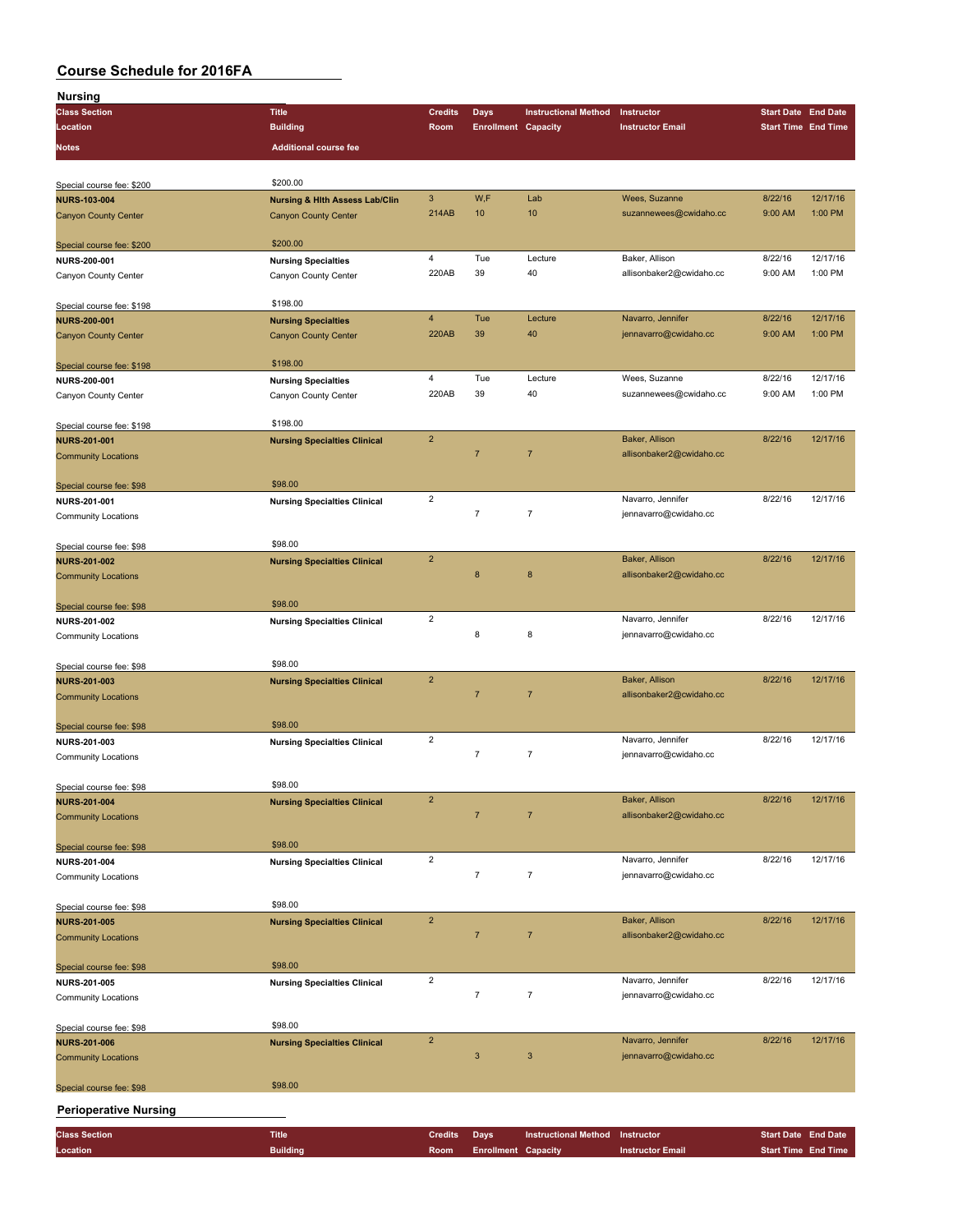| <b>Perioperative Nursing</b> |                                       |             |     |          |                          |         |          |
|------------------------------|---------------------------------------|-------------|-----|----------|--------------------------|---------|----------|
| <b>Notes</b>                 | <b>Additional course fee</b>          |             |     |          |                          |         |          |
| PERI-100-001                 | <b>Fund of Perioperative Nursing</b>  | 6           | M.F | Lecture  | Harrison, Jo Ann         | 8/22/16 | 12/17/16 |
| <b>Ada County Campus</b>     | <b>Quail Court Building</b>           | 1110        | 8   | 15       | joannharrison@cwidaho.cc | 8:30 AM | 2:30 PM  |
|                              | \$2,250.00                            |             |     |          |                          |         |          |
| PERI-101-001                 | Periop Nurs Skills Lab/Clinicl        | 4           |     | Clinical | Harrison, Jo Ann         | 8/22/16 | 12/17/16 |
| Ada County Campus            | Quail Court Building                  | 2210        | 8   | 15       | joannharrison@cwidaho.cc |         |          |
|                              | \$1,500.00                            |             |     |          |                          |         |          |
| PERI-102-001                 | <b>Periop Nurs Clinicl/Precptrshp</b> | 6           |     | Clinical | Harrison, Jo Ann         | 8/22/16 | 12/17/16 |
| <b>Community Locations</b>   | <b>Community Location</b>             | <b>CMTY</b> | 8   | 15       | joannharrison@cwidaho.cc |         |          |
|                              | \$2,250.00                            |             |     |          |                          |         |          |

**Philosophy**

| <b>Class Section</b>                     | <b>Title</b>                          | <b>Credits</b>             | <b>Days</b>       | <b>Instructional Method</b> | Instructor                 | <b>Start Date End Date</b> |          |
|------------------------------------------|---------------------------------------|----------------------------|-------------------|-----------------------------|----------------------------|----------------------------|----------|
| Location                                 | <b>Building</b>                       | Room                       | <b>Enrollment</b> | Capacity                    | <b>Instructor Email</b>    | <b>Start Time End Time</b> |          |
|                                          |                                       |                            |                   |                             |                            |                            |          |
| <b>Notes</b>                             | <b>Additional course fee</b>          |                            |                   |                             |                            |                            |          |
| PHIL-101-001                             | <b>Intro to Philosophy</b>            | $\mathsf 3$                | Tue, Thu          | Lecture                     | Robinson, Michael          | 8/22/16                    | 12/17/16 |
| Nampa Campus                             | <b>Academic Building</b>              | 102E                       | 39                | 40                          | michaelrobinson@cwidaho.cc | 10:00 AM                   | 11:15 AM |
|                                          |                                       |                            |                   |                             |                            |                            |          |
|                                          | \$0.00                                | 3                          | M,W               | Lecture                     | Robinson, Michael          | 8/22/16                    | 12/17/16 |
| PHIL-101-002                             | Intro to Philosophy<br>Pintail Center | 1318                       | 40                | 40                          | michaelrobinson@cwidaho.cc | 8:30 AM                    | 9:45 AM  |
| Ada County Campus                        |                                       |                            |                   |                             |                            |                            |          |
|                                          | \$0.00                                |                            |                   |                             |                            |                            |          |
| PHIL-101-004W                            | <b>Intro to Philosophy</b>            | $\overline{3}$             |                   | On-Line                     | Anchustegui, Ann-Marie     | 8/22/16                    | 12/17/16 |
| Online                                   | Online                                | <b>ONL</b>                 | 40                | 40                          | erinanchustegui@cwidaho.cc |                            |          |
|                                          |                                       |                            |                   |                             |                            |                            |          |
| Online course fee: \$30                  | \$30.00                               |                            |                   |                             |                            |                            |          |
| PHIL-101-005W                            | Intro to Philosophy                   | 3                          |                   | On-Line                     | Anchustegui, Ann-Marie     | 8/22/16                    | 12/17/16 |
| Online                                   | Online                                | ONL                        | 40                | 40                          | erinanchustegui@cwidaho.cc |                            |          |
|                                          | \$30.00                               |                            |                   |                             |                            |                            |          |
| Online course fee: \$30<br>PHIL-101-006W |                                       | $\mathbf{3}$               |                   | On-Line                     | Anchustegui, Ann-Marie     | 8/22/16                    | 12/17/16 |
| Online                                   | <b>Intro to Philosophy</b><br>Online  | ONL                        | 40                | 40                          | erinanchustegui@cwidaho.cc |                            |          |
|                                          |                                       |                            |                   |                             |                            |                            |          |
| Online course fee: \$30                  | \$30.00                               |                            |                   |                             |                            |                            |          |
| PHIL-111-001                             | <b>Survey of World Religions</b>      | 3                          | Tue, Thu          | Lecture                     | Robinson, Michael          | 8/22/16                    | 12/17/16 |
| Nampa Campus                             | Academic Building                     | 102E                       | 39                | 40                          | michaelrobinson@cwidaho.cc | 1:00 PM                    | 2:15 PM  |
|                                          |                                       |                            |                   |                             |                            |                            |          |
|                                          | \$0.00                                |                            |                   |                             |                            |                            |          |
| PHIL-111-002                             | <b>Survey of World Religions</b>      | $\mathbf{3}$               | M,W               | Lecture                     | Robinson, Michael          | 8/22/16                    | 12/17/16 |
| <b>Ada County Campus</b>                 | <b>Pintail Center</b>                 | 1318                       | 40                | 40                          | michaelrobinson@cwidaho.cc | 10:00 AM                   | 11:15 AM |
|                                          | \$0.00                                |                            |                   |                             |                            |                            |          |
| PHIL-202-001                             | <b>Ethics</b>                         | 3                          | Tue, Thu          | Lecture                     | Robinson, Michael          | 8/22/16                    | 12/17/16 |
| Nampa Campus                             | Academic Building                     | 102E                       | 37                | 40                          | michaelrobinson@cwidaho.cc | 8:30 AM                    | 9:45 AM  |
|                                          |                                       |                            |                   |                             |                            |                            |          |
|                                          | \$0.00                                |                            |                   |                             |                            |                            |          |
| PHIL-202-002W                            | <b>Ethics</b>                         | $\mathbf{3}$               |                   | On-Line                     | Robinson, Michael          | 8/22/16                    | 12/17/16 |
| Online                                   | Online                                | <b>ONL</b>                 | 38                | 40                          | michaelrobinson@cwidaho.cc |                            |          |
|                                          |                                       |                            |                   |                             |                            |                            |          |
| Online course fee: \$30                  | \$30.00                               |                            |                   |                             |                            |                            |          |
| PHIL-202-003W                            | <b>Ethics</b>                         | 3<br>ONL                   |                   | On-Line                     | Johnson, Ann               | 8/22/16                    | 12/17/16 |
| Online                                   | Online                                |                            | 30                | 30                          | annjohnson@cwidaho.cc      |                            |          |
| Online course fee: \$30                  | \$30.00                               |                            |                   |                             |                            |                            |          |
| PHIL-202-004W                            | <b>Ethics</b>                         | $\mathbf{3}$               |                   | On-Line                     | Anchustegui, Ann-Marie     | 8/22/16                    | 12/17/16 |
| Online                                   | Online                                | <b>ONL</b>                 | 40                | 40                          | erinanchustegui@cwidaho.cc |                            |          |
|                                          |                                       |                            |                   |                             |                            |                            |          |
| Online course fee: \$30                  | \$30.00                               |                            |                   |                             |                            |                            |          |
| PHIL-202-005W                            | <b>Ethics</b>                         | 3                          |                   | On-Line                     | Johnson, Ann               | 8/22/16                    | 12/17/16 |
| Online                                   | Online                                | ONL                        | 40                | 40                          | annjohnson@cwidaho.cc      |                            |          |
|                                          |                                       |                            |                   |                             |                            |                            |          |
| Online course fee: \$30                  | \$30.00                               |                            |                   |                             |                            |                            |          |
| PHIL-202-007W                            | <b>Ethics</b>                         | $\mathbf{3}$<br><b>ONL</b> | 39                | On-Line<br>40               | Johnson, Ann               | 8/22/16                    | 12/17/16 |
| Online                                   | Online                                |                            |                   |                             | annjohnson@cwidaho.cc      |                            |          |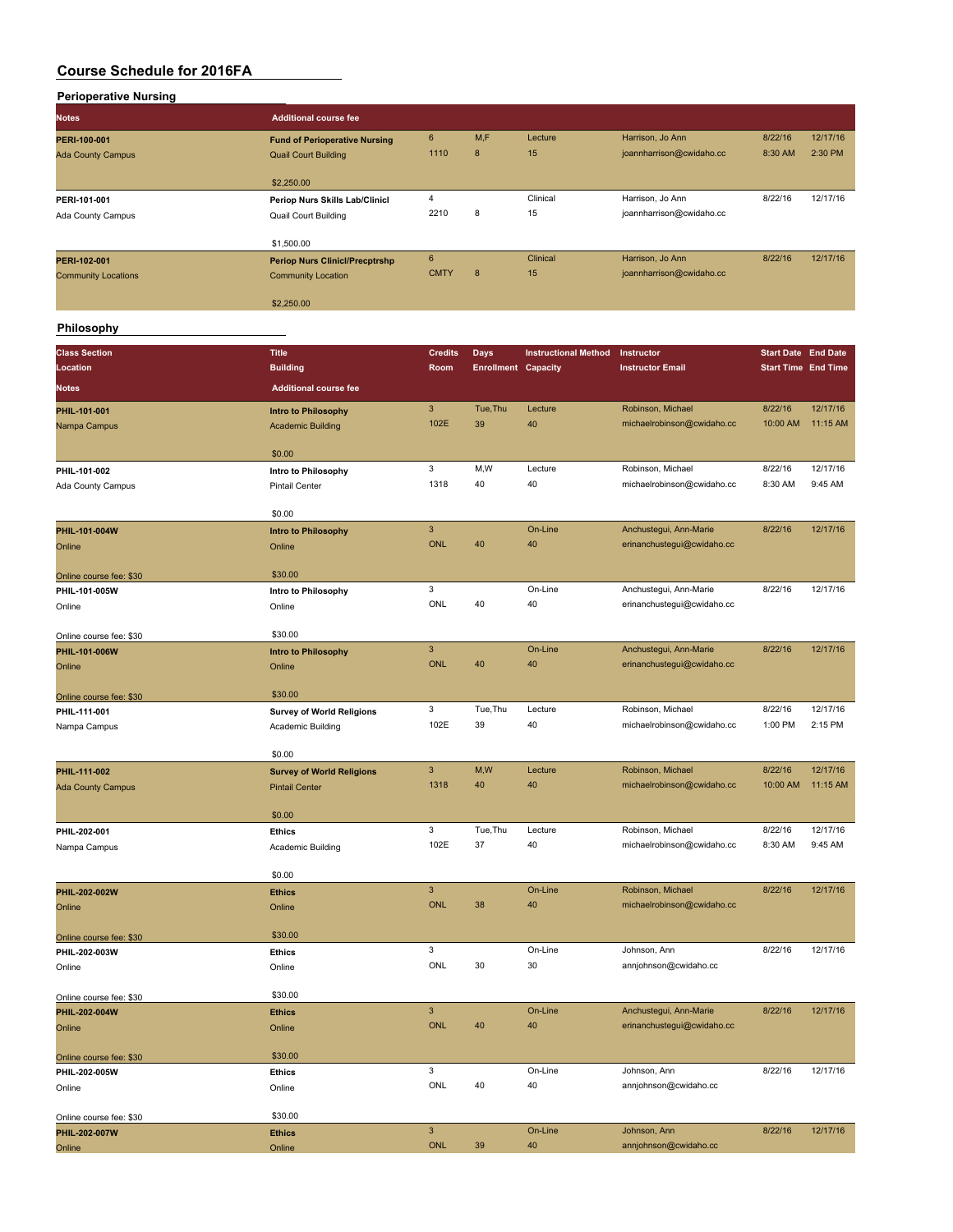| Philosophy           |                              |                |                            |                                 |                         |                            |  |
|----------------------|------------------------------|----------------|----------------------------|---------------------------------|-------------------------|----------------------------|--|
| <b>Class Section</b> | <b>Title</b>                 | <b>Credits</b> | <b>Days</b>                | Instructional Method Instructor |                         | <b>Start Date End Date</b> |  |
| Location             | <b>Building</b>              | Room           | <b>Enrollment Capacity</b> |                                 | <b>Instructor Email</b> | <b>Start Time End Time</b> |  |
| <b>Notes</b>         | <b>Additional course fee</b> |                |                            |                                 |                         |                            |  |
|                      |                              |                |                            |                                 |                         |                            |  |
|                      |                              |                |                            |                                 |                         |                            |  |

### **Physical Therapist Assistant**

| <b>Class Section</b>                                                                                       | <b>Title</b>                              | <b>Credits</b> | <b>Days</b>                | <b>Instructional Method</b> | Instructor                  | <b>Start Date End Date</b> |                     |
|------------------------------------------------------------------------------------------------------------|-------------------------------------------|----------------|----------------------------|-----------------------------|-----------------------------|----------------------------|---------------------|
| Location                                                                                                   | <b>Building</b>                           | Room           | <b>Enrollment Capacity</b> |                             | <b>Instructor Email</b>     | <b>Start Time End Time</b> |                     |
| <b>Notes</b>                                                                                               | <b>Additional course fee</b>              |                |                            |                             |                             |                            |                     |
| PTAE-101-001                                                                                               | <b>Physical Therapy in Healthcare</b>     | $\overline{2}$ | Thu                        | Lecture                     | Wilsey, Leah                | 8/22/16                    | 12/17/16            |
| <b>Canyon County Center</b>                                                                                | <b>Canyon County Center</b>               | 184            | 14                         | 14                          | leahwilsey@cwidaho.cc       | 9:00 AM                    | 11:00 AM            |
|                                                                                                            | \$0.00                                    |                |                            |                             |                             |                            |                     |
| PTAE-107-001                                                                                               | Kinesiology                               | $\overline{2}$ | M,W                        | Lecture                     | Gardunia, Jonathon          | 8/22/16                    | 12/17/16            |
| Canyon County Center                                                                                       | Canyon County Center                      | 184            | 14                         | 14                          | jongardunia@cwidaho.cc      | 9:00 AM                    | 10:00 AM            |
| Special course fee: \$20                                                                                   | \$20.00                                   |                |                            |                             |                             |                            |                     |
| PTAE-107-001                                                                                               | Kinesiology                               | $\overline{2}$ | M,W                        | Lecture                     | Wilsey, Leah                | 8/22/16                    | 12/17/16            |
| <b>Canyon County Center</b>                                                                                | <b>Canyon County Center</b>               | 184            | 14                         | 14                          | leahwilsey@cwidaho.cc       | 9:00 AM                    | 10:00 AM            |
|                                                                                                            |                                           |                |                            |                             |                             |                            |                     |
| Special course fee: \$20                                                                                   | \$20.00                                   |                |                            |                             |                             |                            |                     |
| PTAE-107L-001                                                                                              | Kinesiology Lab                           | $\overline{2}$ | M,W                        | Lab                         | Gardunia, Jonathon          | 8/22/16                    | 12/17/16            |
| Canyon County Center                                                                                       | Canyon County Center                      | 147            | 14                         | 14                          | jongardunia@cwidaho.cc      | 10:00 AM                   | 12:00 PM            |
|                                                                                                            | \$0.00                                    |                |                            |                             |                             |                            |                     |
| PTAE-110-001                                                                                               | <b>Princ &amp; Proc of Physcl Therapy</b> | $\mathbf{1}$   | Tue                        | Lecture                     | Wilsey, Leah                | 8/22/16                    | 12/17/16            |
| <b>Canyon County Center</b>                                                                                | <b>Canyon County Center</b>               | 184            | 14                         | 14                          | leahwilsey@cwidaho.cc       | 9:00 AM                    | 10:00 AM            |
|                                                                                                            |                                           |                |                            |                             |                             |                            |                     |
| Special course fee: \$75                                                                                   | \$75.00                                   |                |                            |                             |                             |                            |                     |
| PTAE-110L-001                                                                                              | <b>Principles and Procedures Lab</b>      | $\overline{2}$ | Tue                        | Lab                         | Wilsey, Leah                | 8/22/16                    | 12/17/16            |
| Canyon County Center                                                                                       | Canyon County Center                      | 147            | 14                         | 14                          | leahwilsey@cwidaho.cc       | 10:00 AM                   | 12:00 PM            |
|                                                                                                            | \$0.00                                    |                |                            |                             |                             |                            |                     |
| PTAE-110L-001                                                                                              | <b>Principles and Procedures Lab</b>      | $\overline{2}$ | W                          | Lab                         | Wilsey, Leah                | 8/22/16                    | 12/17/16            |
| <b>Canyon County Center</b>                                                                                | <b>Canyon County Center</b>               | 147            | 14                         | 14                          | leahwilsey@cwidaho.cc       | 12:30 PM                   | 2:30 PM             |
|                                                                                                            | \$0.00                                    |                |                            |                             |                             |                            |                     |
| PTAE-112-001                                                                                               | <b>Clinical Pathology 1</b>               | $\mathbf{1}$   | Thu                        | Lecture                     | Wilsey, Leah                | 8/22/16                    | 12/17/16            |
| Canyon County Center                                                                                       | Canyon County Center                      | 184            | 14                         | 14                          | leahwilsey@cwidaho.cc       | 11:00 AM                   | 12:00 PM            |
|                                                                                                            |                                           |                |                            |                             |                             |                            |                     |
| PTAE-250-001                                                                                               | \$0.00<br><b>Clinical Affiliation 2</b>   | 6              |                            | Clinical                    | Wilsey, Leah                | 8/22/16                    | 12/17/16            |
| <b>Community Locations</b>                                                                                 | <b>Community Location</b>                 | <b>CMTY</b>    | 10                         | 10                          | leahwilsey@cwidaho.cc       |                            |                     |
|                                                                                                            |                                           |                |                            |                             |                             |                            |                     |
|                                                                                                            | \$0.00                                    |                |                            |                             |                             |                            |                     |
| PTAE-255-001                                                                                               | <b>Clinical Affiliation 3</b>             | 6              |                            | Clinical                    | Wilsey, Leah                | 8/22/16                    | 12/17/16            |
| Community Locations                                                                                        | Community Location                        | <b>CMTY</b>    | 10                         | 10                          | leahwilsey@cwidaho.cc       |                            |                     |
|                                                                                                            | \$0.00                                    |                |                            |                             |                             |                            |                     |
| <b>Physics</b>                                                                                             |                                           |                |                            |                             |                             |                            |                     |
| <b>Class Section</b>                                                                                       | <b>Title</b>                              | <b>Credits</b> | <b>Days</b>                | <b>Instructional Method</b> | Instructor                  | <b>Start Date End Date</b> |                     |
| Location                                                                                                   | <b>Building</b>                           | Room           | <b>Enrollment Capacity</b> |                             | <b>Instructor Email</b>     | <b>Start Time End Time</b> |                     |
| <b>Notes</b>                                                                                               | <b>Additional course fee</b>              |                |                            |                             |                             |                            |                     |
| PHYS-100-001                                                                                               | <b>Survey of Physics</b>                  | $\overline{4}$ | M,W                        | Lecture                     | Sevigny, Stephanie          | 8/22/16                    | 12/17/16            |
| Nampa Campus                                                                                               | <b>Academic Building</b>                  | 106            | 16                         | 55                          | stephaniesevigny@cwidaho.cc | 4:00 PM                    | 5:15 PM             |
|                                                                                                            |                                           |                |                            |                             |                             |                            |                     |
| Corequisite: PHYS 100L Special course fee: \$10                                                            | \$0.00                                    |                |                            |                             | Sevigny, Stephanie          |                            |                     |
| PHYS-100-900                                                                                               | <b>Survey of Physics</b>                  | 4<br>127C      | Thu,F<br>10                | Lecture<br>12               | stephaniesevigny@cwidaho.cc | 8/22/16<br>1:00 PM         | 12/17/16<br>2:15 PM |
| <b>Community Locations</b><br>Micron Technology in Boise. Security clearance<br>reg'd. Contact Paula Smith | Micron Technology - BOISE                 |                |                            |                             |                             |                            |                     |
| (paulasmith@micron.com) Corequisite: PHYS<br>100L 900 Special course fee: \$10                             | \$0.00                                    |                |                            |                             |                             |                            |                     |

| 100L 900 Special course fee: \$10 | <b>JU.UU</b>                 |     |     |     |                      |          |          |
|-----------------------------------|------------------------------|-----|-----|-----|----------------------|----------|----------|
| PHYS-100L-001                     | <b>Survey of Physics Lab</b> |     | Tue | Lab | Marji, Ehab          | 8/22/16  | 12/17/16 |
| Nampa Campus                      | <b>Academic Building</b>     | 220 | 16  | 28  | ehabmarji@cwidaho.cc | 10:00 AM | 11:45 AM |
| Corequisite: PHYS 100             | \$10.00                      |     |     |     |                      |          |          |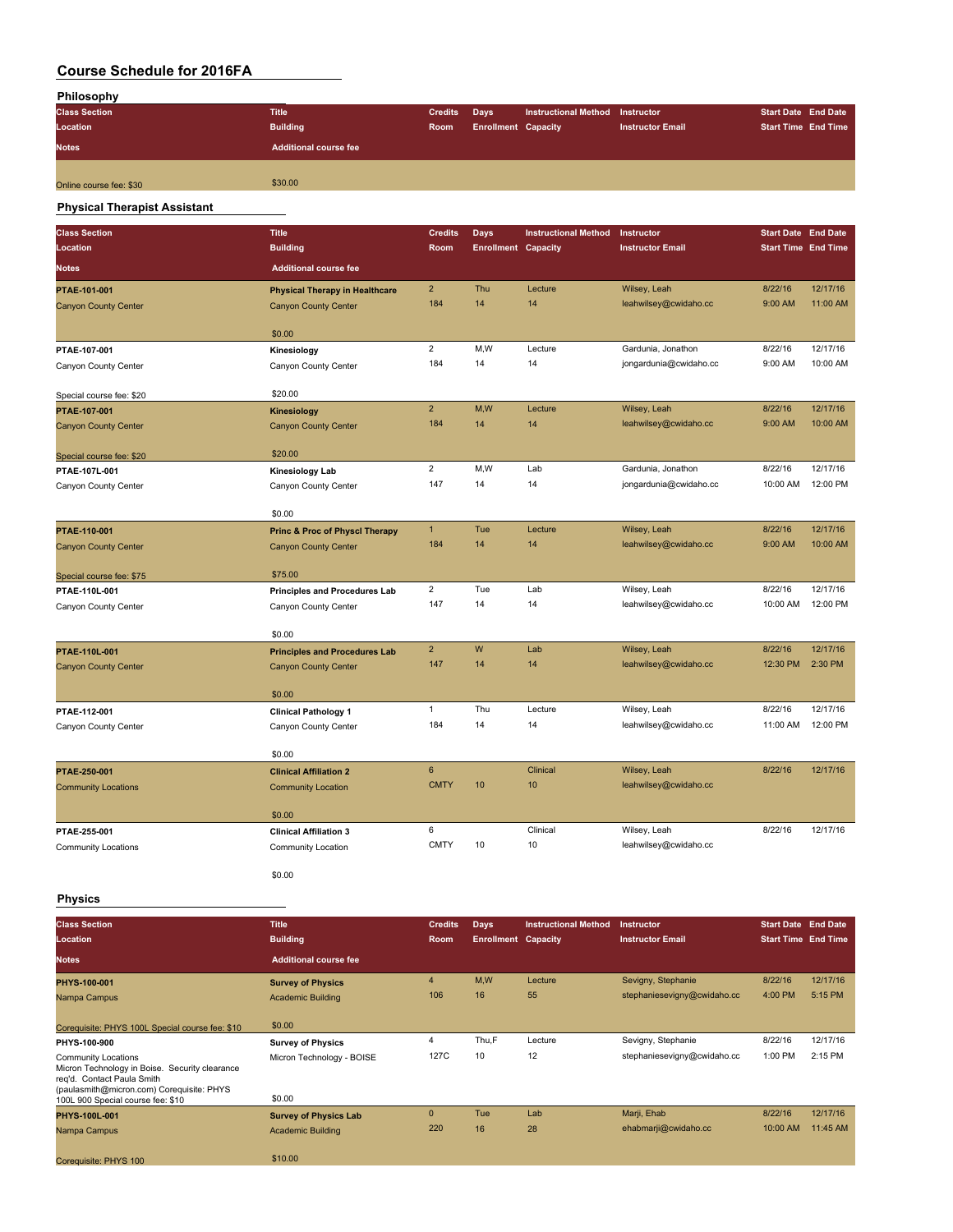| <b>Physics</b>                                                                                                                                      |                                                                 |                        |                                           |                             |                                             |                                                          |                     |
|-----------------------------------------------------------------------------------------------------------------------------------------------------|-----------------------------------------------------------------|------------------------|-------------------------------------------|-----------------------------|---------------------------------------------|----------------------------------------------------------|---------------------|
| <b>Class Section</b>                                                                                                                                | <b>Title</b>                                                    | <b>Credits</b>         | Days                                      | <b>Instructional Method</b> | Instructor                                  | <b>Start Date End Date</b>                               |                     |
| Location                                                                                                                                            | <b>Building</b>                                                 | Room                   | <b>Enrollment Capacity</b>                |                             | <b>Instructor Email</b>                     | <b>Start Time End Time</b>                               |                     |
| <b>Notes</b>                                                                                                                                        | <b>Additional course fee</b>                                    |                        |                                           |                             |                                             |                                                          |                     |
| PHYS-100L-900                                                                                                                                       | <b>Survey of Physics Lab</b>                                    | 0                      | Thu                                       | Lab                         | Sevigny, Stephanie                          | 8/22/16                                                  | 12/17/16            |
| Community Locations<br>Micron Technology in Boise. Security clearance<br>req'd. Contact Paula Smith<br>(paulasmith@micron.com) Co-requisite course: | Micron Technology - BOISE                                       | 127C                   | 10                                        | 12                          | stephaniesevigny@cwidaho.cc                 | 2:15 PM                                                  | 3:45 PM             |
| PHYS 100L 900                                                                                                                                       | \$10.00                                                         |                        |                                           |                             |                                             |                                                          |                     |
| PHYS-101-001                                                                                                                                        | <b>Survey of Astronomy</b>                                      | 4                      | Tue                                       | Lecture                     | Horowitz, Irwin                             | 8/22/16                                                  | 12/17/16            |
| Nampa Campus                                                                                                                                        | Micron Center for PTE                                           | 2130                   | 18                                        | 28                          | irwinhorowitz@cwidaho.cc                    | 2:30 PM                                                  | 5:15 PM             |
|                                                                                                                                                     | \$0.00                                                          |                        |                                           |                             |                                             |                                                          |                     |
| PHYS-101-002<br>Ada County Campus                                                                                                                   | <b>Survey of Astronomy</b><br>Mallard Place Building            | 4<br>1112              | W<br>17                                   | Lecture<br>30               | Horowitz, Irwin<br>irwinhorowitz@cwidaho.cc | 8/22/16<br>2:30 PM                                       | 12/17/16<br>5:15 PM |
|                                                                                                                                                     | \$0.00                                                          |                        |                                           |                             |                                             |                                                          |                     |
| PHYS-101L-001<br><b>Ada County Campus</b>                                                                                                           | <b>Survey of Astronomy Lab</b><br><b>Mallard Place Building</b> | $\mathbf 0$<br>1112    | F<br>15                                   | Lab<br>30                   | Horowitz, Irwin<br>irwinhorowitz@cwidaho.cc | 8/22/16<br>2:30 PM                                       | 12/17/16<br>5:15 PM |
| Corequisite: PHYS 101                                                                                                                               | \$0.00                                                          |                        |                                           |                             |                                             |                                                          |                     |
| PHYS-101L-002                                                                                                                                       | <b>Survey of Astronomy Lab</b>                                  | 0                      | Thu                                       | Lab                         | Horowitz, Irwin                             | 8/22/16                                                  | 12/17/16            |
| Nampa Campus                                                                                                                                        | Micron Center for PTE                                           | 2130                   | 20                                        | 28                          | irwinhorowitz@cwidaho.cc                    | 2:30 PM                                                  | 5:15 PM             |
| Corequisite: PHYS 101                                                                                                                               | \$0.00                                                          |                        |                                           |                             |                                             |                                                          |                     |
| PHYS-111-001                                                                                                                                        | <b>General Physics 1</b>                                        | $\overline{4}$         | Tue, Thu                                  | Lecture                     | Marji, Ehab                                 | 8/22/16                                                  | 12/17/16            |
| Nampa Campus                                                                                                                                        | <b>Academic Building</b>                                        | 105                    | 45                                        | 45                          | ehabmarji@cwidaho.cc                        | 2:30 PM                                                  | 3:45 PM             |
| Corequisite: PHYS 111L Special course fee: \$10                                                                                                     | \$0.00                                                          |                        |                                           |                             |                                             |                                                          |                     |
| PHYS-111L-001                                                                                                                                       | <b>General Physics 1 Lab</b>                                    | 0                      | Tue                                       | Lab                         | Marji, Ehab                                 | 8/22/16                                                  | 12/17/16            |
| Nampa Campus                                                                                                                                        | Academic Building                                               | 220                    | 24                                        | 24                          | ehabmarji@cwidaho.cc                        | 12:00 PM                                                 | 1:45 PM             |
| Corequisite: PHYS 111                                                                                                                               | \$10.00                                                         |                        |                                           |                             |                                             |                                                          |                     |
| PHYS-111L-002                                                                                                                                       | <b>General Physics 1 Lab</b>                                    | $\mathbf 0$            | Thu                                       | Lab                         | Marji, Ehab                                 | 8/22/16                                                  | 12/17/16            |
| Nampa Campus                                                                                                                                        | <b>Academic Building</b>                                        | 220                    | 21                                        | 21                          | ehabmarji@cwidaho.cc                        | 12:00 PM                                                 | 1:45 PM             |
| Corequisite: PHYS 111                                                                                                                               | \$10.00                                                         |                        |                                           |                             |                                             |                                                          |                     |
| PHYS-211-001                                                                                                                                        | <b>Phys Scientists &amp; Engineers 1</b>                        | 5                      | M, W                                      | Lecture                     | Marji, Ehab                                 | 8/22/16                                                  | 12/17/16            |
| Nampa Campus                                                                                                                                        | Academic Building                                               | 220                    | 30                                        | 30                          | ehabmarji@cwidaho.cc                        | 11:00 AM                                                 | 12:50 PM            |
| Corequisite: PHYS 211L Special course fee: \$10                                                                                                     | \$0.00                                                          |                        |                                           |                             |                                             |                                                          |                     |
| PHYS-211L-001                                                                                                                                       | Phys Scien & Engin 1 Lab                                        | 0                      | W                                         | Lab                         | Marji, Ehab                                 | 8/22/16                                                  | 12/17/16            |
| Nampa Campus                                                                                                                                        | <b>Academic Building</b>                                        | 220                    | 30                                        | 30                          | ehabmarji@cwidaho.cc                        | 8:00 AM                                                  | 10:45 AM            |
| Corequisite: PHYS 211                                                                                                                               | \$10.00                                                         |                        |                                           |                             |                                             |                                                          |                     |
| <b>Political Science</b>                                                                                                                            |                                                                 |                        |                                           |                             |                                             |                                                          |                     |
| <b>Class Section</b><br>Location                                                                                                                    | <b>Title</b><br><b>Building</b>                                 | <b>Credits</b><br>Room | <b>Days</b><br><b>Enrollment Capacity</b> | <b>Instructional Method</b> | Instructor<br><b>Instructor Email</b>       | <b>Start Date End Date</b><br><b>Start Time End Time</b> |                     |
| <b>Notes</b>                                                                                                                                        | <b>Additional course fee</b>                                    |                        |                                           |                             |                                             |                                                          |                     |
| POLS-101-001                                                                                                                                        | <b>American National Government</b>                             | 3                      | M, W                                      | Lecture                     | Harbaugh, Robert                            | 8/22/16                                                  | 12/17/16            |
| Nampa Campus                                                                                                                                        | <b>Academic Building</b>                                        | 309                    | 40                                        | 42                          | robharbaugh@cwidaho.cc                      | 1:00 PM                                                  | 2:15 PM             |
|                                                                                                                                                     | \$0.00                                                          |                        |                                           |                             |                                             |                                                          |                     |
| POLS-101-003W<br>Online                                                                                                                             | <b>American National Government</b><br>Online                   | 3<br>ONL               | 38                                        | On-Line<br>40               | Harbaugh, Robert<br>robharbaugh@cwidaho.cc  | 8/22/16                                                  | 12/17/16            |
|                                                                                                                                                     |                                                                 |                        |                                           |                             |                                             |                                                          |                     |
| Online course fee: \$30                                                                                                                             | \$30.00                                                         | 3                      | M                                         |                             | Schweitzer, William                         | 8/22/16                                                  | 12/17/16            |
| POLS-101-006                                                                                                                                        | <b>American National Government</b>                             |                        |                                           | Lecture                     |                                             |                                                          |                     |

| <b>POLS-101-006</b>      | <b>American National Government</b> | O.   | -IVII   | Leciule | <b>SCIIWEILZEI, VVIIIIEIII</b> | O(ZZ/10) | 12/1110  |
|--------------------------|-------------------------------------|------|---------|---------|--------------------------------|----------|----------|
| <b>Ada County Campus</b> | <b>Pintail Center</b>               | 1318 | 33      | 42      | jschweitzer@cwidaho.cc         | 7:00 PM  | 9:45 PM  |
|                          |                                     |      |         |         |                                |          |          |
|                          | \$0.00                              |      |         |         |                                |          |          |
| POLS-101-007             | <b>American National Government</b> | 3    | Tue.Thu | Lecture | Harbaugh, Robert               | 8/22/16  | 12/17/16 |
| Nampa Campus             | Academic Building                   | 105  | 44      | 45      | robharbaugh@cwidaho.cc         | 11:30 AM | 12:45 PM |
|                          |                                     |      |         |         |                                |          |          |
|                          | \$0.00                              |      |         |         |                                |          |          |
| POLS-102-001             | <b>Intro to Political Science</b>   | 3    | Tue.Thu | Lecture | Harbaugh, Robert               | 8/22/16  | 12/17/16 |
| Nampa Campus             | <b>Academic Building</b>            | 105  | 22      | 40      | robharbaugh@cwidaho.cc         | 1:00 PM  | 2:15 PM  |
|                          |                                     |      |         |         |                                |          |          |

\$0.00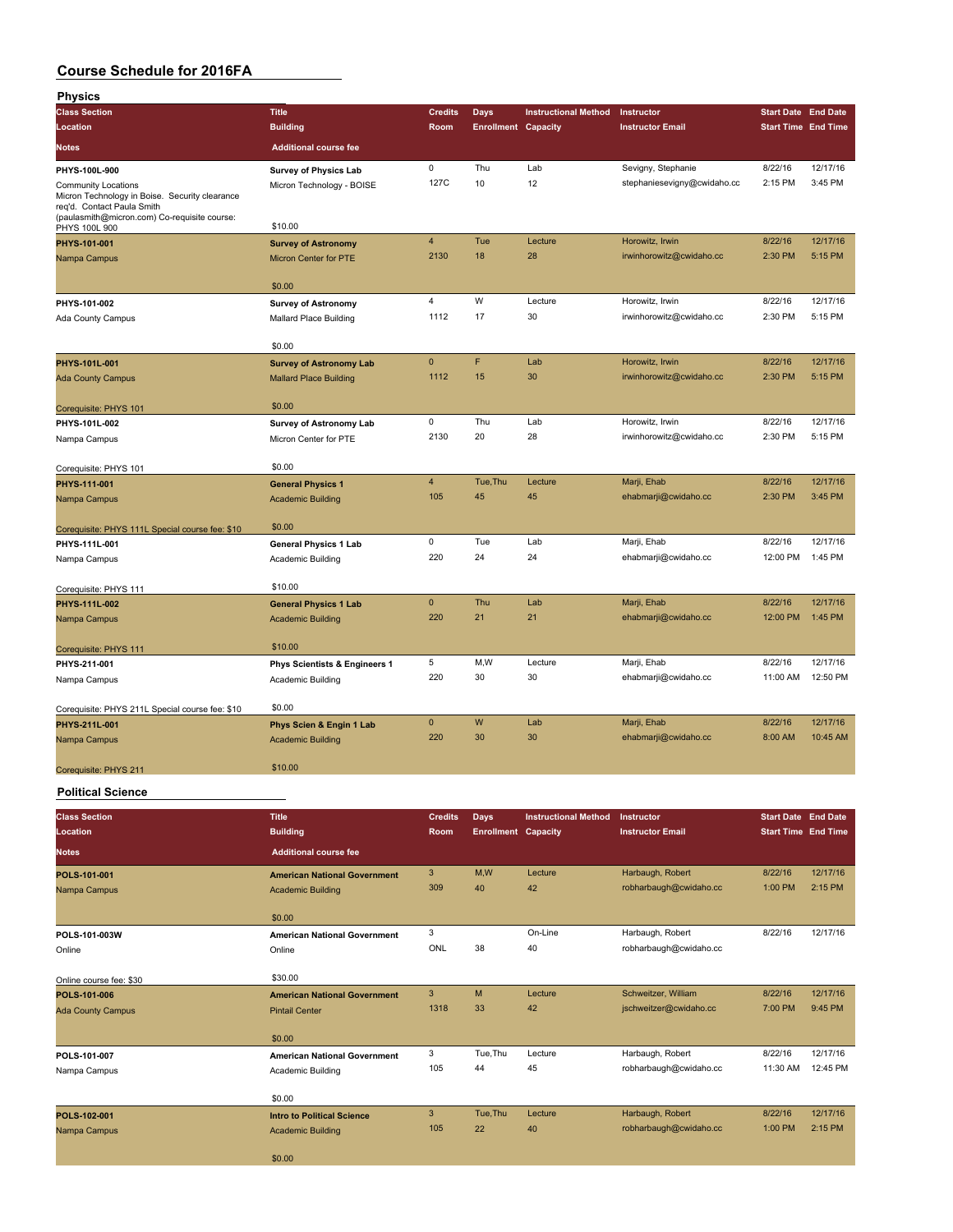| <b>Political Science</b>                                               |                                   |                |                            |                             |                         |                            |          |
|------------------------------------------------------------------------|-----------------------------------|----------------|----------------------------|-----------------------------|-------------------------|----------------------------|----------|
| <b>Class Section</b>                                                   | <b>Title</b>                      | <b>Credits</b> | <b>Days</b>                | <b>Instructional Method</b> | Instructor              | <b>Start Date End Date</b> |          |
| <b>Location</b>                                                        | <b>Building</b>                   | Room           | <b>Enrollment Capacity</b> |                             | <b>Instructor Email</b> | <b>Start Time End Time</b> |          |
| <b>Notes</b>                                                           | <b>Additional course fee</b>      |                |                            |                             |                         |                            |          |
| POLS-102-002W                                                          | <b>Intro to Political Science</b> | 3              |                            | On-Line                     | Harbaugh, Robert        | 8/22/16                    | 12/17/16 |
| Online                                                                 | Online                            | ONL            | 32                         | 35                          | robharbaugh@cwidaho.cc  |                            |          |
| Online course fee: \$30                                                | \$30.00                           |                |                            |                             |                         |                            |          |
| POLS-221-001                                                           | Intro to Internat'l Relations     | 3              | M,W                        | Lecture                     | Harbaugh, Robert        | 8/22/16                    | 12/17/16 |
| Nampa Campus                                                           | <b>Academic Building</b>          | 325            | 13                         | 35                          | robharbaugh@cwidaho.cc  | 2:30 PM                    | 3:45 PM  |
|                                                                        | \$0.00                            |                |                            |                             |                         |                            |          |
| POLS-293-001W                                                          | Legislative Internship            | 3              |                            | On-Line                     | Harbaugh, Robert        | 8/22/16                    | 12/17/16 |
| Online                                                                 | Online                            | ONL            | $\mathbf 0$                | 5                           | robharbaugh@cwidaho.cc  |                            |          |
| Instructor permission required to register. Online<br>course fee: \$30 | \$30.00                           |                |                            |                             |                         |                            |          |

### **Powersports & Small Eng Repair**

| <b>Class Section</b><br>Location | <b>Title</b><br><b>Building</b>     | <b>Credits</b><br>Room | <b>Days</b><br><b>Enrollment Capacity</b> | <b>Instructional Method</b> | Instructor<br><b>Instructor Email</b> | <b>Start Date End Date</b><br><b>Start Time End Time</b> |          |
|----------------------------------|-------------------------------------|------------------------|-------------------------------------------|-----------------------------|---------------------------------------|----------------------------------------------------------|----------|
| <b>Notes</b>                     | <b>Additional course fee</b>        |                        |                                           |                             |                                       |                                                          |          |
| PSER-101-001                     | <b>Small Engine Laboratory</b>      | 9                      | M.Tue.W.Thu Lab                           |                             | Hemley, Jared                         | 8/22/16                                                  | 12/17/16 |
| Nampa Campus                     | <b>Micron Center for PTE</b>        | 1304                   | 17                                        | 18                          | jaredhemley@cwidaho.cc                | 9:30 AM                                                  | 1:50 PM  |
| Special course fee: \$35         | \$35.00                             |                        |                                           |                             |                                       |                                                          |          |
| PSER-141-001                     | <b>Small Engine Theory</b>          | 5                      | M, Tue, W, Thu Lecture                    |                             | Hemley, Jared                         | 8/22/16                                                  | 12/17/16 |
| Nampa Campus                     | Micron Center for PTE               | 1301                   | 17                                        | 18                          | jaredhemley@cwidaho.cc                | 7:30 AM                                                  | 9:20 AM  |
|                                  | \$0.00                              |                        |                                           |                             |                                       |                                                          |          |
| PSER-201-001                     | <b>Adv Small Engine Laboratory</b>  | 9                      | M, Tue, W, Thu Lab                        |                             | Wartman, Kirk                         | 8/22/16                                                  | 12/17/16 |
| Nampa Campus                     | <b>Micron Center for PTE</b>        | 1304                   | 12                                        | 16                          | kirkwartman@cwidaho.cc                | 9:30 AM                                                  | 1:50 PM  |
| Special course fee: \$35         | \$35.00                             |                        |                                           |                             |                                       |                                                          |          |
| PSER-241-001                     | <b>Advanced Small Engine Theory</b> | 4                      | M, Tue, W, Thu Lecture                    |                             | Wartman, Kirk                         | 8/22/16                                                  | 12/17/16 |
| Nampa Campus                     | Micron Center for PTE               | 1304                   | 12                                        | 16                          | kirkwartman@cwidaho.cc                | 7:30 AM                                                  | 9:20 AM  |
|                                  | \$0.00                              |                        |                                           |                             |                                       |                                                          |          |

#### **Psychology**

| <b>Class Section</b><br>Location | <b>Title</b><br><b>Building</b> | <b>Credits</b><br>Room | <b>Days</b><br><b>Enrollment Capacity</b> | <b>Instructional Method</b> | Instructor<br><b>Instructor Email</b> | <b>Start Date End Date</b><br><b>Start Time End Time</b> |          |
|----------------------------------|---------------------------------|------------------------|-------------------------------------------|-----------------------------|---------------------------------------|----------------------------------------------------------|----------|
| <b>Notes</b>                     | <b>Additional course fee</b>    |                        |                                           |                             |                                       |                                                          |          |
| PSYC-101-001                     | <b>General Psychology</b>       | 3                      | M,W                                       | Lecture                     | McCurdy, Jana                         | 8/22/16                                                  | 12/17/16 |
| Nampa Campus                     | Aspen Classroom Building        | 108                    | 32                                        | 36                          | janamccurdy@cwidaho.cc                | 10:00 AM                                                 | 11:15 AM |
|                                  | \$0.00                          |                        |                                           |                             |                                       |                                                          |          |
| PSYC-101-002                     | <b>General Psychology</b>       | 3                      | M,W                                       | Lecture                     | Ponsford, Ronald                      | 8/22/16                                                  | 12/17/16 |
| Ada County Campus                | <b>Pintail Center</b>           | 1204                   | 30                                        | 30                          | ronponsford@cwidaho.cc                | 4:00 PM                                                  | 5:15 PM  |
|                                  | \$0.00                          |                        |                                           |                             |                                       |                                                          |          |
| PSYC-101-003                     | <b>General Psychology</b>       | 3                      | Tue, Thu                                  | Lecture                     | Kamplain, Michael                     | 8/22/16                                                  | 12/17/16 |
| <b>Canyon County Center</b>      | <b>Canyon County Center</b>     | 230                    | 39                                        | 40                          | michaelkamplain@cwidaho.cc            | 11:30 AM                                                 | 12:45 PM |
|                                  | \$0.00                          |                        |                                           |                             |                                       |                                                          |          |
| PSYC-101-004                     | <b>General Psychology</b>       | 3                      | M,W                                       | Lecture                     | McCurdy, Jana                         | 8/22/16                                                  | 12/17/16 |
| Nampa Campus                     | Aspen Classroom Building        | 108                    | 36                                        | 36                          | janamccurdy@cwidaho.cc                | 8:30 AM                                                  | 9:45 AM  |
|                                  | \$0.00                          |                        |                                           |                             |                                       |                                                          |          |
| PSYC-101-005                     | <b>General Psychology</b>       | 3                      | Tue, Thu                                  | Lecture                     | Edwards, Kathy                        | 8/22/16                                                  | 12/17/16 |
| <b>Ada County Campus</b>         | <b>Pintail Center</b>           | 1318                   | 41                                        | 42                          | kathyedwards@cwidaho.cc               | 1:00 PM                                                  | 2:15 PM  |
|                                  | \$0.00                          |                        |                                           |                             |                                       |                                                          |          |
| PSYC-101-006                     | <b>General Psychology</b>       | 3                      | M,W                                       | Lecture                     | Ponsford, Ronald                      | 8/22/16                                                  | 12/17/16 |
| Ada County Campus                | Pintail Center                  | 1318                   | 42                                        | 42                          | ronponsford@cwidaho.cc                | 2:30 PM                                                  | 3:45 PM  |
|                                  | \$0.00                          |                        |                                           |                             |                                       |                                                          |          |
| PSYC-101-007                     | <b>General Psychology</b>       | 3                      | Tue, Thu                                  | Lecture                     | Kamplain, Michael                     | 8/22/16                                                  | 12/17/16 |
| Nampa Campus                     | Aspen Classroom Building        | 106                    | 37                                        | 40                          | michaelkamplain@cwidaho.cc            | 2:30 PM                                                  | 3:45 PM  |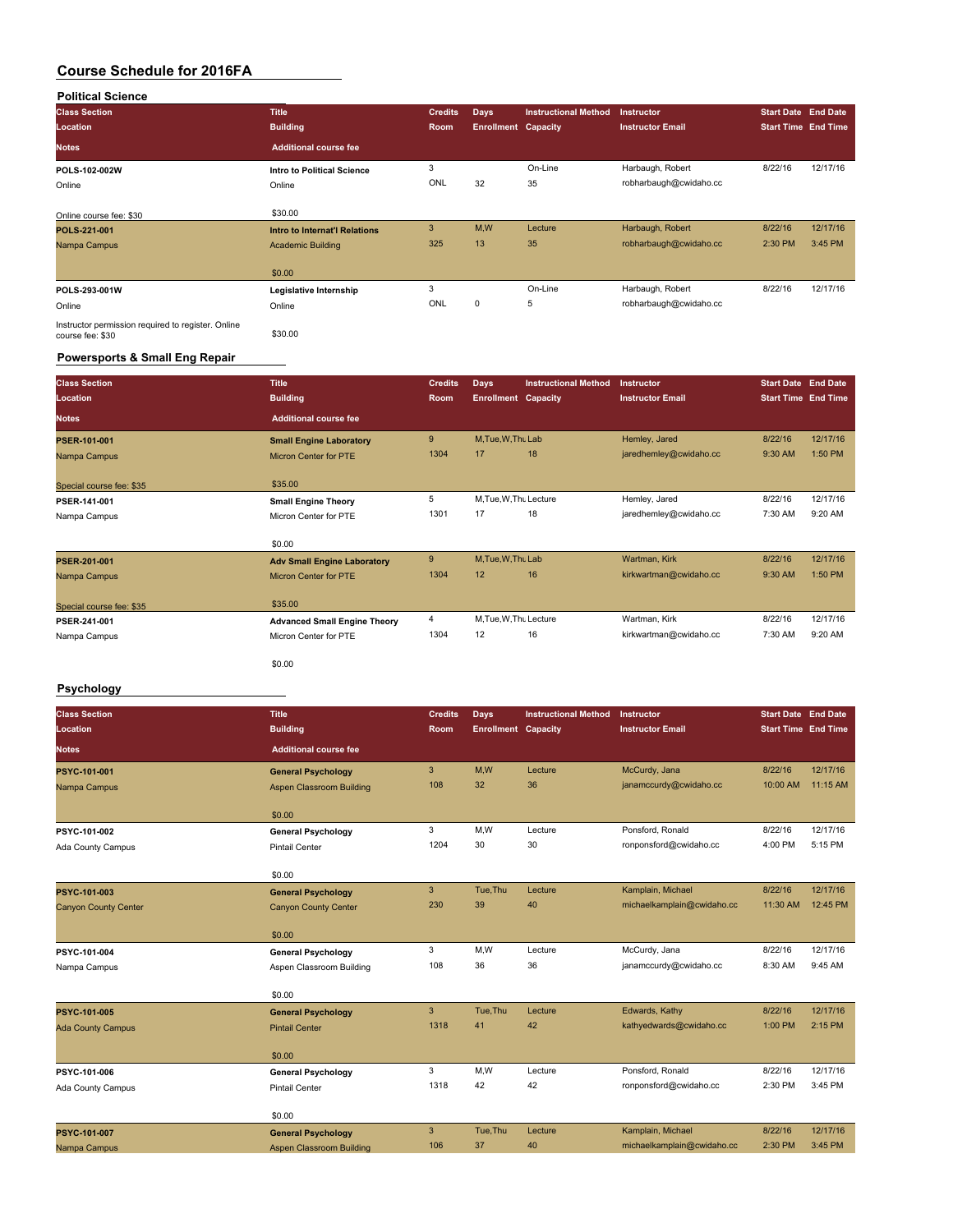| <b>Psychology</b>                                        |                                                          |                           |                            |                             |                                                    |                            |          |
|----------------------------------------------------------|----------------------------------------------------------|---------------------------|----------------------------|-----------------------------|----------------------------------------------------|----------------------------|----------|
| <b>Class Section</b>                                     | <b>Title</b>                                             | <b>Credits</b>            | <b>Days</b>                | <b>Instructional Method</b> | Instructor                                         | <b>Start Date End Date</b> |          |
| Location                                                 | <b>Building</b>                                          | Room                      | <b>Enrollment Capacity</b> |                             | <b>Instructor Email</b>                            | <b>Start Time End Time</b> |          |
| <b>Notes</b>                                             | <b>Additional course fee</b>                             |                           |                            |                             |                                                    |                            |          |
|                                                          |                                                          |                           |                            |                             |                                                    |                            |          |
|                                                          | \$0.00                                                   | 3                         | F                          | Lecture                     | Conley-Durkin, Shelly                              | 8/22/16                    | 12/17/16 |
| PSYC-101-008                                             | <b>General Psychology</b>                                |                           |                            |                             | shellyconley-                                      |                            |          |
| Ada County Campus                                        | <b>Pintail Center</b>                                    | 1318                      | 42                         | 42                          | durkin@cwidaho.cc                                  | 8:00 AM                    | 10:45 AM |
|                                                          | \$0.00                                                   |                           |                            |                             |                                                    |                            |          |
| PSYC-101-009                                             | <b>General Psychology</b>                                | $\mathbf{3}$              | Tue                        | Lecture                     | Kamplain, Michael                                  | 8/22/16                    | 12/17/16 |
| <b>Ada County Campus</b>                                 | <b>Pintail Center</b>                                    | 1204                      | 30                         | 30                          | michaelkamplain@cwidaho.cc                         | 7:00 PM                    | 9:45 PM  |
|                                                          | \$0.00                                                   |                           |                            |                             |                                                    |                            |          |
| PSYC-101-011W                                            | <b>General Psychology</b>                                | 3                         |                            | On-Line                     | Schoenherr, Heather                                | 8/22/16                    | 12/17/16 |
|                                                          |                                                          | ONL                       | 33                         | 35                          | heatherschoenherr@cwidaho.c                        |                            |          |
| Online                                                   | Online                                                   |                           |                            |                             | с                                                  |                            |          |
| Online course fee: \$30                                  | \$30.00                                                  |                           |                            |                             |                                                    |                            |          |
| PSYC-101-012W                                            | <b>General Psychology</b>                                | $\ensuremath{\mathsf{3}}$ |                            | On-Line                     | Schoenherr, Heather                                | 8/22/16                    | 12/17/16 |
| Online                                                   | Online                                                   | <b>ONL</b>                | 35                         | 35                          | heatherschoenherr@cwidaho.c<br>$\mathbf c$         |                            |          |
|                                                          |                                                          |                           |                            |                             |                                                    |                            |          |
| Online course fee: \$30                                  | \$30.00                                                  |                           |                            |                             |                                                    |                            |          |
| PSYC-101-013W                                            | <b>General Psychology</b>                                | $\mathbf 3$               |                            | On-Line                     | Schoenherr, Heather<br>heatherschoenherr@cwidaho.c | 8/22/16                    | 12/17/16 |
| Online                                                   | Online                                                   | ONL                       | 33                         | 35                          | C                                                  |                            |          |
|                                                          | \$30.00                                                  |                           |                            |                             |                                                    |                            |          |
| Online course fee: \$30<br>PSYC-101-014W                 | <b>General Psychology</b>                                | $\mathbf{3}$              |                            | On-Line                     | Schoenherr, Heather                                | 8/22/16                    | 12/17/16 |
|                                                          |                                                          | <b>ONL</b>                | 35                         | 35                          | heatherschoenherr@cwidaho.c<br>$\mathbf{c}$        |                            |          |
| Online                                                   | Online                                                   |                           |                            |                             |                                                    |                            |          |
| Online course fee: \$30                                  | \$30.00                                                  |                           |                            |                             |                                                    |                            |          |
| PSYC-101-015W                                            | <b>General Psychology</b>                                | 3                         |                            | On-Line                     | Molitor, Allison                                   | 8/22/16                    | 12/17/16 |
| Online                                                   | Online                                                   | ONL                       | 33                         | 35                          | allisonmolitor@cwidaho.cc                          |                            |          |
| Online course fee: \$30                                  | \$30.00                                                  |                           |                            |                             |                                                    |                            |          |
| PSYC-101-016W                                            | <b>General Psychology</b>                                | $\mathbf{3}$              |                            | On-Line                     | Hyde, Monty                                        | 8/22/16                    | 12/17/16 |
| Online                                                   | Online                                                   | ONL                       | 35                         | 35                          | montyhyde@cwidaho.cc                               |                            |          |
| Online course fee: \$30                                  | \$30.00                                                  |                           |                            |                             |                                                    |                            |          |
| PSYC-101-017W                                            | <b>General Psychology</b>                                | 3                         |                            | On-Line                     | Vachon, Mark                                       | 8/22/16                    | 12/17/16 |
| Online                                                   | Online                                                   | ONL                       | 33                         | 35                          | markvachon@cwidaho.cc                              |                            |          |
| Online course fee: \$30                                  | \$30.00                                                  |                           |                            |                             |                                                    |                            |          |
| PSYC-101-018W                                            | <b>General Psychology</b>                                | $\mathbf{3}$              |                            | On-Line                     | Vachon, Mark                                       | 8/22/16                    | 12/17/16 |
| Online                                                   | Online                                                   | ONL                       | 35                         | 35                          | markvachon@cwidaho.cc                              |                            |          |
|                                                          | \$30.00                                                  |                           |                            |                             |                                                    |                            |          |
| Online course fee: \$30<br>PSYC-101-019W                 | <b>General Psychology</b>                                | 3                         |                            | On-Line                     | Hyde, Monty                                        | 8/22/16                    | 12/17/16 |
| Online                                                   | Online                                                   | ONL                       | 34                         | 35                          | montyhyde@cwidaho.cc                               |                            |          |
|                                                          | \$30.00                                                  |                           |                            |                             |                                                    |                            |          |
| Online course fee: \$30<br><b>PSYC-101-020H</b>          | <b>General Psychology</b>                                | $\ensuremath{\mathsf{3}}$ | Thu                        | <b>Hybrid</b>               | Edwards, Kathy                                     | 8/22/16                    | 12/17/16 |
| <b>Ada County Campus</b>                                 | <b>Pintail Center</b>                                    | 1211                      | 24                         | 24                          | kathyedwards@cwidaho.cc                            | 2:30 PM                    | 3:45 PM  |
|                                                          |                                                          |                           |                            |                             |                                                    |                            |          |
| Hybrid course - has an online component<br>PSYC-101-021H | \$0.00<br><b>General Psychology</b>                      | $\mathbf 3$               | Tue                        | Hybrid                      | Edwards, Kathy                                     | 8/22/16                    | 12/17/16 |
| Ada County Campus                                        | Pintail Center                                           | 1320                      | 24                         | 24                          | kathyedwards@cwidaho.cc                            | 7:00 AM                    | 8:15 AM  |
|                                                          |                                                          |                           |                            |                             |                                                    |                            |          |
| Hybrid course - has an online component                  | \$0.00                                                   | $\mathbf{1}$              | ${\sf W}$                  | Lecture                     | Yellen, Lori                                       | 8/22/16                    | 12/17/16 |
| PSYC-120-001<br>Nampa Campus                             | <b>Careers in Psychology</b><br><b>Academic Building</b> | 106                       | 33                         | 50                          | loriyellen@cwidaho.cc                              | 7:00 PM                    | 7:50 PM  |
|                                                          |                                                          |                           |                            |                             |                                                    |                            |          |
|                                                          | \$0.00                                                   |                           |                            |                             |                                                    |                            |          |
| PSYC-120-002                                             | <b>Careers in Psychology</b>                             | $\mathbf{1}$              | F                          | Lecture                     | Conley-Durkin, Shelly<br>shellyconley-             | 8/22/16                    | 12/17/16 |
| Ada County Campus                                        | <b>Pintail Center</b>                                    | 1204                      | 27                         | 30                          | durkin@cwidaho.cc                                  | 12:00 PM                   | 12:50 PM |
|                                                          | \$0.00                                                   |                           |                            |                             |                                                    |                            |          |
| PSYC-199-001                                             | ST: Intro To Rsrch in Soc Sci                            | $\overline{4}$            | Tue, Thu                   | <b>Special Topics</b>       | Fellows, Michelle                                  | 8/22/16                    | 12/17/16 |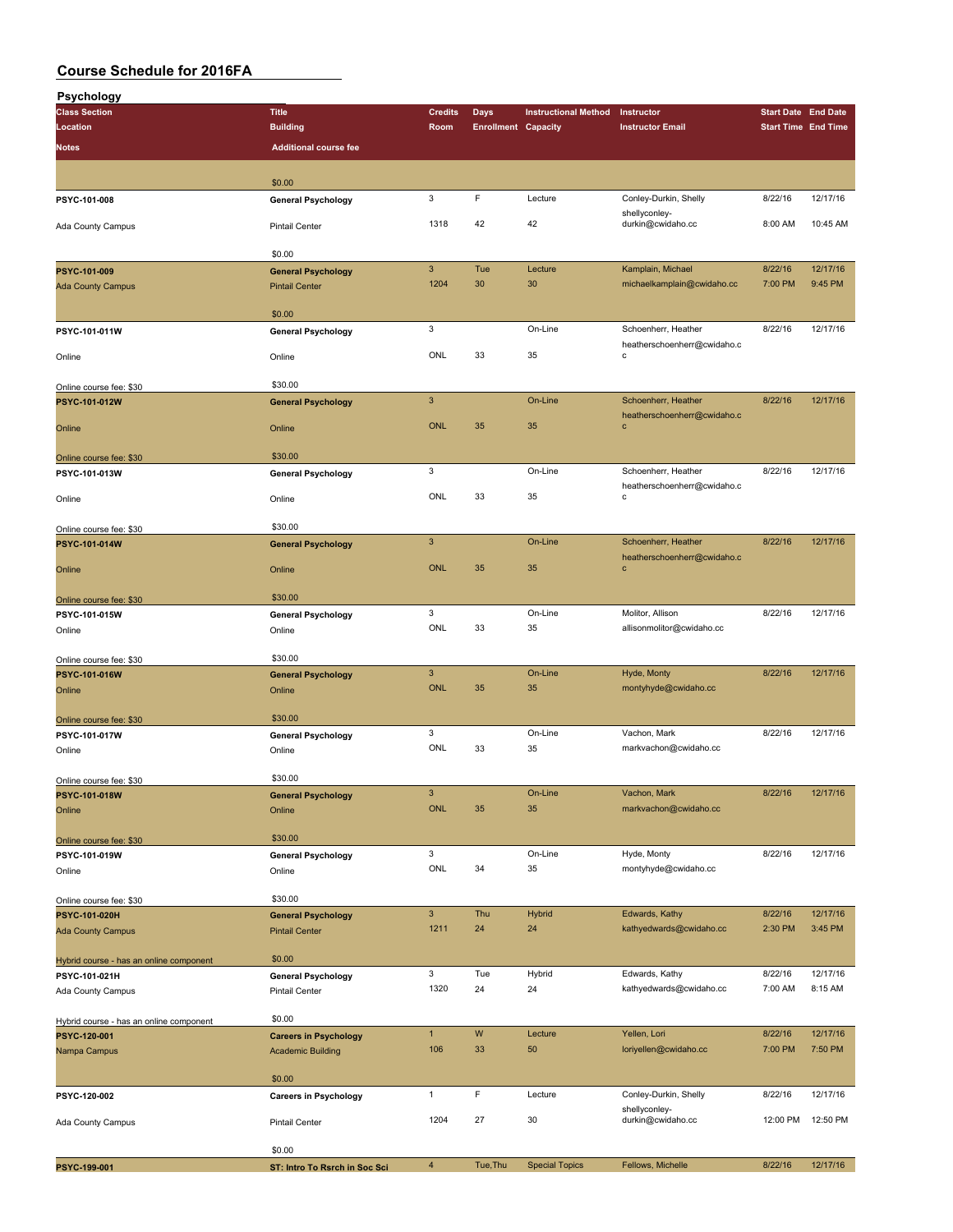| Psychology                                                         |                                           |                |                            |                             |                             |                            |          |
|--------------------------------------------------------------------|-------------------------------------------|----------------|----------------------------|-----------------------------|-----------------------------|----------------------------|----------|
| <b>Class Section</b>                                               | <b>Title</b>                              | <b>Credits</b> | Days                       | <b>Instructional Method</b> | <b>Instructor</b>           | <b>Start Date End Date</b> |          |
| Location                                                           | <b>Building</b>                           | Room           | <b>Enrollment Capacity</b> |                             | <b>Instructor Email</b>     | <b>Start Time End Time</b> |          |
| <b>Notes</b>                                                       | <b>Additional course fee</b>              |                |                            |                             |                             |                            |          |
| <b>Ada County Campus</b>                                           | <b>Pintail Center</b>                     | 1208           | 17                         | 30                          | michellefellows@cwidaho.cc  | 11:30 AM                   | 1:20 PM  |
| Special Topics: Intro to Research in the Social<br><b>Sciences</b> | \$0.00                                    |                |                            |                             |                             |                            |          |
| PSYC-201-001H                                                      | <b>Child &amp; Adolescent Development</b> | 3              | Tue                        | Hybrid                      | Fellows, Michelle           | 8/22/16                    | 12/17/16 |
| Ada County Campus                                                  | <b>Pintail Center</b>                     | 1318           | 39                         | 42                          | michellefellows@cwidaho.cc  | 8:30 AM                    | 9:45 AM  |
| Hybrid course - has an online component                            | \$0.00                                    |                |                            |                             |                             |                            |          |
| PSYC-201-002                                                       | <b>Child &amp; Adolescent Development</b> | 3              | Tue, Thu                   | Lecture                     | Timberlake, Martha          | 8/22/16                    | 12/17/16 |
| Nampa Campus                                                       | Aspen Classroom Building                  | 127            | 44                         | 44                          | marthatimberlake@cwidaho.cc | 4:00 PM                    | 5:15 PM  |
|                                                                    | \$0.00                                    |                |                            |                             |                             |                            |          |
| PSYC-211-001                                                       | Psychology of Death & Dying               | 3              | Tue                        | Lecture                     | Zamora, Alejandro           | 8/22/16                    | 12/17/16 |
| Nampa Campus                                                       | Academic Building                         | 105            | 41                         | 42                          | alexzamora@cwidaho.cc       | 7:00 PM                    | 9:45 PM  |
|                                                                    | \$0.00                                    |                |                            |                             |                             |                            |          |
| PSYC-217-001                                                       | <b>Statistical Methods</b>                | 3              | M,W                        | Lecture                     | Fellows, Michelle           | 8/22/16                    | 12/17/16 |
| <b>Ada County Campus</b>                                           | <b>Pintail Center</b>                     | 1205           | 19                         | 20                          | michellefellows@cwidaho.cc  | 11:30 AM                   | 12:45 PM |
|                                                                    | \$0.00                                    |                |                            |                             |                             |                            |          |
| PSYC-217-002                                                       | <b>Statistical Methods</b>                | 3              | Tue, Thu                   | Lecture                     | Fellows, Michelle           | 8/22/16                    | 12/17/16 |
| Ada County Campus                                                  | Mallard Place Building                    | 1112           | 11                         | 20                          | michellefellows@cwidaho.cc  | 4:00 PM                    | 5:15 PM  |
|                                                                    | \$0.00                                    |                |                            |                             |                             |                            |          |

### **Sign Language, American**

|                                                                                                                 |                            | <b>Start Date End Date</b> |
|-----------------------------------------------------------------------------------------------------------------|----------------------------|----------------------------|
| <b>Building</b><br>Location<br>Room<br><b>Enrollment Capacity</b><br><b>Instructor Email</b>                    | <b>Start Time End Time</b> |                            |
| <b>Additional course fee</b><br><b>Notes</b>                                                                    |                            |                            |
| $\overline{4}$<br>M,W<br>Lecture<br>Nelson, April<br>SIGL-101-001<br>American Sign Language 1                   | 8/22/16                    | 12/17/16                   |
| 1320<br>24<br>24<br>aprilnelson@cwidaho.cc<br><b>Pintail Center</b><br><b>Ada County Campus</b>                 | 6:00 PM                    | 7:50 PM                    |
| \$0.00                                                                                                          |                            |                            |
| Tue, Thu<br>4<br>Lecture<br>Matthews, Sherry<br>SIGL-101-002<br>American Sign Language 1                        | 8/22/16                    | 12/17/16                   |
| 322<br>25<br>21<br>sherrymatthews@cwidaho.cc<br>Academic Building<br>Nampa Campus                               | 2:00 PM                    | 3:50 PM                    |
| \$0.00                                                                                                          |                            |                            |
| 4<br>M,W<br>Nelson, April<br>Lecture<br>SIGL-101-003<br>American Sign Language 1                                | 8/22/16                    | 12/17/16                   |
| 24<br>1320<br>18<br>aprilnelson@cwidaho.cc<br><b>Pintail Center</b><br><b>Ada County Campus</b>                 | 4:00 PM                    | 5:50 PM                    |
| \$0.00                                                                                                          |                            |                            |
| 4<br>Tue, Thu<br>Matthews, Sherry<br>Lecture<br>SIGL-101-004<br>American Sign Language 1                        | 8/22/16                    | 12/17/16                   |
| 322<br>25<br>25<br>sherrymatthews@cwidaho.cc<br>Nampa Campus<br>Academic Building                               | 8:00 AM                    | 9:50 AM                    |
| \$0.00                                                                                                          |                            |                            |
| 4<br>M,W<br>Lecture<br>Matthews, Sherry<br>SIGL-101-005<br>American Sign Language 1                             | 8/22/16                    | 12/17/16                   |
| 104<br>24<br>25<br>sherrymatthews@cwidaho.cc<br>Aspen Classroom Building<br>Nampa Campus                        | 1:00 PM                    | 2:50 PM                    |
|                                                                                                                 |                            |                            |
| \$0.00<br>4<br>Lecture                                                                                          | 8/22/16                    | 12/17/16                   |
| M,W<br>Nelson, Mikkel<br>SIGL-101-006<br>American Sign Language 1<br>218<br>25<br>25<br>mikkelnelson@cwidaho.cc | 11:30 AM                   | 1:20 PM                    |
| Nampa Campus<br>Academic Building                                                                               |                            |                            |
| \$0.00                                                                                                          |                            |                            |
| M<br>$\overline{\mathbf{4}}$<br>Lecture<br>Matthews, Sherry<br>SIGL-102-001<br><b>American Sign Language 2</b>  | 8/22/16                    | 12/17/16                   |
| 322<br>22<br>25<br>sherrymatthews@cwidaho.cc<br>Nampa Campus<br><b>Academic Building</b>                        | 8:00 AM                    | 9:50 AM                    |
| \$0.00<br>Corequisite course: SIGL 102L 001                                                                     |                            |                            |
| 0<br>W<br>Matthews, Sherry<br>Lab<br>SIGL-102L-001<br>American Sign Language 2 Lab                              | 8/22/16                    | 12/17/16                   |
| 25<br>322<br>22<br>sherrymatthews@cwidaho.cc<br>Nampa Campus<br>Academic Building                               | 8:00 AM                    | 9:50 AM                    |
| \$0.00<br>Corequisite course: SIGL 102 001                                                                      |                            |                            |
| $\overline{4}$<br>M<br>Lecture<br>Smith, Michael<br>SIGL-201-001<br><b>American Sign Language 3</b>             | 8/22/16                    | 12/17/16                   |
| 322<br>16<br>24<br>mikesmith@cwidaho.cc<br>Nampa Campus<br><b>Academic Building</b>                             | 10:00 AM                   | 11:50 AM                   |
| \$0.00                                                                                                          |                            |                            |
| Corequisite: SIGL 201L 001<br>0<br>W<br>Lab<br>Smith, Michael<br>SIGL-201L-001<br>American Sign Language 3 Lab  | 8/22/16                    | 12/17/16                   |
| 322<br>mikesmith@cwidaho.cc<br>16<br>24<br>Nampa Campus<br>Academic Building                                    | 10:00 AM                   | 11:50 AM                   |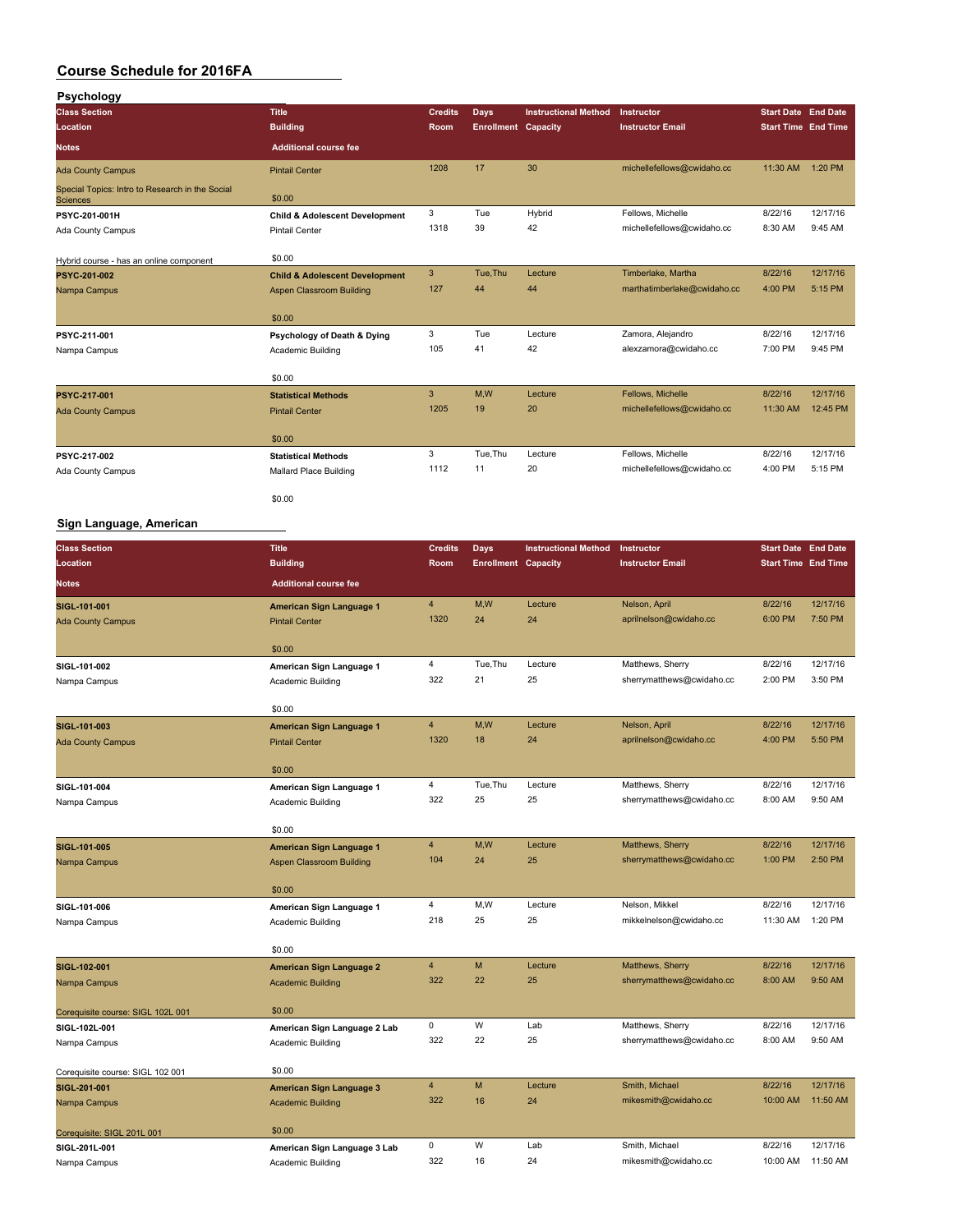| Sign Language, American                  |                                   |                           |                            |                             |                             |                            |                            |
|------------------------------------------|-----------------------------------|---------------------------|----------------------------|-----------------------------|-----------------------------|----------------------------|----------------------------|
| <b>Class Section</b>                     | <b>Title</b>                      | <b>Credits</b>            | Days                       | <b>Instructional Method</b> | Instructor                  | <b>Start Date End Date</b> |                            |
| Location                                 | <b>Building</b>                   | Room                      | <b>Enrollment Capacity</b> |                             | <b>Instructor Email</b>     |                            | <b>Start Time End Time</b> |
|                                          | <b>Additional course fee</b>      |                           |                            |                             |                             |                            |                            |
| Notes                                    |                                   |                           |                            |                             |                             |                            |                            |
|                                          |                                   |                           |                            |                             |                             |                            |                            |
|                                          | \$0.00                            |                           |                            |                             |                             |                            |                            |
| SIGL-203-001                             | <b>Fingerspelling and Numbers</b> | $\mathbf{3}$              | Tue, Thu                   | Lecture                     | Matthews, Sherry            | 8/22/16                    | 12/17/16                   |
| Nampa Campus                             | <b>Academic Building</b>          | 322                       | 9                          | 24                          | sherrymatthews@cwidaho.cc   | 12:00 PM                   | 1:15 PM                    |
|                                          | \$0.00                            |                           |                            |                             |                             |                            |                            |
|                                          |                                   |                           |                            |                             |                             |                            |                            |
| Sociology                                |                                   |                           |                            |                             |                             |                            |                            |
| <b>Class Section</b>                     | <b>Title</b>                      | <b>Credits</b>            | <b>Days</b>                | <b>Instructional Method</b> | Instructor                  |                            | <b>Start Date End Date</b> |
| Location                                 | <b>Building</b>                   | Room                      | <b>Enrollment Capacity</b> |                             | <b>Instructor Email</b>     |                            | <b>Start Time End Time</b> |
|                                          |                                   |                           |                            |                             |                             |                            |                            |
| Notes                                    | <b>Additional course fee</b>      |                           |                            |                             |                             |                            |                            |
| SOCY-101-001                             | <b>Intro to Sociology</b>         | $\mathbf{3}$              | M,W                        | Lecture                     | Dickinson, Charles          | 8/22/16                    | 12/17/16                   |
| <b>Ada County Campus</b>                 | <b>Pintail Center</b>             | 1206                      | 30                         | 30                          | charlesdickinson@cwidaho.cc | 10:00 AM                   | 11:15 AM                   |
|                                          |                                   |                           |                            |                             |                             |                            |                            |
|                                          | \$0.00                            |                           |                            |                             |                             |                            |                            |
| SOCY-101-002H                            | Intro to Sociology                | $\mathbf 3$               | Tue                        | Hybrid                      | Armstrong, Jacob            | 8/22/16                    | 12/17/16                   |
| Nampa Campus                             | Aspen Classroom Building          | 106                       | 38                         | 40                          | jacobarmstrong@cwidaho.cc   | 1:00 PM                    | 2:15 PM                    |
|                                          |                                   |                           |                            |                             |                             |                            |                            |
| Hybrid course - has an online component  | \$0.00                            |                           |                            |                             |                             |                            |                            |
| SOCY-101-003                             | <b>Intro to Sociology</b>         | $\mathbf{3}$              | M,W                        | Lecture                     | Dickinson, Charles          | 8/22/16                    | 12/17/16                   |
| <b>Ada County Campus</b>                 | <b>Pintail Center</b>             | 1318                      | 39                         | 42                          | charlesdickinson@cwidaho.cc | 11:30 AM                   | 12:45 PM                   |
|                                          | \$0.00                            |                           |                            |                             |                             |                            |                            |
|                                          |                                   | $\mathbf 3$               | W                          | Hybrid                      | Armstrong, Jacob            | 8/22/16                    | 12/17/16                   |
| SOCY-101-004H                            | Intro to Sociology                | 230                       | 35                         | 40                          | jacobarmstrong@cwidaho.cc   | 1:00 PM                    | 2:15 PM                    |
| Canyon County Center                     | Canyon County Center              |                           |                            |                             |                             |                            |                            |
| Hybrid course - has an online component  | \$0.00                            |                           |                            |                             |                             |                            |                            |
| SOCY-101-005                             | <b>Intro to Sociology</b>         | $\mathbf{3}$              | M,W                        | Lecture                     | Dickinson, Charles          | 8/22/16                    | 12/17/16                   |
| <b>Ada County Campus</b>                 | <b>Pintail Center</b>             | 1320                      | 29                         | 30                          | charlesdickinson@cwidaho.cc | 1:00 PM                    | 2:15 PM                    |
|                                          |                                   |                           |                            |                             |                             |                            |                            |
|                                          | \$0.00                            |                           |                            |                             |                             |                            |                            |
| SOCY-101-006                             | Intro to Sociology                | 3                         | Tue, Thu                   | Lecture                     | Dickinson, Charles          | 8/22/16                    | 12/17/16                   |
| Ada County Campus                        | <b>Pintail Center</b>             | 1206                      | 30                         | 30                          | charlesdickinson@cwidaho.cc | 1:00 PM                    | 2:15 PM                    |
|                                          |                                   |                           |                            |                             |                             |                            |                            |
|                                          | \$0.00                            |                           |                            |                             |                             |                            |                            |
| SOCY-101-007                             | <b>Intro to Sociology</b>         | $\ensuremath{\mathsf{3}}$ | ${\sf M}$                  | Lecture                     | Jorgensen, Ashley           | 8/22/16                    | 12/17/16                   |
| Nampa Campus                             | <b>Academic Building</b>          | 106                       | 44                         | 44                          | ashleyjorgensen@cwidaho.cc  | 7:00 PM                    | 9:45 PM                    |
|                                          |                                   |                           |                            |                             |                             |                            |                            |
|                                          | \$0.00                            |                           |                            |                             |                             |                            |                            |
| SOCY-101-008                             | Intro to Sociology                | 3                         | F                          | Lecture                     | Reed, Robert                | 8/22/16                    | 12/17/16                   |
| Ada County Campus                        | <b>Pintail Center</b>             | 1206                      | 30                         | 30                          | robertreed@cwidaho.cc       | 8:00 AM                    | 10:45 AM                   |
|                                          |                                   |                           |                            |                             |                             |                            |                            |
|                                          | \$0.00                            |                           |                            |                             |                             |                            |                            |
| SOCY-101-010W                            | <b>Intro to Sociology</b>         | $\mathbf{3}$              |                            | On-Line                     | Armstrong, Jacob            | 8/22/16                    | 12/17/16                   |
| Online                                   | Online                            | <b>ONL</b>                | 32                         | 35                          | jacobarmstrong@cwidaho.cc   |                            |                            |
|                                          | \$30.00                           |                           |                            |                             |                             |                            |                            |
| Online course fee: \$30<br>SOCY-101-011W |                                   | 3                         |                            | On-Line                     | Armstrong, Jacob            | 8/22/16                    | 12/17/16                   |
|                                          | Intro to Sociology                | ONL                       | 34                         | 35                          | jacobarmstrong@cwidaho.cc   |                            |                            |
| Online                                   | Online                            |                           |                            |                             |                             |                            |                            |
| Online course fee: \$30                  | \$30.00                           |                           |                            |                             |                             |                            |                            |
| SOCY-101-012W                            | <b>Intro to Sociology</b>         | $\mathbf{3}$              |                            | On-Line                     | Armstrong, Jacob            | 8/22/16                    | 12/17/16                   |
| Online                                   | Online                            | ONL                       | 32                         | 35                          | jacobarmstrong@cwidaho.cc   |                            |                            |
|                                          |                                   |                           |                            |                             |                             |                            |                            |
| Online course fee: \$30                  | \$30.00                           |                           |                            |                             |                             |                            |                            |
| SOCY-101-013W                            | Intro to Sociology                | 3                         |                            | On-Line                     | Armstrong, Jacob            | 8/22/16                    | 12/17/16                   |
| Online                                   | Online                            | ONL                       | 34                         | 35                          | jacobarmstrong@cwidaho.cc   |                            |                            |
|                                          |                                   |                           |                            |                             |                             |                            |                            |
| Online course fee: \$30                  | \$30.00                           |                           |                            |                             |                             |                            |                            |
| SOCY-101-014W                            | <b>Intro to Sociology</b>         | $\mathbf{3}$              |                            | On-Line                     | Dexheimer, Daniel           | 8/22/16                    | 12/17/16                   |
| Online                                   | Online                            | ONL                       | 33                         | 35                          | dandexheimer@cwidaho.cc     |                            |                            |
|                                          |                                   |                           |                            |                             |                             |                            |                            |
| Online course fee: \$30                  | \$30.00                           |                           |                            |                             |                             |                            |                            |
| SOCY-102-001                             | <b>Social Problems</b>            | 3                         | Tue, Thu                   | Lecture                     | Wood, McKenzie              | 8/22/16                    | 12/17/16                   |
| Nampa Campus                             | Academic Building                 | 106                       | 28                         | 30                          | mckenziewood@cwidaho.cc     | 2:30 PM                    | 3:45 PM                    |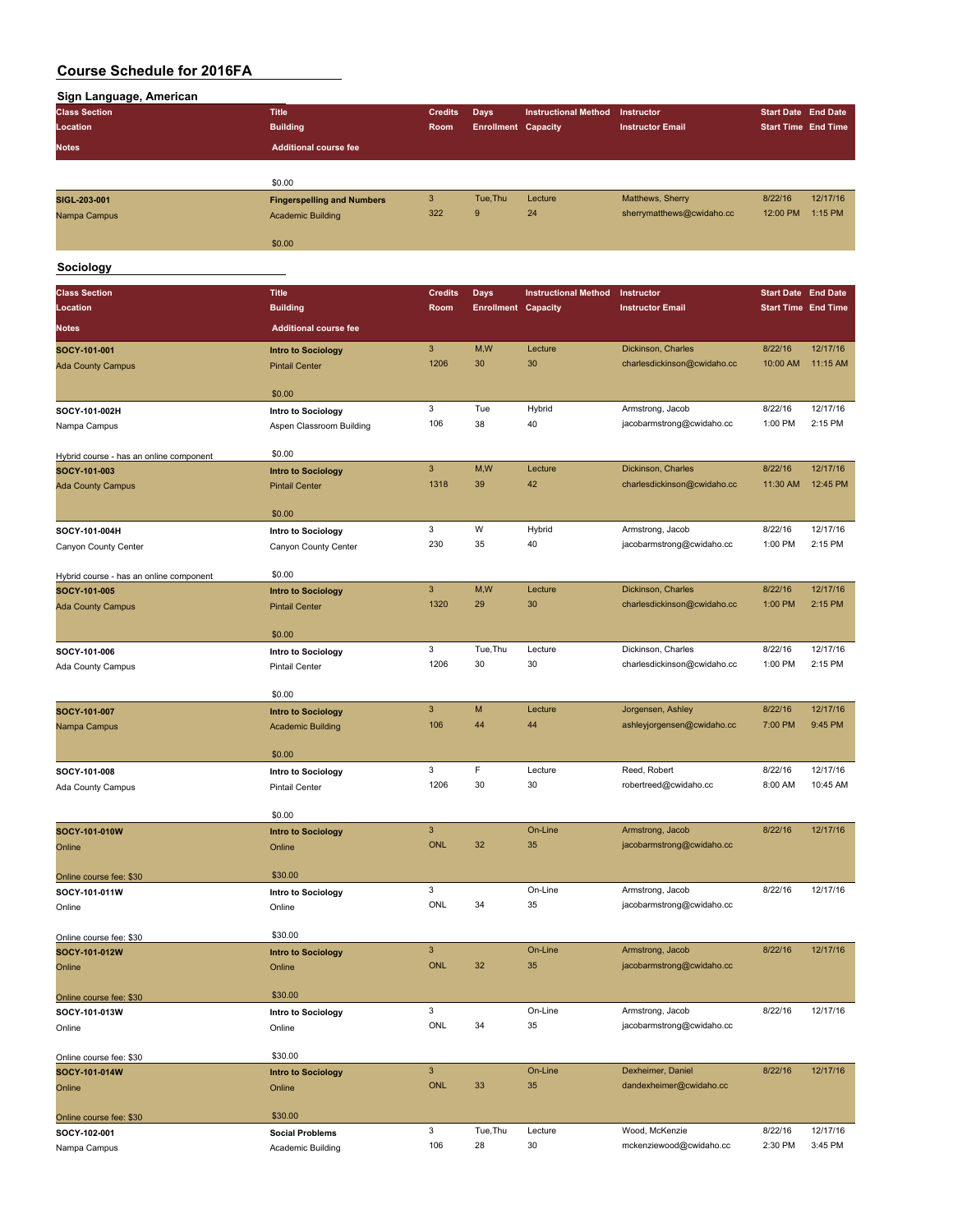| Sociology                   |                                    |                |                            |                             |                             |                            |          |
|-----------------------------|------------------------------------|----------------|----------------------------|-----------------------------|-----------------------------|----------------------------|----------|
| <b>Class Section</b>        | <b>Title</b>                       | <b>Credits</b> | <b>Days</b>                | <b>Instructional Method</b> | Instructor                  | <b>Start Date End Date</b> |          |
| Location                    | <b>Building</b>                    | Room           | <b>Enrollment Capacity</b> |                             | <b>Instructor Email</b>     | <b>Start Time End Time</b> |          |
| <b>Notes</b>                | <b>Additional course fee</b>       |                |                            |                             |                             |                            |          |
|                             |                                    |                |                            |                             |                             |                            |          |
|                             |                                    |                |                            |                             |                             |                            |          |
|                             | \$0.00                             |                |                            |                             | Reed, Robert                |                            | 12/17/16 |
| SOCY-102-002                | <b>Social Problems</b>             | 3              | Thu                        | Lecture                     |                             | 8/22/16                    |          |
| Nampa Campus                | <b>Academic Building</b>           | 105            | 33                         | 44                          | robertreed@cwidaho.cc       | 7:00 PM                    | 9:45 PM  |
|                             | \$0.00                             |                |                            |                             |                             |                            |          |
|                             |                                    | 3              | Tue, Thu                   |                             | Dickinson, Charles          | 8/22/16                    | 12/17/16 |
| SOCY-199-001                | <b>ST: Sociology of Deviance</b>   | 1318           | 6                          | <b>Special Topics</b><br>30 | charlesdickinson@cwidaho.cc | 11:30 AM                   | 12:45 PM |
| Ada County Campus           | <b>Pintail Center</b>              |                |                            |                             |                             |                            |          |
|                             | \$0.00                             |                |                            |                             |                             |                            |          |
|                             |                                    | $\mathbf{3}$   | M,W                        | Lecture                     | Reed, Robert                | 8/22/16                    | 12/17/16 |
| SOCY-238-001                | <b>Race &amp; Ethnic Relations</b> | 1302           | 28                         | 30                          | robertreed@cwidaho.cc       | 4:00 PM                    | 5:15 PM  |
| <b>Ada County Campus</b>    | <b>Pintail Center</b>              |                |                            |                             |                             |                            |          |
|                             | \$0.00                             |                |                            |                             |                             |                            |          |
|                             |                                    |                |                            |                             |                             |                            |          |
| <b>Software Development</b> |                                    |                |                            |                             |                             |                            |          |
| <b>Class Section</b>        | <b>Title</b>                       | <b>Credits</b> |                            | <b>Instructional Method</b> | Instructor                  | <b>Start Date End Date</b> |          |
| <b>Location</b>             |                                    | Room           | Days                       |                             | <b>Instructor Email</b>     | <b>Start Time End Time</b> |          |
|                             | <b>Building</b>                    |                | <b>Enrollment Capacity</b> |                             |                             |                            |          |
| Notes                       | <b>Additional course fee</b>       |                |                            |                             |                             |                            |          |
| SWDV-105-001                | Intro to Programming               | $\overline{4}$ | M, Tue, W, Thu Lecture     |                             | Lowenstein, Elisa           | 8/22/16                    | 9/24/16  |
| <b>Ada County Campus</b>    | <b>Pintail Center</b>              | 1404           | 19                         | 20                          | elisalowenstein@cwidaho.cc  | 9:00 AM                    | 1:00 PM  |
|                             |                                    |                |                            |                             |                             |                            |          |
| COREQUISITE: SWDV 110, 115  | \$0.00                             |                |                            |                             |                             |                            |          |
| SWDV-110-001                | <b>Intermediate Programming</b>    | 4              | M, Tue, W, Thu Lecture     |                             | Lowenstein, Elisa           | 9/26/16                    | 10/29/16 |
| Ada County Campus           | <b>Pintail Center</b>              | 1404           | 19                         | 20                          | elisalowenstein@cwidaho.cc  | 9:00 AM                    | 1:00 PM  |
|                             |                                    |                |                            |                             |                             |                            |          |
| COREQUISITE: SWDV 105, 115  | \$0.00                             |                |                            |                             |                             |                            |          |
| SWDV-115-001                | Intro to Web Application Dev       | $\overline{4}$ | M, Tue, W, Thu Lecture     |                             | Lowenstein, Elisa           | 10/31/16                   | 12/10/16 |
| <b>Ada County Campus</b>    | <b>Pintail Center</b>              | 1404           | 19                         | 20                          | elisalowenstein@cwidaho.cc  | 9:00 AM                    | 1:00 PM  |
|                             |                                    |                |                            |                             |                             |                            |          |
| COREQUISITE: SWDV 105, 110  | \$0.00                             |                |                            |                             |                             |                            |          |
| SWDV-205-001                | Intermediate Web App Develop       | 4              | M, Tue, W, Thu Lecture     |                             | Wokersien, Virginia         | 8/22/16                    | 9/24/16  |
| Ada County Campus           | <b>Pintail Center</b>              | 1402           | 9                          | 20                          | jennywokersien@cwidaho.cc   | 9:00 AM                    | 1:00 PM  |
|                             |                                    |                |                            |                             |                             |                            |          |
| Special course fee: \$16    | \$16.00                            |                |                            |                             |                             |                            |          |
| SWDV-220-001                | <b>Fund of Database Systems</b>    | $\overline{4}$ | M, Tue, W, Thu Lecture     |                             | Wokersien, Virginia         | 9/26/16                    | 10/29/16 |
| <b>Ada County Campus</b>    | <b>Pintail Center</b>              | 1402           | $9$                        | 20                          | jennywokersien@cwidaho.cc   | 9:00 AM                    | 1:00 PM  |
|                             |                                    |                |                            |                             |                             |                            |          |
| Special course fee: \$16    | \$16.00                            |                |                            |                             |                             |                            |          |
| SWDV-235-001                | <b>Advanced Web App Devopment</b>  | 4              | M, Tue, W, Thu Lecture     |                             | Wokersien, Virginia         | 10/31/16                   | 12/10/16 |
| Ada County Campus           | <b>Pintail Center</b>              | 1402           | 9                          | 20                          | jennywokersien@cwidaho.cc   | 9:00 AM                    | 1:00 PM  |
|                             |                                    |                |                            |                             |                             |                            |          |
| Special course fee: \$26    | \$26.00                            |                |                            |                             |                             |                            |          |
| Spanish                     |                                    |                |                            |                             |                             |                            |          |
|                             |                                    |                |                            |                             |                             |                            |          |
| <b>Class Section</b>        | <b>Title</b>                       | <b>Credits</b> | <b>Days</b>                | <b>Instructional Method</b> | Instructor                  | <b>Start Date End Date</b> |          |
| Location                    | <b>Building</b>                    | Room           | <b>Enrollment Capacity</b> |                             | <b>Instructor Email</b>     | <b>Start Time End Time</b> |          |
| Notes                       | <b>Additional course fee</b>       |                |                            |                             |                             |                            |          |
|                             |                                    |                |                            |                             |                             |                            |          |
| SPAN-101-001                | <b>Elementary Spanish 1</b>        | 4              | M, W                       | Lecture                     | Holt, Janel                 | 8/22/16                    | 12/17/16 |
| <b>Ada County Campus</b>    | <b>Quail Court Building</b>        | 2209           | 24                         | 24                          | janelholt@cwidaho.cc        | 12:00 PM                   | 1:50 PM  |
|                             |                                    |                |                            |                             |                             |                            |          |
|                             | \$0.00                             |                |                            |                             |                             |                            |          |
| SPAN-101-003W               | <b>Elementary Spanish 1</b>        | 4              |                            | On-Line                     | Vassar, Amy                 | 8/22/16                    | 12/17/16 |
| Online                      | Online                             | ONL            | 29                         | 29                          | amyvassar@cwidaho.cc        |                            |          |
|                             |                                    |                |                            |                             |                             |                            |          |
| Online course fee: \$40     | \$40.00                            |                |                            |                             |                             | 8/22/16                    | 12/17/16 |
| SPAN-101-006W               | <b>Elementary Spanish 1</b>        | 4              | 29                         | On-Line                     | Holt, Janel                 |                            |          |
| Online                      | Online                             | <b>ONL</b>     |                            | 29                          | janelholt@cwidaho.cc        |                            |          |
|                             | \$40.00                            |                |                            |                             |                             |                            |          |
| Online course fee: \$40     |                                    | 4              | Tue, Thu                   | Lecture                     | Sheehy, Craig               | 8/22/16                    | 12/17/16 |
| SPAN-101-007                | <b>Elementary Spanish 1</b>        | 322            | 28                         | 29                          | craigsheehy@cwidaho.cc      | 5:00 PM                    | 6:50 PM  |
| Nampa Campus                | Academic Building                  |                |                            |                             |                             |                            |          |
|                             | \$0.00                             |                |                            |                             |                             |                            |          |
| SPAN-101-008W               | <b>Elementary Spanish 1</b>        | $\overline{4}$ |                            | On-Line                     | Holt, Janel                 | 8/22/16                    | 12/17/16 |
|                             |                                    |                |                            |                             |                             |                            |          |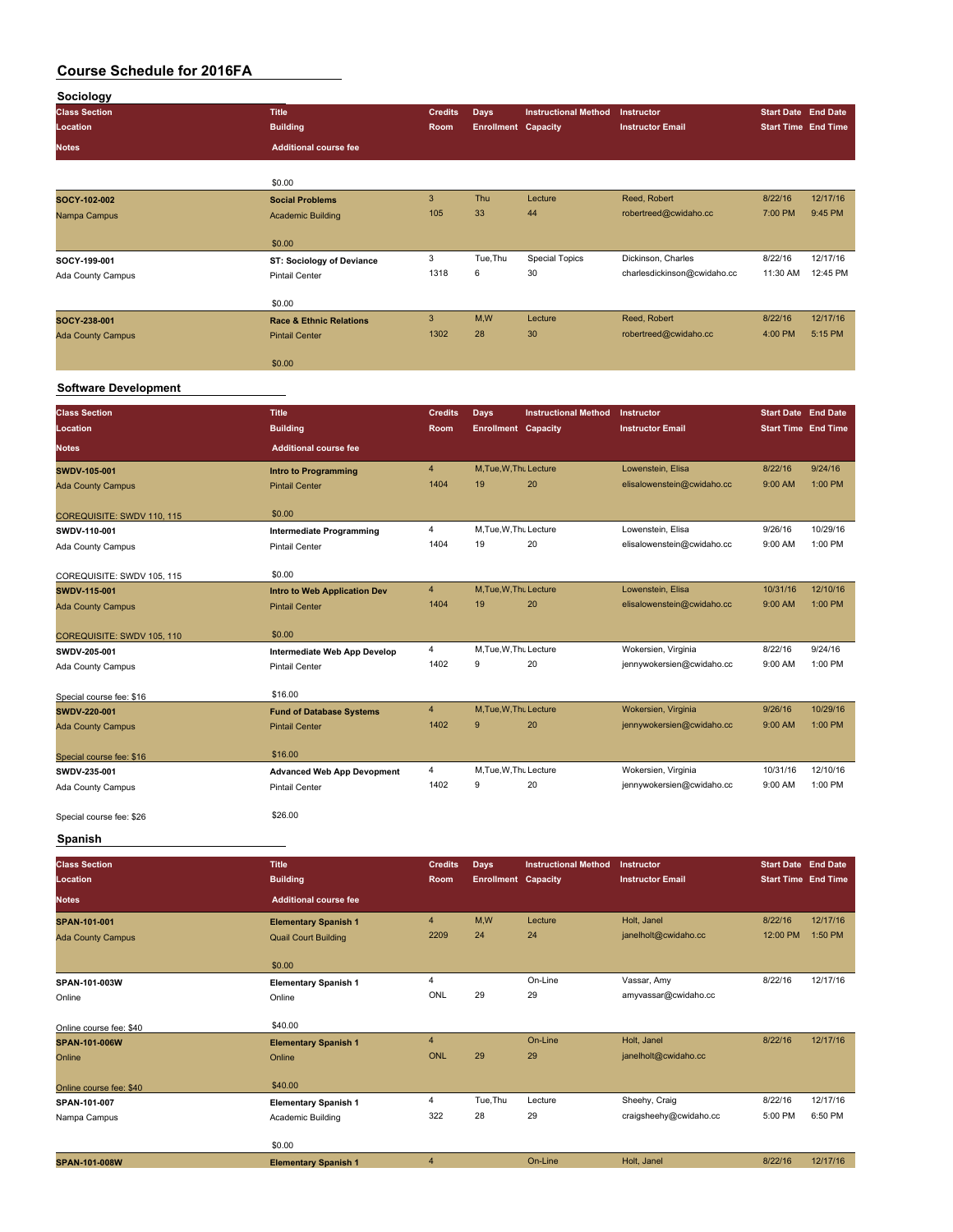| Spanish                                            |                                                          |                |                                           |                             |                            |                            |                     |
|----------------------------------------------------|----------------------------------------------------------|----------------|-------------------------------------------|-----------------------------|----------------------------|----------------------------|---------------------|
| <b>Class Section</b>                               | <b>Title</b>                                             | <b>Credits</b> | Days                                      | <b>Instructional Method</b> | Instructor                 | <b>Start Date End Date</b> |                     |
| Location                                           | <b>Building</b>                                          | Room           | <b>Enrollment Capacity</b>                |                             | <b>Instructor Email</b>    | <b>Start Time End Time</b> |                     |
| <b>Notes</b>                                       | <b>Additional course fee</b>                             |                |                                           |                             |                            |                            |                     |
| Online                                             | Online                                                   | <b>ONL</b>     | 28                                        | 29                          | janelholt@cwidaho.cc       |                            |                     |
| Online course fee: \$40                            | \$40.00                                                  |                |                                           |                             |                            |                            |                     |
| SPAN-101-009                                       | <b>Elementary Spanish 1</b>                              | 4              | Tue, Thu                                  | Lecture                     | Shue, Aaron                | 8/22/16                    | 12/17/16            |
| Nampa Campus                                       | Academic Building                                        | 322            | 27                                        | 29                          | maxshue@cwidaho.cc         | 10:00 AM                   | 11:50 AM            |
|                                                    | \$0.00                                                   |                |                                           |                             |                            |                            |                     |
| SPAN-101-014W                                      | <b>Elementary Spanish 1</b>                              | 4              |                                           | On-Line                     | Vassar, Amy                | 8/22/16                    | 12/17/16            |
| Online                                             | Online                                                   | <b>ONL</b>     | 29                                        | 29                          | amyvassar@cwidaho.cc       |                            |                     |
|                                                    | \$40.00                                                  |                |                                           |                             |                            |                            |                     |
| Online course fee: \$40<br>SPAN-101-021H           |                                                          | 4              | Thu                                       | Hybrid                      | Shue, Aaron                | 8/22/16                    | 12/17/16            |
| Nampa Campus                                       | <b>Elementary Spanish 1</b><br>Aspen Classroom Building  | 104            | 11                                        | 29                          | maxshue@cwidaho.cc         | 2:30 PM                    | 4:20 PM             |
|                                                    |                                                          |                |                                           |                             |                            |                            |                     |
| Hybrid course - has an online component            | \$0.00                                                   |                |                                           |                             |                            |                            |                     |
| SPAN-101-023                                       | <b>Elementary Spanish 1</b>                              | 4<br>322       | M,W                                       | Lecture                     | Shue, Aaron                | 8/22/16                    | 12/17/16            |
| Nampa Campus                                       | <b>Academic Building</b>                                 |                | 26                                        | 29                          | maxshue@cwidaho.cc         | 2:00 PM                    | 3:50 PM             |
|                                                    | \$0.00                                                   |                |                                           |                             |                            |                            |                     |
| SPAN-102-002W                                      | <b>Elementary Spanish 2</b>                              | 4              |                                           | On-Line                     | Holt, Janel                | 8/22/16                    | 12/17/16            |
| Online                                             | Online                                                   | <b>ONL</b>     | 29                                        | 29                          | janelholt@cwidaho.cc       |                            |                     |
|                                                    | \$40.00                                                  |                |                                           |                             |                            |                            |                     |
| Online course fee: \$40<br>SPAN-102-004H           | <b>Elementary Spanish 2</b>                              | $\overline{4}$ | Tue                                       | Hybrid                      | Hart, Brent                | 8/22/16                    | 12/17/16            |
| Nampa Campus                                       | <b>Aspen Classroom Building</b>                          | 104            | 14                                        | 29                          | brenthart@cwidaho.cc       | 2:30 PM                    | 4:20 PM             |
|                                                    |                                                          |                |                                           |                             |                            |                            |                     |
|                                                    | \$0.00                                                   |                |                                           |                             |                            |                            |                     |
| SPAN-201-001H                                      | Intermediate Spanish 1                                   | 4<br>322       | W<br>19                                   | Hybrid<br>29                | Shue, Aaron                | 8/22/16<br>12:00 PM        | 12/17/16<br>1:50 PM |
| Nampa Campus                                       | <b>Academic Building</b>                                 |                |                                           |                             | maxshue@cwidaho.cc         |                            |                     |
| Hybrid course - has an online component.           | \$0.00                                                   |                |                                           |                             |                            |                            |                     |
| <b>Study Skills</b>                                |                                                          |                |                                           |                             |                            |                            |                     |
| <b>Class Section</b>                               | <b>Title</b>                                             | <b>Credits</b> |                                           | <b>Instructional Method</b> | Instructor                 | <b>Start Date End Date</b> |                     |
| Location                                           | <b>Building</b>                                          | Room           | <b>Days</b><br><b>Enrollment Capacity</b> |                             | <b>Instructor Email</b>    | <b>Start Time End Time</b> |                     |
| <b>Notes</b>                                       | <b>Additional course fee</b>                             |                |                                           |                             |                            |                            |                     |
|                                                    |                                                          | $\overline{2}$ |                                           | Lecture                     | Burkholder, Kasey          | 8/22/16                    | 1/20/17             |
| <b>STUS-101-003D</b><br><b>Community Locations</b> | <b>College Study Methods</b><br>Eagle Academy            | <b>TBA</b>     | $\mathbf{0}$                              | 75                          | kaseyburkholder@cwidaho.cc |                            |                     |
|                                                    |                                                          |                |                                           |                             |                            |                            |                     |
| <b>Dual Credit</b>                                 | \$0.00                                                   |                |                                           |                             |                            |                            |                     |
| <b>Surgical Technology</b>                         |                                                          |                |                                           |                             |                            |                            |                     |
| <b>Class Section</b>                               | <b>Title</b>                                             | <b>Credits</b> | Days                                      | <b>Instructional Method</b> | Instructor                 | <b>Start Date End Date</b> |                     |
| Location                                           | <b>Building</b>                                          | Room           | <b>Enrollment Capacity</b>                |                             | <b>Instructor Email</b>    | <b>Start Time End Time</b> |                     |
| <b>Notes</b>                                       | <b>Additional course fee</b>                             |                |                                           |                             |                            |                            |                     |
| <b>SURG-100-001</b>                                | <b>Intro &amp; Basic Sciences</b>                        | $\mathbf{3}$   | F                                         | Lecture                     | Bourbonnais, Mona          | 8/22/16                    | 12/17/16            |
| <b>Ada County Campus</b>                           | <b>Quail Court Building</b>                              | 2210           | 18                                        | 18                          | monabourbonnais@cwidaho.cc | 10:00 AM                   | 10:50 AM            |
|                                                    |                                                          |                |                                           |                             |                            |                            |                     |
|                                                    | \$0.00                                                   |                |                                           |                             |                            |                            |                     |
| SURG-100-001                                       | Intro & Basic Sciences                                   | 3              | М                                         | Lecture                     | Bourbonnais, Mona          | 8/22/16                    | 12/17/16            |
| Ada County Campus                                  | Quail Court Building                                     | 2210           | 18                                        | 18                          | monabourbonnais@cwidaho.cc | 11:00 AM                   | 12:50 PM            |
|                                                    | \$0.00                                                   |                |                                           |                             |                            |                            |                     |
| <b>SURG-100-001</b>                                | <b>Intro &amp; Basic Sciences</b>                        | $\mathbf{3}$   | W                                         | Lecture                     | Bourbonnais, Mona          | 8/22/16                    | 12/17/16            |
| <b>Ada County Campus</b>                           | <b>Quail Court Building</b>                              | 1110           | 18                                        | 18                          | monabourbonnais@cwidaho.cc | 11:40 AM                   | 12:30 PM            |
|                                                    |                                                          |                |                                           |                             |                            |                            |                     |
|                                                    | \$0.00                                                   | 5              | Tue, Thu                                  | Lecture                     | Bourbonnais, Mona          | 8/22/16                    | 12/17/16            |
| SURG-101-001<br>Ada County Campus                  | <b>Operating Room Techniques</b><br>Quail Court Building | 1110           | 18                                        | 18                          | monabourbonnais@cwidaho.cc | 8:00 AM                    | 11:00 AM            |
|                                                    |                                                          |                |                                           |                             |                            |                            |                     |
| Special course fee: \$170                          | \$170.00                                                 |                |                                           |                             |                            |                            |                     |
| SURG-101-001                                       | <b>Operating Room Techniques</b>                         | 5              | Tue, Thu                                  | Lecture                     | Wachter, Angela            | 8/22/16                    | 12/17/16            |
| <b>Ada County Campus</b>                           | <b>Quail Court Building</b>                              | 1110           | 18                                        | 18                          | angiewachter@cwidaho.cc    | 8:00 AM                    | 11:00 AM            |
| Special course fee: \$170                          | \$170.00                                                 |                |                                           |                             |                            |                            |                     |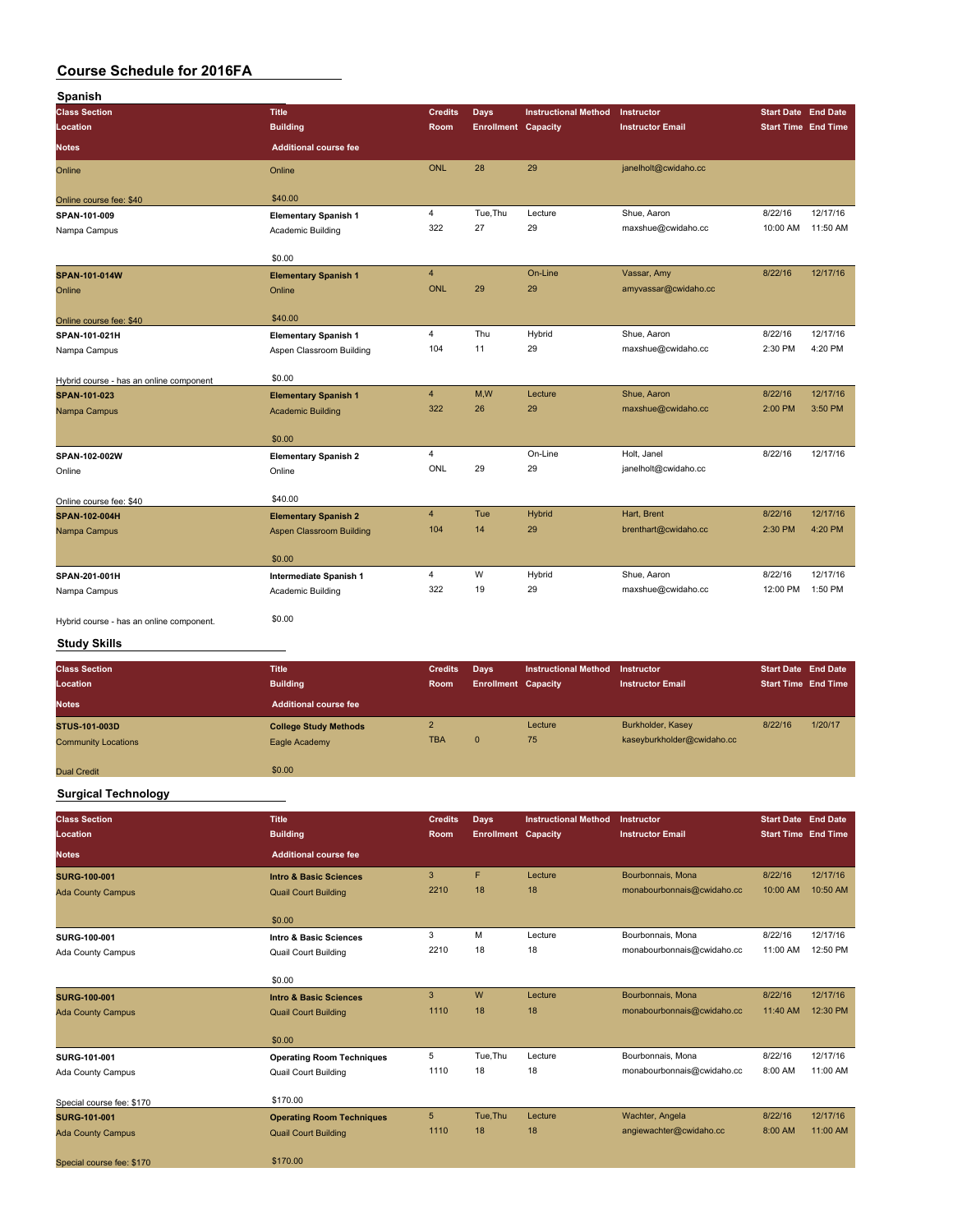| <b>Surgical Technology</b>                      |                                                                      |                      |                            |                             |                                                 |                            |                      |
|-------------------------------------------------|----------------------------------------------------------------------|----------------------|----------------------------|-----------------------------|-------------------------------------------------|----------------------------|----------------------|
| <b>Class Section</b>                            | <b>Title</b>                                                         | <b>Credits</b>       | <b>Days</b>                | <b>Instructional Method</b> | Instructor                                      | <b>Start Date End Date</b> |                      |
| Location                                        | <b>Building</b>                                                      | Room                 | <b>Enrollment Capacity</b> |                             | <b>Instructor Email</b>                         | <b>Start Time End Time</b> |                      |
| <b>Notes</b>                                    | <b>Additional course fee</b>                                         |                      |                            |                             |                                                 |                            |                      |
| SURG-102-001                                    | <b>Sterilization and Disinfection</b>                                | $\mathbf{1}$         | M                          | Lecture                     | Bourbonnais, Mona                               | 8/22/16                    | 12/17/16             |
| Ada County Campus                               | <b>Quail Court Building</b>                                          | 2210                 | 18                         | 18                          | monabourbonnais@cwidaho.cc                      | 10:00 AM                   | 10:50 AM             |
|                                                 |                                                                      |                      |                            |                             |                                                 |                            |                      |
| Special course fee: \$50                        | \$50.00                                                              |                      |                            |                             |                                                 |                            |                      |
| <b>SURG-102-001</b>                             | <b>Sterilization and Disinfection</b>                                | $\mathbf{1}$<br>2210 | W                          | Lecture                     | Bourbonnais, Mona<br>monabourbonnais@cwidaho.cc | 8/22/16                    | 12/17/16<br>11:30 AM |
| <b>Ada County Campus</b>                        | <b>Quail Court Building</b>                                          |                      | 18                         | 18                          |                                                 | 10:40 AM                   |                      |
| Special course fee: \$50                        | \$50.00                                                              |                      |                            |                             |                                                 |                            |                      |
| SURG-103-001                                    | <b>Surgical Technological Science</b>                                | 3                    | M,F                        | Lecture                     | Bourbonnais, Mona                               | 8/22/16                    | 12/17/16             |
| Ada County Campus                               | <b>Quail Court Building</b>                                          | 2210                 | 18                         | 18                          | monabourbonnais@cwidaho.cc                      | 1:00 PM                    | 1:50 PM              |
| Special course fee: \$30                        | \$30.00                                                              |                      |                            |                             |                                                 |                            |                      |
| <b>SURG-103-001</b>                             | <b>Surgical Technological Science</b>                                | 3                    | M,F                        | Lecture                     | Wachter, Angela                                 | 8/22/16                    | 12/17/16             |
| <b>Ada County Campus</b>                        | <b>Quail Court Building</b>                                          | 2210                 | 18                         | 18                          | angiewachter@cwidaho.cc                         | 1:00 PM                    | 1:50 PM              |
|                                                 | \$30.00                                                              |                      |                            |                             |                                                 |                            |                      |
| Special course fee: \$30                        |                                                                      | 3                    | W                          | Lecture                     | Bourbonnais, Mona                               | 8/22/16                    | 12/17/16             |
| SURG-103-001                                    | <b>Surgical Technological Science</b><br><b>Quail Court Building</b> | 1110                 | 18                         | 18                          | monabourbonnais@cwidaho.cc                      | 1:00 PM                    | 2:50 PM              |
| Ada County Campus                               |                                                                      |                      |                            |                             |                                                 |                            |                      |
| Special course fee: \$30                        | \$30.00                                                              |                      |                            |                             |                                                 |                            |                      |
| <b>SURG-103-001</b>                             | <b>Surgical Technological Science</b>                                | 3                    | W                          | Lecture                     | Wachter, Angela                                 | 8/22/16                    | 12/17/16             |
| <b>Ada County Campus</b>                        | <b>Quail Court Building</b>                                          | 1110                 | 18                         | 18                          | angiewachter@cwidaho.cc                         | 1:00 PM                    | 2:50 PM              |
| Special course fee: \$30                        | \$30.00                                                              |                      |                            |                             |                                                 |                            |                      |
| SURG-110-001                                    | Prep of the Surgical Patient                                         | 3                    | Tue, Thu                   | Lecture                     | Bourbonnais, Mona                               | 8/22/16                    | 12/17/16             |
| Ada County Campus                               | <b>Quail Court Building</b>                                          | 1110                 | 18                         | 18                          | monabourbonnais@cwidaho.cc                      | 12:00 PM                   | 3:30 PM              |
|                                                 | \$15.00                                                              |                      |                            |                             |                                                 |                            |                      |
| Special course fee: \$15<br><b>SURG-110-001</b> | <b>Prep of the Surgical Patient</b>                                  | 3                    | Tue, Thu                   | Lecture                     | Fitzgerald, Stacy                               | 8/22/16                    | 12/17/16             |
| <b>Ada County Campus</b>                        | <b>Quail Court Building</b>                                          | 1110                 | 18                         | 18                          | stacyfitzgerald@cwidaho.cc                      | 12:00 PM                   | 3:30 PM              |
|                                                 |                                                                      |                      |                            |                             |                                                 |                            |                      |
| Special course fee: \$15                        | \$15.00                                                              |                      |                            |                             |                                                 |                            |                      |
| SURG-110-001                                    | Prep of the Surgical Patient                                         | 3                    | Tue, Thu                   | Lecture                     | Wachter, Angela                                 | 8/22/16                    | 12/17/16             |
| Ada County Campus                               | <b>Quail Court Building</b>                                          | 1110                 | 18                         | 18                          | angiewachter@cwidaho.cc                         | 12:00 PM                   | 3:30 PM              |
| Special course fee: \$15                        | \$15.00                                                              |                      |                            |                             |                                                 |                            |                      |
| <b>SURG-150-001</b>                             | <b>Job-Seeking Skills</b>                                            | $\mathbf{1}$         | F                          | Lecture                     | Bourbonnais, Mona                               | 8/22/16                    | 12/17/16             |
| <b>Ada County Campus</b>                        | <b>Quail Court Building</b>                                          | 2210                 | 18                         | 18                          | monabourbonnais@cwidaho.cc                      | 11:00 AM                   | 11:50 AM             |
|                                                 | \$0.00                                                               |                      |                            |                             |                                                 |                            |                      |
|                                                 |                                                                      |                      |                            |                             |                                                 |                            |                      |
| <b>Theatre Arts</b>                             |                                                                      |                      |                            |                             |                                                 |                            |                      |
| <b>Class Section</b>                            | <b>Title</b>                                                         | <b>Credits</b>       | <b>Days</b>                | <b>Instructional Method</b> | Instructor                                      | <b>Start Date End Date</b> |                      |
| Location                                        | <b>Building</b>                                                      | Room                 | <b>Enrollment Capacity</b> |                             | <b>Instructor Email</b>                         | <b>Start Time End Time</b> |                      |
| <b>Notes</b>                                    | <b>Additional course fee</b>                                         |                      |                            |                             |                                                 |                            |                      |
| THEA-101-001                                    | <b>Theatre Appreciation</b>                                          | 3                    | F                          | Lecture                     | Hartwell, Deborah                               | 8/22/16                    | 12/17/16             |
| <b>Ada County Campus</b>                        | <b>Pintail Center</b>                                                | 1320                 | 18                         | 30                          | deborahhartwell@cwidaho.cc                      | 11:00 AM                   | 1:45 PM              |
|                                                 | \$0.00                                                               |                      |                            |                             |                                                 |                            |                      |
| THEA-101-002W                                   | <b>Theatre Appreciation</b>                                          | 3                    |                            | On-Line                     | Petersen, Jeffrey                               | 8/22/16                    | 12/17/16             |

Online Online ONL 29 30 jeffreypetersen@cwidaho.cc

Online course fee: \$30 \$30.00

### **Welding & Metals Fabrication**

÷.

| <b>Class Section</b><br>Location                                                                        | <b>Title</b><br><b>Building</b> | <b>Credits</b><br><b>Room</b> | Days<br><b>Enrollment Capacity</b> | <b>Instructional Method</b> | Instructor<br><b>Instructor Email</b> | <b>Start Date End Date</b><br><b>Start Time End Time</b> |           |
|---------------------------------------------------------------------------------------------------------|---------------------------------|-------------------------------|------------------------------------|-----------------------------|---------------------------------------|----------------------------------------------------------|-----------|
| <b>Notes</b>                                                                                            | <b>Additional course fee</b>    |                               |                                    |                             |                                       |                                                          |           |
| <b>WEMF-101-001</b>                                                                                     | <b>Safety and Leadership</b>    | $\overline{2}$                | M.Tue.W.Thu Lecture                |                             | Bothman, Benjamin                     | 8/22/16                                                  | 12/17/16  |
| Nampa Campus<br>Welding and Metals Fabrication majors only<br>Corequisites: WEMF 121 001, WEMF 135 001, | <b>Micron Center for PTE</b>    | 1601                          | 16                                 | 16                          | benbothman@cwidaho.cc                 | 7:30 AM                                                  | $8:00$ AM |
| WEMF 151 001, WEMF 175 001                                                                              | \$0.00                          |                               |                                    |                             |                                       |                                                          |           |
| <b>WEMF-101-002</b>                                                                                     | Safety and Leadership           | $\Omega$                      | M.Tue, W.Thu Lecture               |                             | Wheeler, Michael                      | 8/22/16                                                  | 12/17/16  |
| Nampa Campus                                                                                            | Micron Center for PTE           | 1601                          | 16                                 | 16                          | mikewheeler@cwidaho.cc                | 12:30 PM                                                 | $1:00$ PM |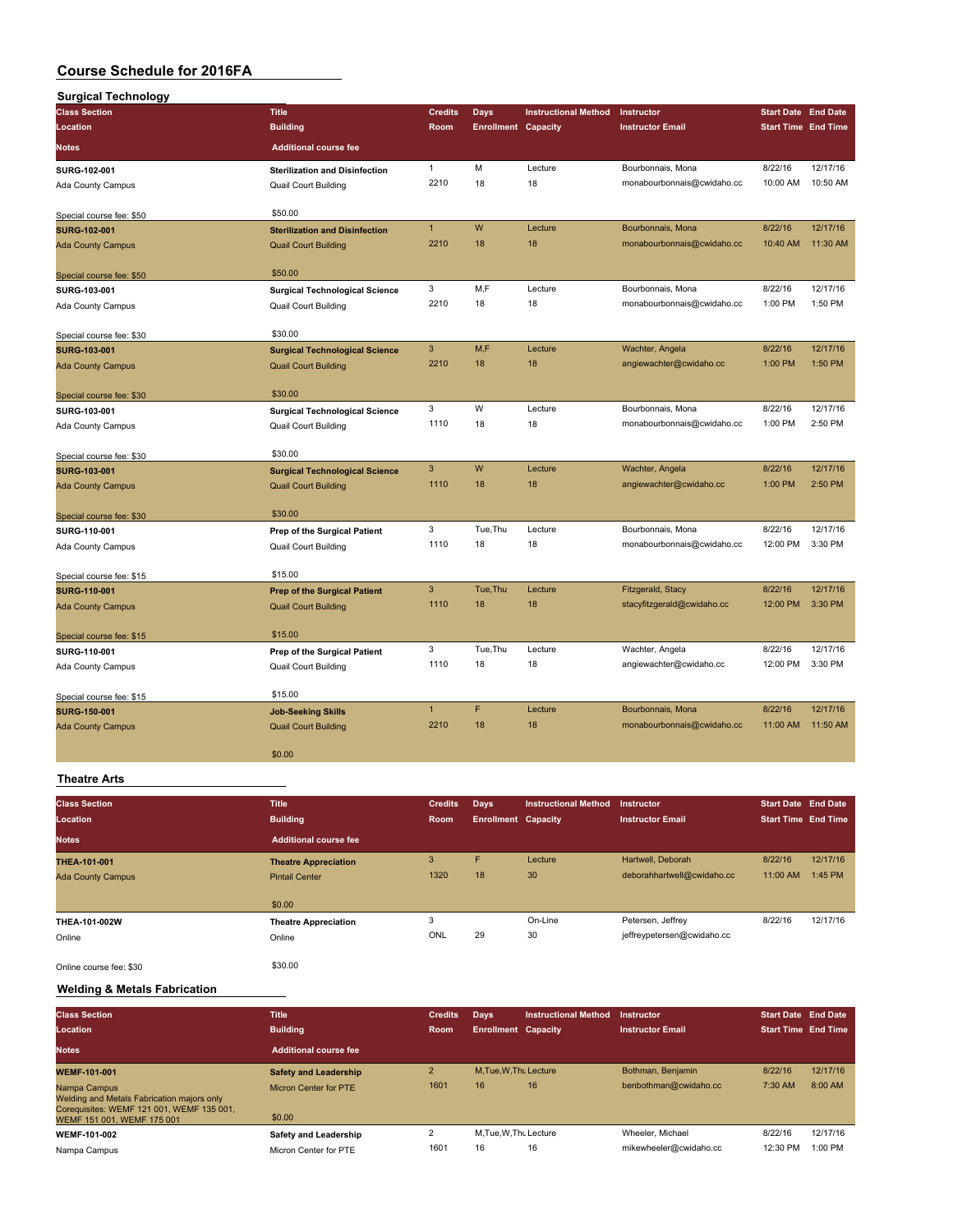| <b>Welding &amp; Metals Fabrication</b>                                                                                                                            |                                                       |                         |                            |                             |                           |                            |          |
|--------------------------------------------------------------------------------------------------------------------------------------------------------------------|-------------------------------------------------------|-------------------------|----------------------------|-----------------------------|---------------------------|----------------------------|----------|
| <b>Class Section</b>                                                                                                                                               | <b>Title</b>                                          | <b>Credits</b>          | <b>Days</b>                | <b>Instructional Method</b> | Instructor                | <b>Start Date End Date</b> |          |
| Location                                                                                                                                                           | <b>Building</b>                                       | Room                    | <b>Enrollment Capacity</b> |                             | <b>Instructor Email</b>   | <b>Start Time End Time</b> |          |
| Notes                                                                                                                                                              | <b>Additional course fee</b>                          |                         |                            |                             |                           |                            |          |
| Welding and Metals Fabrication majors only<br>Corequisites: WEMF 121 001, WEMF 135 001,<br>WEMF 151 001, WEMF 175 001                                              | \$0.00                                                |                         |                            |                             |                           |                            |          |
| <b>WEMF-121-001</b>                                                                                                                                                | <b>Blueprint Reading Fr Welders 1</b>                 | $\overline{\mathbf{c}}$ | M,W                        | Lecture                     | Bothman, Benjamin         | 8/22/16                    | 12/17/16 |
| Nampa Campus                                                                                                                                                       | Micron Center for PTE                                 | 1602                    | 16                         | 16                          | benbothman@cwidaho.cc     | 1:00 PM                    | 1:50 PM  |
| Welding and Metals Fabrication majors only                                                                                                                         |                                                       |                         |                            |                             |                           |                            |          |
| Corequisites: WEMF 101 001, WEMF 135 001,<br>WEMF 151 001, WEMF 175 001                                                                                            | \$0.00                                                |                         |                            |                             |                           |                            |          |
| WEMF-121-002                                                                                                                                                       | <b>Blueprint Reading Fr Welders 1</b>                 | $\overline{2}$          | M,W                        | Lecture                     | Wheeler, Michael          | 8/22/16                    | 12/17/16 |
| Nampa Campus                                                                                                                                                       | Micron Center for PTE                                 | 1602                    | 16                         | 16                          | mikewheeler@cwidaho.cc    | 11:00 AM                   | 11:50 AM |
| Welding and Metals Fabrication majors only<br>Corequisites: WEMF 101 001, WEMF 135 001,                                                                            |                                                       |                         |                            |                             |                           |                            |          |
| WEMF 151 001, WEMF 175 001                                                                                                                                         | \$0.00                                                |                         |                            |                             |                           |                            |          |
| <b>WEMF-135-001</b>                                                                                                                                                | <b>GMAW Practical</b>                                 | $\overline{2}$          | M, Tue, W, Thu Lab         |                             | Bothman, Benjamin         | 10/17/16                   | 12/17/16 |
| Nampa Campus<br>Welding and Metals Fabrication majors only<br>Corequisites: WEMF 101 001, WEMF 121 001,<br>WEMF 151 001, WEMF 175 001 Special course               | <b>Micron Center for PTE</b>                          | 1601                    | 16                         | 16                          | benbothman@cwidaho.cc     | 8:00 AM                    | 12:20 PM |
| fee: \$125                                                                                                                                                         | \$60.00                                               |                         |                            |                             |                           |                            |          |
| WEMF-135-002                                                                                                                                                       | <b>GMAW Practical</b>                                 | $\overline{2}$          | F                          | Lab                         | Wheeler, Michael          | 10/17/16                   | 12/17/16 |
| Nampa Campus<br>Welding and Metals Fabrication majors only                                                                                                         | Micron Center for PTE                                 | 1601                    | 16                         | 16                          | mikewheeler@cwidaho.cc    | 12:00 PM                   | 4:20 PM  |
| Corequisites: WEMF 101 001, WEMF 121 001,<br>WEMF 151 001, WEMF 175 001 Special course                                                                             | \$60.00                                               |                         |                            |                             |                           |                            |          |
| fee: \$125<br><b>WEMF-135-002</b>                                                                                                                                  |                                                       | $\overline{\mathbf{c}}$ | M, Tue, W, Thu Lab         |                             | Wheeler, Michael          | 10/17/16                   | 12/17/16 |
| Nampa Campus                                                                                                                                                       | <b>GMAW Practical</b><br>Micron Center for PTE        | 1601                    | 16                         | 16                          | mikewheeler@cwidaho.cc    | 1:00 PM                    | 5:20 PM  |
| Welding and Metals Fabrication majors only<br>Corequisites: WEMF 101 001, WEMF 121 001,<br>WEMF 151 001, WEMF 175 001 Special course                               |                                                       |                         |                            |                             |                           |                            |          |
| fee: \$125                                                                                                                                                         | \$60.00                                               |                         |                            |                             |                           |                            |          |
| WEMF-151-001                                                                                                                                                       | <b>Welding Theory 1</b>                               | $\overline{c}$          | Tue, Thu                   | Lecture                     | Bothman, Benjamin         | 8/22/16                    | 12/17/16 |
| Nampa Campus<br>Welding and Metals Fabrication majors only<br>Corequisites: WEMF 101 002, WEMF 121 002,<br>WEMF 135 002, WEMF 175 002 Special course               | Micron Center for PTE                                 | 1602                    | 16                         | 16                          | benbothman@cwidaho.cc     | 1:00 PM                    | 1:50 PM  |
| fee: \$125                                                                                                                                                         | \$0.00                                                |                         |                            |                             |                           |                            |          |
| <b>WEMF-151-002</b>                                                                                                                                                | <b>Welding Theory 1</b>                               | $\overline{2}$          | Tue, Thu                   | Lecture                     | Wheeler, Michael          | 8/22/16                    | 12/17/16 |
| Nampa Campus<br>Welding and Metals Fabrication majors only<br>Corequisites: WEMF 101 002, WEMF 121 002,                                                            | Micron Center for PTE                                 | 1602                    | 16                         | 16                          | mikewheeler@cwidaho.cc    | 11:00 AM                   | 11:50 AM |
| WEMF 135 002, WEMF 175 002                                                                                                                                         | \$0.00                                                |                         |                            |                             |                           |                            |          |
| <b>WEMF-175-001</b>                                                                                                                                                | <b>SMAW Practical</b>                                 | 4                       | M, Tue, W, Thu Lab         |                             | Bothman, Benjamin         | 8/22/16                    | 10/15/16 |
| Nampa Campus<br>Welding and Metals Fabrication majors only<br>Corequisites: WEMF 101 001, WEMF 121 001,<br>WEMF 135 001, WEMF 151 001 Special course               | Micron Center for PTE<br>\$120.00                     | 1601                    | 16                         | 16                          | benbothman@cwidaho.cc     | 8:00 AM                    | 12:20 PM |
| fee: \$125                                                                                                                                                         |                                                       | $\overline{4}$          | F                          | Lab                         | Wheeler, Michael          | 8/22/16                    | 10/15/16 |
| <b>WEMF-175-002</b>                                                                                                                                                | <b>SMAW Practical</b><br><b>Micron Center for PTE</b> | 1601                    | 16                         | 16                          | mikewheeler@cwidaho.cc    | 12:00 PM                   | 4:20 PM  |
| Nampa Campus<br>Welding and Metals Fabrication majors only<br>Corequisites: WEMF 101 001, WEMF 121 001,<br>WEMF 135 001, WEMF 151 001 Special course<br>fee: \$125 | \$120.00                                              |                         |                            |                             |                           |                            |          |
| <b>WEMF-175-002</b>                                                                                                                                                | <b>SMAW Practical</b>                                 | 4                       | M, Tue, W, Thu Lab         |                             | Wheeler, Michael          | 8/22/16                    | 10/15/16 |
| Nampa Campus                                                                                                                                                       | Micron Center for PTE                                 | 1601                    | 16                         | 16                          | mikewheeler@cwidaho.cc    | 1:00 PM                    | 5:20 PM  |
| Welding and Metals Fabrication majors only<br>Corequisites: WEMF 101 001, WEMF 121 001,<br>WEMF 135 001, WEMF 151 001 Special course                               |                                                       |                         |                            |                             |                           |                            |          |
| fee: \$125                                                                                                                                                         | \$120.00                                              |                         |                            |                             |                           |                            |          |
| <b>WEMF-225-001</b>                                                                                                                                                | <b>Blueprint Reading &amp; Layout 1</b>               | $\overline{\mathbf{c}}$ | M, Tue, W, Thu Lecture     |                             | Diamond, Malcolm          | 8/22/16                    | 10/15/16 |
| Nampa Campus                                                                                                                                                       | Micron Center for PTE                                 | 1506                    | 24                         | 25                          | malcolmdiamond@cwidaho.cc | 12:00 PM                   | 1:00 PM  |
| Corequisites:<br>WEMF226-001, WEMF255-001, WEMF256-001                                                                                                             | \$0.00                                                |                         |                            |                             |                           |                            |          |
| <b>WEMF-226-001</b>                                                                                                                                                | <b>Blueprint Reading &amp; Layout 2</b>               | $\overline{c}$          | M, Tue, W, Thu Lecture     |                             | Diamond, Malcolm          | 10/17/16                   | 12/17/16 |
| Nampa Campus                                                                                                                                                       | Micron Center for PTE                                 | 1506                    | 24                         | 25                          | malcolmdiamond@cwidaho.cc | 12:00 PM                   | 1:00 PM  |
| Corequisites:                                                                                                                                                      | \$0.00                                                |                         |                            |                             |                           |                            |          |
| WEMF225-001, WEMF255-001, WEMF256-001                                                                                                                              | <b>Welding Theory 3</b>                               | $\overline{4}$          | M, Tue, W, Thu Lecture     |                             | Diamond, Malcolm          | 8/22/16                    | 10/15/16 |
| WEMF-255-001<br>Nampa Campus                                                                                                                                       | Micron Center for PTE                                 | 1606                    | 13                         | 13                          | malcolmdiamond@cwidaho.cc | 7:30 AM                    | 11:30 AM |
| Corequisites: WEMF 225-001, WEMF 226-001,<br>WEMF 256-001 Special course fee: \$125                                                                                | \$125.00                                              |                         |                            |                             |                           |                            |          |
| <b>WEMF-255-002</b>                                                                                                                                                | <b>Welding Theory 3</b>                               | 4                       | F                          | Lecture                     | Diamond, Malcolm          | 8/22/16                    | 10/15/16 |
| Nampa Campus                                                                                                                                                       | Micron Center for PTE                                 | 1606                    | 11                         | 12                          | malcolmdiamond@cwidaho.cc | 11:30 AM                   | 3:30 PM  |
| Corequisites: WEMF225-001, WEMF226-001,<br>WEMF256-002 Special course fee: \$125                                                                                   | \$125.00                                              |                         |                            |                             |                           |                            |          |
| <b>WEMF-255-002</b>                                                                                                                                                | <b>Welding Theory 3</b>                               | 4                       | F.                         | Lecture                     | Morton, Brian             | 8/22/16                    | 10/15/16 |
| Nampa Campus                                                                                                                                                       | Micron Center for PTE                                 | 1606                    | 11                         | 12                          | brianmorton@cwidaho.cc    | 11:30 AM                   | 3:30 PM  |